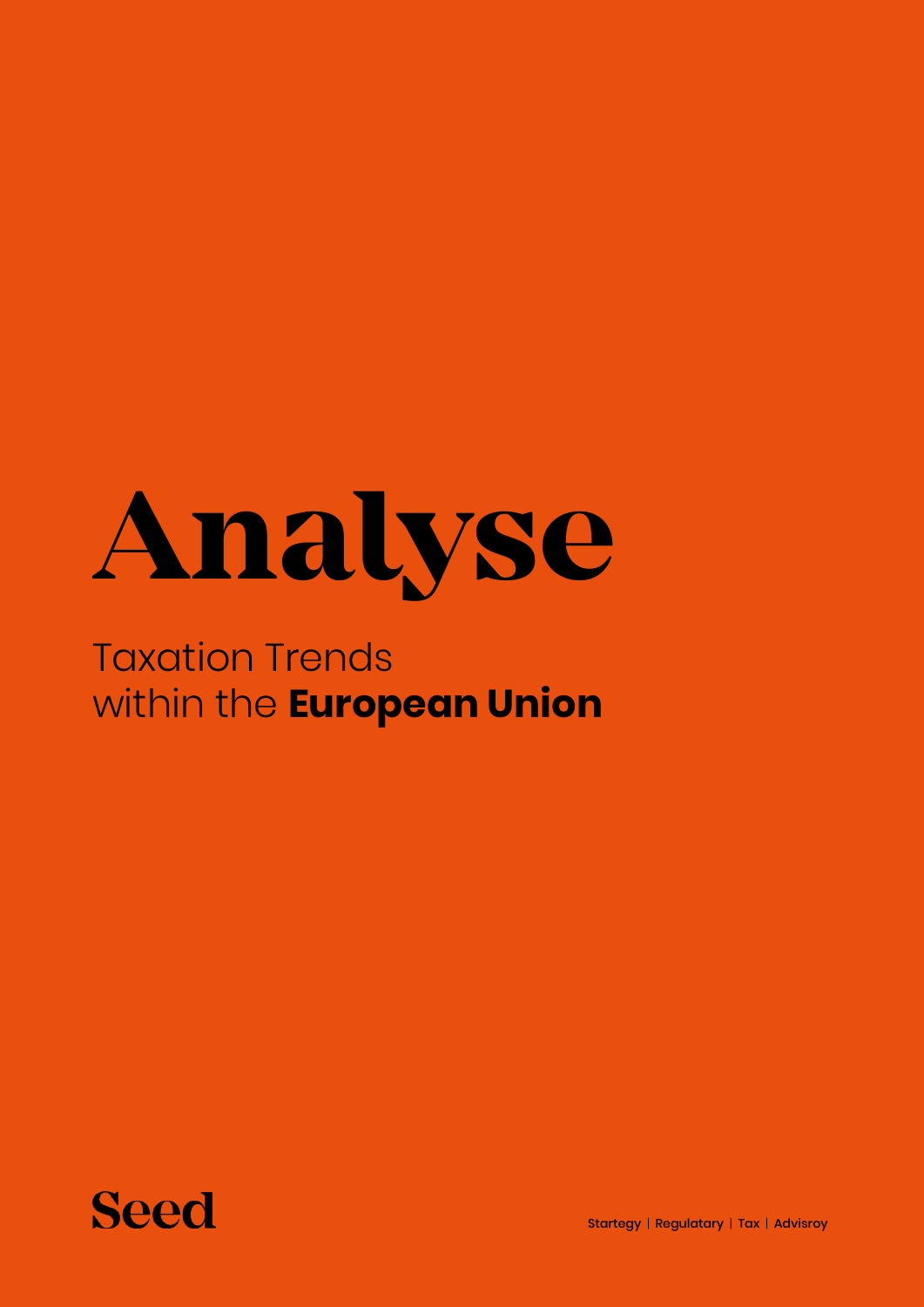First published by Seed in 2021.

Seedconsultancy.com

#### **[info@seedconsultancy.com](mailto:info%40seedconsultancy.com?subject=)**

Designed by Andrea Camilleri

All rights reserved. No part of this publication may be reproduced without the previous written permission.

Copyright Publication © Seed.

**ISBN: 978-99957-1-968-5**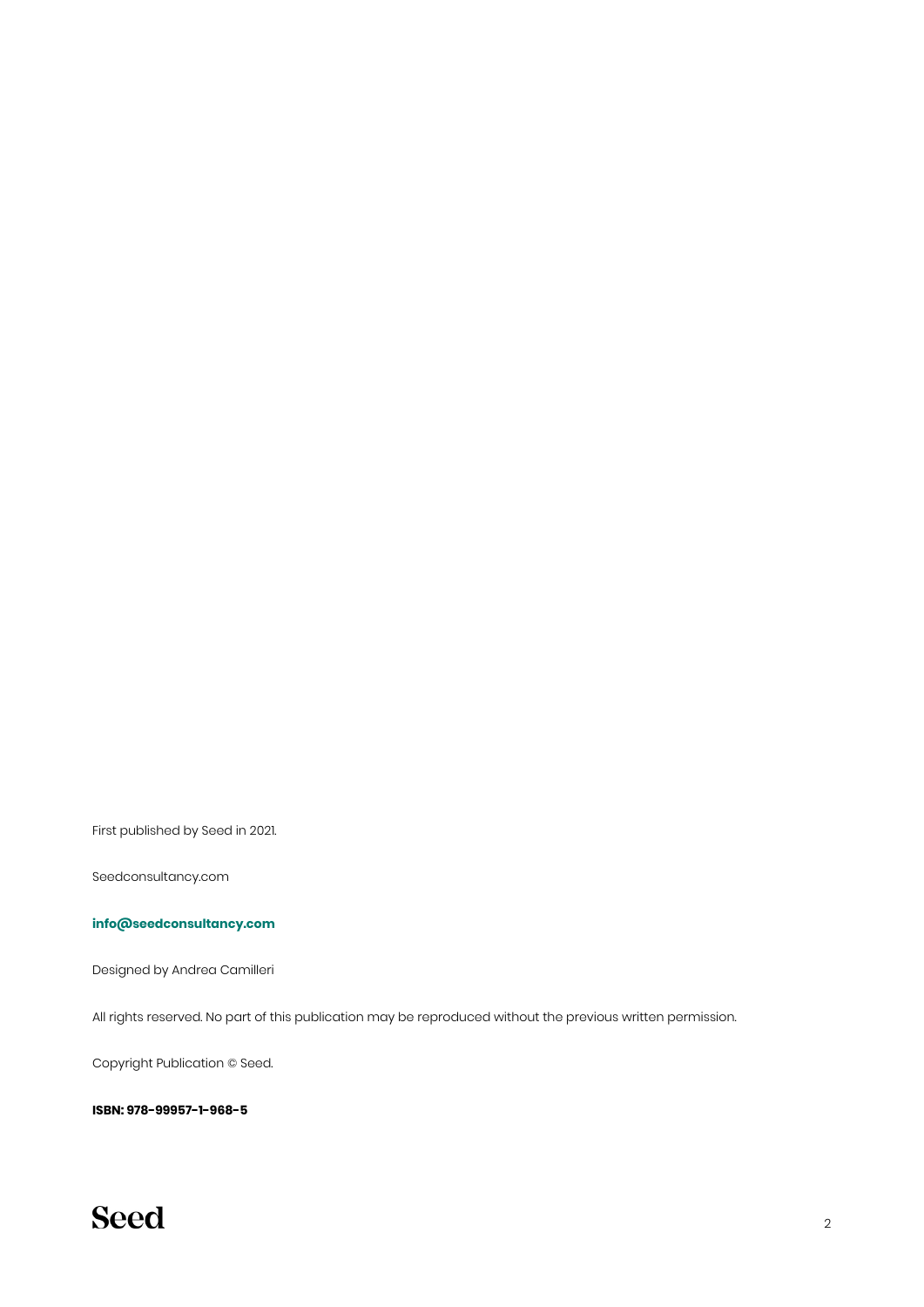## **About Seed**

We set up Seed wanting to do things differently. Powered by tech, our business attracts the best people, whilst creating meaningful work. Our principles and vision define us. We care about making a difference; for our employees, for our clients and the wider community. Our clients enjoy objective advice, clearly expressed. With our help, they make better decisions and get better results. No matter what sector, size of business or scope of work, we bring together rigour, knowledge and experience.

**Seed is big enough to deliver yet small enough to care.**

**[seedconsultancy.com](http://seedconsultancy.com)**

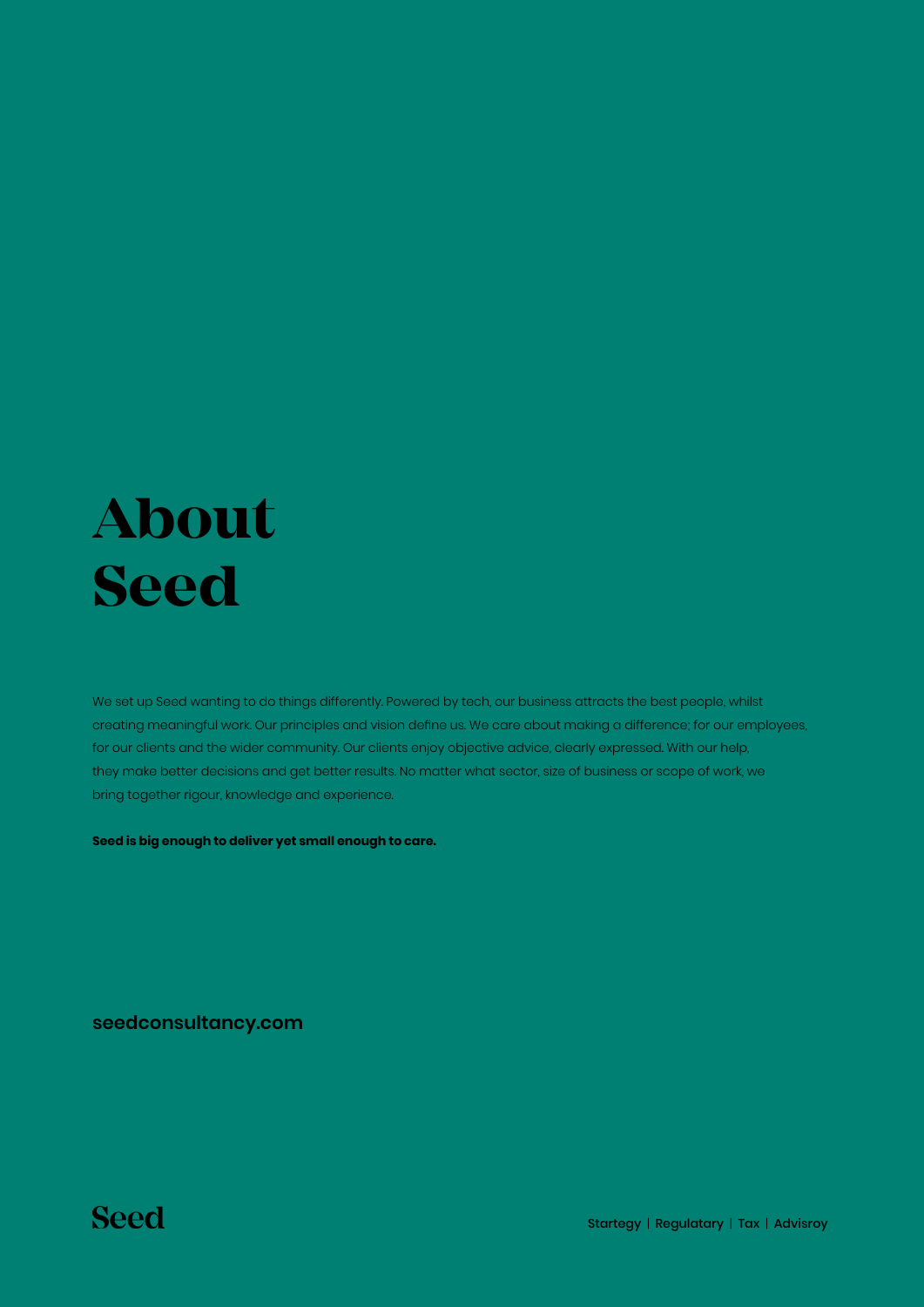#### **Other publications by Seed**



**Agile.** *Perspectives on the future of Malta's economy post COVID-19. (April, 2020)*

This publication aims to contribute to the national debate and to stimulate business and policy leaders to embrace the future and to start working towards a much-needed recovery plan that is anchored around a long-run vision for Malta. The research report complemented by consultations with 18 social partners, 20 business leaders, 15 expert contributions and an economic survey with 385 participants.

#### **(r)Evolution.** *PSD2, Open Banking and the future of payment services.*

(**r**)**Evolution** PSD2, **open banking** and the **future** of **payment services.** Seed

This report sheds light on the adoption by local credit and financial institutions of Europe's Second Payment Services Directive (PSD2) which introduces the concept of Open Banking within its regulatory framework. To gauge the Directive's impact and measure the level of preparedness in the financial world, we undertook a qualitative and quantitative research study of representatives from close to 20 leading credit and financial institutions. We have used the results to inform this report.



*This is the first publication in the series* **'Taxation of..'.**

This series aims to shed light on tax matters in various transactions and industries. This particular publication provides a detailed explanation of the tax matters in M&A transactions – it looks at the tax treatment from both the buy-side and the sell-side, on both asset and share deals. The last section of the report also delves into the issues of Change Management within a M&A, which are often overlooked and are so critical to the success of the M&A itself.

#### **[seedconsultancy.com](http://seedconsultancy.com)**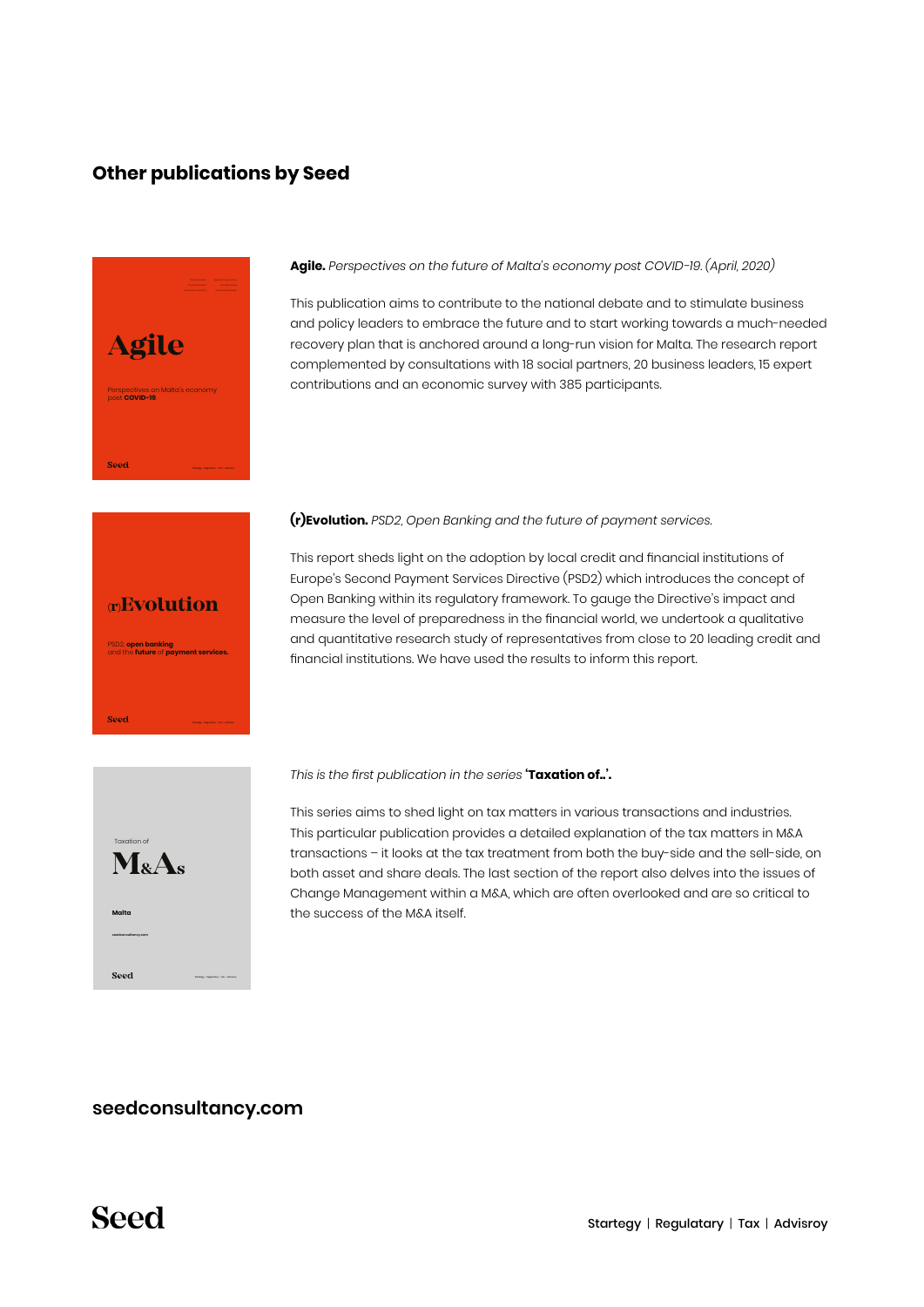

#### **Propose. Budget 2021.** (September, 2020)

Seed launches its pre-budget recommendations with a two-pronged approach. The first set of recommendations focuses on a short-term stimulus package to continue supporting real economic activity with the main measure being the gradual reduction in corporate tax for local businesses. Second set of proposals are anchored around a long-term vision for the island.



#### **Malta Budget 2021.** (October, 2020)

This document presents a detailed review of the Malta Budget for 2021. Apart from a high-level description of the measures announced by the Government, the report also gives a detailed economic context and analysis which should serve as a backdrop to this unique budget.



#### **Next12. Reflections by some of Malta's thought-leaders on 2021.** (January, 2021)

Next12 brings together some of Malta's leading thought-leaders in their respective field to share their insights on a number of areas and topics and their developments throughout 2021. With still a prevailing sense of uncertainty, the world will surely continue to transform itself in a number of domains. There is no doubt that the world will change. Business and trade will change. Social dynamics and our way of life will change too. We need to start thinking of a new normal and Malta is no exception.

#### **[seedconsultancy.com](http://seedconsultancy.com)**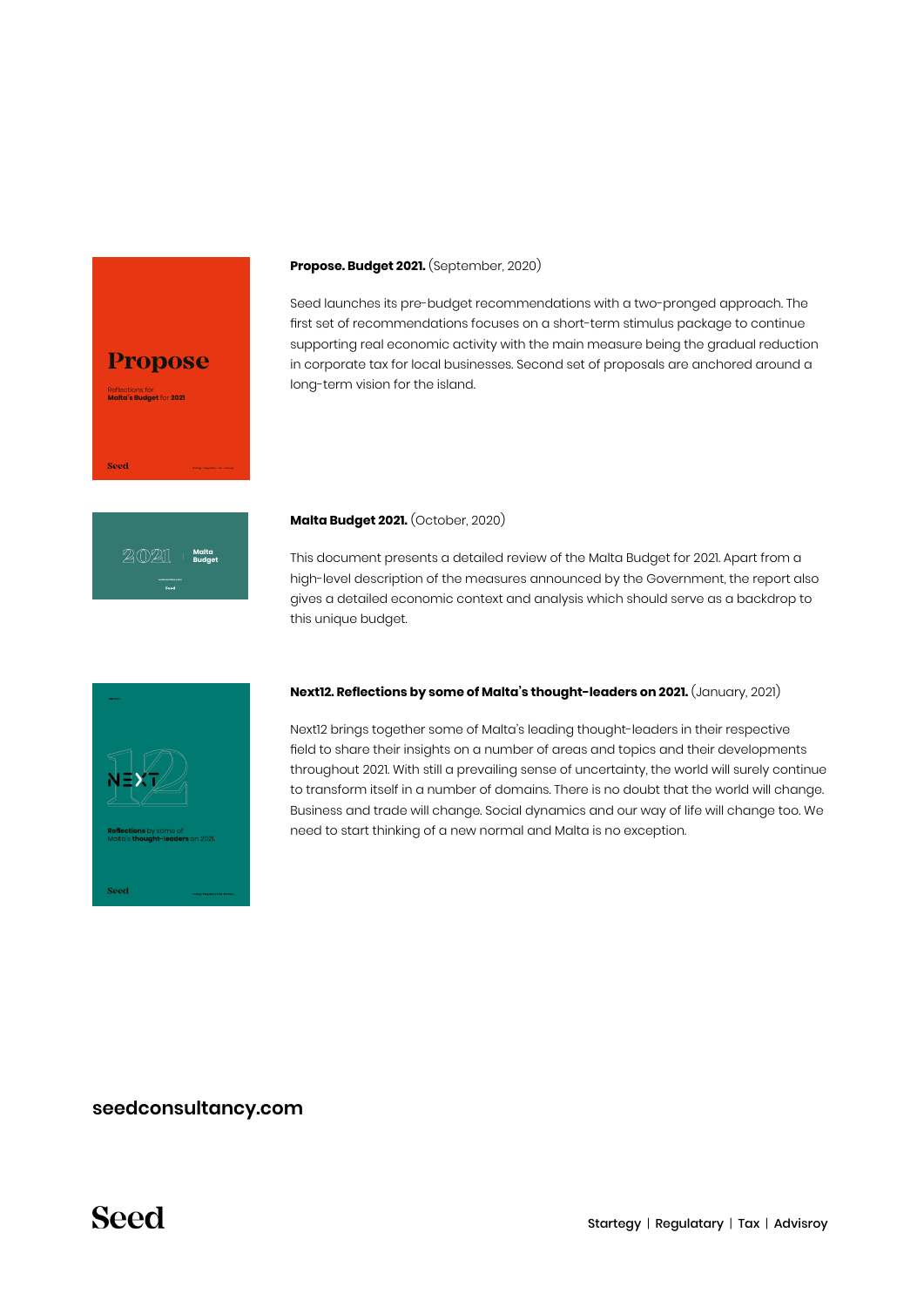## **Foreword**

As the world becomes smaller, more transactions and structures are impacted by tax legislation in various countries. Today, it is more important than ever to have access to information on the tax systems of difference jurisdictions, in order to begin to understand how taxpayers could be affected by the tax legislation in a number of countries.

The aim of this report is to provide a high-level comparison of the tax systems in the 27 EU Member States looking at both direct and indirect taxes, and the impact these have on the GDP. The report provides information on Corporate and Personal taxes, double tax relief, VAT and employment taxes in the various member states. The aim of the report is to provide brief information on the above taxes in each member state, with the possibility of providing a comparison between EU Countries. Should the reader wish to obtain more information on any of the member states, they may get in touch directly with Seed, or with the contributors to the specific countries, as outlined below.

The report also provides information about Taxation trends in the EU. The data which is available at the time of writing the report, is data up to the year 2018 during which the Member States were 28, as the UK was still part of the EU.

Therefore, the data provided in the first section of the report covers data for the 28 Member states ('EU 28'), together with country-specific data.

A substantial part of the data within the 'EU' contents section has been obtained from the 2019 edition of 'Taxation Trends in the European Union'. The full document may be found here:

**[https://ec.europa.eu/taxation\\_customs/sites/](https://ec.europa.eu/taxation_customs/sites/taxation/files/taxation_trends_report_2019.pdf) [taxation/files/taxation\\_trends\\_report\\_2019.pdf](https://ec.europa.eu/taxation_customs/sites/taxation/files/taxation_trends_report_2019.pdf)**

**JP & Nicky**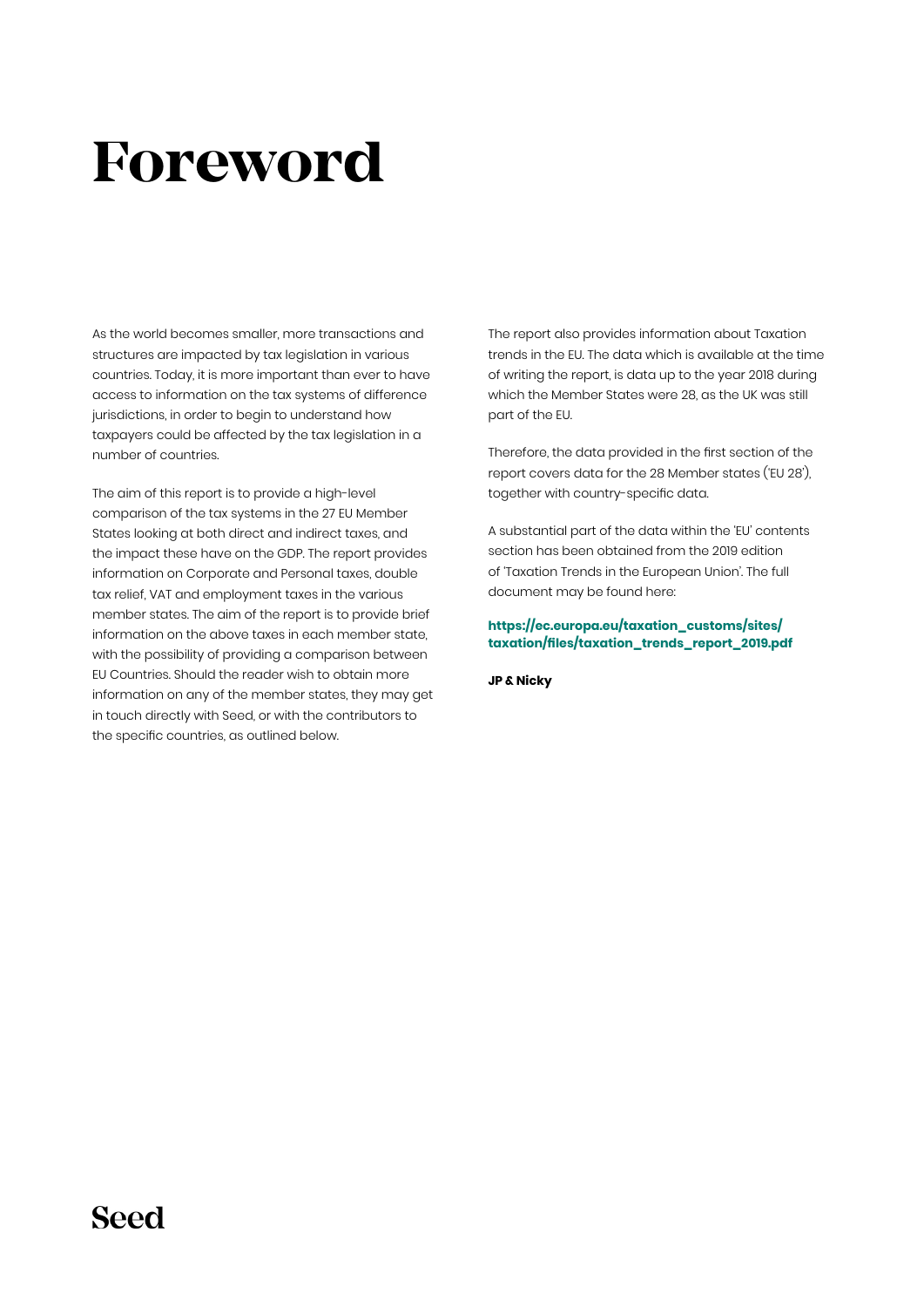## <span id="page-6-0"></span>**Table of contents**

#### [Introduction](#page-7-0) **<sup>08</sup>**

**1**

[Definitions](#page-7-0) that the contract of the contract of the contract of the contract of the contract of the contract of the contract of the contract of the contract of the contract of the contract of the contract of the contract [Share of direct taxes](#page-9-0) 10 [Share of indirect taxes](#page-11-0) 12 [Share of taxes on labour](#page-13-0) 14 [Taxation of labour](#page-16-0) 17 [Share of VAT](#page-18-0) 19 [Corporate Income Tax](#page-21-0) 22

### [EU Tax Brief](#page-24-0) **<sup>25</sup>**

**2**

| Austria         | 26  | Italy      | 106 |
|-----------------|-----|------------|-----|
| Belgium         | 31  | Latvia     | 112 |
| <b>Bulgaria</b> | 35  | Lithuania  | 116 |
| Croatia         | 40  | Luxembourg | 122 |
| Cyprus          | 45  | Malta      | 128 |
| Czech Republic  | 53  | Netherland | 134 |
| Denmark         | 64  | Poland     | 140 |
| Estonia         | 69  | Portugal   | 146 |
| Finland         | 75  | Romania    | 152 |
| France          | 80  | Slovakia   | 157 |
| Germany         | 86  | Slovenia   | 162 |
| Greece          | 90  | Spain      | 168 |
| Hungary         | 95  | Sweden     | 174 |
| Ireland         | 100 |            |     |

### [Contributors](#page-179-0) **<sup>180</sup>**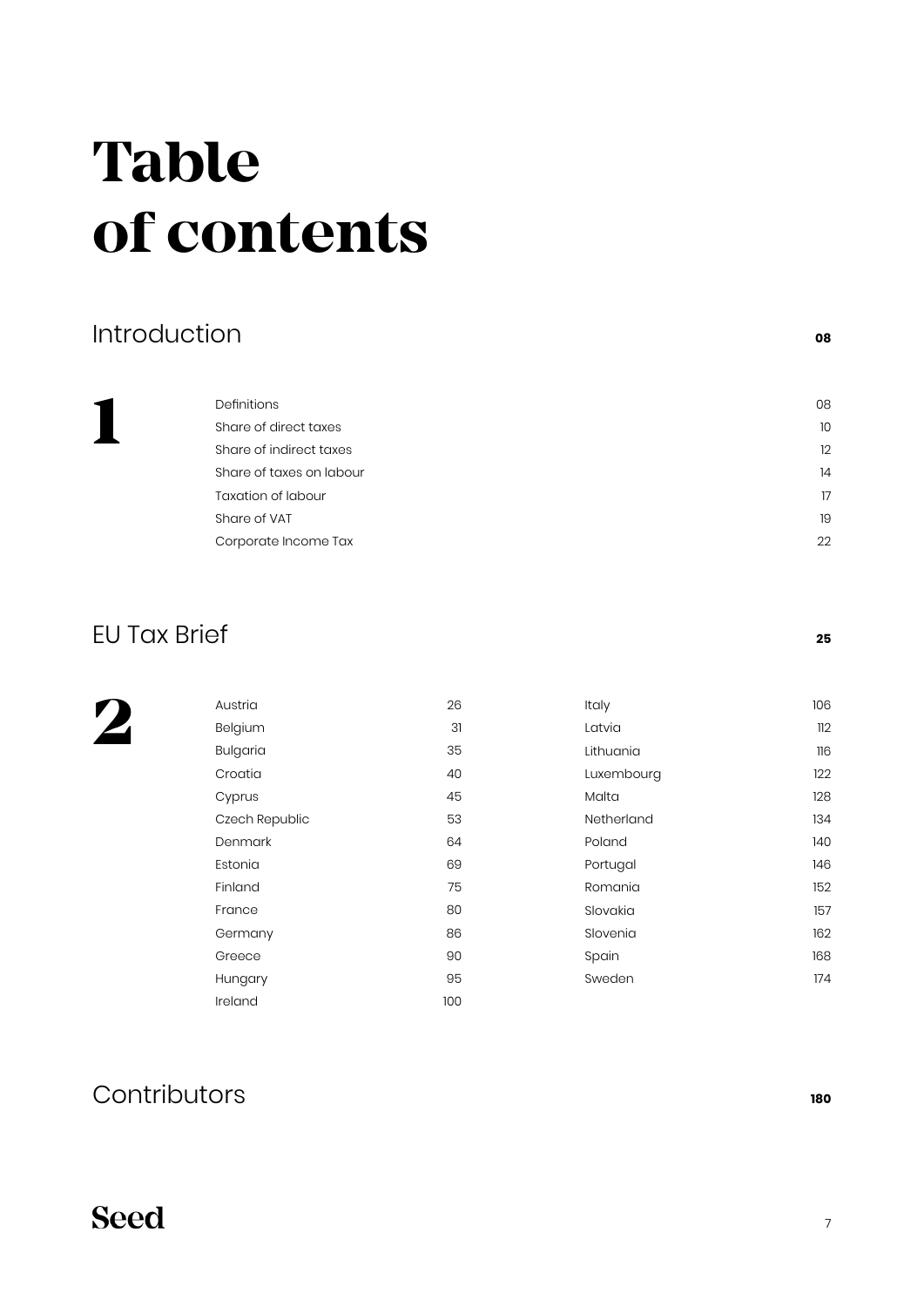<span id="page-7-0"></span>

| Section.1 | <b>Definitions</b>      | Share of taxes on labour  |
|-----------|-------------------------|---------------------------|
|           | Share of direct taxes   | <b>Taxation of labour</b> |
|           | Share of indirect taxes | Share of VAT              |
|           |                         | Corporate Income Tax      |
|           |                         |                           |

**Definitions** [←](#page-6-0)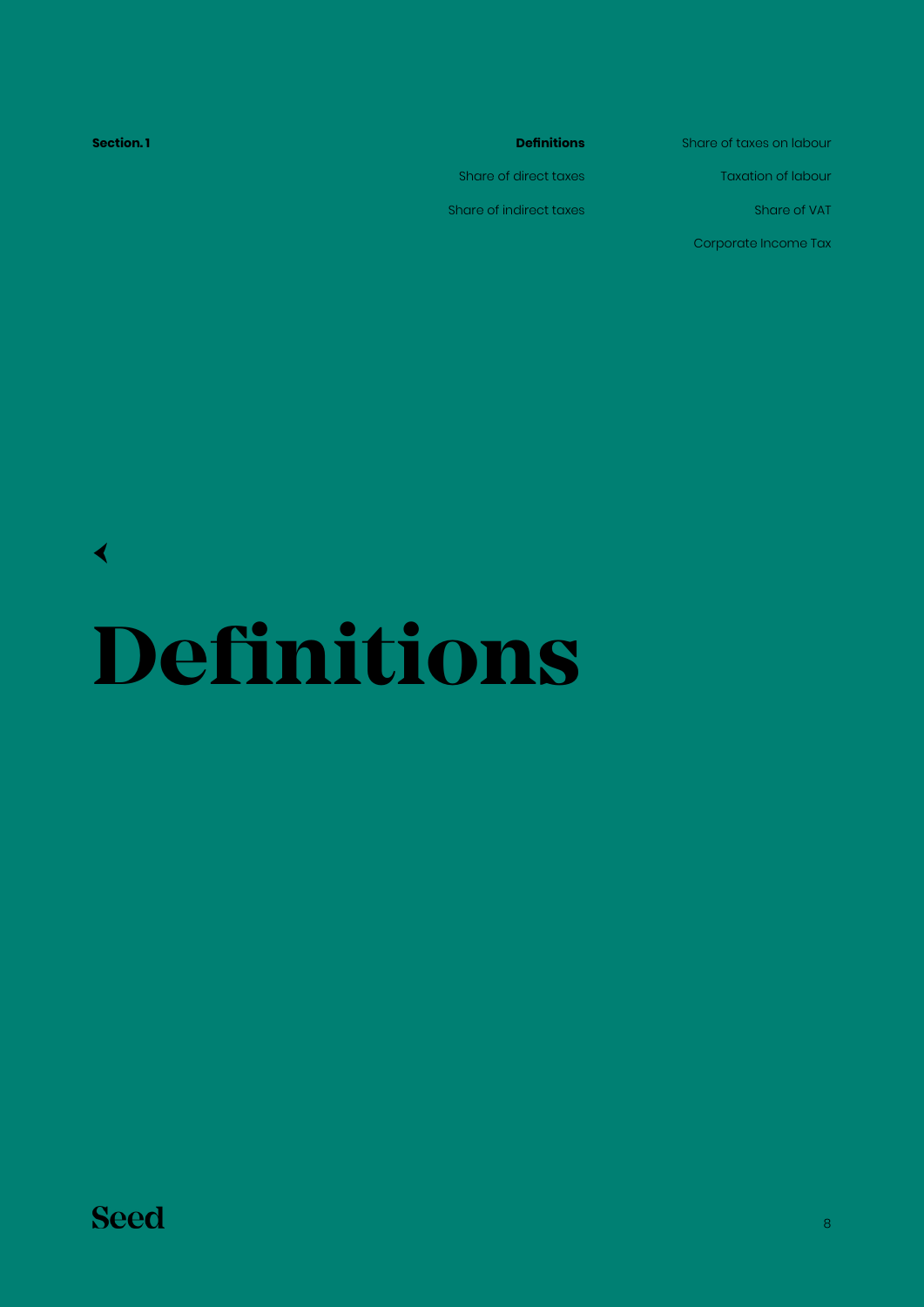## Definitions

Prior to providing the below data, it is important to provide a definition of a number of terms being used below. As mentioned in the 'About this Report' section, certain data has been obtained from the 2019 edition of 'Taxation Trends in the European Union' and the relevant definitions are also taken from the same document:

'Total taxes (including compulsory actual social contributions)' are defined in this report as taxes on production and imports, current taxes on income and wealth, capital taxes and compulsory actual social contributions. Indirect taxes, direct taxes and social contributions add up to the total of taxes and compulsory actual social contributions received by the general government and the institutions of the European Union.

'Taxes (excluding social contributions)' are defined as 'total taxes (including compulsory actual social contributions)' minus actual compulsory social contributions.

'Indirect taxes' are defined in this report as taxes linked to production and imports i.e. as compulsory levies on producer units in respect of the production or importation of goods and services or the use of factors of production. They include VAT, import duties, excise duties and other specific taxes on services (transport, insurance etc.) and on financial and capital transactions. They also include taxes on production defined as 'taxes that enterprises incur as a result of engaging in production', such as professional licences, taxes on land and building and payroll taxes.

Indirect taxes are defined as the sum of the following ESA 2010 tax categories.

- VAT: value added-type taxes
- Taxes and duties on imports excluding VAT
- Taxes on products, except VAT and import duties
- Other taxes on production

'Direct taxes' are defined as current taxes on income and wealth plus capital taxes including taxes such as inheritance or gift taxes. Income tax is a subcategory that includes personal income tax (PIT) and corporate income tax (CIT), along with capital gains taxes.

Direct taxes are defined as the sum of the following ESA categories.

'Actual compulsory social contributions' are paid by employers and employees on the basis of a work contract, or by self- and non-employed persons. They can be split into three subcategories.

- Compulsory employers' actual social contributions.
- Compulsory employees' social contributions.
- Compulsory social contributions by self-and nonemployed persons.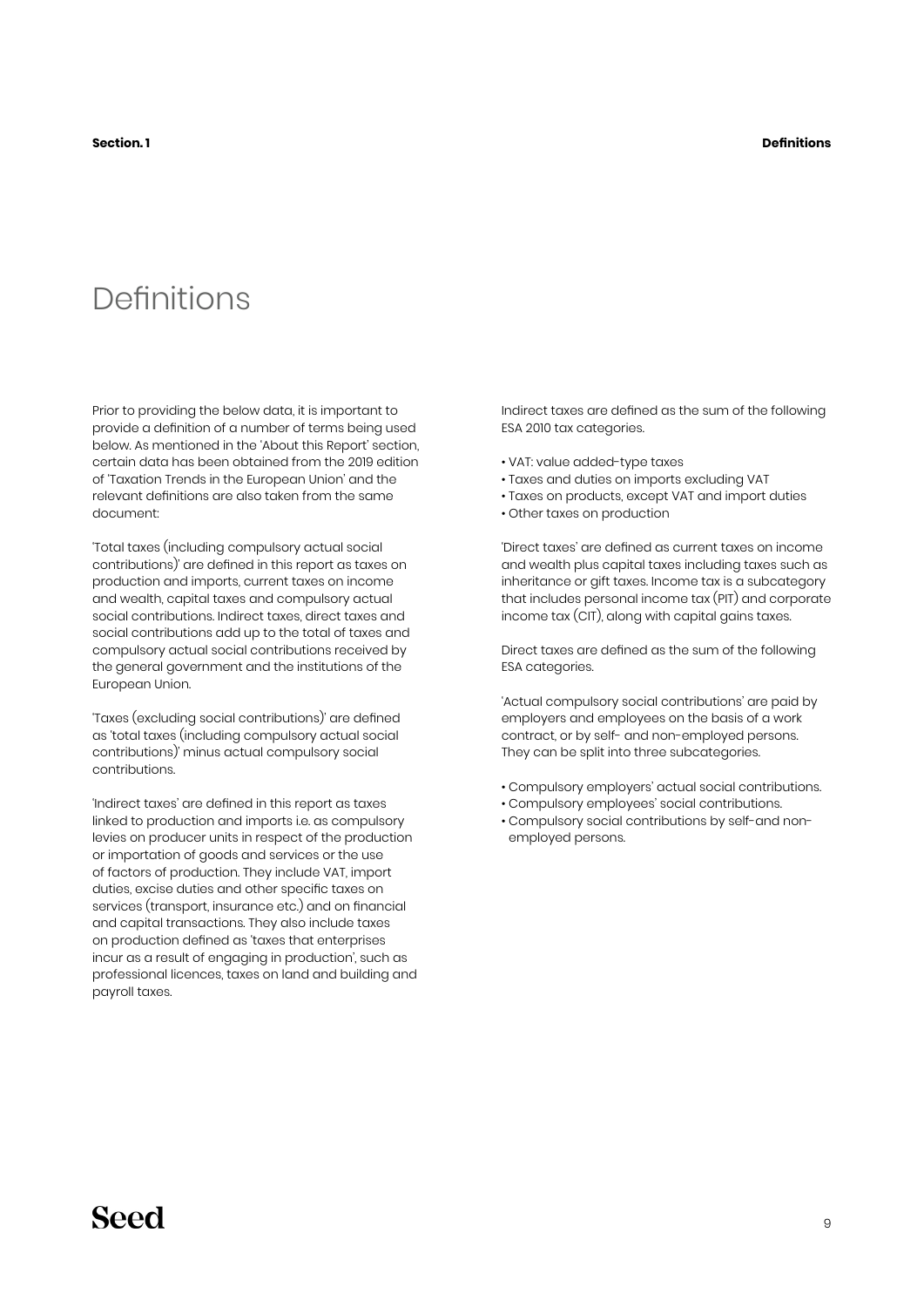<span id="page-9-0"></span>**Section.1** Definitions **Share of direct taxes** Share of indirect taxes Share of taxes on labour Taxation of labour Share of VAT Corporate Income Tax

[←](#page-6-0)

## **Share of direct taxes**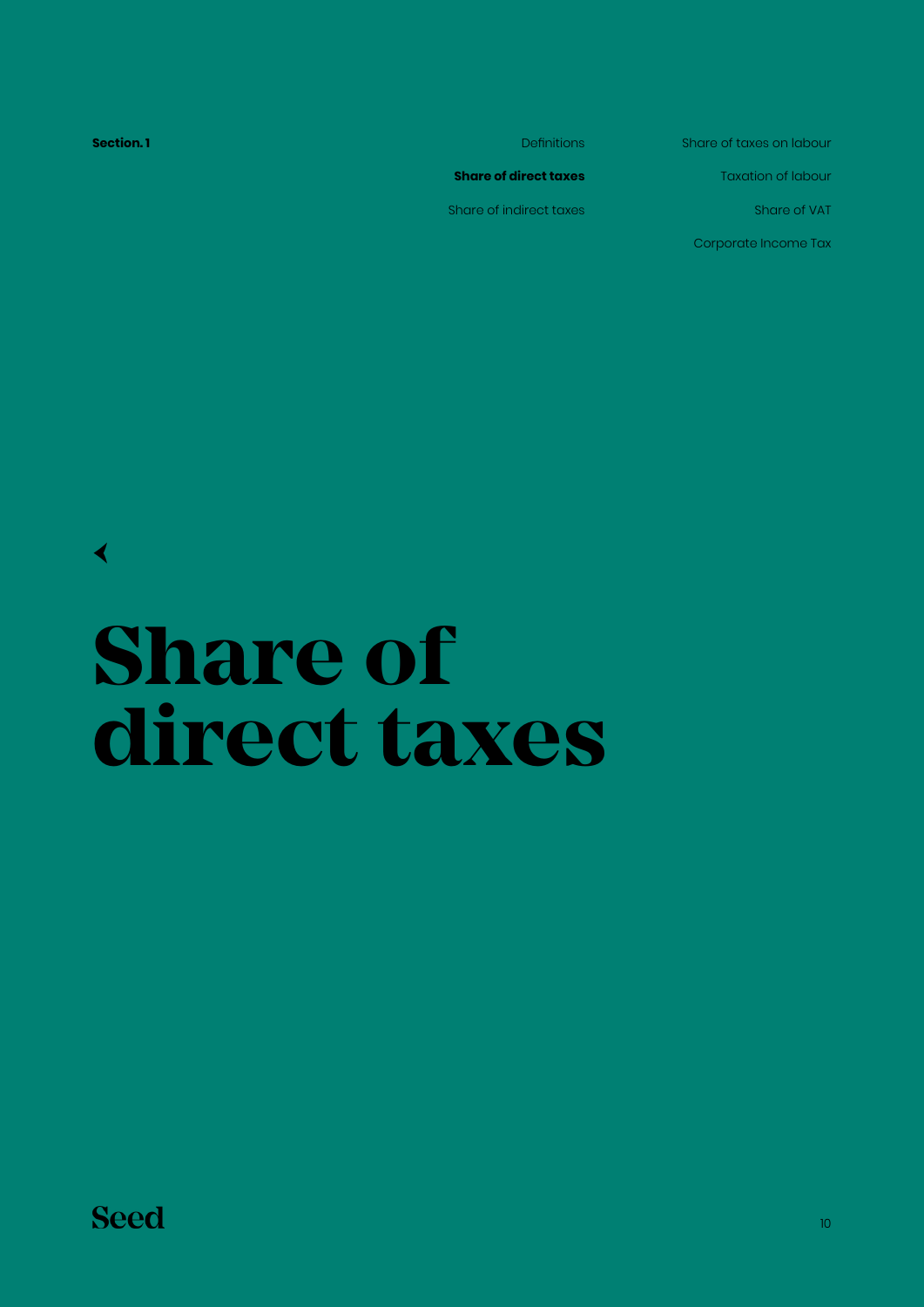## Share of **direct taxes**  in total **tax revenues**

The percentage of direct tax revenues as a result of total tax revenues differs considerably amongst member states. Denmark had the highest contribution in 2018, of 64.6%, well above the EU 28 average of 34.3%. Countries which follow including Ireland (47.9%), Malta (42.6%) and Sweden (42.6%).

Countries with the lowest share on direct taxes to total tax revenues include Romania (18.8%), Croatia (16.8%) and Hungary (17.9%), typically these Member States have flat-rate systems as opposed to progressive systems.



#### **Share of direct taxes - 2018**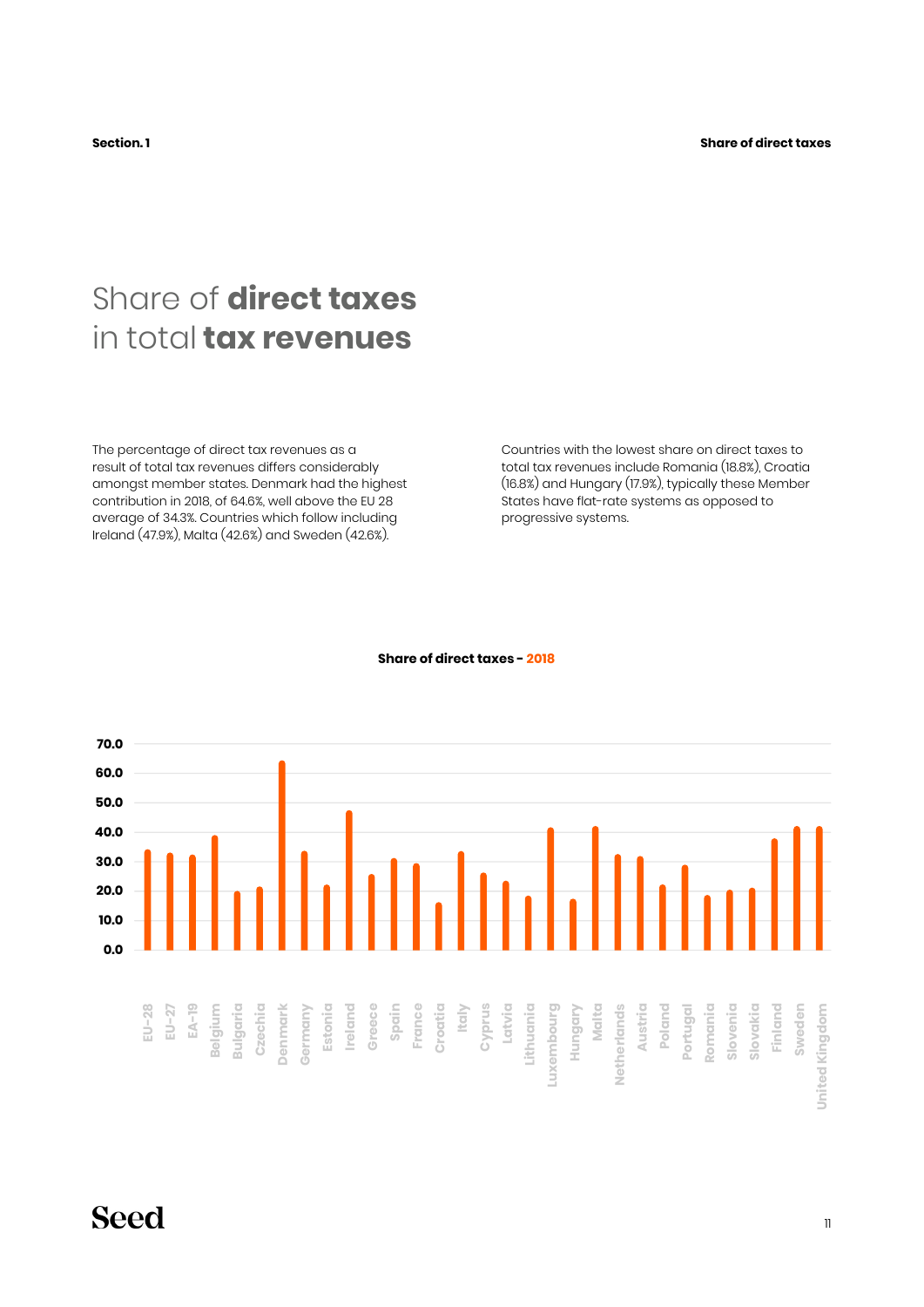<span id="page-11-0"></span>**Section.1** Definitions

Share of direct taxes

**Share of indirect taxes**

Share of taxes on labour

Taxation of labour

Share of VAT

Corporate Income Tax

[←](#page-6-0)

# **Share of indirect taxes**

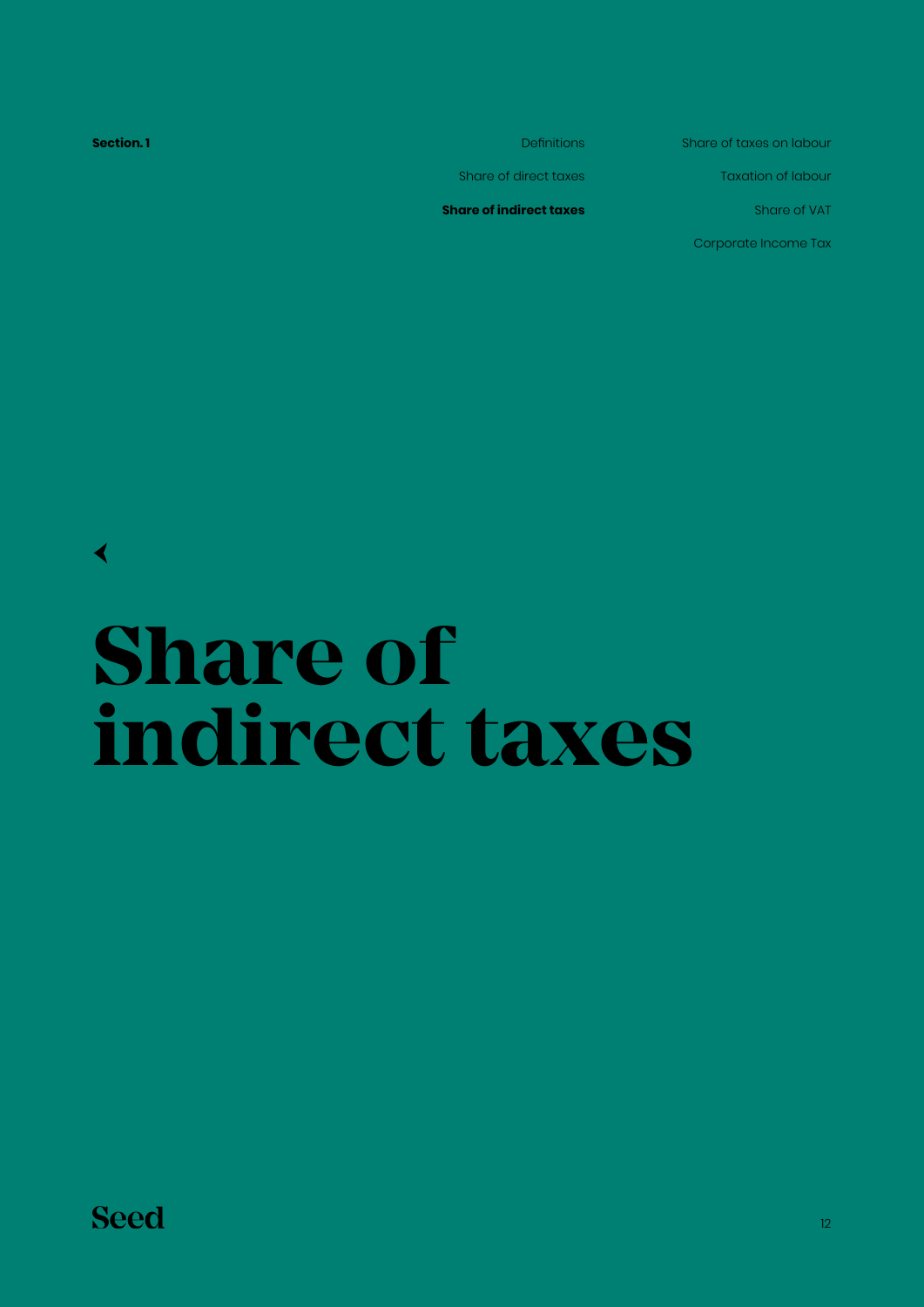## Share of **indirect taxes**  in total **tax revenues**

In terms of the share of indirect taxes in total tax revenues, for 2018 there is also a wide range of percentages amongst the Member States, typically, one would expect that countries with a low share of direct taxes in total tax revenues, would have a high share of indirect taxes and vice-versa. This may be

seen in countries like Romania, Croatia and Hungary which are on the higher end in this case. The countries with the highest share of indirect taxes to total tax revenues include Croatia (52.1%), Sweden (51.2%) and Bulgaria (50.8%). The EU 28 average stood at 34.7%.



#### **Share of indirect taxes - 2018**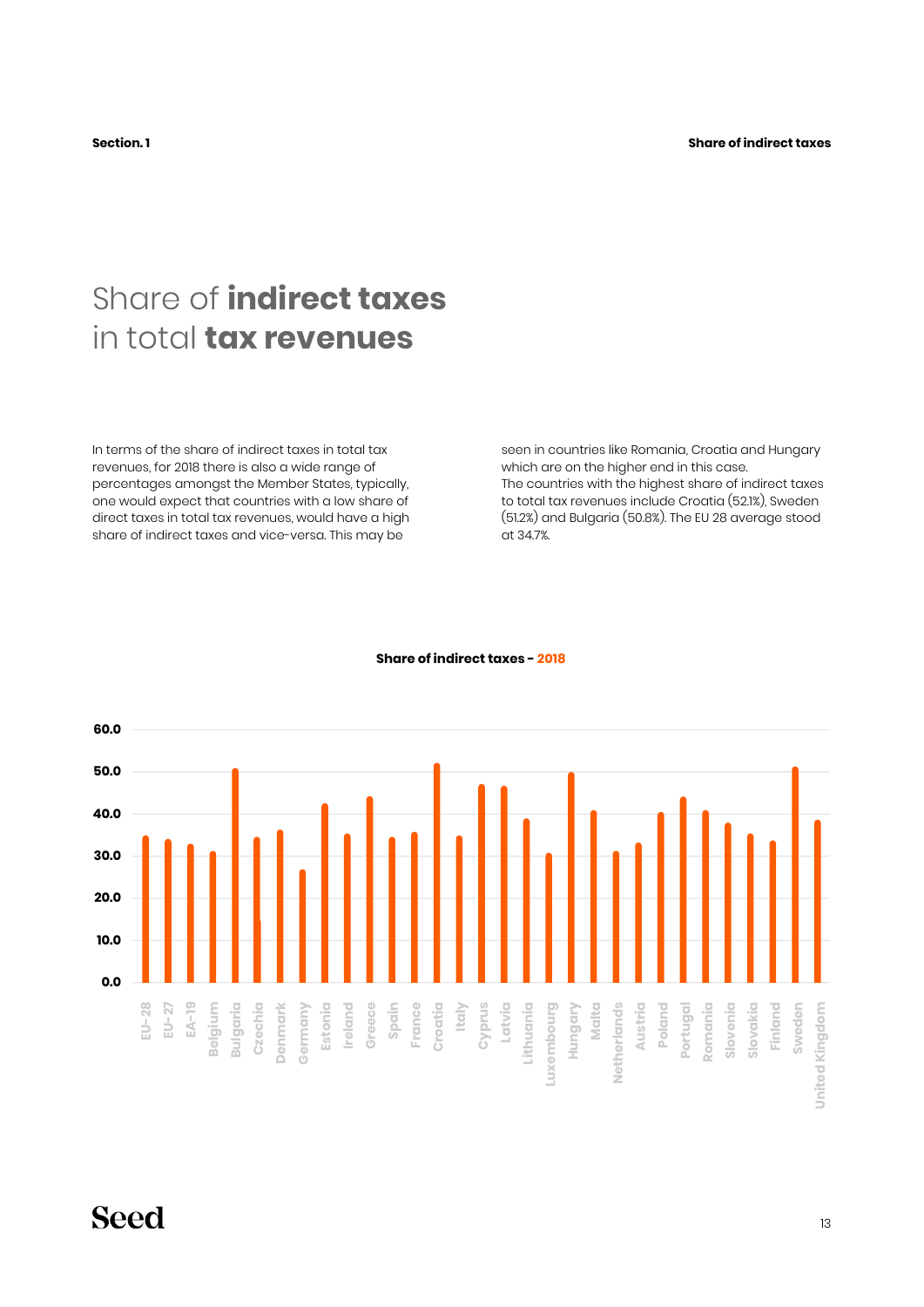<span id="page-13-0"></span>**Section.1** Definitions Share of direct taxes Share of indirect taxes **Share of taxes on labour** Taxation of labour Share of VAT Corporate Income Tax

## **Share of taxes on labour**

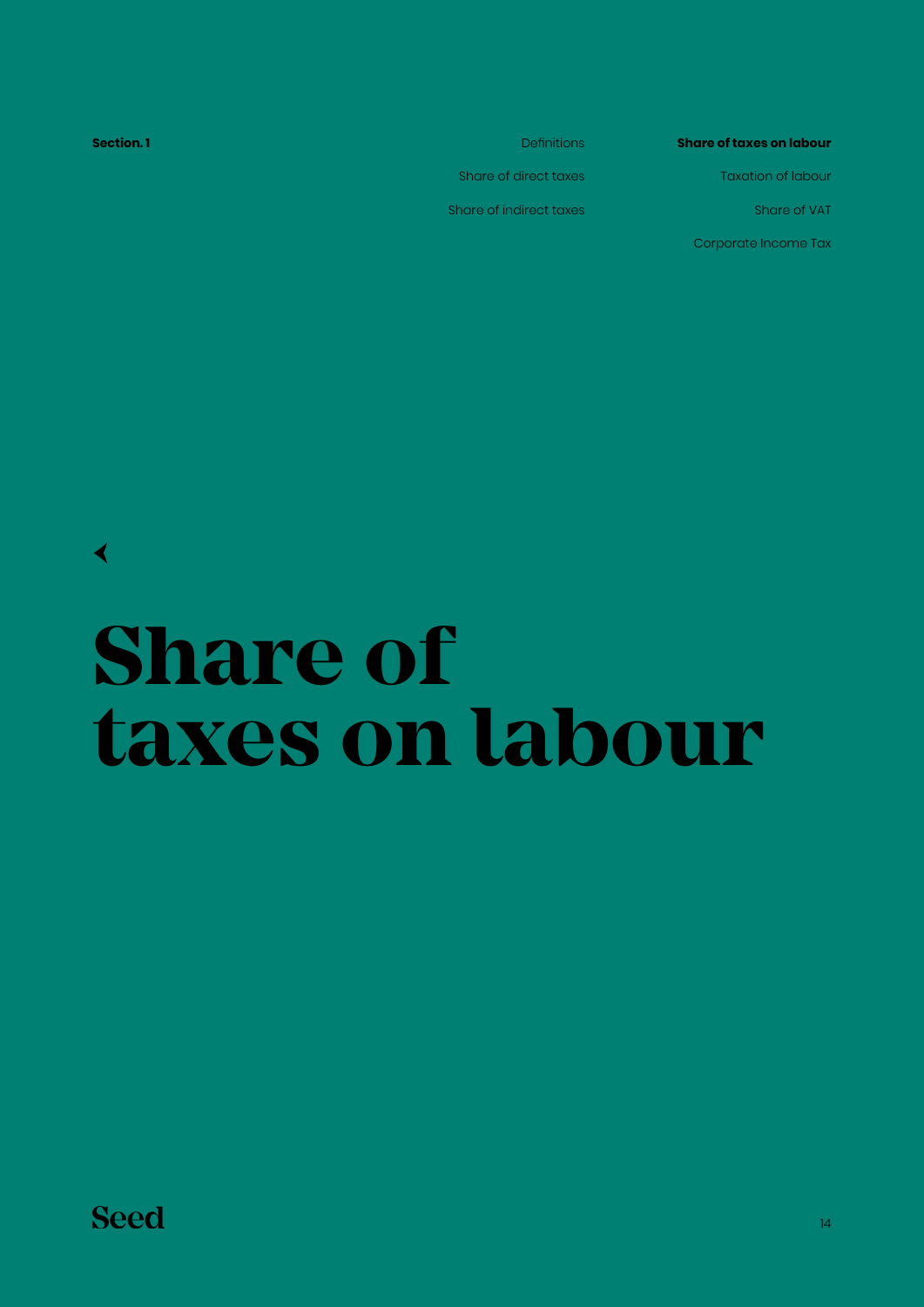## Share of **taxes** on **labour** as a share of total **tax revenue**

#### *What does it include?*

Taxes on labour include taxes on employed labour income and taxes on non-employed labour income, as follows:

**Taxes on employed labour income** comprise all taxes, directly linked to wages and mostly withheld at source, paid by employers and employees, including actual compulsory social contributions (see Box C.2). They include compulsory actual employers' social contributions (D.611C) and payroll taxes (D.29C), compulsory social contributions paid by employees (D.613CE) and the part of personal income tax (D.51A) that is related to earned income.

**Taxes on non-employed labour income** comprises all taxes and compulsory social contributions raised on the transfer income of non-employed persons, where these could be identified. This transfer income includes social transfers that are paid by the state (e.g. unemployment, invalidity and healthcare benefits) and benefits from old-age pension schemes (both state and occupational pension schemes).

Most countries' share of taxes on labour as a percentage of total tax revenue is more or less within the EU28 average of 49.9%, with the exception of Cyprus, Malta and Croatia which have significantly low percentages of 35.1%, 36.7% and 37% respectively.



#### **Taxes on labour as a share of total Tax Revenue**

### **Seed**

**70.0**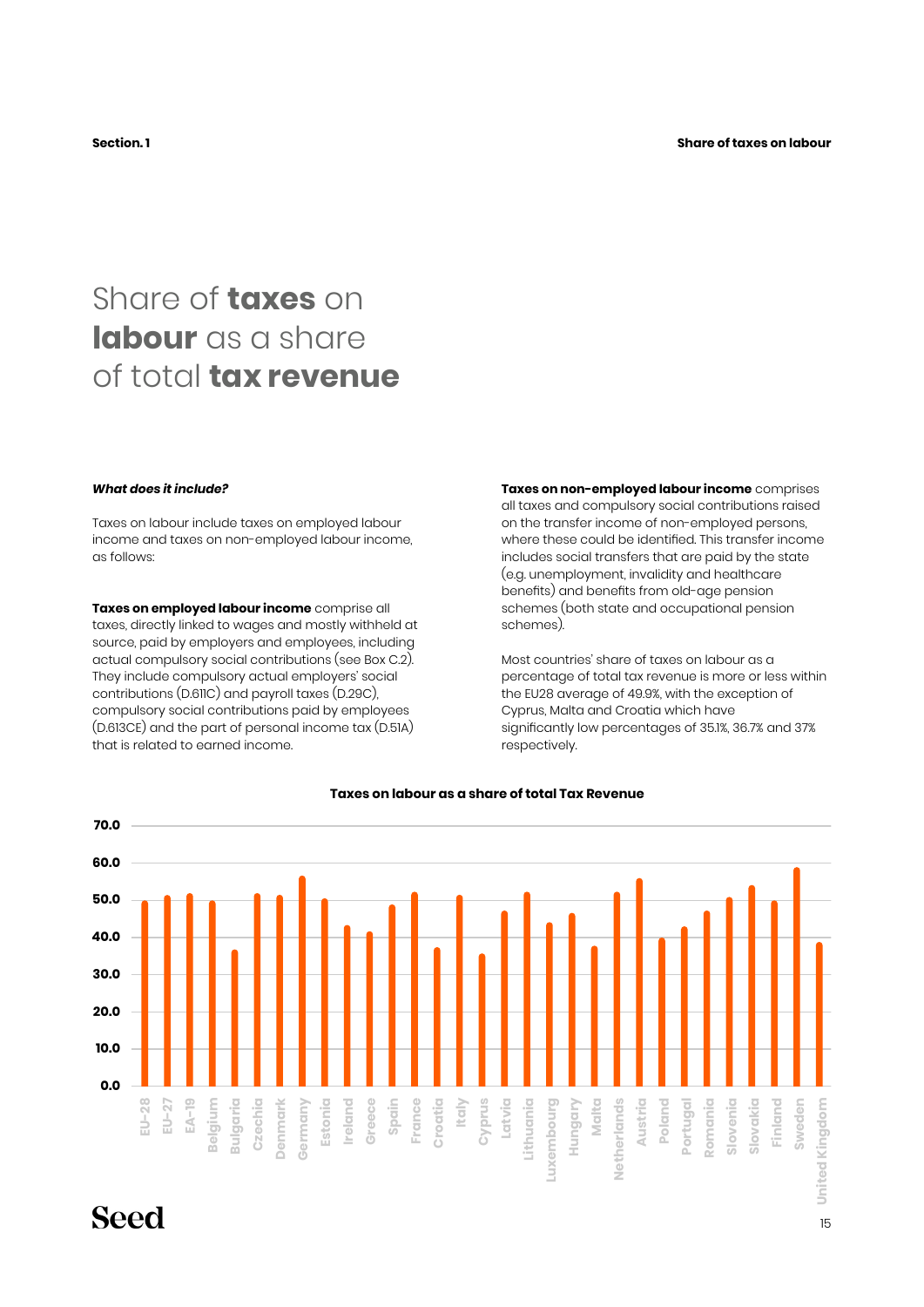It is also interesting to see how the labour tax cost is split between personal income tax, Employees' SSC and Employers' SSC and payroll taxes. In

most Member States, social security contributions (employees' and employers' share) account for a much larger portion of labour taxes than PIT.



#### **Graph 13: Composition of the implicity tax rate on labour, 2017 (%)**

- **Personal income tax**
- **Employees' SSC**
- **Employees' SSC and payroll taxes**

**Source: DG Taxation and Customs Union, based on Eurostat data.**

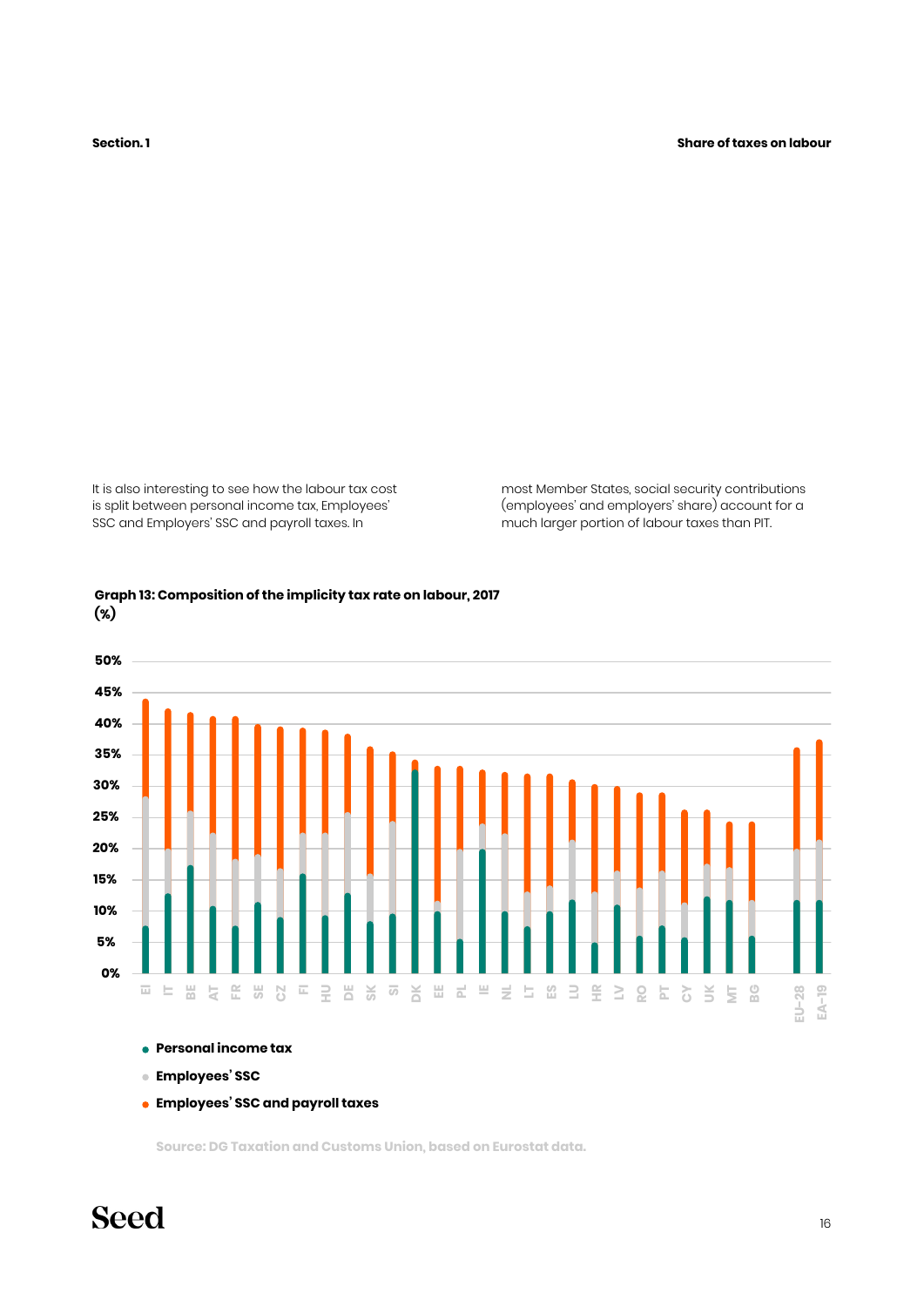<span id="page-16-0"></span>**Section.1** Definitions Share of direct taxes Share of indirect taxes

Share of taxes on labour

**Taxation of labour**

Share of VAT

Corporate Income Tax

[←](#page-6-0)

## **Taxation of labour**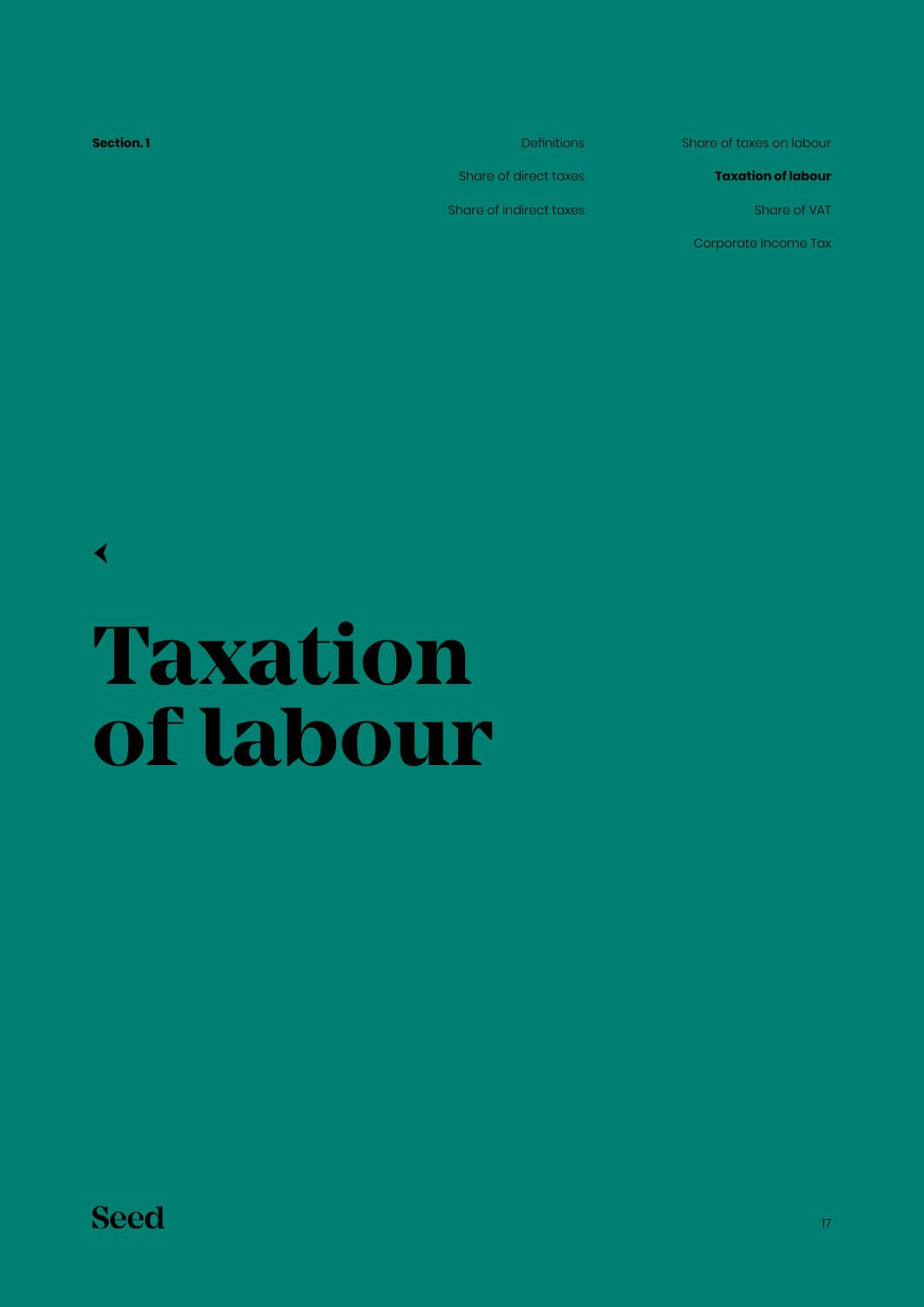## **Taxation** of labour - Top **personal income** tax rates

The top PIT rate in the EU28 (simple average) has fluctuated significantly during the last 25 years, from 47.2% in 1995 to just below 40% in 2019. There has been a steady decrease from 1995 to 2009, with the rate remaining fairly stable since then.

The top PIT Rate within the EU ranges from a minimum of 10 % in Bulgaria to more than 55% in Sweden and Denmark.

#### **Graph 11: Development of top personal income tax rate, 1995-2019 (% simple averaages)**



**Source: DG Taxation and Customs Union**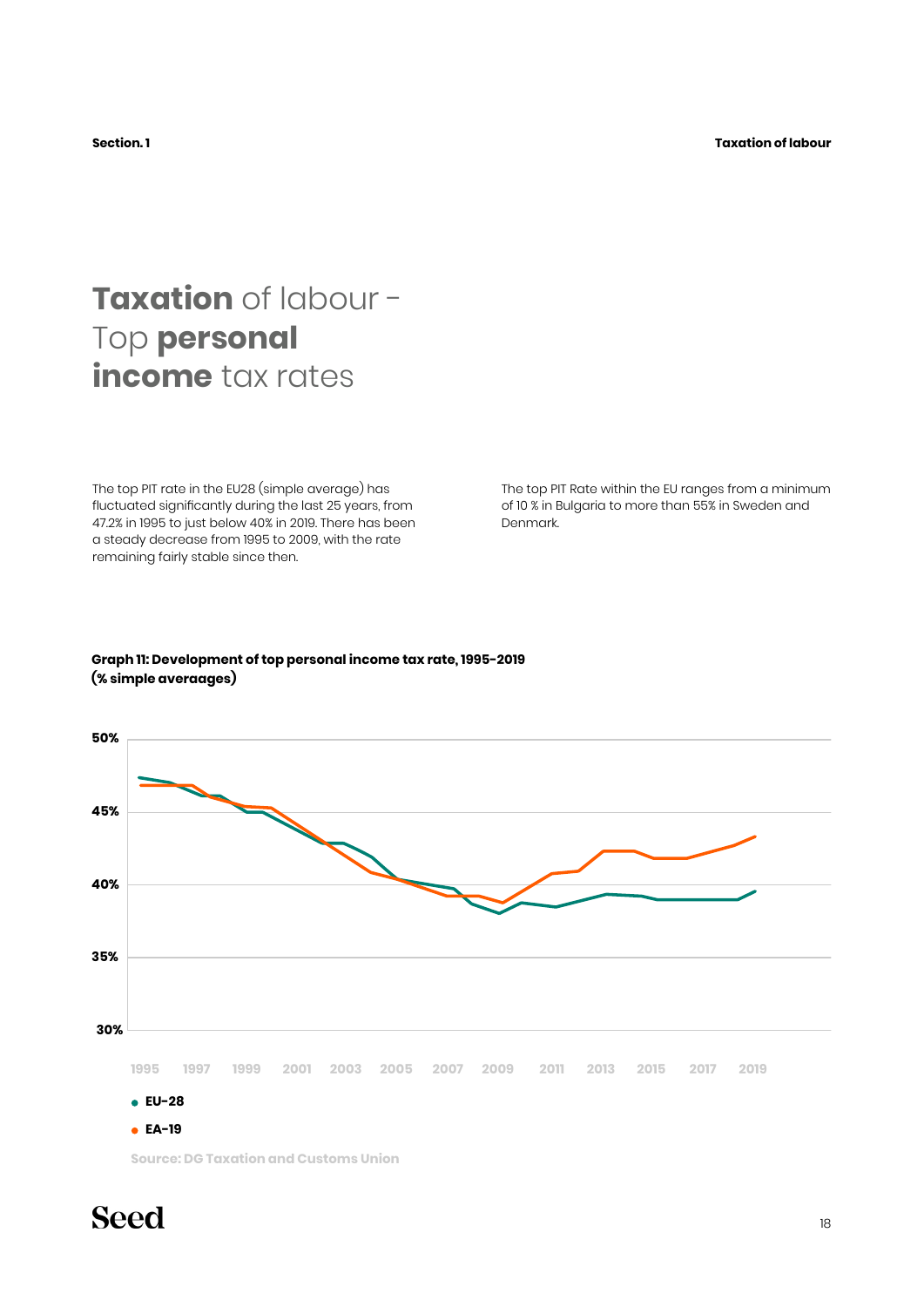<span id="page-18-0"></span>**Section.1** Definitions Share of direct taxes Share of indirect taxes Share of taxes on labour Taxation of labour **Share of VAT** Corporate Income Tax

[←](#page-6-0)

## **Share of VAT**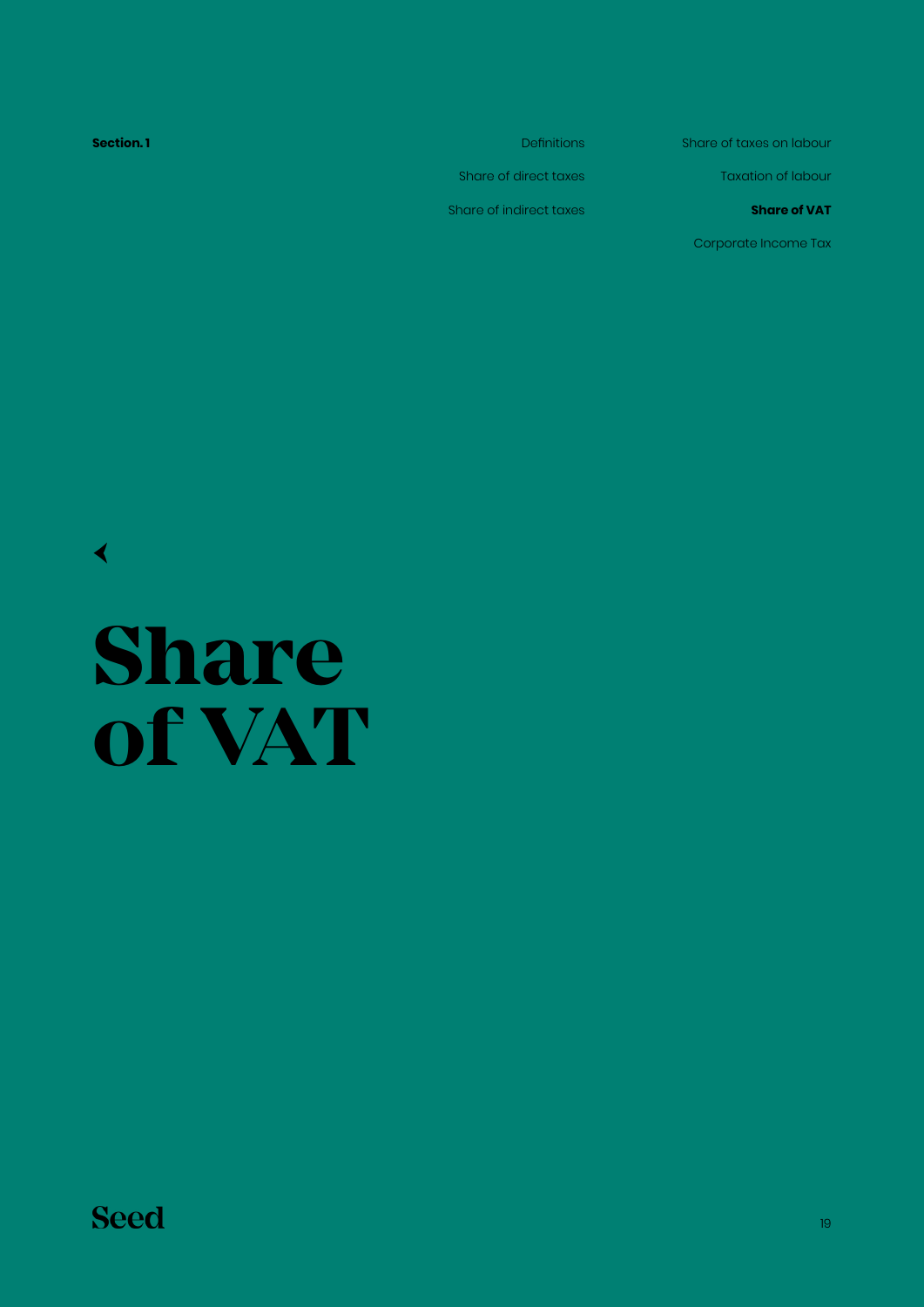**Section. 1 Share of VAT**

## **Share of VAT**  as a percentage of total tax revenue

One of the more important indirect taxes, in terms of its contribution to GDP and also to total tax revenues, is VAT. Whilst VAT legislation is harmonised throughout the EU as a result of the EU VAT Directive, however VAT

Rates and other indirect taxes are not and this results in a range of percentages for the Member States in terms of their VAT as a percentage of total indirect tax revenue.



#### **VAT as a % of total tax revenue - 2018**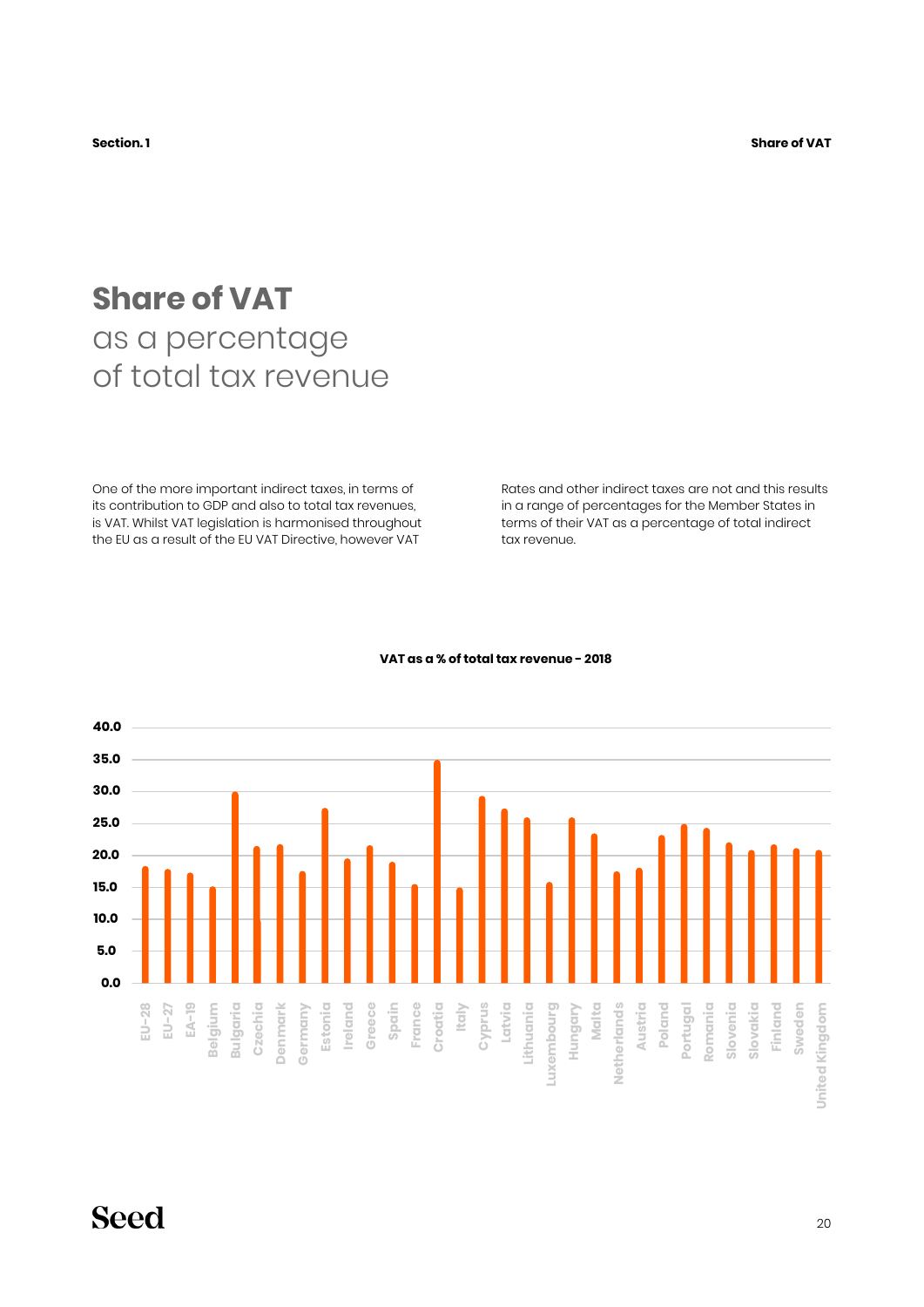It is also interesting to see the trend of the average standard VAT rate amongst the EU 28, for the years 2000 – 2019. As countries continue to focus more on indirect tax and on increasing their indirect tax rates, whilst decreasing their direct tax rates, the below graph shows an exponential increase in the average VAT rate amongst the EU 28, which has remained fairly stable since 2014, and was at a rate of 21.5% in 2019. The highest VAT rate is found in Hungary, at a 27%, whilst the lowest rates are in Luxembourg and Malta, 17% and 18% respectively.



#### **(%) Graph 10: Developments of average standard VAT rate, EU-28, 2009-2019**

2000 2001 2003 2004 2005 2006 2007 2008 2009 2010 2011 2012 2013 2014 2015 2016 2017 2018 2019

**Source: DG Taxation and Customs Union**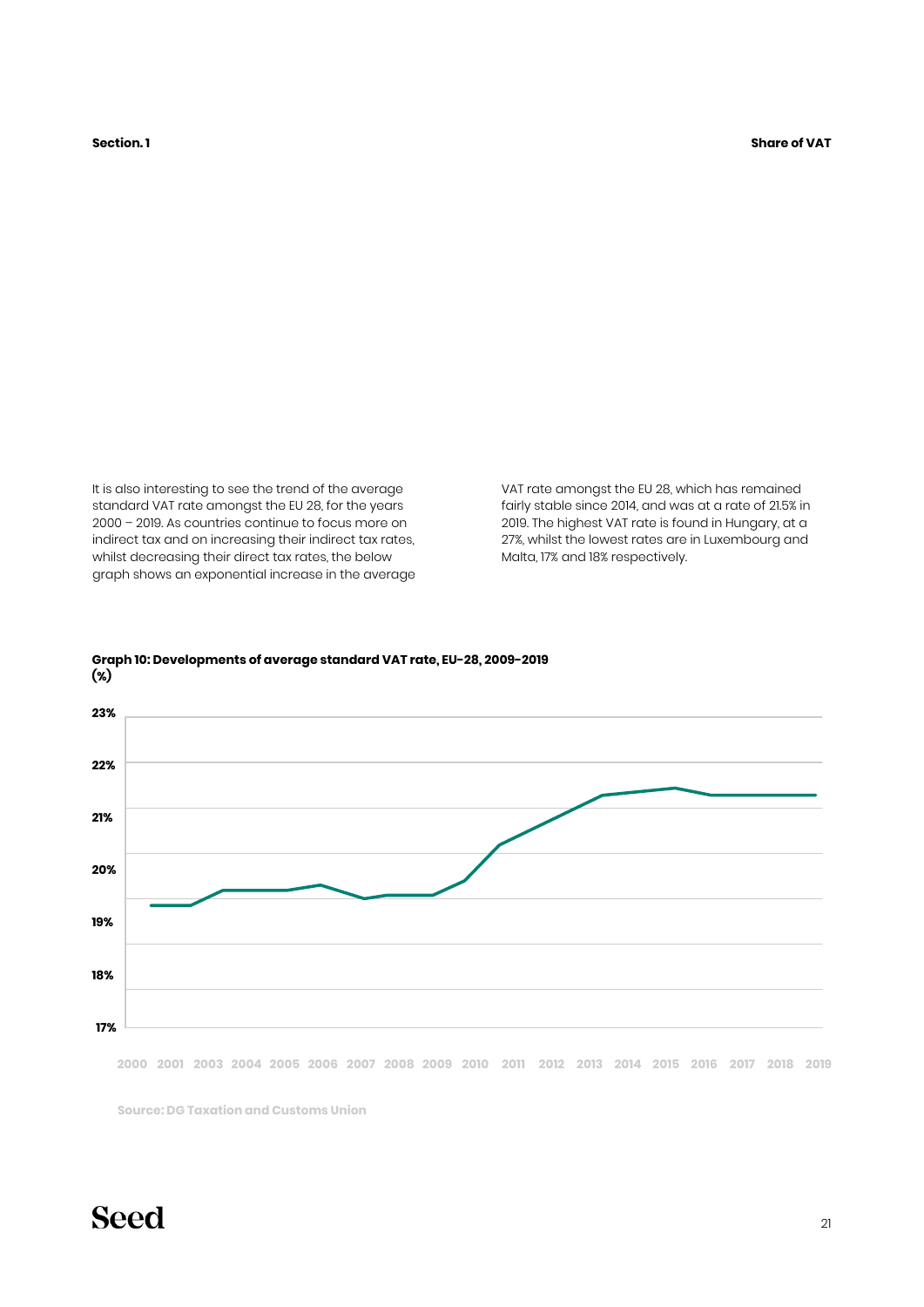<span id="page-21-0"></span>**Section.1** Definitions Share of indirect taxes

Share of direct taxes

Share of taxes on labour

Taxation of labour

Share of VAT

**Corporate Income Tax**

**Corporate Income**

**Tax Rates**

**Seed** 

[←](#page-6-0)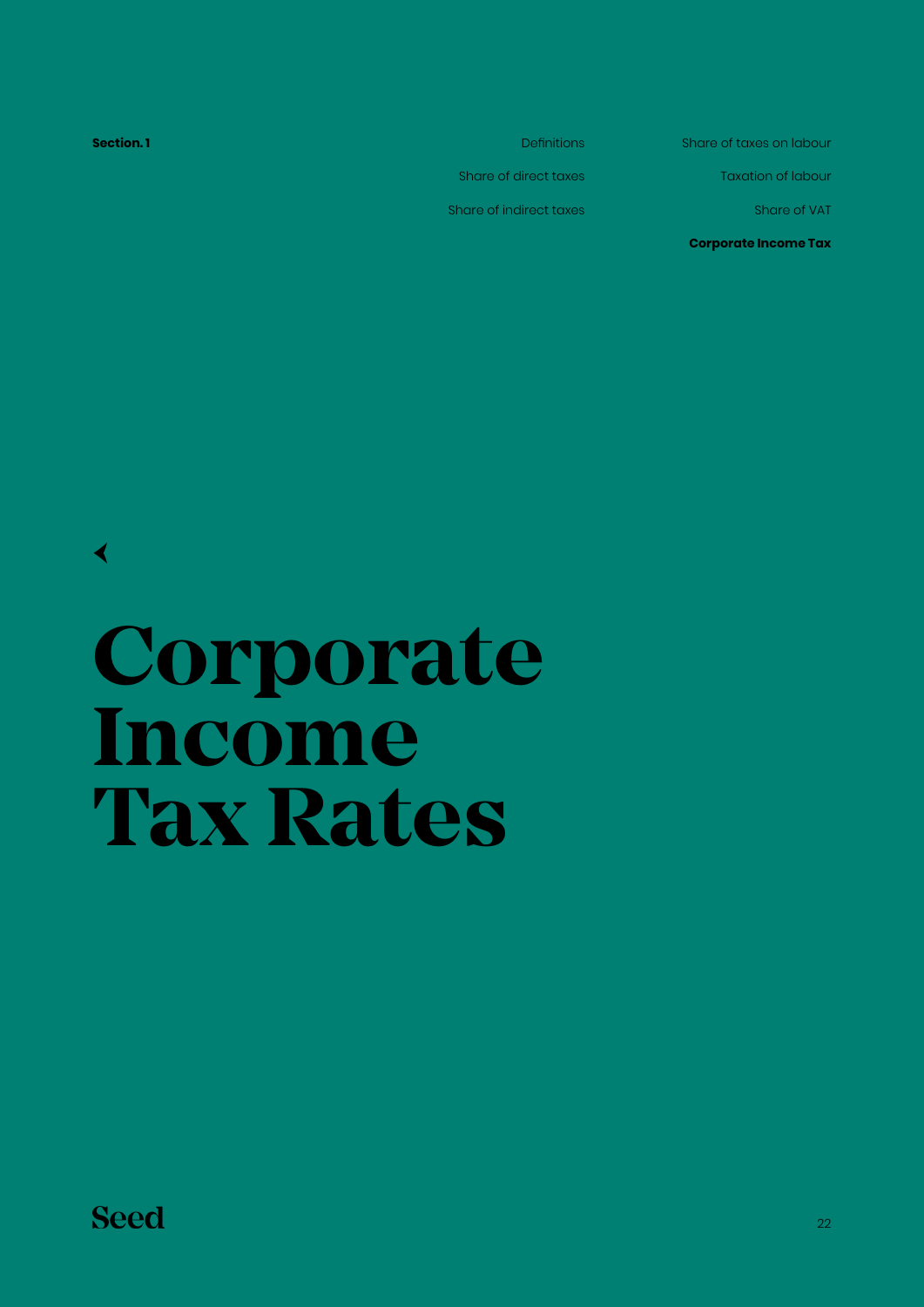## **Top Corporate** Income Tax Rates

The average Top Corporate Income Tax (CIT) Rate in the EU28 has seen a gradual decrease in the last years, from 25.2% in 2005 to just below 22% in 2019. This is also in line with the increase in the average indirect tax rate, as Member States focussed their efforts on taxing consumption rather than income.

The corporate income tax rates vary from a minimum of 10% in Bulgaria, to top rates of 30% or more in Belgium, Malta, France and Portugal, although these countries include provisions to reduce the effective tax rate which is applied.



#### **Graph 18: Top corporate income tax rate and effective average tax rate indicators, 2005 - 2019 (%)**

#### **EU-28 average top corporate Income Tax (CIT) rates**

#### **EU-28 Effective Average Tax Rate (EATR)**

**Source: DG Taxation and Customs Union**

**NB: Effective average tax rates, computed at corporate level using the Devereux/griffith methodology**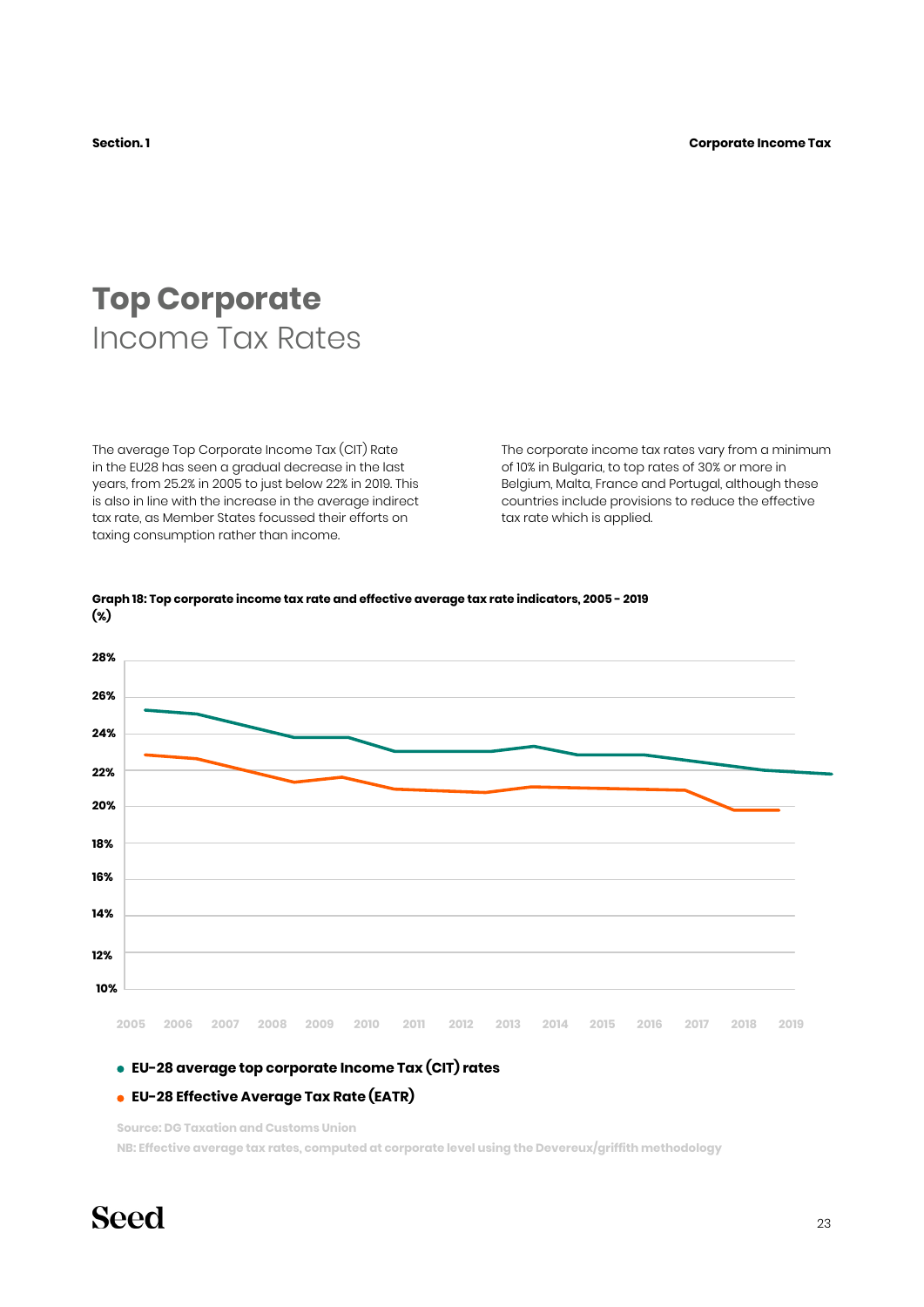## **Corporate** Income Tax Revenues

By the end of 2017, Corporate Tax Revenues hadn't yet recovered to pre-2008 crisis figures, although there

has been a steady growth since then to reach a figure of 2.8% of GDP in 2017.



**Source: DG Taxation and Customs Union based on Eurostat data**

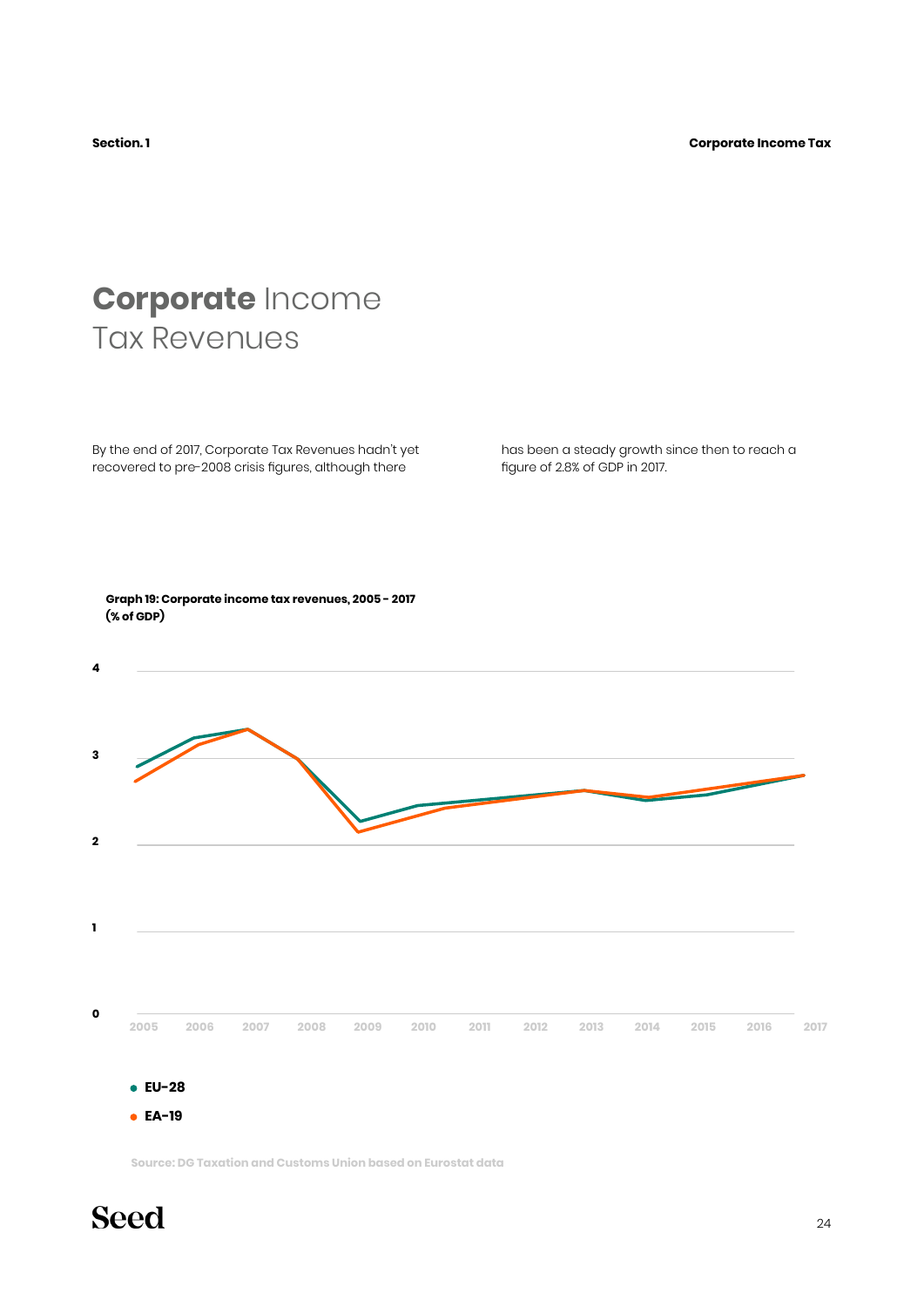<span id="page-24-0"></span>**Section. 2**

[←](#page-6-0)

# **EU Tax Brief**

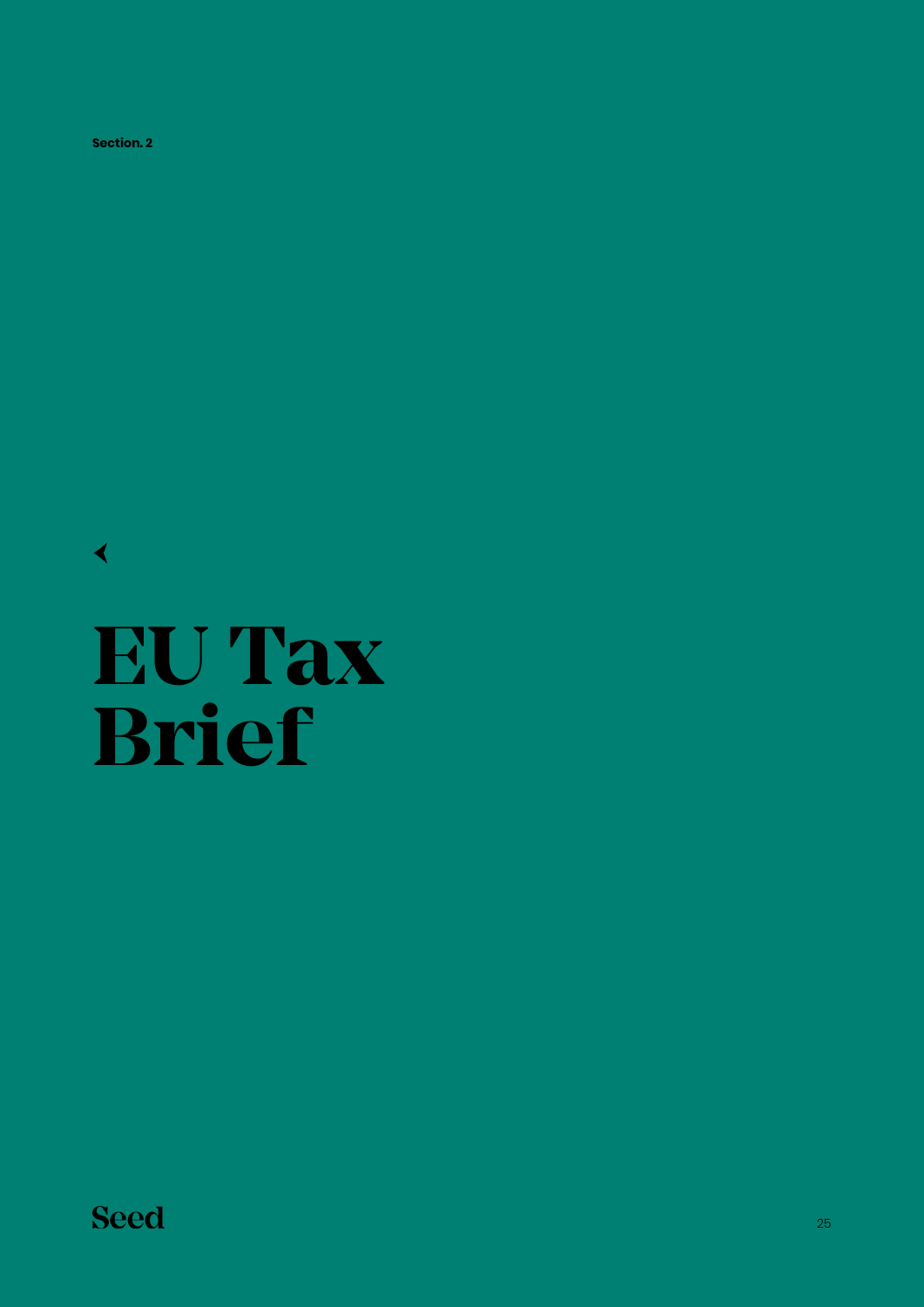<span id="page-25-0"></span>

**Country**

# **Austria**

#### **Section A Overview**

**Corporate Tax** 

Corporations having their legal seat and/or their place of effective management in Austria are deemed to be tax residents of Austria.

As a consequence, they are subject to unlimited corporate income tax liability in Austria on their worldwide income (including capital gains) at a rate of 25%. The tax year is generally the calendar year.

Corporations may, however, apply for permission to use a different tax year. A corporation's tax base is the profit as shown in its financial statements. In addition, where mandatory tax provisions deviate from financial accounting rules, adjustments have to be made. As a general rule, expenses incurred in acquiring, securing and maintaining taxable income are tax-deductible. A few types of expenses are partly or fully non-deductible and a few exemptions of income exist. Under the national participation exemption, dividends received from an Austrian subsidiary are tax exempt, while under the international qualified participation exemption, dividends received from foreign subsidiaries and capital gains from the sale of shares in foreign subsidiaries are tax exempt, if a 10% shareholding has been held for at least one year.

Austria has a group taxation regime for affiliated companies whereby the taxable income of a member of the group is attributed to the top-tier company in the tax group. The corporate income tax return must generally be filed electronically by June 30 of the calendar year following the tax year.

Taxpayers being represented by tax accountants benefit from longer deadlines. Quarterly prepayments of corporate income tax are due on February 15, May 15, August 15, and November 15 of the tax year. Their amount depends on the last corporate income tax assessment. Such prepayments are creditable against the final amount of corporate income tax assessed for that tax year.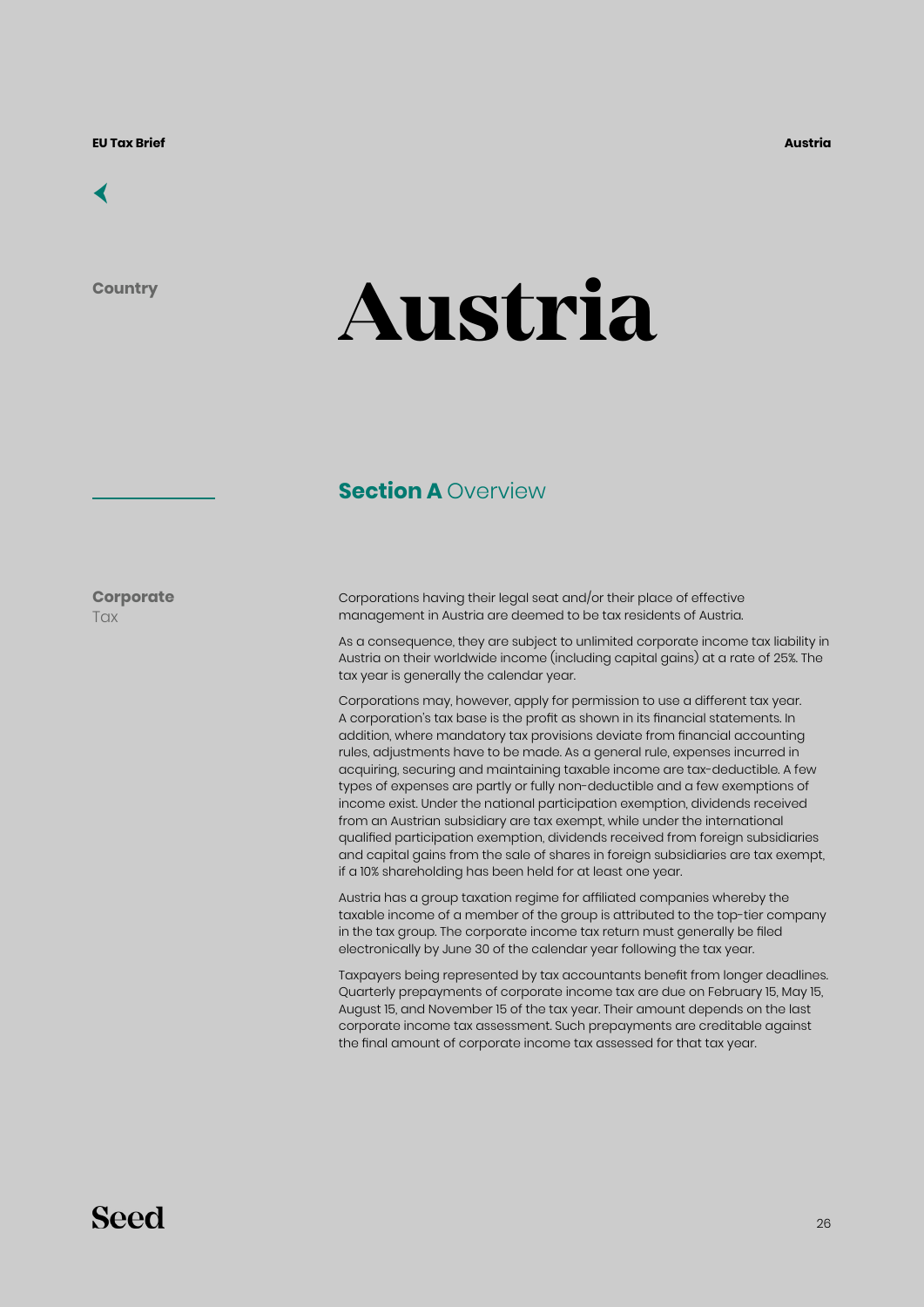#### **EU Tax Brief**

#### **Austria**

| <b>Personal</b><br>Tax           | Individuals are deemed to be residents of Austria for income tax purposes (and<br>thus subject to unlimited income tax liability in Austria) if they have a domicile<br>and/or their habitual abode in Austria. Taxable income includes: income from<br>agriculture and forestry; income from professional and other independent<br>services; income from an active trade or business; employment income;<br>investment income; rent, lease payments, and royalties; and other specified<br>income (including certain annuities and capital gains on private property).                                                                                                                                                                                                                                                                                                                       |
|----------------------------------|-----------------------------------------------------------------------------------------------------------------------------------------------------------------------------------------------------------------------------------------------------------------------------------------------------------------------------------------------------------------------------------------------------------------------------------------------------------------------------------------------------------------------------------------------------------------------------------------------------------------------------------------------------------------------------------------------------------------------------------------------------------------------------------------------------------------------------------------------------------------------------------------------|
|                                  | The tax base is computed as the total amount of all categories of income (save<br>for tax-exempt items), decreased by tax-deductible expenses. In addition,<br>losses carried forward may be deducted from the tax base within certain limits.<br>Certain personal allowances (i.e., deductions from tax) exist for the taxpayer and<br>family members in the form of tax credits. The taxable income is subject to a<br>progressive income tax rate, with the top rates being 50% (for income above EUR<br>90,000) percent and 55% (for income above EUR 1 million).                                                                                                                                                                                                                                                                                                                         |
|                                  | Investment income is in general subject to a flat rate of 27.5% (25% in the case<br>of interest from bank accounts). Capital gains on the sale of Austrian real<br>estate are in general subject to a flat rate of 30%. In Austria, it is common for<br>employees to receive 14 monthly salary payments per year, since the two<br>additional payments are subject to a linear tax rate of only 6%. While income tax<br>is levied by way of assessment, income tax on employment income is in general<br>levied by way of withholding by the employer. The Austrian tax system does not<br>provide for joint return filing by married couples. Each spouse is subject to tax<br>independently. The income tax return must generally be filed electronically by<br>June 30 of the calendar year following the tax year. Taxpayers making use of tax<br>advisors benefit from longer deadlines. |
| <b>Double Taxation</b><br>Relief | Austria has concluded approx. 90 income tax treaties and generally follows the<br>OECD Model Convention and the commentary thereto in respect to its treaty<br>policy and interpretation. Typically, Austria applies the exemption method as the<br>main method for avoiding double taxation, with the credit method only applying<br>in respect of dividends, interest and royalties.                                                                                                                                                                                                                                                                                                                                                                                                                                                                                                        |
|                                  | Since under Austrian rules of interpretation the more specific provision takes<br>precedence over the more general provision, double tax treaties generally take<br>priority over domestic laws: If a domestic withholding tax rate is lower than the<br>maximum tax rate provided for in an applicable tax treaty, a foreign taxpayer<br>benefits from the lower domestic tax rate. If a domestic withholding tax rate<br>is higher than the maximum tax rate provided for in an applicable tax treaty,<br>a foreign taxpayer benefits from the lower treaty tax rate. The lower rate may<br>under specific circumstances either be applied directly at source by the payor,<br>or the foreign taxpayer as recipient of the payment may be required to apply<br>for a refund of the balance.                                                                                                 |
|                                  | Austria is also a signatory to the Multilateral Convention to Implement Tax Treaty<br>Related Measures to Prevent Base Erosion and Profit Shifting.                                                                                                                                                                                                                                                                                                                                                                                                                                                                                                                                                                                                                                                                                                                                           |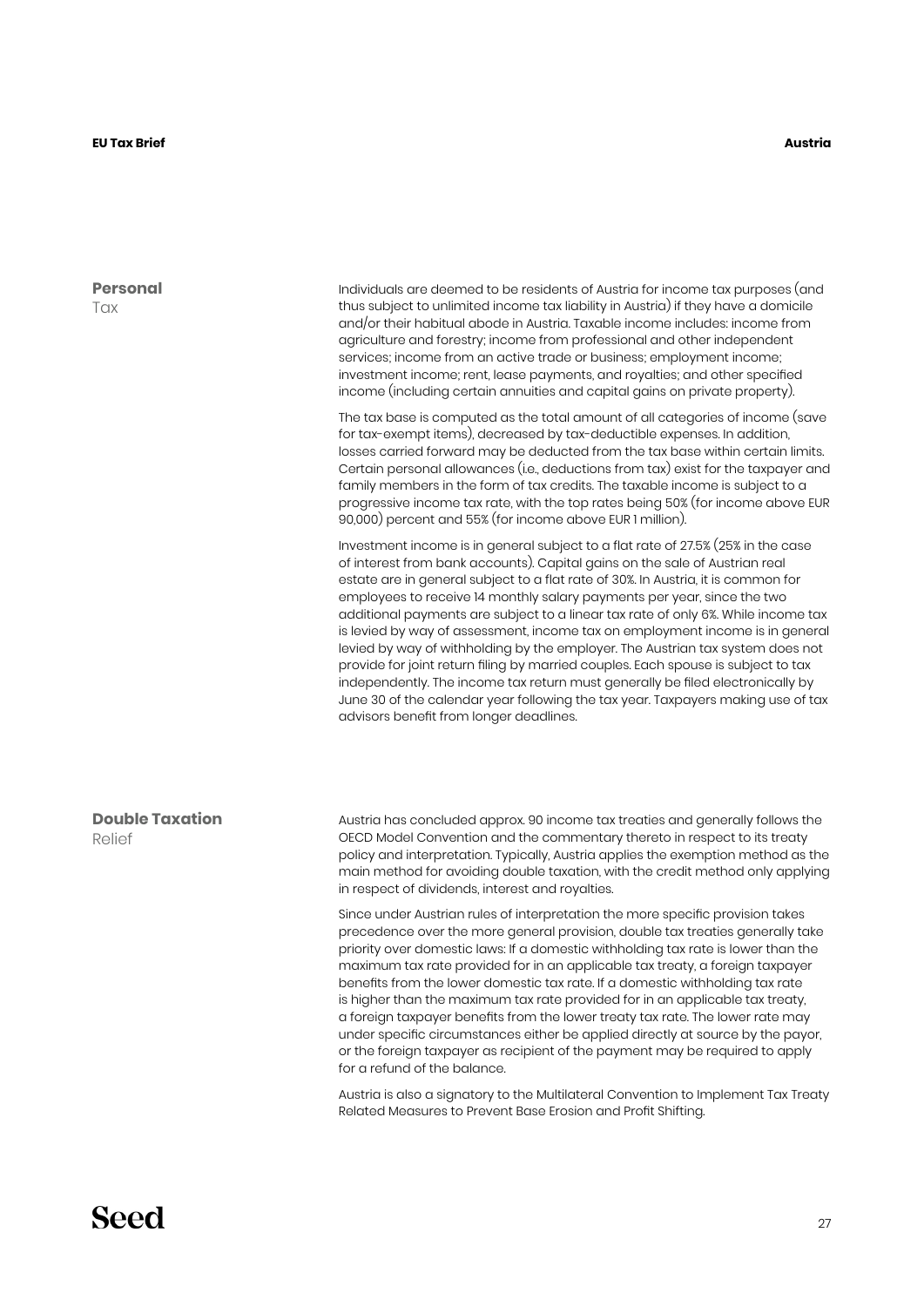#### **EU Tax Brief**

| <b>VAT</b><br>Austria levies value added tax in line with the pertinent EU directives:<br>enterprise, in Austria and against consideration.<br>An entrepreneur is a person or entity that independently performs a<br>no intention to make a profit.<br>recipient, being an entrepreneur, carries out its business in Austria.<br>financial services and health services).<br><b>Employment</b><br>The following other duties will typically fall due in connection with an<br>employment in Austria:<br>Tax<br>- 21.23% social security contributions – to be paid by the employer;<br>payments made to the employee;<br>- 1.53% pension fund contributions – to be paid by the employer;<br>paid by the employer; |                                                                                                                                                                                                                                                           |
|---------------------------------------------------------------------------------------------------------------------------------------------------------------------------------------------------------------------------------------------------------------------------------------------------------------------------------------------------------------------------------------------------------------------------------------------------------------------------------------------------------------------------------------------------------------------------------------------------------------------------------------------------------------------------------------------------------------------|-----------------------------------------------------------------------------------------------------------------------------------------------------------------------------------------------------------------------------------------------------------|
|                                                                                                                                                                                                                                                                                                                                                                                                                                                                                                                                                                                                                                                                                                                     |                                                                                                                                                                                                                                                           |
|                                                                                                                                                                                                                                                                                                                                                                                                                                                                                                                                                                                                                                                                                                                     | The supply of goods and the rendering of services are subject to Austrian<br>value added tax if they are effected by an entrepreneur within the sphere of its                                                                                             |
|                                                                                                                                                                                                                                                                                                                                                                                                                                                                                                                                                                                                                                                                                                                     | commercial or professional activity, such activity being every sustainable<br>activity that is performed for the purpose of generating revenues, even if there is                                                                                         |
|                                                                                                                                                                                                                                                                                                                                                                                                                                                                                                                                                                                                                                                                                                                     | Under the general rule, a supply of goods is carried out in Austria (and thus<br>taxable) if the goods are located within Austria at the time the sale is effected.<br>Under the general rule, services are rendered in Austria (and thus taxable) if the |
|                                                                                                                                                                                                                                                                                                                                                                                                                                                                                                                                                                                                                                                                                                                     | The standard rate of value added tax is 20%. Reduced rates of 10% and 13% apply<br>to certain supplies. There are also a number of exemptions applicable (e.g., for                                                                                       |
|                                                                                                                                                                                                                                                                                                                                                                                                                                                                                                                                                                                                                                                                                                                     |                                                                                                                                                                                                                                                           |
|                                                                                                                                                                                                                                                                                                                                                                                                                                                                                                                                                                                                                                                                                                                     |                                                                                                                                                                                                                                                           |
|                                                                                                                                                                                                                                                                                                                                                                                                                                                                                                                                                                                                                                                                                                                     |                                                                                                                                                                                                                                                           |
|                                                                                                                                                                                                                                                                                                                                                                                                                                                                                                                                                                                                                                                                                                                     | - 18.12% social security contributions – to be withheld by the employer from wage                                                                                                                                                                         |
|                                                                                                                                                                                                                                                                                                                                                                                                                                                                                                                                                                                                                                                                                                                     |                                                                                                                                                                                                                                                           |
|                                                                                                                                                                                                                                                                                                                                                                                                                                                                                                                                                                                                                                                                                                                     | - 3.9% employer's contributions to the family burdens equalization fund - to be                                                                                                                                                                           |
|                                                                                                                                                                                                                                                                                                                                                                                                                                                                                                                                                                                                                                                                                                                     | - 0.38% (in the case of the province of Vienna) surcharge to the employers'<br>contributions to the family burdens equalization fund - to be paid by the<br>employer;                                                                                     |
| - 3% municipal tax - to be paid by the employer; and                                                                                                                                                                                                                                                                                                                                                                                                                                                                                                                                                                                                                                                                |                                                                                                                                                                                                                                                           |
|                                                                                                                                                                                                                                                                                                                                                                                                                                                                                                                                                                                                                                                                                                                     | - EUR 2.00 employer's duty per week and per employee employed in the<br>province of Vienna pursuant to the Vienna Employer's Duty Act $-$ to be paid by<br>the employer.                                                                                  |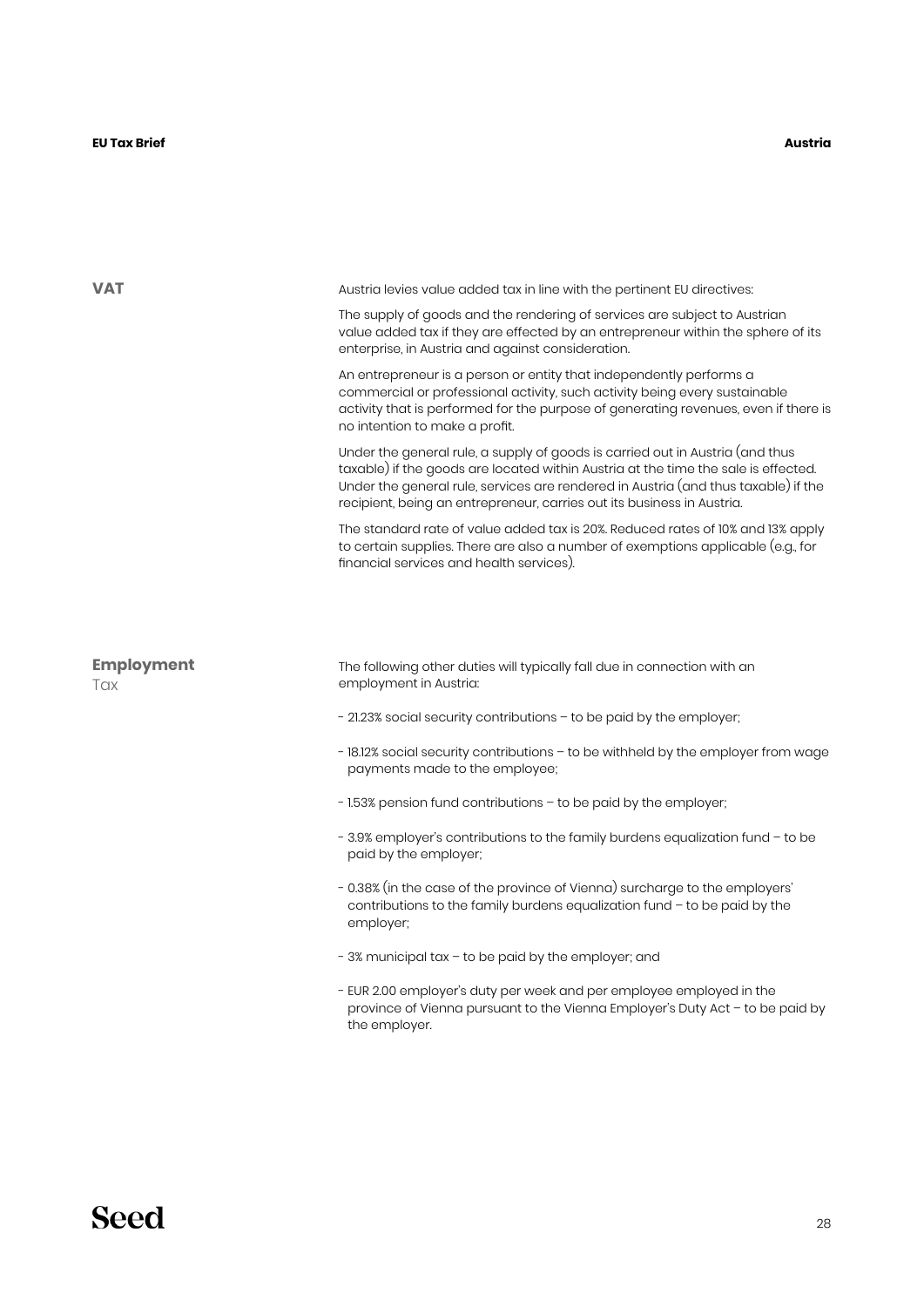J.

#### **Section B Rates**

|                                     | Rate         | <b>Notes</b>                                                                                                                                                                                                                                                                                                                             |
|-------------------------------------|--------------|------------------------------------------------------------------------------------------------------------------------------------------------------------------------------------------------------------------------------------------------------------------------------------------------------------------------------------------|
| <b>Corporate</b><br>Tax Rate $(\%)$ | 25           | Apart from the 25% corporate income tax, there are no<br>surcharges or other taxes on a company's income.                                                                                                                                                                                                                                |
| <b>VAT</b><br>$Rate (\%)$           | $\mathbf{z}$ | The standard rate is 20%. Reduced rates of 10% and 13% apply<br>to certain supplies.                                                                                                                                                                                                                                                     |
| <b>WHT</b> on:                      |              |                                                                                                                                                                                                                                                                                                                                          |
| Dividends $(\%)$                    | NR 27.5      | Dividends are subject to a domestic withholding tax rate<br>of 27.5%. A reduced rate of 25% applies for dividends paid<br>to corporations. These rates can be reduced under double<br>tax treaties. In addition, under the Austrian implementation<br>of the EU Parent Subsidiary Directive, an exemption from<br>withholding may apply. |
| Interest $(\%)$                     | <b>NR</b>    | Interest on loans is not subject to withholding tax.                                                                                                                                                                                                                                                                                     |
| Royalties $(\%)$                    | $NR_{\ell}$  | Royalties are subject to a domestic withholding tax rate of<br>20%. This rate can be reduced under double tax treaties.<br>In addition, under the Austrian implementation of the<br>EU Interest and Royalties Directive, an exemption from<br>withholding may apply.                                                                     |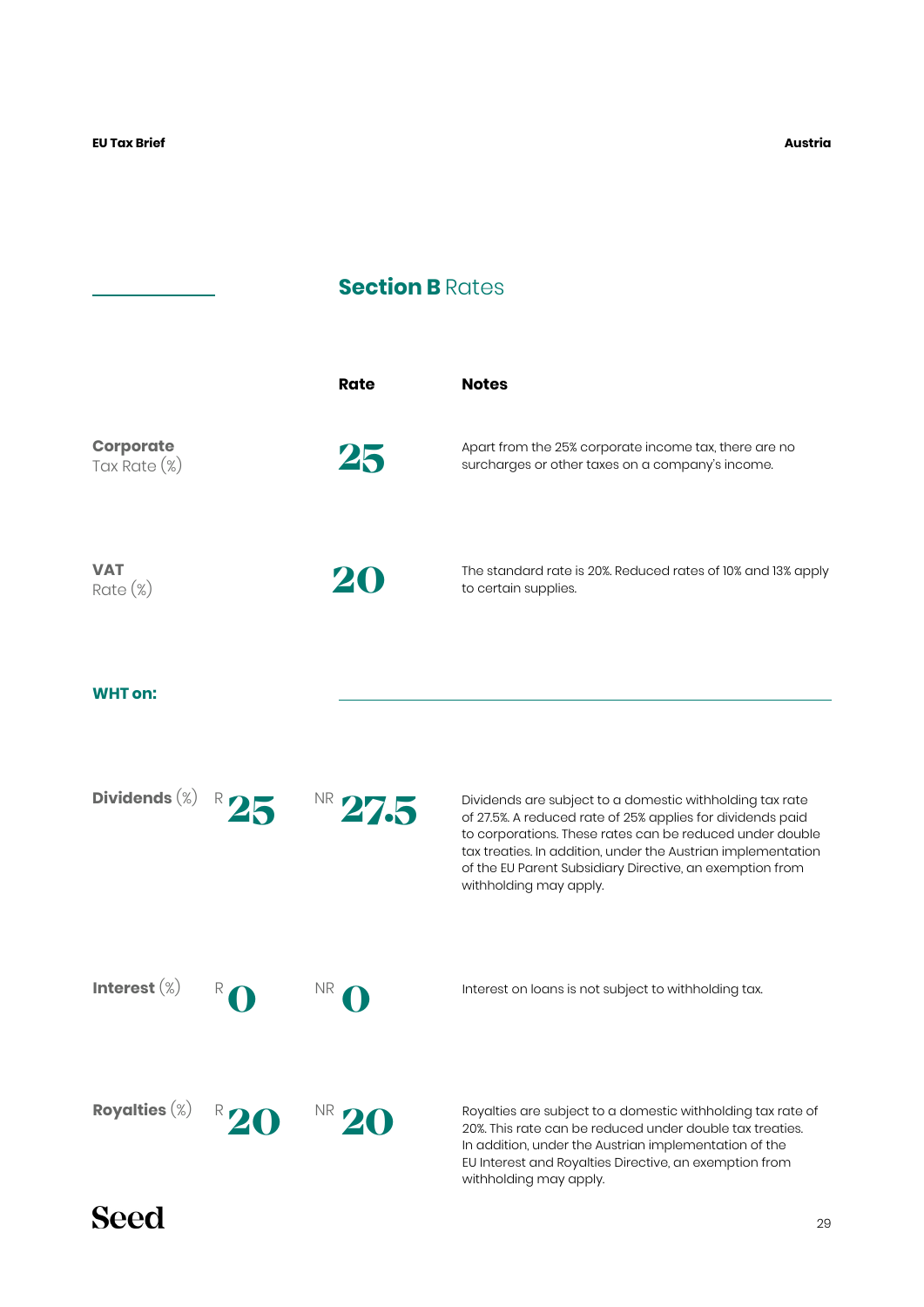| <b>Personal</b><br>Tax Rates (%)                            | 55   | The top personal income tax rates are 50% (for income<br>above EUR 90,000) percent and 55% (for income above EUR<br>1 million).                                                                                                                                                |
|-------------------------------------------------------------|------|--------------------------------------------------------------------------------------------------------------------------------------------------------------------------------------------------------------------------------------------------------------------------------|
| <b>Inheritance</b><br>Tax Rates $(\%)$                      |      | No general inheritance tax is levied in Austria.<br>The transfer of Austrian real estate by way of death is<br>subject to real estate transfer tax.<br>The transfer of assets by way of death to foundations and<br>trusts can be subject to foundation transfer tax.          |
| <b>Corporate</b><br><b>Capital Gains</b><br>Tax Rate $(\%)$ | 25   | There is no special corporate income rate on capital gains.<br>Capital gains on qualified foreign participations may be tax<br>exempt.                                                                                                                                         |
| <b>Personal</b><br><b>Capital Gains</b><br>Tax Rate (%)     | 27.5 | The rate of 27.5% applies to capital gains on financial<br>instruments. Capital gains on other assets are not taxable,<br>provided that they are not realised within the context of<br>an active trade or business and provided that a one year<br>holding period is observed. |
| Gift<br>Tax Rate (%)                                        |      | No general gift tax is levied in Austria.<br>Note that a notification obligation exists regarding gifts.<br>Gifts of Austrian real estate are subject to real estate<br>transfer tax. Gifts of assets to foundations and trusts can be<br>subject to foundation transfer tax.  |
| <b>Wealth</b><br>Tax Rate $(\%)$                            |      | No general wealth tax is levied in Austria. A nominal tax is<br>levied by municipalities on Austrian real estate.                                                                                                                                                              |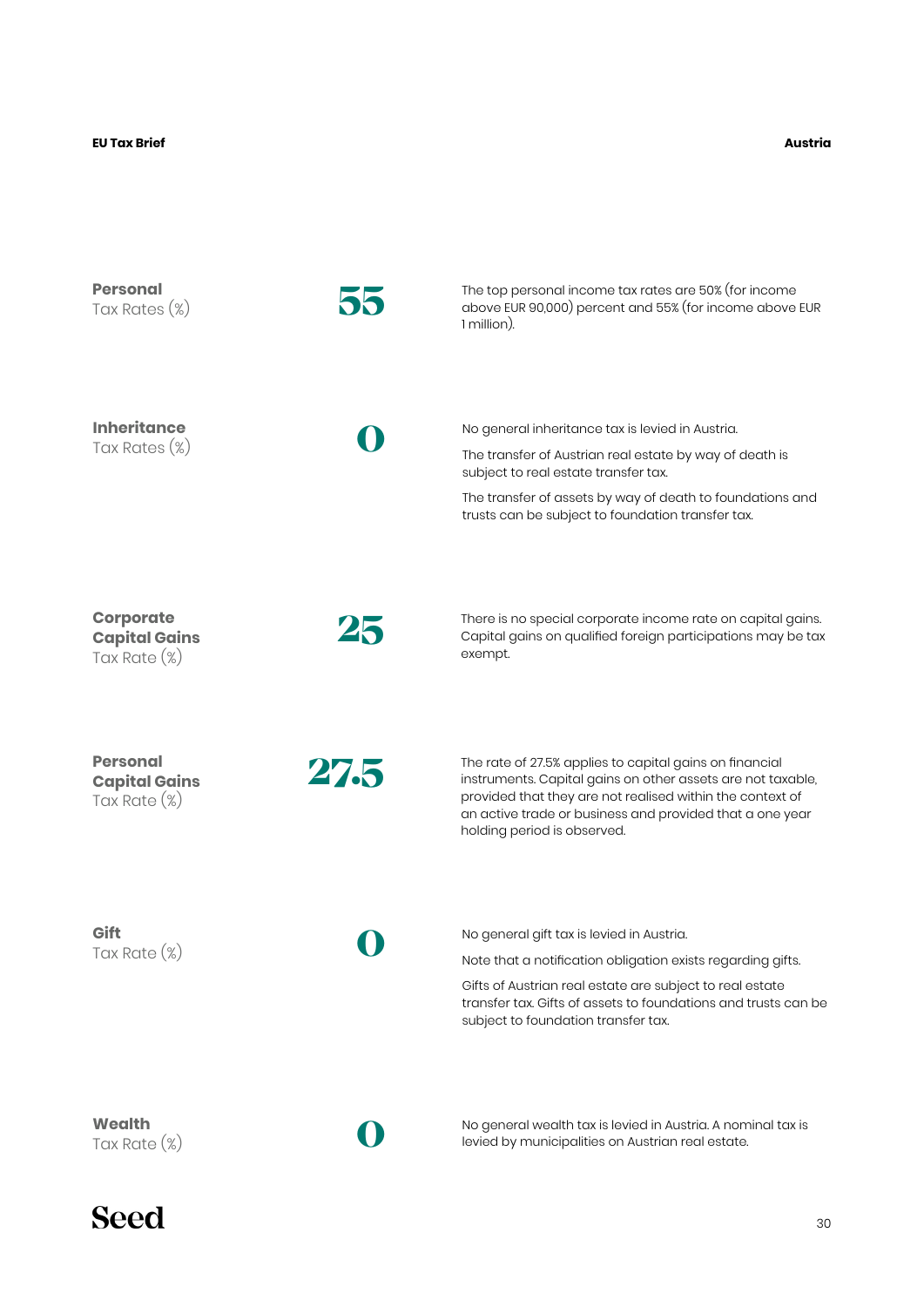#### <span id="page-30-0"></span>[←](#page-6-0)

**Country**

# **Belgium**

#### **Section A Overview**

**Corporate Tax** 

In general, the tax base for Corporate Income Tax (CIT) purposes is determined on an accrual basis and consists of worldwide income less allowed deductions.

As of tax year 2021 (financial years ending 31 December 2020 and later), the standard CIT rate is levied at the rate of 25%. Capital gains on qualifying shares realised when meeting all conditions are fully exempt. Non-qualifying shares will be subject to the 25% rate.

A company is considered to be a resident of Belgium for tax purposes if it has its principal place of business or its seat of management in Belgium. The seat of management has been defined by Belgian case law as the place from where directing impulsions emanate or the place where the company's effective management and central administration abide, meaning the place where the corporate decision-making process actually takes place.

| <b>Personal</b> | Belgium taxes its residents on their worldwide income, irrespective of their nationality.                                                                                                                                                    |
|-----------------|----------------------------------------------------------------------------------------------------------------------------------------------------------------------------------------------------------------------------------------------|
| <b>Tax</b>      | Residents of Belgium are taxable on their worldwide income, while non-residents<br>are only taxable on Belgian-source income.                                                                                                                |
|                 | Personal income tax is calculated by determining the tax base and assessing<br>the tax due on that base. Taxation is charged on a sliding scale to successive<br>portions of net taxable income. For income year 2020, the federal tax rates |

range between nil and 50%.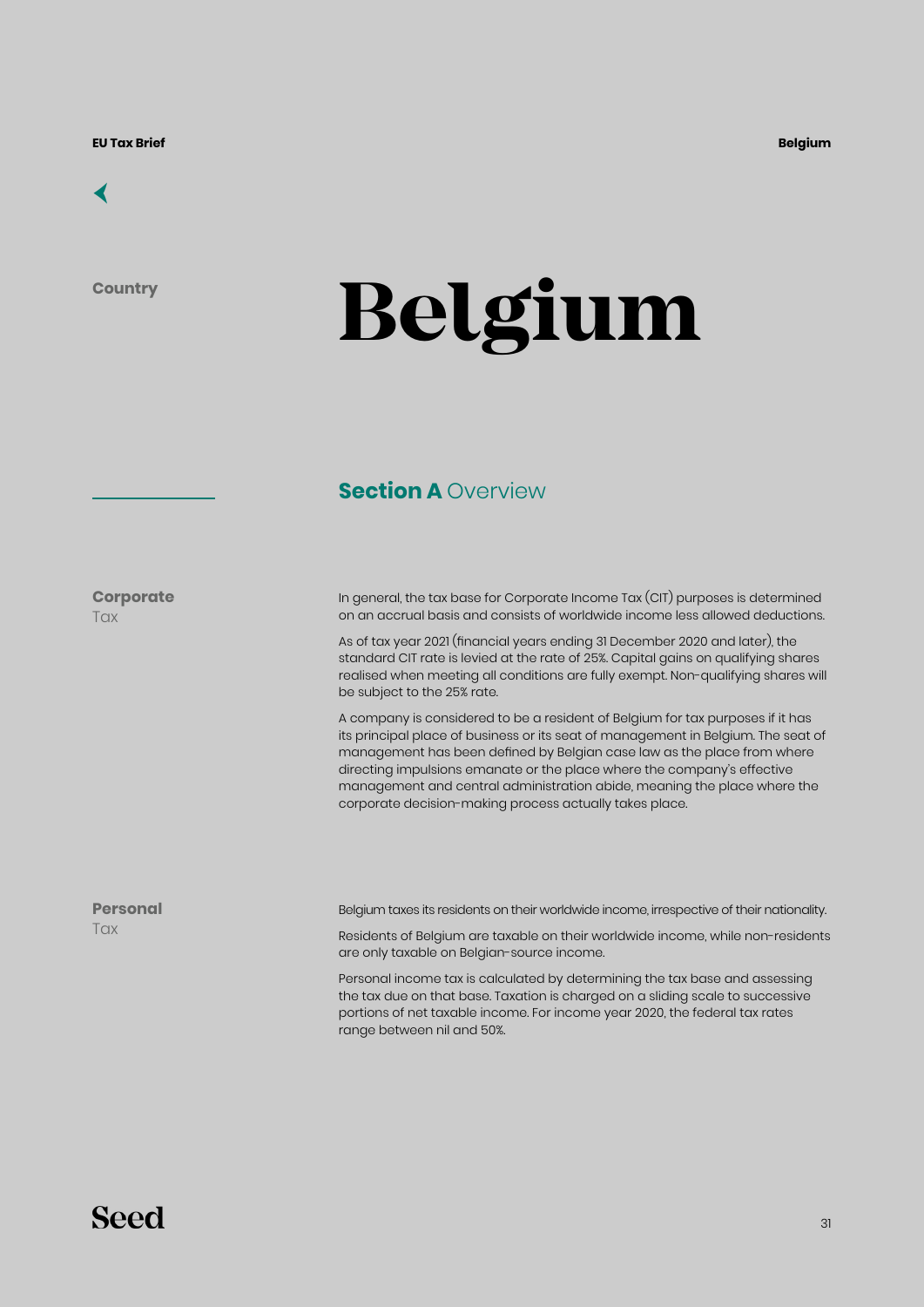#### **EU Tax Brief**

#### **Belgium**

| <b>Double Taxation</b><br>Relief | Belgium has an extensive tax treaty network (over 90 treaties). In Belgium, the<br>OECD multilateral instrument (MLI) entered into force on 1 October 2019.                                                                                                                                                                          |
|----------------------------------|--------------------------------------------------------------------------------------------------------------------------------------------------------------------------------------------------------------------------------------------------------------------------------------------------------------------------------------|
|                                  |                                                                                                                                                                                                                                                                                                                                      |
| <b>VAT</b>                       | VAT is imposed on the provision of most goods and services, but not on exports.                                                                                                                                                                                                                                                      |
|                                  | Input VAT is deductible provided it relates to the provision of taxable supplies.                                                                                                                                                                                                                                                    |
|                                  | The standard VAT rate is 21%, but reduced rates can apply in certain case. A zero<br>rate applies to daily and weekly publications and certain recycled goods, a 6%<br>rate applies to most basic goods such as food, water and pharmaceuticals and<br>a 12% rate applies to items including social housing and restaurant services. |
| <b>Employment</b><br>Tax         | A payroll tax is withheld by employers on remuneration and pensions paid to<br>resident or nonresident employees and directors for whom such payment<br>constitute taxable professional income.                                                                                                                                      |
|                                  | Both employers and employees are liable for social security contributions. The<br>general employee contribution rare is 13.07% for white collar employees and 1.08                                                                                                                                                                   |

times the gross salary for blue collar employees.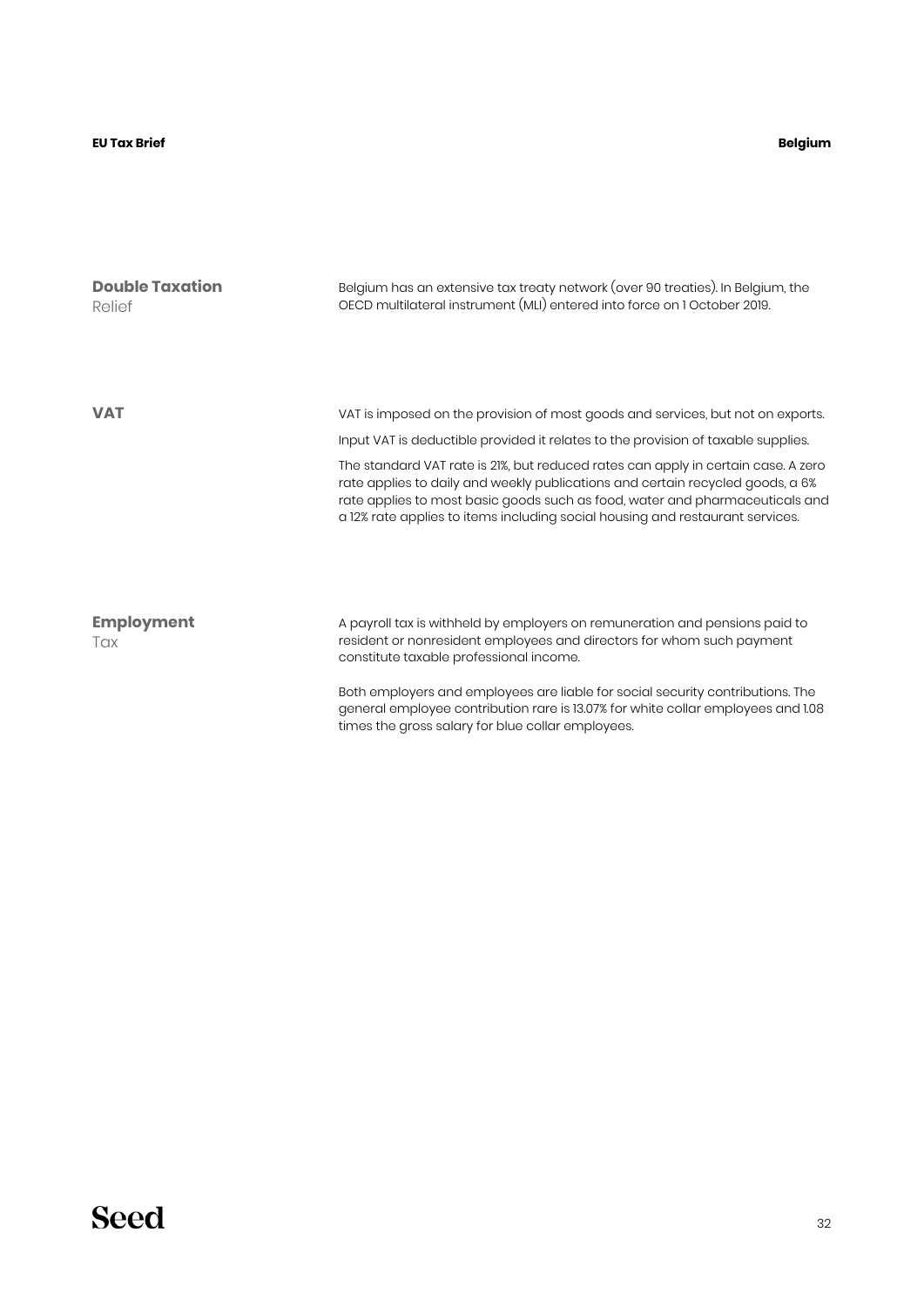#### **Section B Rates**

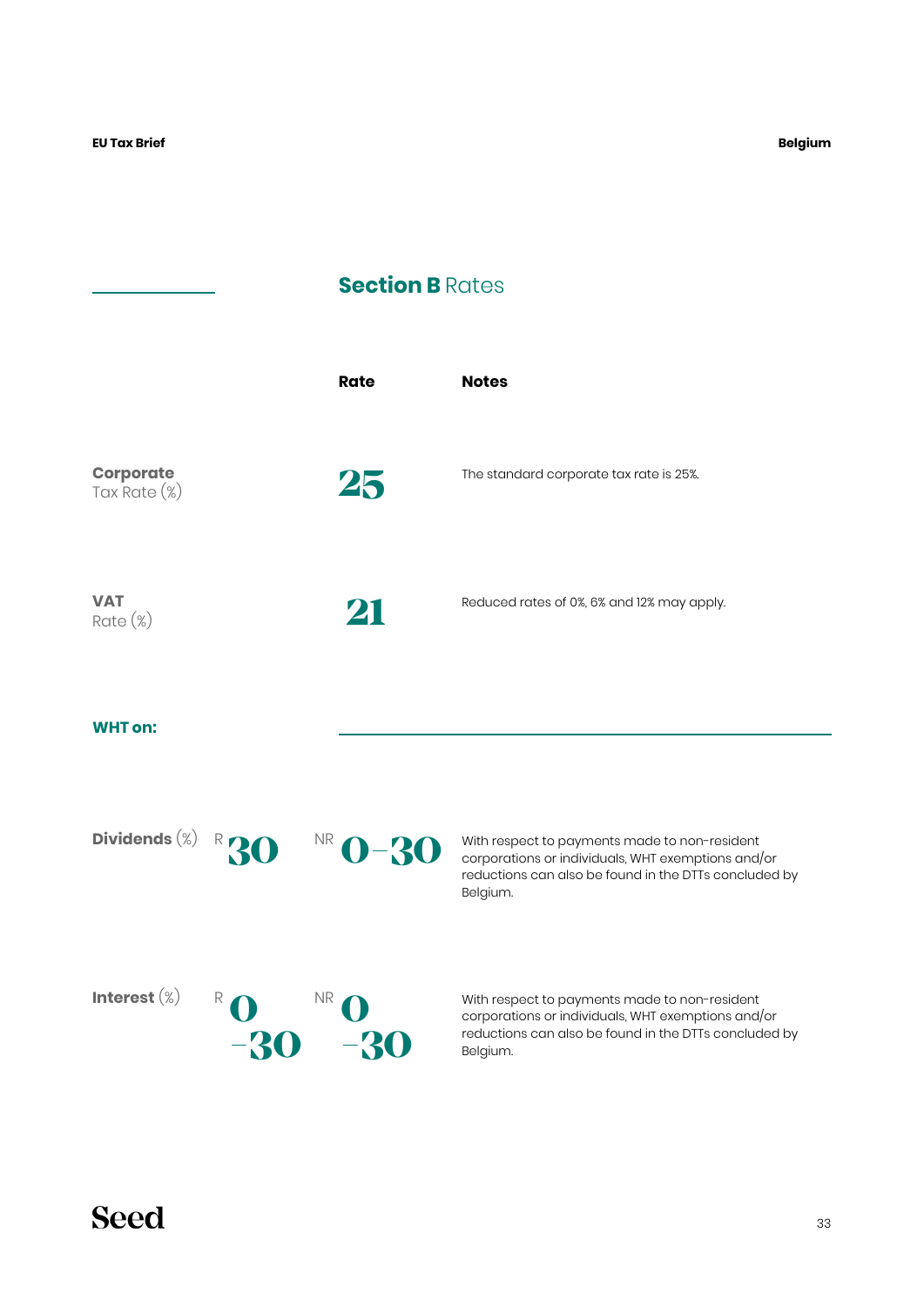**Belgium**

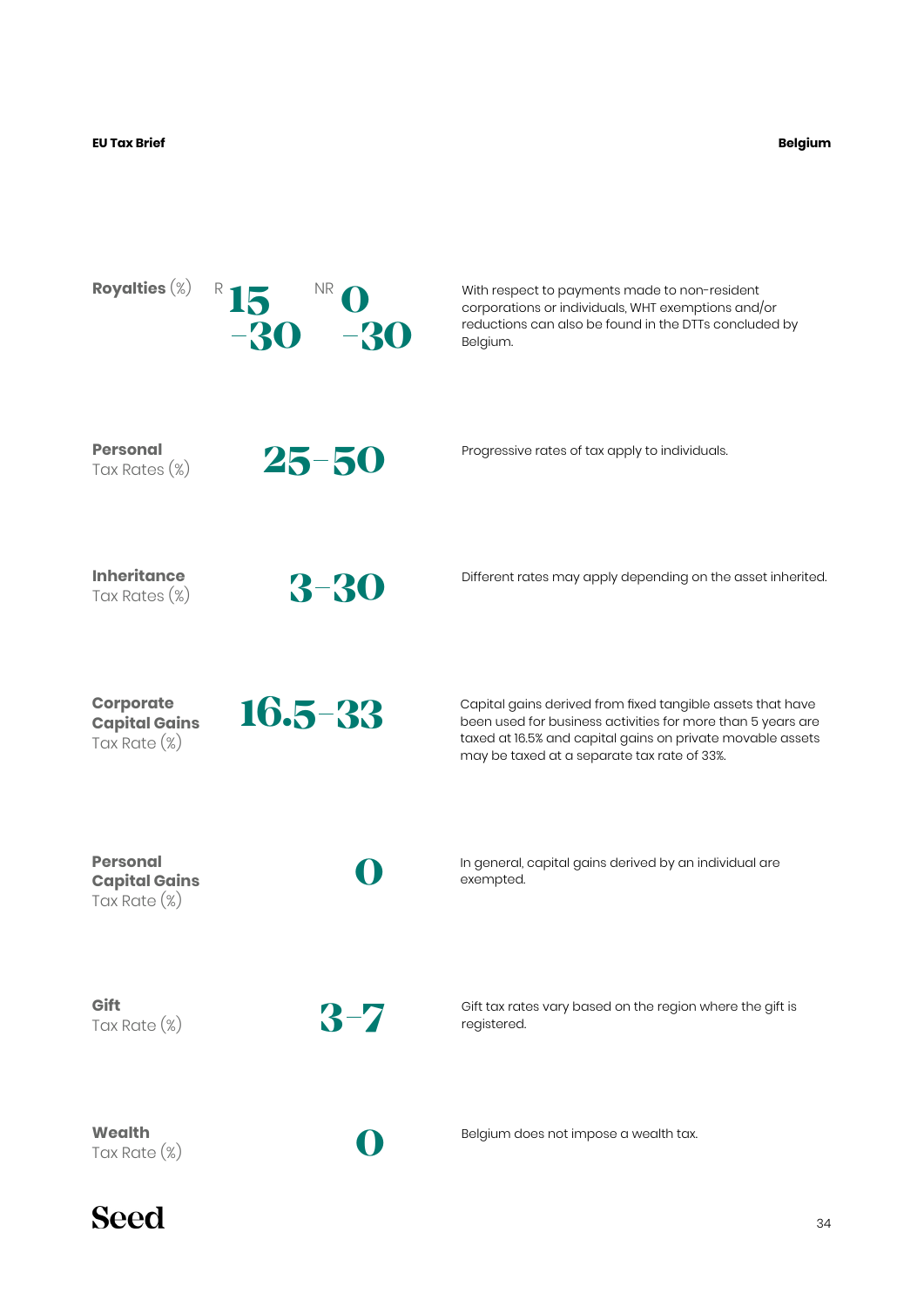<span id="page-34-0"></span>

**Country**

# **Bulgaria**

#### **Section A Overview**

**Corporate Tax** 

Legal entities incorporated under Bulgarian law are considered to be tax residents of Bulgaria. The taxable profits of the Bulgarian tax resident legal entities are subject to 10% corporate income tax. The taxable income is determined based on the accounting profits and losses which are adjusted for tax purposes.

The accounting profits and losses are determined by applying the International Financial Reporting Standards or the Bulgarian National Accounting Standards. The tax year coincides with the calendar year.

The income derived by a Bulgarian tax resident legal entity from interest, capital gains, liquidation proceeds from shareholding participation, etc. is included in its taxable profits. Certain items of income, although recognized as income for accounting purposes, are not included in the taxable profits, e.g. dividends distributed to the entity by Bulgarian tax resident legal entity or by legal entities which are tax resident in an EU Member State or an EEA country (subject to certain exceptions).

As a general rule, documentary proven and business related expenses are tax deductible. A few types of expenses are partly or fully non-deductible. The corporate income tax returns must be filed by March 31 of the calendar year following the tax year.

Advance monthly or quarterly corporate income tax instalments based on estimated profits for the current tax year are due by taxpayers exceeding certain net sales income thresholds.

The advance instalments made are creditable against the final amount of corporate income tax due for that tax year.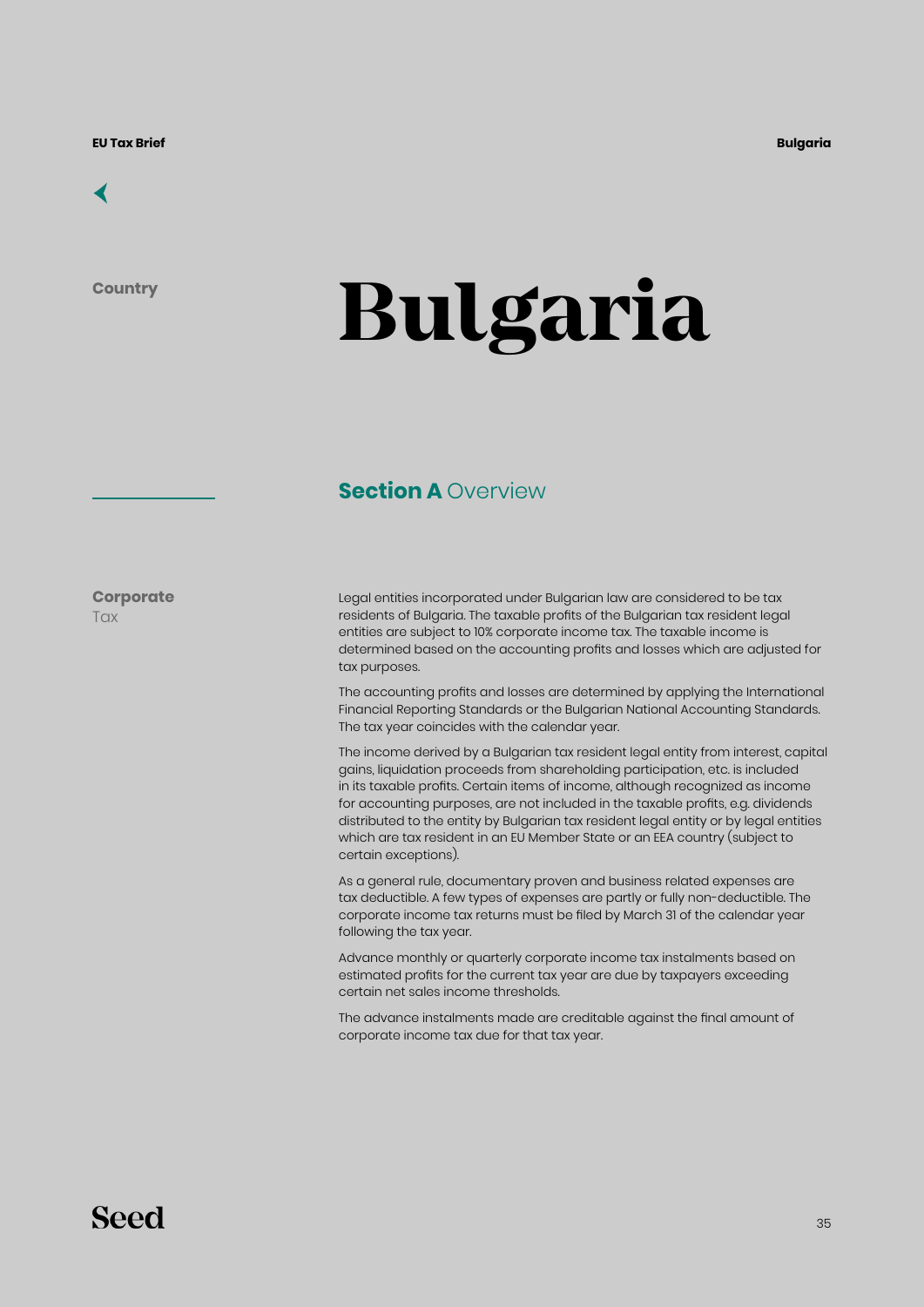#### **EU Tax Brief**

#### **Bulgaria**

| <b>Personal</b><br>Tax           | An individual is considered to be a tax resident in Bulgaria if the permanent<br>address of the individual is in Bulgaria, or the individual spends on the territory<br>of Bulgaria more than 183 days in each period of 12 consecutive months, or the<br>centre of the vital interests of the individual is located in Bulgaria.                                                                                                                                                                                                                                                                                                    |
|----------------------------------|--------------------------------------------------------------------------------------------------------------------------------------------------------------------------------------------------------------------------------------------------------------------------------------------------------------------------------------------------------------------------------------------------------------------------------------------------------------------------------------------------------------------------------------------------------------------------------------------------------------------------------------|
|                                  | Individuals who are tax residents in Bulgaria are subject to Bulgarian income tax<br>on their worldwide income, regardless of its source. Taxable income includes<br>employment income, income from business activity as sole trader, income from<br>other business activities and professional services, rental income, income from<br>capital gains from disposition of assets, and other specified income.                                                                                                                                                                                                                        |
|                                  | The tax base is computed as the total amount of all categories of taxable<br>income (except for tax-exempt income), decreased by statutory tax deductions<br>and benefits. The taxable income is subject to a flat tax rate of 10% (income from<br>business activity as a sole trader is taxed at a rate of 15%).                                                                                                                                                                                                                                                                                                                    |
|                                  | Dividends and liquidation proceeds distributed to tax residents are subject<br>to withholding tax at the rate of 5% regardless of whether such payments<br>are distributed to the individual by Bulgarian legal entities or foreign legal<br>entities. Payments of interest on bank accounts to tax residents are subject to<br>withholding tax at the rate of 8%.                                                                                                                                                                                                                                                                   |
|                                  | The personal income tax returns must be filed by April 30 of the calendar year<br>following the tax year. Advance monthly and quarterly personal income tax<br>instalments are due for certain categories of income (e.g. employment income,<br>income from business activities and professional services, rental income). The<br>advance instalments made are creditable against the final amount of personal<br>income tax due for the tax year.                                                                                                                                                                                   |
|                                  |                                                                                                                                                                                                                                                                                                                                                                                                                                                                                                                                                                                                                                      |
| <b>Double Taxation</b><br>Relief | Bulgaria has concluded approx. 70 income tax treaties and generally follows the<br>OECD Model Convention and the commentary thereto in respect to its treaty<br>policy and interpretation.                                                                                                                                                                                                                                                                                                                                                                                                                                           |
|                                  | The most common anti-avoidance measure contained in the double tax<br>treaties is the beneficial ownership concept. Under Bulgarian law, the beneficial<br>owner of the income is the person who has the right to dispose of the income,<br>to decide on its use and to take the entire or a substantial part of the risk from<br>the activity through which the income is derived. Under the double tax treaties<br>concluded by Bulgaria, tax relief for certain types of income (for example, from<br>dividends, interest and royalties) is subject to the condition that the applicant is<br>the beneficial owner of the income. |
|                                  | Double tax treaties are applied with priority over domestic tax laws. For income<br>exceeding BGN 500,000 (appr. EUR 250,000), in order to be entitled to treaty<br>benefit the taxpayer has to obtain treaty clearance from the Bulgarian National<br>Revenue Agency within a double tax treaty clearance procedure.                                                                                                                                                                                                                                                                                                                |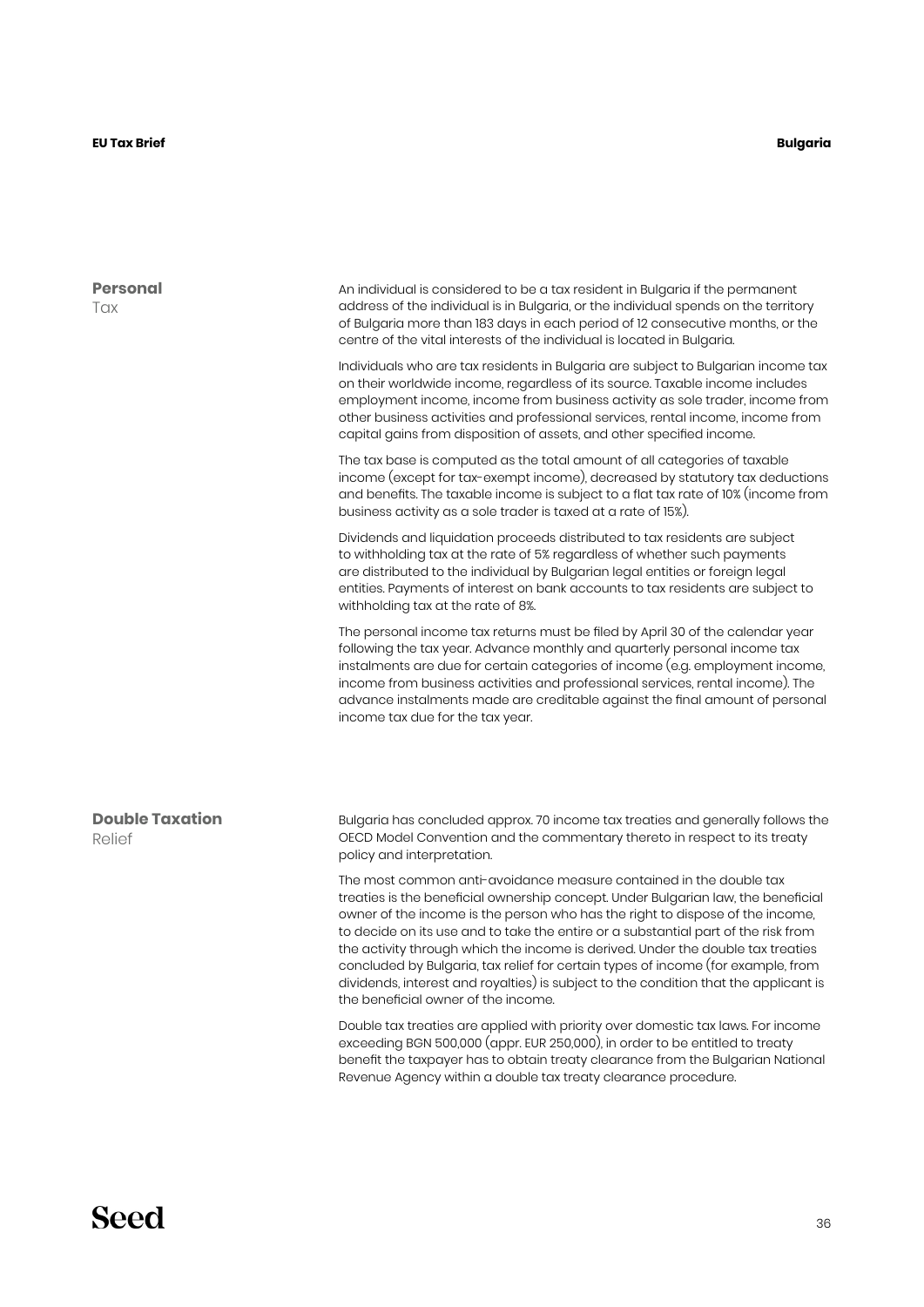**VAT** Bulgaria levies value added tax in line with the EU VAT directive. The supplies of goods and services are subject to Bulgarian value added tax if they are effected in the course of the supplier's independent economic activity against consideration and the place of supply is in Bulgaria. Under the general rule, the place of supply of a supply of goods is in Bulgaria (and thus Bulgarian value added tax is due) if the goods are located in Bulgaria by the time the transfer of ownership is effected or the transportation commences. Under the general rule, the place of supply of a supply of services to another business is in Bulgaria if the customer is also established in Bulgaria. Where services are supplied to non-business customers, as a general rule Bulgarian value added tax is due where the supplier is established in Bulgaria. The standard rate of value added tax is 20%. A reduced rate of 9% is applied to certain supplies. There are also a number of exemptions applicable (e.g., for financial services, health services, immovable properties). Value added tax returns are filed and the tax is payable on a monthly basis, by the 14th of the following calendar month. In Bulgaria, the rates for social security and health insurance contributions payable by employers and employees with respect to employees in the third labour category (normal work conditions) who were born after 1 January 1960 and work under employment contracts governed by the Bulgarian Labor Code are the following: • Pension contributions – 14.8% total, where the employer's share is 8.22% and the employee's share is 6.58% • Illness and maternity fund contributions – 3.5% total, where the employer's share is 2.1% and the employee's share is 1.4% • Accident and occupational disease fund – 0.4 – 1.1%, due by the employer • Additional mandatory social security contributions for individuals born after 1 January 1960 - 5% total, where the employer's share is 2.8% and the employee's share is 2.2% • Contributions to the unemployment fund - 1% total, where the employer's share is 0.6% and the employee's share is 0.4% • Health insurance contribution – 8% total, where the employer's share is 4.8% and the employee's share is 3.2% 10% Bulgarian personal income tax is applied to the salary of the employee, net of the above health insurance and social security contributions. The tax is **Employment Tax** 

withheld and remitted to the budget by the employer.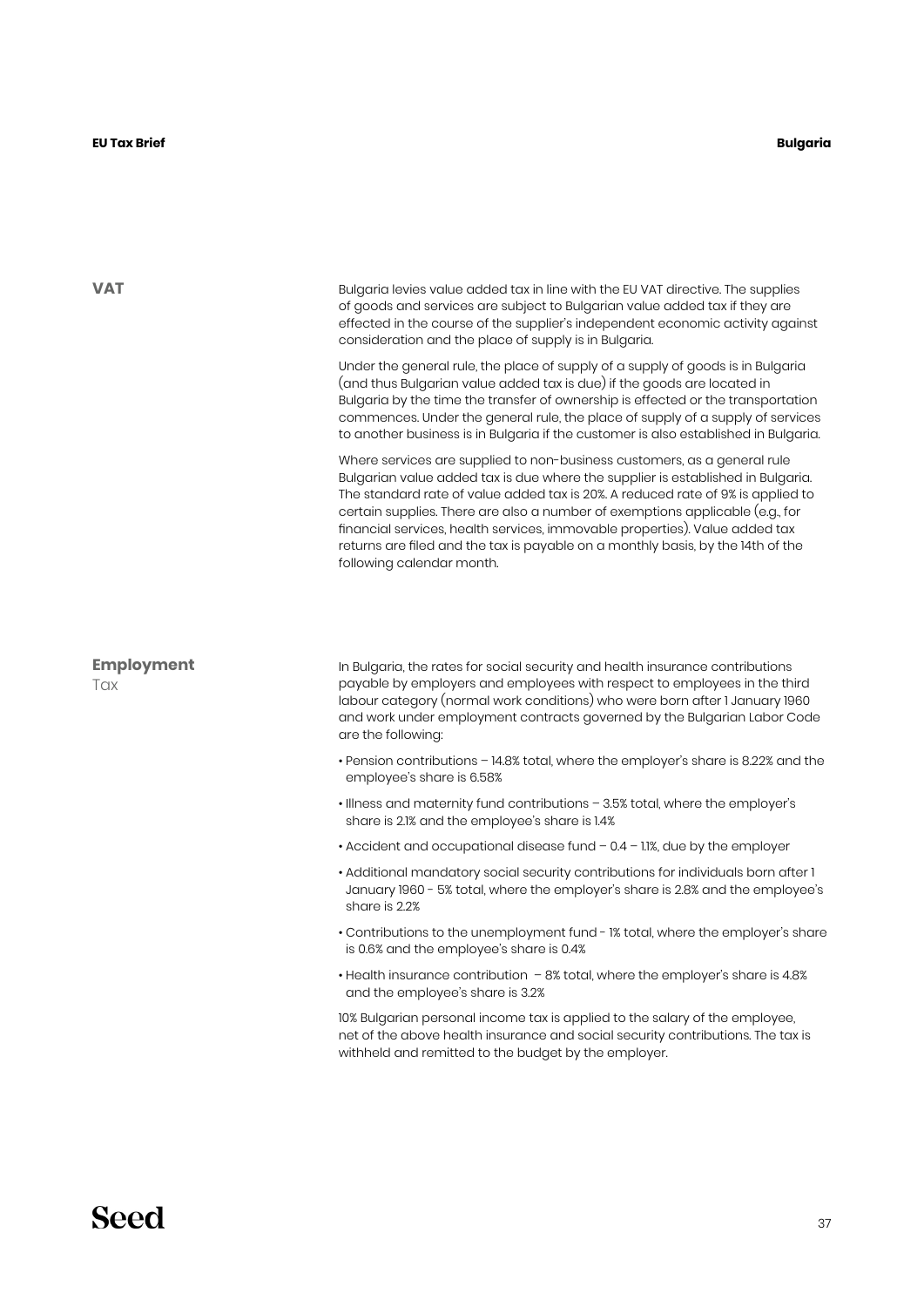## **Section B Rates**

|                                  | Rate | <b>Notes</b>                                                                                                                                                                                                                                                                          |
|----------------------------------|------|---------------------------------------------------------------------------------------------------------------------------------------------------------------------------------------------------------------------------------------------------------------------------------------|
| <b>Corporate</b><br>Tax Rate (%) | 10   | The standard rate of tax is 10%.                                                                                                                                                                                                                                                      |
| <b>VAT</b><br>$Rate (\%)$        | 20   | The standard rate is 20%. Reduced rates of 9% apply to<br>certain supplies.                                                                                                                                                                                                           |
| <b>WHT</b> on:                   |      |                                                                                                                                                                                                                                                                                       |
| Dividends $(\%)$                 | NR.  | Dividends are subject to a domestic withholding tax rate<br>of 5%. This rate can be reduced or eliminated under double<br>tax treaties. In addition, under the Bulgarian implementation<br>of the EU Parent Subsidiary Directive, an exemption from<br>withholding may apply.         |
| Interest $(\%)$                  | NR   | Interest income is subject to a domestic withholding<br>tax rate of 10 %. This rate can be reduced or eliminated<br>under double tax treaties. In addition, under the Bulgarian<br>implementation of the EU Interest & Royalty Directive, an<br>exemption from withholding may apply. |
| Royalties $(\%)$                 | NR.  | Royalty income is subject to a domestic withholding tax rate<br>of 10%. This rate can be reduced or eliminated under double<br>tax treaties. In addition, under the Bulgarian implementation<br>of the EU Interest & Royalty Directive, an exemption from<br>withholding may apply.   |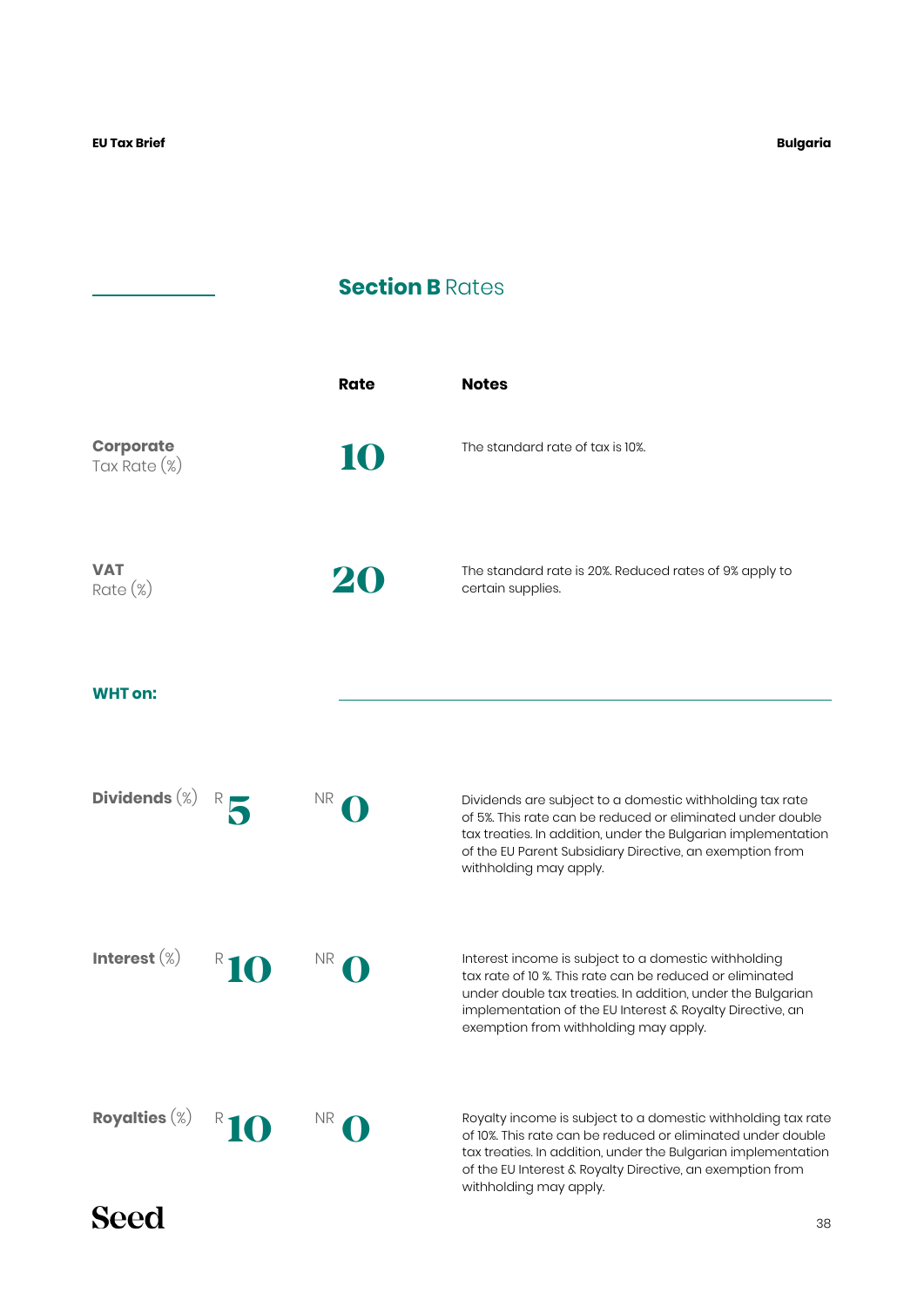**Bulgaria**

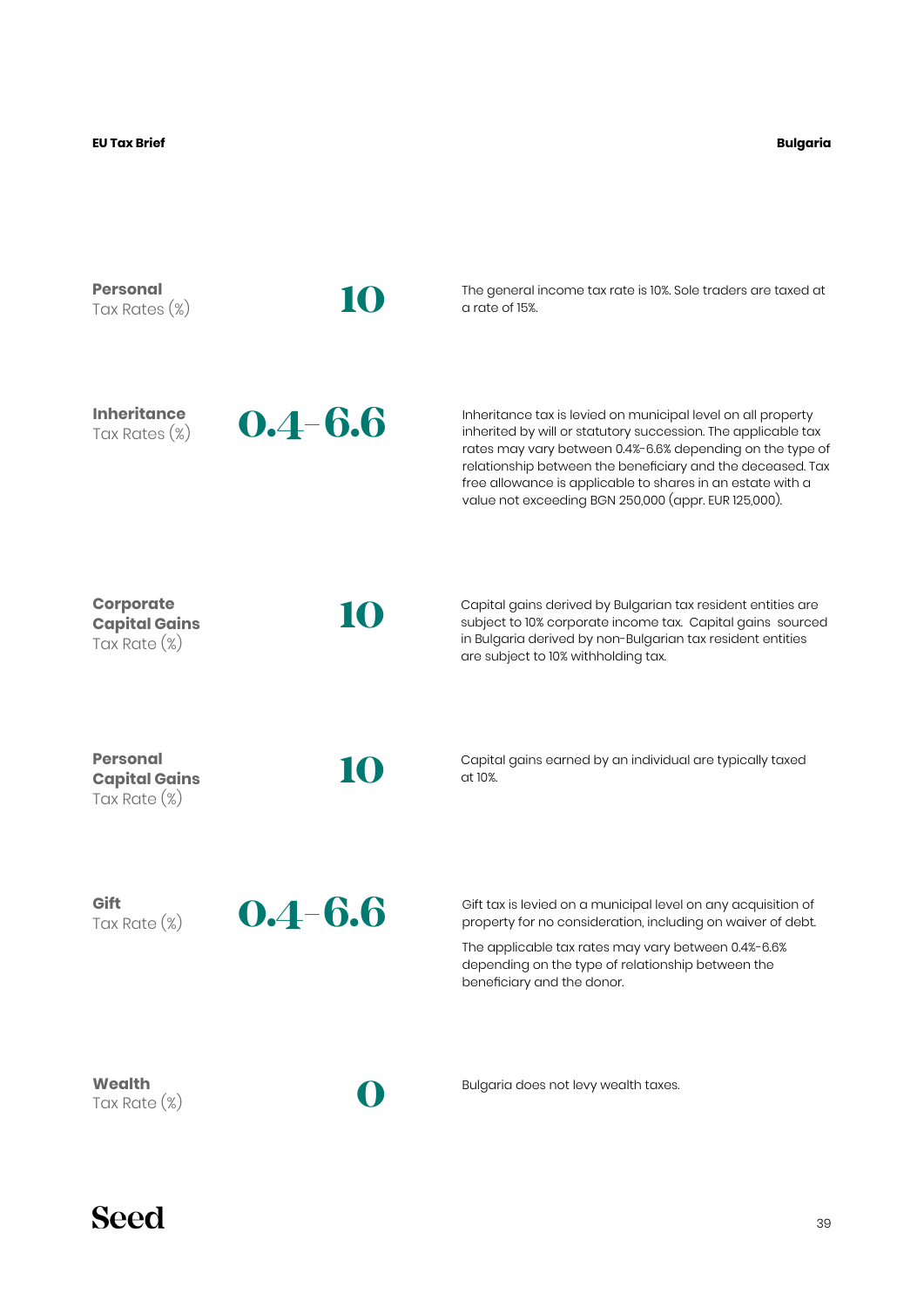## [←](#page-6-0)

**Country**

## **Croatia**

### **Section A Overview**

**Corporate Tax** 

Corporations having their legal seat and/or their place of effective management in Croatia are deemed to be tax residents of Croatia.

As a consequence, they are subject to unlimited corporate income tax liability in Croatia on their worldwide income (including capital gains) at a rate of: (i) 12 % in the case of annual revenues below HRK 7,500,000 (circa Euro 1,000,000) and (ii) 18% in case of annual revenues equal or above HRK 7,500,001.

Corporations having only their branch office in Croatia are subject corporate income tax liability which is limited to the profits achieved from its activities in Croatia.

The tax year is generally the calendar year. Corporations may, however, apply for permission to use a different tax year.

The profit tax base is the difference between revenues and expenditures assessed pursuant to accounting rules, which is then increased and reduced for tax-specific items under the profit tax provisions.

In general, expenses are deductible only if they are related to the company's business activity. Payments into voluntarily pension funds for the company's employees are deductible under certain conditions.

Prepayments of corporate income tax are paid monthly. Their amount depends on the last corporate income tax assessment. Such prepayments are creditable against the final amount of corporate income tax assessed for that tax year.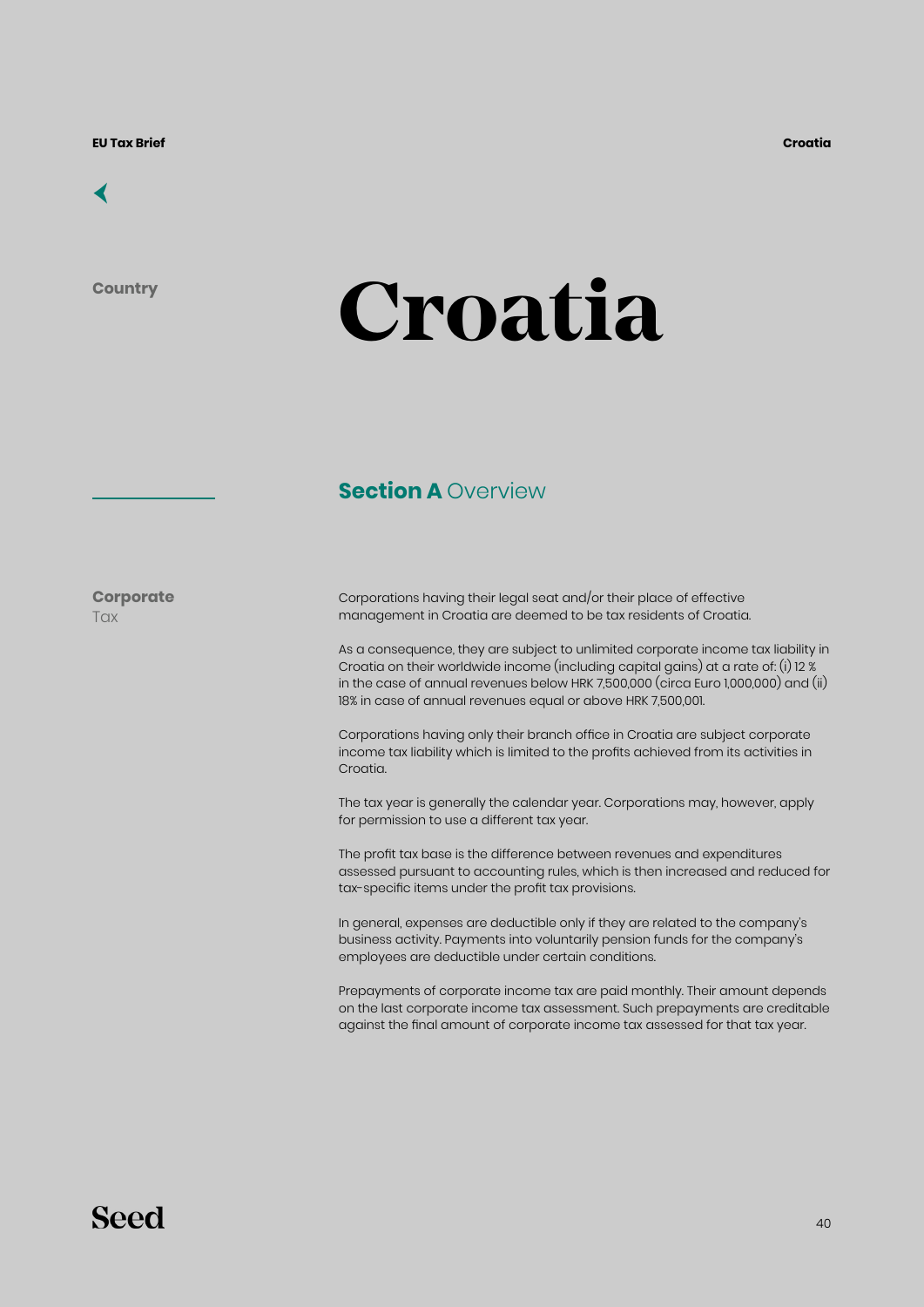| <b>Personal</b><br>Tax           | Individuals are deemed to be residents of Croatia for income tax purposes (and<br>thus subject to unlimited income tax liability in Croatia) if they are domiciled<br>and/or have their habitual abode in Croatia.                                                                                                                                                                                                                                                                                                                   |
|----------------------------------|--------------------------------------------------------------------------------------------------------------------------------------------------------------------------------------------------------------------------------------------------------------------------------------------------------------------------------------------------------------------------------------------------------------------------------------------------------------------------------------------------------------------------------------|
|                                  | Taxable income includes: (i) income from employment, (ii) income from self-<br>employment, (iii) income from property and property rights, (iv) capital income<br>and $(v)$ other income. In case of income from employment, all benefits in-kind<br>are also considered taxable income.                                                                                                                                                                                                                                             |
|                                  | Depending on the tax base, annual income tax rates are: (i) 24% in case of a<br>tax base up to HRK 360,000 (circa Euro 48,000), and (ii) 36% in case of a tax base<br>above HRK 360,000. Certain categories of capital income are taxed at a rate<br>of 12%. The aforementioned tax rates can be further increased in accordance<br>with applicable surtax ranging from 0 - 18 % depending on the exact location of<br>residence in Croatia.                                                                                         |
|                                  | Certain categories of income are partially or fully exempt from tax payment<br>(e.g. allowances, reimbursement of travel expenses or payment of awards to<br>employees).                                                                                                                                                                                                                                                                                                                                                             |
|                                  | The majority of taxpayers is subject to a special proceeding, under which<br>they do not need to submit annual tax applications for the income achieved<br>in Croatia and the income tax return is calculated automatically by the tax<br>authorities (the decision is delivered in writing by 30 June). In the case of income<br>received directly from abroad, taxpayers should be make a report and pay<br>taxes due within 30 days from the receipt of such income.                                                              |
|                                  |                                                                                                                                                                                                                                                                                                                                                                                                                                                                                                                                      |
|                                  |                                                                                                                                                                                                                                                                                                                                                                                                                                                                                                                                      |
| <b>Double Taxation</b><br>Relief | Croatia is a party to approx. 65 bilateral income tax treaties and generally follows<br>the OECD Model Convention and the commentary thereto in respect to its treaty<br>policy and interpretation. Certain bilateral income treaties comprise only income<br>taxes (personal and corporate), while the majority regulates both income and<br>property taxes.                                                                                                                                                                        |
|                                  | Croatian government is continuously striving for the conclusion of new bilateral<br>income tax treaties with strategic jurisdictions in the context of development of<br>Croatian economy and improvement of Croatian export.                                                                                                                                                                                                                                                                                                        |
|                                  | In general, bilateral income tax treaties in force in Croatia apply the credit method<br>as the main method for avoiding double taxation, whereas the exemption<br>method is typically used in older treaties. Under the ordinary credit method, which<br>is most widely used, the taxpayer pays the tax abroad (in the country where the<br>work has been performed). When the income is subsequently taxed in Croatia, the<br>amount of tax paid abroad is recognised up to the amount of highest tax rate in<br>place in Croatia. |
|                                  | Under Croatian law, income tax treaties have higher legal power than domestic<br>laws. Although they cannot exclude the application of Croatian laws, they can<br>impose certain limits, e.g. in case income tax treaties prescribe lower tax rates<br>than the domestic laws that would otherwise apply.                                                                                                                                                                                                                            |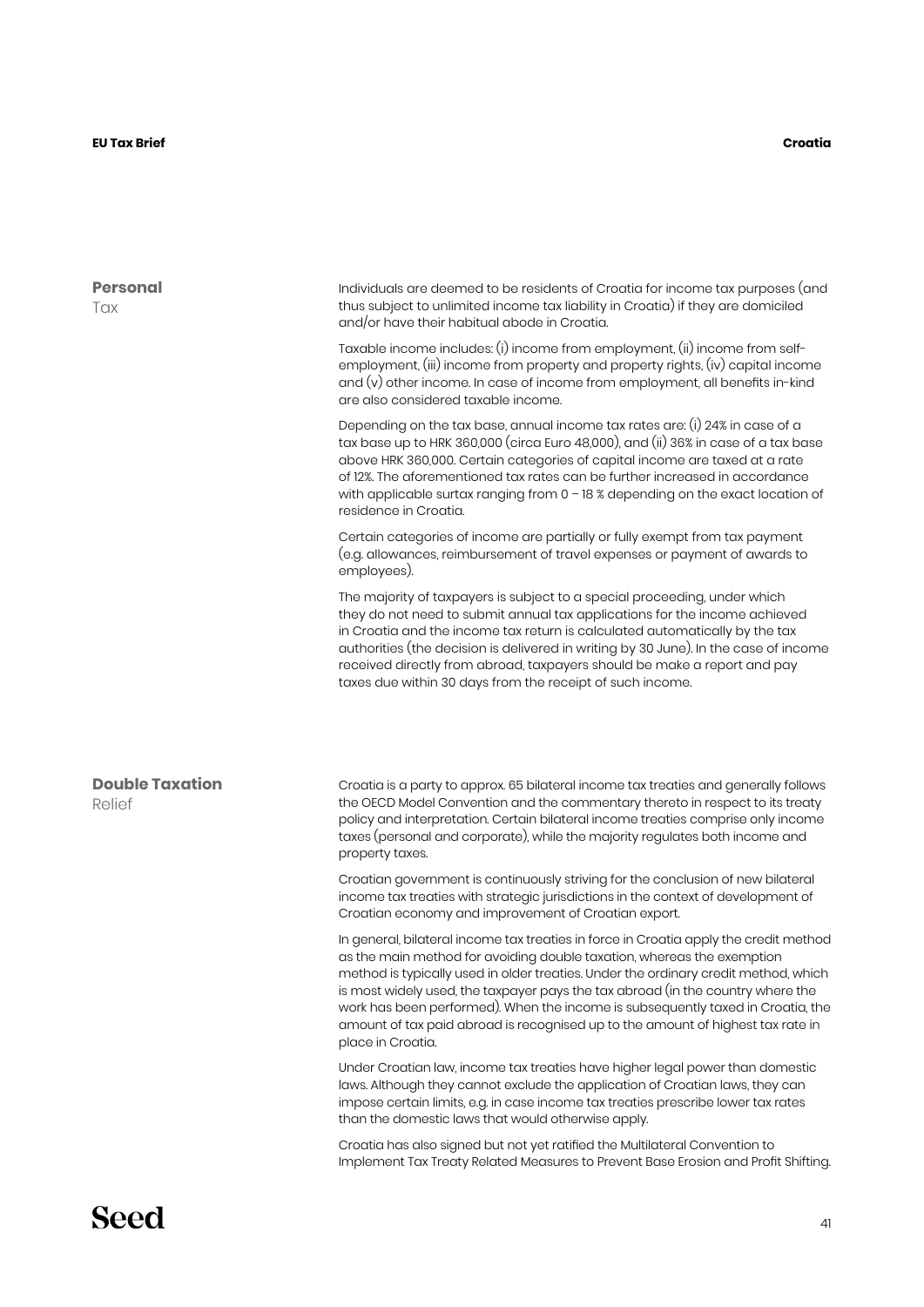#### **EU Tax Brief Croatia**

| <b>VAT</b>               | Croatia levies value added tax in line with the pertinent EU directives: the supply<br>of goods and the rendering of services are subject to Croatian value added<br>tax if they are effected by an entrepreneur within the sphere of its enterprise, in<br>Croatia and against consideration.                                                                                                           |
|--------------------------|----------------------------------------------------------------------------------------------------------------------------------------------------------------------------------------------------------------------------------------------------------------------------------------------------------------------------------------------------------------------------------------------------------|
|                          | An entrepreneur is a person or entity that independently performs a<br>commercial activity, irrespective of the purpose and the result of performance<br>of such activity. Commercial activities comprise manufacturing, trade, provision<br>of services and carrying out professional activities, but also the exploitation of<br>material and immaterial assets for a permanent generation of revenue. |
|                          | Under the general rule, a supply of goods is carried out in Croatia (and thus<br>taxable) if the goods are located within Croatia at the time the supply is<br>effected. Under the general rule, services are rendered in Croatia (and thus<br>taxable) if the recipient, being an entrepreneur, has its seat in Croatia.                                                                                |
|                          | The obligatory VAT registration threshold in Croatia for resident companies is<br>HRK 300,000 (circa Euro 40,000).                                                                                                                                                                                                                                                                                       |
|                          | VAT will be levied in Croatia in case the volume of sale of non-resident EU based<br>companies selling directly to Croatian consumers exceeds HRK 270,000 (circa<br>Euro 36,000).                                                                                                                                                                                                                        |
|                          | The standard rate of value added tax is 25%. Reduced VAT is prescribed at a<br>rate of 13% for accommodation, food and newspapers and 5% for selected<br>food, books and medical equipment. Croatian law also envisages a number of<br>exemptions for which the VAT is not levied (e.g. health or financial services).                                                                                   |
|                          |                                                                                                                                                                                                                                                                                                                                                                                                          |
| <b>Employment</b><br>Tax | The following other duties will typically fall due in connection with an<br>employment in Croatia:                                                                                                                                                                                                                                                                                                       |
|                          | - 15% of the gross salary for the first pillar of the mandatory pension insurance;<br>- 5% of the gross salary for the second pillar of the mandatory pension<br>insurance;                                                                                                                                                                                                                              |
|                          | - on top of the gross salary, 16,5% of the gross salary for the mandatory health<br>insurance;                                                                                                                                                                                                                                                                                                           |

- 0 – 18% municipal tax.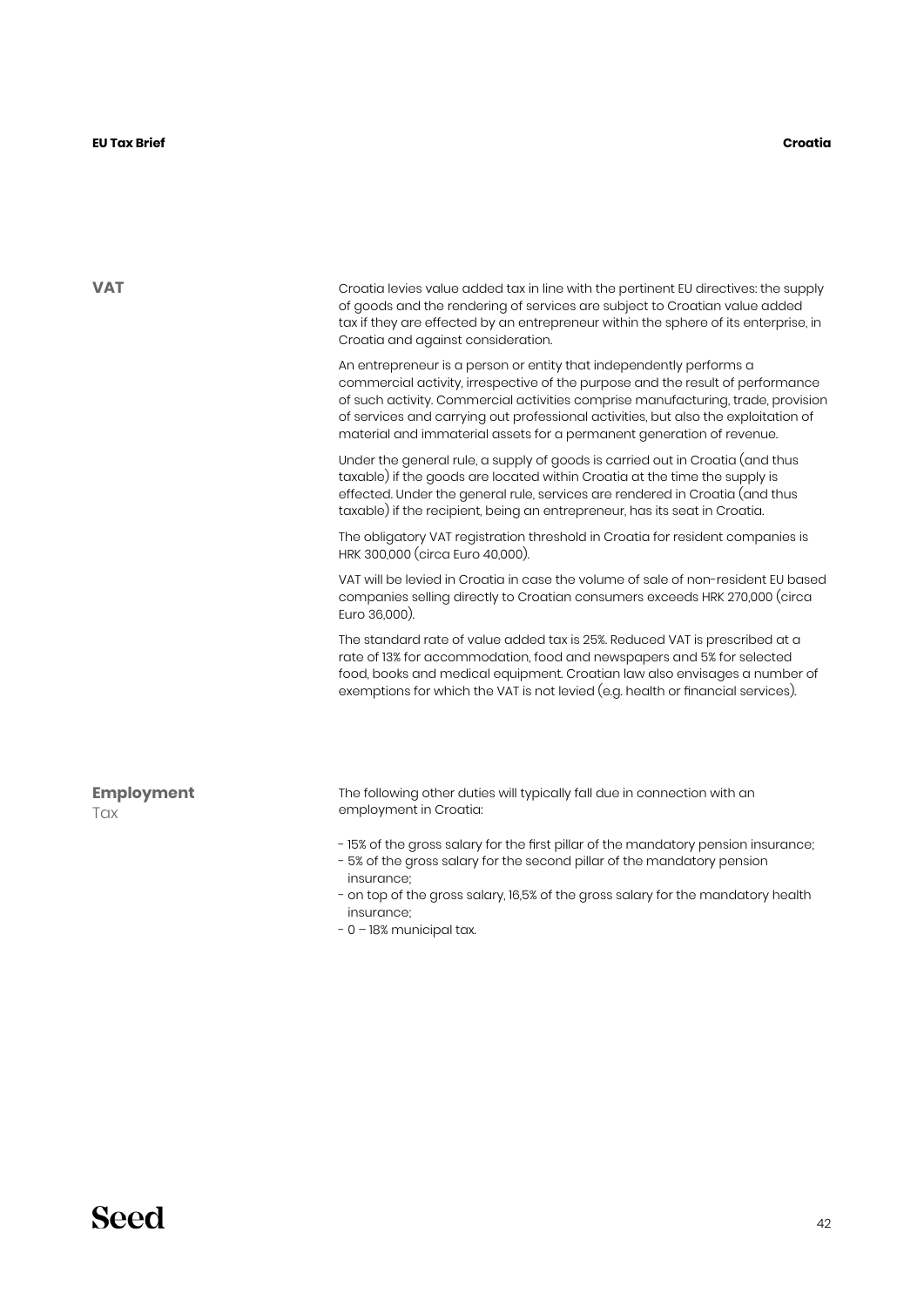J.

## **Section B Rates**

|                                  | Rate            | <b>Notes</b>                                                                                                                                                                                             |
|----------------------------------|-----------------|----------------------------------------------------------------------------------------------------------------------------------------------------------------------------------------------------------|
| <b>Corporate</b><br>Tax Rate (%) | 12/18           | Corporate tax rate of 12 % applies in case of annual revenues<br>below HRK 7,500,000 (circa Euro 1,000,000) and corporate tax<br>rate of 18% in case of annual revenues equal or above HRK<br>7,500,001. |
| <b>VAT</b><br>$Rate (\%)$        | 25              | The standard rate is 25%. Reduced rates of 13% and 5% apply<br>to certain supplies.                                                                                                                      |
| <b>WHT on:</b>                   |                 |                                                                                                                                                                                                          |
| Dividends $(\%)$                 | $N R$ 12        | Dividends are subject to a domestic withholding tax rate of<br>12%. This rate can be reduced under double tax treaties.                                                                                  |
| Interest $(\%)$                  | $R$ 15<br>NR 15 | Interests are subject to a domestic withholding tax rate of<br>15%. This rate can be reduced under double tax treaties.                                                                                  |
| Royalties $(\%)$                 | <b>NK</b>       | Royalties are subject to a domestic withholding tax rate of 15%.<br>This rate can be reduced under double tax treaties.                                                                                  |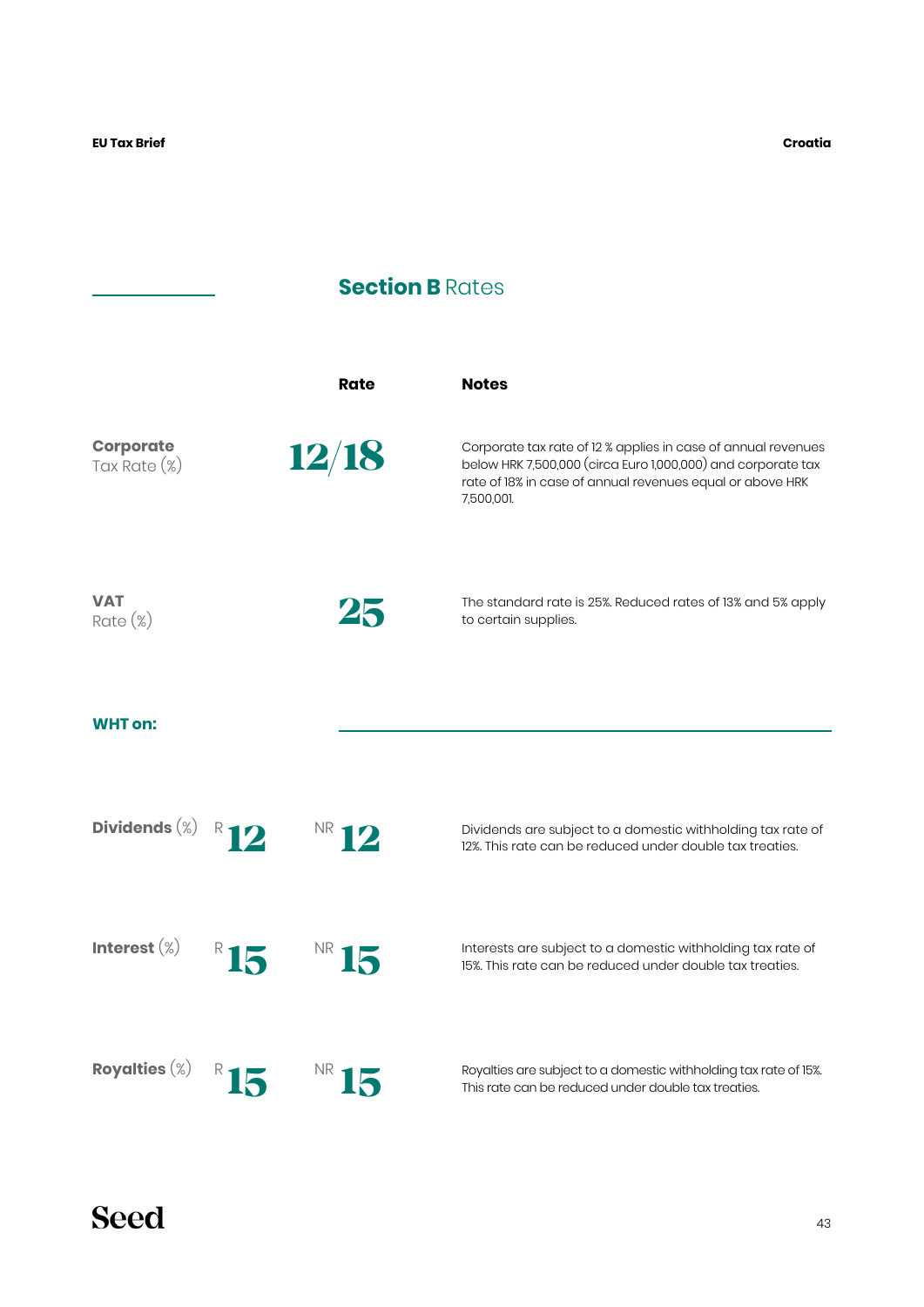**Croatia**

| <b>Personal</b><br>Tax Rates (%)                            | 12/36     | Depending on the tax base, annual income tax rates are: $(i)$<br>24% in case of a tax base up to HRK 360,000 (circa Euro 48,000)<br>and (ii) 36% in case of a tax base above HRK 360,000. Certain<br>categories of capital income are taxed at a rate of 12%.                                                                  |
|-------------------------------------------------------------|-----------|--------------------------------------------------------------------------------------------------------------------------------------------------------------------------------------------------------------------------------------------------------------------------------------------------------------------------------|
| <b>Inheritance</b><br>Tax Rates $(\%)$                      | 3/4       | Inheritance tax is levied at a tax rate of 4% in case the<br>inheritance consists in cash, monetary claims or securities,<br>or it is a movable worth more than HRK 50,000 (circa Euro<br>7,000), or at a tax rate of 3 % in case the inheritance is a real<br>property, and is only due provided that no other tax is levied. |
| <b>Corporate</b><br><b>Capital Gains</b><br>Tax Rate $(\%)$ | 12/18     | There is no special corporate income tax rate on capital<br>gains - regular corporate income tax applies. Tax exemptions<br>are prescribed for certain cases of corporate mergers,<br>divisions and asset transfers.                                                                                                           |
| <b>Personal</b><br><b>Capital Gains</b><br>Tax Rate $(\%)$  | 12/36     | The tax rate depends on the category of capital income<br>and amounts to: 12% (e.g. for interests), 24% (e.g. for optional<br>buy of own shares by management board members of<br>a company), or 36% (e.g. for shareholders using company<br>services for private purposes).                                                   |
| Gift<br>Tax Rate (%)                                        | $3\!/\!4$ | Gift tax is levied at a tax rate of 4% in case the gift consists in<br>cash, monetary claims or securities, or it is a movable worth<br>more than HRK 50,000 (circa Euro 7,000), or at a tax rate of<br>3% in case the gift is real property, and is only due provided<br>that no other tax is levied.                         |
| Wealth<br>Tax Rate $(\%)$                                   |           | No general wealth tax is levied in Croatia.                                                                                                                                                                                                                                                                                    |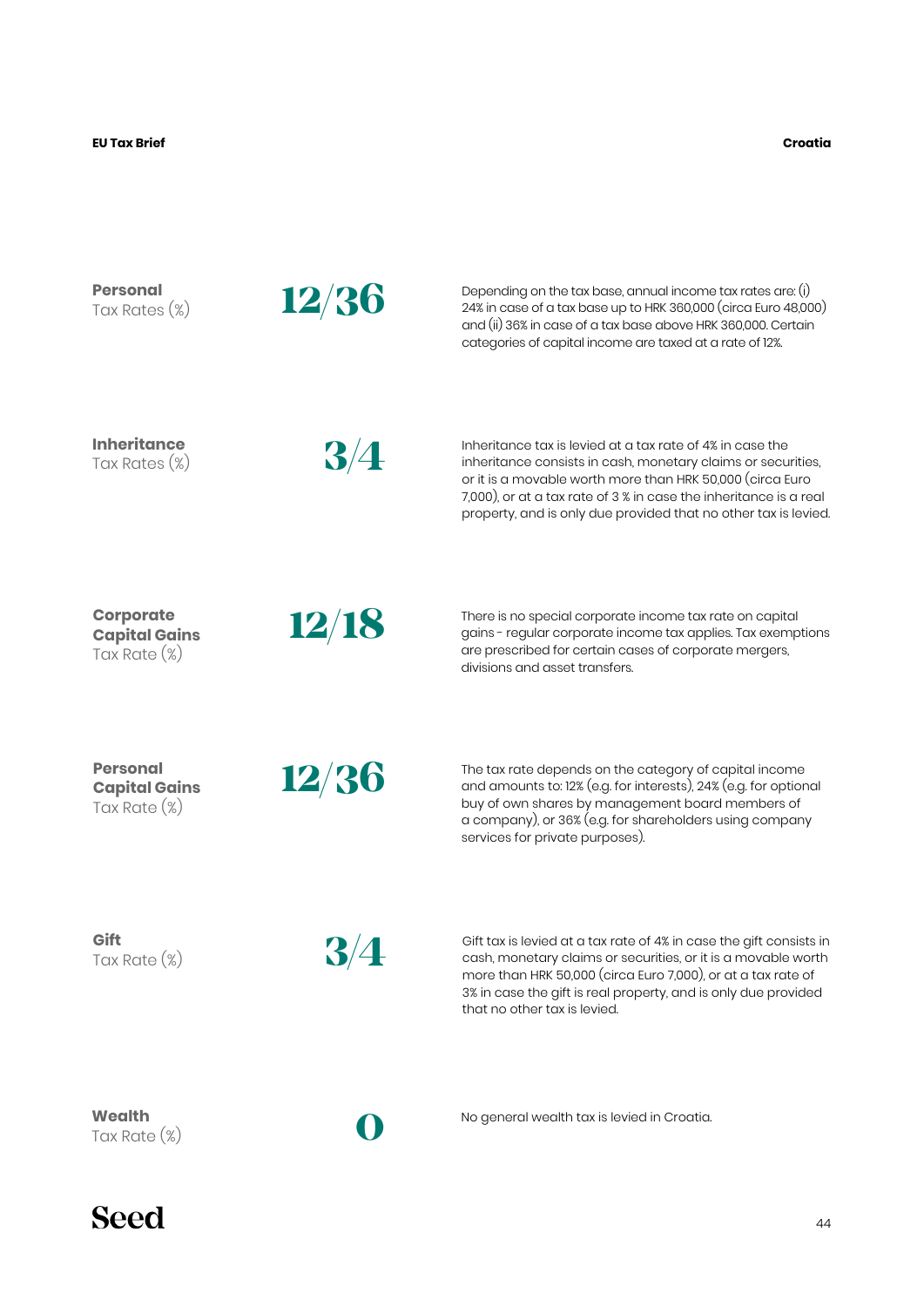## [←](#page-6-0)

**Country**

# **Cyprus**

## **Section A Overview**

**Corporate**

**Tax** 

#### Tax residency

A company is considered as tax resident in Cyprus if its management and control are exercised from Cyprus. There is no definition in the Cypriot tax legislation of the management and control requirement and no detailed guidelines have been issued by the Cypriot tax authorities. It is generally accepted - and in line with international tax principles - that the following conditions should be considered to determine if a company qualifies as a resident for tax purposes of Cyprus:

- i. All strategic (and preferably also day-to-day) management decisions are taken in Cyprus;
- ii. The majority of the directors (at least 50%) of the company are tax residents in Cyprus and exercise their office from Cyprus;
- iii. An actual (administrative) office is maintained in Cyprus where the actual management and control of the business of the company shall be exercised;
- iv. Hard copies of commercial documentation (agreements, invoices, etc.) are stored in the office facilities of the company;
- v. Accounting records of the company are prepared and kept in Cyprus;
- vi. Bank accounts of the company are operated from Cyprus, even if the accounts are maintained with banks established outside Cyprus.
- vii. No broad powers of attorneys are granted to individuals based outside Cyprus effectively empowering them to manage the business affairs of the company outside Cyprus.

#### Tax charge

Tax resident company in the Republic should be subject to Corporation Tax on worldwide income in Cyprus.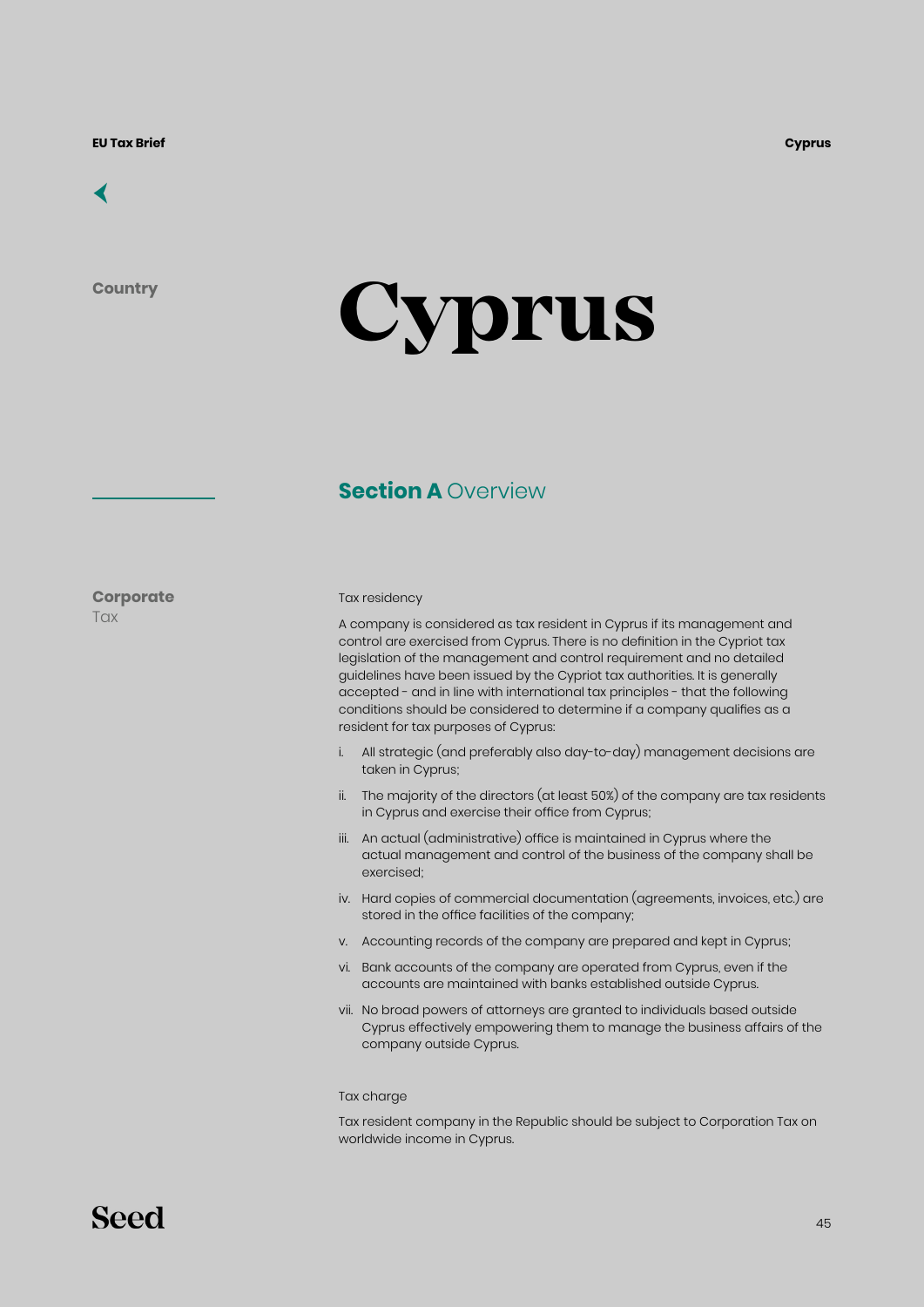| <b>Personal</b><br>Tax           | An individual will be considered as a tax resident of Cyprus if the individual<br>satisfies either the "183 day rule" or the "60 day rule" for the tax year:                                                                                                                                                                                                                                                                                                                  |  |  |  |
|----------------------------------|-------------------------------------------------------------------------------------------------------------------------------------------------------------------------------------------------------------------------------------------------------------------------------------------------------------------------------------------------------------------------------------------------------------------------------------------------------------------------------|--|--|--|
|                                  | 1.183 days rule<br>An individual can be tax resident in Cyprus if stays in the Republic for a period<br>or periods exceeding in aggregate 183 days in the year of assessment (i.e.<br>calendar year).<br>2.60 days rule<br>The "60 day rule" for Cyprus tax residency applies to individuals who in the<br>relevant tax year:                                                                                                                                                 |  |  |  |
|                                  |                                                                                                                                                                                                                                                                                                                                                                                                                                                                               |  |  |  |
|                                  |                                                                                                                                                                                                                                                                                                                                                                                                                                                                               |  |  |  |
|                                  |                                                                                                                                                                                                                                                                                                                                                                                                                                                                               |  |  |  |
|                                  | do not reside in any other single state for a period exceeding 183 days in<br>i.<br>aggregate, and                                                                                                                                                                                                                                                                                                                                                                            |  |  |  |
|                                  | are not tax resident in any other state, and<br>ii.                                                                                                                                                                                                                                                                                                                                                                                                                           |  |  |  |
|                                  | iii. reside in Cyprus for at least 60 days, and                                                                                                                                                                                                                                                                                                                                                                                                                               |  |  |  |
|                                  | iv. have other defined Cyprus ties. To satisfy this condition the individual must<br>carry out any business in Cyprus and/or be employed in Cyprus and/or<br>hold an office (director) of a company tax resident in Cyprus at any time<br>in the tax year, provided that such is not terminated during the tax year.<br>Further the individual must maintain in the tax year a permanent residential<br>property in Cyprus which is either owned or rented by the individual. |  |  |  |
|                                  | Tax charge                                                                                                                                                                                                                                                                                                                                                                                                                                                                    |  |  |  |
|                                  | Tax resident company in the Republic should be subject to Corporation Tax on<br>worldwide income in Cyprus.                                                                                                                                                                                                                                                                                                                                                                   |  |  |  |
| <b>Double Taxation</b><br>Relief | Any foreign tax paid or withheld on profits and gains of a Cypriot tax resident<br>can be credited against Cyprus tax payable on the same income provided<br>that sufficient and appropriate evidence exists. However, such tax relief cannot<br>exceed the Cyprus tax payable on the same income or gain in the same<br>income tax year. Particularly, the amount that should be credited is the lower of:                                                                   |  |  |  |
|                                  | • The amount of foreign tax paid and;                                                                                                                                                                                                                                                                                                                                                                                                                                         |  |  |  |
|                                  | • The amount of tax liability arise in the Republic which relates to the same<br>income and same year, as is computed in accordance with the provisions of<br>the ITL.                                                                                                                                                                                                                                                                                                        |  |  |  |
|                                  | Foreign tax credits cannot be carried forward.                                                                                                                                                                                                                                                                                                                                                                                                                                |  |  |  |

The tax credit is given irrespective of the existence of a double tax treaty or not (i.e. tax credit is given either under a double tax convention or unilateral).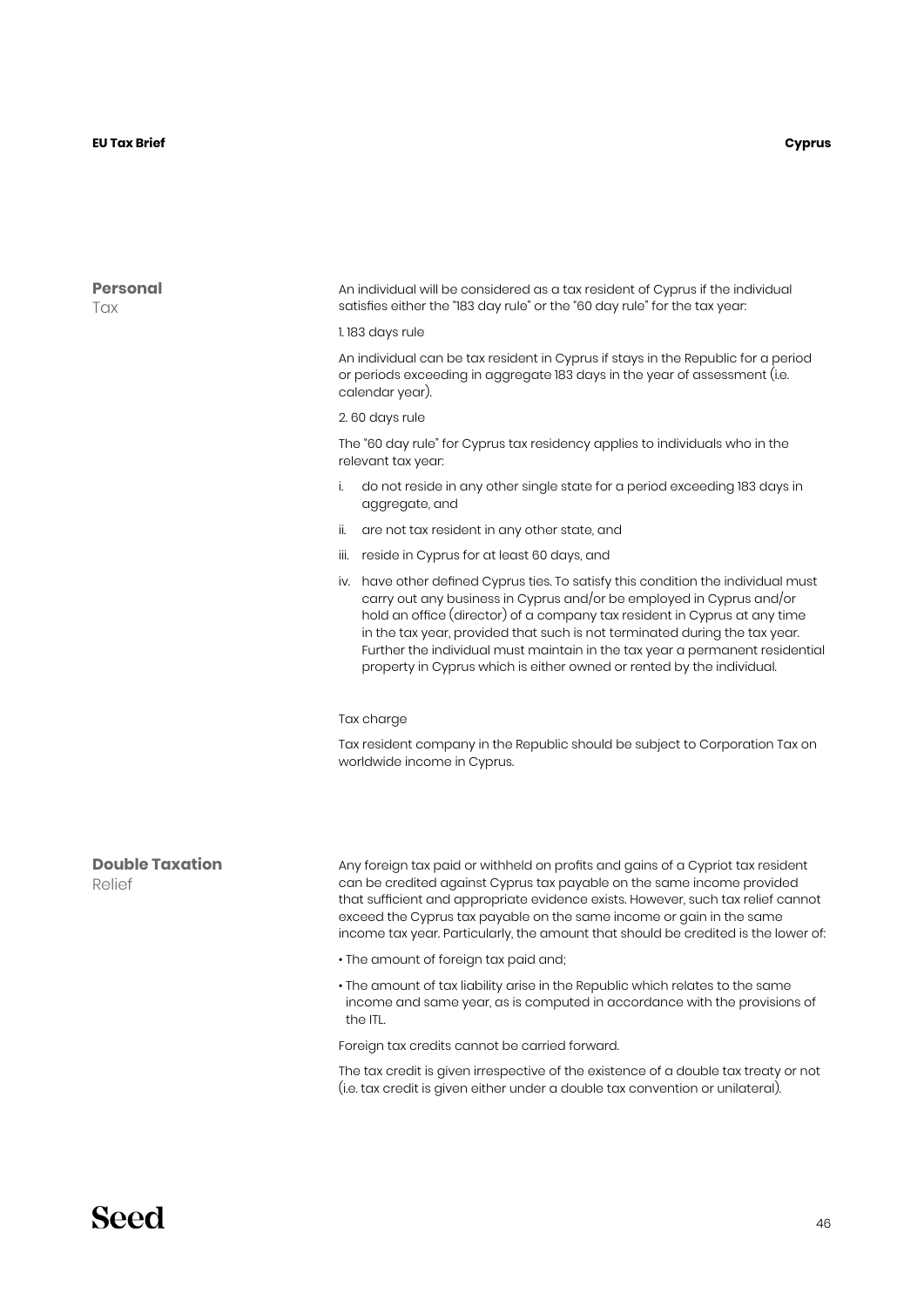#### Scope of VAT

Cyprus VAT is chargeable on any supply of goods or services made within Cyprus, where it is a taxable supply made by a taxable person in the course of or in furtherance of his business. In addition, VAT is imposed on the intra-Community acquisition of goods coming to Cyprus from another EU Member State by a legal person, on services received by a Cypriot taxable person from outside Cyprus and on the importation of goods from outside the European Union, irrespective of the status of the importer (thresholds apply).

0% - Exports and certain related services, international air and sea transportation of goods and related services (except intra-community transport of goods), ship management services and services for the direct need of "qualifying" vessels, goods that are to be placed in customs warehouses/ bonded warehouses or free-zones and be subjected to the relevant customs regime or temporary importation/transit or transshipment regime, goods that are intended to be incorporated into drilling or production platforms.

5% - Supplies of animal feeding stuff, including food for birds and fish, supplies of fertilizers, supplies of coffins, supplies of liquefied petroleum gas in cylinders, newspapers, books, magazines and similar items, supplies of various goods for incapacitated persons, supplies of food including drinks for human consumption but excluding alcoholic beverages (beer, wine) and refreshment drinks, supplies of medicines which are used for medical treatment, illness prevention and medical and veterinary purposes, supplies of vaccines for medicine and veterinary medicine and services supplied by undertakers, services of road cleaning, refuse collection and waste treatment (other than services provided by the local administration), services of writers, composers and artists, services of hairdressers, renovation and repair services to private residences (subject to certain conditions), fares for urban and rural areas by bus, catering services from school canteens, purchase or construction of a flat or house to be used as private main residence (under certain conditions), renovation and repair of private residences, purchase of residential property subject to criteria.

9%-Restaurant services and other similar catering services which consist of the supply of manufactured or non− manufactured food or drinks or both for human consumption, including refreshment drinks, alcoholic beverages (beer and wine), accommodation provided by hotels and other similar establishments, including the provision of holiday accommodation, transportation of passengers and their luggage by taxi.

19% - All supply of goods or rendering of services, except those taxed at 0%, 5%, 9% or exempt.

#### **VAT**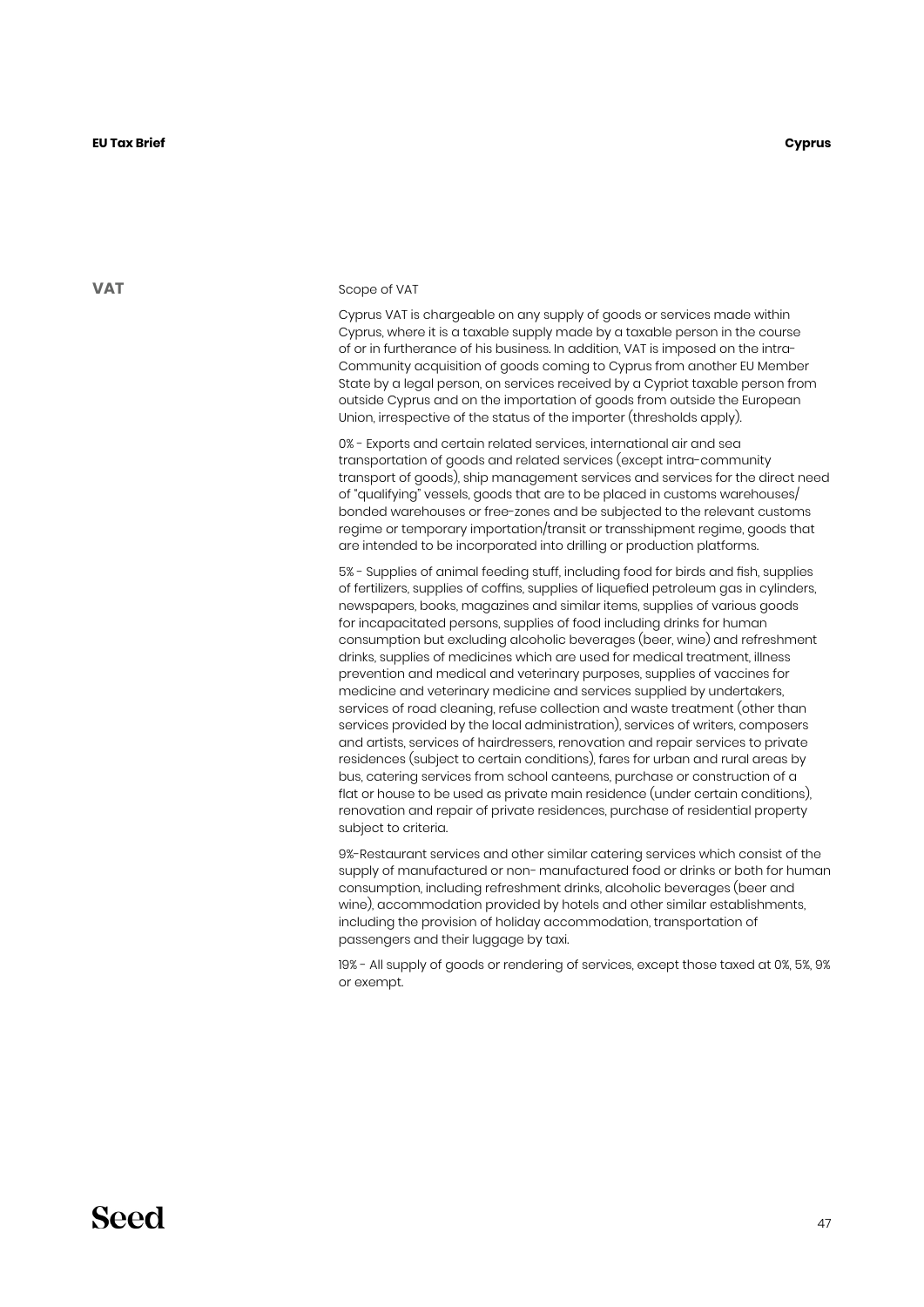#### **EU Tax Brief Cyprus**

**Employment** Tax

Every individual who is employed in Cyprus should be insured under the Social insurance system of the Cyprus Government. The social insurance contributions are as follows:

FUND Percentage on employee's earnings

Employer: Social Insurance 8.3% Redundancy 1.2% Training and Development 0.5% Social Cohesion 2% National Health Care 2.90% \*\*

Employee: Social Insurance 8.3% National Health Care 2.65% \*\*

\*\*The GHS contributions are as follows:

- a) Every employee on his emoluments 2,65%
- b) Every employer on his employee's emoluments 2,90%
- c) Every self-employed on his emoluments 4,0%
- d) On the pension income of every pensioner 2,65%
- e) On the emoluments of any person who holds or exercises an office 2,65%
- f) Any legal or physical person or the Government who is responsible for paying the emoluments of a person who holds or exercises an office, on his emoluments 2,90%
- g) A person earning income (e.g. rent, dividends, interest, etc) 2,65%
- h) The Republic of Cyprus on the emoluments, pensions and income of persons covered in  $(a)$ ,  $(c)$ ,  $(d)$  and  $(e)$  above 4,70%

Where the sum of the contributor's emoluments, pensions and other income exceeds €180.000 per annum, the contribution is payable only up to the amount of €180.000.

The amount of €180.000 is calculated cumulatively in the following order: The emoluments of employees (a), self-employed (c), officers (e), pensions (d) and finally the dividends/interest / rental / other income (g).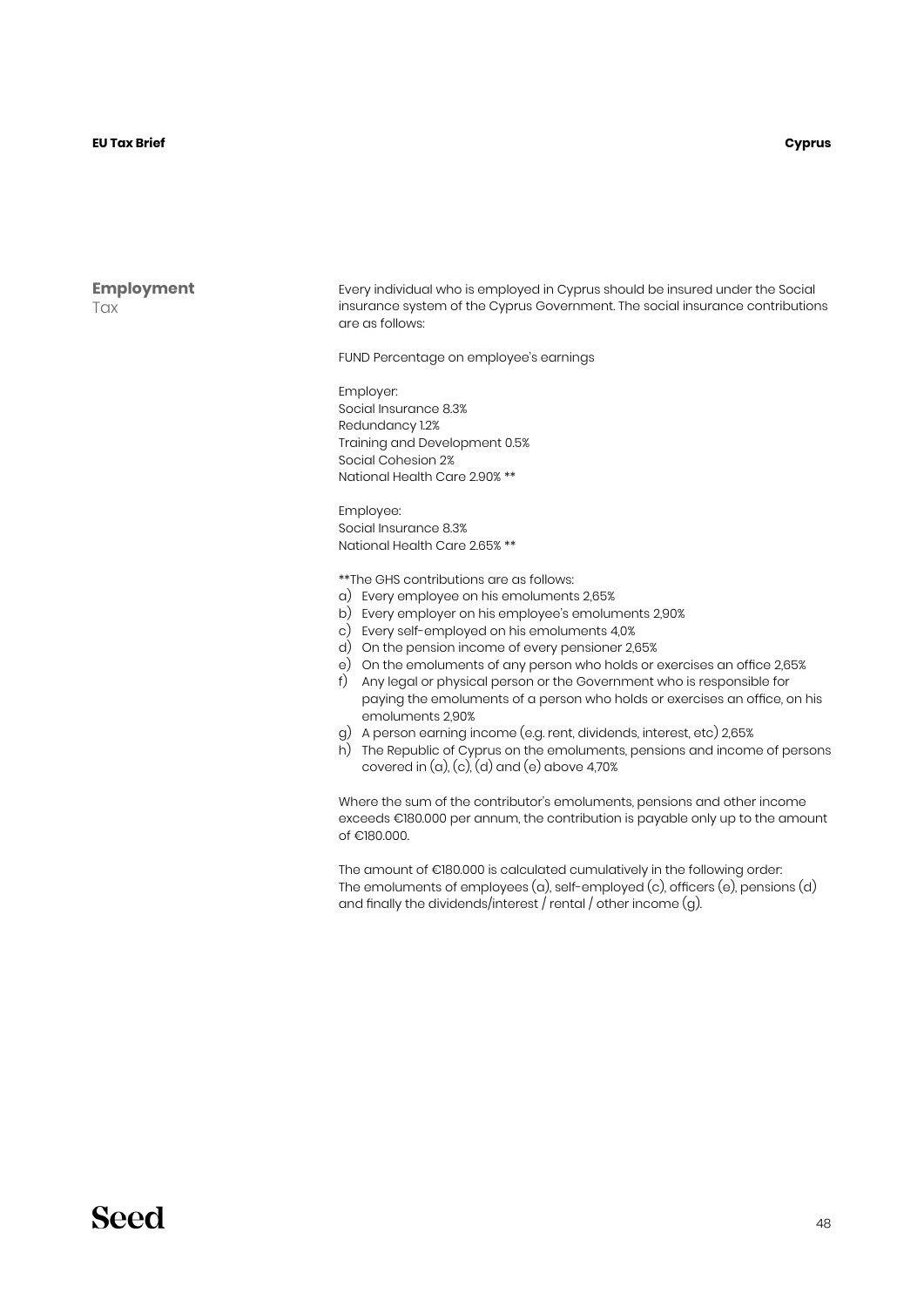## **Section B Rates**

|                                     | Rate | <b>Notes</b>                                                                                                                                                                                                                                                                                                                                                                                                                                                                                                                                                                                                                                                                                                                                                                                                                                                                                                                                                                                                                                                                                                                                                                                 |
|-------------------------------------|------|----------------------------------------------------------------------------------------------------------------------------------------------------------------------------------------------------------------------------------------------------------------------------------------------------------------------------------------------------------------------------------------------------------------------------------------------------------------------------------------------------------------------------------------------------------------------------------------------------------------------------------------------------------------------------------------------------------------------------------------------------------------------------------------------------------------------------------------------------------------------------------------------------------------------------------------------------------------------------------------------------------------------------------------------------------------------------------------------------------------------------------------------------------------------------------------------|
| <b>Corporate</b><br>Tax Rate $(\%)$ | 12.5 | • Dividends and interest are exempt from Cyprus income<br>tax and subject only to SDC in the case of domiciled tax<br>residents.<br>• Profit from sale of shares and other qualifying titles is<br>specifically exempt from Cyprus income tax.                                                                                                                                                                                                                                                                                                                                                                                                                                                                                                                                                                                                                                                                                                                                                                                                                                                                                                                                               |
| VAT<br>$Rate (\%)$                  | 19   | Registration for VAT is obligatory:<br>• At the end of any month, if the value of the taxable supplies<br>(supplies taxed at the rates of 0% and/or 5% and/or 9% and/<br>or 19%) in the last 12 months has exceeded $\in$ 15.600, or<br>• At any time, if there are reasonable grounds for believing<br>that in the next 30 days the value of the taxable supplies<br>will exceed €15.600, or<br>• At any time, if the taxable person provides taxable supplies<br>to other taxable persons in other EU Member States, or<br>• At the end of any month, if the total value of that person's<br>acquisitions from all other EU Member States<br>in the year beginning from 1 January has exceeded the<br>registration threshold of €10.251,61; or if at any time there<br>are reasonable grounds to believe that the value of the<br>acquisitions that person would be making in the following<br>30 days will exceed the registration threshold of €10.251,61, or<br>• At any time, if in the twelve-month period starting from 1<br>January of the year, the value of distance sales of a person<br>to non-VAT registered persons established in other EU<br>Member States exceeds €35,000. |
|                                     |      | Voluntary registration                                                                                                                                                                                                                                                                                                                                                                                                                                                                                                                                                                                                                                                                                                                                                                                                                                                                                                                                                                                                                                                                                                                                                                       |

A person who has a business establishment in Cyprus, or whose usual place of residence is in Cyprus, and delivers supplies outside Cyprus which would be taxable supplies if delivered within Cyprus, is entitled to voluntary registration.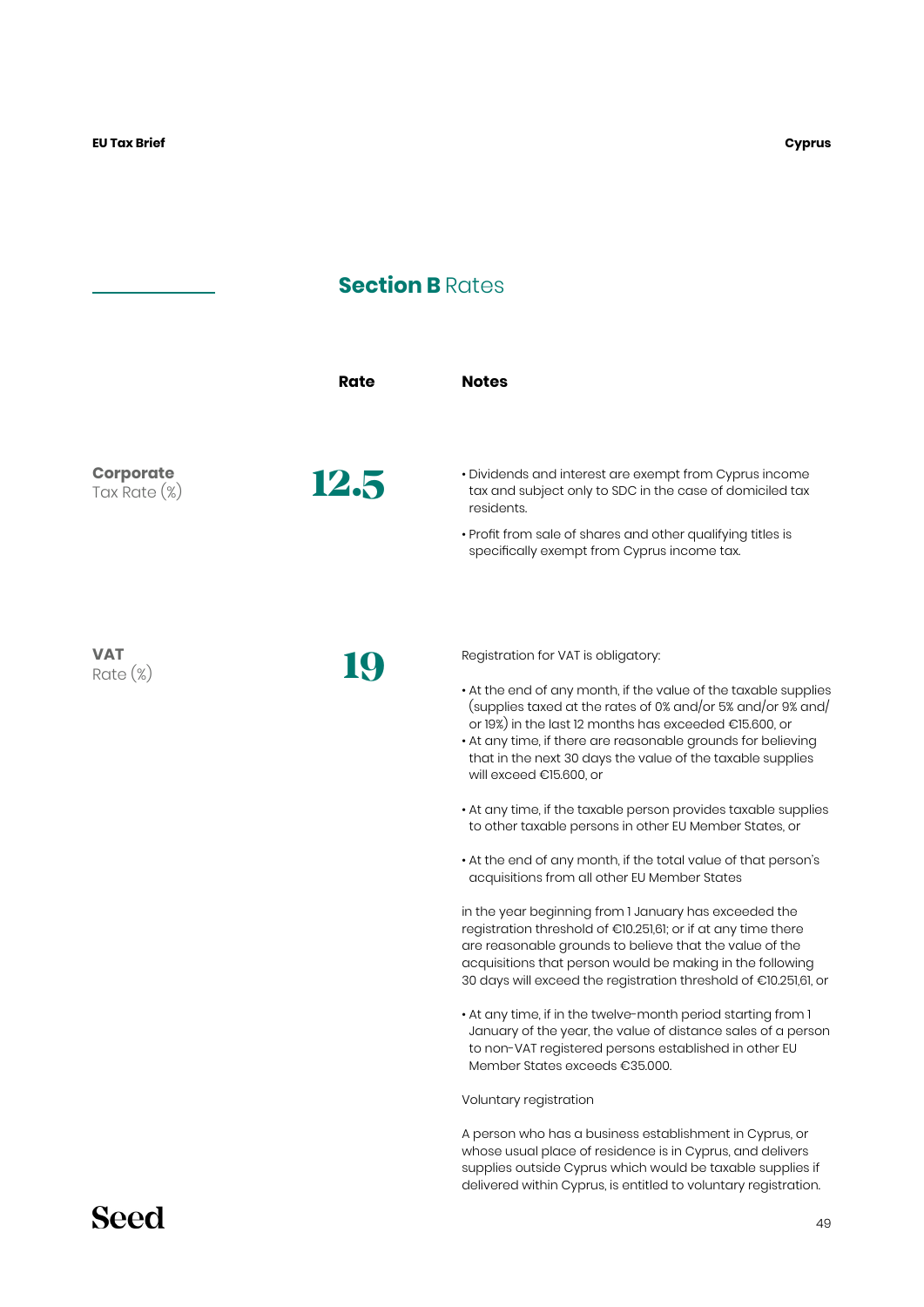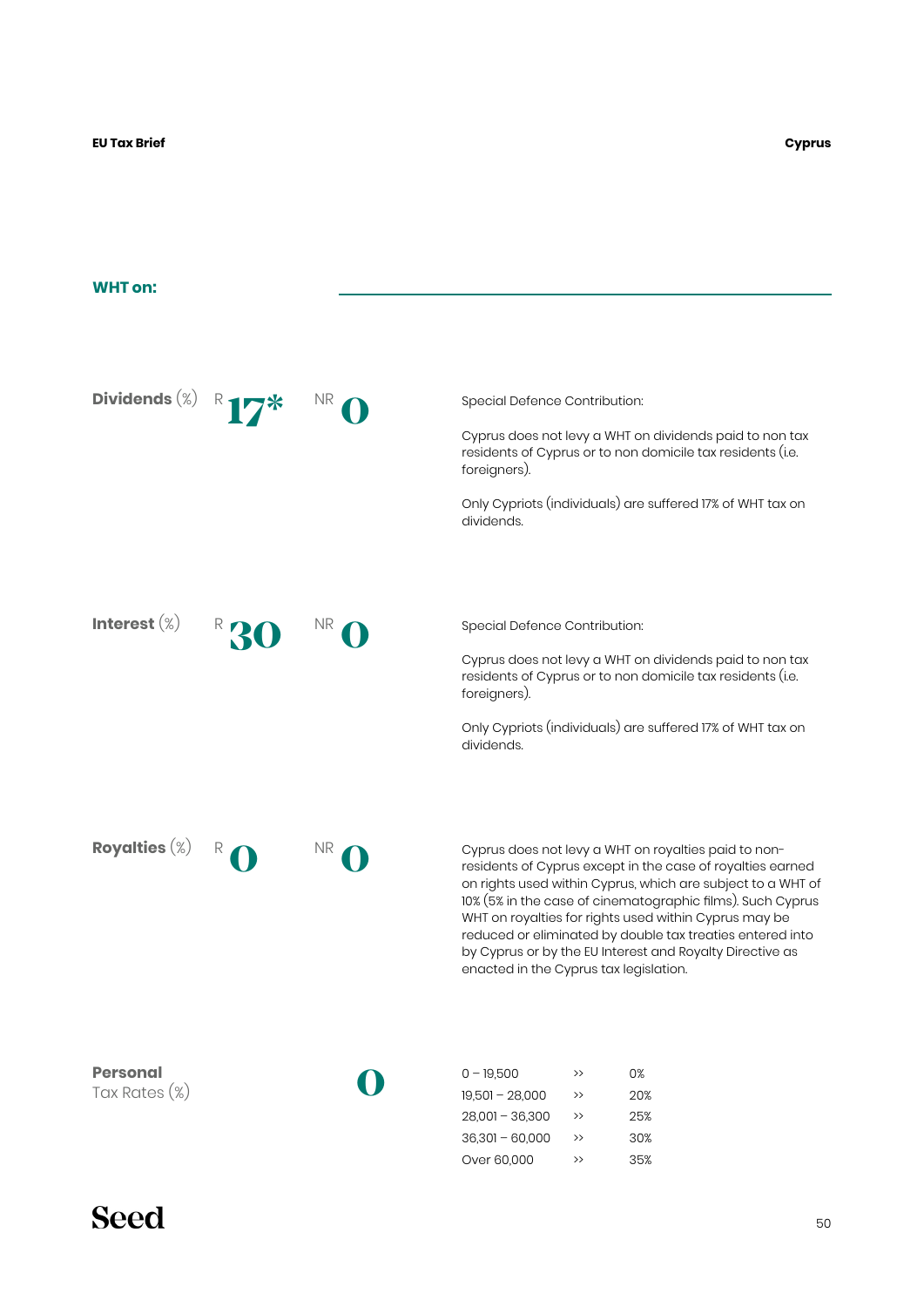#### **EU Tax Brief Cyprus**

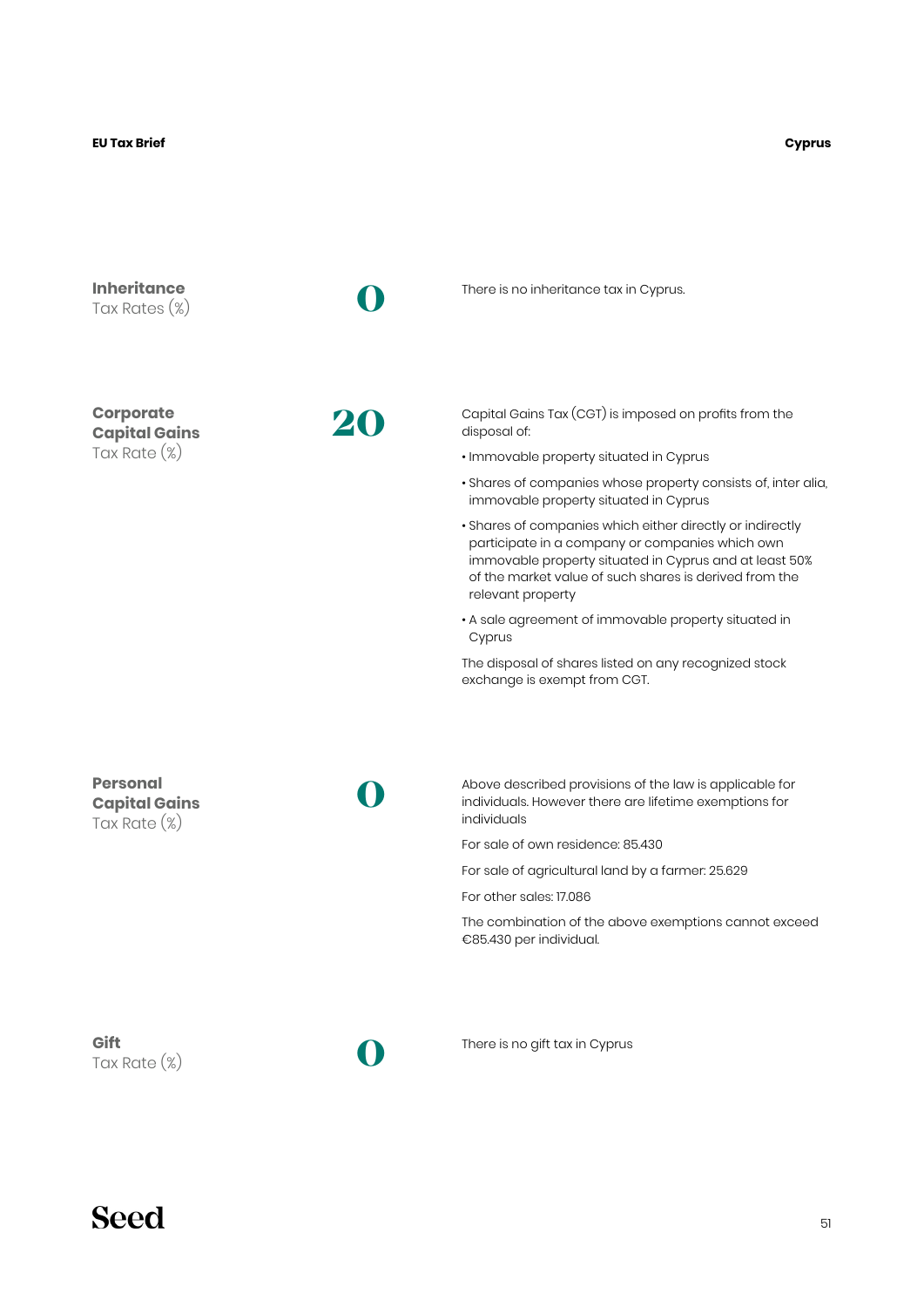**Wealth** Tax Rate (%)

**0**

There is no wealth tax in Cyprus

**Additonal Notes/Comments**

Notional Interest Deduction (NID) regime (companies)

The NID is effectively a notional interest tax deductible expense that arises upon the introduction of new equity employed in the production of taxable income by a Cyprus company. The fact that it is a notional expense, it means it does not trigger any accounting entries and therefore it does not affect the accounting profit/loss.

The 50% exemption rule (idividual):

Individuals who take up employment in Cyprus with an annual income in excess of €100.000 will be eligible for an exemption from taxation of 50% of their income for a period of 10 years, commencing from the year of employment. The exemption is not given to an employee who was a tax resident in any three out of the five years preceding the year of employment and to an employee who was resident in the year preceding the year of commencement of employment.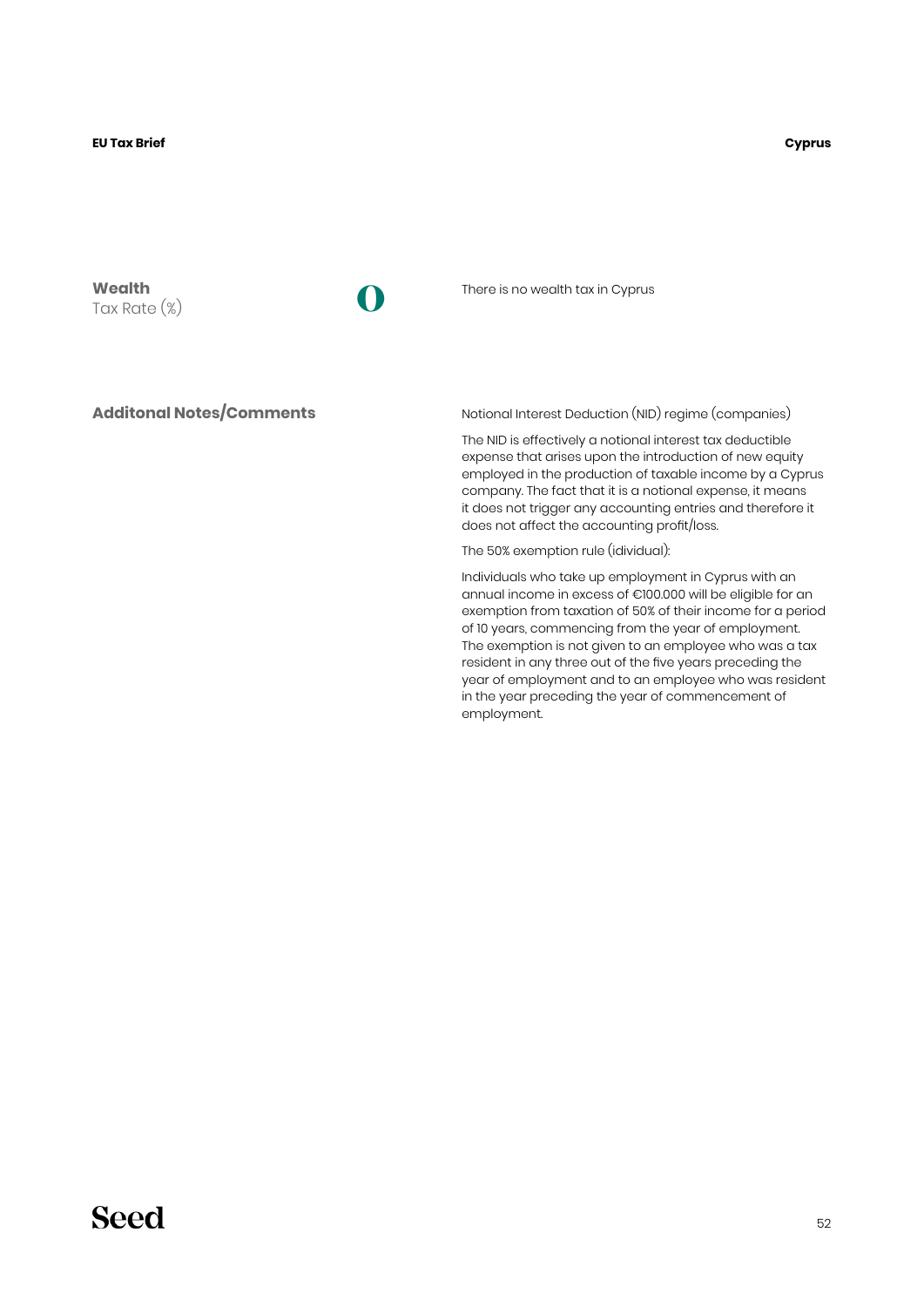

**Country**

## **Czech Republic**

### **Section A Overview**

**Corporate Tax** 

#### Corporate income tax ("CIT") – rates

Corporate income tax is levied at a general rate of 19%. Corporate income tax rate of 5% applies to basic investment funds. Pension funds are subject to tax rate of 0%.

Corporate income tax – general information

#### Residence

A company is treated as resident if it has its legal seat or place of effective management in the Czech Republic.

#### Taxable income

Resident companies are taxable on their worldwide income. The taxable income is calculated on the basis of the accounting profits according to Czech accounting regulations and is adjusted for tax purposes. Non-resident companies are taxed only from Czech source income.

Tax period The calendar year or the fiscal year.

#### Tax returns and assessment

The taxpayer has the obligation to calculate the tax due in the corporate income tax return (self-assessment). The time-limit for filing the tax return is generally three months. If the CIT return is filed by a tax advisor or the taxpayer is subject to a statutory audit, the time-limit for the submission of the CIT return is six months.

#### Tax advancement

Advance payments have to be paid semi-annually, if the last known tax liability is between CZK 30,000 – 150,000 (approx. EUR 1,170 – 5,840). Then the advance payment is 40% of the tax liability. If the last known tax liability is higher than CZK 150,000 (approx. EUR 5,840), the advance payment is ¼ of the previous tax liability and is paid quarterly.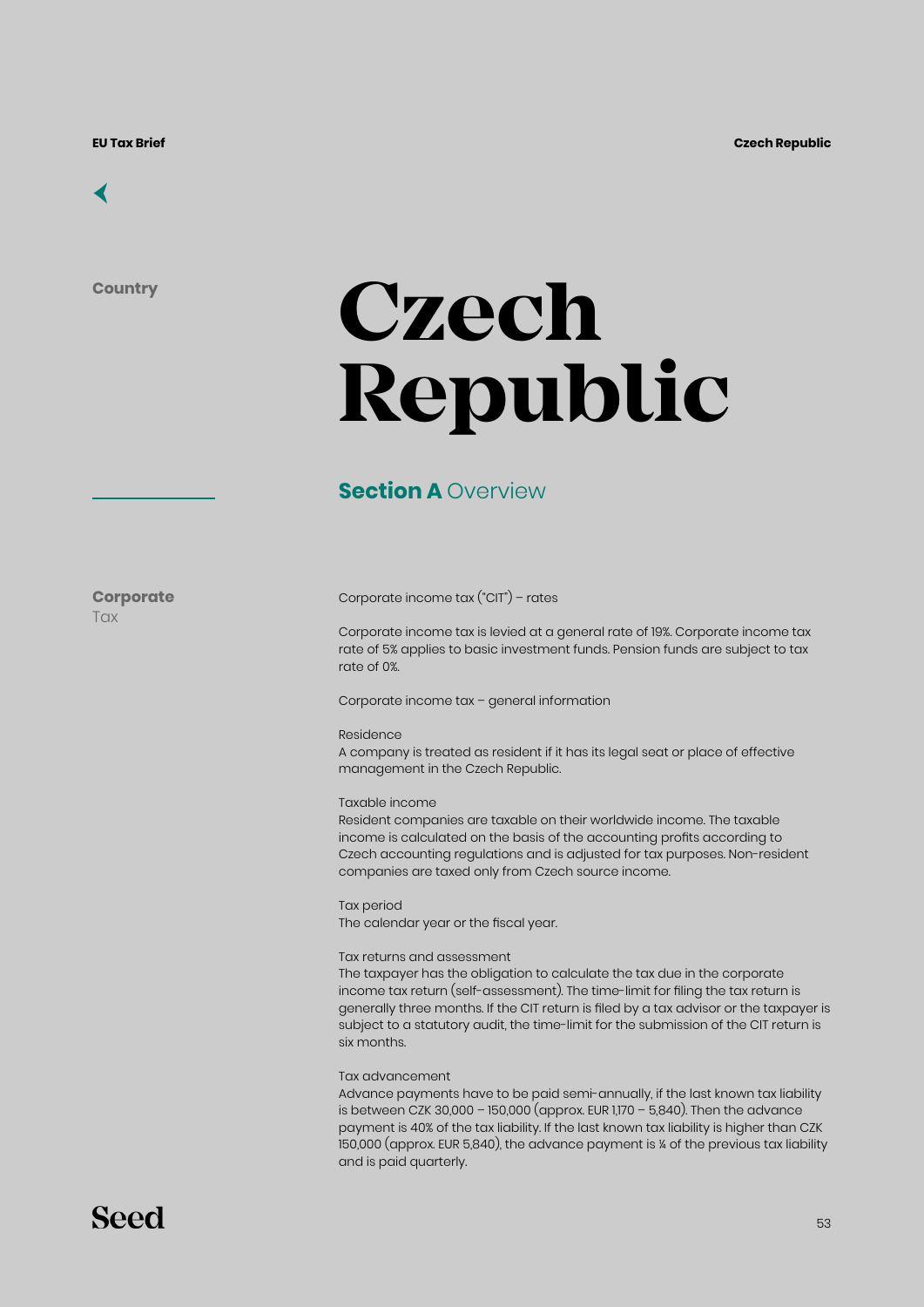**Corporate T**ax

#### Deductions

As a general rule, expenses incurred in obtaining, ensuring and maintaining taxable income are fully tax deductible, unless they are listed as non-deductible items or items which are deductible only up to a limit set by the law.

#### Deductions on research and development

Expenses on research and development projects can be deducted from tax base up to 100%, resp. 110% of the expense. In fact, research and development costs are claimed twice, because the cost of research and development project remains in the calculation of the tax base. Deduction can be made for up to 3 years.

#### Carry forward of losses

Tax losses derived after 1993 may be carried forward for 5 tax years.

#### Thin capitalisation

It is prohibited to deduct interest expenses from loans provided by related parties when the sum of loans during a tax period exceeds six times the equity if the recipient of a loan is a bank or insurance company or exceeds four times the equity for other recipients of loans.

#### Excessive borrowing costs

Excessive borrowing costs are tax deductible only up to a predefined limit. The limit is set at 30% of tax profit before taxes, interest, depreciation, respectively CZK 80 million. At the same time, the Income Tax Act allows the tax base or the difference between income and expenses to be reduced in the following tax periods by amounts that have under the proposed rule increased the tax base or the difference between income and expenses in previous periods. The mentioned reduction of the tax base or the difference between income and expenses is allowed in a tax period in which the taxpayer does not reach the limit of excessive borrowing costs.

#### Controlled foreign company

In determining its tax base, the controlling company takes into account the so-called included revenues achieved by the controlled foreign company. Included revenues cover e.g. license fees, dividend income, income from sale of ownership share, income from sale of goods and provision of services from/ to affiliates without added value/ with little added value, insurance, banking and other financial services, etc. The so-called included revenues form part of the tax base of the controlling company in proportion to the share capital of the controlled foreign company. The adjustment of the tax base of the controlling company by the included revenues shall not be done provided that such an adjustment would lead to decrease of the tax base of the controlling company.

#### Transfer pricing

The transfer pricing rules apply between related parties (both resident and foreign). Parties are related if one has direct or indirect participation of 25% in capital or voting rights of the other party. Parties can also be related when the same person participates in management or control of both parties. When prices in transaction between related parties differ from market prices and the difference is not justified, tax base is adjusted by the difference.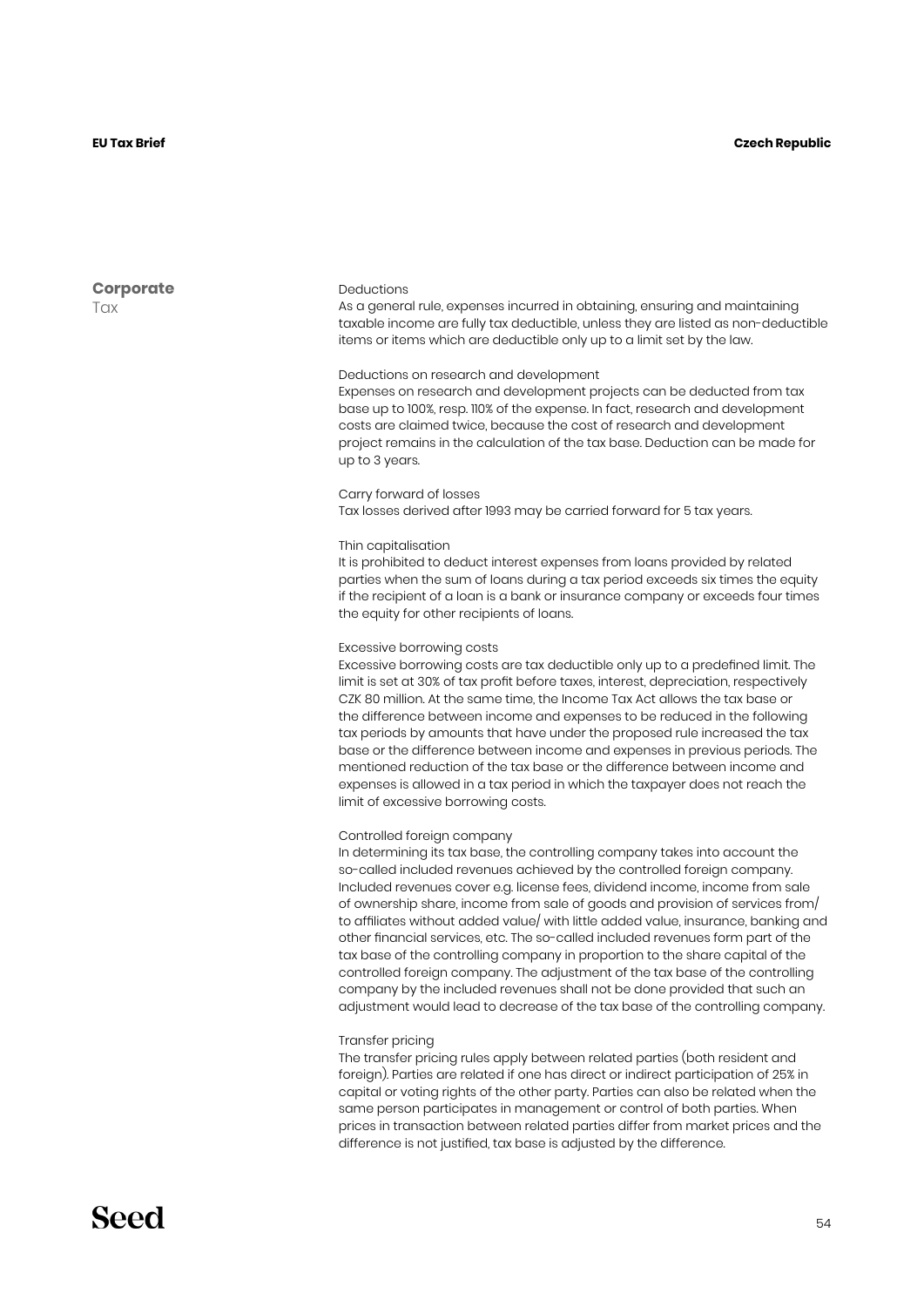**Corporate Tax** 

The income of an individual is from the tax perspective divided into active and passive income. The category of active income includes for example entrepreneurial activities, income of general partner of partnerships, income from artistic performance and sportsmen´s activities. As passive income are considered inter alia the lease of real estate, income derived from capital such as interest income or sale of shares or properties, winnings, income from sale of virtual currencies.

Entrepreneurs not registered for VAT purposes may deduct a flat - rate expenditure of 60% of the revenues without submitting any documentation. This lump sum may not exceed the amount of EUR 20.000. Otherwise there is the possbility of deduction of all the provable costs. Except of the insurance contributions and other entrepreneurial costs, the tax base of the active income category may be reduced also by a non – taxable amount up to EUR 4.400 and also by tax losses of previous periods. It is possible to deduct another non – taxable amount relating to the taxpayer´s spouse, if he or she has no or only a small income in the given tax year.

Income obtained by donations or inheritance is not subject to tax.

Taxpayers are not obliged to file a tax return if their total taxable income achieved in calender year did not exceed the amount of EUR 2.200, with the exception of the taxpayers who reported a tax loss. In Slovakia, small businesses are not obliged to become taxpayers for VAT purposes before they exceed a turnover of EUR 49.790. A company not having a local business and a sufficient infrastructure in Slovakia could receive a rejection in case of a voluntary registration for VAT purposes from the local tax authorities. Taxpayers having a full registration for VAT in Slovakia are obliged to submit a detailed list of transactions as an attachment of each VAT return. Information contained in this attachment about each invoice included in the given tax return are invoice number, delivery date, VAT number of the business partner and amount.

From the local tax exemptions it is worth to mention the renting of real estate. In case the subject of rent is a flat or house, the landlord can´t opt for not exempting the rental fee from VAT. In relation to other real estate items if the customer is a taxable person there is an option to charge the rent including VAT.

The domestic reverse charge procedure is also applied in Slovakia. It only affects transactions between two domestic VAT payers when performing the following activities: real estate deliveries, construction works, metal waste and scrap metal trading, emissions quotas trading, delivery of mobile devices and microprocessors, if the invoice value is less than EUR 5.000, trade in selected iron and steel products and agricultural products.

Small business can take advantage from a taxation based on money receipt. This VAT regime is possible for taxpayers who generate sales of less than EUR 100,000.

Slovakia excludes the deduction of tax only on the purchase of goods and services for entertainment. From all other transactions the input tax is deductible to the extent of the provable use for taxable turnovers.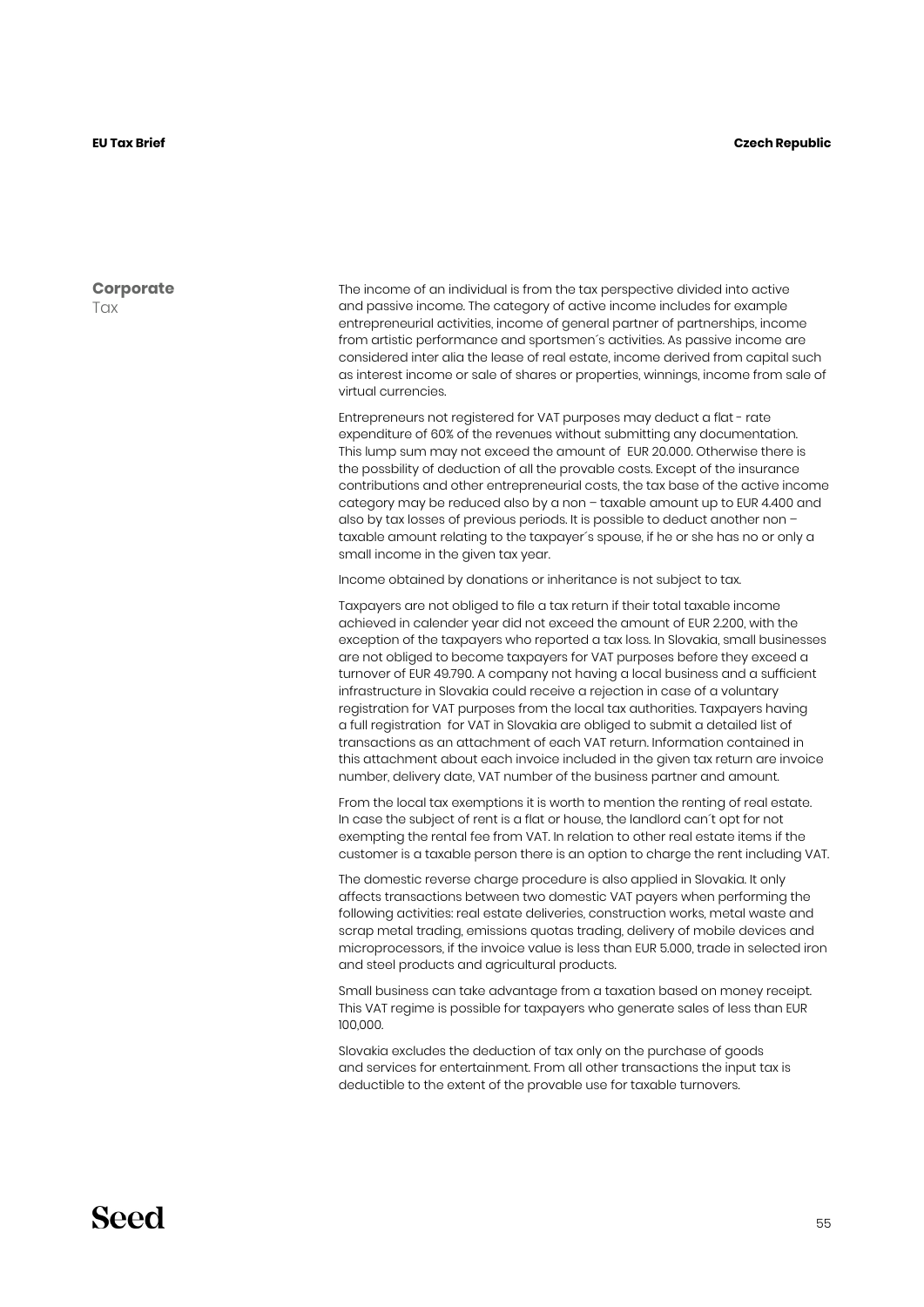**Personal Tax** 

A standard tax rate of 15% is applied on tax base/super-gross salary (employment income), a 7% solidarity tax increase is imposed on annual gross income exceeding CZK 1,672,080/approx. EUR 65,140 (employment, selfemployment income). Certain types of income are not aggregated but are subject to a special final withholding tax of 15% or 35%.

#### Residence

The scope of personal taxation in the CR is determined by the tax residency status, on a calendar year basis. Individuals who have their permanent residence or habitual abode in the Czech Republic are treated as Czech tax residents. An individual has his/her habitual abode in the Czech Republic if he/ she is present in the Czech Republic for at least 183 days (in aggregate) in a calendar year (except individuals who stay there for the purposes of studying or receiving medical treatment). All other individuals are treated as Czech tax nonresidents. Should an individual be also regarded as a tax resident in another country based on the other country's domestic law, the double tax treaty determines his/her final tax residency status based on tie breakers stipulated in the respective double tax treaty.

#### Taxable income

Individuals who are residents for tax purposes in the Czech Republic are taxed on their worldwide income. Czech tax non-residents are taxed only on Czech source income only. Taxable income of an individual is usually calculated by aggregating the separate net results of the following income categories:

- Employment income salaries, wages, bonuses, remuneration of executives and board members;
- Income from the independent activity income from business activities and professional services;
- Capital income interests and dividends (also from foreign sources for Czech tax residents);
- Rental income income from lease of immovable property;
- Other income income from the sale of securities, sale of property (if not tax exempt).

Related expenses can be applied only for the income from the independent activity, rental and other income. Specific exemptions and deductions differ for each income category, for the income from the independent activity and rental income, expenses can be applied as a percentage of income or as actual expenses.

Tax period Calendar year.

#### Tax assessment

Tax return must be filed by April 1st of the following year. The deadline can be extended until 1st July if the tax return is prepared and filed by a tax advisor or by an attorney based on a power of attorney. An employee, who does not have to file the tax return, may take part in the process of annual tax reconciliation arranged by the employer, the request has to be signed by 17th February.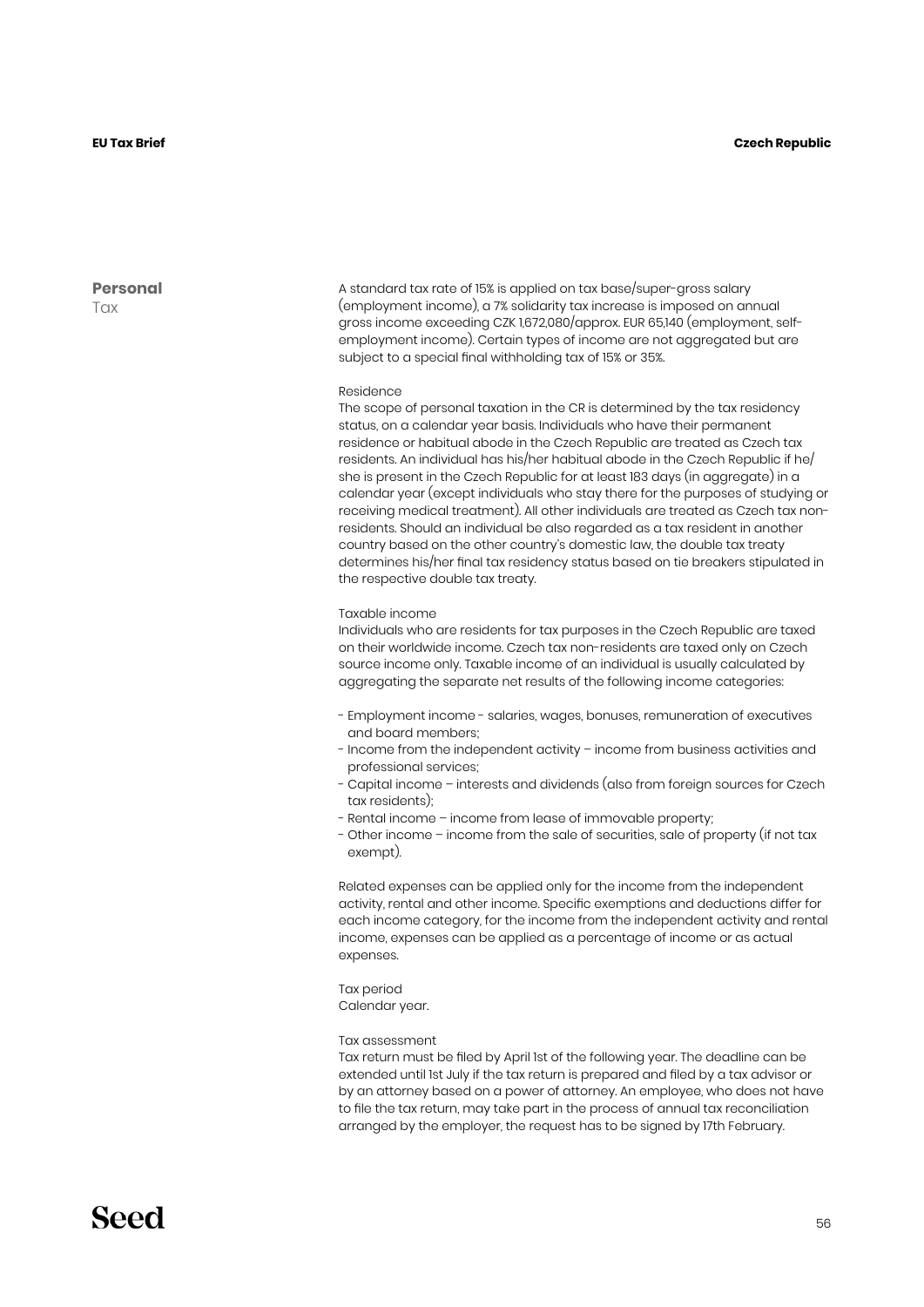#### **Personal T**ax

Personal deductions, allowances and tax reliefs The following tax base deductions can be applied:

- Donations minimum of 2% of personal income tax base or CZK 1,000 (approx. EUR 40), maximum of 15% of personal income tax base.
- Interests from a loan from building society, paid during tax period maximum of CZK 300,000 (approx. EUR 11,690).
- Private pension insurance except for first CZK 12,000 (approx. EUR 470), maximum of CZK 24,000 (approx. EUR 940).
- Private life insurance maximum of CZK 24,000 (approx. EUR 940).

#### Basic personal tax relief

In 2020, the annual basic personal tax relief can be claimed in the amount of CZK 24,840 (approx. EUR 970).

#### Dependent–spouse relief

Allowance of up to 24,840 CZK (approx. EUR 970) can be claimed by a resident taxpayer whose spouse does not have annual taxable income higher than CZK 68,000 (approx. EUR 2,650). The basic dependent-spouse relief doubles in case of disability of the spouse.

#### Other tax reliefs

Taxpayers with a disability may apply a relief from CZK 2,520 (approx. EUR 100) to CZK 16,140 (approx. EUR 630), depending on the extent of the disability.

A relief for students is CZK 4,020 (approx. EUR 160) and can be applied up to 26 years of age.

#### Children tax allowances

Resident taxpayers are entitled to a tax allowance for each child living in the same household with him. The amount depends on the number of children. Annual tax allowance is CZK 15,204 (approx. EUR 590) for the first child, CZK 19,404 (approx. EUR 760) for the second child and CZK 24,204 (approx. EUR 940) for any other child.

All the reliefs and allowances mentioned above are annual and can be applied for any resident of EU/EEC, if the income from the Czech Republic is at least 90% of overall taxpayer´s income.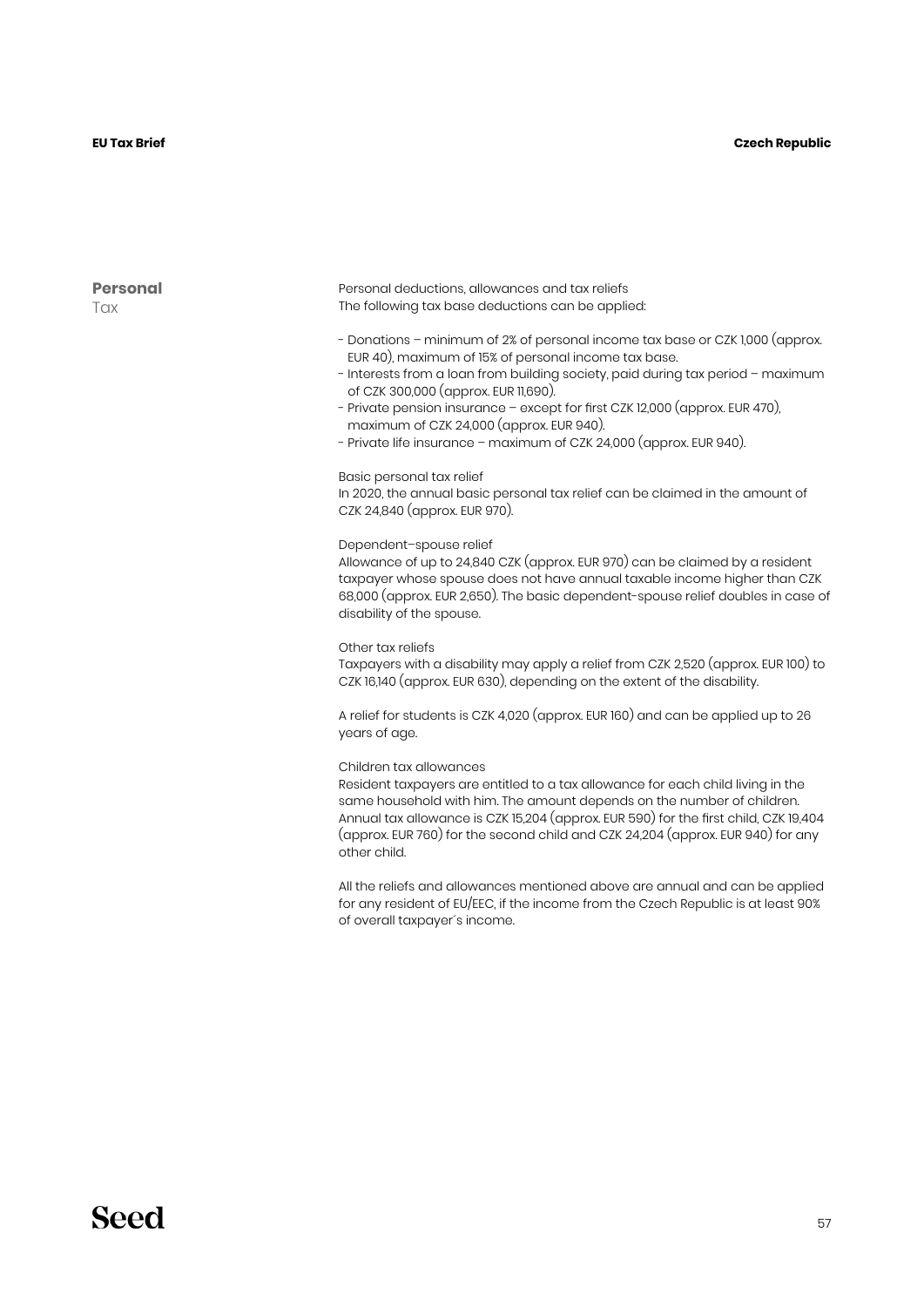**Double Taxation** Relief

#### Double tax treaties

Elimination of double taxation (credit or exemption) is available under the relevant double tax treaty. The unused part of foreign tax may be deducted as a tax expense in the following period.

#### Dividends

Dividends paid to residents and non-residents are subject to 15% withholding tax. However, under the EU parent-subsidiary directive, dividends paid from subsidiary to parent company are exempted from taxation under the following conditions: dividends paid from a subsidiary (CZ, EU) to its parent company (CZ, EU) are exempted from taxation, if the parent holds at least a 10% share in the subsidiary for at least 12 uninterrupted months.

Withholding tax of 35% applies when dividends are paid to other jurisdictions than EU/ EEA states or states with which the Czech Republic did not conclude a double tax treaty.

#### Interest

Interest paid to non-residents is subject to a 15% withholding tax. Exemption can be applied when interest is paid by a Czech resident to a company with permanent residency in the EU, Switzerland, Norway, Iceland or Liechtenstein. Taxpayers from EU/EEA are permitted to file a tax return to deduct costs related to interest payment.

A 35% rate applies when interest is paid to other jurisdiction than EU/ EEA states or states with which the Czech Republic did not conclude double tax treaty.

#### Royalties

Royalties paid to non-resident are subject to 15% withholding tax. Royalties can be exempted from taxation when paid from Czech tax resident to company from EU member state, Switzerland, Norway, Iceland or Liechtenstein. Taxpayers from EU/EEA are permitted to file a tax return to deduct costs related to royalties. A 35% rate applies when royalties are paid to other jurisdiction than EU/ EEA states or state with which the Czech Republic did not conclude double tax treaty.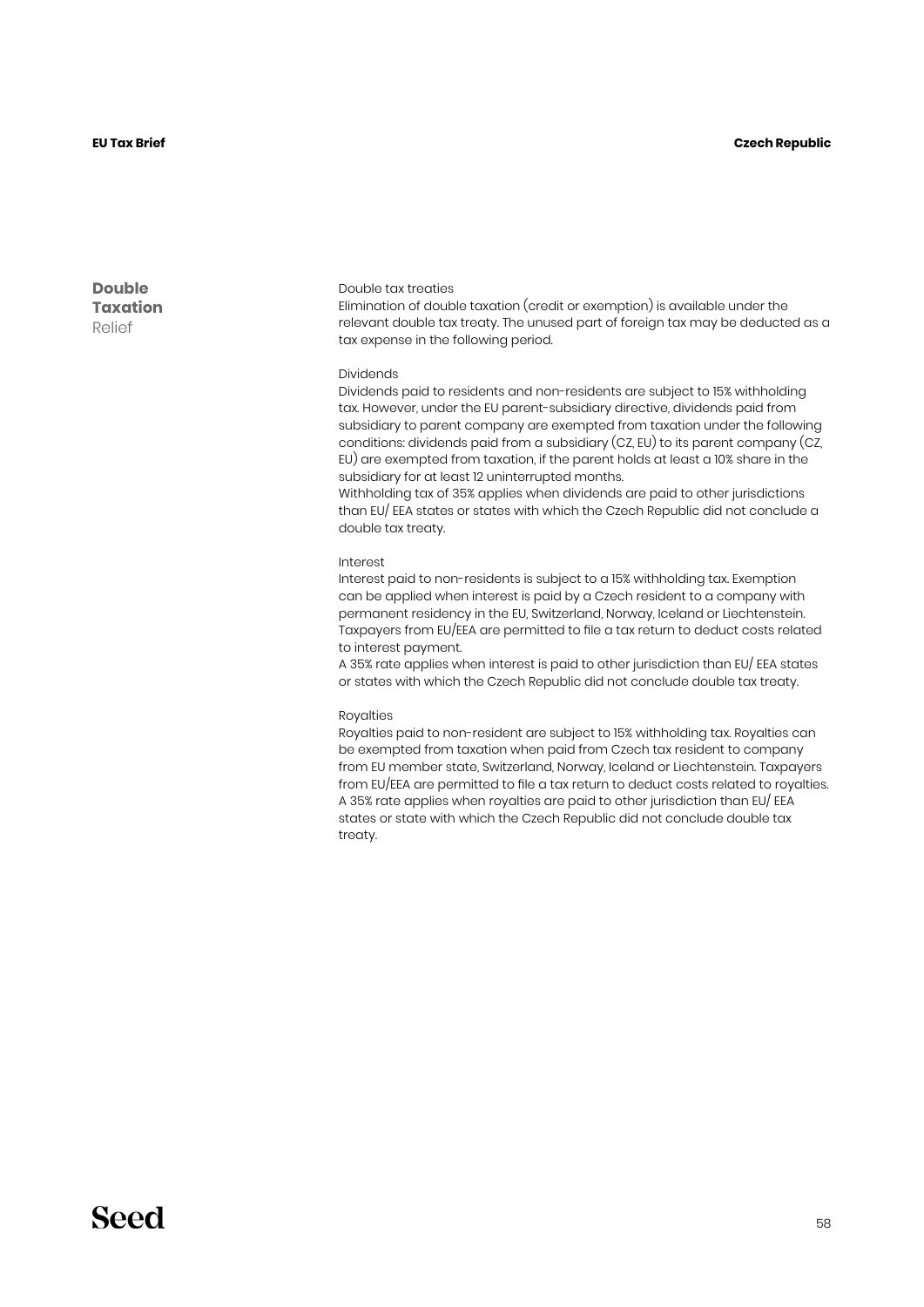#### **Czech Republic**

#### **EU Tax Brief**

**VAT**

Value added tax – rates Standard rate: 21%. Reduced rate 15% applies on food, beverage, medical treatments etc. Reduced rate 10% applies on books, infant nutrition, accomodation etc.

Taxable person Legal entities and individuals that carry on an economic activity.

Subject of VAT

- the supply of goods and services in relation to an economic activity within the territory of the Czech Republic;
- the intra-Community acquisition of goods for consideration within the territory of the Czech Republic from another EU Member State; and
- the importation of goods into the Czech Republic

#### Taxable amount

Total consideration charged for the supply, excluding VAT but including any excise duties or other taxes and fees.

#### Tax period

Month or quarter, based on turnover for 12 previous consecutive calendar months. Compulsory tax period for newly registered VAT payers is calendar month.

#### Tax assessment

Periodical VAT returns (monthly or quarterly, by the 25th day of the following month). The amount of VAT liability consists of the VAT due on supply of goods and services carried out by the entrepreneur less input VAT of the same period. In addition, taxable person carrying out intra-Community supplies or supplying services according to the basic rule for "business to business" services has to file an EC Sales List (that shows the VAT identification numbers of his business partners and the total value of all the supplies of goods and services performed by the entrepreneur) on a monthly or quarterly basis depending on the situation.

#### VAT control statement

From 2016, VAT registered persons are also obliged to file a recapitulative statement that contains details of transactions subject to VAT in the Czech Republic as well as of transactions where input VAT deduction is claimed.

#### VAT registration

The threshold for mandatory VAT registration for taxable person with registered office, place of business or fixed establishment in the Czech Republic is the turnover of CZK 1,000,000 (approx. EUR 38,960) for a period of 12 previous consecutive calendar months. Voluntary VAT registration is possible as well. A foreign taxable person that makes long-distance sales (mail order business) in the Czech Republic to any person that is not registered for VAT in the Czech Republic has to register for VAT in the Czech Republic if the total value of the goods / supplies reaches CZK 1,140,000 (approx. EUR 44,410) in a calendar year.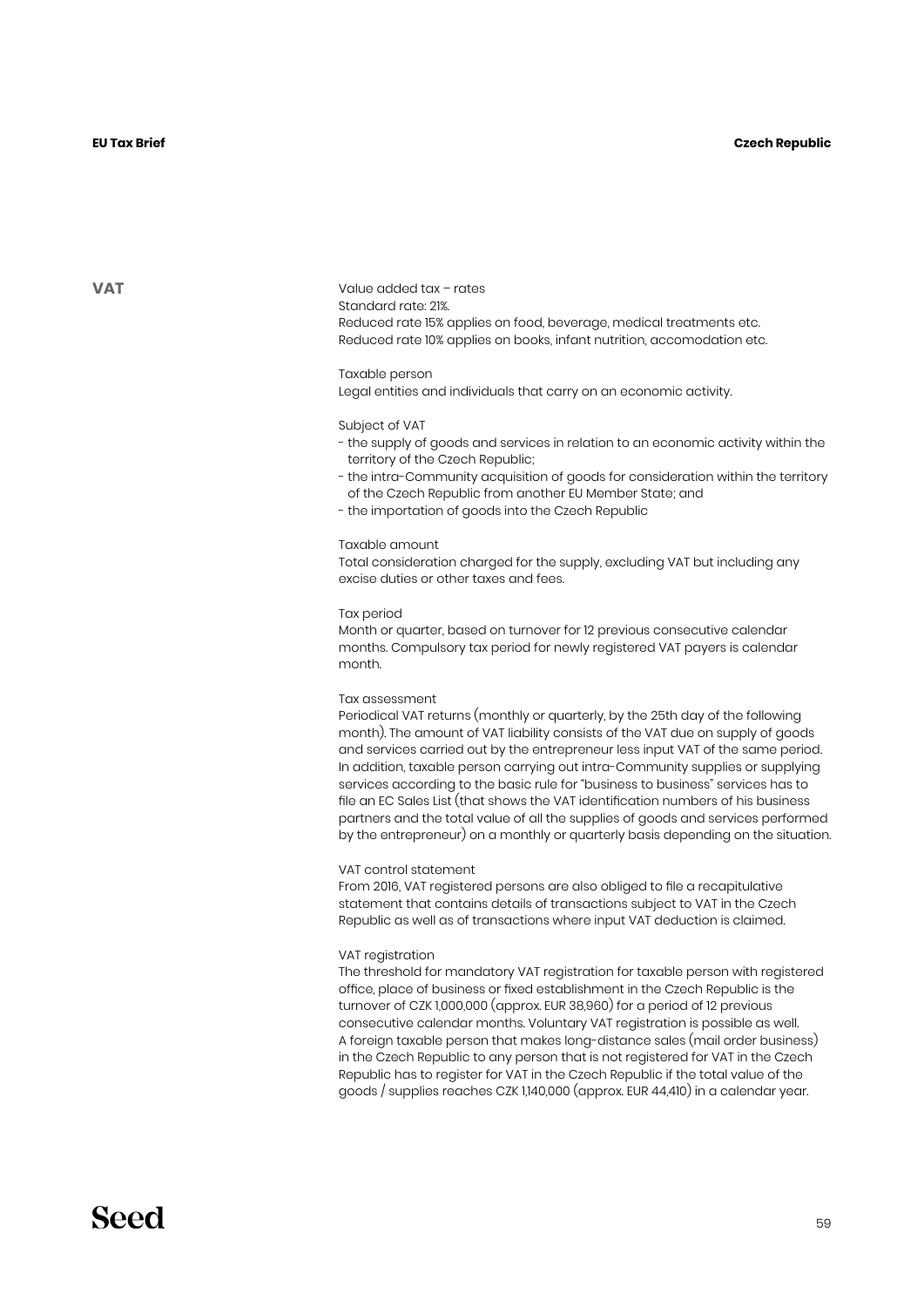| <b>VAT</b>               | Person identified to tax<br>Taxable person has to register as an identified person in the following situations:<br>- purchase of services from persons established outside the Czech Republic<br>with place of supply in the Czech Republic,<br>- supply of services with place of supply in another EU Member State,<br>- intra-community acquisition of goods from another EU-Member state when<br>the value of those transactions cumulative exceeds approx. CZK 326,000<br>(approx. EUR 12,700) per calendar year.                                       |
|--------------------------|--------------------------------------------------------------------------------------------------------------------------------------------------------------------------------------------------------------------------------------------------------------------------------------------------------------------------------------------------------------------------------------------------------------------------------------------------------------------------------------------------------------------------------------------------------------|
|                          | VAT group registration<br>Several taxable persons who have their seat, place of business or fixed<br>establishment within the territory of the Czech Republic and are connected<br>financially, economically and organizationally, may be deemed as a single<br>taxable person.                                                                                                                                                                                                                                                                              |
| <b>Employment</b><br>Tax | The tax rate applicable for income derived in 2020 is 15%. Moreover, an additional<br>tax of 7% is to be paid, if the total income exceeds CZK 1,672,080 (approx. EUR<br>65,140, applicable for 2020). The additional tax is paid only from the surplus.<br>Tax base for the employment income is calculated as super-gross income, i.e.<br>gross income increased by social security contributions and health insurance<br>paid by an employer. It is usually 33.8% of the income (the percentage rate can<br>vary due to maximum base on social security). |
|                          | The social security and health insurance contributions are 11% for the employee<br>and 33.8% for the employer. The maximum base for social security contributions<br>amounts to CZK 1,672,080 (approx. EUR 65,140) per year/per employer. If the<br>assessment base exceeds the limit, the amount of income that is above the<br>limit is not subject to social security. When an employee has more than one<br>employer during the year, the limit for social security contributions is applicable<br>for each employer separately.                         |

Person identified to tax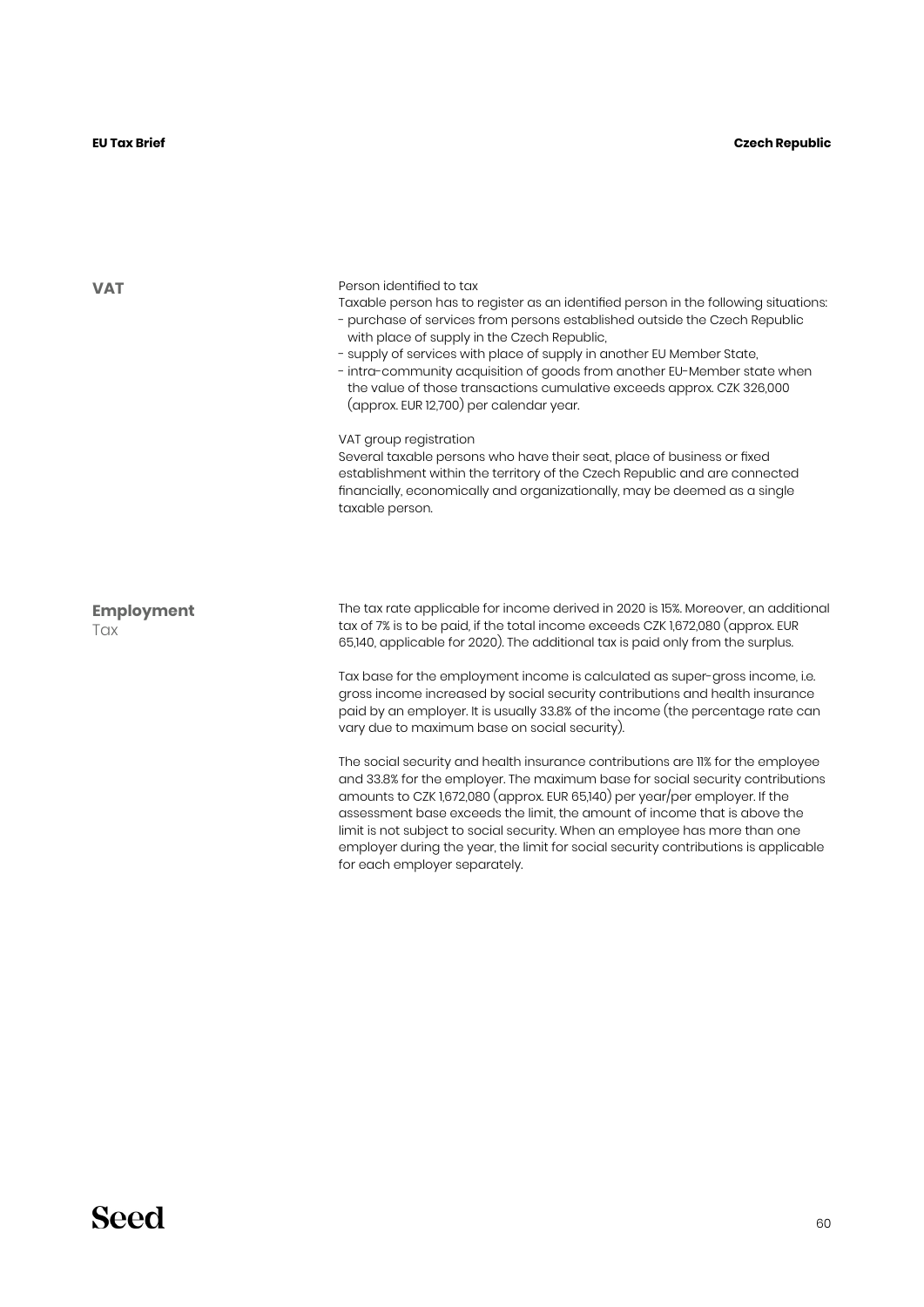### **Section B** Rates

|                                  | Rate | <b>Notes</b>                                                                                                                                                                                                                                                              |
|----------------------------------|------|---------------------------------------------------------------------------------------------------------------------------------------------------------------------------------------------------------------------------------------------------------------------------|
| <b>Corporate</b><br>Tax Rate (%) |      | The taxable income is calculated on the basis of the<br>accounting profits according to Czech accounting<br>regulations and is adjusted for tax purposes.                                                                                                                 |
| <b>VAT</b><br>$Rate (\%)$        | 21   | 21% represents a standard rate. Apart from the standard<br>rate there are 2 reduced rates. The first reduced rate of<br>15% applies on food, beverage, medical treatments etc.<br>The second reduced rate of 10% applies on books, infant<br>nutrition, accomodation etc. |

#### **WHT on:**

Dividends<sup>(%)</sup> R<sub>15</sub>

<sup>R</sup> NR **15** 

**15** Dividends paid to residents and non-residents are subject to 15% withholding tax. However, under the EU parentsubsidiary directive, dividends paid from subsidiary to parent company are exempted from taxation under the following conditions: dividends paid from a subsidiary (CZ, EU) to its parent company (CZ, EU) are exempted from taxation, if the parent holds at least a 10% share in the subsidiary for at least 12 uninterrupted months.

Withholding tax of 35% applies when dividends are paid to other jurisdictions than EU/ EEA states or states with which the Czech Republic did not conclude a double tax treaty.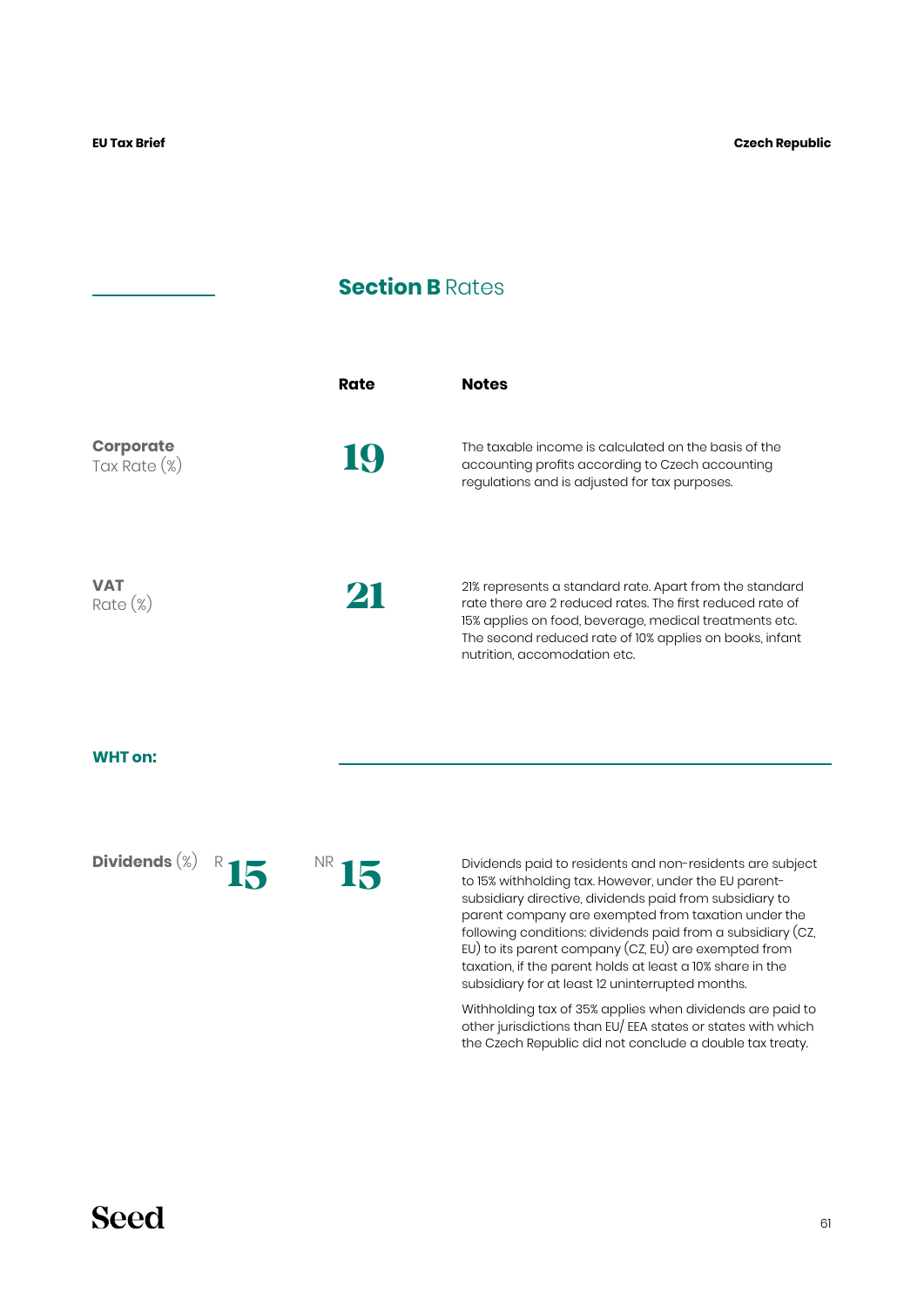**Interest** (%) **19**  NR R **15** 

R

Interests paid to residents are taxed within their corporate income tax base at the rate of 19%. Interest paid to nonresidents is subject to a 15% withholding tax. Exemption can be applied when interest is paid by a Czech resident to a company with permanent residency in the EU, Switzerland, Norway, Iceland or Liechtenstein. Taxpayers from EU/EEA are permitted to file a tax return to deduct costs related to interest payment.

A 35% rate applies when interest is paid to other jurisdiction than EU/ EEA states or states with which the Czech Republic did not conclude double tax treaty.

**Royalties** (%)

**19**  NR **15** 

#### Royalties

Royalties paid to residents are taxed within their corporate income tax base at the rate of 19%. Royalties paid to nonresident are subject to 15% withholding tax. Royalties can be exempted from taxation when paid from Czech tax resident to company from EU member state, Switzerland, Norway, Iceland or Liechtenstein. Taxpayers from EU/EEA are permitted to file a tax return to deduct costs related to royalties.

A 35% rate applies when royalties are paid to other jurisdiction than EU/ EEA states or state with which the Czech Republic did not conclude double tax treaty.

**Personal** Tax Rates (%)



The tax rate applicable for income derived in 2020 is 15%. Moreover, an additional tax of 7% is to be paid, if the total income exceeds CZK 1,672,080 (approx. EUR 65,140, applicable for 2020). The additional tax is paid only from the surplus.

**Inheritance** Tax Rates (%)



Gratuitous income acquired by a legal entity from inheritance is exempt from income tax.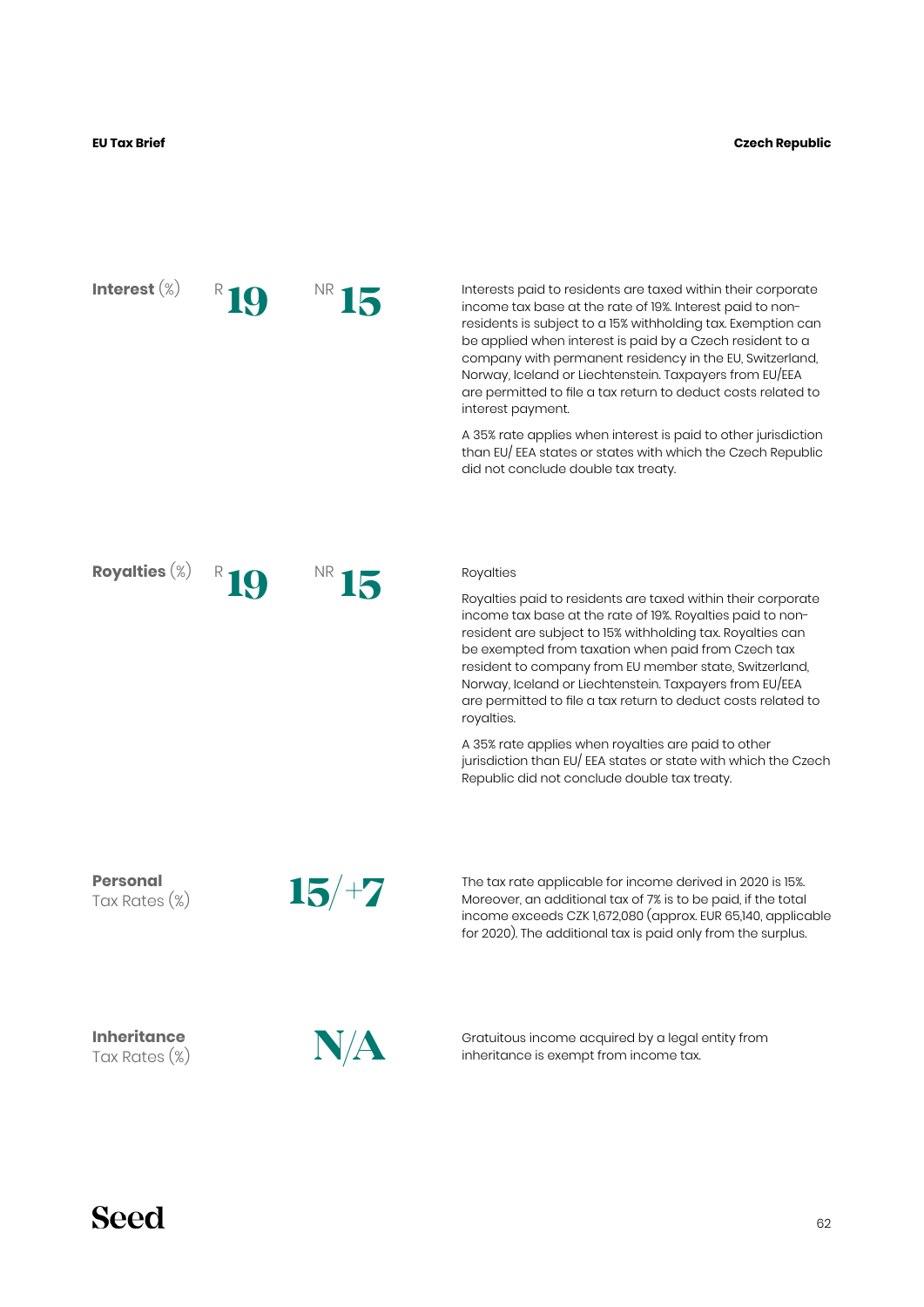| <b>Corporate</b><br><b>Capital Gains</b><br>Tax Rate (%)   |    | In general, capital gains represent taxable income of the<br>current period (taxed at 19% corporate income tax rate).<br>Income from sale of participation by the parent company<br>in a subsidiary (CZ or another EU Member State resident)<br>is exempt from corporate income tax provided that the<br>parent company holds at least a 10% share in the subsidiary<br>for at least 12 uninterrupted months. |
|------------------------------------------------------------|----|---------------------------------------------------------------------------------------------------------------------------------------------------------------------------------------------------------------------------------------------------------------------------------------------------------------------------------------------------------------------------------------------------------------|
| <b>Personal</b><br><b>Capital Gains</b><br>Tax Rate $(\%)$ | 15 | - interest and dividends (also from foreign sources for<br>Czech tax residents)<br>- rental income: income from lease of immovable property;<br>- other income: income from the sale of securities, sale of<br>property (if not tax exempt).                                                                                                                                                                  |
| Gift<br>Tax Rate $(\%)$                                    |    | Acceptance of a gift by a legal entity generally represents<br>taxable income of the current period (taxed at 19%<br>corporate income tax rate).                                                                                                                                                                                                                                                              |
| Wealth<br>Tax Rate $(\%)$                                  |    | No wealth taxes are imposed.                                                                                                                                                                                                                                                                                                                                                                                  |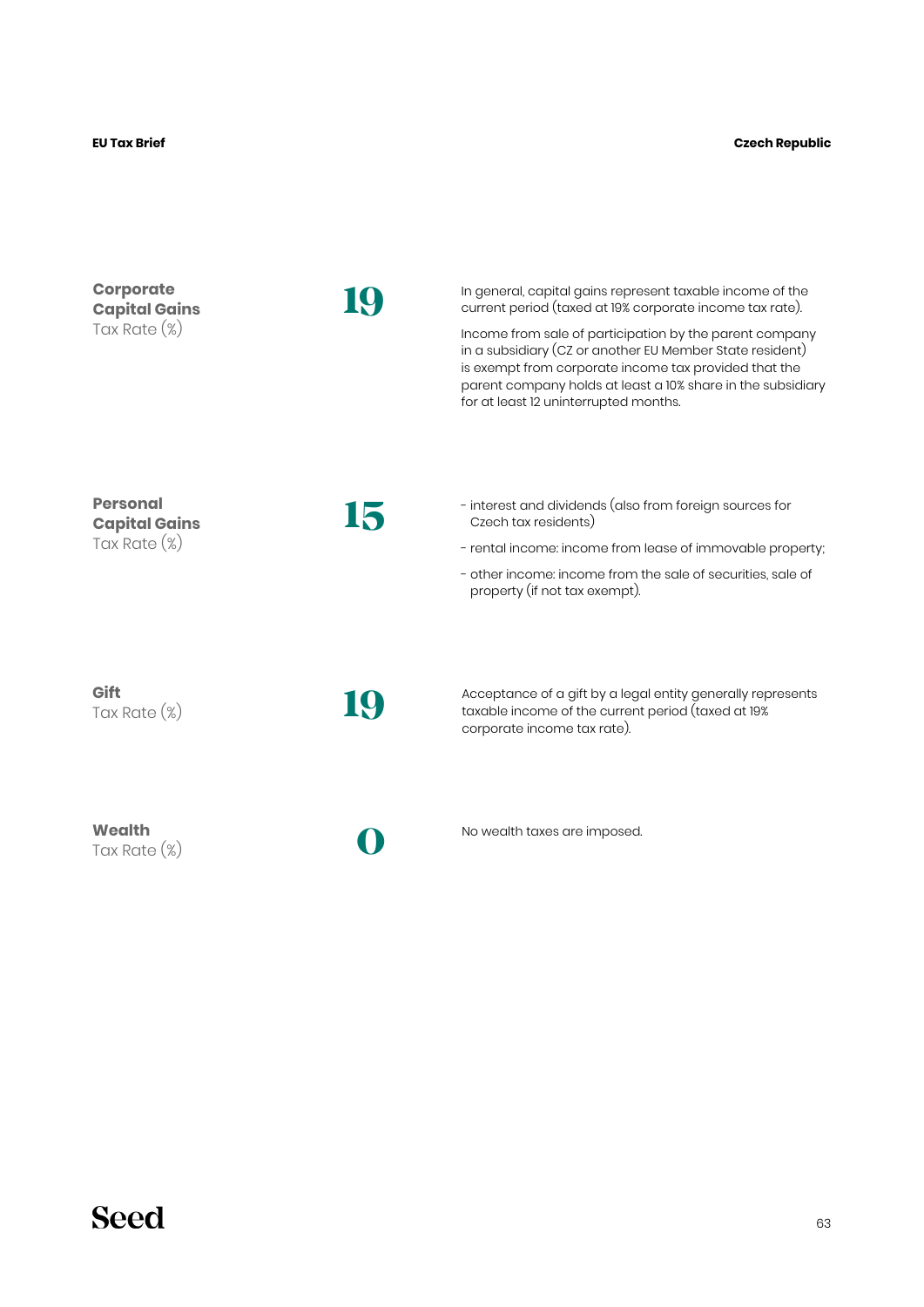

**Country**

## **Denmark**

## **Section A Overview**

**Corporate Tax** 

Generally, taxable income includes the company's profits, which consist of business/trading income, passive income and capital gains from Danish territory. The corporate tax rate is 22 % (2020). Normal business expenses may be deducted in computing taxable income. The tax rate is identical for public limited companies, private limited companies and branches.

A corporation is resident if it is incorporated in Denmark or if its day-to-day management is in Denmark.

Furthermore, foreign companies can be subject to limited tax liability either through a branch or a permanent establishment or through withholding taxes on certain types of Danish source income. A permanent establishment can be constituted by non-resident companies conducting business in Denmark through, that constitute a fixed place of business through which the business of an enterprise is wholly or partly carried on. All income attributable to or received by the establishment are subject to taxation.

A construction site constitutes a permanent establishment after 6 or 12 months depending on the double taxation treaty in question.

Business carried out by a dependent representative is treated as a permanent establishment: a dependent is a person who legally and financially depends on the foreign enterprise he or she represents; the person carries on business in the interest of the foreign enterprise; its usual business is in line with business carried on by the enterprise he or she represents.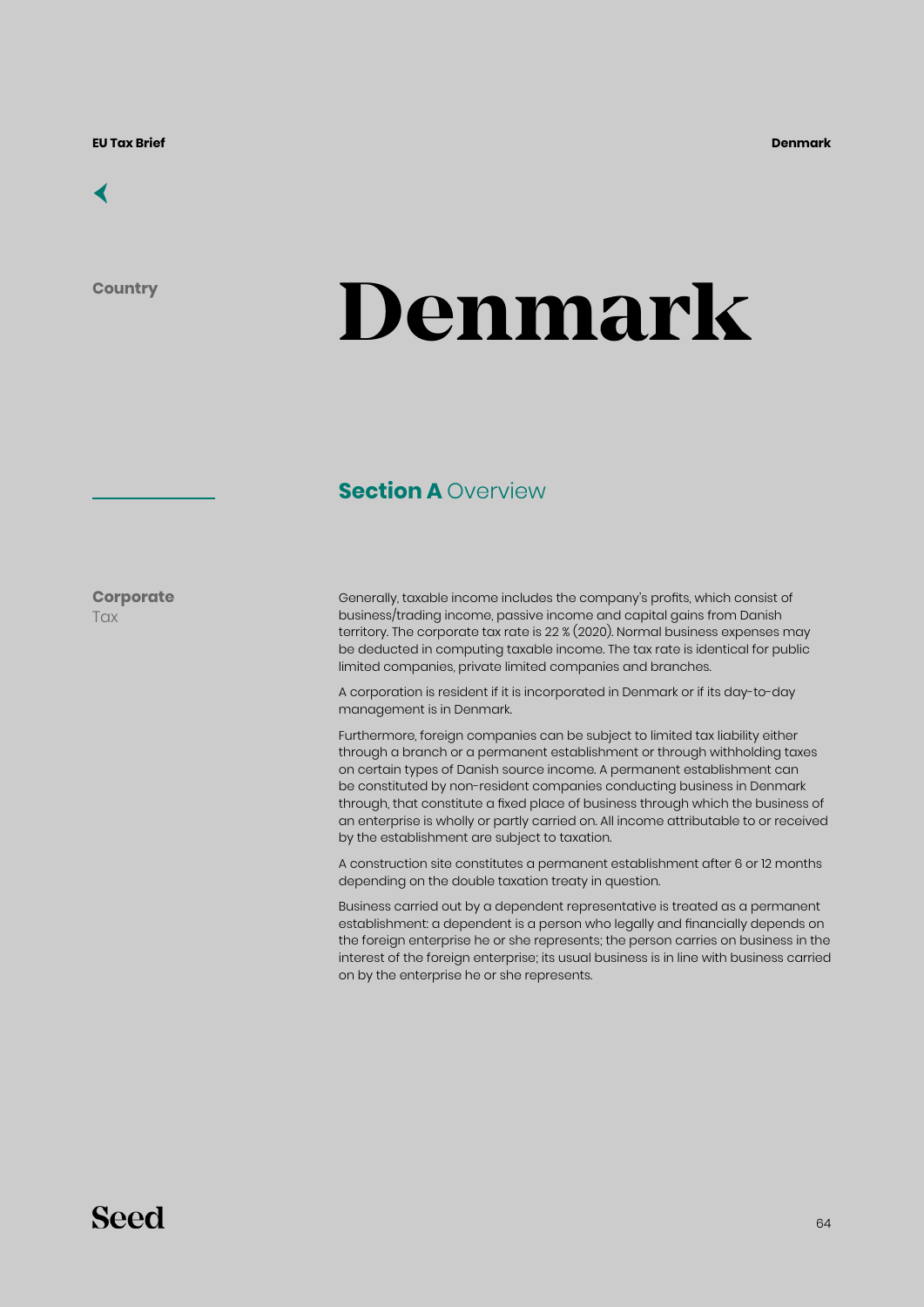| <b>Personal</b><br>Tax           | Danish tax legislation distinguishes between full tax-liability for resident<br>individuals and limited tax liability for non-resident individuals. Citizenship does<br>not affect tax liability. Residents are taxable on their worldwide income and<br>capital gains. Furthermore, residents are liable to pay gift tax. There are no<br>wealth taxes in Denmark. Non-residents are taxed only on income and capital<br>gains deriving from sources in Denmark.<br>Taxable income is taxed at various progressive rates up to approximately 52.06%<br>(excluding the church tax and "AM-tax"). The income tax consists of the "AM-<br>bidrag" (AM-tax) of 8%, municipal tax, church tax and state tax.                                                                                                                                 |
|----------------------------------|------------------------------------------------------------------------------------------------------------------------------------------------------------------------------------------------------------------------------------------------------------------------------------------------------------------------------------------------------------------------------------------------------------------------------------------------------------------------------------------------------------------------------------------------------------------------------------------------------------------------------------------------------------------------------------------------------------------------------------------------------------------------------------------------------------------------------------------|
|                                  | The AM-tax is calculated and deducted before calculating other taxes. The<br>municipal taxes are determined by each county and range from 22.5% to<br>27.8% and the church tax, which is optional, ranges from 0.39% to 1.27%. The<br>state tax consists of a bottom bracket tax of 12.16% and a top bracket tax of 15%<br>for income exceeding DKK 531.000 (after deduction of the 8% AM-tax). Capital<br>income (interest income, etc.) up to DKK 45,800 for single taxpayers (DKK 91,600<br>for married couples) is taxed at a maximum tax rate of about 37.7%. Income<br>exceeding DKK 45,800/DKK 91,600 is taxed at progressive rates up to 42.7%.<br>Capital gains on shares and dividends are taxed progressively as share income<br>at 27% for income up to DKK 55,300 (DKK 110,600 for married couples), and 42%<br>thereafter. |
|                                  | A personal allowance of DKK 46,500, as well as an employment allowance, are<br>available to most taxpayers. Deductions include interest expenses, child support<br>payments, pension contributions, trade union fees, unemployment fund fees,<br>and expenditure incurred on transport between home and work. The self-<br>employed can deduct most business-related expenses.                                                                                                                                                                                                                                                                                                                                                                                                                                                           |
|                                  | A special gross 32.84% expatriate taxation scheme may be available for<br>approved scientists or employees working temporarily (max. 84 months) in<br>Denmark that meet the salary qualification of DKK 68,100 (2020).                                                                                                                                                                                                                                                                                                                                                                                                                                                                                                                                                                                                                   |
| <b>Double Taxation</b><br>Relief | Both companies and natural persons can be liable to double taxation. However,<br>Denmark has entered into double taxation agreements with many countries to<br>avoid this using the OECD Model Tax Convention on Income and on Capital.                                                                                                                                                                                                                                                                                                                                                                                                                                                                                                                                                                                                  |

According to Danish legislation there are two ways of mitigating double taxation according to the treaties: exemption of taxation or crediting the taxpayer already paid to the other signatory to the double taxation treaty.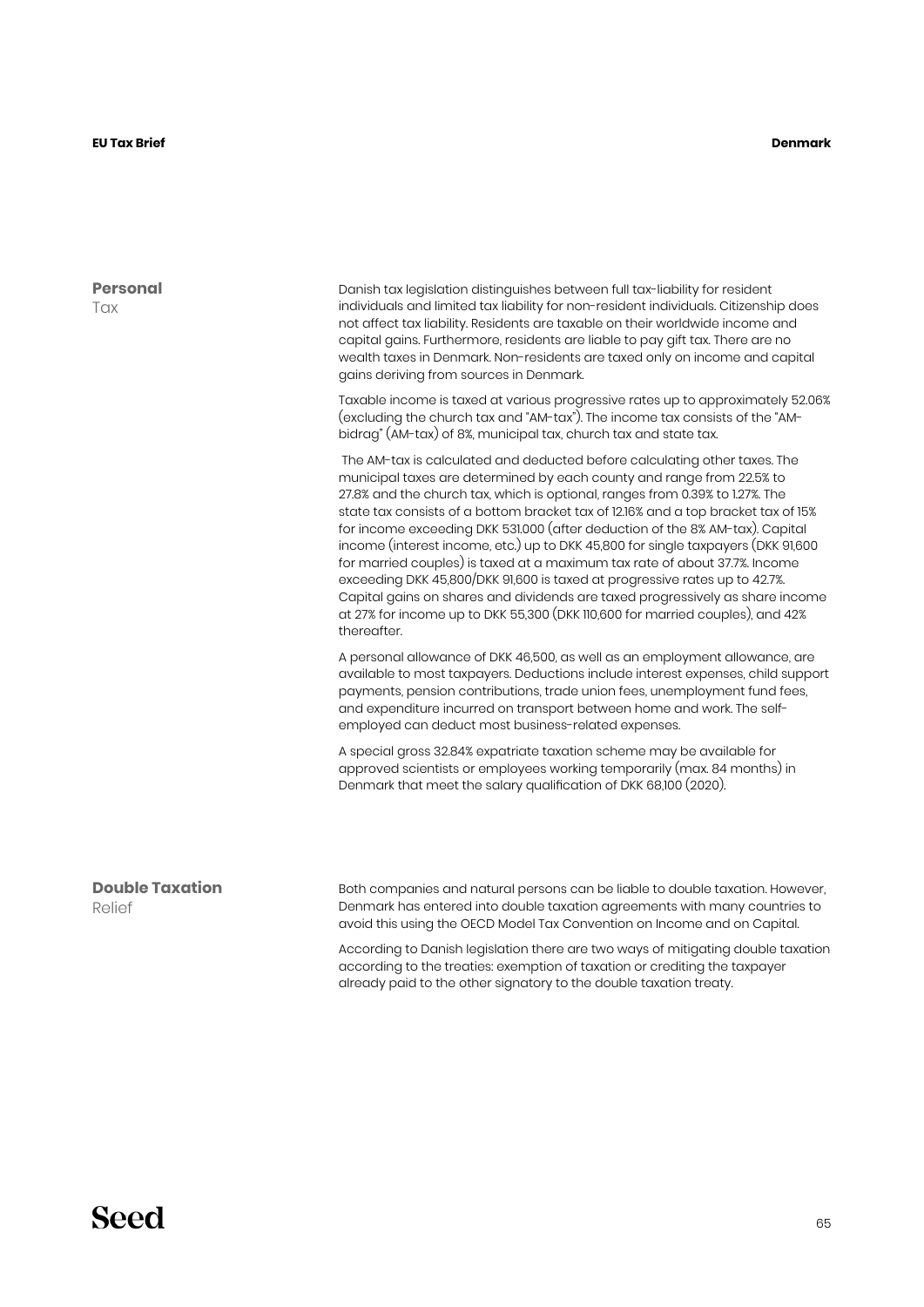**VAT**

Denmark applies the system of value-added tax (VAT) established by the EU. Denmark imposes VAT on imports and taxable deliveries of goods and services – unless specially exempted – at a standard rate of 25%. A number of business activities are exempted from VAT. The most important ones are: hospital, medical and dental care, insurance, banking, and certain financial activities. Furthermore, the transport of persons, education, insurance business, financial activities and certain other services are exempt.

The registration threshold for VAT purposes is DKK 50,000. Non-residents that make taxable supplies of goods or certain services in Denmark are required to register; there is no threshold in such cases.

Distance selling is when a company/business established and VAT-registered in another EU member state sells goods to private customers in Denmark (e.g. via the internet) and handles the shipment or transportation of the goods (directly or indirectly). Only if such sale exceeds EUR 35,000, the company/business is required to register for VAT in Denmark, charge 25% Danish VAT on the sales and pay in the VAT to the Danish tax authorities respectively.

However, if the goods sold are subject to certain excise duties (such as alcohol, alcoholic beverages, fabricated tobacco and energy products) the company/ business must always register in Denmark and pay in the Danish VAT.

Refund of Danish VAT is available for foreign companies not registered for VAT in Denmark. A company which is established outside the EU and carrying out business in Denmark may be required to register for Danish VAT-purposes through a resident VAT agent.

| <b>Employment</b> | Danish employers are liable to pay various social costs for their employees.                                                                                                                      |
|-------------------|---------------------------------------------------------------------------------------------------------------------------------------------------------------------------------------------------|
| Tax               | However, in an international perspective viewed as low. Social costs consists of<br>a seven difference types of cost. Some types of costs are fixed, others depends<br>on the type of profession. |
|                   | Employers make social contributions totalling approx. EUR 1,300 per year per<br>fulltime employee.                                                                                                |

Employees performing work in Denmark will be mandatory members of the Danish social security scheme, and thereby obliged to pay social security contributions (ATP) of approx. DKK 1.135 per employee per year.

An exemption from the Danish social security scheme may be obtained if there is a totalisation agreement between Denmark and the home country/ jurisdiction. This applies to both residents as well as non-residents.

## **Seed**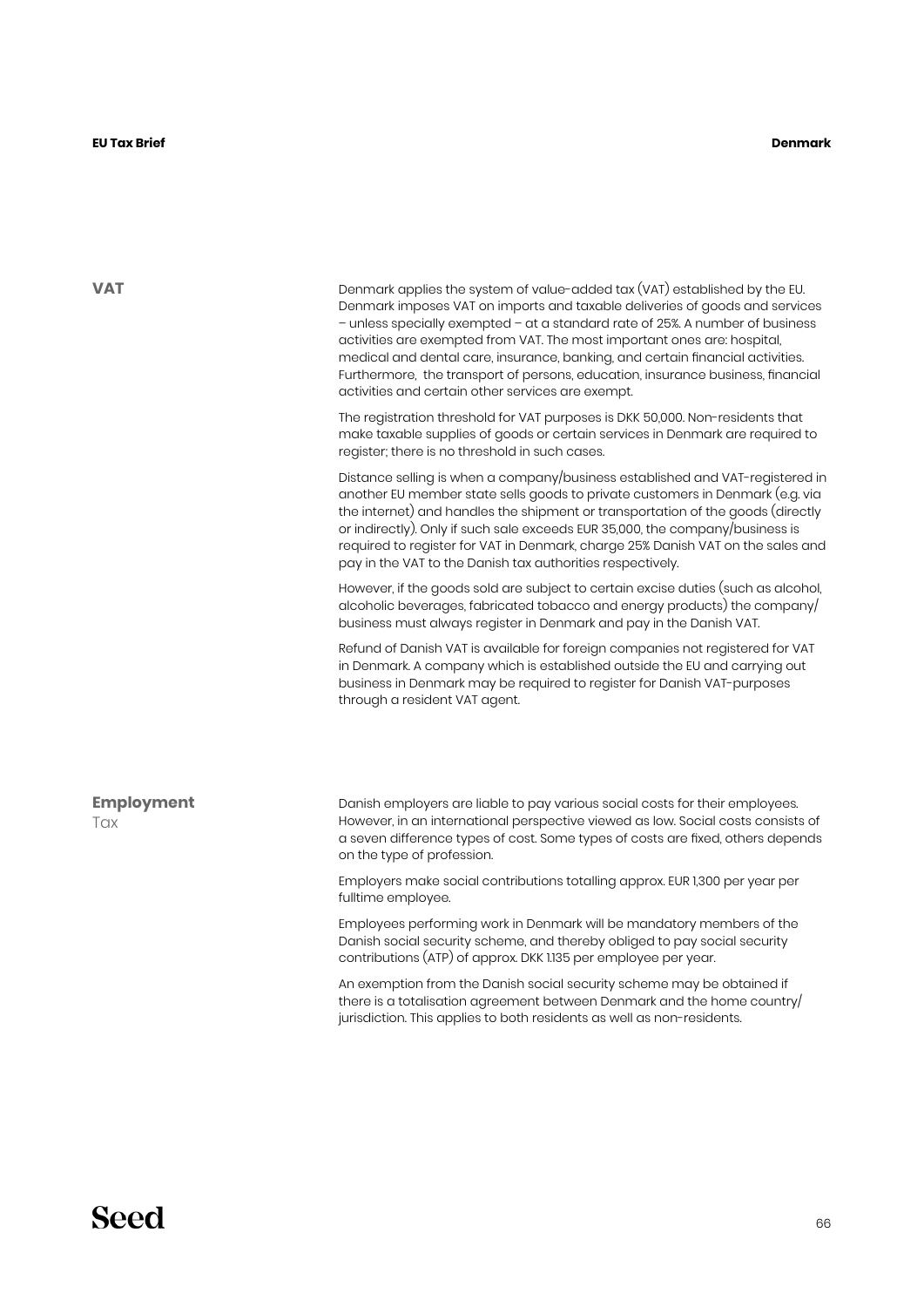$\overline{\phantom{a}}$ 

**Denmark**

## **Section B Rates**

|                                     |                          | <b>Rate</b>      | <b>Notes</b>                                                                                                                                                                  |
|-------------------------------------|--------------------------|------------------|-------------------------------------------------------------------------------------------------------------------------------------------------------------------------------|
| <b>Corporate</b><br>Tax Rate $(\%)$ |                          | 22               | The standard corporate tax rate is 22%.                                                                                                                                       |
| <b>VAT</b><br>$Rate (\%)$           |                          | 25               | The standard VAT rate is 25%.                                                                                                                                                 |
| <b>WHT</b> on:                      |                          |                  |                                                                                                                                                                               |
| Dividends $(\%)$ R 27               |                          | NR 27            | The rates differ between companies (22%) and individuals<br>$(27 - 42\%)$ .                                                                                                   |
| Interest $(\%)$                     | $R$ 22                   | <sup>NR</sup> 22 | Only interest payments from a controlled Danish company<br>(more than 50% of shares or votes) made to non-resident<br>companies are subject to Danish withholding tax.        |
| Royalties $(\%)$                    | NR<br>$R_{\blacksquare}$ |                  | Royalties paid to a nonresident are subject<br>to a 22% withholding tax, unless the rate is reduced under a<br>tax treaty or the EU interest and royalties directive applies. |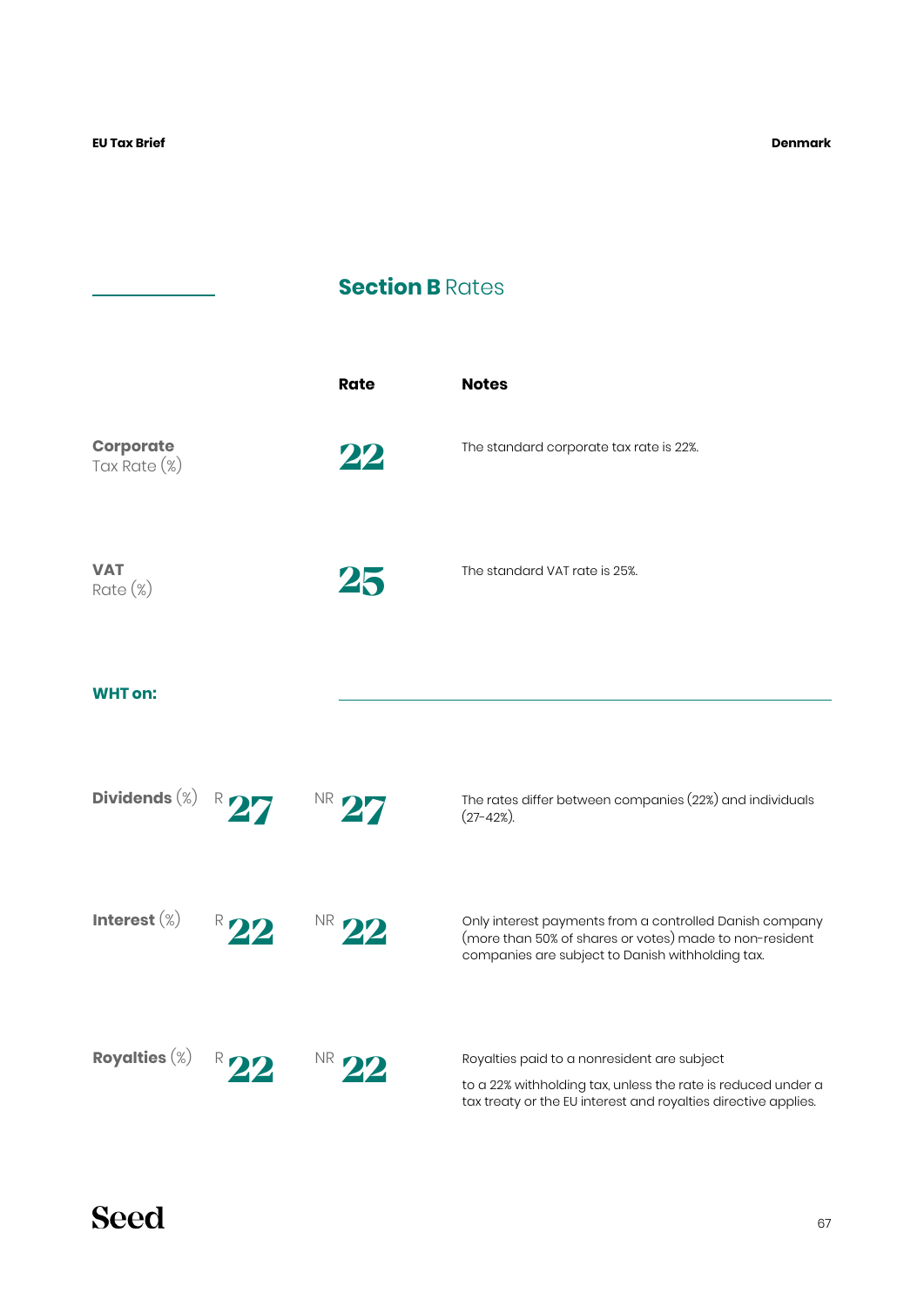#### **Denmark**

| <b>Personal</b><br>Tax Rates (%)                           | $0 - 52$ | Taxable income is taxed at various progressive rates up to<br>approximately 52.06%.                                                                                                                                                                                                                                                                                                                                                                         |
|------------------------------------------------------------|----------|-------------------------------------------------------------------------------------------------------------------------------------------------------------------------------------------------------------------------------------------------------------------------------------------------------------------------------------------------------------------------------------------------------------------------------------------------------------|
| <b>Inheritance</b><br>Tax Rates (%)                        | 15       | An inheritance received from a spouse is not taxed. A 15%<br>tax is imposed on an inheritance by the closest family<br>members (children, children-in-law, grandchildren and<br>parents) on the value of the estate exceeding DKK 301,900.<br>Inheritance by others is subject to further taxation of 25%.                                                                                                                                                  |
| <b>Corporate</b><br><b>Capital Gains</b><br>Tax Rate (%)   | 27/42    | Capital gains on shares are taxed as share income. Gains<br>derived from the sale of an owner-occupied dwelling are<br>normally are exempt.                                                                                                                                                                                                                                                                                                                 |
| <b>Personal</b><br><b>Capital Gains</b><br>Tax Rate $(\%)$ | 27/42    | Capital gains on shares are taxed as share income. Gains<br>derived from the sale of an owner-occupied dwelling<br>normally are exempt.                                                                                                                                                                                                                                                                                                                     |
| Gift<br>Tax Rate $(\%)$                                    | 15       | Individuals, who are closely related to the donor, can receive<br>gifts without tax, if the cumulative value of all donations for<br>one calendar year does not exceed DKK 67,100 (2020).<br>There is an additional tax on gifts to stepparents and<br>grandparents, if the cumulative value of the gifts exceeds<br>DKK 67,100. Gifts to spouses are tax-free.<br>Gifts to other relatives or unrelated parties are treated as<br>ordinary taxable income. |
| Wealth<br>Tax Rate $(\%)$                                  | Û        | There are no wealth taxes in Denmark.                                                                                                                                                                                                                                                                                                                                                                                                                       |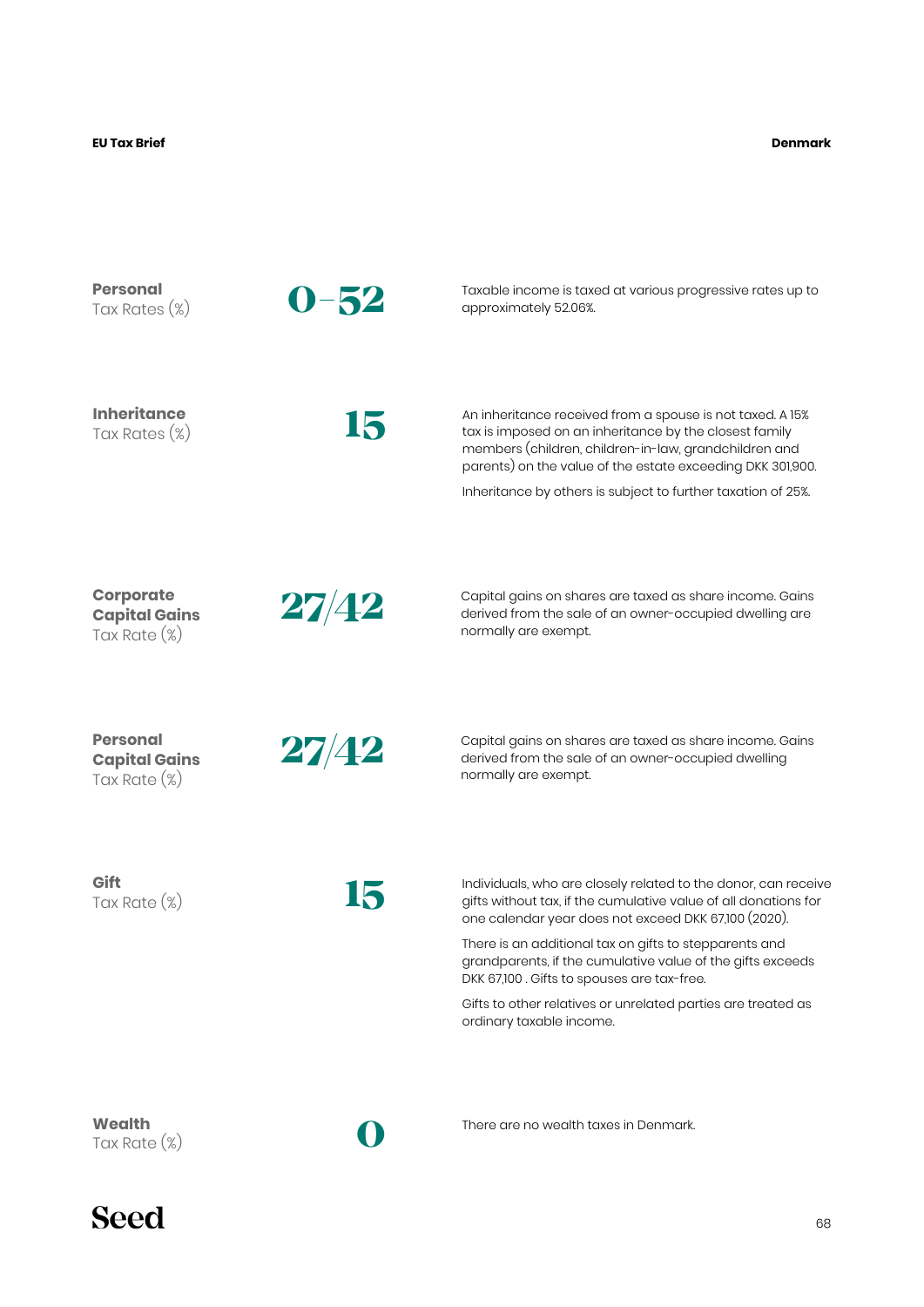## [←](#page-6-0)

**Country**

## **Estonia**

## **Section A Overview**

**Corporate Tax** 

The system of corporate earnings taxation in force currently in Estonia shifts the moment of corporate taxation from the moment of earning the profits to the moment of their distribution.

There are two types of profit distribution possible – an implicit and an explicit way.

The explicit way stands for dividends and other profit distributions (except for a bonus issue, which is taxable for resident natural persons upon the alienation of assets received through the bonus issue).

Payments upon proceeds from liquidations, payments upon capital reductions and redemption or return of participation in a company are generally subject to corporate income tax in the hands of the payor: an Estonian company at the moment of distribution.

The resident legal person and the non-resident legal person acting through its permanent establishment registered in Estonia carrying out profit distribution has to pay income tax of the amount of profits distributed.

The Estonian company pays corporate income tax at the moment of payment, while the tax rate is calculated from the net amount, 20/80 of the payment.

The company's income tax rate is the rate of 20% as in the provisions for the taxation of salaried work payments. The difference is that 20% is applied to gross payments and 20/80 is applied to net payments.

No income tax is withheld from income of the dividend recipient generally.

As from 2019, a reduced tax rate (14/86) applies to part of dividends paid by the Estonian resident company regularly - the profit distributed in a calendar year, which is smaller than or equal to the average distributed profit of the previous three calendar years (starting from 2018) on which a resident company has paid income tax.

The natural person receiving such dividends taxed at a reduced rate (14/86) in the hands of the Estonian company, has to pay income tax at a rate of 7% in addition. This tax is withheld by the payor.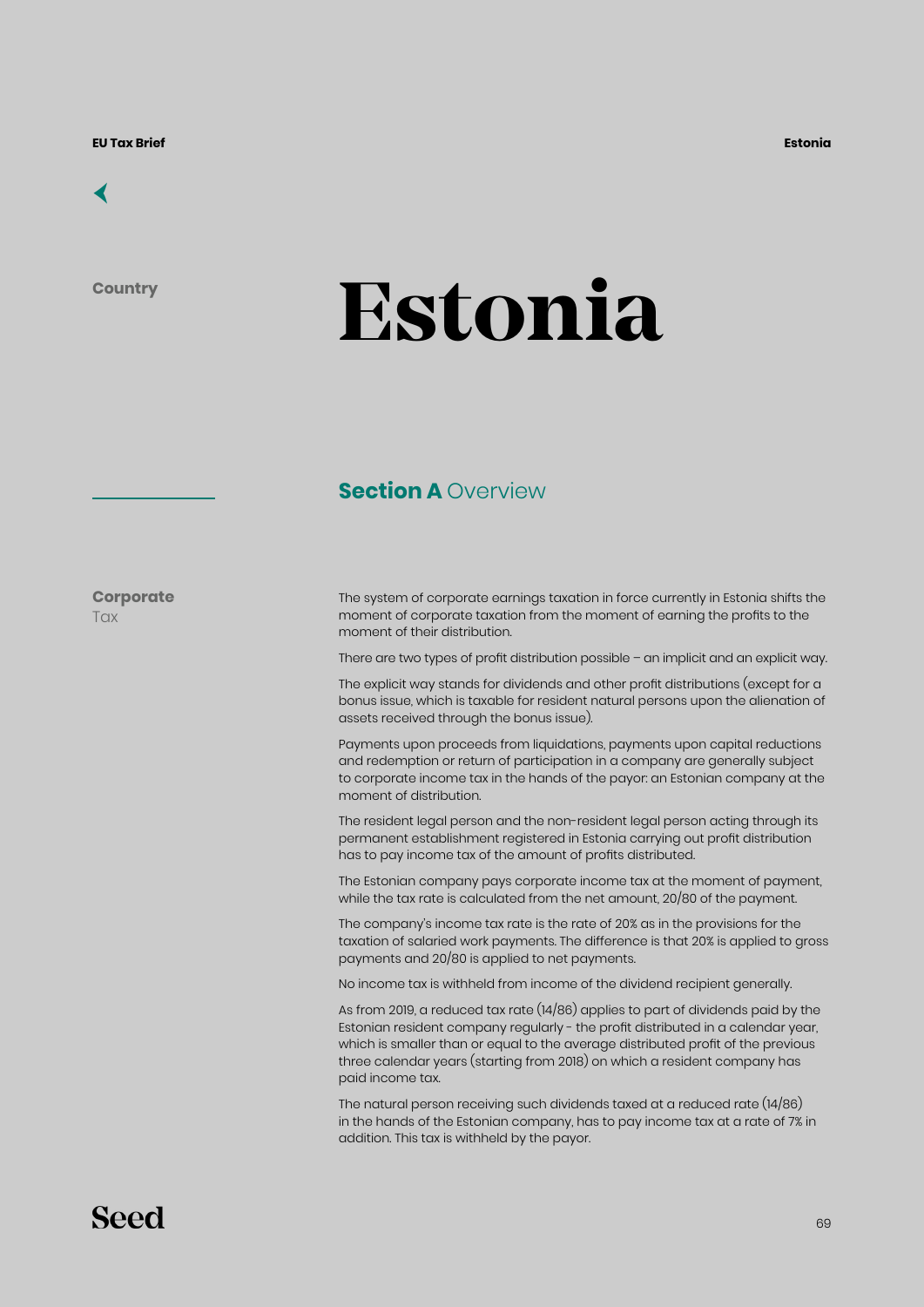| <b>Corporate</b><br>Tax | A non-resident natural person has to pay income tax on dividends received<br>from the Estonian company in the resident country also and he or she cannot<br>take into account the corporate income tax $(20/80$ or 14/86) paid in Estonia by<br>the Estonian resident company to avoid double taxation of the recipient. Only<br>the income tax withheld at a rate of 7% may qualify to avoid double taxation of<br>the natural person recipient.                                                     |
|-------------------------|-------------------------------------------------------------------------------------------------------------------------------------------------------------------------------------------------------------------------------------------------------------------------------------------------------------------------------------------------------------------------------------------------------------------------------------------------------------------------------------------------------|
|                         | The implicit way to distribute profits is to do that through fringe benefits, gifts<br>and donations, as well as expenses and payments unrelated to business<br>activity.                                                                                                                                                                                                                                                                                                                             |
|                         | All of these profit distributions are taxed at a rate of 20/80.                                                                                                                                                                                                                                                                                                                                                                                                                                       |
|                         | Hence, there is no obligation to submit a tax return annually, regardless of profits<br>or losses.                                                                                                                                                                                                                                                                                                                                                                                                    |
|                         | Income tax is assessed monthly, thus taxable amount must be declared<br>monthly (10th day of the month following the payment) whenever profits are<br>distributed or other taxable expenses are incurred.                                                                                                                                                                                                                                                                                             |
|                         |                                                                                                                                                                                                                                                                                                                                                                                                                                                                                                       |
| <b>Personal</b><br>Tax  | Residents pay tax on their worldwide income. Taxable income includes, in<br>particular, income from employment (salaries, wages, bonuses and other<br>remuneration); business income; interest, royalties, rental income; capital gains;<br>pensions and scholarships (except scholarships financed from the state budget<br>or paid on the basis of law). Taxable income does not include dividends paid by<br>Estonian or foreign companies when the underlying profits have already been<br>taxed. |
|                         | The personal income tax is withheld from the employees' gross salary every<br>month and paid by the employer.                                                                                                                                                                                                                                                                                                                                                                                         |
|                         | Non-residents pay personal income tax only on their income received from<br>Estonian sources. Taxable income in Estonia includes:<br>- Income from work under a labour contract or contractor's agreement in<br>Estonia;<br>- Income from business carried out in Estonia;                                                                                                                                                                                                                            |
|                         | - Interest income received from Estonia (only if it is substantially higher than that<br>of similar debt claims)<br>- Royalties;                                                                                                                                                                                                                                                                                                                                                                      |
|                         | - Income from the lease of assets located in Estonia;                                                                                                                                                                                                                                                                                                                                                                                                                                                 |
|                         | - Gains from disposal of assets located in Estonia;<br>- Directors' fees paid by Estonian enterprises;                                                                                                                                                                                                                                                                                                                                                                                                |
|                         | - Income of a sportsman or an artist from his or her activities in Estonia;<br>- Pensions and scholarships.                                                                                                                                                                                                                                                                                                                                                                                           |
|                         | Personal income tax declarations need to be filed once a year.                                                                                                                                                                                                                                                                                                                                                                                                                                        |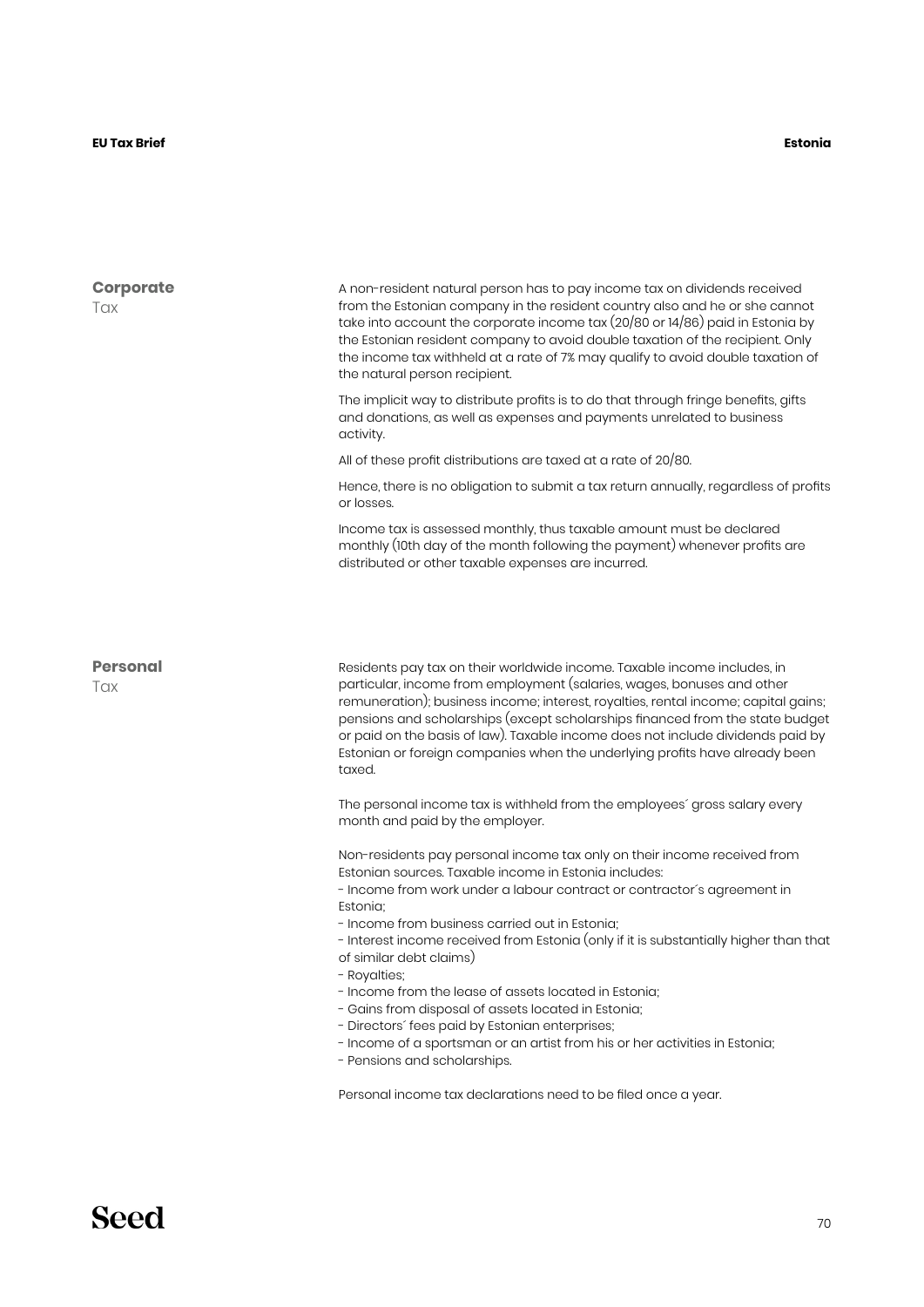#### **EU Tax Brief Estonia**

| <b>Double Taxation</b><br>Relief | Estonia has concluded the Conventions for the avoidance of double taxation<br>and the prevention of fiscal evasion with respect to taxes on income and<br>capital with several countries, laying down the conditions on which occasions<br>and to which extent the income of the residents of the contracting parties shall<br>be taxed.<br>If the residency prescribed on the basis of an international agreement differs<br>from the residency prescribed pursuant to law or if the international agreement<br>prescribes more favourable conditions for taxation of income than those<br>provided by law, the provisions of the international agreement apply.                                                                                                                                                                                                                                                                                                                                                                                                                                                                                                                                                                                                                                                                                                                                                                                                                                                                                                                                                                                                                                                                                                                                                                                                                                                                                                                                                                                                                                                                                                                                                                                                                                                                                            |
|----------------------------------|--------------------------------------------------------------------------------------------------------------------------------------------------------------------------------------------------------------------------------------------------------------------------------------------------------------------------------------------------------------------------------------------------------------------------------------------------------------------------------------------------------------------------------------------------------------------------------------------------------------------------------------------------------------------------------------------------------------------------------------------------------------------------------------------------------------------------------------------------------------------------------------------------------------------------------------------------------------------------------------------------------------------------------------------------------------------------------------------------------------------------------------------------------------------------------------------------------------------------------------------------------------------------------------------------------------------------------------------------------------------------------------------------------------------------------------------------------------------------------------------------------------------------------------------------------------------------------------------------------------------------------------------------------------------------------------------------------------------------------------------------------------------------------------------------------------------------------------------------------------------------------------------------------------------------------------------------------------------------------------------------------------------------------------------------------------------------------------------------------------------------------------------------------------------------------------------------------------------------------------------------------------------------------------------------------------------------------------------------------------|
| <b>VAT</b>                       | The value added tax rate in Estonia is 20%.<br>Who pays value added tax?<br>- A person liable to value added tax<br>A person liable to value added tax (VAT) shall pay VAT on sales supply, goods<br>and services purchased from an entrepreneur of a foreign country which are<br>subject to reverse charge in Estonia, goods imported into Estonia and goods<br>purchased from another taxable person of Estonia which are subject to internal<br>reverse charge. A person liable to VAT is entitled to the right to deduct input<br>value added tax.<br>- A person liable to value added tax with limited liability<br>A person liable to value added tax with limited liability is registered or required<br>to register as a taxable person with limited liability, excluding persons registered<br>for VAT according to the standard procedure and natural persons not engaged<br>in business. A person liable to value added tax with limited liability shall pay<br>value added tax only on goods and/or services acquired from an entrepreneur<br>of a foreign country which are subject to reverse charge in Estonia, and goods<br>imported to Estonia. A person taxable with limited liability is not entitled to the<br>right to deduct input value added tax.<br>- Other person<br>Non-taxable person who imports goods, acquires excise goods from another<br>Member State (except for a natural person who acquires excise goods for<br>personal use) or a new means of transport, terminates the tax warehousing of<br>the goods without transfer of the goods, transports excise goods under excise<br>duty suspension arrangement out of the excise warehouse without transfer of<br>goods or has, for any reason, indicated the amount of VAT on the invoice, which<br>was not allowed by law.<br>VAT is charged on:<br>- supply, except supplies exempt from tax, the place of which is Estonia;<br>- import of goods into Estonia, except imports exempt from tax;<br>- provision of services the place of supply of which is not Estonia, except supplies<br>exempt from tax;<br>- supply of goods or services exempt from tax whereto the taxable person has<br>voluntarily added the amount of value added tax;<br>- intra-Community acquisition of goods, except intra-Community acquisition of<br>goods which are exempt from tax. |
|                                  |                                                                                                                                                                                                                                                                                                                                                                                                                                                                                                                                                                                                                                                                                                                                                                                                                                                                                                                                                                                                                                                                                                                                                                                                                                                                                                                                                                                                                                                                                                                                                                                                                                                                                                                                                                                                                                                                                                                                                                                                                                                                                                                                                                                                                                                                                                                                                              |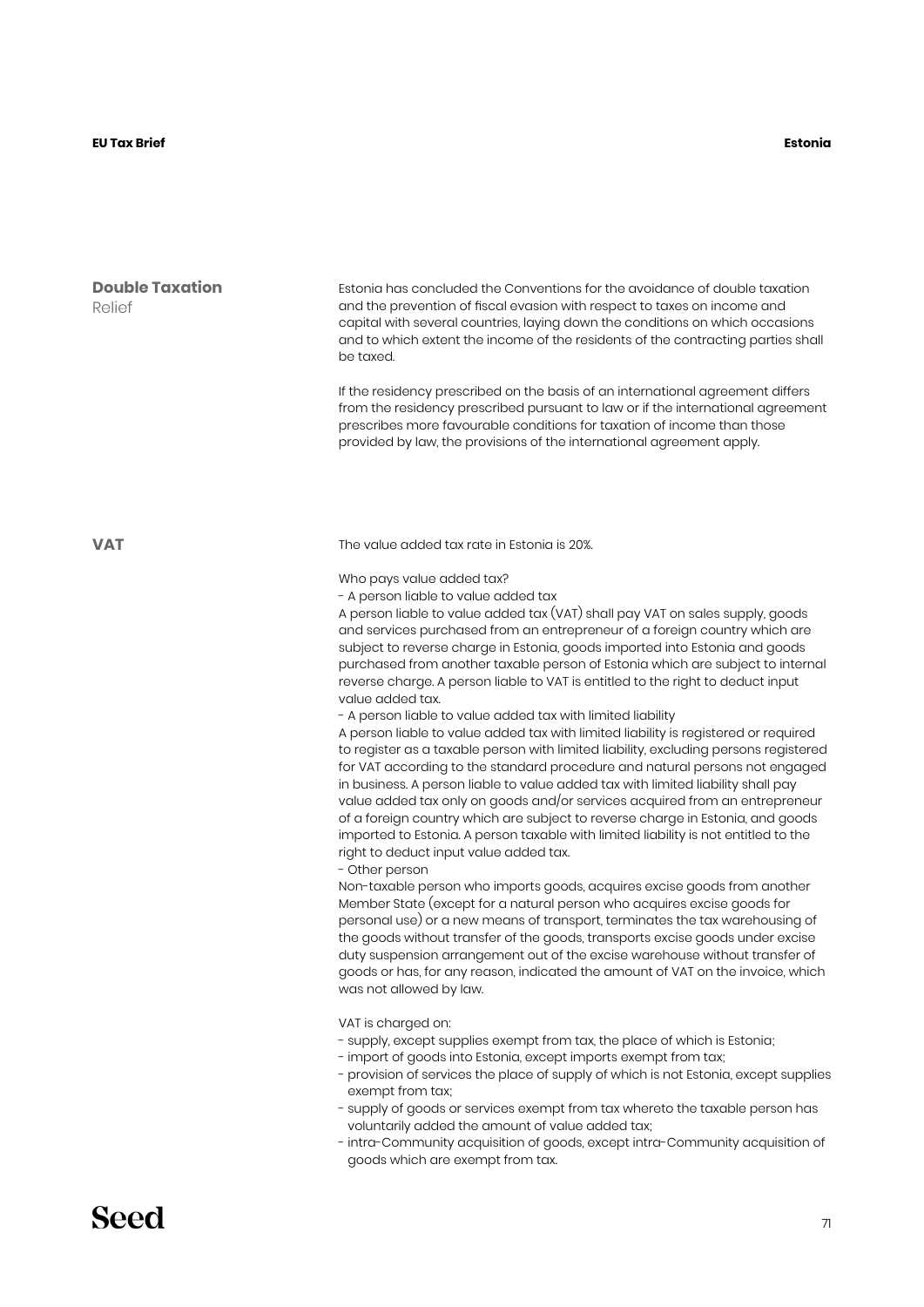#### **EU Tax Brief Estonia**

| <b>VAT</b>        | The time of supply, except intra-Community supply, is:<br>1. the time of delivery of the goods to the acquirer or provision of services or<br>2. the time when full or partial payment is received for the goods or services.<br>The time of supply is determined proceeding from either of the conditions<br>above which has been met first.<br>The determination of the place of supply is taken into account when deciding<br>on the country of taxation. Generally the supply of goods is created in the<br>country of location of the goods. The determination of the place of supply of<br>services depends on the type of service.<br>In the case of certain transactions additional reference either to the<br>corresponding provision of VAT Act or VAT Directive shall be indicated on an<br>invoice. For example, reference is necessary in the case of supply exempt<br>from tax, zero-rated supply, intra-Community transactions and when applying<br>special arrangements. |
|-------------------|------------------------------------------------------------------------------------------------------------------------------------------------------------------------------------------------------------------------------------------------------------------------------------------------------------------------------------------------------------------------------------------------------------------------------------------------------------------------------------------------------------------------------------------------------------------------------------------------------------------------------------------------------------------------------------------------------------------------------------------------------------------------------------------------------------------------------------------------------------------------------------------------------------------------------------------------------------------------------------------|
|                   |                                                                                                                                                                                                                                                                                                                                                                                                                                                                                                                                                                                                                                                                                                                                                                                                                                                                                                                                                                                          |
| <b>Employment</b> | Taxes to be paid and withheld by an employer                                                                                                                                                                                                                                                                                                                                                                                                                                                                                                                                                                                                                                                                                                                                                                                                                                                                                                                                             |
| Tax               | 1. Income tax<br>The income tax is withheld monthly by the employer at a rate of 20% of the gross<br>salary of the employee. Certain deductions can be made from the tax base of<br>the income tax.                                                                                                                                                                                                                                                                                                                                                                                                                                                                                                                                                                                                                                                                                                                                                                                      |
|                   | 2. Social tax<br>The social tax is paid at a rate of 33% on all payments made to employees for<br>salaried work performed. Employers pay the social tax in full.<br>There is always a minimum obligation on social tax to be paid, which is equal<br>33% of the minimum envisaged by the budget act annually.                                                                                                                                                                                                                                                                                                                                                                                                                                                                                                                                                                                                                                                                            |
|                   | 3. Unemployment insurance premium<br>An unemployment insurance premium is withheld at a rate of 1,6% of the gross<br>salary of the employee. Pensioners are not entitled to unemployment status<br>benefits and therefore they do not pay the unemployment insurance premium.<br>In addition to this, employers pay the unemployment insurance premium at a<br>rate of 0,8% of the amount of gross salaries monthly.                                                                                                                                                                                                                                                                                                                                                                                                                                                                                                                                                                     |
|                   | 4. Funded pension payment<br>A funded pension payment is withheld at a rate of 2% for the persons under the<br>obligation, which is envisaged by the funded pensions act. Once having joined<br>the obligatory funded pension system, one cannot disjoin it, and anyone who<br>was born after 1 January 1983 is automatically a person under obligation.                                                                                                                                                                                                                                                                                                                                                                                                                                                                                                                                                                                                                                 |
|                   | 5. Exemption for social security contributions<br>Social security contributions (social tax, unemployment insurance premium and<br>funded pension payment) will not be paid or withheld in Estonia if the employee<br>has a ceritificate of a posted employee (E101, A1) issued by the authorities of an<br>EU country, or a country with which Estonia has a social security agreement<br>(Canada, Ukraine).                                                                                                                                                                                                                                                                                                                                                                                                                                                                                                                                                                            |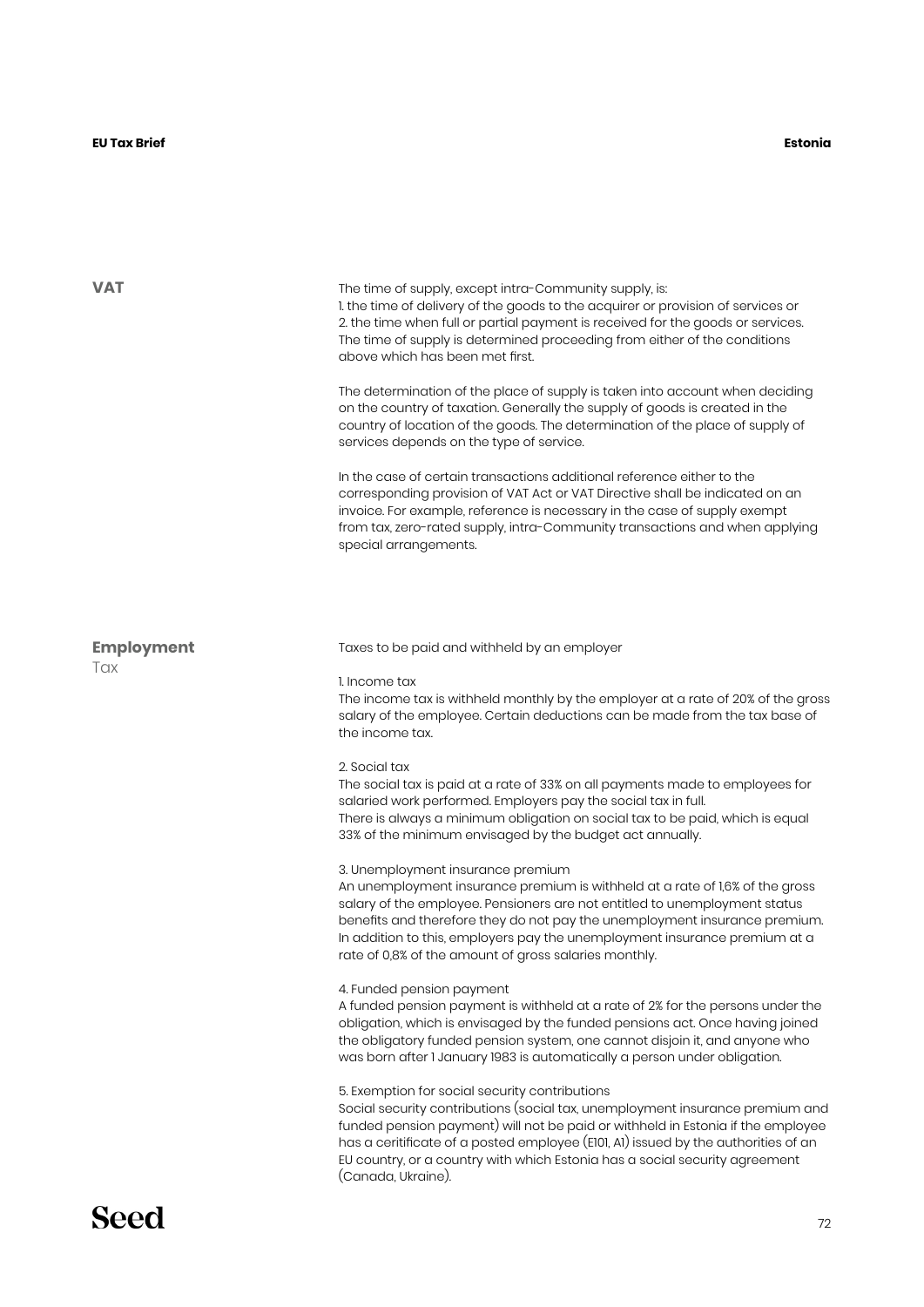÷.

## **Section B Rates**

|                                  |             | <b>Rate</b> | <b>Notes</b>                                                               |
|----------------------------------|-------------|-------------|----------------------------------------------------------------------------|
| <b>Corporate</b><br>Tax Rate (%) |             | 20          | The standard rate of tax is 20%.                                           |
| <b>VAT</b><br>$Rate (\%)$        |             | 20          | There is also a reduced VAT rate of 9% for certain goods<br>such as books. |
| <b>WHT on:</b>                   |             |             |                                                                            |
| Dividends $(\%)$ R 20            |             | $N R$ 20    | A 20% applies on dividends, interest and royalty payments.                 |
| Interest $(\%)$                  | $R$ 20      | $N R$ 20    | A 20% applies on dividends, interest and royalty payments.                 |
| Royalties $(\%)$                 | $R_{\perp}$ | NR.         | A 20% applies on dividends, interest and royalty payments.                 |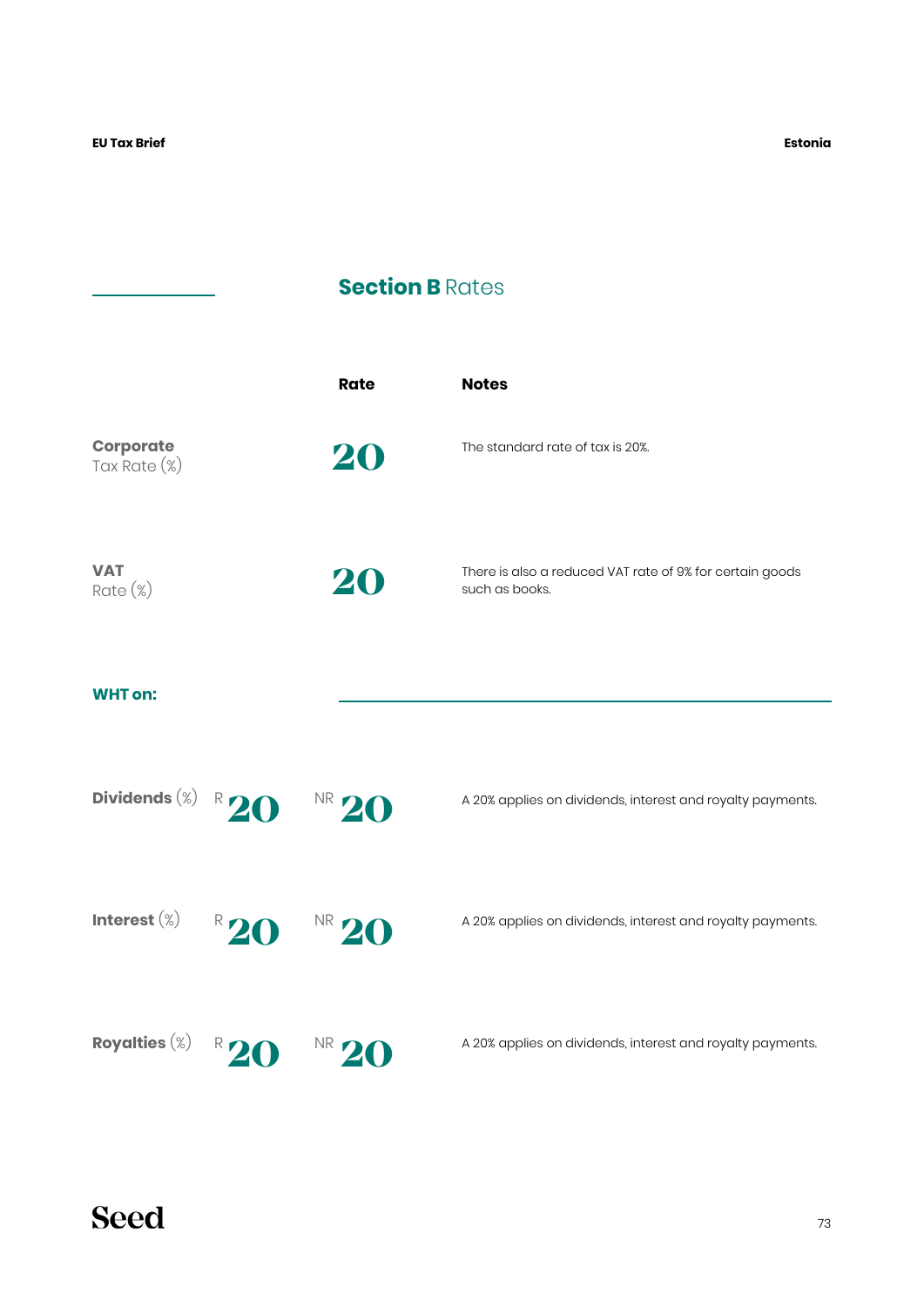#### **Estonia**

| <b>Personal</b><br>Tax Rates $(\%)$                        | 20  | The standard personal tax rate is 20%.                                                                                                                                                                          |
|------------------------------------------------------------|-----|-----------------------------------------------------------------------------------------------------------------------------------------------------------------------------------------------------------------|
| <b>Inheritance</b><br>Tax Rates $(\%)$                     |     | Income tax is not charged on accepted estate.                                                                                                                                                                   |
| <b>Corporate</b><br><b>Capital Gains</b><br>Tax Rate (%)   |     | Estonia does not tax capital gains derived by a company.                                                                                                                                                        |
| <b>Personal</b><br><b>Capital Gains</b><br>Tax Rate $(\%)$ | N/A | Capital gains tax is triggered only when a person sells<br>securities and earns profit. Gains from transfer of securities<br>(or other financial assets) are subject to the standard<br>income tax rate of 20%. |
| Gift<br>Tax Rate (%)                                       | 20  | Where applicable, this is charged at 20%.                                                                                                                                                                       |
| <b>Wealth</b>                                              |     | Estonia has a proportional income tax system. This means                                                                                                                                                        |

Tax Rate (%)

**0**

Estonia has a proportional income tax system. This means that the standard rate for the personal income tax is 20% for everyone.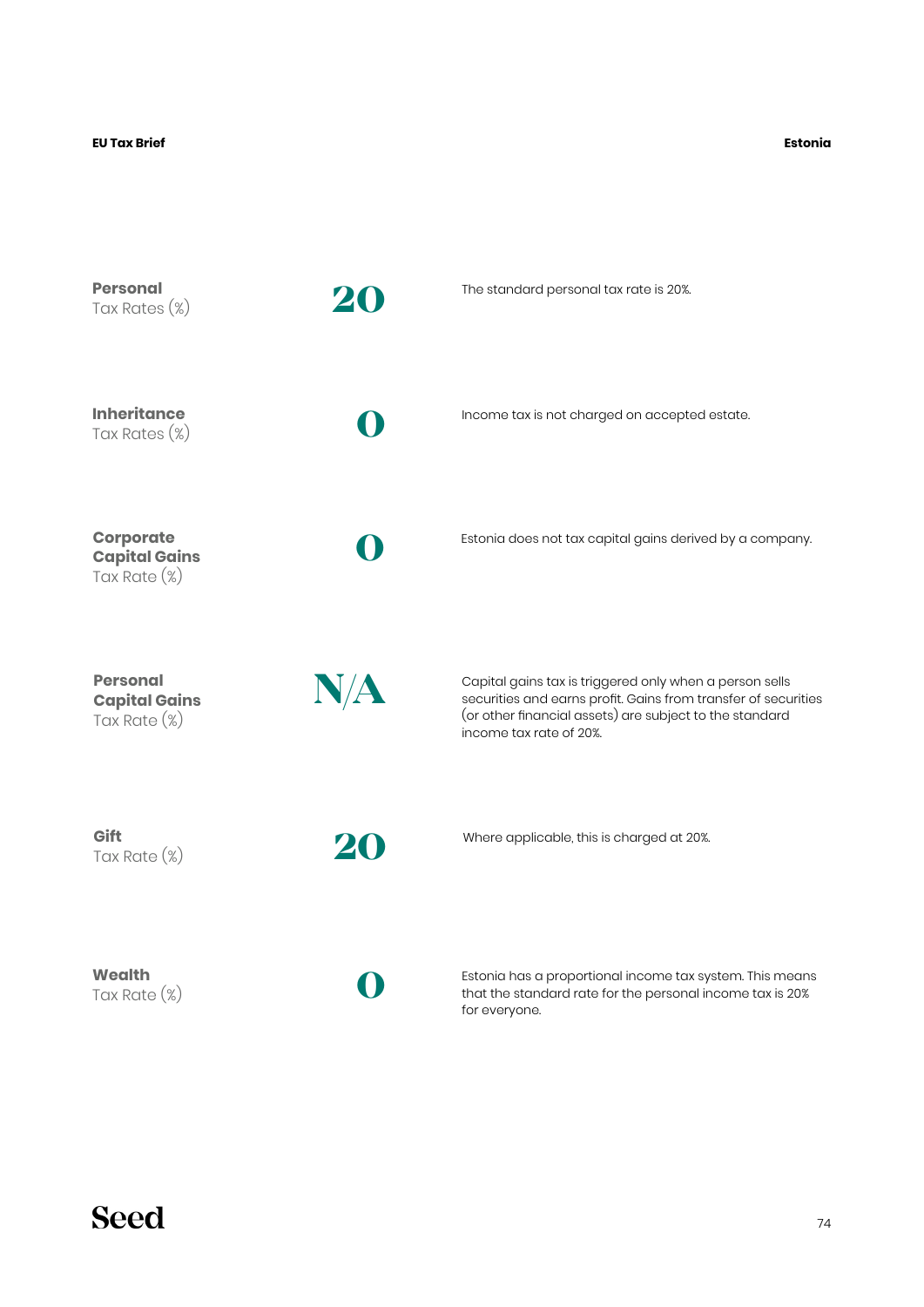

**Country**

# **Finland**

#### **Section A Overview**

**Corporate Tax** 

The Finnish corporate income tax is levied to Finnish tax resident companies on their global income whereas non-resident companies are subject to corporate income tax on their income that can be attributed to their permanent establishment (PE) located in Finland. In addition, non-resident companies might be subject to withholding tax.

In addition to limited-liability companies and other corporations, entities liable to corporate income tax also include e.g. cooperatives, institutions, associations, housing companies and foundations. However, there are some limitations to this, e.g. non-profit associations are subject to corporate tax only on their business income and e.g. they are subject to tax at a lower rate on certain real estate income.

In the Finnish corporate income tax system the taxable income is calculated by subtracting the deductible expenses from the corresponding taxable income. In general, if a taxpayer generates operating losses they can be deducted from its taxable income within the next 10 years. However, there are exceptions to this.

Please note, that while the above mentioned entities are subject to the corporate income tax, the profits of a private business persons and selfemployed persons are taxed as the entrepreneur's personal income. This also applies to partnerships (Ay and Ky in the Finnish legislative system) in which the partners are individuals and therefore the profits are taxed as the joint owners' personal income and the partnership itself is not subject to tax. However, if a partner is a legal entity, the income of the said partner is generally subject to corporate tax.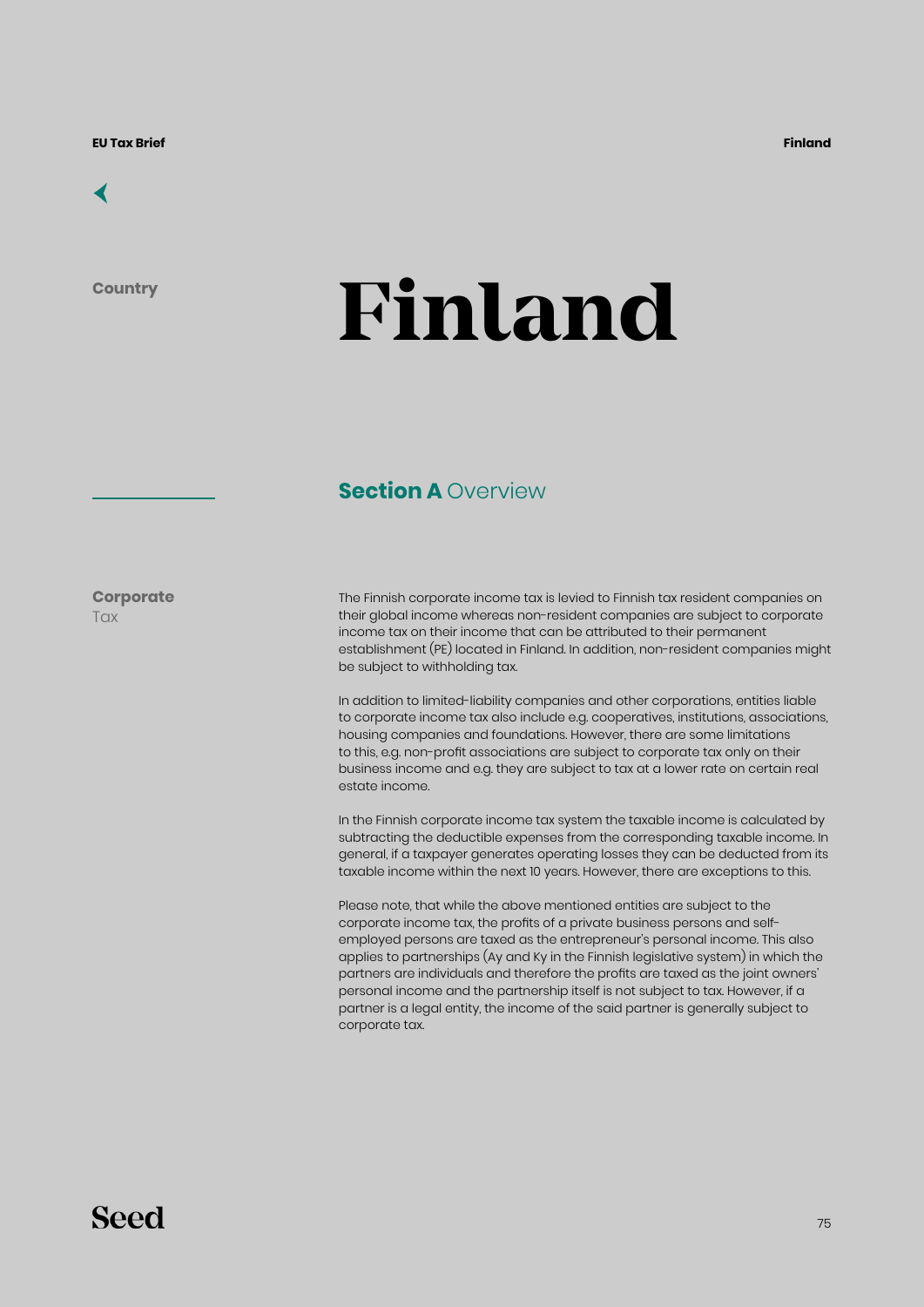#### **Finland**

| <b>Personal</b><br>Tax           | The personal income taxation in Finland is divided into the taxation of earned<br>income and the taxation of capital income. Earned income and capital income<br>are taxed separately and the taxable income is based on gross income and the<br>applicable deductions. In addition to the earned income and capital income<br>taxes, there is additional taxes an individual might be required to pay (e.g. gift<br>and inheritance taxes and real estate tax when applicable).                                                                                                                                                                                         |  |  |  |
|----------------------------------|--------------------------------------------------------------------------------------------------------------------------------------------------------------------------------------------------------------------------------------------------------------------------------------------------------------------------------------------------------------------------------------------------------------------------------------------------------------------------------------------------------------------------------------------------------------------------------------------------------------------------------------------------------------------------|--|--|--|
|                                  | Earned income includes, inter alia, wages, pension income and taxable<br>welfare benefits. In general, the level of tax for earned income is based on the<br>progressive income tax scale. Since the earned income tax is divided into state<br>income tax and municipal tax, latter determined by each municipality, the<br>amount of tax levied varies based on the residency within Finland. In certain<br>conditions the tax on earned income can be calculated by using a fixed tax-at-<br>source rate.                                                                                                                                                             |  |  |  |
|                                  | Capital income includes, inter alia, dividends, interest income and capital gains.<br>The taxation of capital income is progressive and the taxable capital income is<br>determined on the basis of gross income and applicable deductions, and the<br>latter includes e.g. expenses related to acquisition and maintenance of capital<br>income. Within certain limits its possible to have a deficit in capital income<br>credited from the earned income.                                                                                                                                                                                                             |  |  |  |
| <b>Double Taxation</b><br>Relief | Individuals and companies have either unlimited tax liability or limited tax<br>liability in Finland. The national legislation determines which of the two is<br>considered to be the status of an individual or a company. The factors taken<br>into account when deciding the scope of the tax liability include, inter alia, where<br>an individual or a company resides, is there any kind of personal or professional<br>ties to Finland and if the company was established in accordance with the laws<br>of Finland.                                                                                                                                              |  |  |  |
|                                  | Finland has double tax treaties with multiple countries that include income tax<br>agreements and in some cases also inheritance and gift tax agreements. These<br>tax treaties might set limitations to Finland's taxing rights based on national tax<br>legislation. In general, the bilateral tax treaties ratified by Finland are based on<br>the OECD's Model Tax Convention and most of the tax treaties apply the credit<br>method in order to remove double taxation. On 13 February 2019 the Finnish<br>Parliament also ratified the so-called Multilateral Instrument made in 2016, which<br>provides for simultaneous modification in bilateral tax treaties. |  |  |  |
|                                  | It should be noted that Finland adopted an exit tax legislation in the beginning<br>of 2020. This applies to legal entities that transfer assets between different                                                                                                                                                                                                                                                                                                                                                                                                                                                                                                       |  |  |  |

jurisdictions, if certain criteria is met.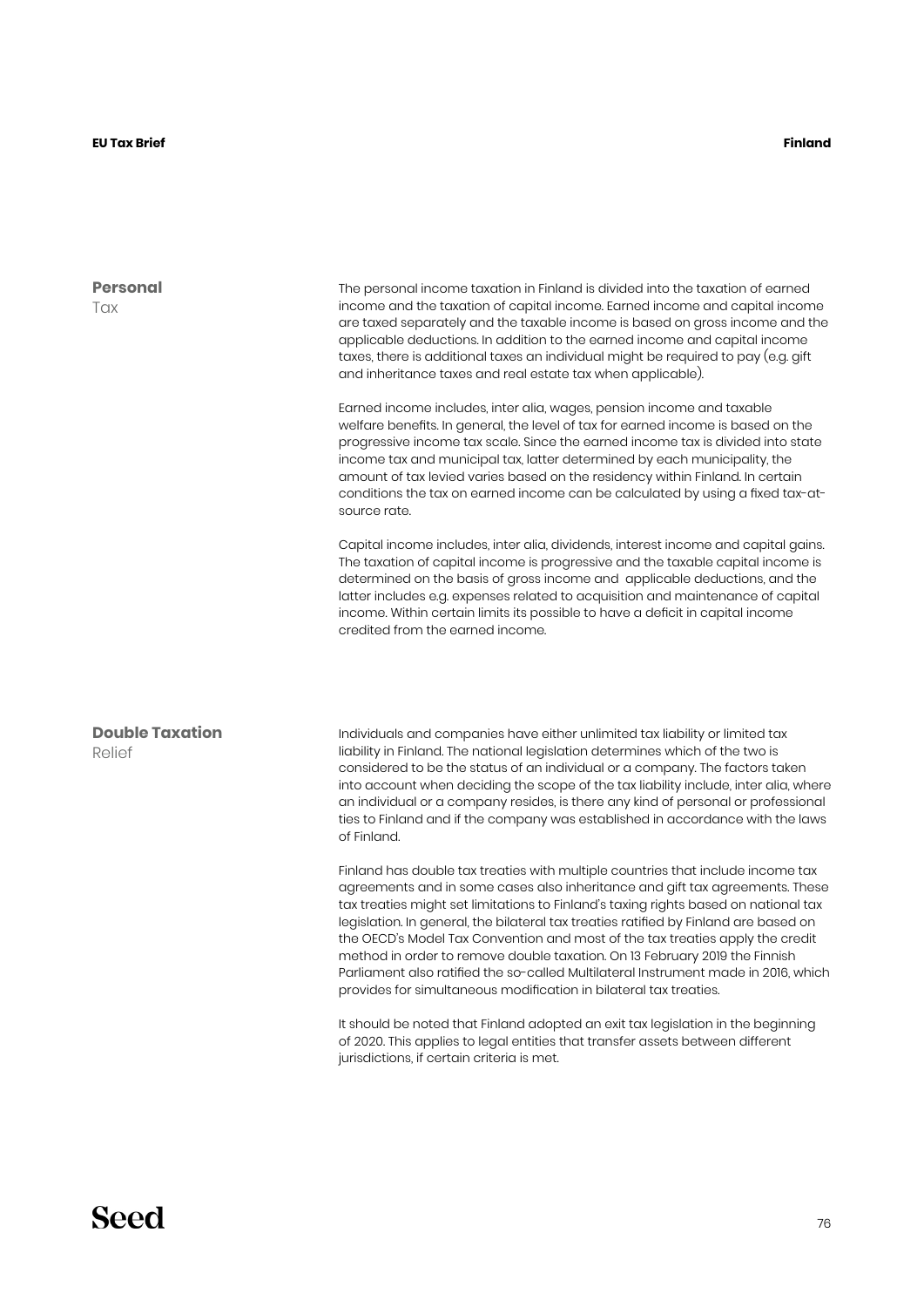#### **EU Tax Brief Finland**

| VAT                      | Value Added Tax (VAT) was adapted by Finland in 1994 as a requirement of a<br>membership in the European Union. In general, VAT is levied on consumption of<br>goods and services and its nature as an indirect tax means that it is to be paid<br>by the end-consumers whereas VAT-liable businesses are required to collect<br>and pay it to the Finnish Tax Administration. Since VAT is levied on the value that<br>is added at each stage of the production and supply chain, VAT-liable entities<br>have the right to deduct input VAT from the tax that is levied on their sales.<br>VAT system is the most harmonized tax system within the EU and therefore the |  |  |
|--------------------------|--------------------------------------------------------------------------------------------------------------------------------------------------------------------------------------------------------------------------------------------------------------------------------------------------------------------------------------------------------------------------------------------------------------------------------------------------------------------------------------------------------------------------------------------------------------------------------------------------------------------------------------------------------------------------|--|--|
|                          | intra-community legislation and VAT practice has a significant impact on how<br>the VAT legislation is interpreted by the Finnish Tax Authorities. The international<br>nature of the VAT-system means that a zero-rate of VAT is generally applied to<br>export deliveries meaning that the tax is not payable on sales, but the seller is,<br>however, reimbursed by input VAT on its related purchases.                                                                                                                                                                                                                                                               |  |  |
|                          | There are some exceptions to the regular collection and payment procedure,<br>most notably in consumption of services related to certain aspects of<br>construction industry.                                                                                                                                                                                                                                                                                                                                                                                                                                                                                            |  |  |
|                          | Tax rates are calculated and added to the prices before taxes.                                                                                                                                                                                                                                                                                                                                                                                                                                                                                                                                                                                                           |  |  |
| <b>Employment</b><br>Tax | An individual or a company operating as an employer in Finland is in general<br>required to register into Employer Register and deduct the withholding tax<br>from employee's salary. This means that if certain conditions are met and the<br>registration is mandatory, an employer cannot assign withholding obligations to<br>its employees.                                                                                                                                                                                                                                                                                                                         |  |  |
|                          | Besides the withholding tax, employers are generally required to withhold<br>health insurance contribution and the so-called wage-related payments<br>from employees salary. The latter include, inter alia, unemployment insurance<br>premiums and pension contributions. It should be noted, that in many aspects<br>the Finnish pension and unemployment systems differ from equivalent systems<br>in other countries, and therefore it is recommended e.g. for a company planning<br>to establish a permanent establishment or a subsidiary in Finland to consult<br>with the local tax and employment legislation specialists.                                      |  |  |
|                          | From the employees point of view the most important aspect in relation to<br>employment tax obligations is to obtain a personal tax card. The tax card<br>includes employees own estimation of his/hers yearly earned income on which                                                                                                                                                                                                                                                                                                                                                                                                                                    |  |  |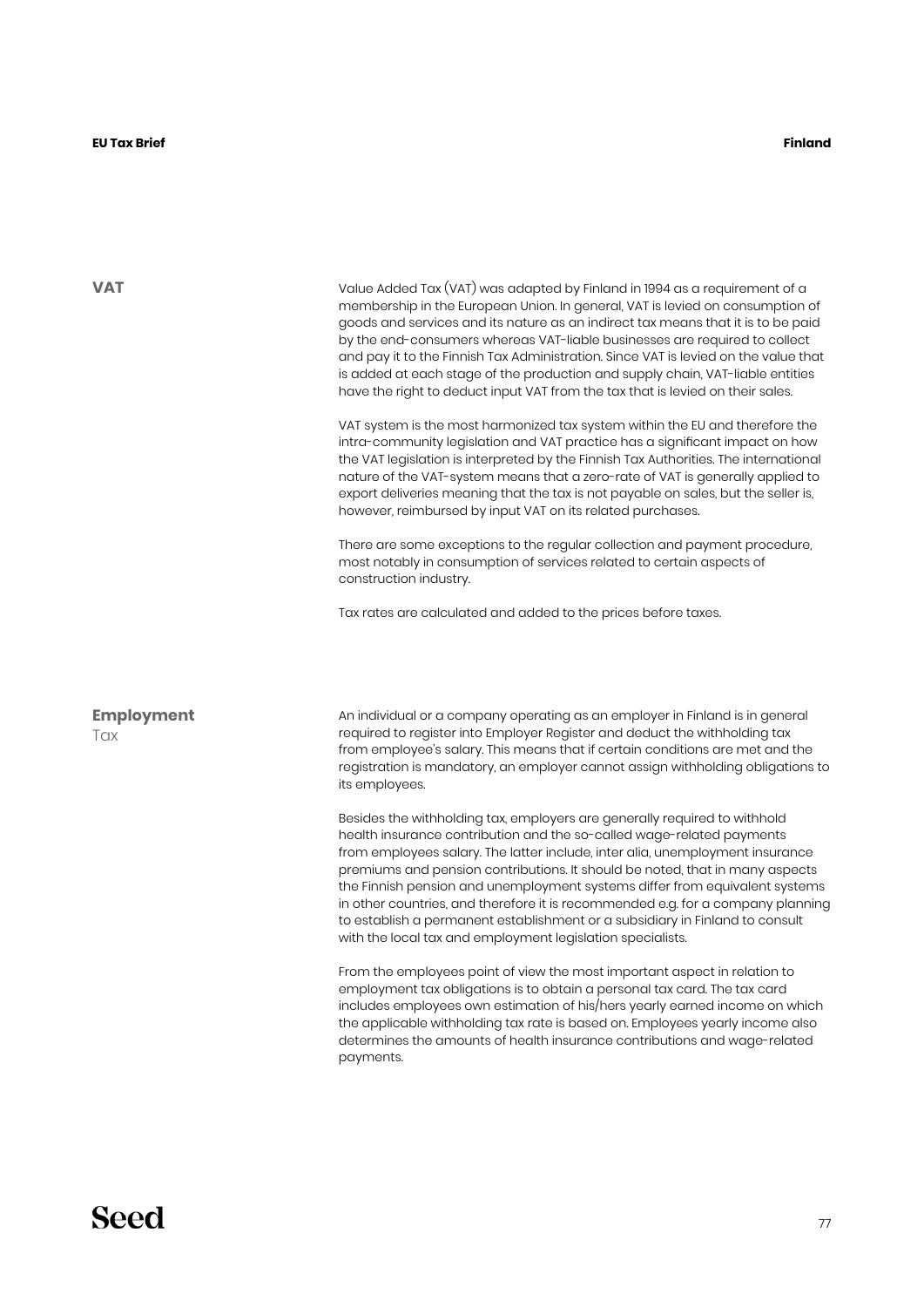### **Section B Rates**

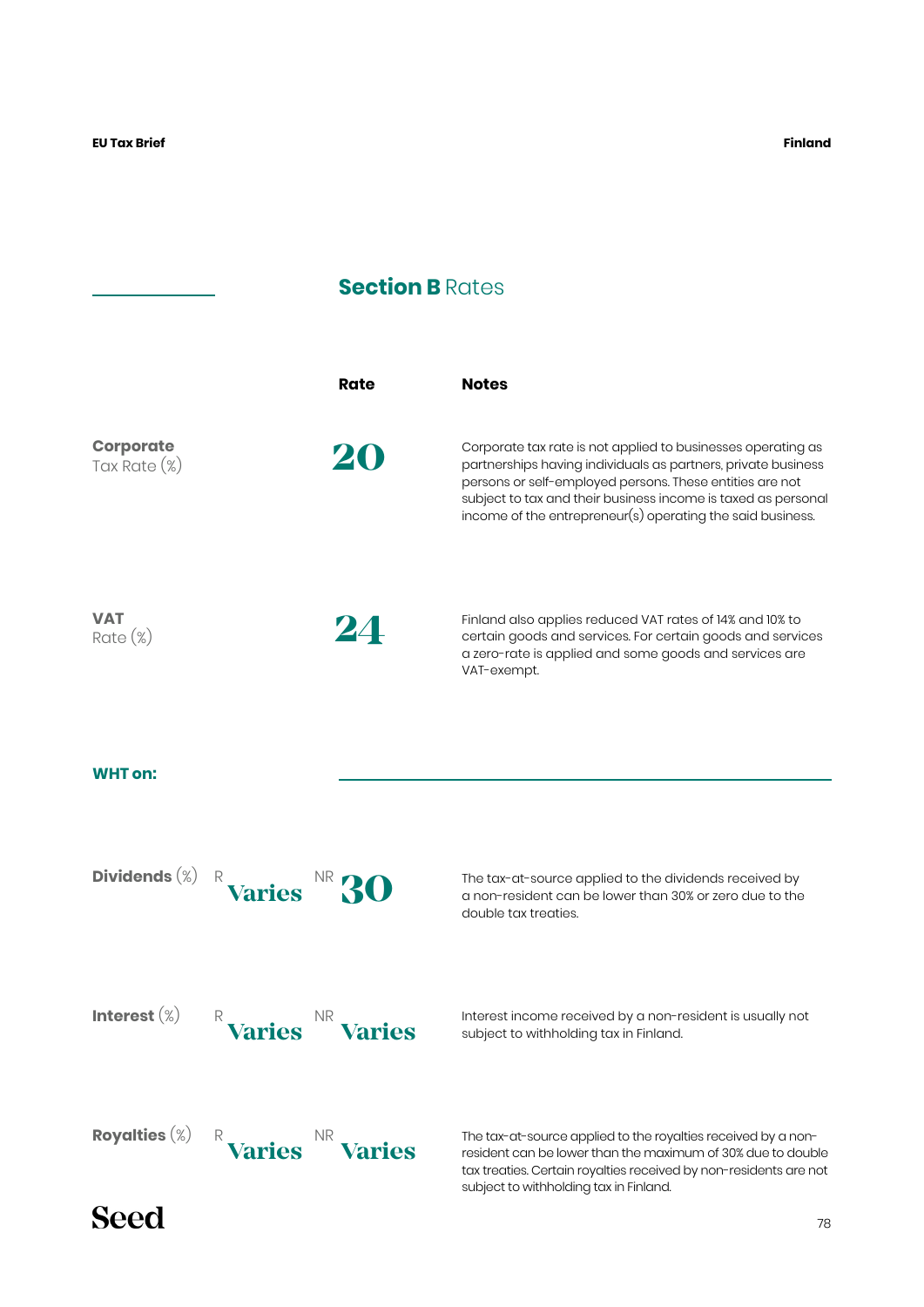| <b>Personal</b><br>Tax Rates (%)                           | <b>Progressive</b> | The Finnish earned income tax is divided in to three parts:<br>state income tax that is based on the progressive tax<br>scale, municipal tax (average tax rate currently 19,97 %) and<br>church tax (if an individual is a member of the Evangelical<br>Lutheran Church or the Orthodox Church) that currently<br>ranges between 1 - 2,2 %. |
|------------------------------------------------------------|--------------------|---------------------------------------------------------------------------------------------------------------------------------------------------------------------------------------------------------------------------------------------------------------------------------------------------------------------------------------------|
| <b>Inheritance</b><br>Tax Rates (%)                        | <b>Progressive</b> | Inheritance tax rates are divided into two separate classes<br>with different progression of the tax rate. Class I is applied<br>only to a close relatives whereas Class II includes the rest.<br>The tax is levied on to receiver.<br>If the inheritance received is under 20,000 EUR, no<br>inheritance tax is levied.                    |
| <b>Corporate</b><br><b>Capital Gains</b><br>Tax Rate (%)   | 20                 | All of the income (incl. capital gains) received by<br>corporations like limited-liability companies are subject to<br>20% corporate income tax.                                                                                                                                                                                            |
| <b>Personal</b><br><b>Capital Gains</b><br>Tax Rate $(\%)$ | 30                 | Tax rate of 30% is applied to capital gains up to Euro 30,000<br>whereas the amounts exceeding the Euro 30,000 are<br>subject to capital gains tax rate of 34%.                                                                                                                                                                             |
| Gift<br>Tax Rate (%)                                       | <b>Progressive</b> | Gift tax rates are divided into two separate classes with<br>different progression of the tax rate. Class I is applied only to<br>a close relatives whereas Class II includes the rest.<br>The tax is levied on to receiver.<br>If the fair-market value of the gift received is under 5,000<br>EUR no gift tax is levied.                  |
| Wealth<br>Tax Rate (%)                                     |                    | No wealth taxes are levied.                                                                                                                                                                                                                                                                                                                 |

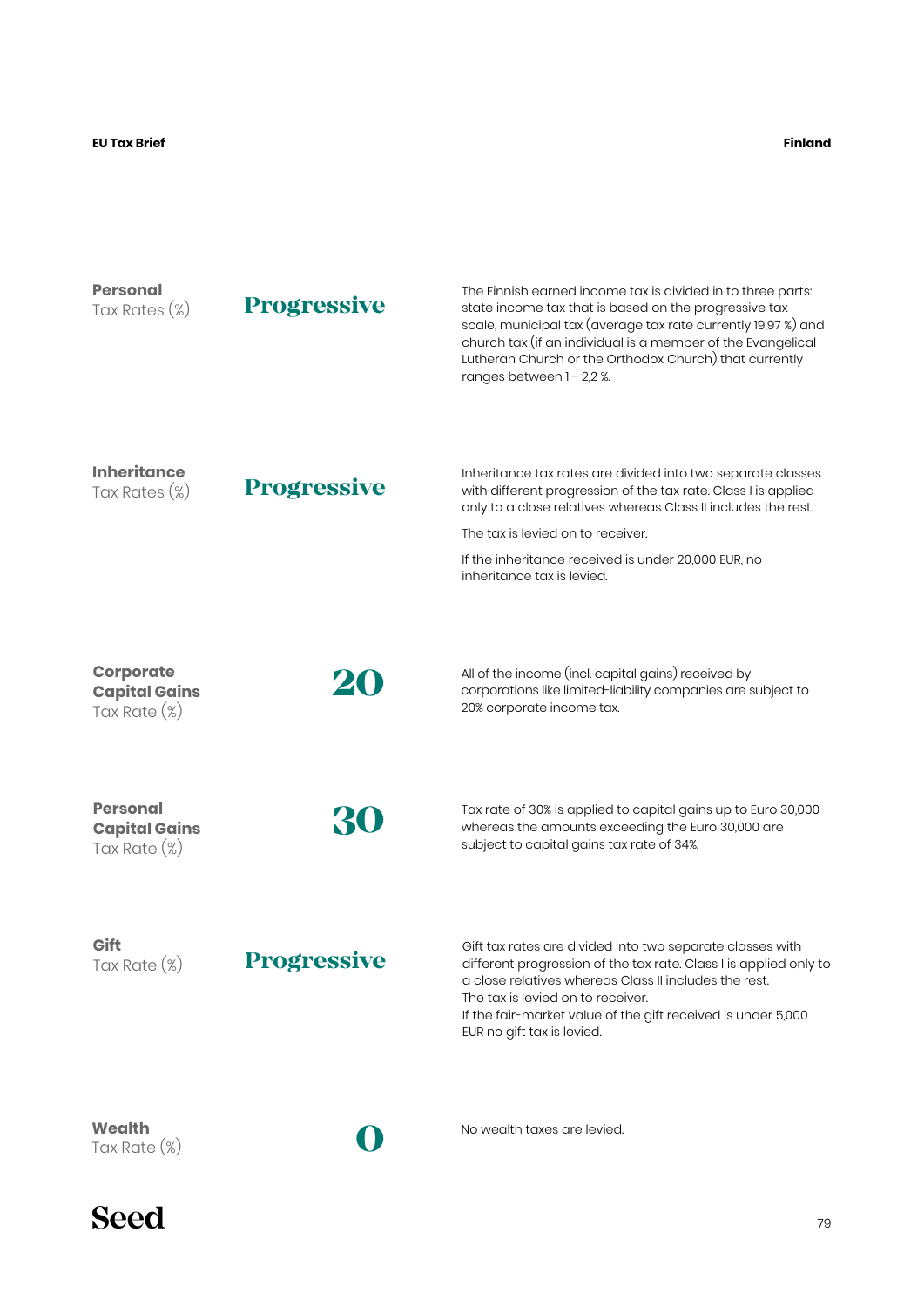

**Country**

# **France**

### **Section A Overview**

**Corporate Tax** 

Legal entities that are incorporated as corporations are automatically subject to corporate income tax (IS). As an option, certain partnerships may also be subject to corporate income tax.

The French corporate income tax has a specific feature in terms of its territorial scope: only economic activities carried out in France are taxable in France, regardless of the country in which the company has its registered office. This means that a company whose registered office is located in France will not be taxable in France on activities carried out outside France. Correspondingly, a company whose head office is located abroad carrying on an economic activity on French territory will be taxed in France on the profits derived from this activity.

The corporate income tax applies to the company's taxable income. The tax profit is determined on the basis of the accounting profit subject to certain adjustments.

There are specific tax regimes for income from subsidiaries: (1) a parent company regime in accordance with the European Directive (exemption subject to the reintegration of a 5% share of costs and charges) and (2) a quasiexemption regime for capital gains realised on "equity securities" (exemption subject to the reintegration of a 12% share of costs and charges).

Finally, the corporation tax allows profits to be carried forward indefinitely (but limited in amount: €1 million + 50% of the balance) and deficits to be carried back to the previous year only up to a limit of €1 million.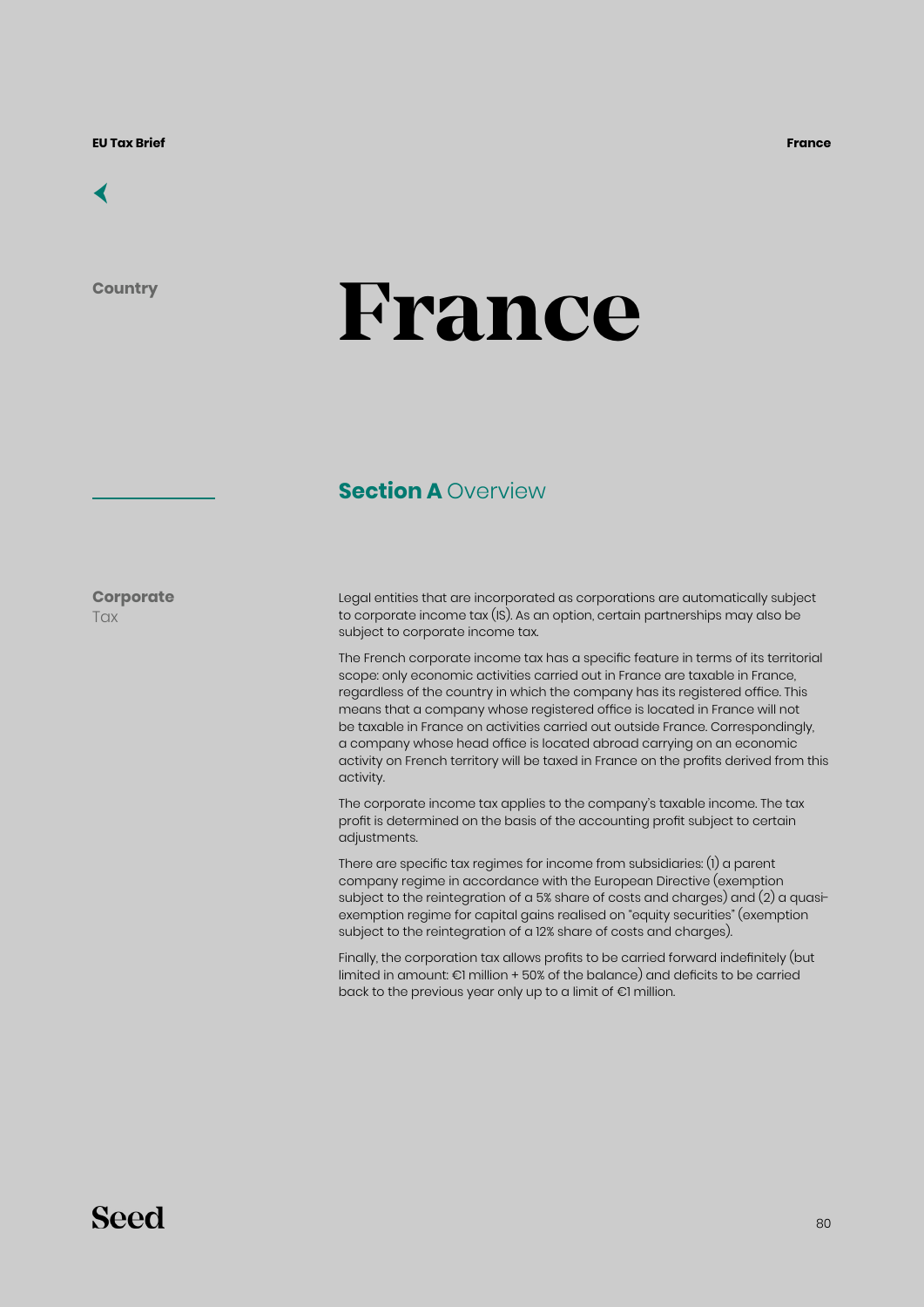| <b>Personal</b><br>Tax           | Individuals resident in France are subject to unlimited French income tax (IR) on<br>their worldwide income.<br>Non-residents of France are subject to income tax in France only on their<br>French-source income.<br>Taxable income is determined at the level of each tax household, consisting of a<br>single person, a married or civil union couple, and minor children.<br>Income tax applies to the income received by the taxpayer during the calendar<br>year.                                                            |  |  |
|----------------------------------|------------------------------------------------------------------------------------------------------------------------------------------------------------------------------------------------------------------------------------------------------------------------------------------------------------------------------------------------------------------------------------------------------------------------------------------------------------------------------------------------------------------------------------|--|--|
|                                  | The taxable base for the IR is the "overall net income", which covers all net<br>income categories. There are 8 different categories of income: land income,<br>industrial and commercial income, remuneration of directors of certain<br>companies, agricultural profits, salaries and annuities, income from movable<br>capital, and capital gains on disposal. Each income is determined according to<br>the rules specific to its category and it is the overall income that is subject to the<br>progressive scale of the IR. |  |  |
|                                  | As a matter of principle, expenses are deductible at the level of the categorical<br>income but some of them are deductible from the overall income.<br>Since 2011, an additional contribution is added to income tax and is levied on<br>the highest incomes. This is the exceptional contribution on high income (CEHR),<br>which is levied on incomes above €250,000 per year for a single person and<br>€500,000 per year for a couple. Its rate is progressive according to a two-tier<br>scale: 3% and 4%.                   |  |  |
|                                  | Social security contributions are added to the IR and CEHR: at a rate of 9.7% on<br>earned income and at a rate of 17.2% on income from assets.<br>Finally, since 1 January 2018, capital income is in principle subject to a fixed tax of<br>30% (12.8% income tax + 17.2% social security contributions).                                                                                                                                                                                                                        |  |  |
| <b>Double Taxation</b><br>Relief | In order to limit the risk of double taxation in international transactions, France<br>has concluded double taxation treaties on income and wealth tax with 126 other<br>countries. France has also signed double tax treaties on inheritance tax with 37<br>other countries.                                                                                                                                                                                                                                                      |  |  |
|                                  | Under these conventions, France has traditionally used the progressive<br>exemption method, except for income subject to limited taxation in the other<br>State (dividends, interest and royalties). The double taxation of such income is<br>then limited by the application of the partial tax credit method.                                                                                                                                                                                                                    |  |  |
|                                  | However, in recently signed treaties, France generalises the partial tax credit<br>method (i.e. it grants a tax credit equal to the tax paid abroad but capped at the<br>amount of French tax corresponding to the income).                                                                                                                                                                                                                                                                                                        |  |  |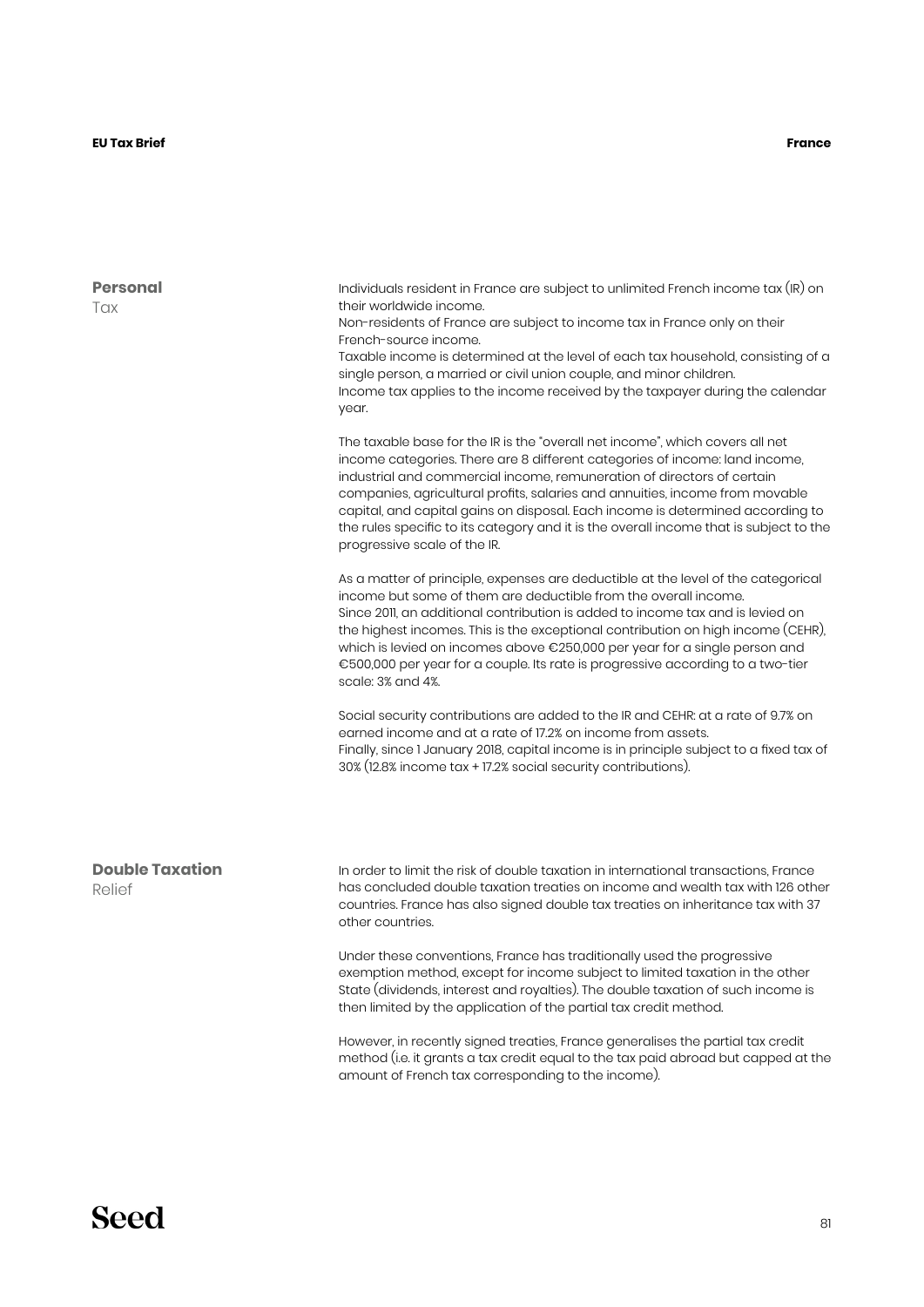#### **EU Tax Brief France**

| <b>VAT</b>               | France applies a value added tax (TVA) regime in accordance with European<br>Directive 2006/112/EC.                                                                                                                                                                                                                                                                                                                                                                                                                                                                                                                                       |
|--------------------------|-------------------------------------------------------------------------------------------------------------------------------------------------------------------------------------------------------------------------------------------------------------------------------------------------------------------------------------------------------------------------------------------------------------------------------------------------------------------------------------------------------------------------------------------------------------------------------------------------------------------------------------------|
|                          | It is a tax on consumption that applies to all goods and services consumed<br>or used in France. Its scope of application is therefore very broad: it covers all<br>transactions carried out for consideration by a taxable person acting as such.<br>For the purposes of TVA, a taxable person is "any person who independently<br>carries out one of the economic activities expressly mentioned" by the General<br>Tax Code.                                                                                                                                                                                                           |
|                          | With regard to territorial application, French TVA only applies to taxable<br>transactions located in France.                                                                                                                                                                                                                                                                                                                                                                                                                                                                                                                             |
|                          | A distinction is traditionally made between supplies of goods and services in<br>order to locate the location of the taxable transaction.                                                                                                                                                                                                                                                                                                                                                                                                                                                                                                 |
|                          | One of the main principles of TVA is its system of deduction: at each stage of<br>production and distribution, the tax is levied only on the "value added". Taxable<br>persons can therefore deduct input TVA from the TVA they collect on output.<br>Only the remainder is paid to the Treasury. Only the final consumer cannot<br>deduct the TVA.                                                                                                                                                                                                                                                                                       |
|                          | In addition to the general scheme, certain transactions are subject to special<br>schemes (real estate activities, agriculture, banking, works of art, press,<br>intermediaries, etc.).                                                                                                                                                                                                                                                                                                                                                                                                                                                   |
|                          | For transactions of an international nature, a distinction must be made between<br>transactions with EU Member States and transactions with non-EU countries.                                                                                                                                                                                                                                                                                                                                                                                                                                                                             |
|                          |                                                                                                                                                                                                                                                                                                                                                                                                                                                                                                                                                                                                                                           |
| <b>Employment</b><br>Tax | French legislation does not provide for a specific regime for the taxation of<br>labour income.                                                                                                                                                                                                                                                                                                                                                                                                                                                                                                                                           |
|                          | Such income is subject to one of the 8 categories of income tax mentioned in<br>the paragraph on personal income tax.                                                                                                                                                                                                                                                                                                                                                                                                                                                                                                                     |
|                          | As a general rule, the net salary received constitutes the basis of taxation. To<br>determine this net salary, the amount of the gross remuneration must be taken<br>as the starting point. To this amount are added any benefits in kind (provision of<br>accommodation, company car, etc.). Social security contributions (pension and<br>provident scheme, unemployment insurance) as well as professional expenses<br>are deductible from the gross income. Professional expenses are determined<br>either on a flat-rate basis (deduction of 10% of gross income less deductible<br>social security contributions) or in real terms. |
|                          | The net salary is then subject to the progressive scale of income tax.                                                                                                                                                                                                                                                                                                                                                                                                                                                                                                                                                                    |
|                          | Since I January 2019, the employer is obliged to deduct income tax at source on<br>the salary of his employees.                                                                                                                                                                                                                                                                                                                                                                                                                                                                                                                           |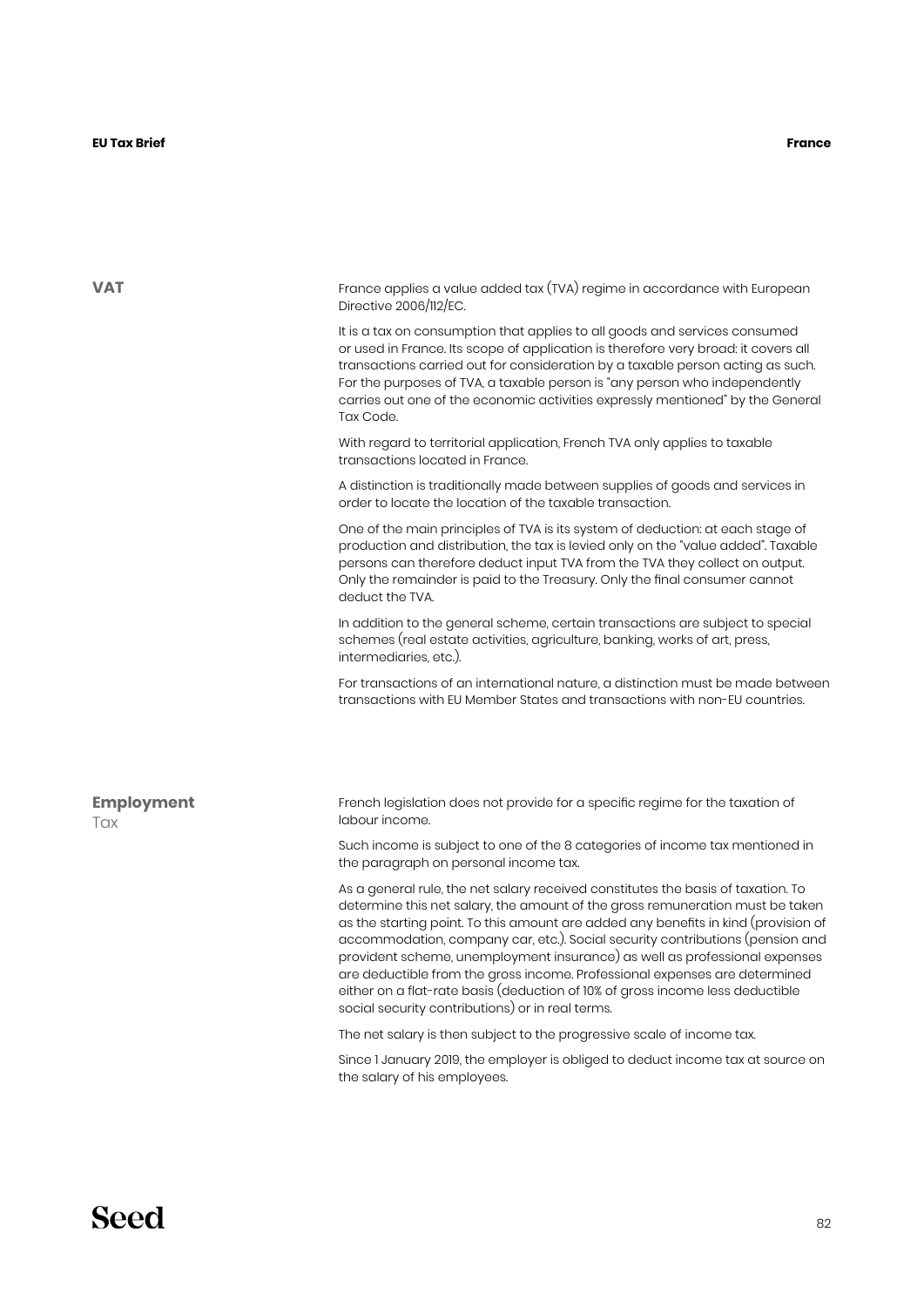### **Section B Rates**

|                                  | Rate | <b>Notes</b>                                                                                                                                                                                                                        |
|----------------------------------|------|-------------------------------------------------------------------------------------------------------------------------------------------------------------------------------------------------------------------------------------|
| <b>Corporate</b><br>Tax Rate (%) | 28   | The IS rate will gradually decline. It will be 26.5% in 2021 and<br>25% from 2022 onwards.<br>A reduced rate of 15% applies for SMEs up to a maximum<br>profit of €38,120.                                                          |
|                                  |      | A social security contribution of 3.3% applies on the amount<br>of the tax if it is higher than €763,000.                                                                                                                           |
| VAT<br>$Rate (\%)$               |      | 20% is the standard rate.<br>Reduced rates exist:<br>5.5% for basic necessities (water, food, gas, electricity, etc.),<br>books and entertainment.<br>10% for certain supplies of goods or services (transport,<br>catering, etc.). |

#### **WHT on:**

Dividends<sup>(%) R</sup>30



**30** These rates concern natural persons. The difference between residents and non-residents is explained by the application of social contributions at the rate of 17.2% for residents  $(17.2 + 12.8 = 30)$ .

Dividends paid by French companies to foreign legal entities are subject to a withholding tax equal to the IS rate (28% in 2020; 26.5% in 2021 and 25% from 2022).

The parent company scheme may apply

The withholding tax can reach 75% if the dividends are paid in a Non-Cooperative State or Territory (ENTC)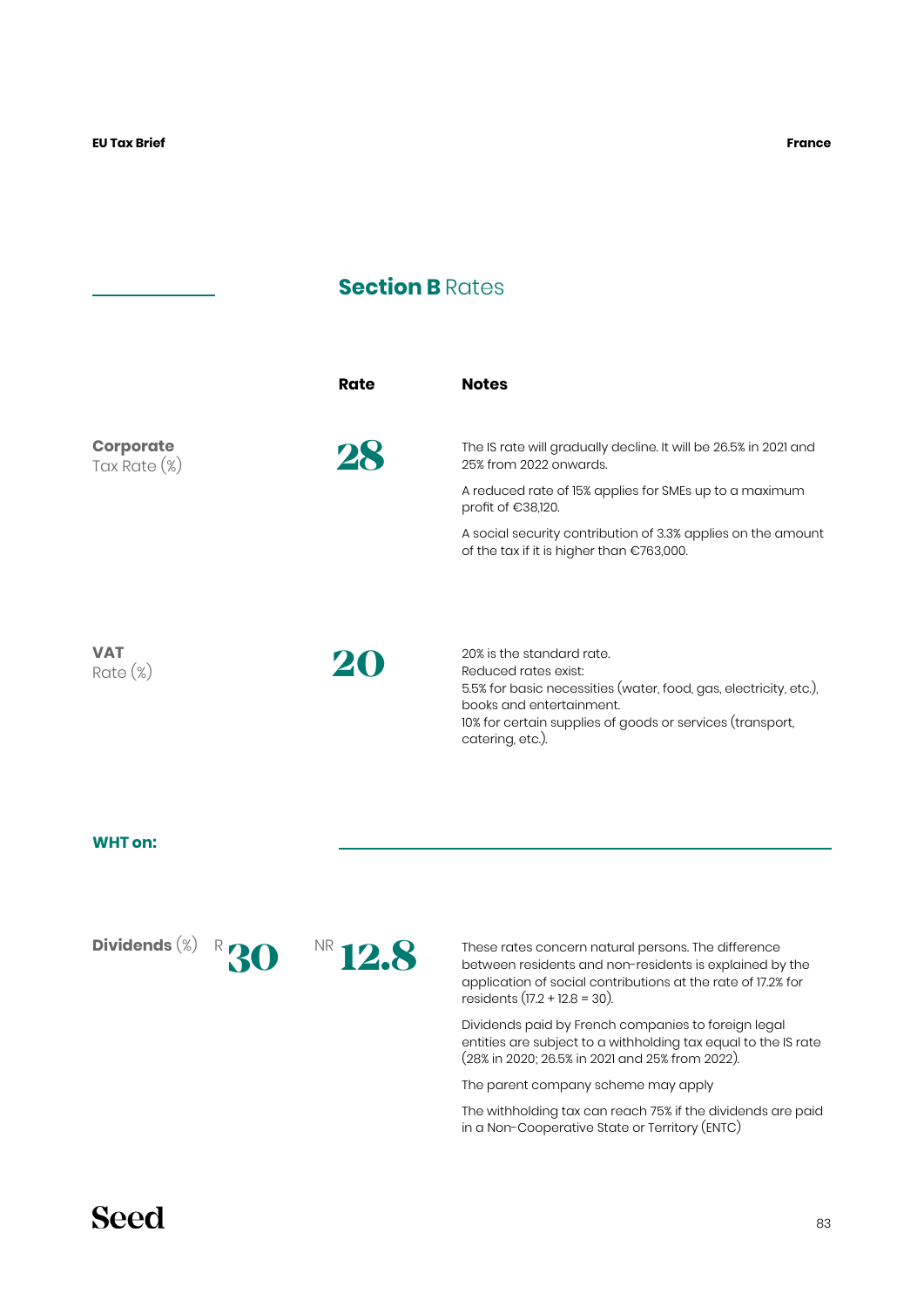| Interest $(\%)$                     |   | NR.             | The 30% rate applies to French residents who are natural<br>persons.                                                                                                                                                            |
|-------------------------------------|---|-----------------|---------------------------------------------------------------------------------------------------------------------------------------------------------------------------------------------------------------------------------|
|                                     |   |                 | There is no withholding tax for legal entities established in<br>France.                                                                                                                                                        |
|                                     |   |                 | Interest paid by a debtor located in France to non-residents<br>(individuals or legal entities) is exempt from withholding tax<br>in France.                                                                                    |
|                                     |   |                 | The withholding tax can reach 75% if the interest is paid in a<br>Non-Cooperative State or Territory (ENTC)                                                                                                                     |
|                                     |   |                 |                                                                                                                                                                                                                                 |
| Royalties $(\%)$                    | R | NR <sub>1</sub> | The rate of withholding tax is the current IS rate (28% in 2020;<br>26.5% in 2021 and 25% from 2022).                                                                                                                           |
|                                     |   |                 | Pursuant to the European Interest and Royalties Directive,<br>royalties paid to companies established in an EU Member State<br>with a 25% shareholding are exempt from withholding tax.                                         |
|                                     |   |                 | The withholding tax can be as high as 75% if the royalties are<br>paid in a Non-Cooperative State or Territory (ENTC).                                                                                                          |
|                                     |   |                 |                                                                                                                                                                                                                                 |
| <b>Personal</b><br>Tax Rates (%)    |   | 45              | It is a progressive scale with marginal bands, the top band<br>of which concerns income exceeding €157,806 and is<br>taxed at 45%. If income exceeds €250,000, the exceptional<br>contribution on high income is applicable.    |
|                                     |   |                 |                                                                                                                                                                                                                                 |
| <b>Inheritance</b><br>Tax Rates (%) |   |                 | In direct line: a progressive scale with marginal tranches,<br>the upper tranche of which concerns inheritance shares in<br>excess of €1,805,677 and is taxed at 45%. Between brothers<br>and sisters: the highest rate is 45%. |
|                                     |   |                 | Between non-parents: fixed rate of 60%.                                                                                                                                                                                         |
| <b>Corporate</b>                    |   |                 |                                                                                                                                                                                                                                 |
| <b>Capital Gains</b>                |   | 3.36            | Only in the case of application of the exemption scheme<br>for equity securities (a 12% share of costs and charges to be                                                                                                        |

Tax Rate (%)



reinstated is subject to the standard rate of corporation tax).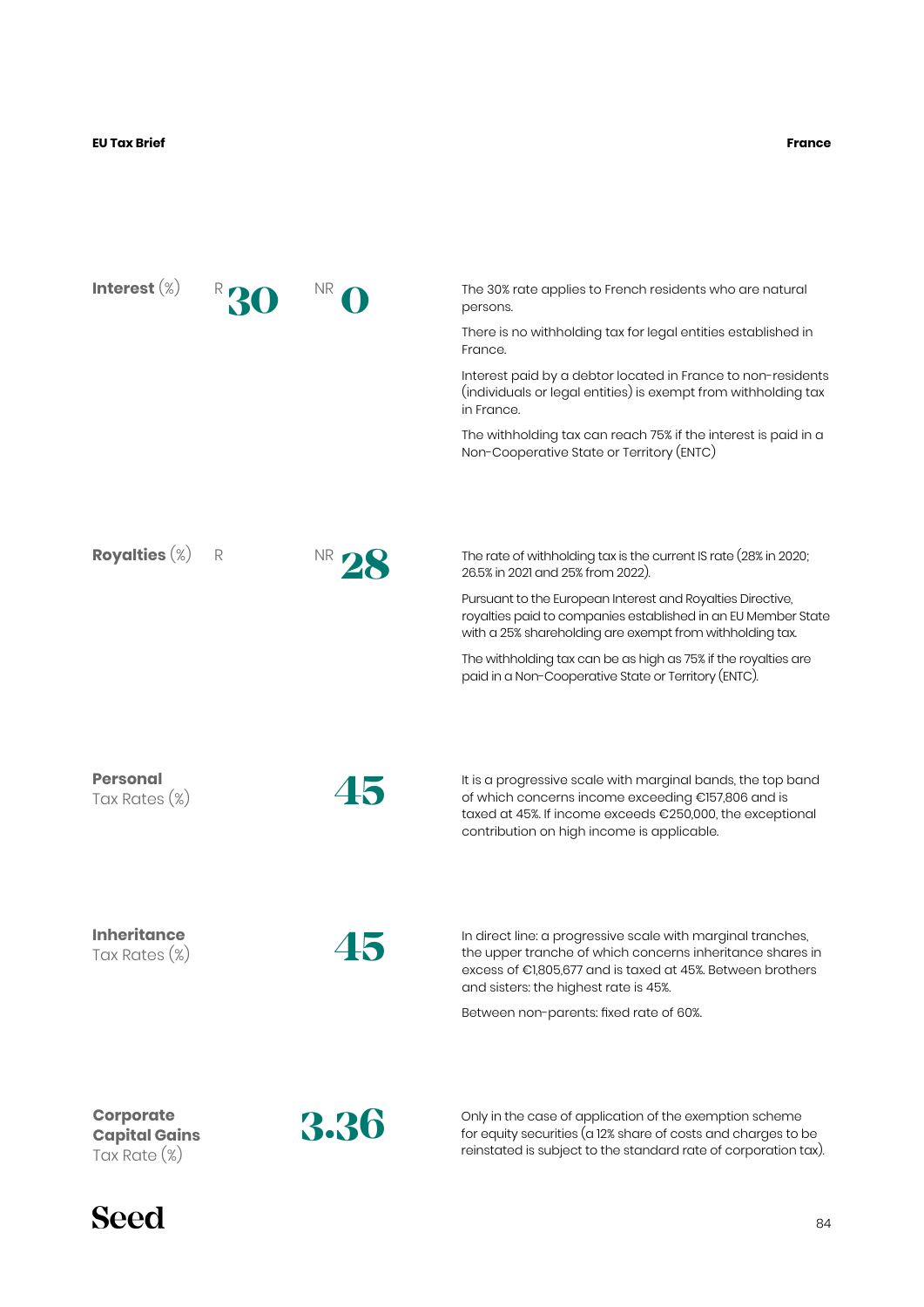**France**

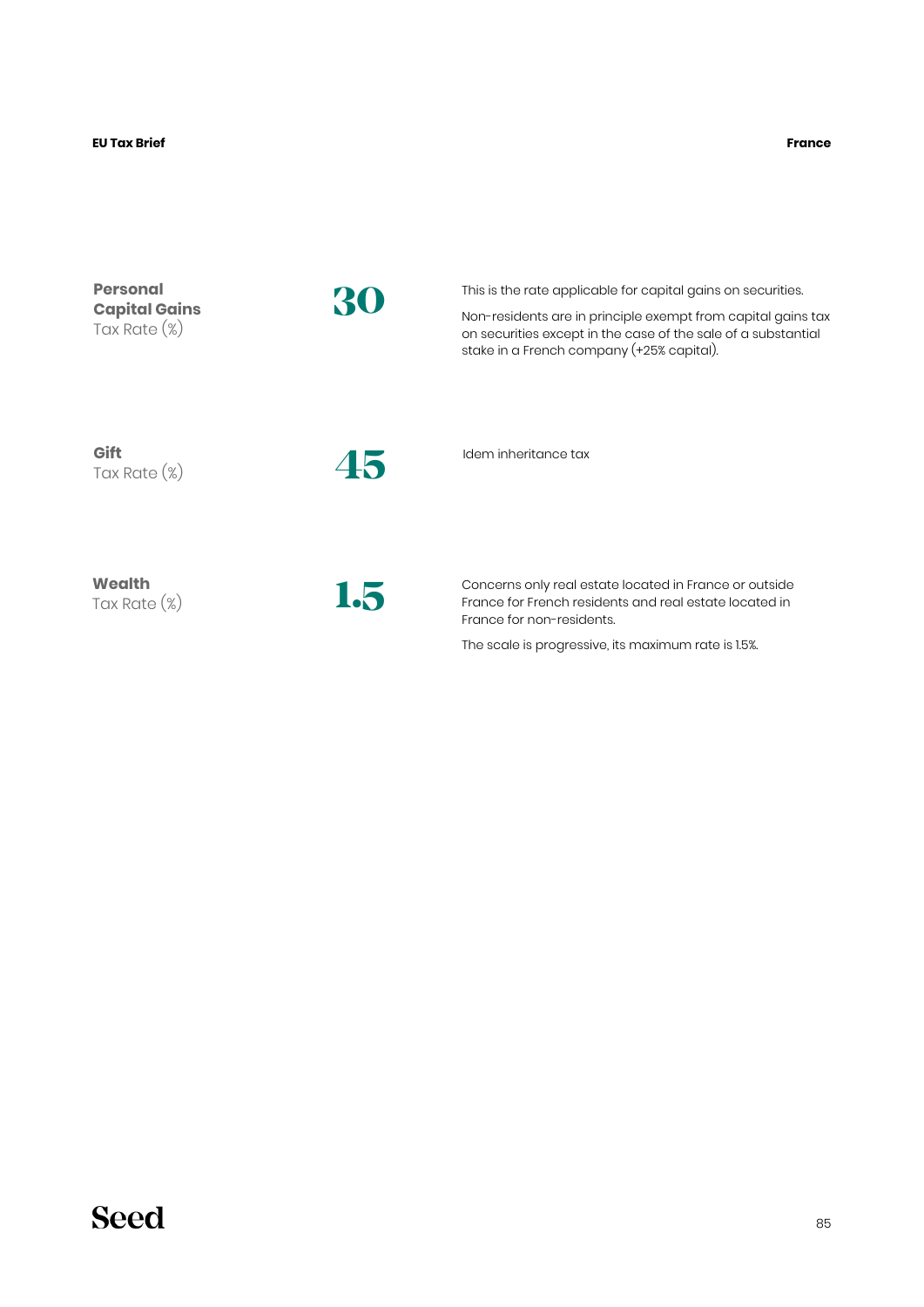

**Country**

# **Germany**

### **Section A Overview**

**Corporate Tax** 

Germany taxes its corporate residents on their worldwide income. However, most double tax treaties (DTTs) exempt income attributable to a foreign permanent establishment (PE). Non-residents with PE or property income are taxed by assessment on German-source income; those earning royalties and dividends are taxed by withholding at source. Interest paid abroad is, in most cases, free of German tax altogether.

German business profits are subject to two taxes, corporation tax and trade tax.

Corporation tax is levied at a uniform rate of 15% and is then subject to a surcharge of 5.5% (solidarity surcharge). This results in a total tax rate of 15.825%.

The trade tax rate is a combination of a uniform tax rate of 3.5% (base rate) and a municipal tax rate depending on where the PEs of the business are located. Currently, municipalities with at least 80,000 inhabitants currently levy trade tax at a rate of between 12.6% and 20.3%.

The basis for this tax is the adjusted profit for corporation tax purposes: in particular, 25% of all financing costs over 100,000 EUR, including the implicit financing costs in leasing, rental, and royalty payments, are added back to taxable income.

**Personal Tax** 

The German taxation scheme for individuals is composed of an income tax, a solidarity surcharge, and where applicable, church tax. Individuals residing in Germany are subject to tax on their worldwide income unless exempt under the provisions of a tax treaty. This is known as the concept of unlimited tax liability.

The maximum tax rate in Germany is 45 percent plus a solidarity surcharge of 5.5 percent of the income tax. In addition, the individual may be liable to pay church tax at 8 or 9 percent of the income tax.

Non-residents are subject to tax on certain categories of income from German sources under the concept of limited tax liability.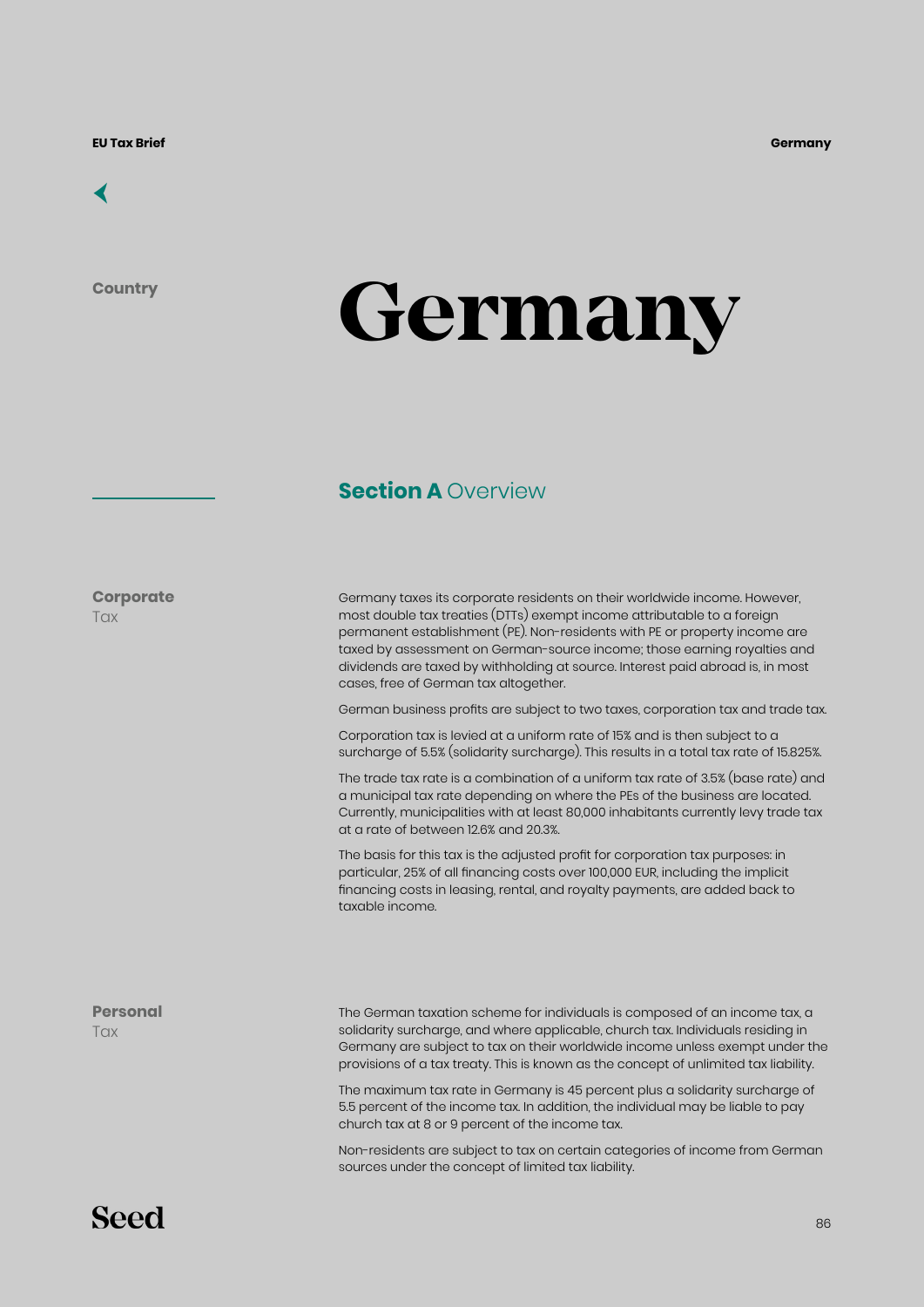#### **Germany**

| <b>Double Taxation</b><br>Relief    | Germany has an extensive tax treaty network (over 95 treaties). Germany has<br>signed the OECD multilateral instrument (MLI) and deposited its instrument of<br>ratification with the OECD on 18 December 2020 and the MLI will enter into force<br>for Germany on 1 April 2021.                                                                                           |                                                                                   |
|-------------------------------------|----------------------------------------------------------------------------------------------------------------------------------------------------------------------------------------------------------------------------------------------------------------------------------------------------------------------------------------------------------------------------|-----------------------------------------------------------------------------------|
| <b>VAT</b>                          | Proceeds of sales and services effected in Germany are subject to VAT under<br>the common system of the European Union at the standard rate of 19% (7% on<br>certain items, such as food and books). The taxpayer generally is entitled to<br>deduct the VAT charged on inputs from that payable on outputs.                                                               |                                                                                   |
| <b>Employment</b><br>Tax            | There is no payroll tax, but the employer is required to withhold wage tax on a<br>monthly basis from an employee's income and remit it to the tax authorities.<br>Employees working in Germany need to make a contribution for pension, health,<br>nursing care, and unemployment insurance. The employer is generally required<br>to bear 50% of the total contribution. |                                                                                   |
|                                     | <b>Section B Rates</b>                                                                                                                                                                                                                                                                                                                                                     |                                                                                   |
|                                     | Rate                                                                                                                                                                                                                                                                                                                                                                       | <b>Notes</b>                                                                      |
| <b>Corporate</b><br>Tax Rate $(\%)$ | 15                                                                                                                                                                                                                                                                                                                                                                         | 15.825% including solidarity surcharge, plus municipal trade<br>tax of 7% to 17%. |
| <b>VAT</b><br>$Rate (\%)$           | 19                                                                                                                                                                                                                                                                                                                                                                         | Reduced rates of 0% and 7% may apply.                                             |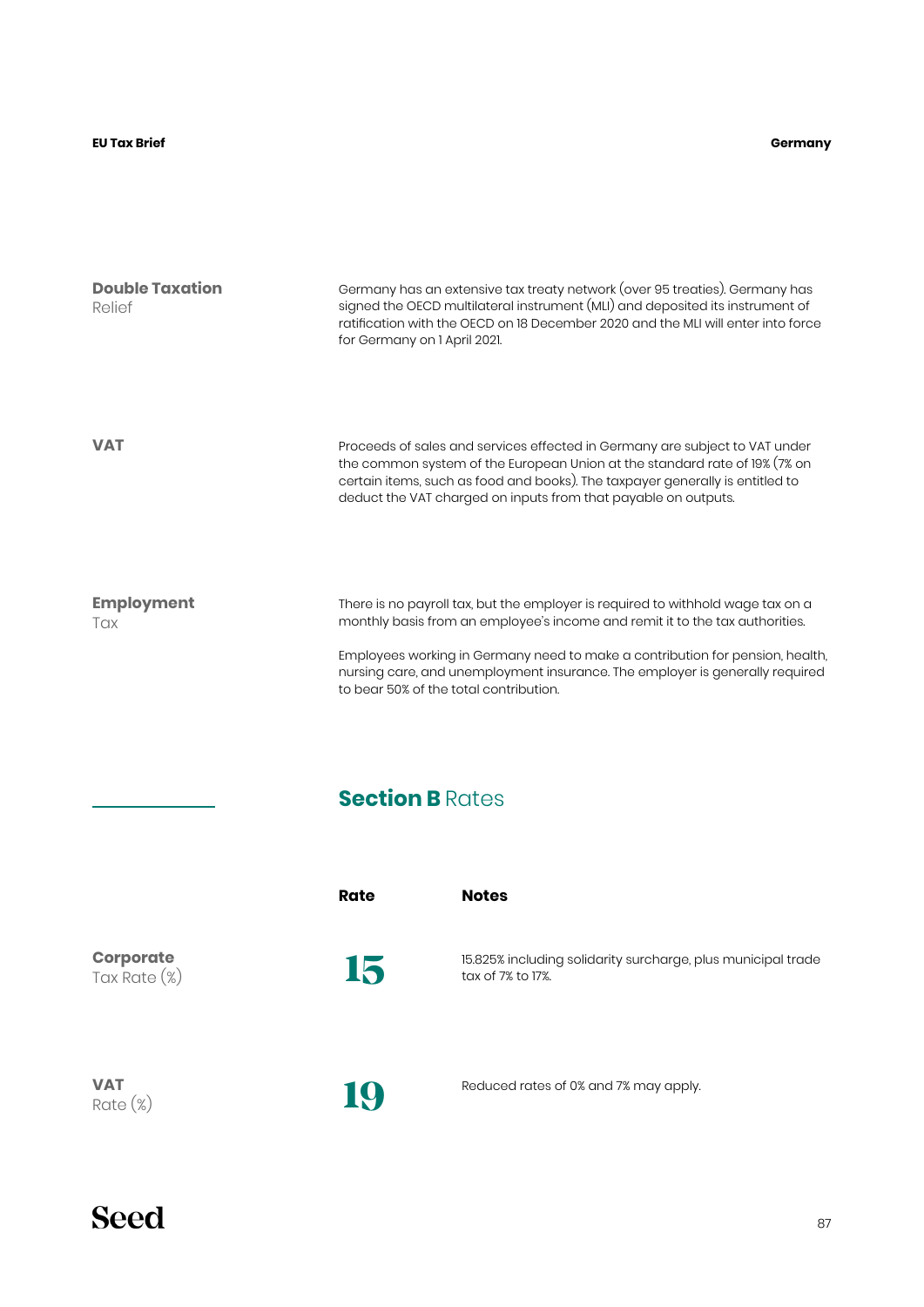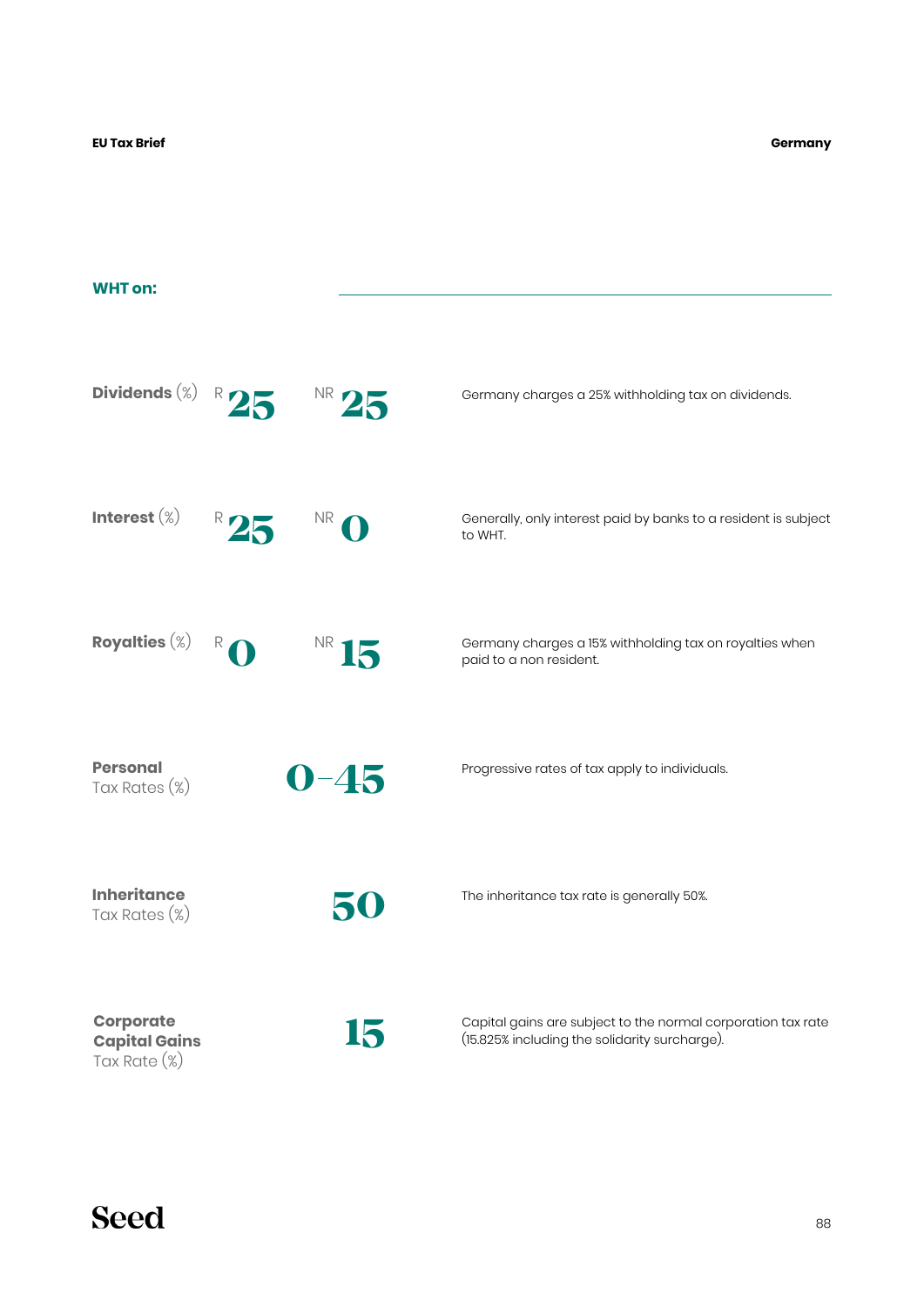#### **EU Tax Brief Germany**

**Personal Capital Gains** Tax Rate (%)



25%, plus solidarity surcharge. **25**

**Gift** Tax Rate (%)

**50**

A gift tax may apply depending on the gift received.

**Wealth** Tax Rate (%)



Germany does not impose a wealth tax.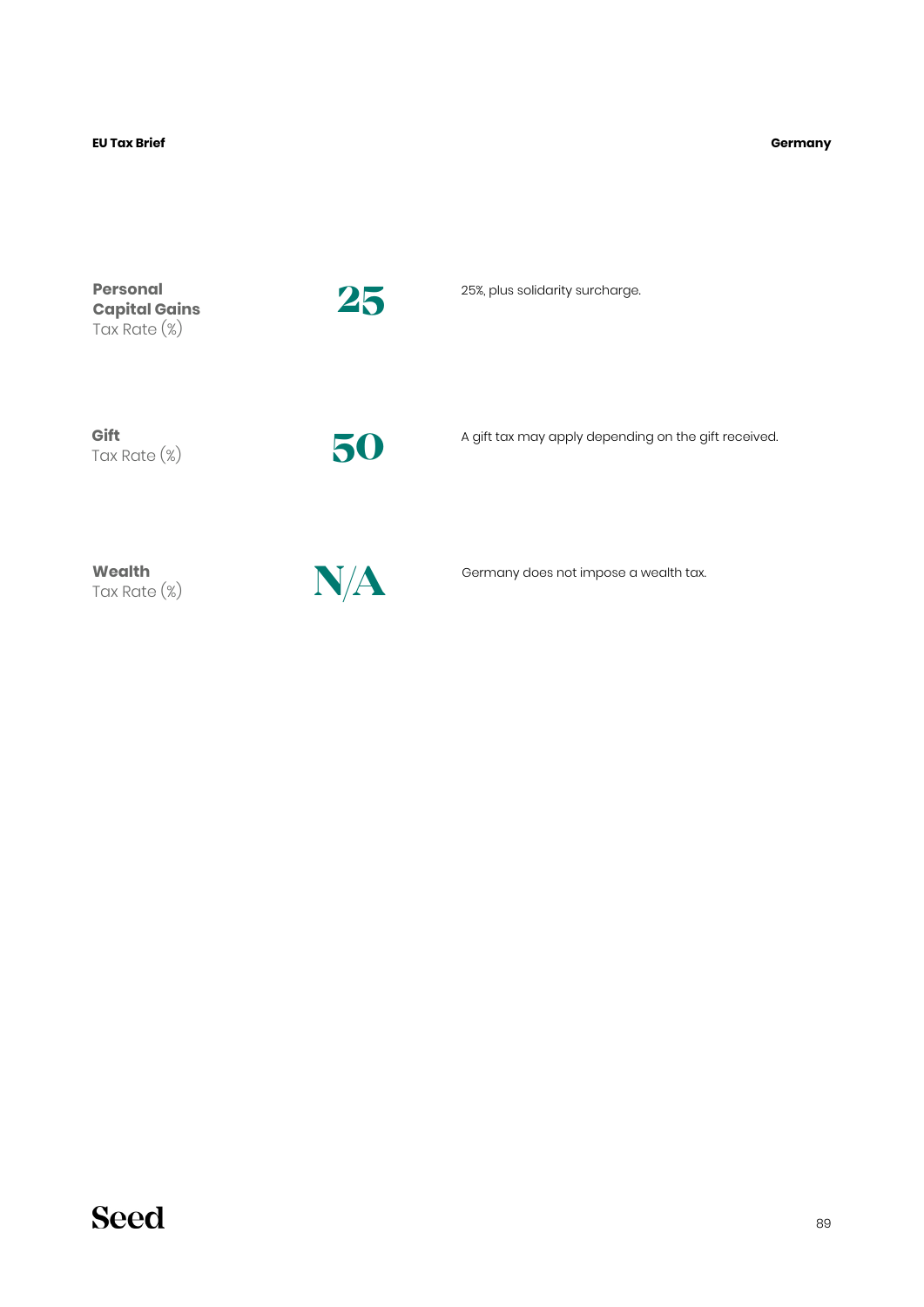

**Country**

**Corporate**

**Tax** 

# **Greece**

#### **Section A Overview**

| A company incorporated under Greek law or that has its registered seat in      |
|--------------------------------------------------------------------------------|
| Greece or the place of its effective management in Greece at any time during a |
| tax year is considered resident for tax purposes in Greece for that tax year.  |

Corporate tax is imposed on a company's total annual profits before the distribution of dividends, fees paid to directors out of profits, etc. Normal business expenses are deductible for tax purposes, provided that they are not included on a list of non-deductible expenses, are incurred for the benefit of the entity and reflect real transactions that are recorded in the books in the year incurred.

The corporate income tax rate is 24% for income earned as from tax year and generally applies to all forms of legal entities in Greece (except in exceptional circumstances, e.g. agricultural cooperatives, etc.). However, Greek credit institutions and Greek branches of non-resident credit institutions remain subject to the 29% tax rate if they are subject to the special "deferred tax asset" recognition provision for all relevant fiscal years.

| <b>Personal</b><br>Tax | ranging from            | Business income and employment income are taxed at progressive rates                                                                      |
|------------------------|-------------------------|-------------------------------------------------------------------------------------------------------------------------------------------|
|                        |                         | 9% to 44% (the lowest rate applies on income not exceeding EUR 10,000, while the<br>highest rate applies on income exceeding EUR 40,000). |
|                        | Specifically:           |                                                                                                                                           |
|                        | 1. Up to 10,000 EUR     | 9% rate                                                                                                                                   |
|                        | 2.10,001 to 20,000 EUR  | 22% rate                                                                                                                                  |
|                        | 3. 20,001 to 30,000 EUR | 28% rate                                                                                                                                  |
|                        | 4, 30,001 to 40,000 EUR | 36% rate                                                                                                                                  |
|                        | 5. over 40,001 EUR      | 44% rate                                                                                                                                  |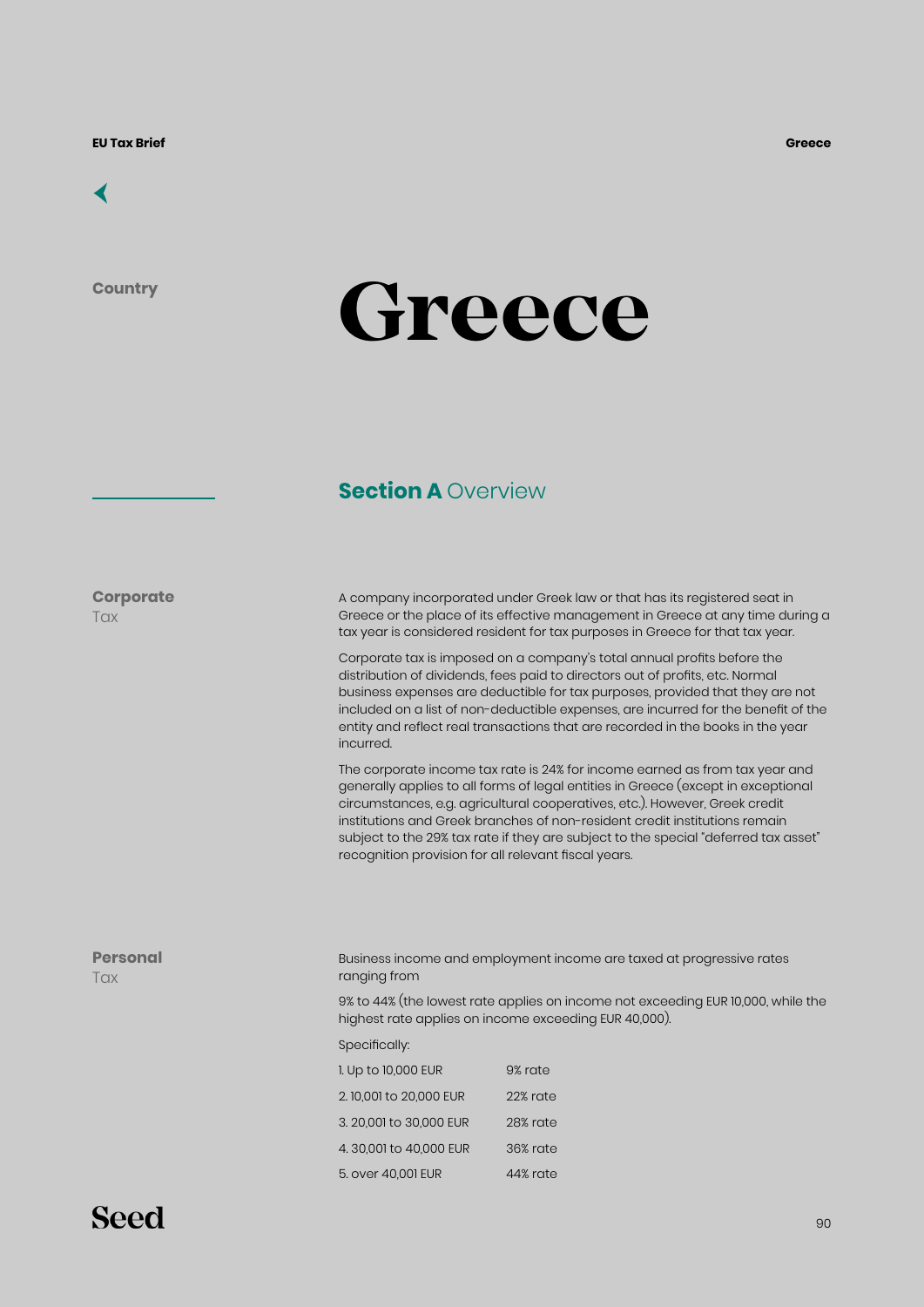| <b>Double Taxation</b><br>Relief | Double taxation arises when more jurisdictions seek to impose comparable<br>taxes on the same taxpayer in respect of the same subject matter and for<br>identical periods, based on the criterion of $(a)$ residence or $(b)$ nationality or $(c)$<br>place of the transaction.                                                                                                                                                                                                                                                                                                                  |  |  |  |
|----------------------------------|--------------------------------------------------------------------------------------------------------------------------------------------------------------------------------------------------------------------------------------------------------------------------------------------------------------------------------------------------------------------------------------------------------------------------------------------------------------------------------------------------------------------------------------------------------------------------------------------------|--|--|--|
|                                  | Double taxation is treated in national and international level, as follows:                                                                                                                                                                                                                                                                                                                                                                                                                                                                                                                      |  |  |  |
|                                  | 1. National provisions: The state has the right to provide national legal rules<br>regarding the treatment of double taxation.                                                                                                                                                                                                                                                                                                                                                                                                                                                                   |  |  |  |
|                                  | 2. Agreements for the avoidance of double taxation: States proceed to the<br>conclusion of multilateral agreements / bilateral Conventions in order<br>to eliminate the harmful effects of international double taxation, on the<br>exchange of goods and services and movements of capital, technology and<br>persons. For instance, such agreements, known as Double Tax Treaties (DTTs),<br>determine the country which has the right to impose taxes on individuals or<br>legal persons/entities, and, if they both have such rights, which one of the<br>Contracting States takes priority. |  |  |  |
|                                  | 3. EU provisions: EU has adopted various tax rules for the avoidance of double<br>taxation (e.g. Council Directive 2003/49/EC, 2011/96/EU), including among<br>others, rules as regards the exchange of information in the field of taxation.                                                                                                                                                                                                                                                                                                                                                    |  |  |  |
|                                  | Greece has entered into DTTs on income and on capital with fifty seven (57)<br>countries.                                                                                                                                                                                                                                                                                                                                                                                                                                                                                                        |  |  |  |
|                                  |                                                                                                                                                                                                                                                                                                                                                                                                                                                                                                                                                                                                  |  |  |  |
| <b>VAT</b>                       | Value Added Tax (VAT) is a consumption tax that is applied to nearly all goods<br>and services that are bought and sold for use or consumption in the European<br>Union.                                                                                                                                                                                                                                                                                                                                                                                                                         |  |  |  |
|                                  | For EU-based companies, VAT is chargeable on most sales and purchases of<br>goods within the EU and due in the EU country where the goods are consumed<br>by the final consumer.                                                                                                                                                                                                                                                                                                                                                                                                                 |  |  |  |
|                                  | VAT is not charged on exports of goods to countries outside the EU. In these<br>cases, VAT is charged and due in the country of import and the exporter does<br>not need to declare any VAT as an exporter.                                                                                                                                                                                                                                                                                                                                                                                      |  |  |  |
|                                  | The standard VAT rate that applies in Greece is 24%.<br>There is also a reduced rate of 13% and the super reduced rate of 6%.                                                                                                                                                                                                                                                                                                                                                                                                                                                                    |  |  |  |
|                                  |                                                                                                                                                                                                                                                                                                                                                                                                                                                                                                                                                                                                  |  |  |  |
|                                  |                                                                                                                                                                                                                                                                                                                                                                                                                                                                                                                                                                                                  |  |  |  |
|                                  |                                                                                                                                                                                                                                                                                                                                                                                                                                                                                                                                                                                                  |  |  |  |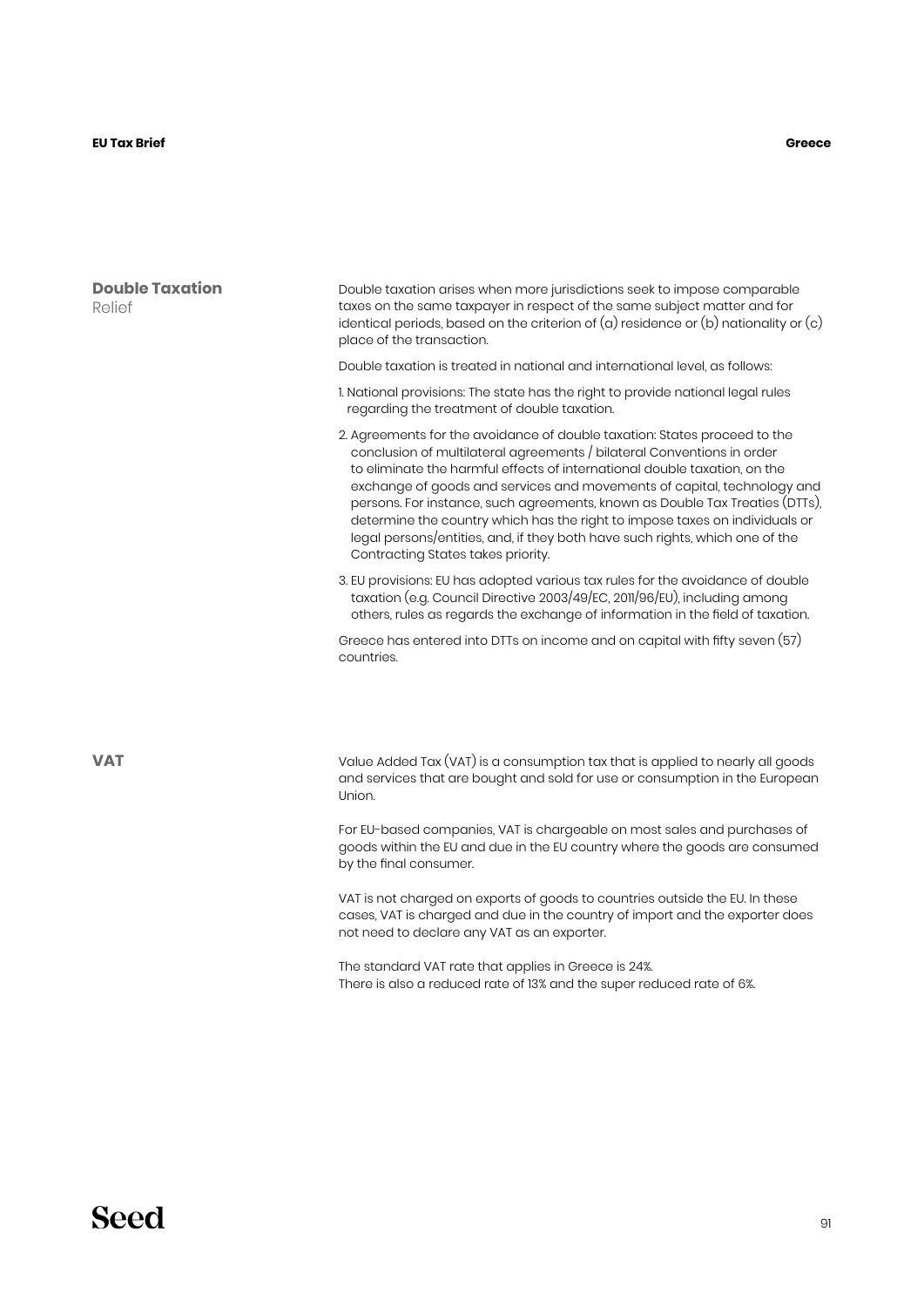**Greece**

#### **Employment Tax**

Social security contributions:The employer must contribute approximately 24.81% of the employee's gross salary to the social insurance fund. The majority of salaried employees must contribute approximately 15.75% to the fund.

Taxable income includes employment income, business income, income from capital (dividends, interest, royalties,and rental income) and capital gains from the alienation of real estate and securities. Each category of income is taxed separately.

Individuals may qualify for a specific tax reduction on employment income (with the amount depending on the total taxable income and the number of children).Taxpayers are required to use a certain minimum amount of their income (pursuant to a progressive scale) to purchase goods or services (in Greece or in the EU/EEA) using an electronic means of payment (e.g.,debit or credit card, etc.).

Certain taxpayers are excluded from this obligation (e.g., elderly or disabled taxpayers). If a taxpayer fails to make the minimum payment, the income tax assessment will be increased by 22% of the difference between the minimum required payment and the actual payment.

### **Section B** Rates

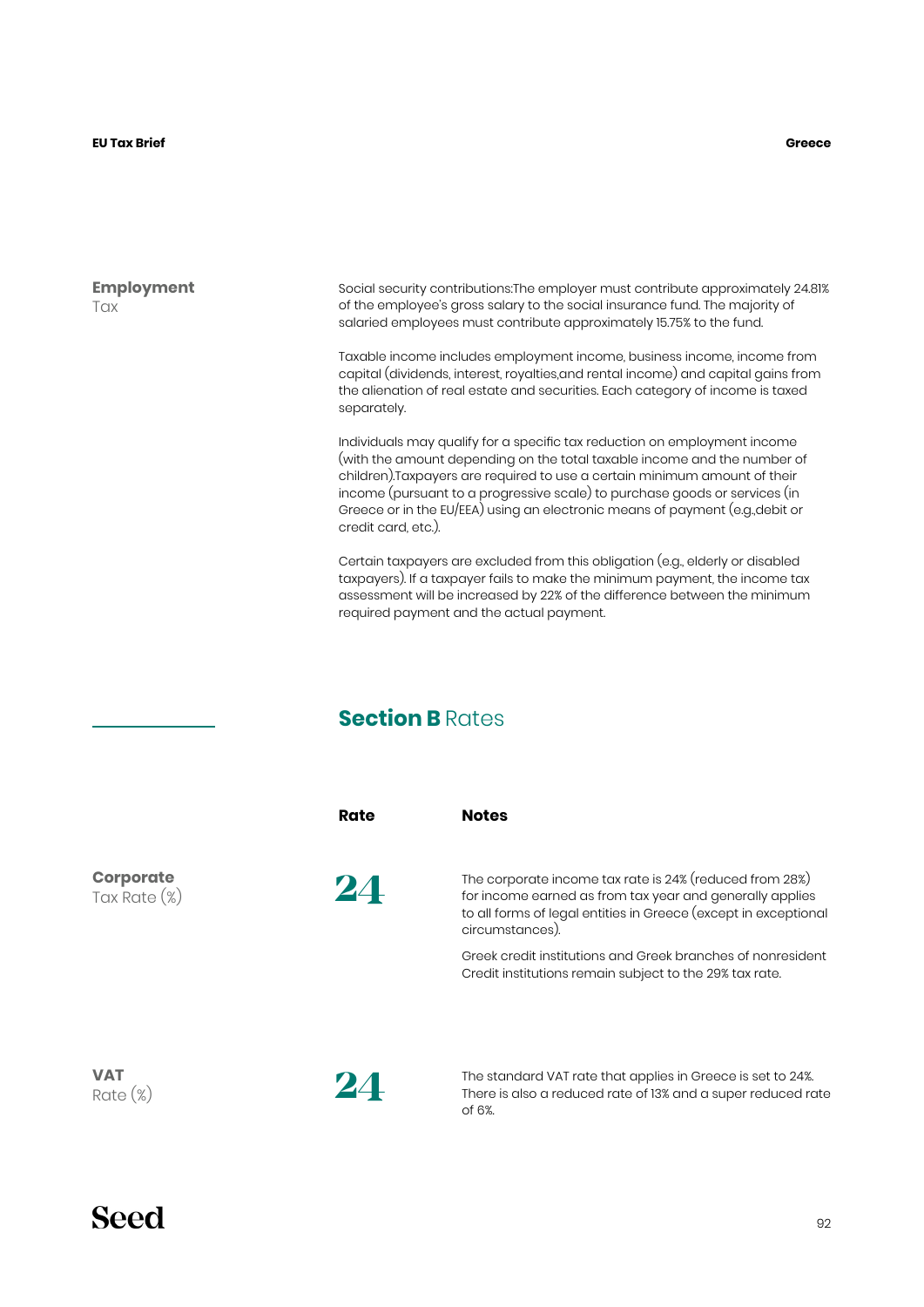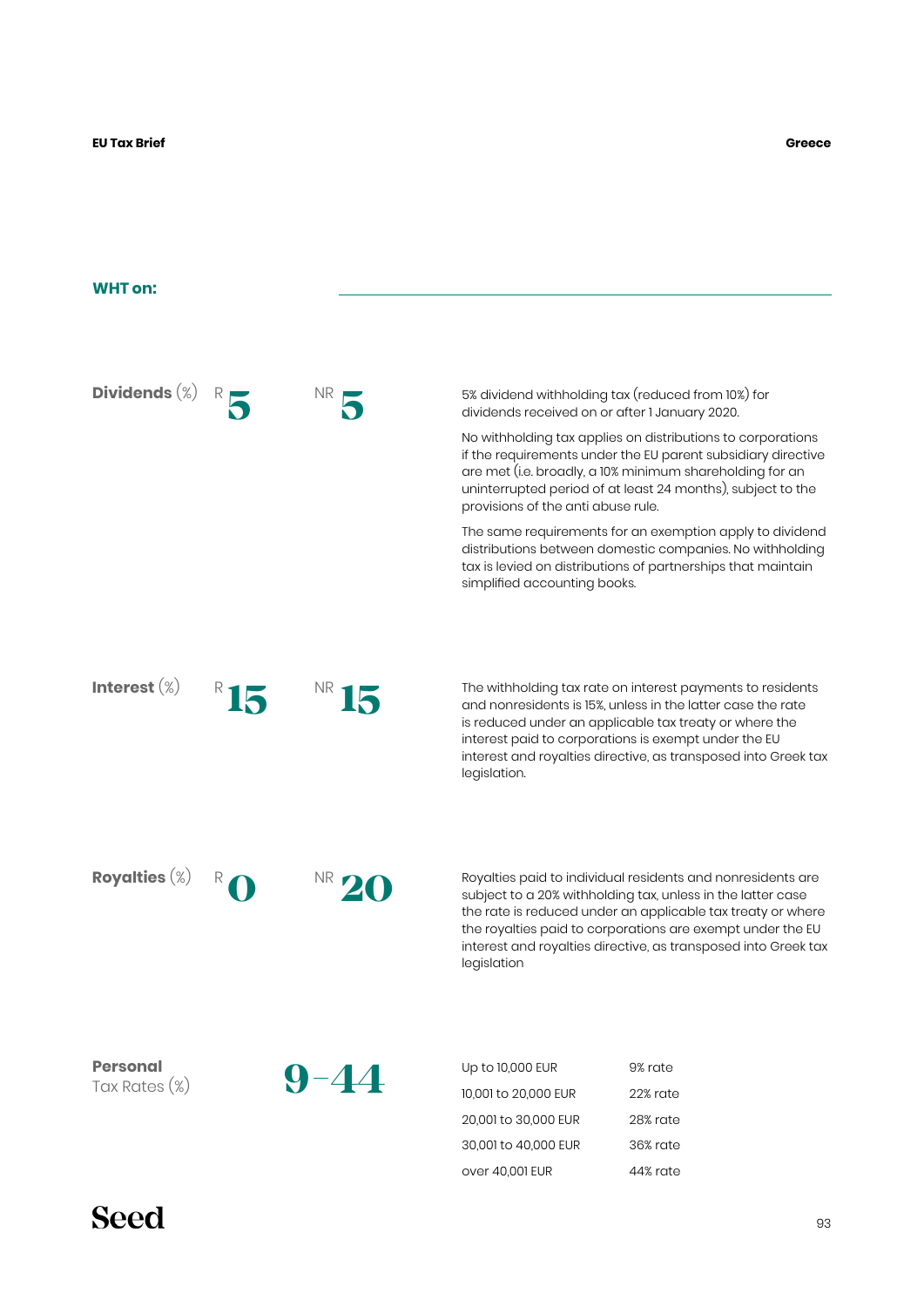**Inheritance** Tax Rates (%) For close relatives, inheritance tax at rates ranging from 1% to 10% is levied on the "tax value" of real estate after the deduction of a tax-free amount, which varies depending on the taxpayer's relationship with the deceased. For other heirs, the applicable rates range from 0% to 40%. **1-10 Personal Capital Gains** Tax Rate (%) Personal capital gains are not taxed separately. **0 Gift** Tax Rate (%) **Wealth** Tax Rate (%) The gift tax rate is progressive and depends on the value of the transferred property and the relationship of the granter and the grantee. Greece does not impose wealth taxes. **1-40 0 Corporate Capital Gains** Tax Rate (%) **24** Corporate capital gains are not taxed separately but are treated as regular business income.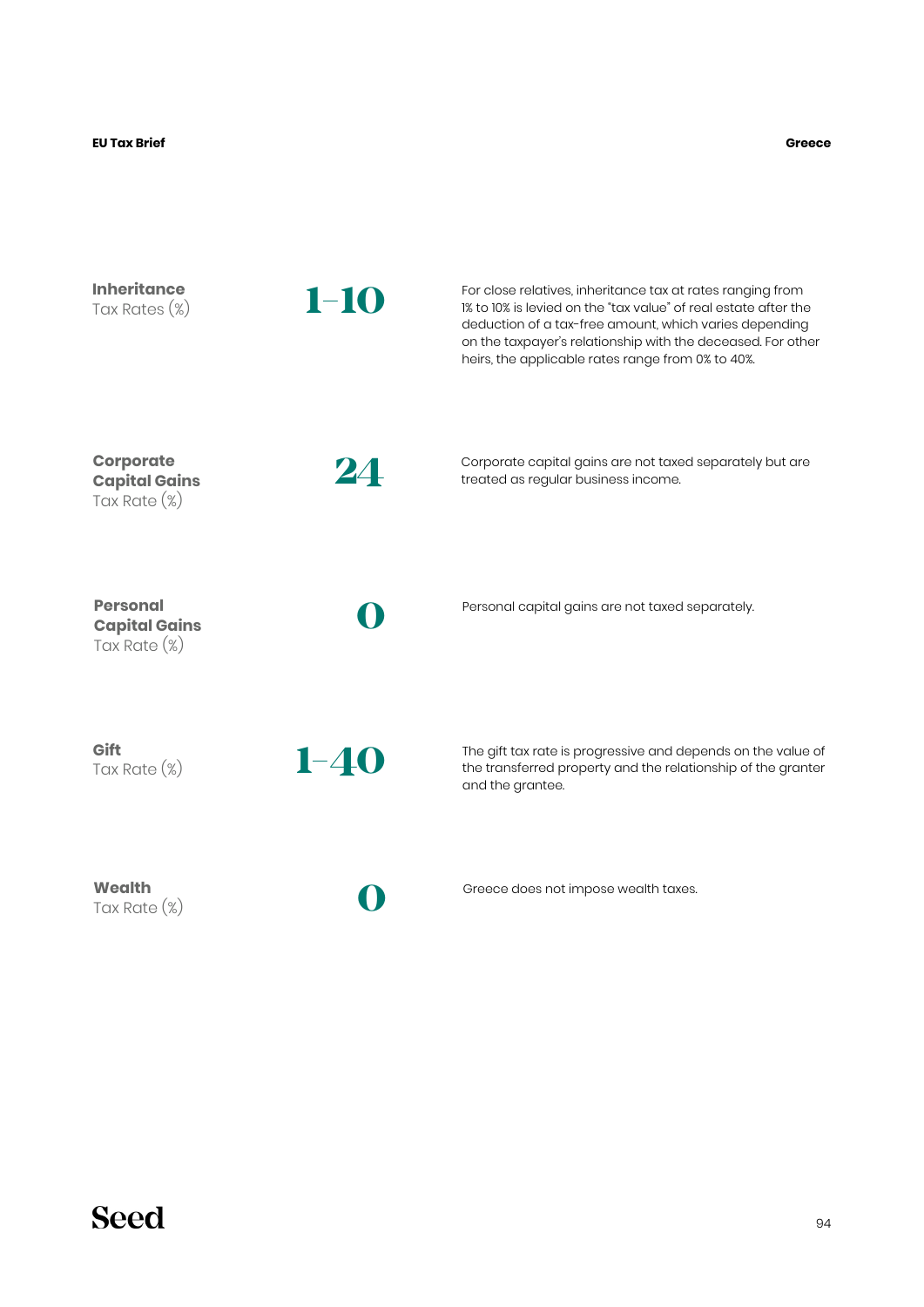

**Country**

# **Hungary**

#### **Section A Overview**

**Corporate Tax** 

Companies incorporated and/or having their place of effective management in Hungary are subject to corporate income tax on their worldwide income (including capital gains) at 9%. The tax base should be established on the basis of the total revenues less costs and expenses ("pre-tax profit") as determined in the financial statements prepared in accordance with the Hungarian accounting standards. For the purpose of determining the tax base, the pretax profit has to be modified by certain tax base increasing items and also certain tax base decreasing items may be applied as set forth in the legislation. Business expenses are generally deductible for tax purposes.

There are preferential rules for reported shares, reported intangibles, royalty income and a so-called double deduction (and triple in certain circumstances) may be applied in respect of costs incurred with research and development activities. The legislation sets out a number of further incentives (e.g., development tax allowance).

No withholding tax is levied on payments made to companies (e.g., dividend, interest, royalty etc.). The tax year is generally aligned with the financial year of the taxpayer (which latter, in turn, corresponds by default to the calendar year). The tax return should be filed electronically and the tax has to be paid by the last day of the 5th month following the end of the tax year.

Advance payments should be made on a quarterly, or, under certain conditions on a monthly basis. Advance payment should be paid by the 20th day of the month following the given period.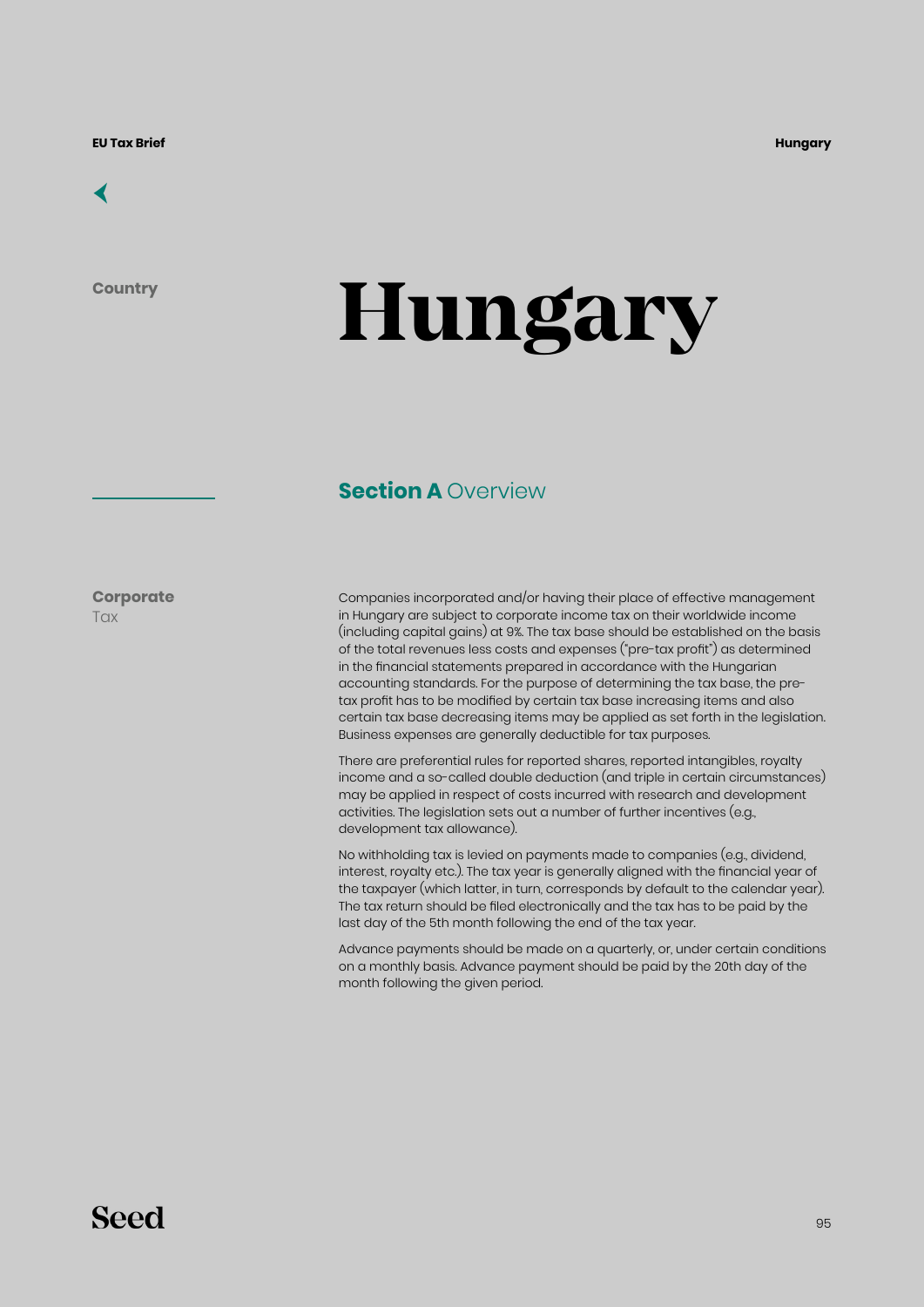**Personal Tax** 

#### **Hungary**

#### **Double Taxation** Relief income for being resident in Hungary: Hungarian citizens; EEA nationals who spend at least 183 days per calendar year (including the day of entry and the day of exit) in Hungary; third-country nationals who have a permanent residence permit or stateless status in Hungary and individuals whose only permanent home is in Hungary. Individuals whose permanent home is not in or not only in Hungary may qualify as resident based on their centre of vital interests or their habitual abode. Income from dependent activities (e.g., from employment), independent activities and other income (i.e., which is specified as such in the legislation or which does not fall under any distinct source of income) constitute the consolidated tax base. Certain sources of income (e.g., capital gains, dividends, interest, private entrepreneurial activities, sale of movable and immovable assets) are taxed separately with distinct regimes applying to each of them. A flat rate of 15% applies to both the consolidated tax base and to income taxed separately, however, the effective tax rate may differ in certain cases (e.g., the income from the sale of a real property is progressively exempted from tax the longer the asset concerned has been held by the seller). As a general rule, if income is received from a paying agent (e.g., employer), the paying agent is liable to report the tax on such income as well withhold and remit this amount to the tax authority as advance payment. The tax return is due until 20 May of the year following the tax year. Hungary has an extensive double tax treaty network with around 86 countries. Treaties on inheritance tax have been concluded with Austria, Poland, Romania and Sweden. The treaties take precedence over the domestic legislation, therefore, the provisions of the relevant double taxation treaty entered into by Hungary should be applied. Consequently, lower treaty rates override the higher domestic ones, i.e., the payor may under certain circumstances apply the lower treaty rate in respect of foreign resident individuals subject to withholding tax, or, the foreign resident individual may reclaim the amount exceeding that which is calculated based on the treaty rate from the tax authority. Hungary does not levy withholding tax on foreign entities. The double tax treaties concluded by Hungary usually provide for the credit method to grant tax relief to Hungarian tax residents in regard of passive income. In case no double tax treaty applied, tax credit would be granted in accordance with the domestic legislation by allowing for the reduction of the tax payable by up to 90% of the tax paid on the income abroad, but by no more than the amount of the personal income tax payable.

Hungary signed the OECD Multilateral Convention to Implement Tax Treaty Related Measures to Prevent Base Erosion and Profit Sharing 2017 (MLI) in 2017 but has not ratified it yet.

The following individuals are subject to personal income tax on their worldwide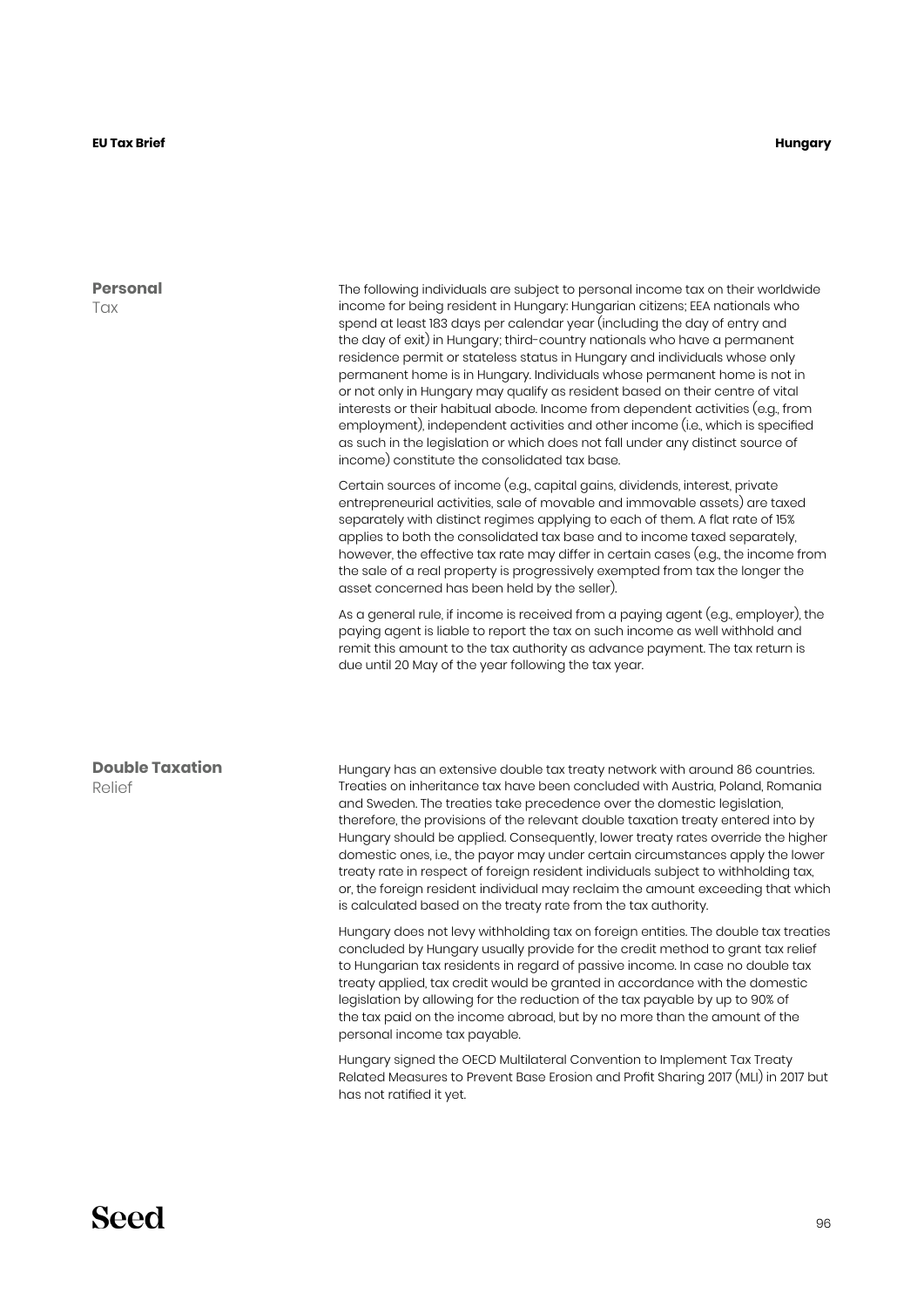| VAT                      | Hungary has implemented the EU directive on value-added tax. Accordingly,<br>goods or services supplied in Hungary for consideration by a taxable person<br>acting in such capacity are subject to value-added tax. A taxable person is any<br>person or entity carrying out any business activity on a regular or continuing<br>basis independently in order to generate revenues. As a general rule, a supply of<br>goods would be subject to value-added tax in Hungary if the goods are located<br>in Hungary when the supply is made. |
|--------------------------|--------------------------------------------------------------------------------------------------------------------------------------------------------------------------------------------------------------------------------------------------------------------------------------------------------------------------------------------------------------------------------------------------------------------------------------------------------------------------------------------------------------------------------------------|
|                          | According to the main rule, a supply of services would be subject to value-<br>added tax in Hungary if rendered to a taxable person that is established for<br>business purposes in Hungary in connection with the given supply.                                                                                                                                                                                                                                                                                                           |
|                          | The standard rate is 27% with reduced rates of 18% and 5% applying to certain<br>goods and services. Furthermore, the legislation also sets out exemption, e.g., for<br>the leasing or letting of immovable property and financial services.                                                                                                                                                                                                                                                                                               |
|                          | The VAT return has to be submitted and settled with the tax authority as a<br>general rule on a quarterly basis, however, in some circumstances such<br>obligations have to be complied with monthly or yearly. The deadline of these<br>obligations is the 20th day of the month following the period concerned.                                                                                                                                                                                                                          |
|                          |                                                                                                                                                                                                                                                                                                                                                                                                                                                                                                                                            |
| <b>Employment</b><br>Tax | As a general rule, the following taxes (other than personal income tax) and<br>social security contributions will arise in connection with employment in<br>Hungary:                                                                                                                                                                                                                                                                                                                                                                       |
|                          | - Social tax at 17.5% (15.5% effective from 1 July 2020) payable by the employer on<br>the basis of the gross wage;                                                                                                                                                                                                                                                                                                                                                                                                                        |
|                          | - Training fund contribution at 1.5% payable by the employer on the basis of the<br>gross wage; and                                                                                                                                                                                                                                                                                                                                                                                                                                        |
|                          | - Pension contribution at 10%, health insurance contribution at 7%, labor force<br>contribution at 1.5% to be withheld by the employer from the gross wage of the<br>employee. These contributions will be merged together as one single social<br>security contribution at 18.5% from 1 July 2020 as an administrative simplification,<br>which, however, will not affect the material liability.                                                                                                                                         |
|                          | The employer has to file a tax return on the above-mentioned taxes and<br>contributions on a monthly basis and pay the amounts indicated therein by the<br>12th day of the month following the month concerned.                                                                                                                                                                                                                                                                                                                            |
|                          |                                                                                                                                                                                                                                                                                                                                                                                                                                                                                                                                            |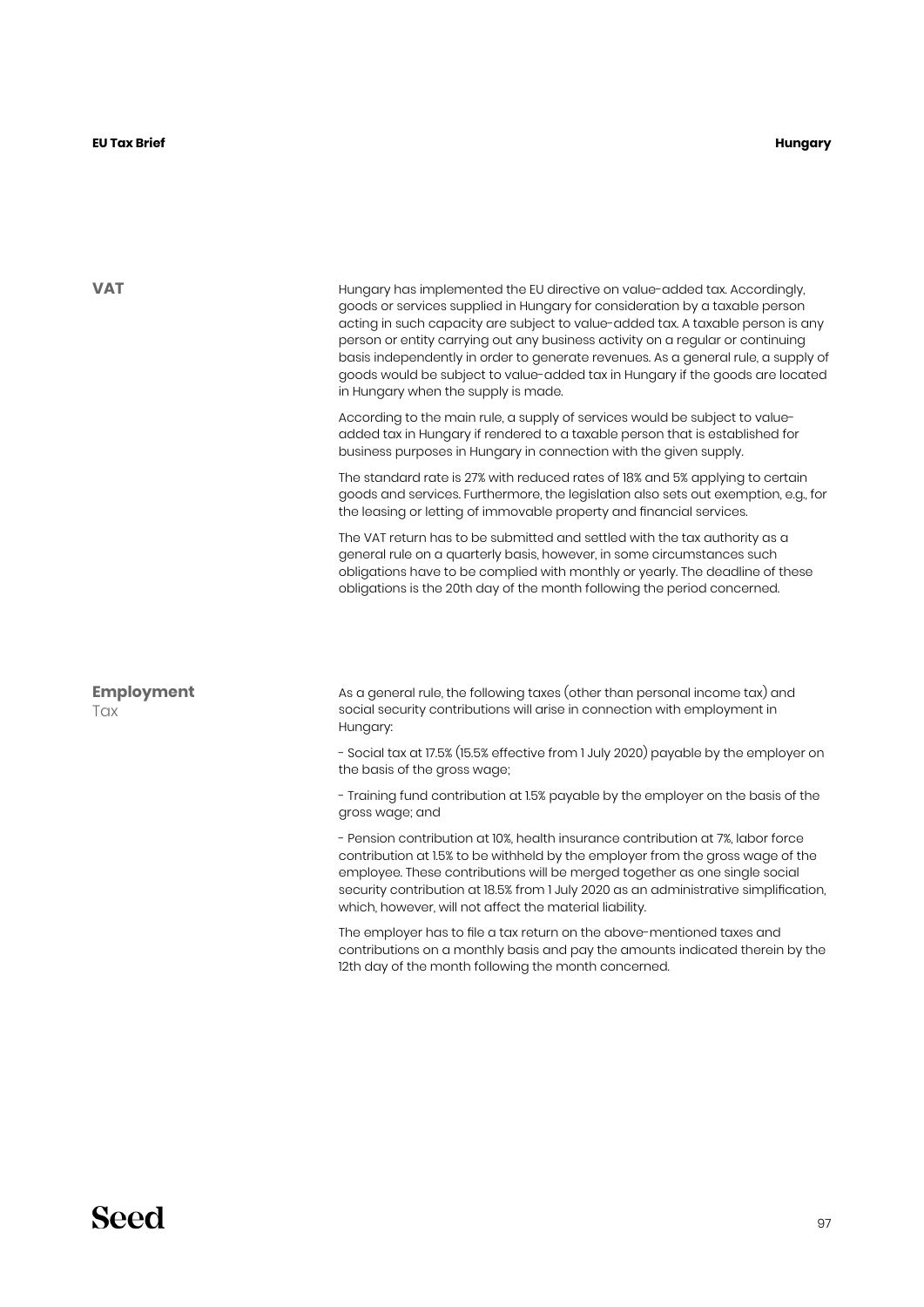## **Section B Rates**

|                           |   | <b>Rate</b> | <b>Notes</b>                                                                              |
|---------------------------|---|-------------|-------------------------------------------------------------------------------------------|
| Corporate<br>Tax Rate (%) |   | 9           | The standard corporate tax rate is 9%.                                                    |
| <b>VAT</b><br>Rate (%)    |   | 27          | The general rate is 27% with reduced rates of 5% and 18%<br>applying to certain supplies. |
| <b>WHT on:</b>            |   |             |                                                                                           |
| Dividends $(\%)$          | R | NR 15       | Only individuals are subject to withholding tax.                                          |
| Interest $(\%)$           | R | NR 15       | Only individuals are subject to withholding tax.                                          |
| Royalties $(\%)$          | R | <b>NR</b>   | Only individuals are subject to withholding tax.                                          |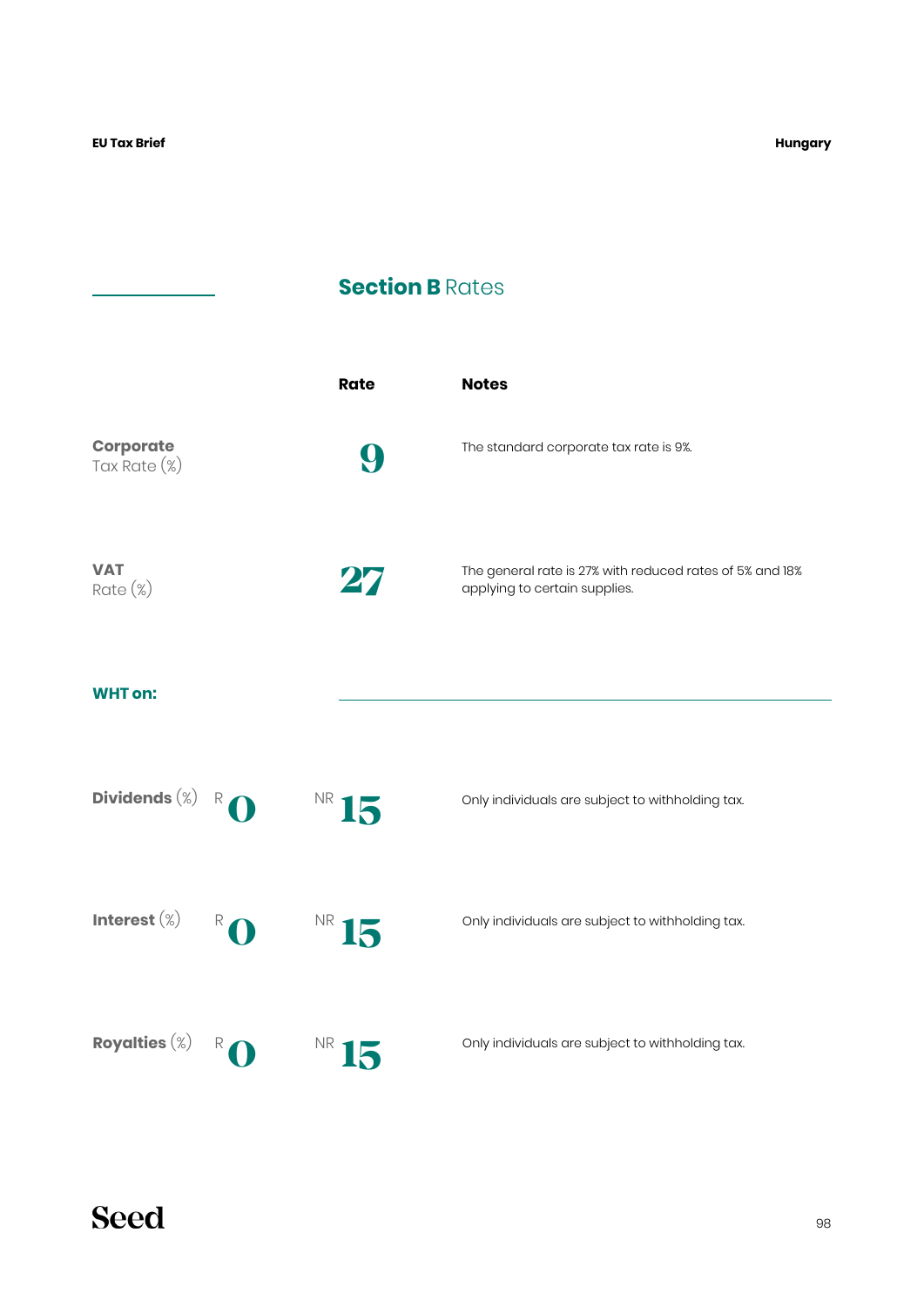#### **Hungary**

| <b>Personal</b><br>Tax Rates (%)                            | 15 | The is the standard rate that applies.                                                                                                                                                                       |
|-------------------------------------------------------------|----|--------------------------------------------------------------------------------------------------------------------------------------------------------------------------------------------------------------|
| <b>Inheritance</b><br>Tax Rates $(\%)$                      | 18 | A preferential tax rate of 9% applies in connection with<br>residential properties and related rights. There are several<br>exemption to inheritance tax, e.g. in case of gifts between<br>lineal relatives. |
| <b>Corporate</b><br><b>Capital Gains</b><br>Tax Rate $(\%)$ |    | There is no special rate for capital gains. Capital gains from<br>reported shares or reported intangibles may be tax exempt.                                                                                 |
| <b>Personal</b><br><b>Capital Gains</b><br>Tax Rate $(\%)$  | 15 | Capital gains are usually taxed separately.                                                                                                                                                                  |
| Gift<br>Tax Rate $(\%)$                                     | 18 | A preferential tax rate of 9% applies in connection with<br>residential properties and related rights. There are several<br>exemption to gift tax, e.g. in case of gifts between lineal<br>relatives.        |
| <b>Wealth</b><br>Tax Rate $(\%)$                            |    | Hungary does not levy a general wealth tax. However,<br>municipalities may levy building tax and land tax on real<br>properties located within their territory.                                              |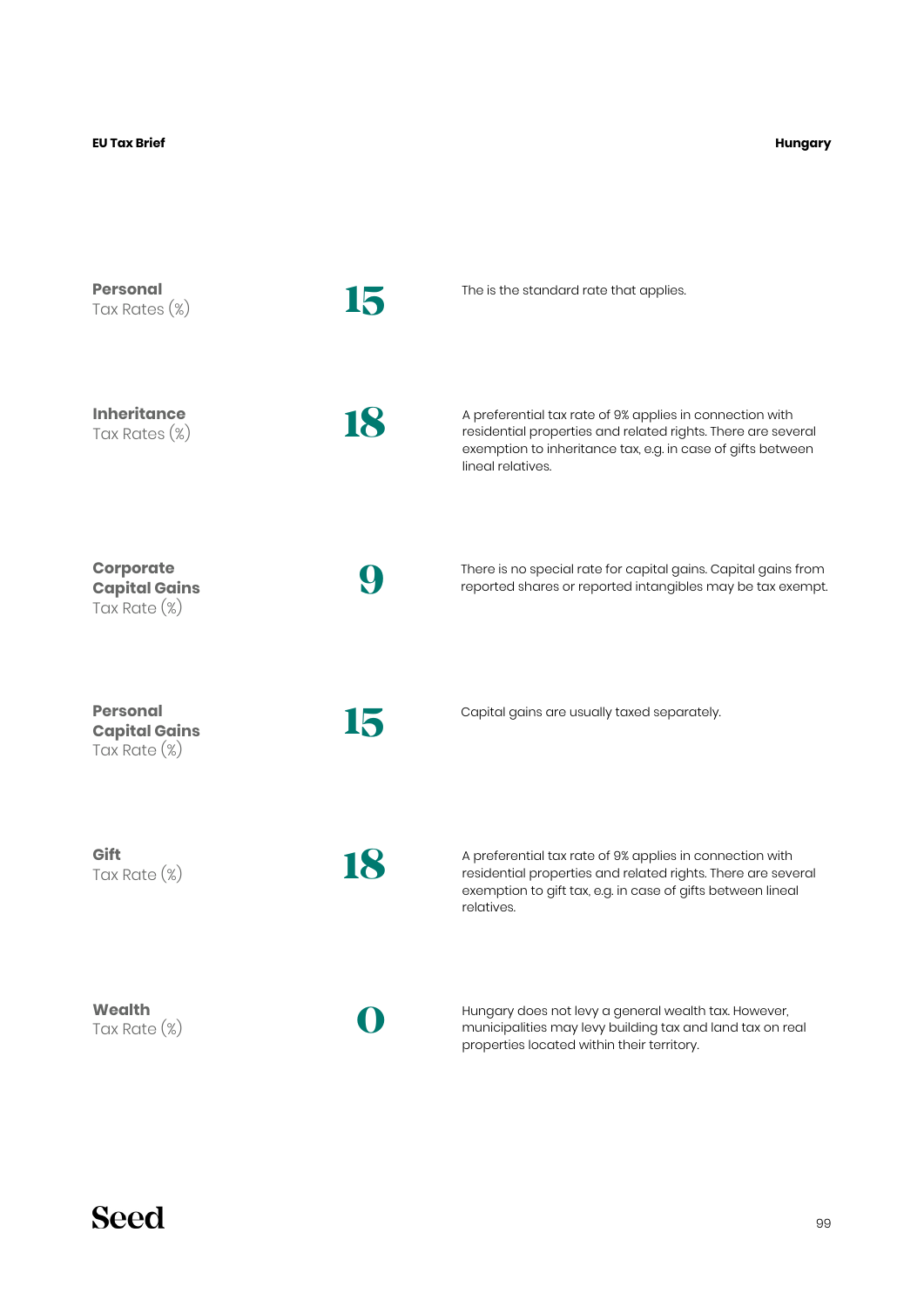### [←](#page-6-0)

**Country**

# **Ireland**

#### **Section A Overview**

**Corporate Tax** 

Companies resident in Ireland must pay corporation tax on their worldwide profits. A company is resident in Ireland if it is managed and controlled in Ireland. These profits include both income and capital gains. A company registered in Ireland is regarded as being automatically Irish tax resident unless that company is managed and controlled in a country which has a Double Tax Agreement in force with Ireland in which case it is resident in that country.

Non-resident companies that trade through a branch or agency in Ireland must also pay corporation tax.

Non resident companies that do not trade in Ireland through a branch pay tax on Irish source income (rental income) and on gains on the disposal of Irish real estate.

Corporation tax is charged on the profits earned in a company's accounting period. This period cannot be longer than 12 months.

The rate of corporation tax in Ireland that applies to trading profits is 12.5% (in some exceptional cases trading profits can be taxed at a rate of 25%). Passive income (investment type income) is liable to a 25% rate of corporation tax.

Certain 'closely held' companies (generally a company controlled by less than 5 persons) are exposed to a further surcharge of 20% on passive income and an effective 7.5% on professional services income.

Ireland has a specific research and development and intellectual property regime that applies to companies as well as a participation exemption (which exempts certain gains from tax). The taxation of dividends from abroad (whilst taxable in the Irish companies hands) also generally benefits from credit relief and in some cases domestic exemptions reduce the tax burden.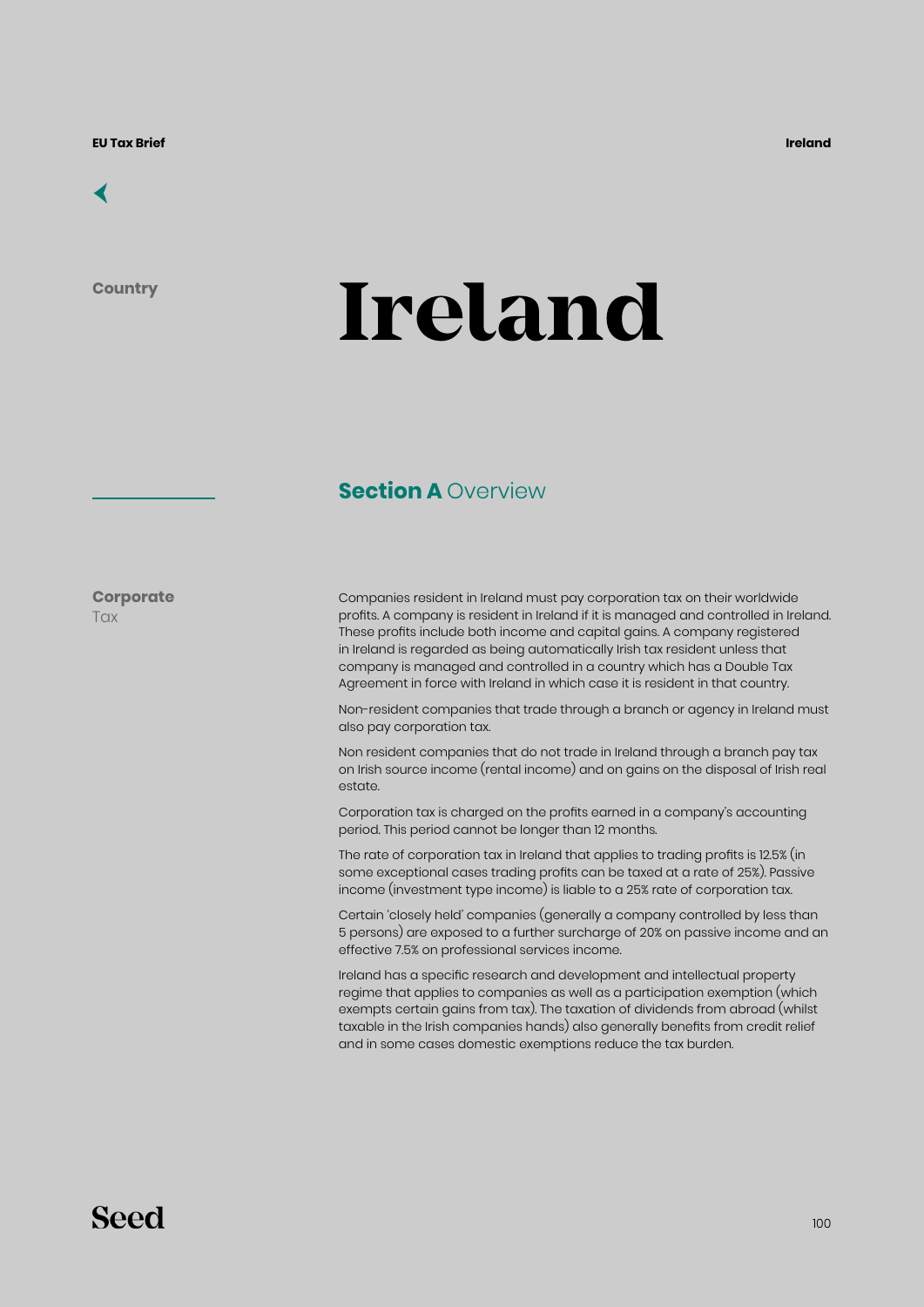#### **Ireland**

| Personal<br>Tax                  | Personal Income Tax is payable by individuals on income earned in a tax year.<br>The tax year runs from I January to 31 December.                                                                                                                                                                                                                                               |  |  |  |
|----------------------------------|---------------------------------------------------------------------------------------------------------------------------------------------------------------------------------------------------------------------------------------------------------------------------------------------------------------------------------------------------------------------------------|--|--|--|
|                                  | The exposure to personal income tax is based on residence. An individual<br>resident and ordinarily resident in Ireland (that is an individual who has been<br>resident for the 3 consecutive prior tax years) is liable to Irish income tax on their<br>worldwide income.                                                                                                      |  |  |  |
|                                  | An individual remains ordinarily resident in Ireland until they have been non<br>resident for at least 3 consecutive tax years.                                                                                                                                                                                                                                                 |  |  |  |
|                                  | The rate of income tax is 40% in Ireland. Further social security charges (Pay<br>Related Social Insurance (4%) and the Universal Social Charge (up to 11%)) can<br>result in a marginal combined rate of 55%.                                                                                                                                                                  |  |  |  |
|                                  | There are targeted reliefs available to attract foreign expertise (Special<br>Assignee Relief Program) and for Irish people working abroad (Foreign Earnings<br>Deduction).                                                                                                                                                                                                     |  |  |  |
|                                  | Capital gains are taxed at a 33% rate of tax in Ireland. Again, resident individuals<br>are taxed on their worldwide capital gains.                                                                                                                                                                                                                                             |  |  |  |
|                                  | Ireland has a remittance basis of taxation that applies to non domiciled<br>individuals. Individuals resident but not domiciled in Ireland pay income<br>tax only on foreign income remitted to Ireland (there are some exceptional<br>circumstances where income not remitted is taxable) and on foreign gains<br>remitted to Ireland.                                         |  |  |  |
|                                  |                                                                                                                                                                                                                                                                                                                                                                                 |  |  |  |
| <b>Double Taxation</b><br>Relief | Ireland has an extensive network of Double Tax Agreements and is a member<br>of the EU and the OECD. Ireland currently has 73 Double Taxation Agreements in<br>force with other countries.                                                                                                                                                                                      |  |  |  |
|                                  | The aim of these treaties is to reduce double taxation by allowing credit relief<br>for income and gains earned by Irish residents that is also exposed to tax in a<br>foreign jurisdiction (with whom a Double Tax Agreement is in force). The treaties<br>in force typically apply to profits and gains earned by corporations and income<br>and gains earned by individuals. |  |  |  |
|                                  | The overriding rule is that the amount of credit to be allowed for foreign tax<br>cannot exceed the Irish tax charged on the same income or profits.                                                                                                                                                                                                                            |  |  |  |
|                                  | Unilateral relief from double taxation can also be given by deducting the foreign<br>tax from foreign income and capital gains for foreign tax suffered on income<br>and gains not covered by a tax treaty.                                                                                                                                                                     |  |  |  |
|                                  |                                                                                                                                                                                                                                                                                                                                                                                 |  |  |  |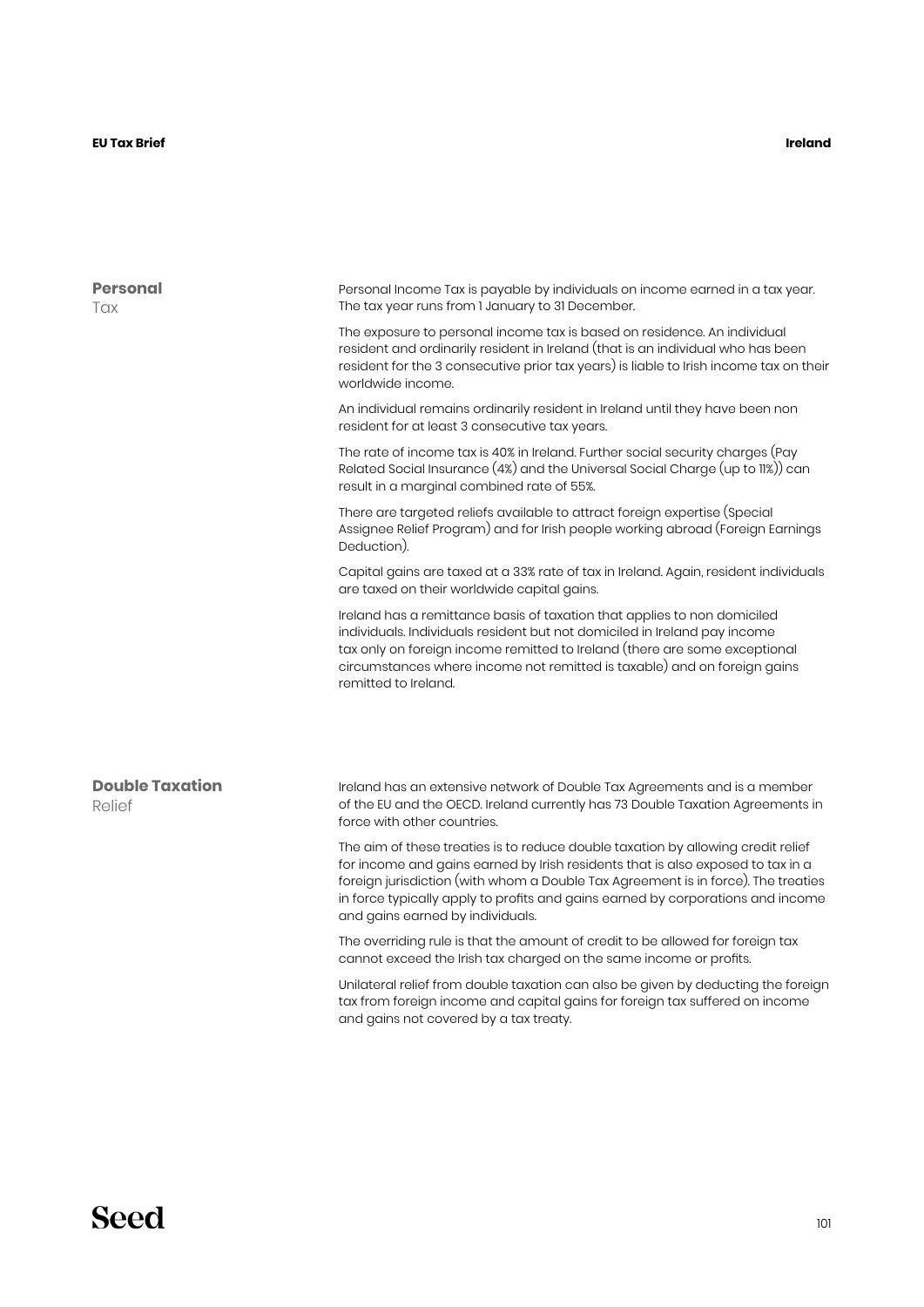| VAT               | Value Added Tax (VAT) is charged when a taxable person supplies goods or<br>services in Ireland in the course or furtherance of its taxable business. It is also<br>chargeable on the purchase of specified services from supplier's abroad, on<br>imported goods and on intra-community acquisitions of goods.                                                                                                                             |  |  |
|-------------------|---------------------------------------------------------------------------------------------------------------------------------------------------------------------------------------------------------------------------------------------------------------------------------------------------------------------------------------------------------------------------------------------------------------------------------------------|--|--|
|                   | There are different rates of VAT in Ireland depending on the relevant business<br>sector (e.g. medical, farming, building services, professional services etc.).                                                                                                                                                                                                                                                                            |  |  |
|                   | The five differing VAT rates are 0%, 4.8%, 9%, 13.5% and 23%. Certain activities are<br>also exempt from an Irish VAT charge.                                                                                                                                                                                                                                                                                                               |  |  |
|                   | For the most part banking, insurance and educational services (there are of<br>course exceptions) are VAT exempt and therefore cannot obtain VAT recovery<br>on their input costs.                                                                                                                                                                                                                                                          |  |  |
|                   | Where an entity is registered for VAT it may generally recover VAT on its business<br>purchases and must charge VAT on its sales. The entity must then pay over the<br>net VAT due to the Revenue Commissioners or receive a VAT refund for net VAT<br>overpaid.                                                                                                                                                                            |  |  |
|                   | There are specific and detailed rules which apply to the supply of real estate<br>(with different rules applying to residential real estate and commercial real<br>estate).                                                                                                                                                                                                                                                                 |  |  |
| <b>Employment</b> | Tax on income that an employee earns from employment is deducted at                                                                                                                                                                                                                                                                                                                                                                         |  |  |
| Tax               | source by their employer on behalf of the Irish Revenue. This is known as Pay As<br>You Earn (PAYE). The amount of tax that the employee contributes depends on<br>the amount of the income that they earn and on their personal circumstances.                                                                                                                                                                                             |  |  |
|                   | Tax is charged as a percentage of a person's income. The percentage that is<br>paid depends on the level of income. The first part of an employee's income,<br>up to a certain amount is taxed at 20%. This is known as the standard rate of tax<br>and the amount that it applies to is known as the standard rate tax band (the<br>current basic standard rate band is €35,300 - income above this level is liable to<br>a 40% tax rate). |  |  |
|                   | The remainder of an employee's income is taxed at the higher rate of tax of 40%.                                                                                                                                                                                                                                                                                                                                                            |  |  |
|                   | Universal Social charge is payable up to a rate of 8%.                                                                                                                                                                                                                                                                                                                                                                                      |  |  |
|                   | Employee's earning are also subject to a social insurance tax called PRSI. This is<br>charged at a rate of 4%.                                                                                                                                                                                                                                                                                                                              |  |  |
|                   | Employers will pay up to 11.05% employer PRSI also.                                                                                                                                                                                                                                                                                                                                                                                         |  |  |
|                   | The income earned from an Irish directorship is liable to payroll taxes. This is the<br>case even where the director is not Irish tax resident - therefore non executive<br>directorships are specifically within the scope of Irish employment taxes.                                                                                                                                                                                      |  |  |
|                   | A non Irish resident company that employs Irish resident individuals is likely to<br>have an obligation to register for Irish payroll taxes.                                                                                                                                                                                                                                                                                                |  |  |
|                   |                                                                                                                                                                                                                                                                                                                                                                                                                                             |  |  |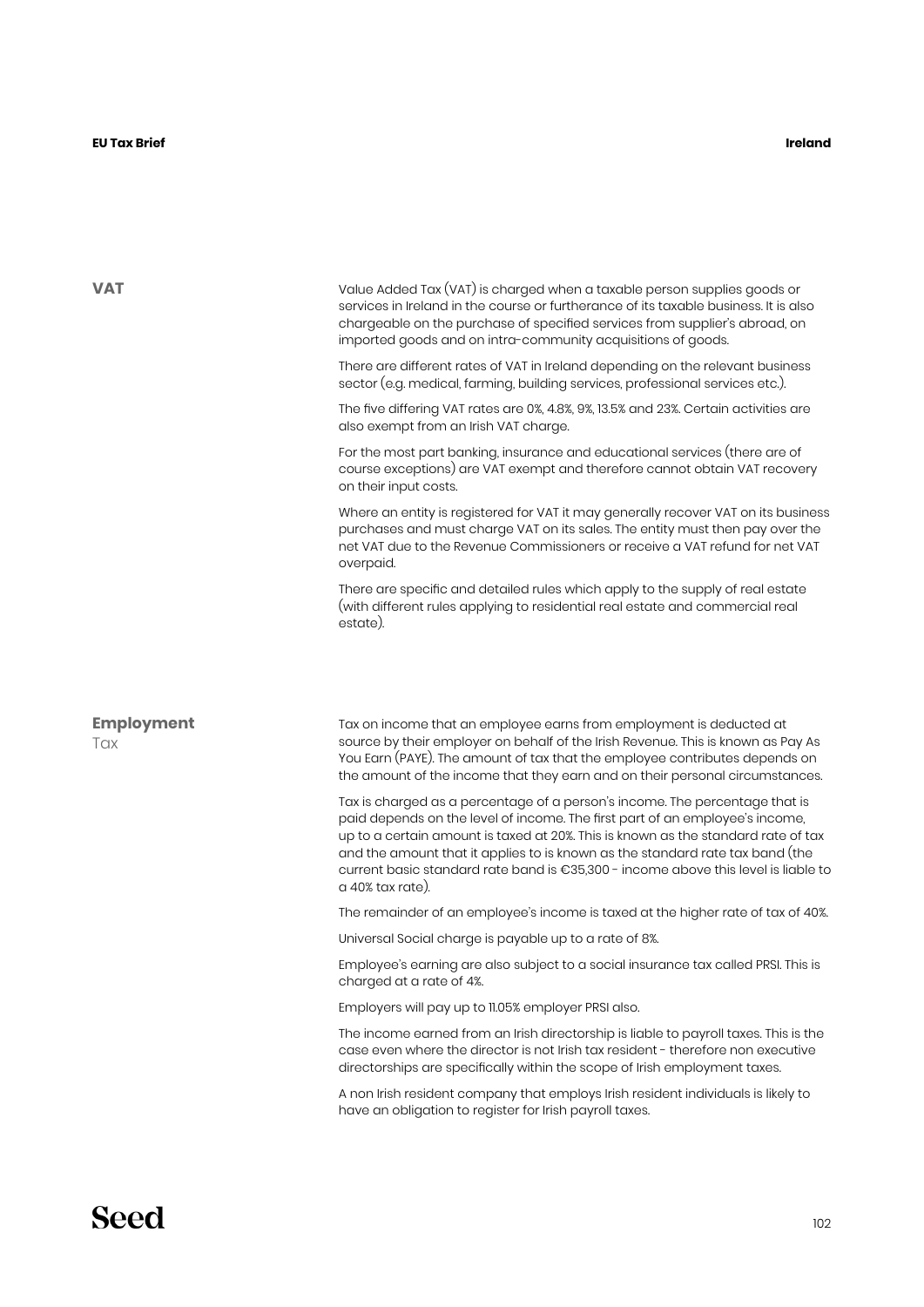### **Section B Rates**

|                  | Rate     | <b>Notes</b>                                                                                                                    |
|------------------|----------|---------------------------------------------------------------------------------------------------------------------------------|
| <b>Corporate</b> | 12.5/25  | There are two rates of Corporation Tax $(CT)$                                                                                   |
| Tax Rate $(\%)$  |          | 12.5% for trading income.                                                                                                       |
|                  |          | 25% for income from an excepted trade / non trading<br>income, for example rental and investment income.                        |
| <b>VAT</b>       |          | 23% is the standard rate of VAT and all goods and services                                                                      |
| $Rate (\%)$      | $0 - 23$ | that do not fall into the reduced rate categories are<br>charged at this rate.                                                  |
|                  |          | 13.5% is a reduced rate of VAT for items including fuel (coal,<br>heating oil, gas), electricity, veterinary fees, building and |

9% is a special reduced rate for newspapers and sporting facilities. This also includes e-books and electronically supplied newspapers.

building services, agricultural contracting services, shortterm car hire, cleaning and maintenance services.

5.4% flat rate compensation percentage for farmers

4.8% is a reduced rate of VAT specifically for livestock.

0% (Zero) VAT rating includes all exports, tea, coffee, milk, bread, books, children's clothes and shoes, oral medicine for humans and animals.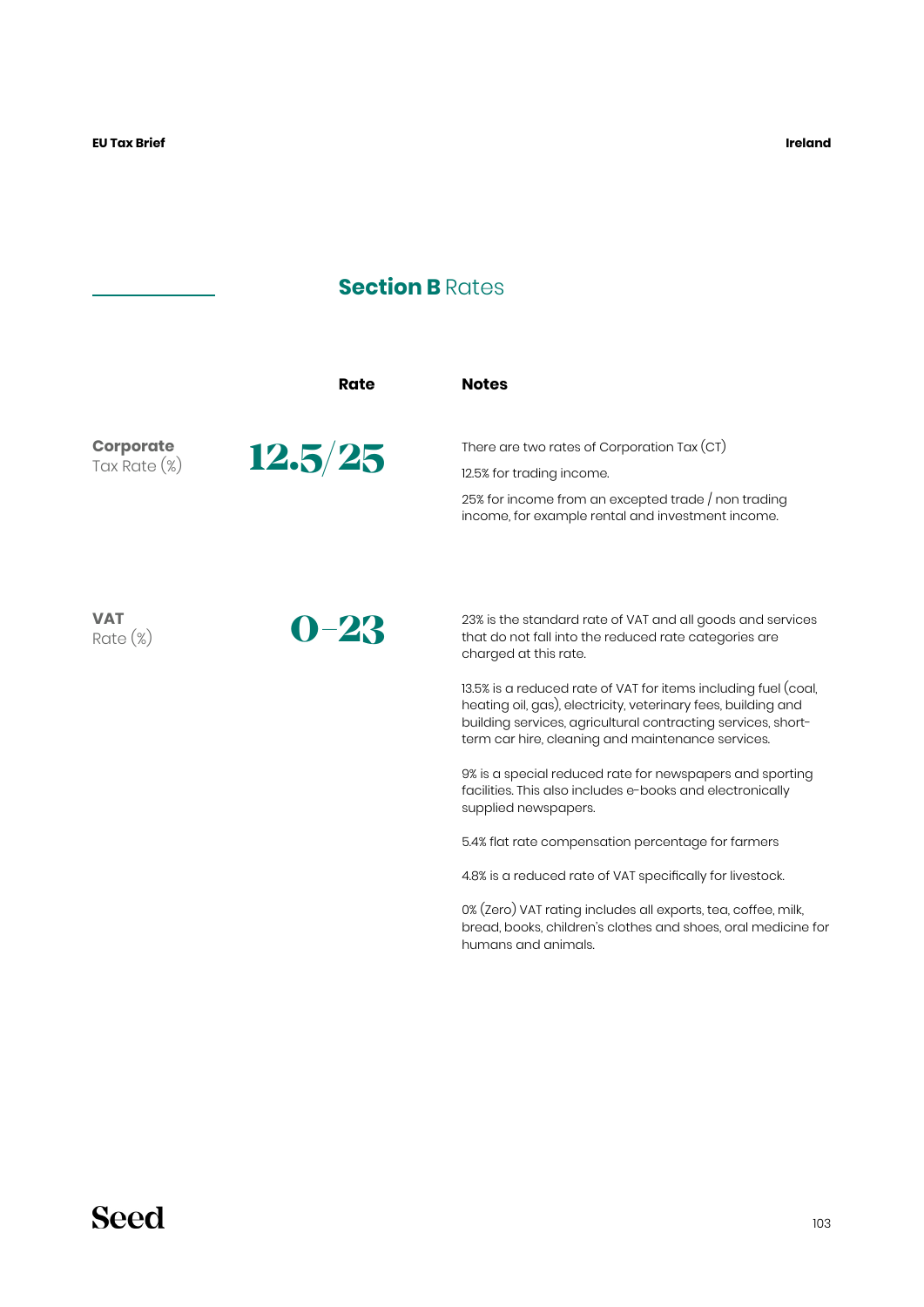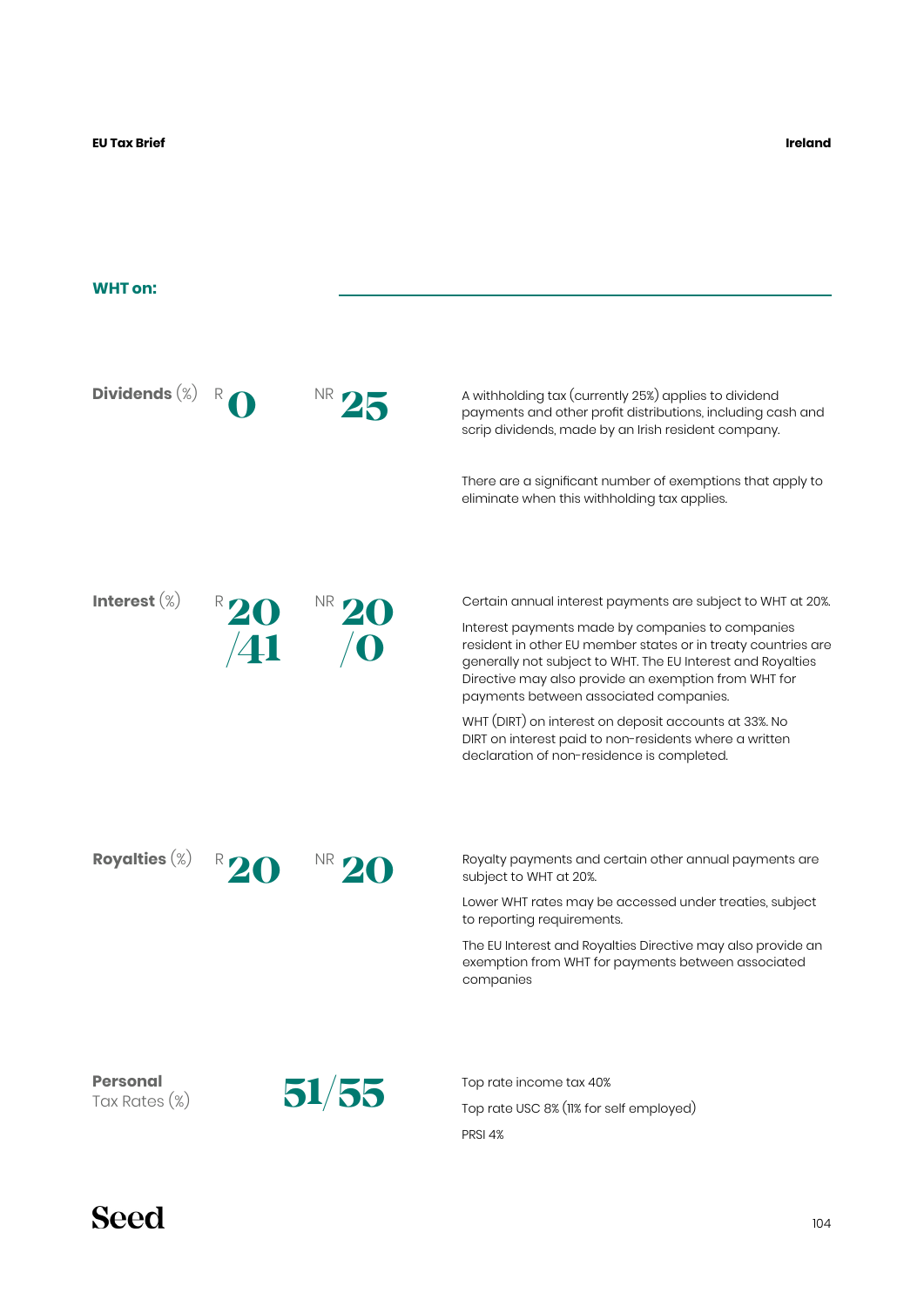| <b>Inheritance</b><br>Tax Rates $(\%)$                      | 33 | A rate of 33% applies to all inheritances (and gifts) where<br>either the transferor or transferree is Irish tax resident.<br>Otherwise the rate only applies to Irish situs property.<br>There are exemption thresholds the largest in force being<br>€335,000 for parent/child relationships.                                                                                                                                                                                          |
|-------------------------------------------------------------|----|------------------------------------------------------------------------------------------------------------------------------------------------------------------------------------------------------------------------------------------------------------------------------------------------------------------------------------------------------------------------------------------------------------------------------------------------------------------------------------------|
| <b>Corporate</b><br><b>Capital Gains</b><br>Tax Rate $(\%)$ | 33 | Corporate capital gains tax is charged at an effective rate<br>of 33%.                                                                                                                                                                                                                                                                                                                                                                                                                   |
| <b>Personal</b><br><b>Capital Gains</b><br>Tax Rate $(\%)$  | 33 | Individuals resident or ordinarily resident in Ireland are liable<br>to capital gains tax on disposals.<br>Individuals resident or ordinarily resident but not domiciled<br>in Ireland are liable on gains arising on the disposal of<br>assets situated in Ireland and on all foreign gains to the<br>extent that those gains are remitted to Ireland.<br>Individuals neither resident nor ordinarily resident are liable<br>on gains made on the disposal of certain specified assets. |
| Gift<br>Tax Rate $(\%)$                                     | 33 | A rate of 33% applies to all gifts. Gifts by an Irish resident<br>transferor are liable. Also gifts received by an Irish resident<br>transferee are liable.<br>If neither party is resident gift tax applies to Irish situs assets.                                                                                                                                                                                                                                                      |
| Wealth<br>Tax Rate $(\%)$                                   |    | Ireland has no wealth tax though a local property tax does<br>apply to residential real estate owned in Ireland.                                                                                                                                                                                                                                                                                                                                                                         |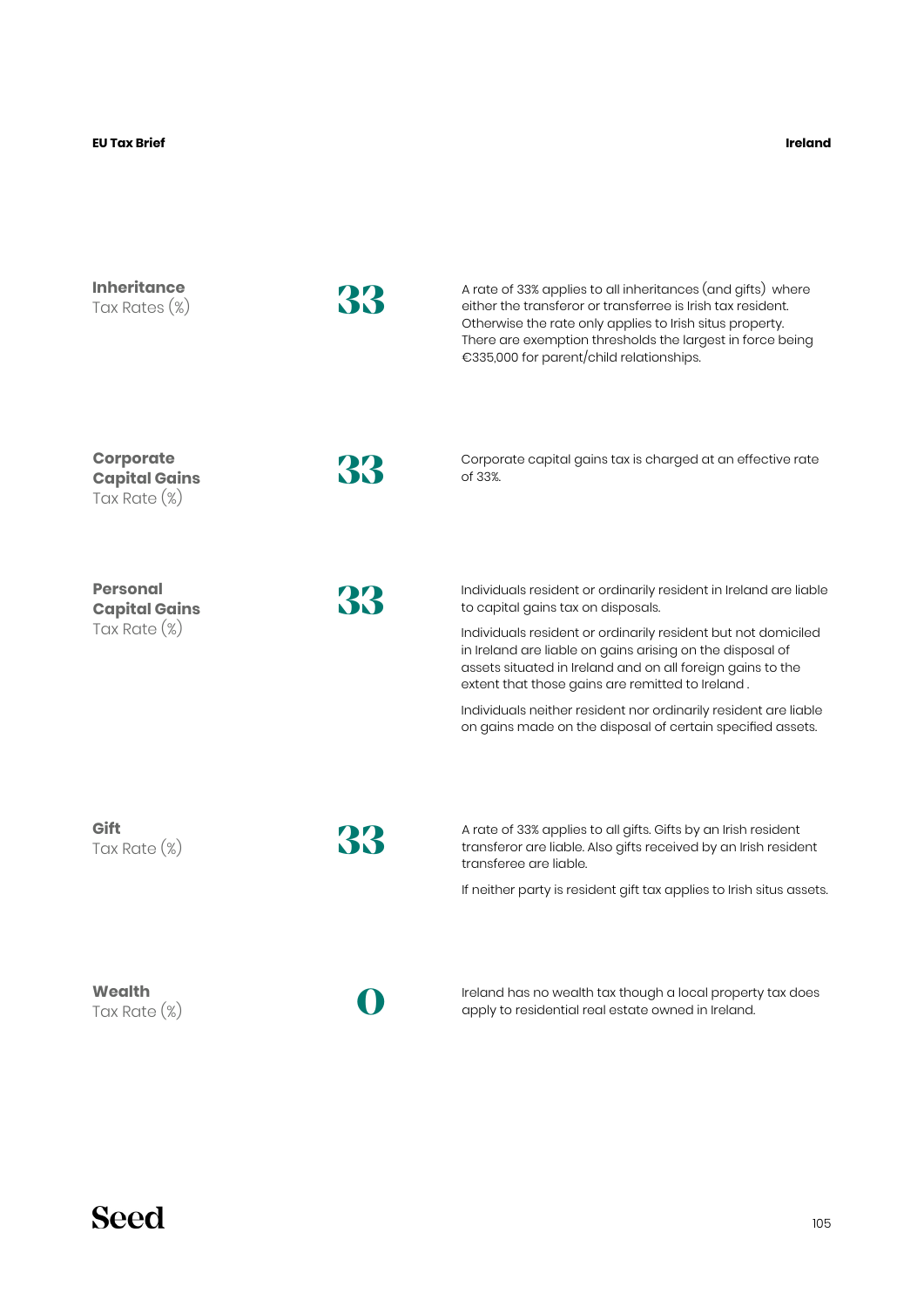**Country**

# **Italy**

### **Section A Overview**

**Corporate Tax** 

Italian corporate entities are subject to a corporate income tax, known as 'imposta sul reddito sulle società' or IRES, and to a regional production tax, known as 'imposta regionale sulle attività produttive' or IRAP.

The IRES taxable base is determined in different ways according to the type of company concerned.

- a) Resident Companies and commercial entities: the profit and loss indicated in the financial statements requires the increase or decrease in the tax regulations for the active and passive of corporate income;
- b) Resident non commercial entities: the tax base of the total income is determined by adding up the individual categories of income (real estate, capital, corporate and various income);
- c) Non-resident companies: are taxed only on Italian source income.

There are different methods of computation for the IRAP taxable base, depending on the nature of the business carried out by the taxpayer. Provisions for liabilities and risks, as well as extraordinary items, cannot be taken into account when determining the IRAP taxable base.

In general, the IRAP taxable base is determined by substracting production costs from the gross production value.

### **Seed**

**Italy**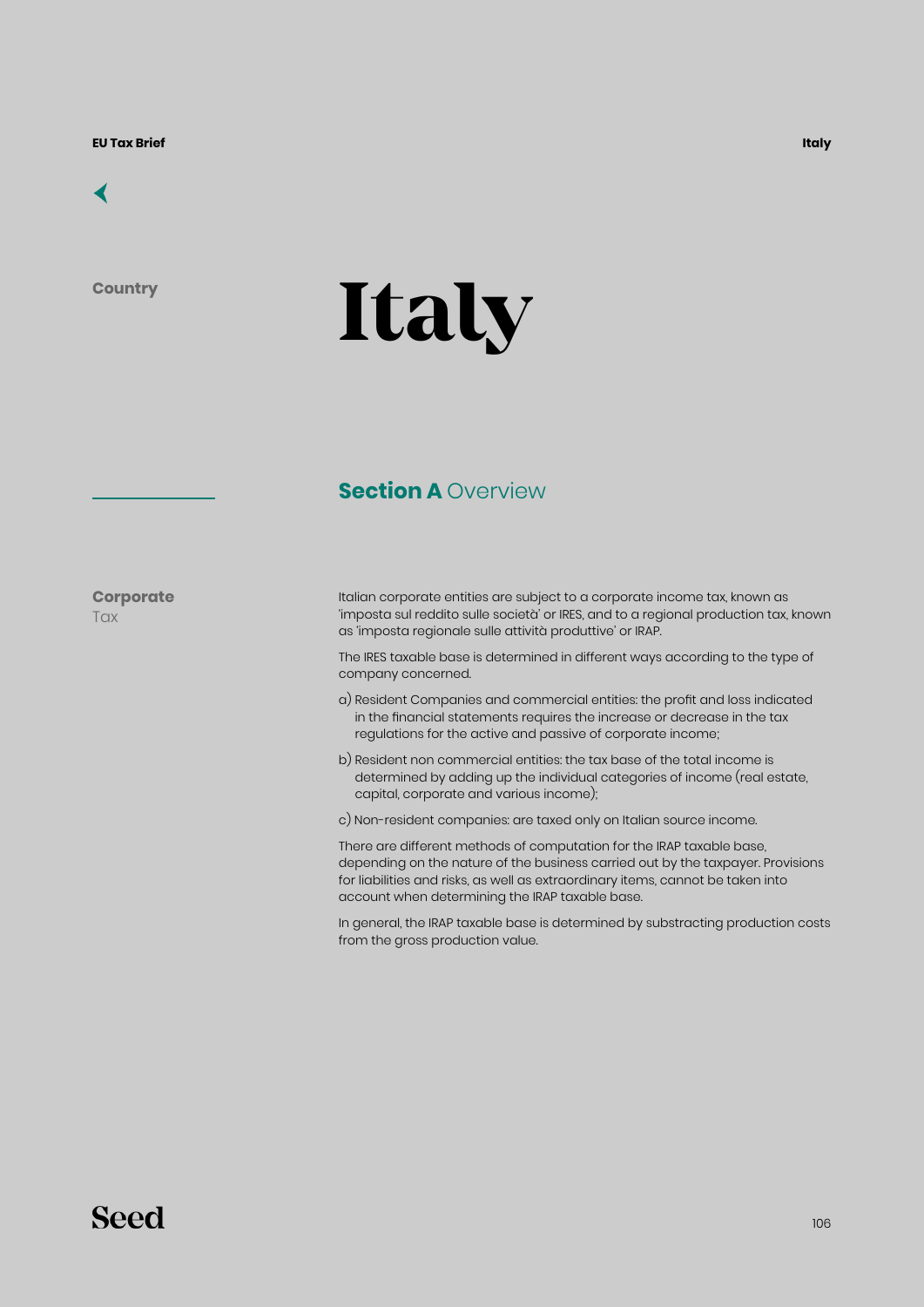**T**ax

**Personal** For the purposes of direct taxation, Italian resident are subject to a personal income tax, known as 'imposta sul reddito delle persone fisiche' or IRPEF. All their incomes are taxed wherever they are produced, according to the worldwide taxation principle. Each income produced by individuals falls into one of the categories provided by the Italian legislator: real estate income, business income, employee income, self-employment income, business income and capital gains. The IRPEF taxable base is calculated by the sum of the taxable income of the above categories subject to ordinary taxation. IRPEF is applied on a progressive rate basis. The personal income tax rates have increased from the REGIONAL TAX SUPPLEMENT and from MUNICIPAL TAX SUPPLEMENT that depend on Region or Municipality and bracket of income of each. It should also be noted that new tax breaks were introduced in the FY 2020 in

favor of indivisuals who want to transfer their fiscal residence to Italy (i.e. flat tax or exemption of 70% of the income produced in Italy).

Moreover, there are two types of wealth tax for Italian resident that have real estate possessions or financial assets out of Italy.

The first of these is called 'imposta sul valore degli immobili all'estero' or IVIE on the cadastral value of the property, but it can vary according to the type of property ( luxury or normal) and ist destination of usage (commercial, resident etc)

The second is proportionate to the percentage financial investments owned and the size of the asset. This is called 'imposta sul valore delle attività finanziarie detenute all'estero' or IVAFE.

For the purposes of indirect taxation, any transfer of assets resulting from the opening of a succession due to death in Italy or through a spirit of liberality is subject to INHERITANCE AND GIFT TAX. These taxes are applied at rates determinad on the basis of the relationship of kinship or affinity existing beetween the deceased\donor and the beneficiary of the transfer. Specific provisions apply to a handicapped person.

#### **Italy**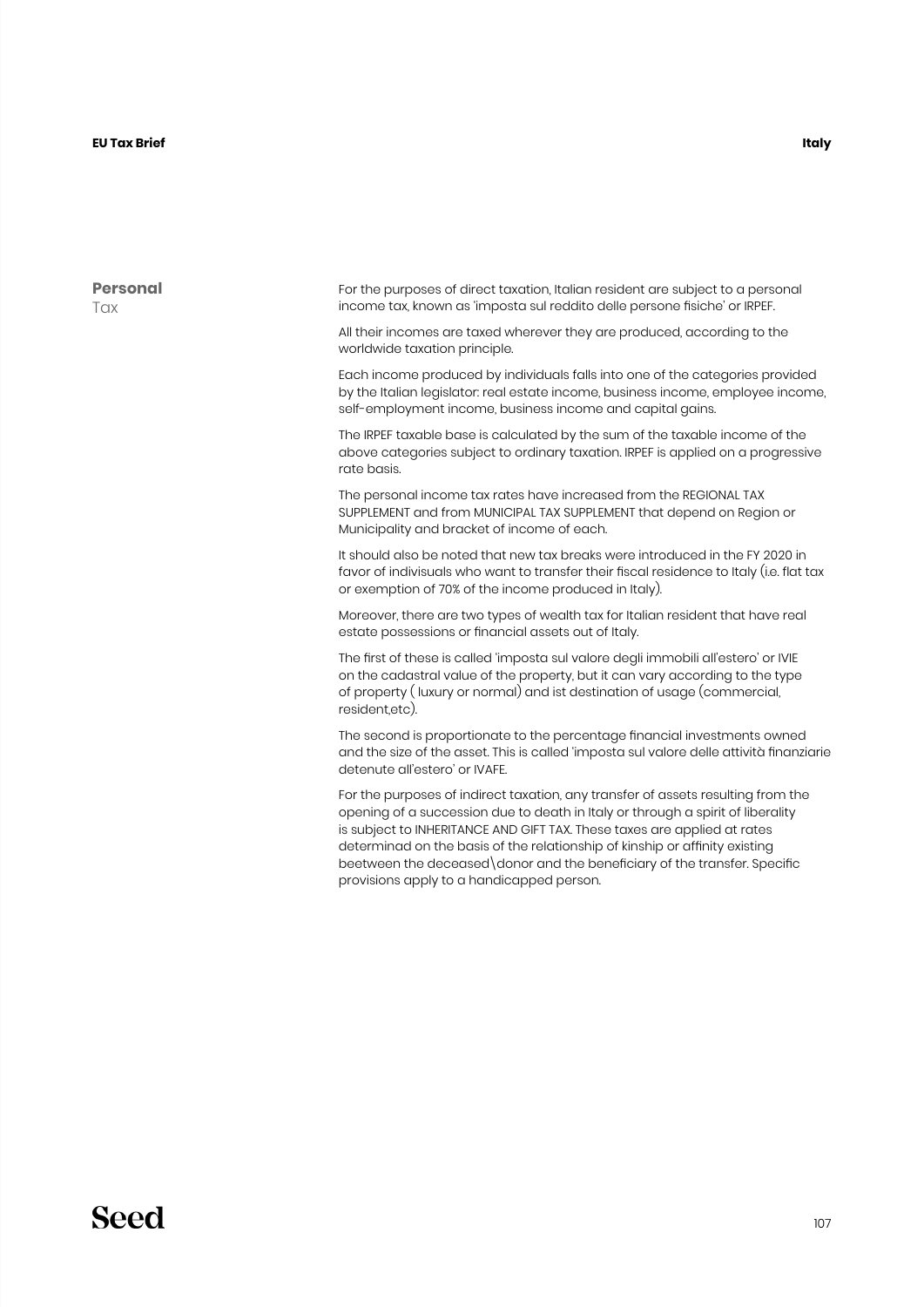#### **EU Tax Brief Italy**

| <b>Double Taxation</b><br>Relief | In order to avoid double taxation, there are two alternative methods: 1) the<br>EXEMPTION in Italy of income produced abroad, or 2) the TAX CREDIT, through the<br>recognition of the deduction, by the Italian tax authorities, of taxes paid abroad,<br>under certain conditions.                                                                                                                                                                                                                                                              |  |  |  |
|----------------------------------|--------------------------------------------------------------------------------------------------------------------------------------------------------------------------------------------------------------------------------------------------------------------------------------------------------------------------------------------------------------------------------------------------------------------------------------------------------------------------------------------------------------------------------------------------|--|--|--|
|                                  | In principle, the exemption method makes definitive the level of taxation of the<br>source state while the tax credit method makes definitive the higher taxation<br>level between that of the source state and that of the recipient's state of<br>residence.                                                                                                                                                                                                                                                                                   |  |  |  |
|                                  | The Italian system has mainly adopted the the tax credit method even if there<br>are cases to which the option exemption method (i.e. branch exemption)<br>is applied or mixed cases for which both the exemption and the tax credit<br>(i.e. dividends received by italian resident companies that contribute to the<br>formation of taxable income in the amount of 5%-exemption method- but<br>which, if subject to withholding tax in the souce State, benefit from the tax credit<br>in the misure of 5% of the amount of withholding tax). |  |  |  |
|                                  | Amon the remedies we have to also mention the treaties against double<br>taxation concluded by Italy which provide the elimination of double taxation<br>based on the model of the OECD Convention. In this case, the general method of<br>avoiding double taxation ist hat oft he tax credit.                                                                                                                                                                                                                                                   |  |  |  |
|                                  |                                                                                                                                                                                                                                                                                                                                                                                                                                                                                                                                                  |  |  |  |
| <b>VAT</b>                       | VAT is a tax, with different rates, which weighs on the supply of goods and<br>services by taxable persons, that is, by enterpreneurs, artist and habitual<br>professionals, on the territory of Italy.                                                                                                                                                                                                                                                                                                                                          |  |  |  |
|                                  | In addition to taxable transactions for VAT purposes, it is possible to identify:                                                                                                                                                                                                                                                                                                                                                                                                                                                                |  |  |  |
|                                  | a) Non-taxable transactions: without one or more requirements provided by the<br>reference legislation (i.e. export sales). This type of transactions contribute<br>to the sum of the volume of business and are subject to all the formal and<br>substantial obligations dictated for VAT purposes;                                                                                                                                                                                                                                             |  |  |  |
|                                  | b) Exempt operations: exclude from the field of VAT application for explicit<br>regulatory provision for social or technical reasons (i.e. health services,<br>didactic and educational services). However, since these are transactions<br>that satisfy all the VAT conditions, they give rise to a series of formal<br>obligations. They contribute to the formation of turnover but do not allow, in<br>general, the deduction of VAT on purchases.                                                                                           |  |  |  |
|                                  | c) Excluded transactions: defined as 'irrilevant trabsactions' as they are<br>excluded from the field of application of the tax for explicit regulatory<br>provision. They do not generate particular VAT obligations and do not<br>contribute to forming the turnover.                                                                                                                                                                                                                                                                          |  |  |  |
|                                  | A particular mechanism of payment of the tax directly by the assignee consists<br>in the so-called 'reverse charge'. To limit tax evasion, it has been envisaged<br>that, for some transaction, the transferor will issue an invoice without indicating<br>tha VAT payable which will instead be exposed by the transferee through the<br>integration of the invoice or the issue of a self-invoice.                                                                                                                                             |  |  |  |
|                                  | For pratical purposes, this mechanism entails only the transfer from the<br>customer to the supplierm of the burden of indicating the VAT on the document,<br>but does not produce any additional burden or prejudice the right to deduct.                                                                                                                                                                                                                                                                                                       |  |  |  |
| Seed                             | 108                                                                                                                                                                                                                                                                                                                                                                                                                                                                                                                                              |  |  |  |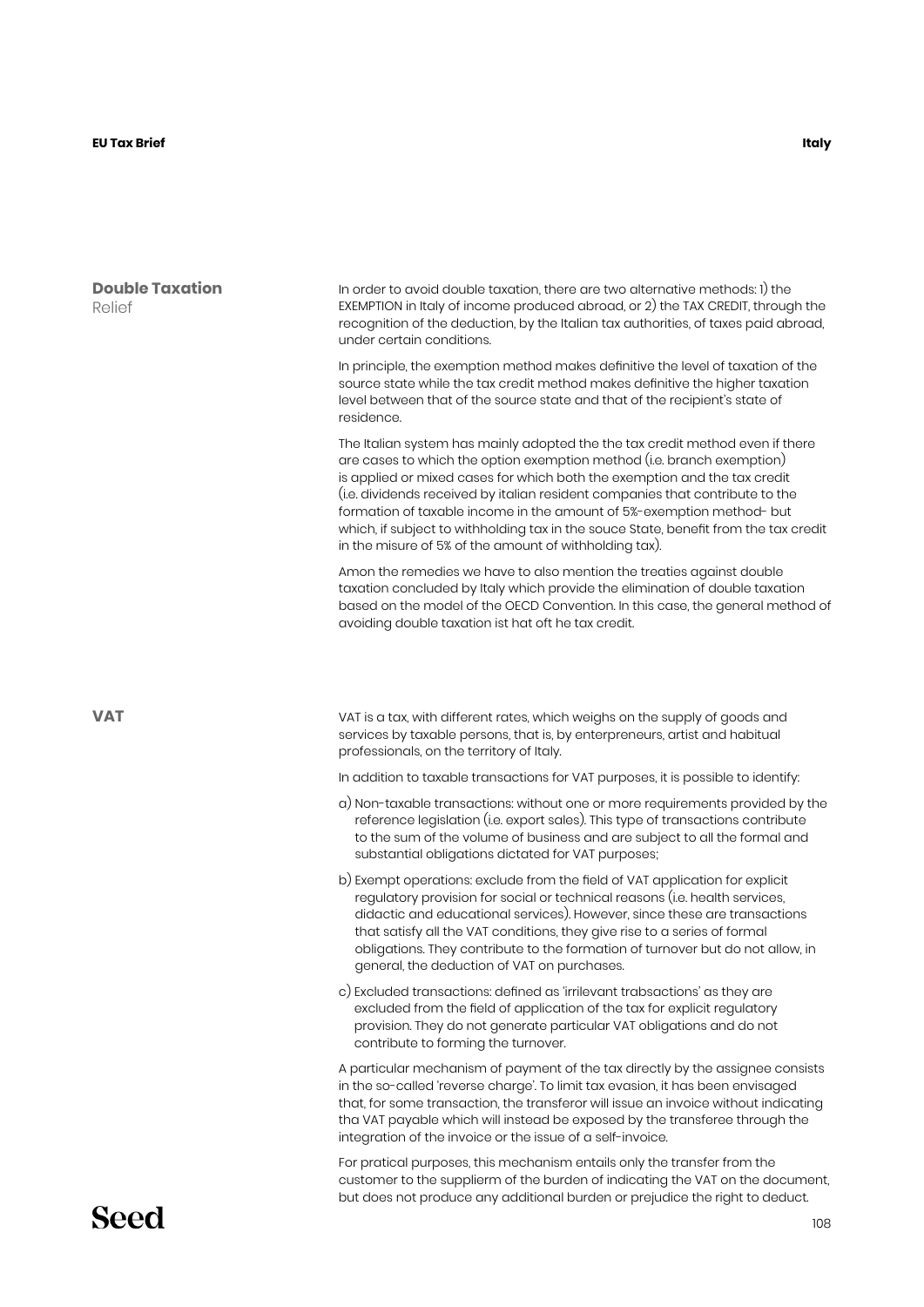#### **EU Tax Brief Italy**

**Employment** Tax

The employer who pays employee earnings acts as a substitute for tax, having to make a withholding tax by way of the workers' personal income tax. Tax substitute have to withhold tax on the taxable part of the sums (i.e. salaries, wages, indemnities) and the values (so-called 'fringe benefits') paid in each pay period (i.e. month). When withholding tax on each pay period, the substitute tax must apply any tax deductions due for employee income.

Moreover, social security contributions is mandatory. It is mainly depends on the relationship between the individual and the company.

In the case of employment relationship, the social security contributions are made by both the employee and the employer. The Italian employer, in order to pay social security contributions for employees, must register with the Italian Social Security Administration (Instituto Nazionale Previdenza Sociale or INPS).

The total social security rate is around 40% of the employee's gross compensation (the rate depends on the work-activity performed by the company, the number of employees of the company, the employee's position), and is shared as follows: employer's charge is around 30%; employee's charge is around 10%.

As regards the employee, however, experimenal measures were introduced from 1st July 2020 to 31th December 2021: bonuses to employees with a total income not exceeding 28.000€ for an amount equals to 600€ which will become 1.200€ from the 1st January 2021 and a further deduction in favor of the earners of employees' earnings with total income not exceeding 40.000€.

### **Section B** Rates

|                                  | Rate | <b>Notes</b>                                                                                                                     |
|----------------------------------|------|----------------------------------------------------------------------------------------------------------------------------------|
| <b>Corporate</b><br>Tax Rate (%) | 27.9 | 24% for IRES; 3.9% for IRAP (but Regions have the power to<br>slightly increase or decrease IRAP rates).                         |
| <b>VAT</b><br>$Rate (\%)$        | 22   | Reduced rate for particular goods or services (10%, 5% or<br>4%) and 0% rate for Intra-community and international<br>transport. |

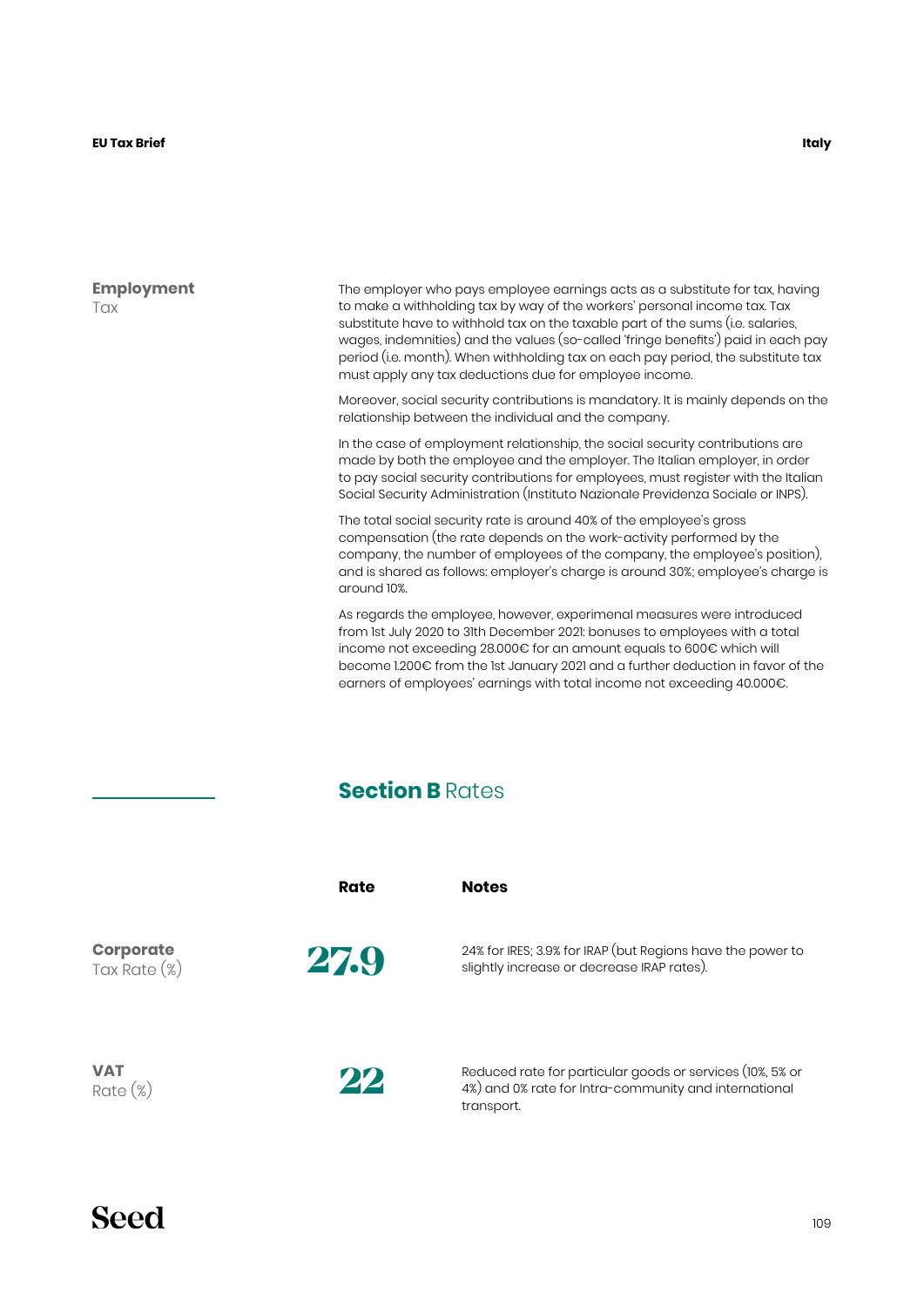### **WHT on:**

| Dividends $(\%)$                 |         | If the recipient is:                                                                                                                                                                                                                                                                                                                                                                                                                                                                                                                       |
|----------------------------------|---------|--------------------------------------------------------------------------------------------------------------------------------------------------------------------------------------------------------------------------------------------------------------------------------------------------------------------------------------------------------------------------------------------------------------------------------------------------------------------------------------------------------------------------------------------|
|                                  | $-1.20$ | a) An Italian resident natural person, capital income and<br>withholding tax of 26%                                                                                                                                                                                                                                                                                                                                                                                                                                                        |
|                                  |         | b) An Italian company, corporate tax and no withholding tax<br>(but the taxable base is reduced to 5% if the beneficiary is<br>a join-stock company and to 58,14% if the beneficiary is a<br>partnership)                                                                                                                                                                                                                                                                                                                                  |
|                                  |         | c) A non-resident natural person, withholding tax of 26%                                                                                                                                                                                                                                                                                                                                                                                                                                                                                   |
|                                  |         | d) A non-resident company, withholding tax of 1.20%, if there<br>are certain conditions.                                                                                                                                                                                                                                                                                                                                                                                                                                                   |
| Interest $(\%)$                  |         | The taxation of interest depends on the type of recipient<br>(natural person or company) and the type of interest<br>received (interest on deposits and current accounts,<br>interest on bonds, other interest on different income). The<br>$tax$ rate is the same (26%) but taxation may include a) the<br>payment of a substitute tax; or b) the application of a WHT<br>by advance payment of tax on personal income tax or<br>corporate income tax or a final WHT. Interest on government<br>bonds is subject to a 12.5% domestic WHT. |
| Royalties $(\%)$                 |         | If the recipient is:                                                                                                                                                                                                                                                                                                                                                                                                                                                                                                                       |
|                                  |         | a) An Italian resident natural person, withholding tax of 20%<br>(the tax base may be reduced in some cases)                                                                                                                                                                                                                                                                                                                                                                                                                               |
|                                  |         | b) An Italian company, no withholding tax                                                                                                                                                                                                                                                                                                                                                                                                                                                                                                  |
|                                  |         | c) A non-resident natural person or company, withholding<br>tax of 30% (generally applyed on 75% of the amount of<br>them).                                                                                                                                                                                                                                                                                                                                                                                                                |
| <b>Personal</b><br>Tax Rates (%) | 47.28   | IRPEF:<br>- on the first 15.000€ the rate is 23%;<br>- above 15.000€ up to 28.000€ the rate is 27%;<br>- above 28.000 $\epsilon$ up to 55.000 $\epsilon$ the rate is 38%;<br>- above 55.000€ up to 75.000€ the rate is 41%;<br>- over 75.000€ the rate is 43%.<br>REGIONAL TAX SUPPLEMENT varies from 1.23% to 3.33%<br>MUNICIPAL TAX SUPPLEMENT varies from 0.10% to 0.90%                                                                                                                                                                |

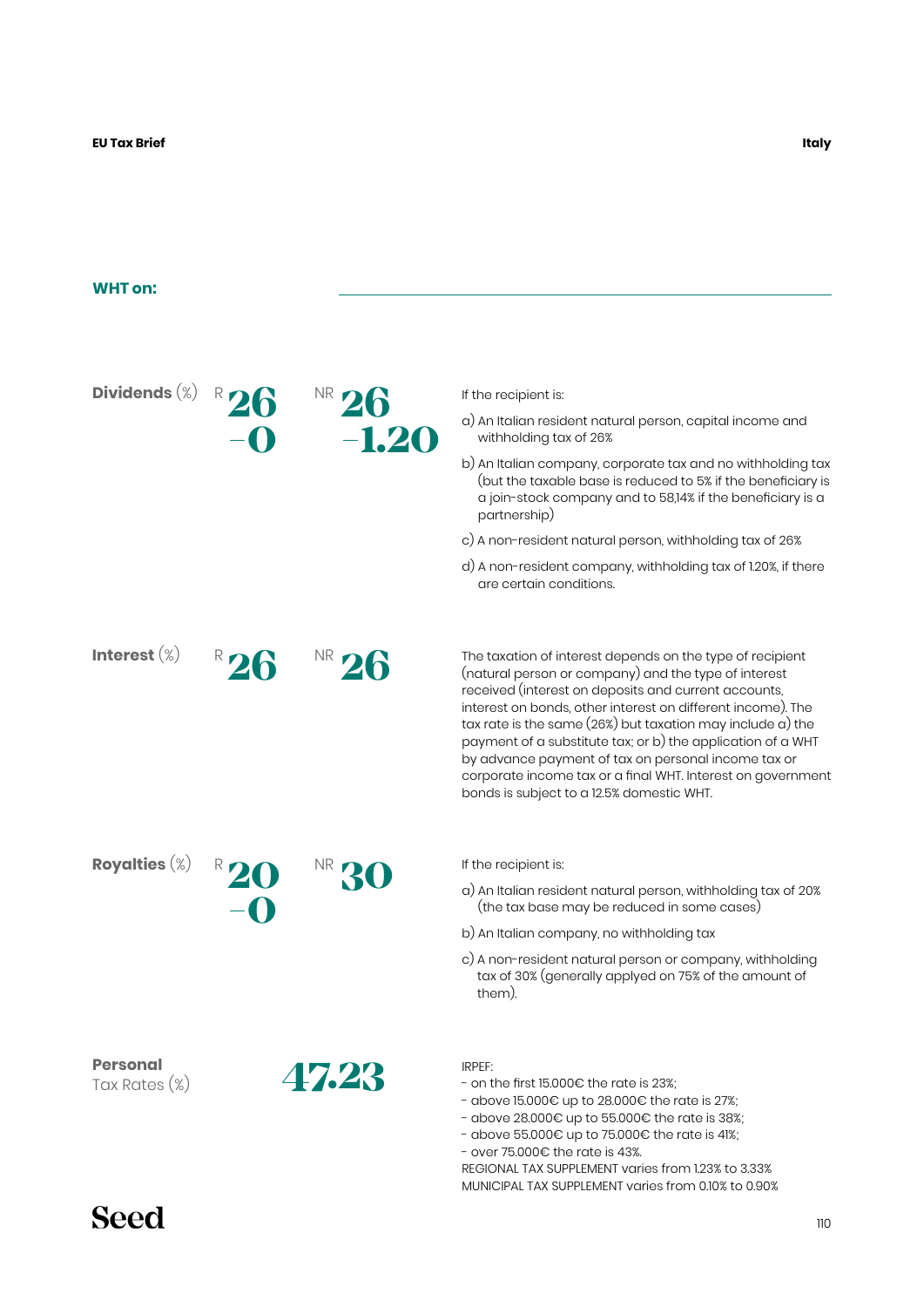| <b>Inheritance</b><br>Tax Rates (%)                         | -8                 | This tax is paid depending on who the beneficiaries are and<br>can be summarised as follows:                                                                                                                                                                                                                        |
|-------------------------------------------------------------|--------------------|---------------------------------------------------------------------------------------------------------------------------------------------------------------------------------------------------------------------------------------------------------------------------------------------------------------------|
|                                                             |                    | - 4% if beneficiaries are the deceased's spouse or relatives<br>in a direct line, with no tax payable up to 1.000.000 € (per<br>heir)                                                                                                                                                                               |
|                                                             |                    | - 6% if beneficiaries are sisters or brothers, with no tax<br>payable up to 100.000 $\epsilon$ (per heir) and to other family<br>members up to the fourth generation but without any tax<br>free amount:                                                                                                            |
|                                                             |                    | - 8% if beneficiaries are unrelated parties not previously<br>mentioned with no tax free allowance.                                                                                                                                                                                                                 |
| <b>Corporate</b><br><b>Capital Gains</b><br>Tax Rate $(\%)$ | 24                 | Capital gains are generally treated as ordinary income,<br>so companies pay 24% tax on them. However, under a<br>specif regime so-called 'PEX', in the case of the disposal of<br>partecipation in other companies, capital gains realised<br>are exempt for 95% of their amount, subject to certain<br>conditions. |
| <b>Personal</b><br><b>Capital Gains</b>                     | 26/                | Capital gains on the sale of shareholding are subject to a<br>26% imposition as a substitute of IRPEF.                                                                                                                                                                                                              |
| Tax Rate $(\%)$                                             | <b>Progressive</b> | The capital gain on the sale of real estate is taxed at<br>progressive tax rates. However, there are some exceptions<br>deriving from the sale of real estate if owned for more than<br>5 years or the sale of real estate, even if owned for less than<br>5 years, if it has been used as primary residence.       |
| Gift<br>Tax Rate (%)                                        | $4 - 8$            | The same Inheritance tax rules apply for gift tax.                                                                                                                                                                                                                                                                  |
| Wealth<br>Tax Rate $(\%)$                                   | 0.78               | 0.76% for IVIE; 2 per thousand for IVAFE.                                                                                                                                                                                                                                                                           |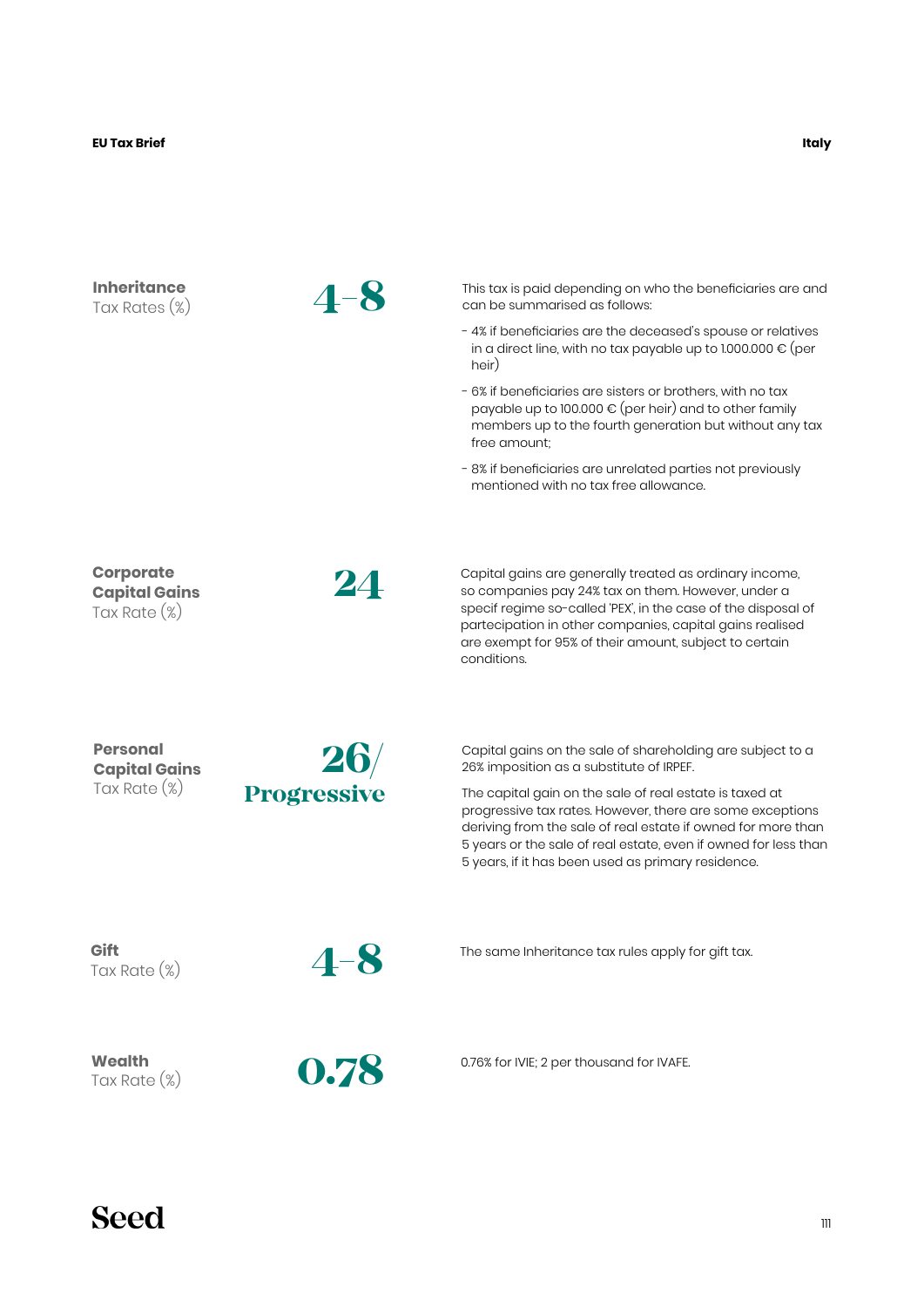

**Country**

# **Latvia**

### **Section A Overview**

**Corporate Tax** 

Under the new Corporate Income Tax (CIT) model in force as of 1 January 2018, all undistributed corporate profits are exempt. This exemption covers both active (e.g. trading) and passive (e.g. dividends, interest, royalties) types of income. It also covers capital gains arising on the sale of all types of assets, including shares and securities, except for the sale of immovable property by non-residents. This tax regime is available to Latvian-resident companies and non-resident companies' permanent establishments (PEs) registered in Latvia.

The taxation of corporate profits is postponed until those profits are distributed as dividends or deemed to be distributed.

The CIT rate is 20% applicable to the taxable base. However, before applying the statutory rate, the taxable base should be divided by a coefficient of 0.8. As the taxable base is increased by the coefficient, the effective CIT rate is 25%.

**Personal Tax** 

Latvia has a progressive Personal Income Tax (PIT) system. Unless the law provides for a different rate, the progressive rate is based on the level of annual income as follows:

A rate of 20% applies to income up to EUR 20,004.

Any portion of income between EUR 20,004 and EUR 62,800 attracts a rate of 23%.

Any income over EUR 62,800 attracts a rate of 31%.

PIT on dividends is 20%. However, where a company has already charged its profits to CIT, there will be no PIT to pay. This applies to Latvian companies, European Union (EU)/European Economic Area (EEA) companies, and others, except for companies from tax havens and MBT payers. To zero-rate dividends for PIT, evidence of PIT or CIT paid abroad should be presented.

Other income from capital, including interest, also attracts a fixed PIT rate of 20%.

The rate on income from capital gains is 20%.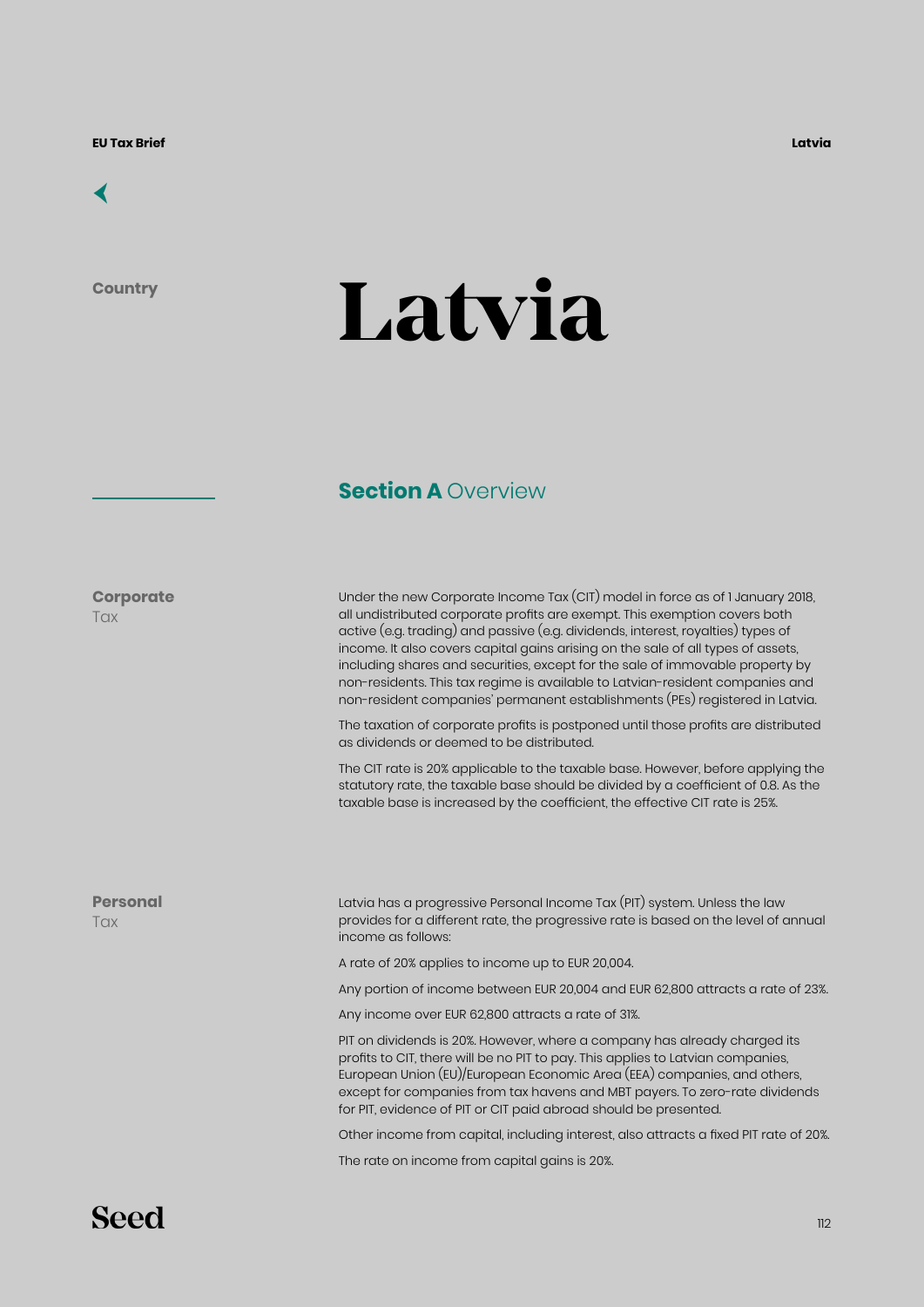#### **Latvia**

| <b>Double Taxation</b><br>Relief    |                        | Latvia has concluded 62 tax treaties. Latvia signed the OECD's MLI on 7 June 2017.                                                                                                                                                                                                                                                                                                         |
|-------------------------------------|------------------------|--------------------------------------------------------------------------------------------------------------------------------------------------------------------------------------------------------------------------------------------------------------------------------------------------------------------------------------------------------------------------------------------|
| <b>VAT</b>                          |                        | The standard rate on supplies of goods and services, commodity imports,<br>services rendered by non-residents and treated as supplied in Latvia, and intra-<br>Community acquisitions of goods is 21%.<br>Reduced rates of 0%, 5% and 12% may apply in certain cases.                                                                                                                      |
|                                     |                        |                                                                                                                                                                                                                                                                                                                                                                                            |
| <b>Employment</b><br>Tax            |                        | The employer is responsible for withholding personal income $\text{tax}(\text{PIT})$ at a rate<br>of 20% on income up to EUR 20,004, at 23% income between EUR 20,004 and EUR<br>62,800. For the annual income exceeding EUR 62,800, the applicable rate is 31%,<br>which is applied via submission of the individual annual tax return.                                                   |
|                                     |                        | The employee's part of National social insurance contributions (NSIC) at a rate<br>of 10.5%, is deducted from gross employment income. The employer's part of<br>NSIC, at a rate of 23.50%, is calculated on top of gross employment income. NSIC<br>is payable on annual income up to EUR 62,800. A solidarity tax applies to annual<br>income over EUR 62,800 at the same rates as NSIC. |
|                                     | <b>Section B Rates</b> |                                                                                                                                                                                                                                                                                                                                                                                            |
|                                     | <b>Rate</b>            | <b>Notes</b>                                                                                                                                                                                                                                                                                                                                                                               |
| <b>Corporate</b><br>Tax Rate $(\%)$ | 20                     | Payable only when profits are distributed.                                                                                                                                                                                                                                                                                                                                                 |
| <b>VAT</b><br>$Rate (\%)$           | 21                     | Reduced VAT rates may apply.                                                                                                                                                                                                                                                                                                                                                               |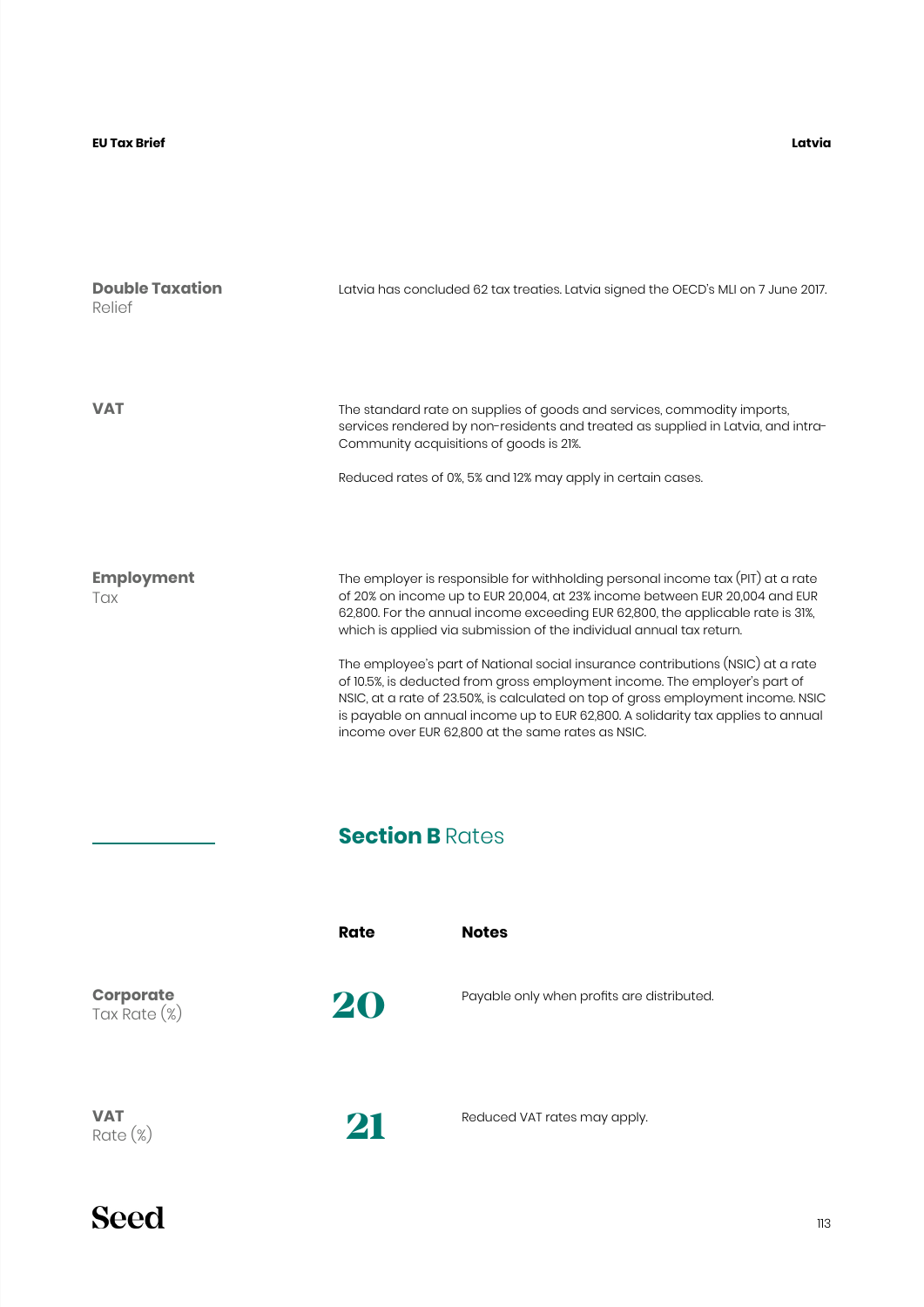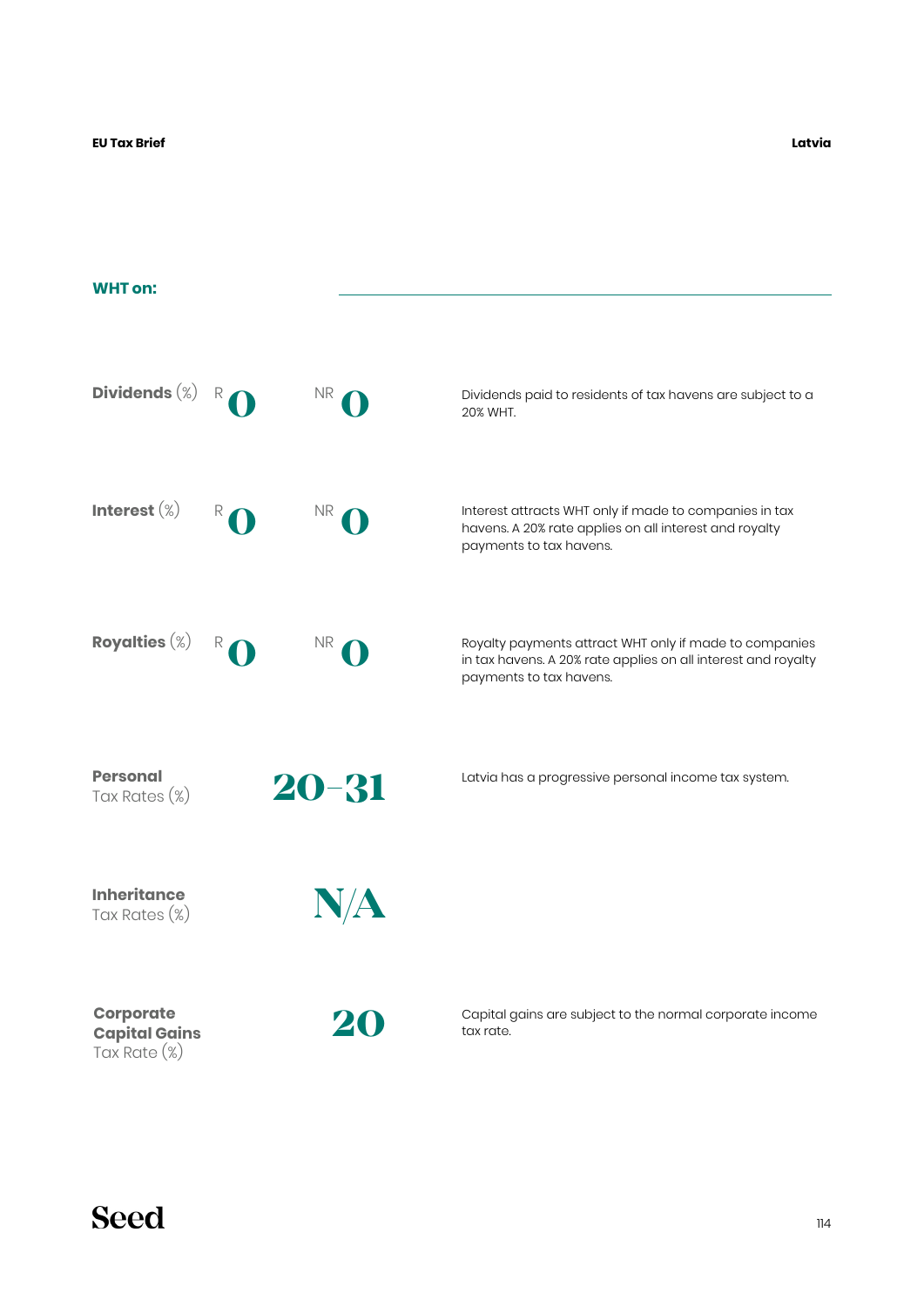| <b>Personal</b><br><b>Capital Gains</b><br>Tax Rate (%) | 20-31 | Capital gains are subject to the progressive personal<br>income tax rates.                                                                                                                                                                                                                                                                          |
|---------------------------------------------------------|-------|-----------------------------------------------------------------------------------------------------------------------------------------------------------------------------------------------------------------------------------------------------------------------------------------------------------------------------------------------------|
| Gift<br>Tax Rate $(\%)$                                 |       | Gifts in any form from individuals are subject to the<br>progressive personal income tax rate after applying an<br>annual exemption of EUR 1,425 to the value of the gift. Small<br>gifts of up to EUR 15 (including VAT) from the employer are<br>exempt from PIT. Gifts between spouses and relatives up to<br>the third degree are fully exempt. |
| Wealth<br>Tax Rate $(\%)$                               |       | Latvia does not impose a wealth tax.                                                                                                                                                                                                                                                                                                                |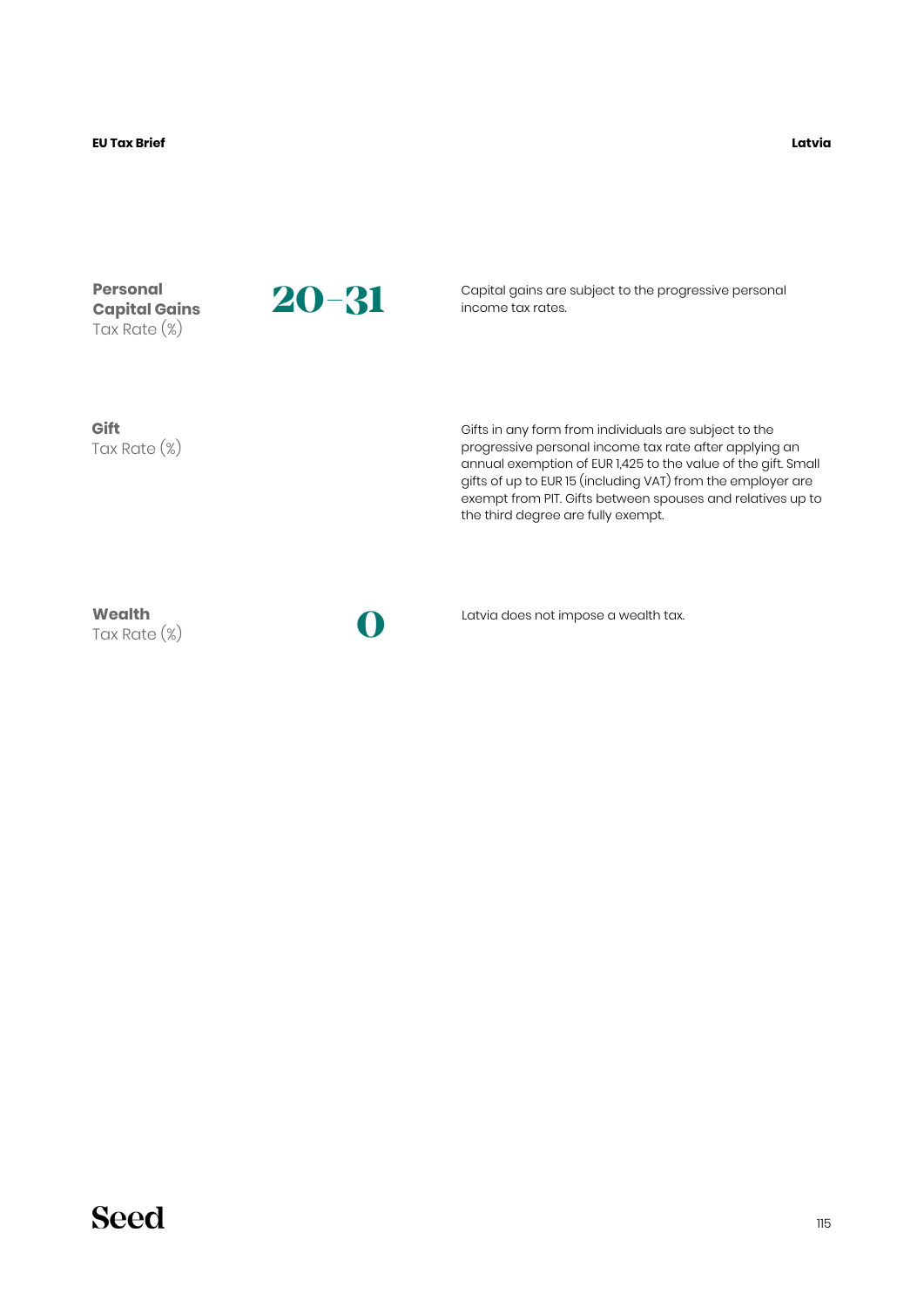## [←](#page-6-0)

**Country**

# **Lithuania**

### **Section A Overview**

**Corporate Tax** 

Lithuania has a traditional corporate tax system. Corporate tax is paid on profit and capital gain earned in Lithuania and abroad.

Taxable profit is calculated by deducting the non-taxable income and deductible

expenses, including deductible expenses of limited amounts, from the income received

over the taxable period. Deductible expenses include all of the usual costs that the entity actually incurs for the purpose of earning a business income, or receiving the economic benefits.

Corporate tax payers are the local companies registered with the Register of Legal Entities of the Republic of Lithuania. Foreign registered companies is subject to corporate tax on certain type of income and may require registration for tax purposes only (e. g. possession of immovable property in Lithuania, employment of Lithuanian resident, etc.). Foreign registered companies are also taxed on activities conducted through a permanent establishment (PE) situated in the territory of Lithuania. It also applies to income earned in foreign countries and attributed to PE in Lithuania where such income relates to the activities of a foreign entity conducted through PE situated in Lithuania.

Re-organisations of companies (including mergers and divisions) are generally tax-neutral transactions (if performed under the conditions set in the law). However, the general anti avoidance rule of "substance over form" should be noted, which allows tax authorities to reclassify the legal form of transaction.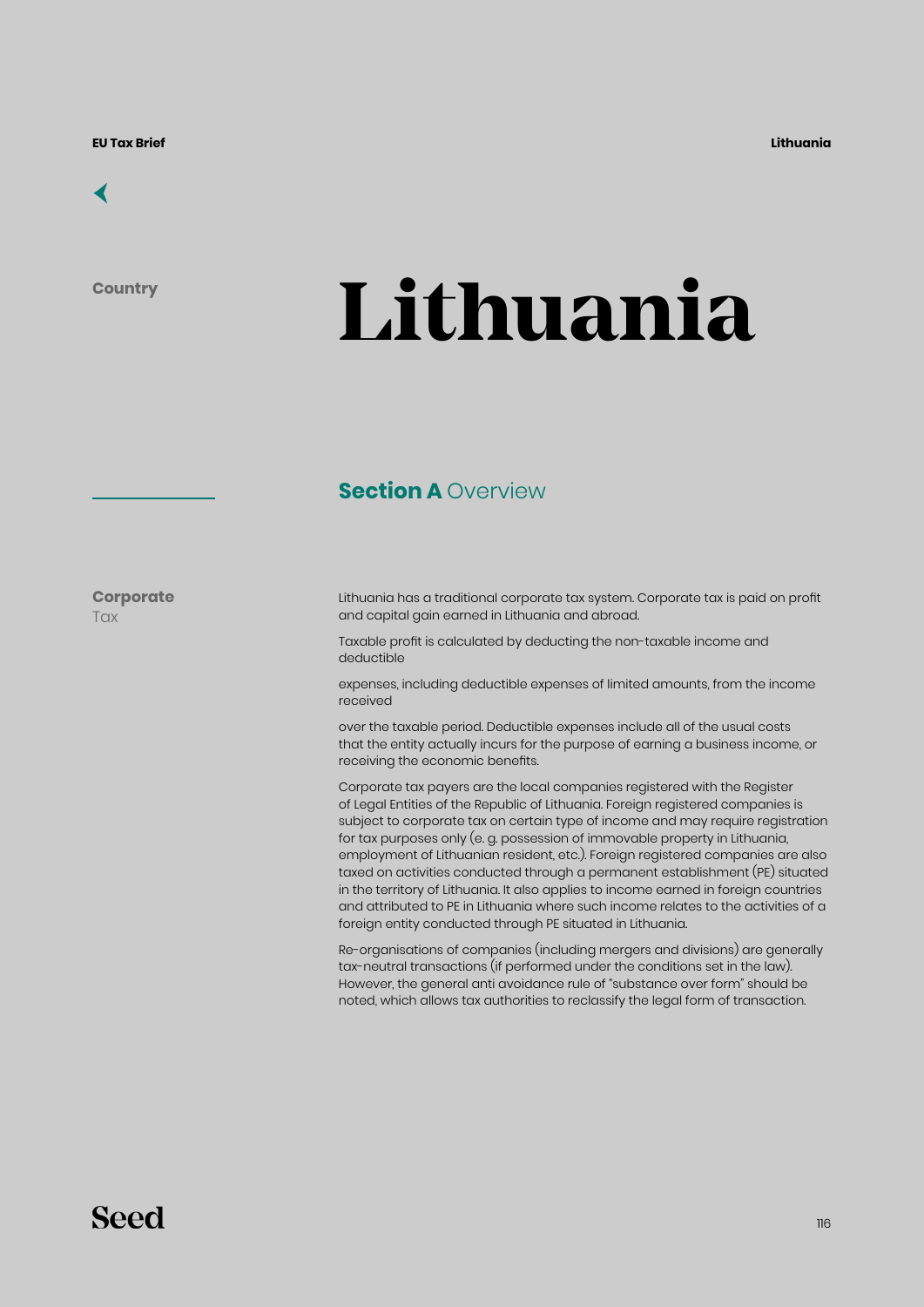#### **Lithuania**

| <b>Personal</b><br>Tax           | Income tax is levied on individuals who are resident in Lithuania for tax purposes<br>and individuals who are not resident but receiving a Lithuanian sourced income.                                                                                                                                                                                                                                                                               |
|----------------------------------|-----------------------------------------------------------------------------------------------------------------------------------------------------------------------------------------------------------------------------------------------------------------------------------------------------------------------------------------------------------------------------------------------------------------------------------------------------|
|                                  | The residence of an individual is judged by the individual circumstances in<br>each case. The criteria are laid down in the laws and principally outline the<br>requirements as:                                                                                                                                                                                                                                                                    |
|                                  | - Domiciled in Lithuania;                                                                                                                                                                                                                                                                                                                                                                                                                           |
|                                  | - Personal, social or economic interests in Lithuania;                                                                                                                                                                                                                                                                                                                                                                                              |
|                                  | - Spending a specified period of time in Lithuania (residents are recognized<br>foreign individuals staying in Lithuania with or without breaks for no less than<br>183 days in a calendar year, or staying in Lithuania with or without breaks for no<br>less than 280 or more days during two consecutive calendar years, where the<br>stay in Lithuania during one of these years lasted at least 90 days).                                      |
|                                  | Permanent residents pay income tax on their worldwide income.                                                                                                                                                                                                                                                                                                                                                                                       |
|                                  | Lithuania has progressive income tax depending on type of income and taxable<br>amount: tax on employment income may reach 32 percent while tax from<br>individual activities (sole trader) is not exceeding 15 percent. Increased tax rate<br>shall apply when annual income exceed 84 average salaries.                                                                                                                                           |
| <b>Double Taxation</b><br>Relief | Lithuania has 56 double tax avoidance treaties including all EU countries that<br>are based on OECD model agreement.                                                                                                                                                                                                                                                                                                                                |
|                                  | Double taxation in Lithuania is eliminated by granting tax credit, i. e. deducting<br>tax paid in other State. Such deduction in either case shall not exceed that part<br>of the tax in Lithuania, as computed before the deduction is given, which is<br>attributable to the income which may be taxed in that foreign State. Tax credit<br>method will apply unless domestic laws provide for more favourable regime.                            |
|                                  | Law on Personal Income Tax of the Republic of Lithuania provides that income<br>received by a resident of Lithuania in a foreign country, with which the Republic<br>of Lithuania has concluded a tax treaty, except for interest, dividends and<br>royalties received in the said country, shall not be subject to personal income<br>tax in Lithuania where income tax or equivalent tax has been paid on such<br>income in that foreign country. |
|                                  | The above provisions shall apply only where documentary evidence is<br>submitted concerning the income received during the relevant tax period in a<br>foreign country and the amount of income tax or equivalent tax paid on such<br>income. In this situation local Lithuanian legislation set for a tax exemption<br>(rather than tax credit) of foreign income from Lithuanian personal income tax.                                             |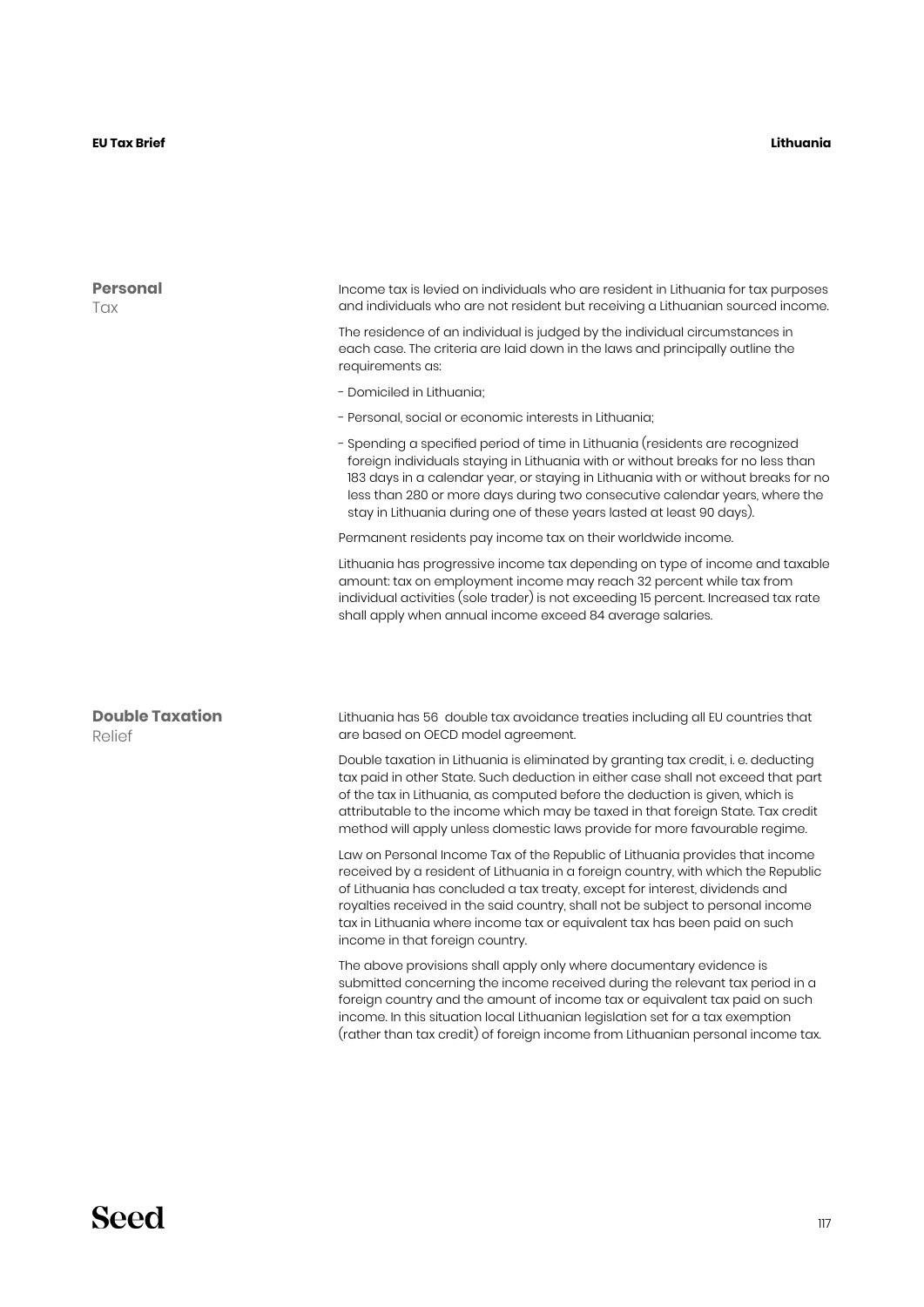| <b>VAT</b>               | A taxable person is not required to submit an application to register for VAT<br>and to calculate and pay VAT to the budget for the supply of goods and (or)<br>services provided the total consideration for the economic activity of goods<br>and (or) services provided in the Republic of Lithuania for the last 12 months did<br>not exceed EUR 45,000. Lithuania has filled application to the EU Commission to<br>increase the above threshold up to EUR 55,000.<br>Other VAT registration threshold:<br>EUR 14'000 (purchases in the EU)<br>Distance selling threshold: EUR 35'000. |
|--------------------------|---------------------------------------------------------------------------------------------------------------------------------------------------------------------------------------------------------------------------------------------------------------------------------------------------------------------------------------------------------------------------------------------------------------------------------------------------------------------------------------------------------------------------------------------------------------------------------------------|
|                          | EU registered entities may be registered as a VAT payers directly while others<br>through fiscal agent only that has joint liability together with a VAT payer.                                                                                                                                                                                                                                                                                                                                                                                                                             |
|                          | EU undertakings engaged in distance selling in Lithuania have to register for VAT<br>purposes if their sales income from distance selling in Lithuania exceeded EUR<br>35,000 during the calendar year.                                                                                                                                                                                                                                                                                                                                                                                     |
|                          | The taxable period is one month. Under certain circumstances, the taxable<br>period may be calendar quarter or 6 calendar months. The VAT statement for<br>the taxable period must be submitted and the VAT must be paid after the end of<br>the taxable period and before the 25th day of the next month.                                                                                                                                                                                                                                                                                  |
| <b>Employment</b><br>Tax | There is no separate wage tax in Lithuania. Employment income is subject to<br>progressive personal income tax rate, which is deducted by the employer.<br>When calculating tax on employment source income basic tax-exempt amount<br>of income (depends on amount of income as well as working capacity of<br>employee) shall apply.                                                                                                                                                                                                                                                      |
|                          | Employment income includes all income related to employment including<br>fringe benefits, bonus or employer's car. Daily allowances or payouts related<br>to movable nature of work, share options under certain conditions and gifts<br>(prizes) up to EUR 200 are not taxable.                                                                                                                                                                                                                                                                                                            |
|                          | Residents and non residents acting through a permanent base must file annual<br>tax return upon the end of the calendar year until I May of the following year.<br>Lithuanian permanent resident may deduct:                                                                                                                                                                                                                                                                                                                                                                                |
|                          | 1) Pension contributions to the funds set up in OECD and EEA countries up to EUR<br>1,500 yearly;<br>2) Payments for vocational training or studies when the first degree is obtained;<br>3) Payments for repair of apartments, home, car - up to Eur 2,000 yearly;<br>4) Life insurance premiums up to EUR 1,500 yearly.                                                                                                                                                                                                                                                                   |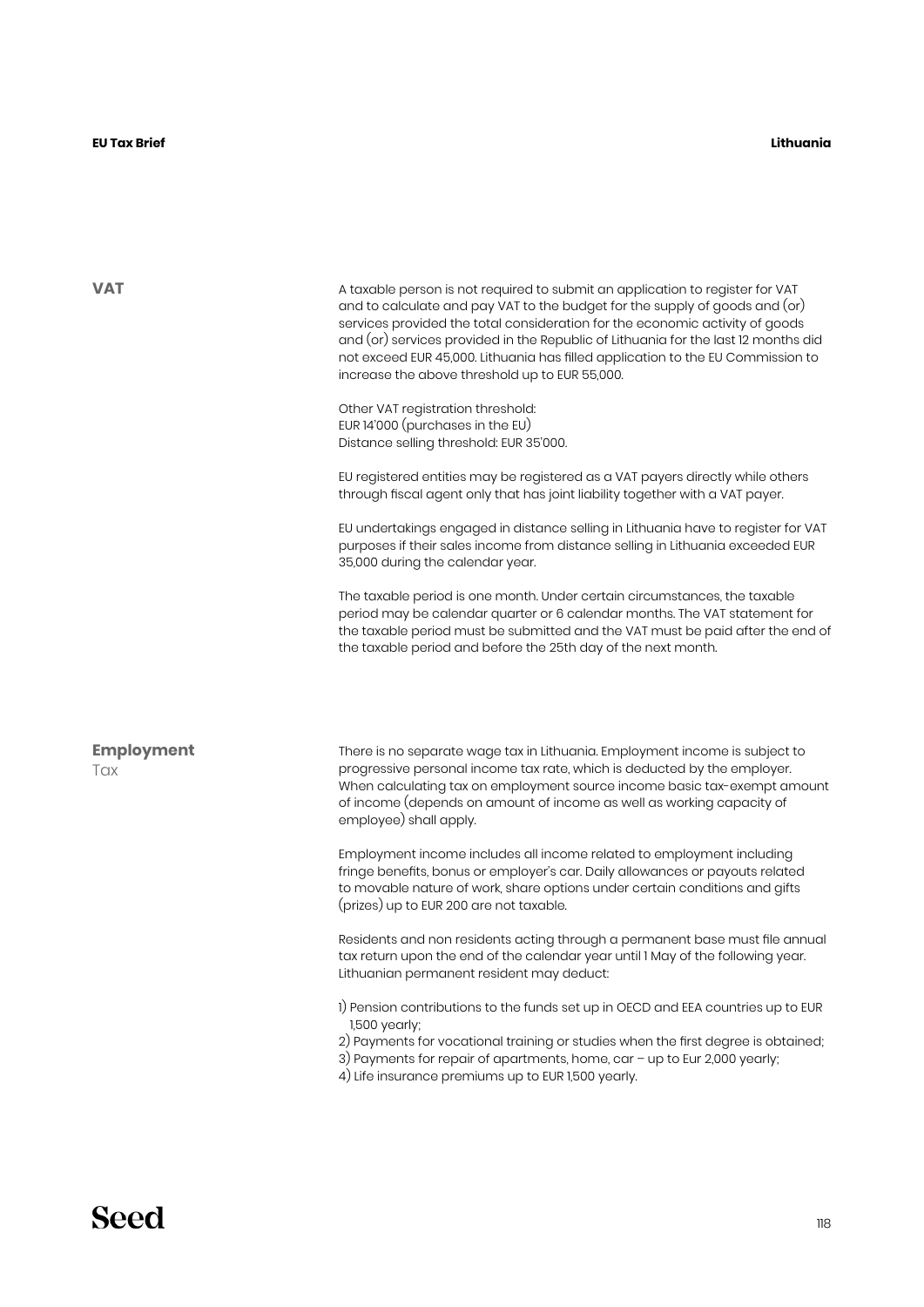## **Section B Rates**

|                                     | Rate | <b>Notes</b>                                                                                                                                                                                                                                                                                                                                |
|-------------------------------------|------|---------------------------------------------------------------------------------------------------------------------------------------------------------------------------------------------------------------------------------------------------------------------------------------------------------------------------------------------|
| <b>Corporate</b><br>Tax Rate $(\%)$ | 15   | The taxable income of entities where the average number<br>of employees does not exceed 10 and where income over<br>the taxable period does not exceed EUR 300,000 are subject<br>to 0% tax rate for the first tax year and 5% for further periods<br>(subject to exceptions).                                                              |
| VAT<br>$Rate (\%)$                  | 21   | 0%, 5% and 9% reduced VAT rates also applied.                                                                                                                                                                                                                                                                                               |
| <b>WHT</b> on:                      |      |                                                                                                                                                                                                                                                                                                                                             |
| Dividends $(\%)$                    | IF   | Subject to any available relief under the double tax<br>avoidance treaty.<br>Applying the participation exemption rule, wht is not<br>imposed on dividends received from an entity where<br>the recipient entity has held enough shares entitling it to<br>more than 10% of the total amount of votes for at least 12<br>subsequent months. |
| Interest $(\%)$                     |      | Subject to any available relief under the double tax<br>avoidance treaty.<br>0% withholding tax is imposed on interest paid to EEA<br>registered entities and entities established in countries<br>where Lithuania has double tax treaties in place.                                                                                        |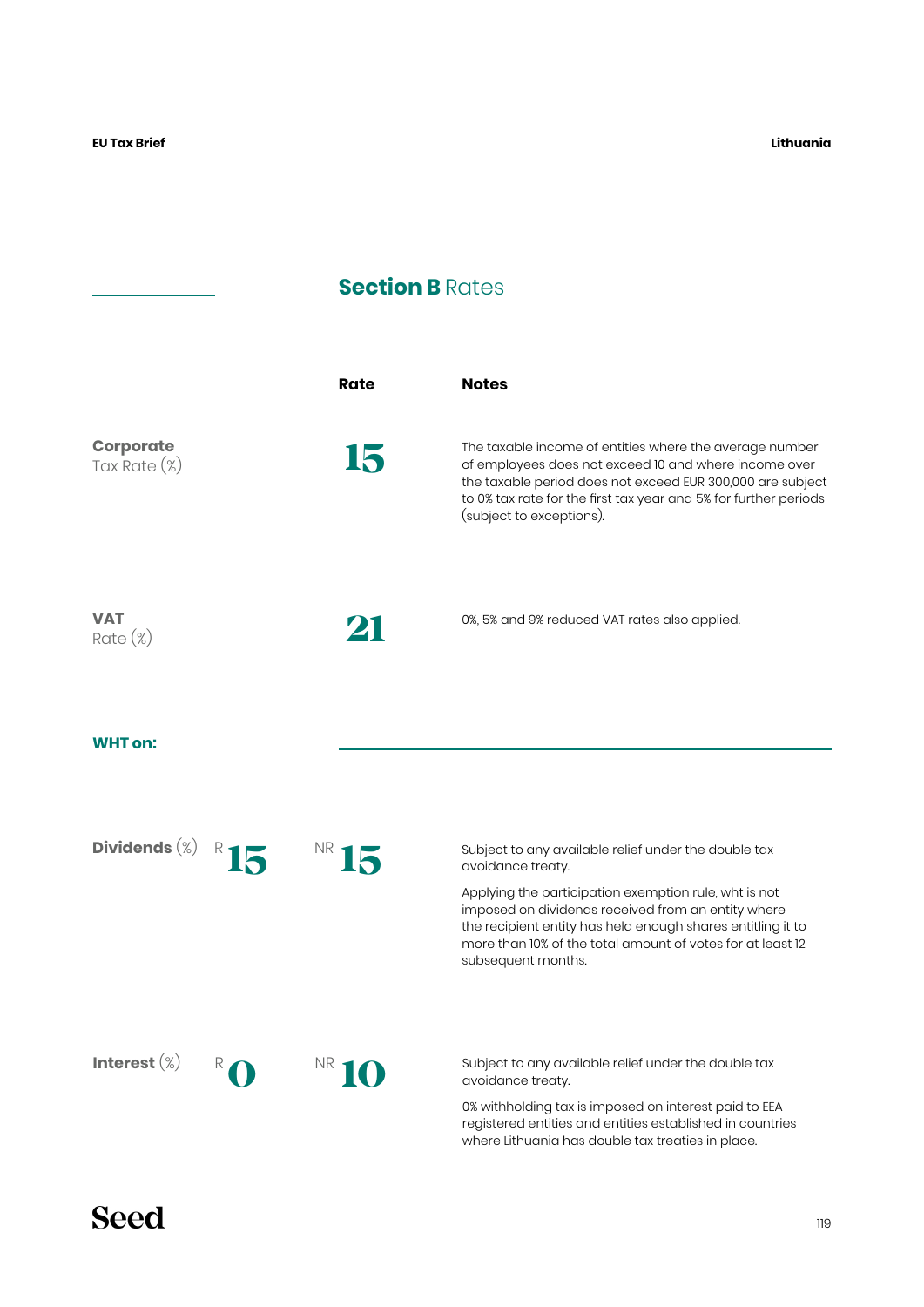#### **Lithuania**

| Royalties $(\%)$                                         |    | Subject to any available relief under the double tax<br>avoidance treaty.                                                                                                                                          |
|----------------------------------------------------------|----|--------------------------------------------------------------------------------------------------------------------------------------------------------------------------------------------------------------------|
|                                                          |    | 0% withholding tax is also imposed on royalties paid to an<br>EU registered company if the payee and recipient company<br>is related, with a minimum 25% holding capital for not less<br>than 2 consecutive years. |
|                                                          |    |                                                                                                                                                                                                                    |
| <b>Personal</b><br>Tax Rates (%)                         | 15 | Employment income, annual bonus is subject to 20%-32%<br>progressive tax rate.                                                                                                                                     |
|                                                          |    | 5% tax rate applies to income on sale of waste.                                                                                                                                                                    |
|                                                          |    |                                                                                                                                                                                                                    |
| <b>Inheritance</b><br>Tax Rates $(\%)$                   |    | 5% when taxable value of the inherited property is less than<br>EUR 150,000 and 10% when taxable value exceeding EUR<br>150,000.                                                                                   |
|                                                          |    |                                                                                                                                                                                                                    |
| <b>Corporate</b><br><b>Capital Gains</b><br>Tax Rate (%) | 15 | Capital gains on the sale of shares of the company<br>registered in EEA or tax treaty country are exempt from<br>corporate tax if the following conditions are met:                                                |
|                                                          |    | - Shares held for at least 2 years and number of shares<br>exceeding 10%; or                                                                                                                                       |
|                                                          |    | - Shares are transferred according to the provisions of<br>reorganization regulations and more than                                                                                                                |
|                                                          |    | 10% of the shares were held for at least 3 years                                                                                                                                                                   |
|                                                          |    |                                                                                                                                                                                                                    |
| <b>Personal</b><br><b>Capital Gains</b><br>Tax Rate (%)  | L  | 15% when capital gain is less than 120 average monthly<br>salaries and 20% when exceeding 120 average monthly<br>salaries.                                                                                         |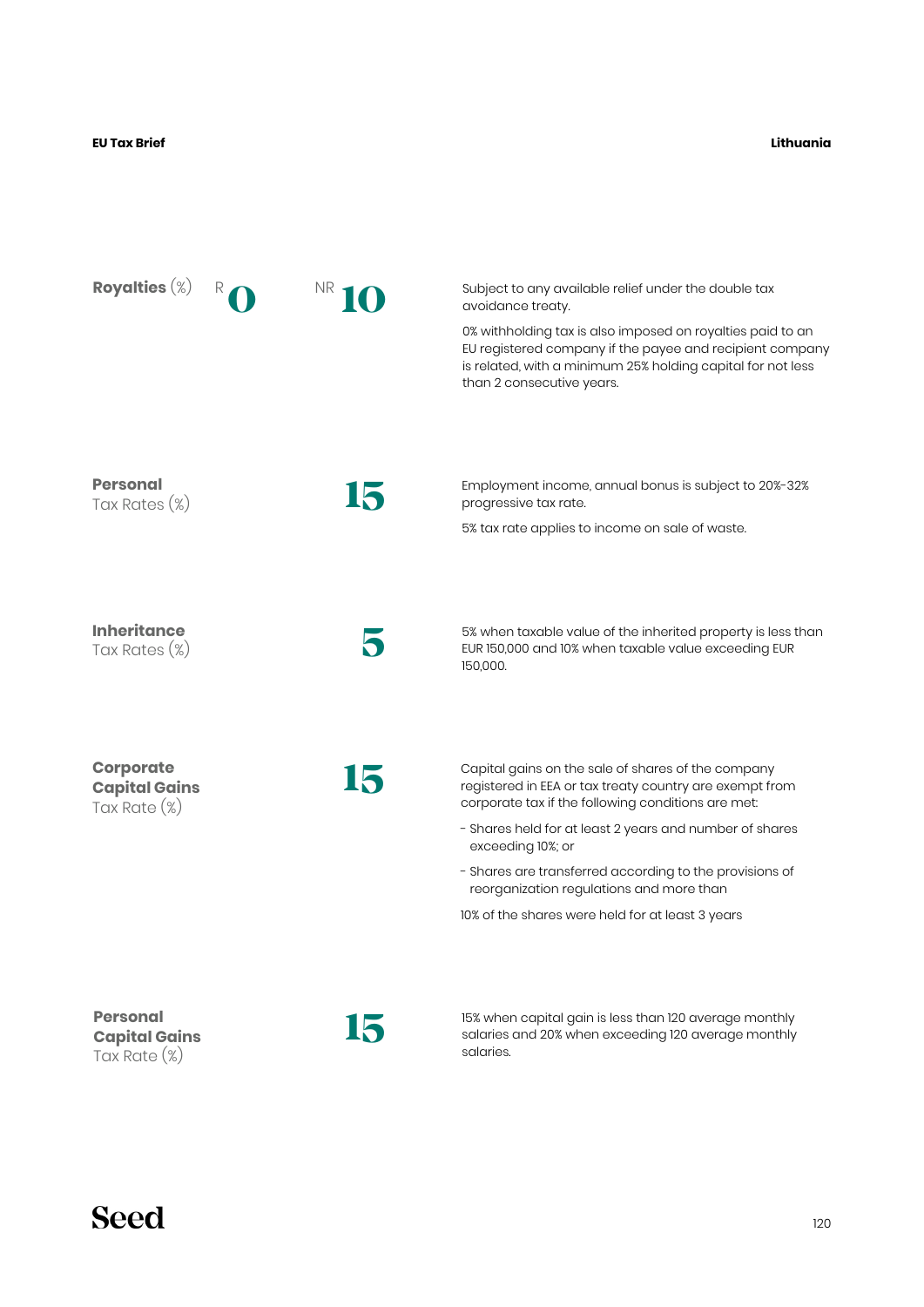**Lithuania**

**Gift** Tax Rate (%)

**15**

Income received as a gift from spouses, children (adopted children), parents (adoptive parents), brothers, sisters, grandchildren and grandparents is tax free, while gifts from other persons up to the amount (value) not exceeding EUR 2,500 in the calendar year is not subject to tax.

**Wealth** Tax Rate (%)

**0.5**

When total value of the real estate (including apartments, garages, farms, greenhouses, recreational buildings, fishery, civil engineering constructions and the like) owned by individuals is from:

- EUR 150,000 to EUR 300,000 then it is subject to 0,5%;
- EUR 300,000 to EUR 500,000 then it is subject to 1%;
- EUR 500,000 then it is subject to 2%.`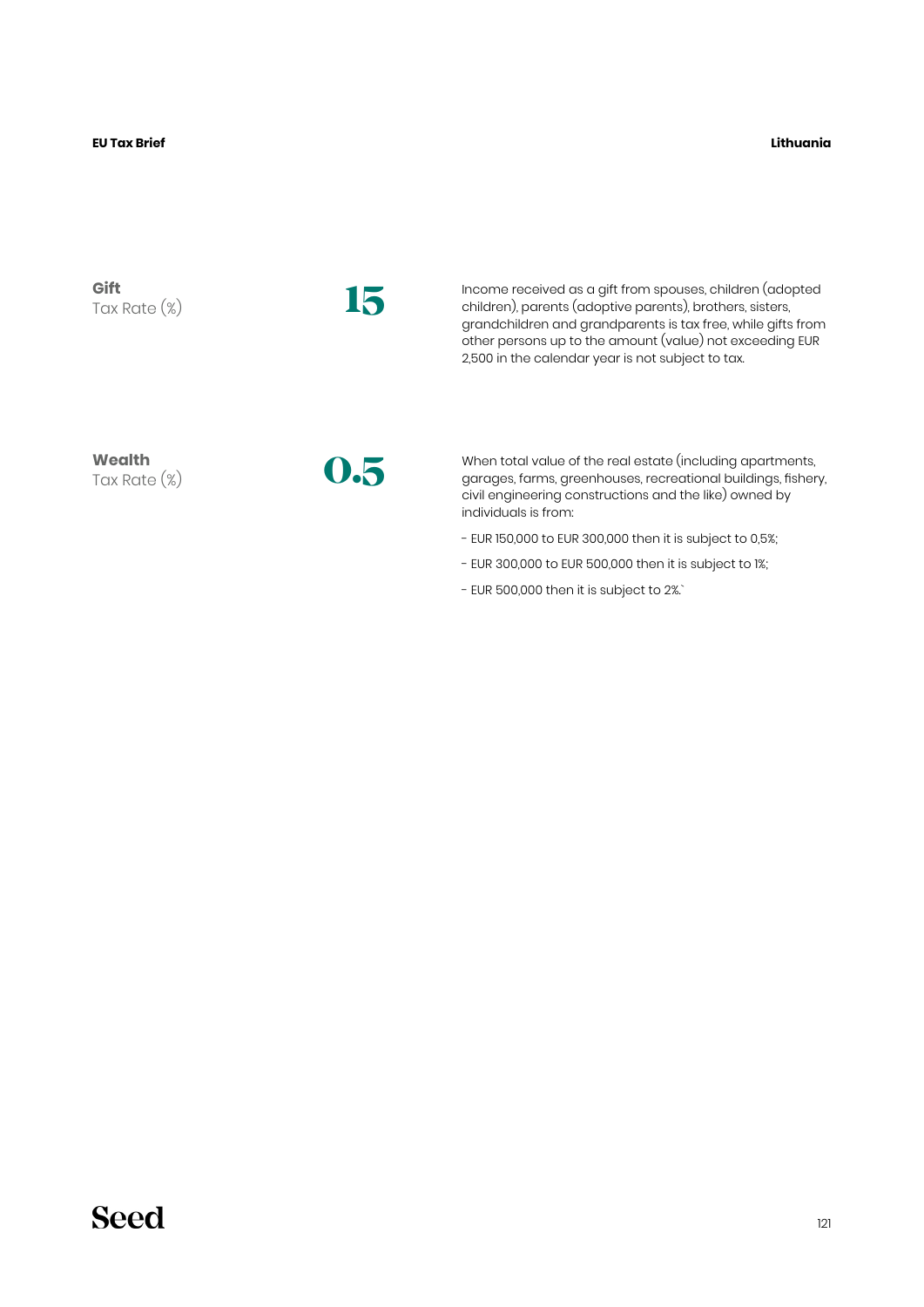

**Country**

**Corporate**

**Tax** 

# **Luxembourg**

## **Section A Overview**

Luxembourg taxes its corporate residents on their worldwide income and nonresidents only on Luxembourg-source income.

Businesses with taxable income lower than EUR 175,000 are subject to Corporate Income Tax at a rate of 15%.

Businesses with taxable income between EUR 175,000 and EUR 200,001 are subject to Corporate Income Tax computed as follows: EUR 26,250 plus 31% of the tax base above EUR 175,000.

The Corporate Income Tax rate is 17% for companies with taxable income in excess of EUR 200,001 leading to an overall tax rate of 24.94% in Luxembourg City (taking into account the solidarity surtax of 7% on the Corporate Income Tax rate, and including the 6.75% municipal business tax rate applicable).

The Corporate Income Tax does not apply to tax-transparent entities (e.g. general or limited partnerships or European Economic Interest Groupings).

Although there used to be a minimum Corporate Income Tax for Luxembourg resident companies, no such minimum Corporate Income Tax is applicable as of 2016. It has been replaced by a minimum net wealth tax.

**Personal Tax** 

If the resident taxpayer's taxable income includes only one salary subject to the Luxembourg withholding tax on wages and that does not exceed 100,000 Euro (EUR), the taxpayer does not to have to file a tax return.

In respect of non-resident taxpayers, the same rule applies to taxpayers who have worked at least 9 months on a continued basis in Luxembourg during the tax year, and derived salary subject to the Luxembourg withholding tax on wages, and that does not exceed EUR100,000.

Other thresholds may apply depending on the situation.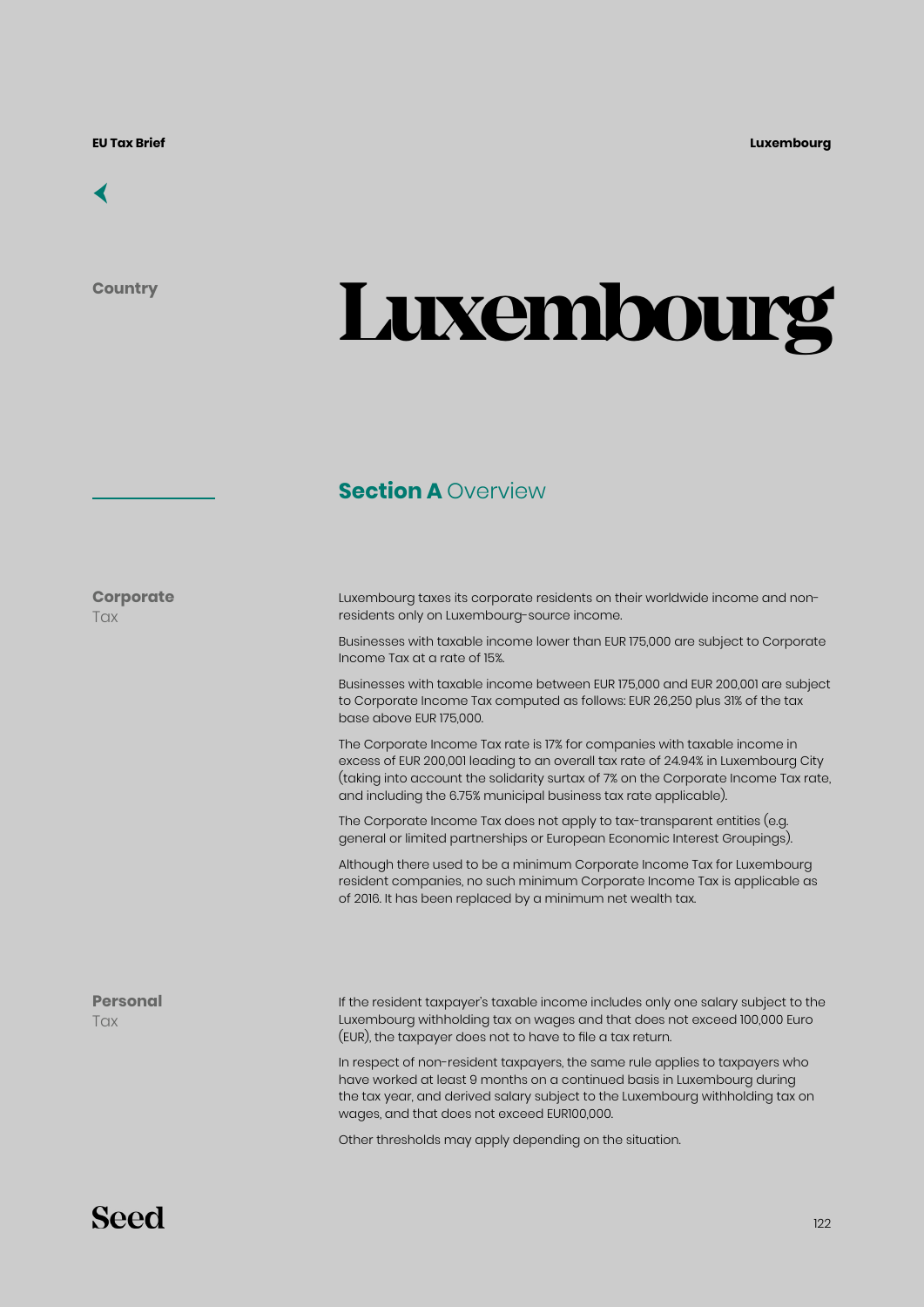#### **Luxembourg**

**Double Taxation** Relief

A tax treaty generally defines which persons are liable to tax in one contracting state and how a person can be considered to be a resident of that state. A private individual is deemed to be a resident if he has his main residency based in the state (a tie break rule may be applied to determine the residency) while a Luxembourg company will be considered as a resident in Luxembourg under such a tax treaty if it has its place of management and control in Luxembourg.

A tax treaty then grants to one contracting state the right to tax particular income as defined in the treaty. Some income may be fully taxed in Luxembourg while other income may be taxed on a limited basis (meaning that a further taxation is also possible in another state). For instance profits realised by a company's branch established in Luxembourg will often be fully taxable in Luxembourg and enjoy the generous benefits of the Luxembourg Corporate Income Tax Laws. For other income such as dividends, interests or royalties, the treaty may reduce or cancel any withholding tax at source in Luxembourg.

However, Luxembourg Corporation Tax Law does not withhold tax:

- on dividends when they are paid to foreign companies (if they are considered to be resident in a double tax treaty country, have held a stake of 10% for more than a year into the paying Luxembourg company);
- on dividends paid to European Union companies (same rules apply);
- on any interest paid abroad (except for private individuals based in EU and subject to the European Saving Directive);

- on any royalties;

In such cases the double taxation treaty does not prevail on the Luxembourg Corporation Tax Law as the latter is more advantageous than the double tax treaty.

Under a tax treaty agreed by Luxembourg, some income is withheld at source in the country where this income is originated. The Luxembourg tax payer receives either:

- a tax credit on his Luxembourg tax liability

- a tax exemption which prevents the income from being taxed twice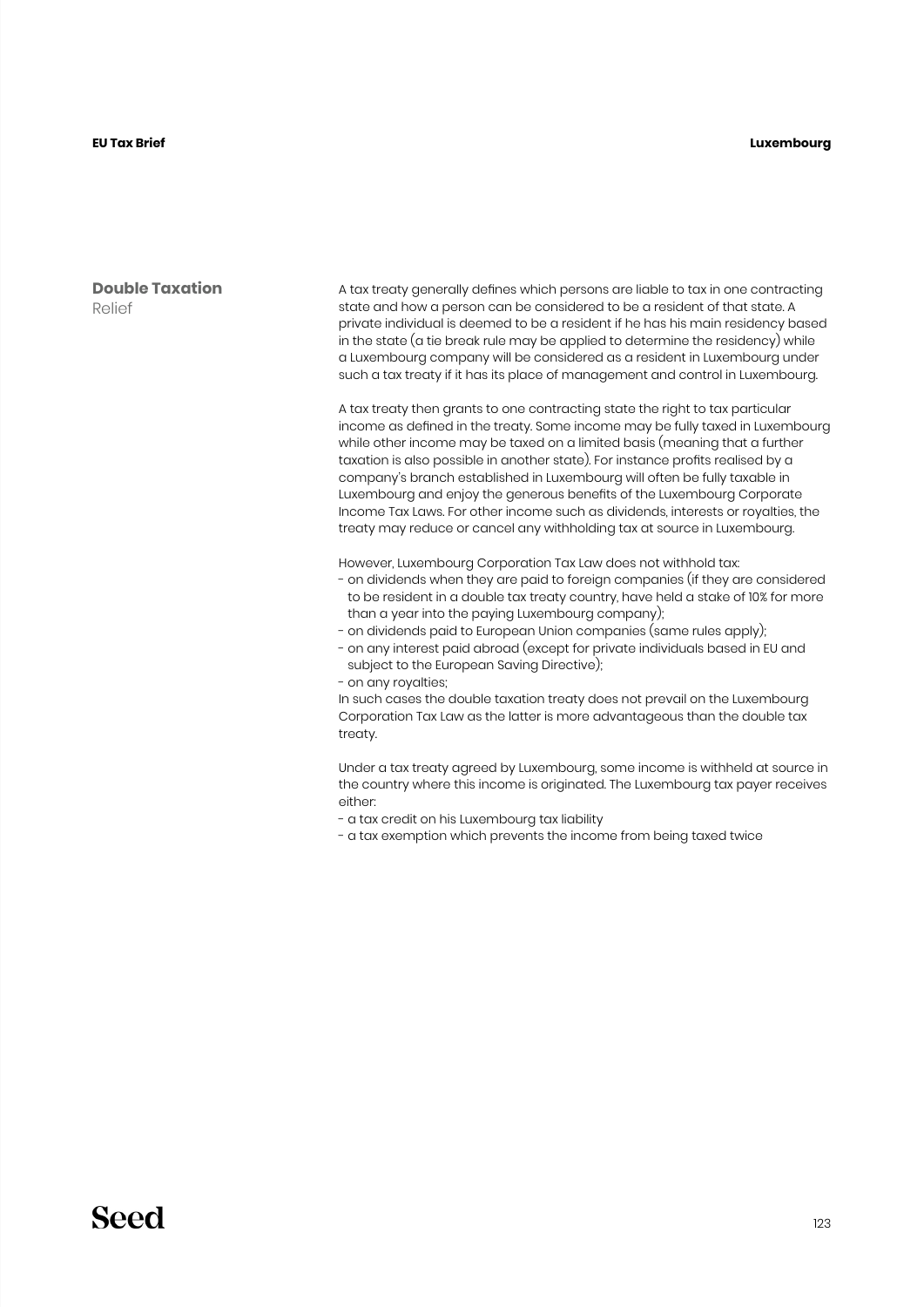VAT VAT-liable persons—who must first register for VAT with the Registration Duties, Estates and VAT Authority (Administration de l'enregistrement, des domaines et de la TVA - AED)—charge their customers a tax proportional to the price of the goods sold and/or the services provided.

> Taxable persons must forward this tax (output tax), after deducting the VAT they are charged by their own suppliers (input tax), to the Registration Duties, Estates and VAT Authority, which is in charge of collecting it.

Field of application of VAT:

The following operations fall within the field of application of Luxembourg VAT:

- delivery of goods and provision of services, in return for payment, within the country, by a taxable person as part of their business activities;
- intra-EU purchase of goods, in return for payment, within the country, by a taxable person as part of their business activities, or by a non-taxable legal person;
- intra-EU purchase of new means of transport, in return for payment, within the country, by a taxable person as part of their business activities, or by a nottaxable legal person, or by any other non-taxable person;
- the importing of goods from non-EU Member States.

However, in certain conditions, these operations may be VAT exempt. An operation that corresponds to none of these categories is said to fall outside of the field of application of Luxembourg VAT.

At present, 4 rates are applicable in Luxembourg:

- a normal rate of 17 % for taxable operations other than those listed below;
- a super-reduced rate of 3 % for operations involving goods and services listed in Appendix B to the VAT law;
- a reduced rate of 8 % for operations involving goods and services listed in Appendix A to the VAT law and for certain works of art;
- an intermediary rate of 14 % for operations pertaining to goods and services listed in Appendix C to the VAT law.

#### **Employment Tax**

Social security contributions apply to wages and salaries and are due from both the employer (rates approximately: 12/15%) and the employee (circa 12%).

Contributions for both employers and employees are computed on a capped basis and must be withheld by the employer. Self-employed individuals must register for social security purposes and pay approximately the same rates as the combined rates for an employer and an employee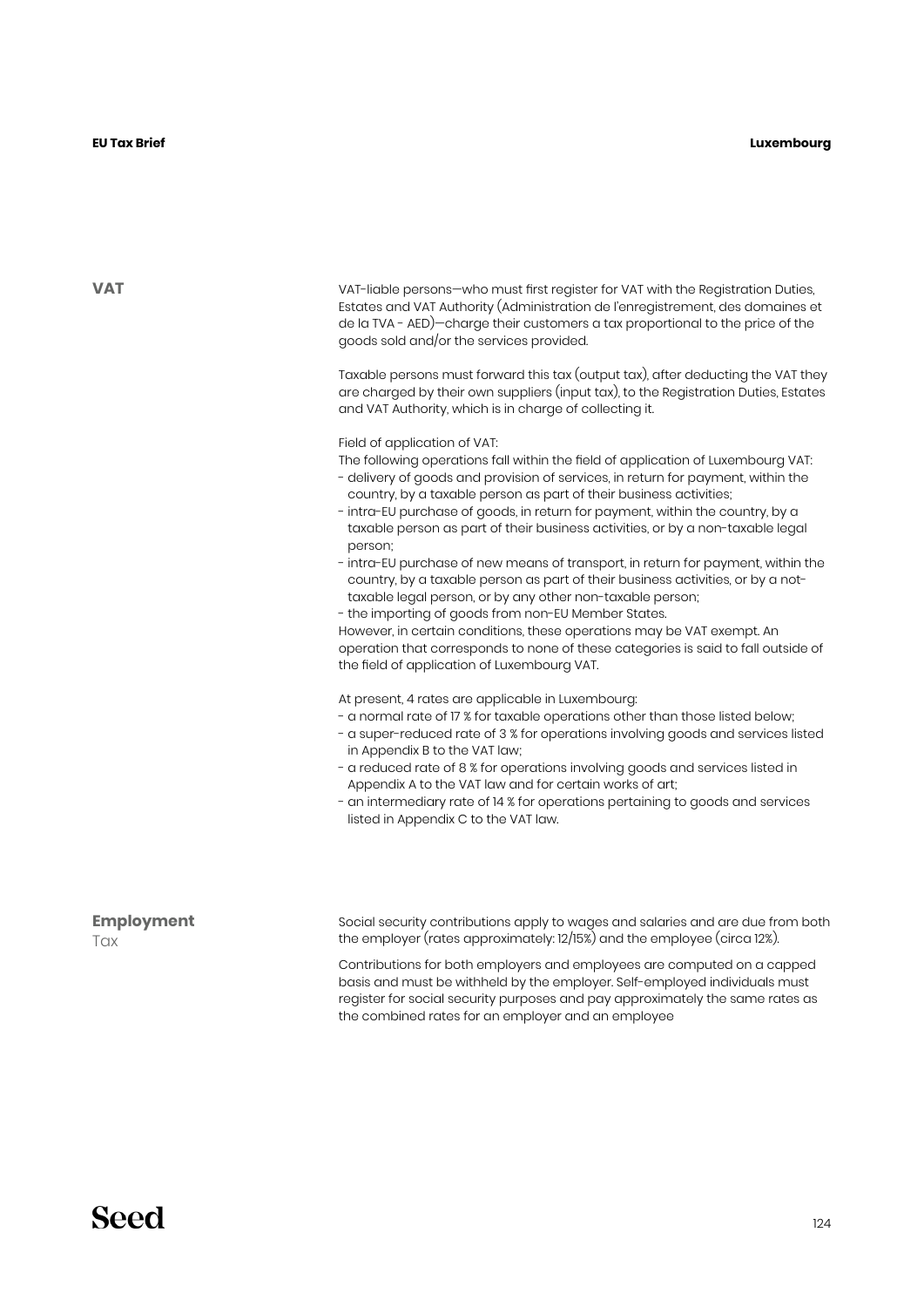**Luxembourg**

## **Section B** Rates



125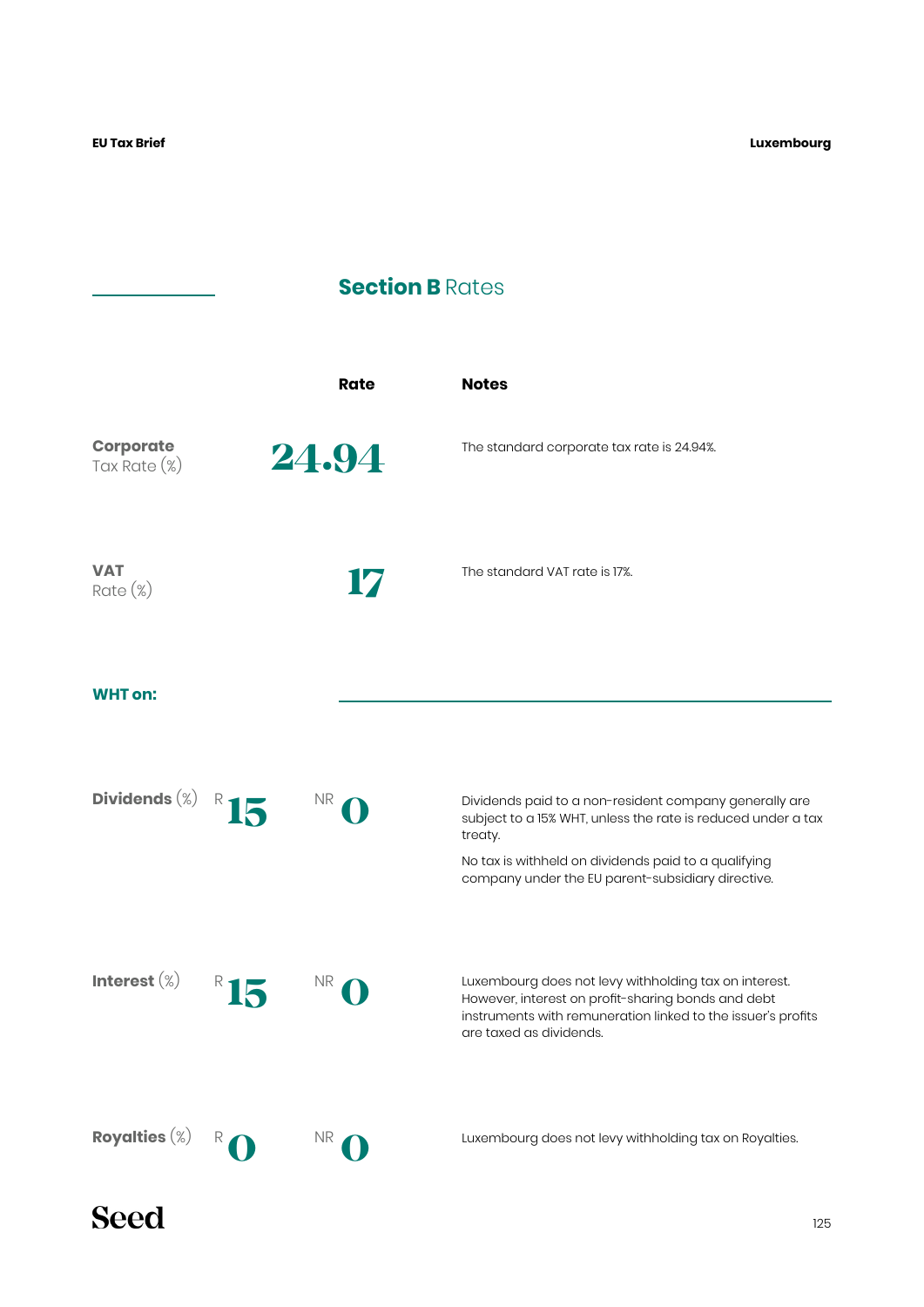| <b>Personal</b><br>Tax Rates $(\%)$                 | $0 - 42$ | Progressive rates up to 42% apply. Individual income tax due<br>is increased by:                                                                                                                                                                                                                                                                          |
|-----------------------------------------------------|----------|-----------------------------------------------------------------------------------------------------------------------------------------------------------------------------------------------------------------------------------------------------------------------------------------------------------------------------------------------------------|
|                                                     |          | - a 7% contribution to the employment fund for income not<br>exceeding EUR 150k (EUR 300k for couples taxed jointly), and<br>9% contribution for income exceeding these amounts.                                                                                                                                                                          |
|                                                     |          | - a 1.4% uncapped dependency contribution                                                                                                                                                                                                                                                                                                                 |
| <b>Inheritance</b>                                  |          | Inheritance tax is levied in Luxembourg if the deceased was                                                                                                                                                                                                                                                                                               |
| Tax Rates (%)                                       | $0 - 48$ | resident in Luxembourg at the time of his/her death. The tax<br>base is the market value of the entire net estate inheritance<br>at the time of death.                                                                                                                                                                                                    |
|                                                     |          | Rates range from 0% to 48%, depending on the proximity of<br>the relationship and the amount of the assets bequeathed<br>to each beneficiary. Exemptions are appluicale in certain<br>cases.                                                                                                                                                              |
|                                                     |          |                                                                                                                                                                                                                                                                                                                                                           |
| <b>Corporate</b><br><b>Capital Gains</b>            | 24.94    | Capital gains generally are included in taxable income and<br>taxed at the standard coporate tax rate (24.94%).                                                                                                                                                                                                                                           |
| Tax Rate $(\%)$                                     |          | However, capital gains derived from the sale of shares may<br>be exempt from corporate income tax in certain cases (to<br>hold the participation for an uninterrupted period of at least<br>12 months and the participation does not fall below 10% or<br>below an acquisition price of EUR 6 million throughout that<br>period).                         |
|                                                     |          |                                                                                                                                                                                                                                                                                                                                                           |
| Personal<br><b>Capital Gains</b><br>Tax Rate $(\%)$ | $0 - 42$ | Short-term capital gains are taxed as current income (at<br>progressive rates up to 42%). Long term gains receive more<br>favorable treatment, including an exemption of EUR 50k<br>(doubled for couples taxed jointly) for gains realized in a 11-<br>year period and taxation of the remaining long-term gains<br>at 50% of the taxpayer's global rate. |

Gains derived by an individual from Real estate are considered long-term if the property was held for more than 2 years. If shares, held for more than 6 months and are taxable only if the shareholding exceeds 10% at one point of time during the 5 year period before sale.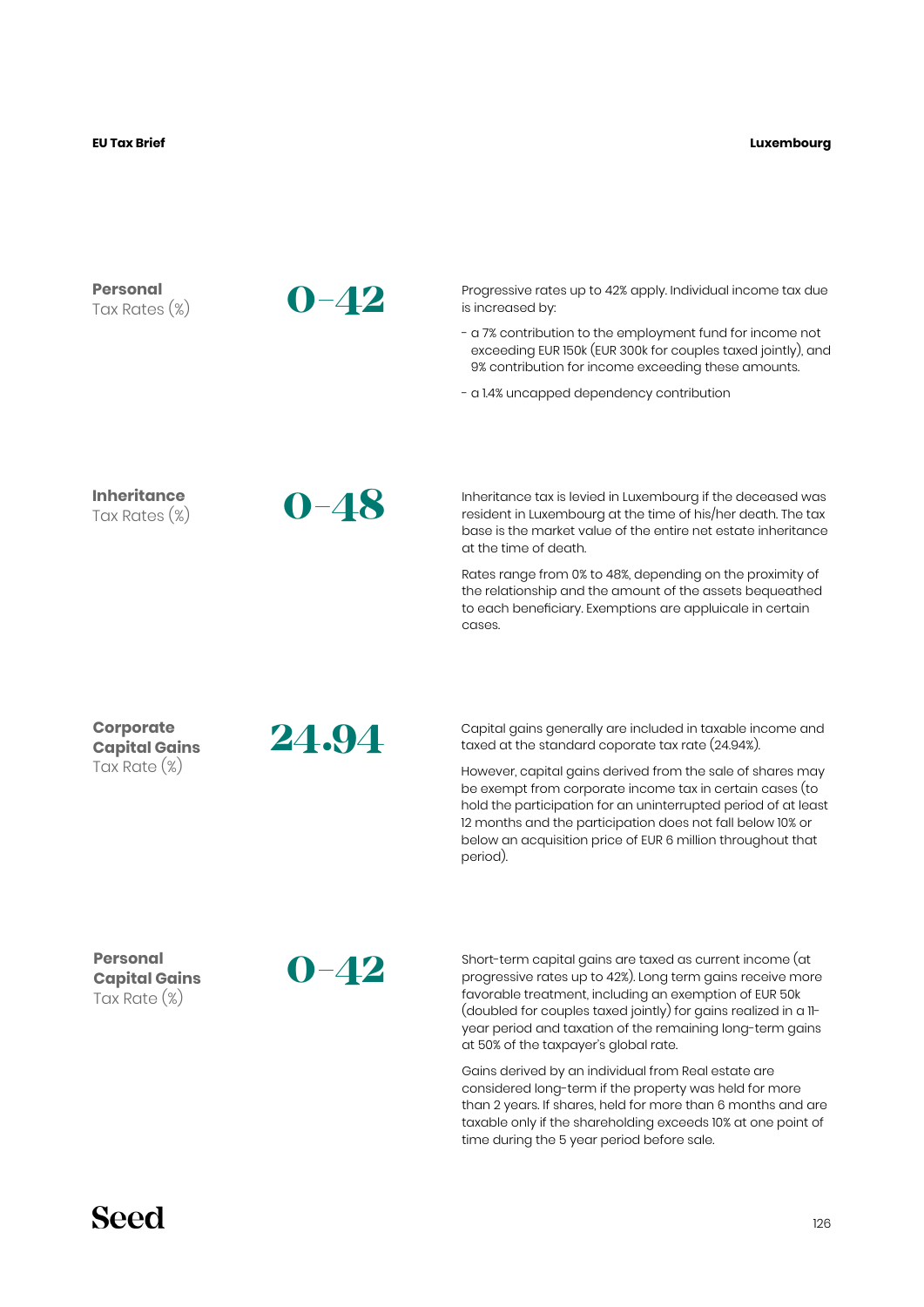#### **Luxembourg**

| Gift<br>Tax Rate $(\%)$   | <b>Varies</b> | A gift tax is levied on all assets received if the donor is<br>a Luxembourg resident. Gifts from a non-resident are<br>subject to gift tax only in respect of real estate located in<br>Luxembourg. |
|---------------------------|---------------|-----------------------------------------------------------------------------------------------------------------------------------------------------------------------------------------------------|
|                           |               | Inheritance and gift tax are based on graduated rates<br>according to the degree of family relationship of the<br>respective individuals.                                                           |
| Wealth<br>Tax Rate $(\%)$ |               | No wealth tax rate on individuals                                                                                                                                                                   |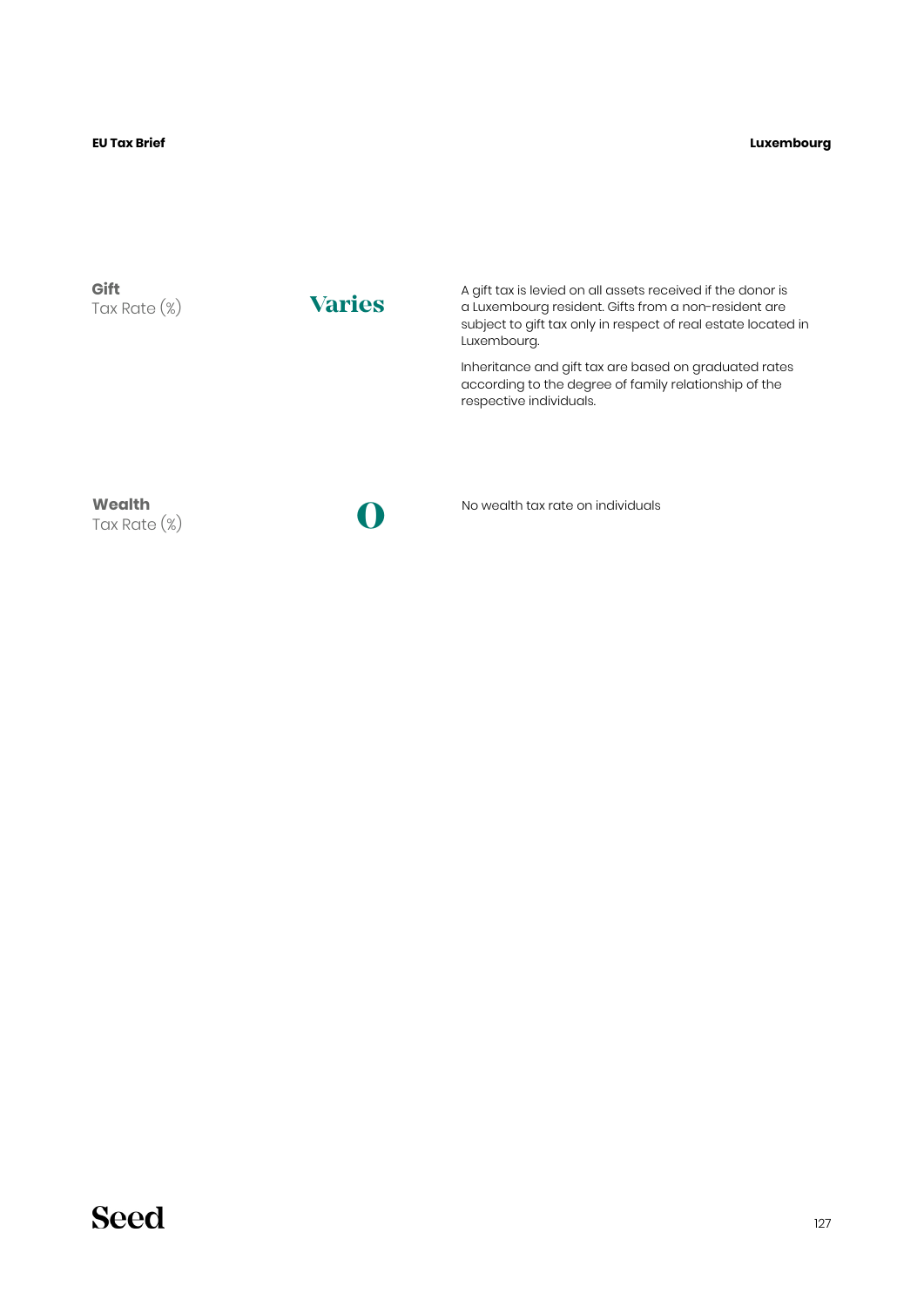## [←](#page-6-0)

**Country**

# **Malta**

## **Section A Overview**

**Corporate**

**Tax** 

Malta's corporate Tax rate is a 35% on the 'chargeable income', which is the 'total income' of any person, which means the aggregate amount of income of any person from the sources specified in the Income Tax Act, remaining after allowing the provided exemption and deductions. Although this is a considerably high rate when compared to other countries, the effective rate may be reduced considerably by virtue of Malta's Full Imputation (FIS) and Tax Refund System (TRS). In accordance with the FIS, the tax paid at the level of the company is available as a credit in the hands of the shareholders on the tax due on the dividend income. This ensures that shareholders are not charged to further tax no their dividend income, in some cases, they may also be able to benefit from a refund if their average tax rate is below 35%.

In addition to the FIS, the TRS provides for a tax refund to the shareholders of the tax paid on the dividend being distributed. The refunds vary according to the source of income, at company level, and whether any double taxation has been relieved - The refunds are of 6/7ths, 5/7ths, 2/3rds and 100%, resulting in an effective rate of between 0% - 6.25%.

Malta also provides for an exemption on dividend income and capital gains from a participating holding or from the transfer of such holding, making it a very attractive jurisdiction for holding structures.

**Personal Tax** 

Malta adopts a progressive system of taxation when it comes to taxation of individuals. The rates vary from 0% to 35%, reaching the highest bracket on annual income above €60,000. There are different tax brackets for individuals who may opt for 'single', 'married' or 'parental' rates - whilst the rates remain between 0% - 35%, the income brackets varies.

Malta adopts a self-assessment system, whereby each individual self declares their chargeable income on an annual basis and pay tax accordingly.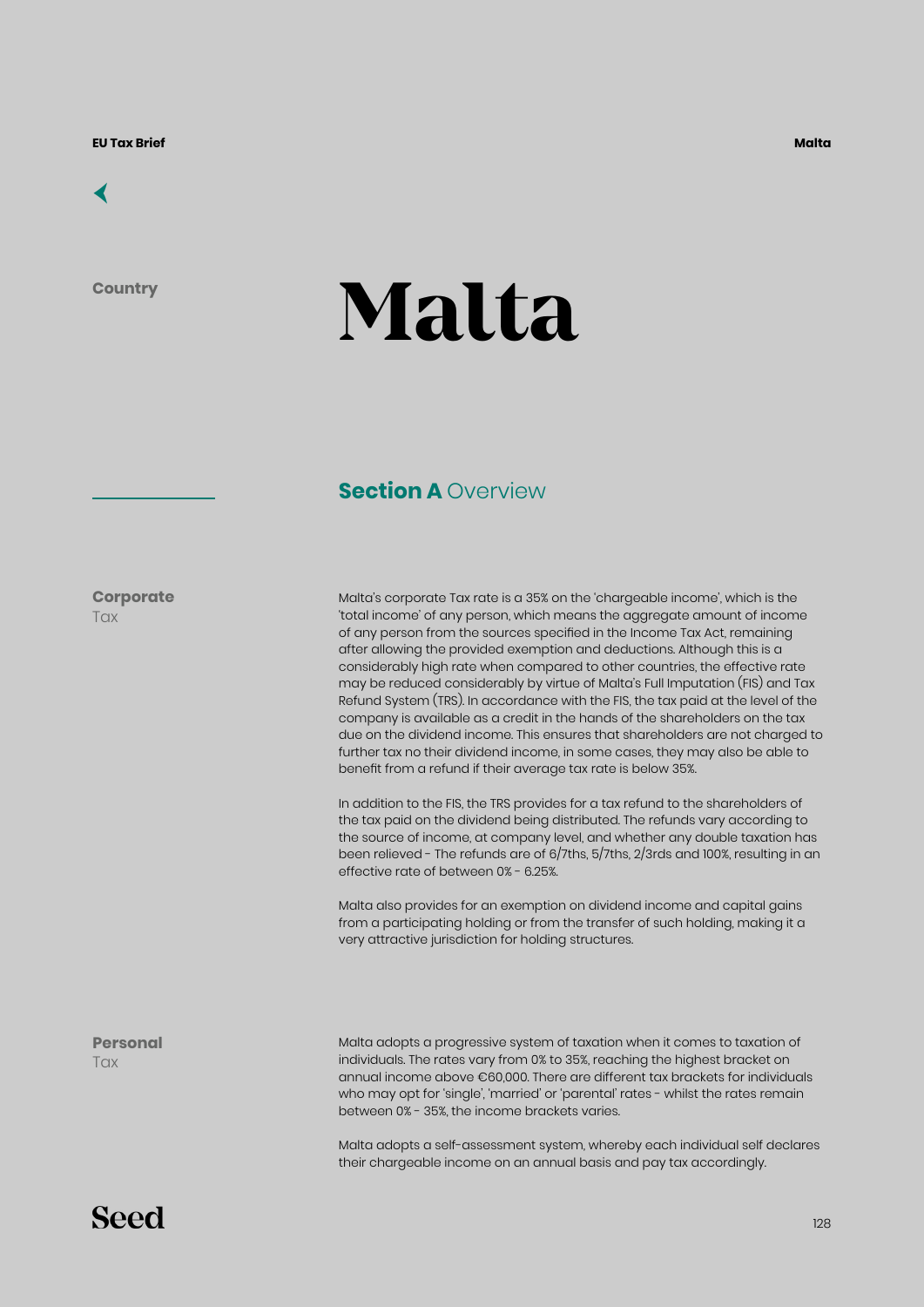| <b>Personal</b><br>Tax           | All income and taxable capital gains are aggregated together when computing<br>the total taxable payable by an individual.<br>Different tax rates could apply on different sources of income. A 15% optional tax<br>rate applies on rental and interest income. If the 15% option is taken, this would<br>be deemed to be final tax, and such income wouldn't need to be declared in the<br>annual Tax Return.<br>Individuals who are ordinarily resident but not domiciled in Malta for tax<br>purposes are not charged to tax on their world-wide income, but on income<br>and capital gains arising in Malta and on foreign income which is received in<br>Malta. There are are also a number of exemptions applicable to non-residents,<br>such as the exemption on any gains derived from the transfer of shares in a<br>Maltese company.<br>A number of tax residence programmes, provide for a reduced rate of 15% tax on<br>foreign income which is received in Malta.                                                                                                                                                              |
|----------------------------------|---------------------------------------------------------------------------------------------------------------------------------------------------------------------------------------------------------------------------------------------------------------------------------------------------------------------------------------------------------------------------------------------------------------------------------------------------------------------------------------------------------------------------------------------------------------------------------------------------------------------------------------------------------------------------------------------------------------------------------------------------------------------------------------------------------------------------------------------------------------------------------------------------------------------------------------------------------------------------------------------------------------------------------------------------------------------------------------------------------------------------------------------|
| <b>Double Taxation</b><br>Relief | The annual tax returns are due by the 30 June following the year in which the<br>income was earned or received.<br>Malta has a number of ways to relieve double taxation, these include, treaty<br>relief, unilateral relief and flat-rate foreign tax credit (FRFTC). In terms of treaty<br>relief, Malta has a vast treaty network (70+), most of which are based on the<br>OECD Model Taxation, relieving tax in accordance with Article 23B of the Model,<br>that is, in accordance with the Credit Method.                                                                                                                                                                                                                                                                                                                                                                                                                                                                                                                                                                                                                             |
|                                  | In cases where a double tax treaty is not in force, Malta relieves double taxation<br>on a unilateral basis. From a practical perspective, unilateral relief is calculated<br>in a similar manner to treaty relief, with the main difference, that one of them<br>is applied when a double tax treaty is in force, whilst the other is applied even<br>when there is no treaty.<br>In addition to the above, Malta also provides for a relief of a deemed foreign tax<br>in certain situations. The FRFTC is a tax credit, for a deemed foreign tax, which is<br>applicable to companies, typically on passive income arising outside Malta. It is<br>worked out by grossing up the foreign income by 20%, which is the deemed tax<br>suffered outside Malta.<br>In addition to relieving juridical double taxation, Malta also relieves economic<br>double taxation, particularly on income the distribution of taxed corporate<br>profits by virtue of the full imputation system, whereby the tax paid at the level<br>of the company is available as a credit in the hands of the shareholder on the<br>tax due on the dividend income. |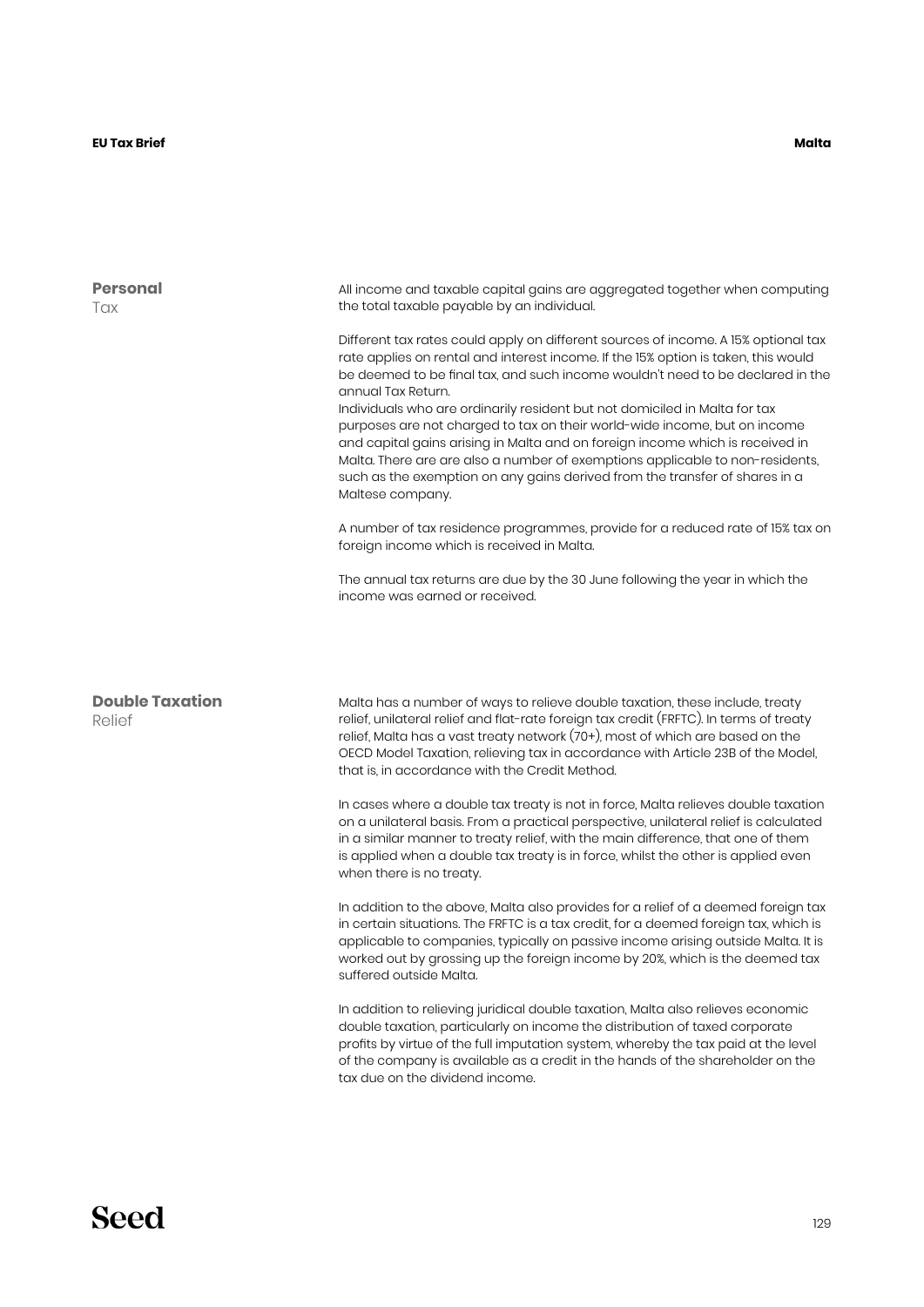**VAT**

As an EU Member State, Malta's VAT legislation follows the EU VAT Directive. The standard VAT Rate is 18%, however there are also other reduced rates which apply, being 7% and 5%, together with exemption with and without credit.

A standard VAT period is of 3 months, with the VAT Return due 45 days after the end of the VAT period, with the possibility of an electronic filing.

Depending on the type of activity and the value of the annual turnover, Malta provides for a VAT Registration under one of the 3 articles, being Article 10, 11 and 12. Whilst Article 10 is the default registration article, Articles 11 and 12, apply for small undertakings and for persons not registered under Article 10 which make intra-community acquisitions of goods exceeding €10,000 over a calendar year, respectively.

Malta has recently introduce the concept of VAT Grouping whereby two or more VAT Registered persons established in Malta may be treated as a VAT Group and be registered as a single taxable person. At least one of the companies in the VAT Group must be licensed or recognized in terms of the specified legislation.

In 2015, Malta introduced the Mini One Stop Shop (MOSS), which allows taxable persons supplying telecommunication services, television and broadcasting services and electronically supplies services to non-taxable persons in a Member state, to account for VAT in the Member State in which they are registered.

#### **Employment Taxes**

Employment income is charged to tax at the progressive rates applicable to individuals. The rates vary from 0% to 35%, reaching the 35% rate when the annual income exceed €60,000. Employment income is taxed according to the Final Settlement System (FSS), which is a tax deduction methodology designed to produce accurate tax deductions from emoluments. This methodology ensures that the correct amount of tax is deducted from gross emoluments as they are received thus reducing the incidence of large refunds and tax bills arising from end of year tax assessments. Tax on employment income is deducted from the gross salary, before paying out the net salary to the employee.

Upon the termination of the tax year, or of employment, the employee is provided with a document, known as the FS3, which includes all tax and social security deductions carried out during the year, or during his/her employment. Typically, individuals who are in receipt of only employment income, would not need to file an annual tax return as they would receive a tax statement with the above-mentioned deductions from the Commissioner for Revenue.

In addition to income tax, social security contributions (SSC) are also deducting from one's salary. The rates of SSCs vary, but typically these are at the rate of 10% for the employee and another 10% for the employer, at a maximum amount of €2,498 per annum (or €1,901 for persons born up to 31 December 1961).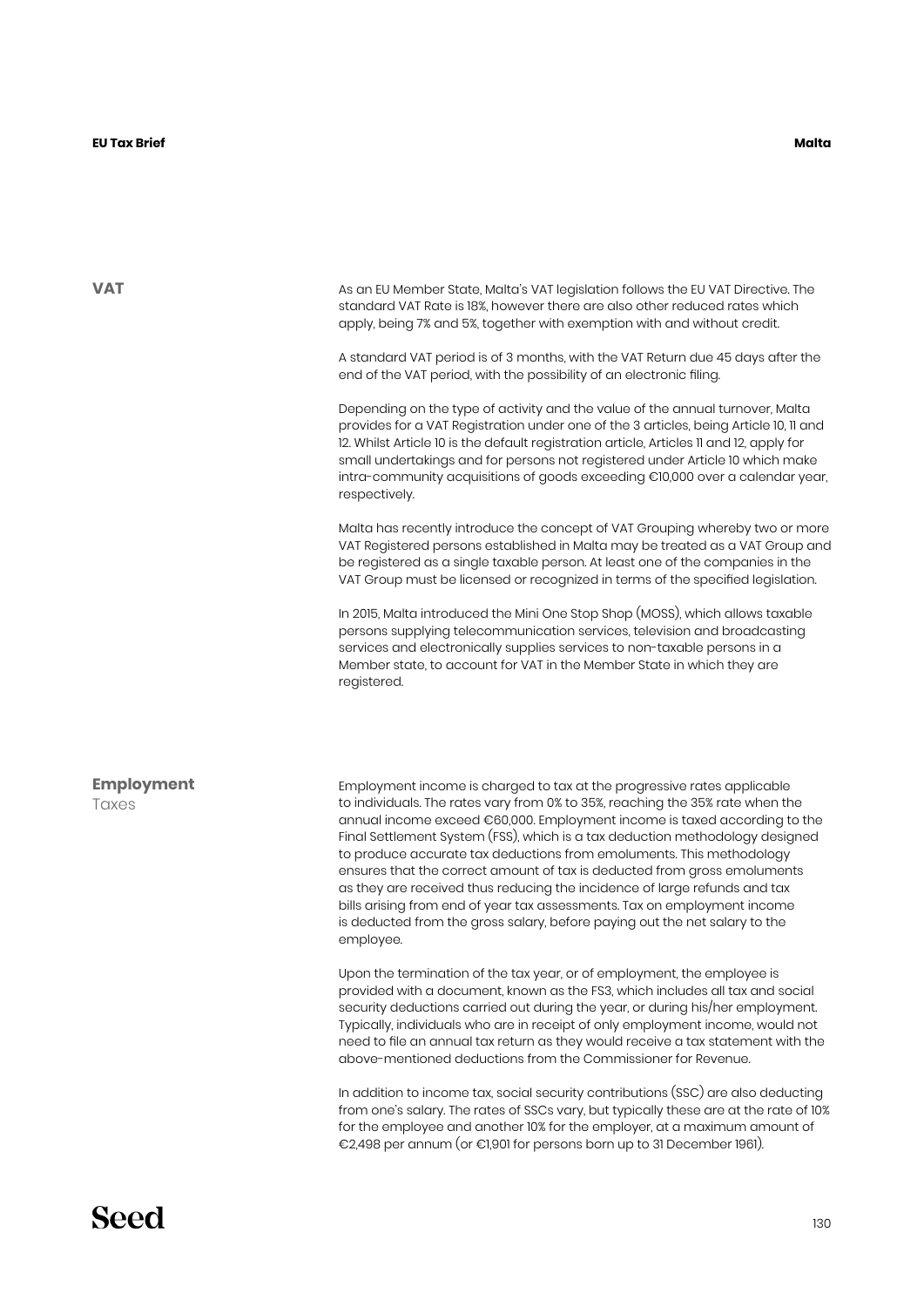## **Section B Rates**

|                                  | Rate | <b>Notes</b>                                                                                                                           |
|----------------------------------|------|----------------------------------------------------------------------------------------------------------------------------------------|
| <b>Corporate</b><br>Tax Rate (%) | 35   | The effective tax rate could be reduced to between 0% -<br>6.25% by virtue of Malta's Full Imputation System and Tax<br>Refund System. |
| <b>VAT</b><br>$Rate (\%)$        | 18   | Other rates apply, such as 7% and 5%, together with<br>exemptions with and without credit.                                             |

#### **WHT on:**

Dividends  $(\%)$  R  $\bigodot^*$  NR  $\bigodot$ 

Whilst Malta does not impose withholding taxes on outgoing dividends, a 15% withholding tax is imposed when distributions are made from the 'untaxed account' to a 'recipient'. A 'recipient includes a person, other than a company, resident in Malta and also a non-resident person who is owned and controlled by an individual who is ordinarily resident and domiciled in Malta.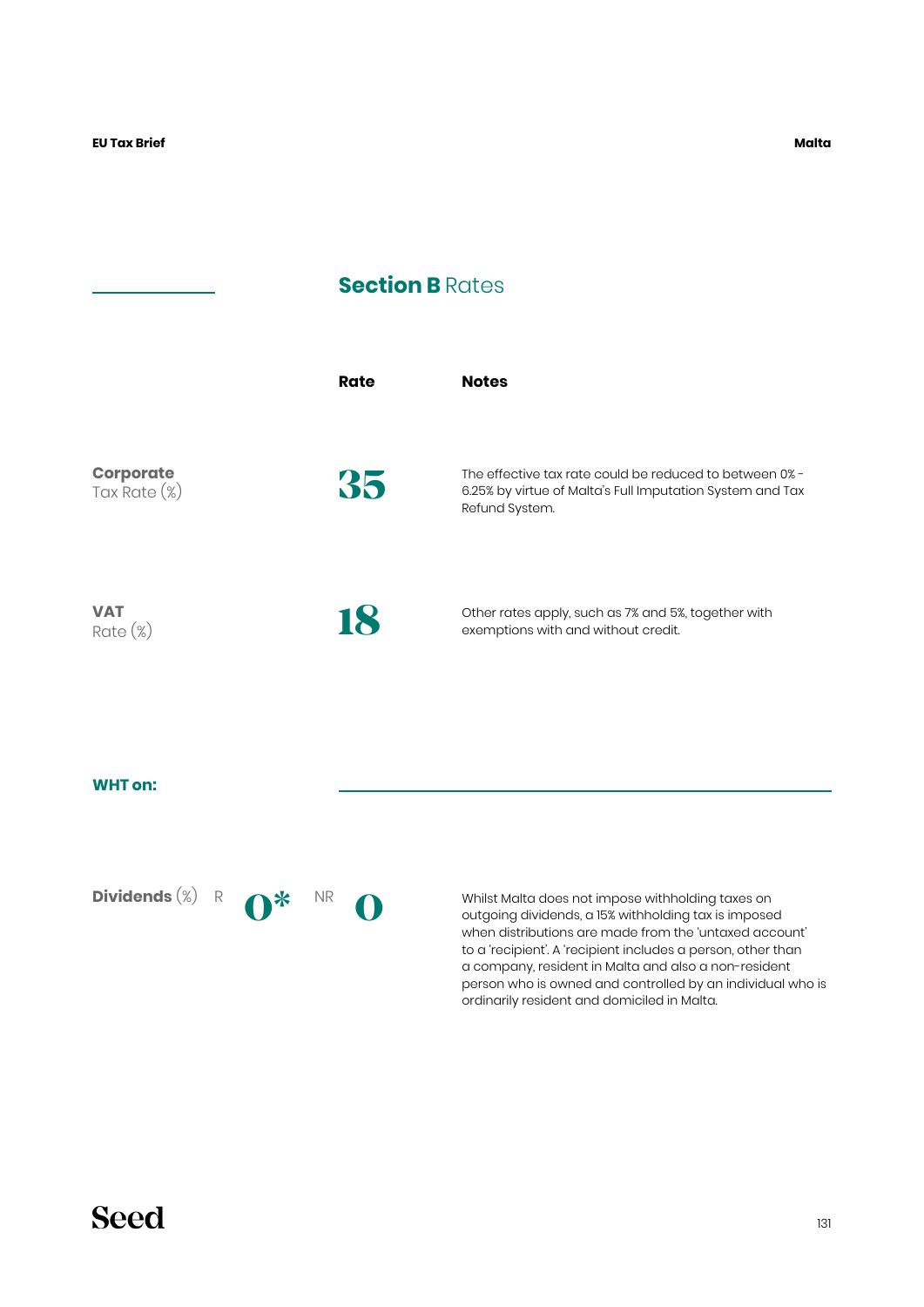**Malta**



only taxes capital gains made from the transfer of certain assets, and these include, immovable property, securities, intangibles, beneficial interest in a trust and interest in a partnership.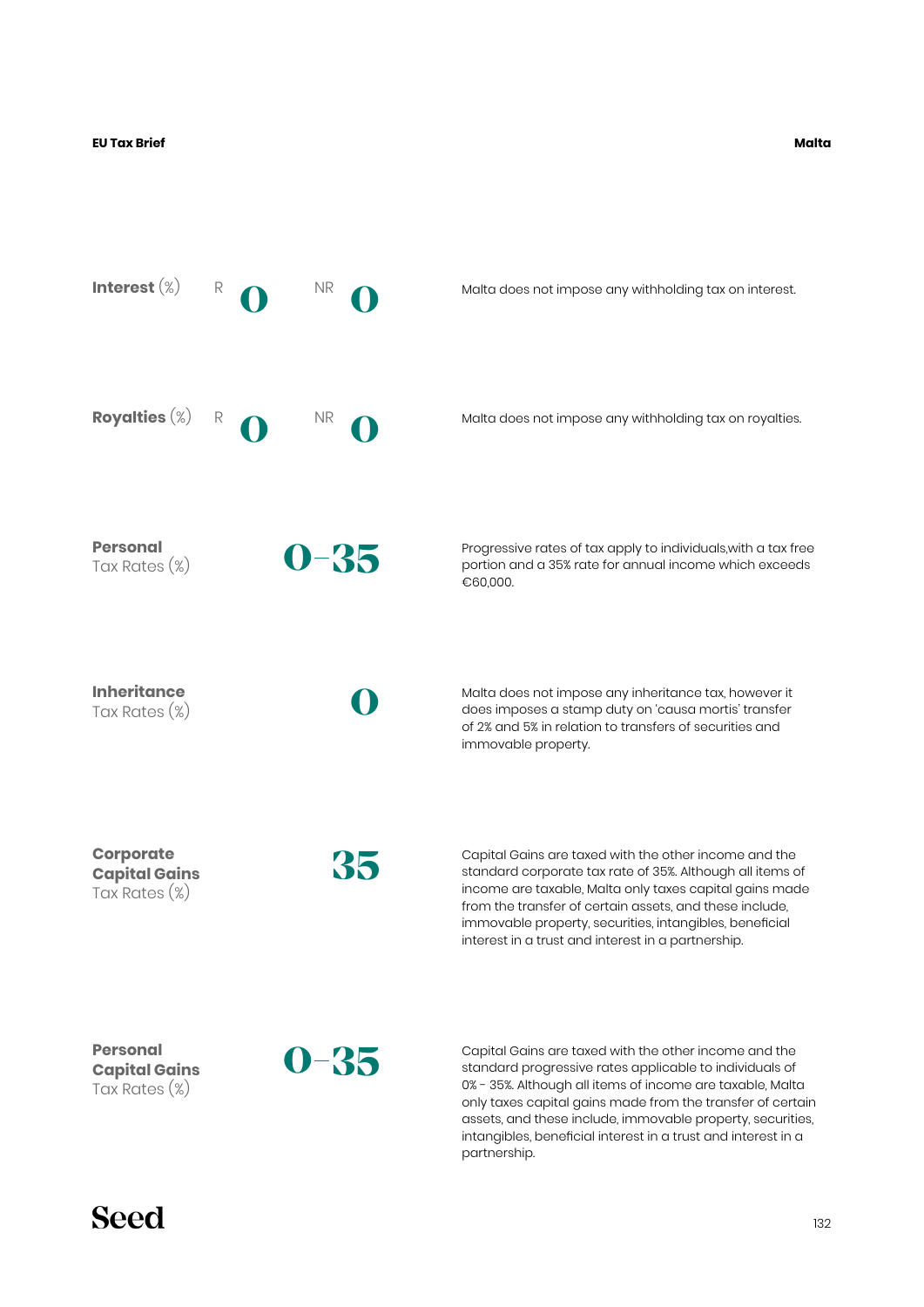**Malta**

**Gift** Tax Rate (%) **0\***

Malta does not impose a specific gift tax, however as per Malta's capital gains rules, a donation shall be considered as a deem sale made at the market value of the property at the time of the transfer, and depending on the asset being donated, it may be charged to tax at the rates applicable to individuals or corporates.

**Wealth** Tax Rate (%)

**0**

Malta does not impose a wealth tax.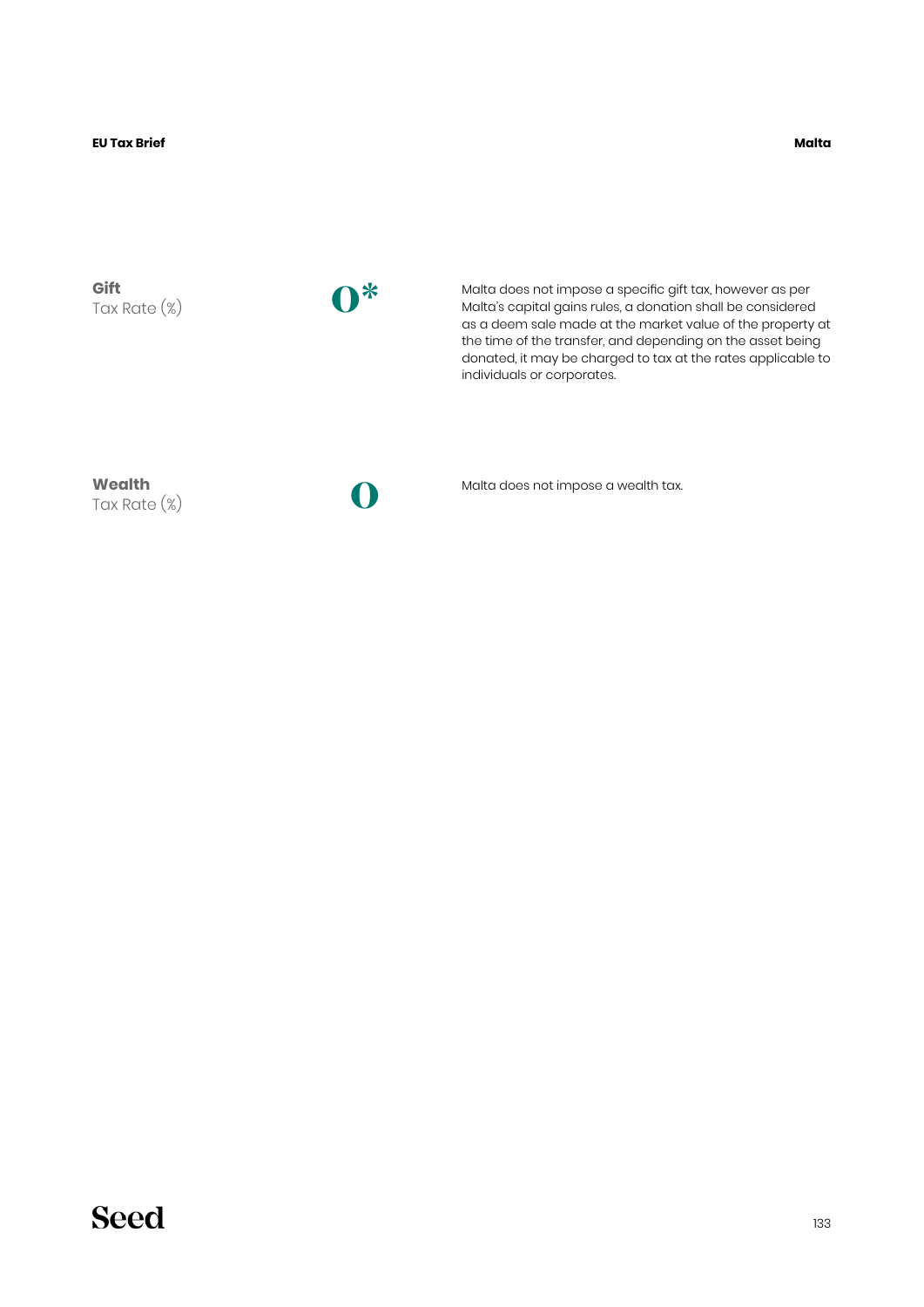

**Country**

# **Netherland**

## **Section A Overview**

**Corporate Tax** 

Public and private companies in the Netherlands are subject to Dutch corporate income tax ("CIT") on their profits. A lower tax rate is applicable to a taxable amount not exceeding €200,000 and the part exceeding €200,000 is taxed at the ordinary CIT rate.

Some legal entities, such as tax investment institutions, are not subject to CIT. The Tax Authorities may also exempt specific legal entities that make collective investments from CIT.

Specific exemptions may apply also to shared - and business mergers, either domestic or cross-border.

The Dutch tax regime provides a participation exemption applicable to substantial holdings in resident and non-resident companies, exempting a Dutch resident parent company from paying tax on dividend income. The participation exemption (i) is available only to shareholders who hold at least a 5% stake in a company and (ii) does not apply to holdings in an investment vehicle that is subject to a reduced tax rate. It is possible to obtain either an advanced pricing agreement (APA) on transfer pricing issues or an advance tax ruling (ATR) on specific exemptions.

In the tonnage-tax regime, the income from shipping activities (vessel exploitation for transportation of persons and goods within international traffic and to natural resources, pipe / cable laying) is determined on the basis of the tonnage of the respective vessel, resulting in a low effective CIT rate.

The innovation box provides tax relief to encourage innovative research and development taking place in The Netherlands. All profits earned from innovative activities are taxed at an effective tax rate of 7%. Software can also qualify as an intangible asset. It is proposed to increase the effective tax rate to 9% per 1 January 2021.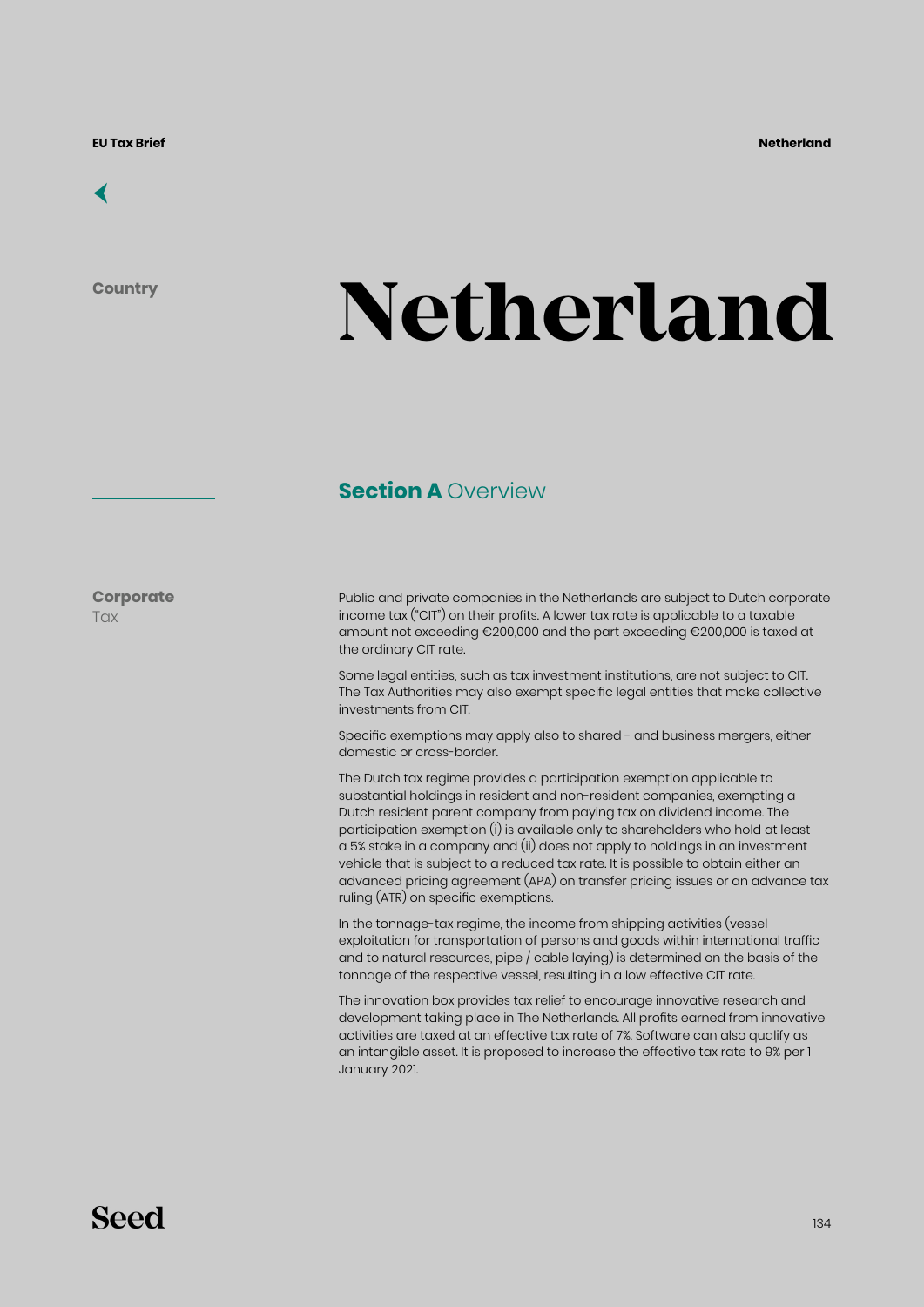#### **Netherland**

#### **Personal T**ax

A person living in the Netherlands is considered a 'resident taxpayer'. A person living abroad but receiving income from the Netherlands, is generally a 'nonresident taxpayer'. Resident taxpayers are taxed on their worldwide income/ assets. Non-resident taxpayers are taxed on limited Dutch sources. Different categories of income are treated differently for tax purposes. There are three (3) types of taxable income:

1. Income from profits, employment and home ownership Tax rates: 37.35% on the

first € 68,507, thereafter gains from: 49.5% on income: • Wages

- 
- Income from an enterprise
- Pensions
- Social benefits
- Company car
- Rental value of owneroccupied property. Mortgage interest is to a large extend tax deductible

2. Income from substantial shareholding Tax rate: 26.25% on income and capital

- a shareholding (at least 5% of issued capital); • options (at least 5% of
- shares, also per type); • profit-sharing
- certificates (at least 5%), or
- a cooperative / an association on cooperative basis (at

3. Taxable income from savings and investments Tax rate: 30% on a percentage of value of asset / liabilities as per 1 January.

The Dutch tax system provides for a general tax credit and additionally entitled credits depending on kind of income, children or age.

least 5% of votes).

Partners are taxed individually. Certain income and tax deductions can be apportioned to maximize tax credits and minimize tax due (not 1). Unmarried couples may qualify as tax partners. Income is due annually by a return.

## **Double Taxation**

Relief

The Netherlands Treaties on Avoidance of Double Taxation and the 2001 Unilateral Decree for the Avoidance of Double Taxation may either eliminate or mitigate international double taxation by means of a proportional tax exemption or foreign tax credit.

Tax treaties generally restrict the right to tax business income to the country in which the income is generated, provided the taxpayer has a presence in that country in the form of a permanent establishment ("PE"). In fact, non-resident tax payers are subject to Dutch corporate income tax, amongst others, to the extent they have a PE in the Netherlands. In case of a treaty situation, the treaty definition of PE in the applicable tax treaty applies. The Dutch tax treaties generally follow the OECD Model and The Netherlands has concluded tax treaties with a considerable number of countries, at present more than 90 countries.

The 2001 Decree for the Avoidance of Double Taxation up to January 1, 2012 determined that foreign income derived though a PE or from foreign real property was included in the taxable base. As of January 1, 2012 the method of avoidance of double taxation for corporate taxpayers has changed to the extent that profits or losses attributable to a foreign permanent establishment or foreign real property, are excluded from the Dutch taxable base (object exemption), with the exception of final losses upon permanent wind-up of a PE.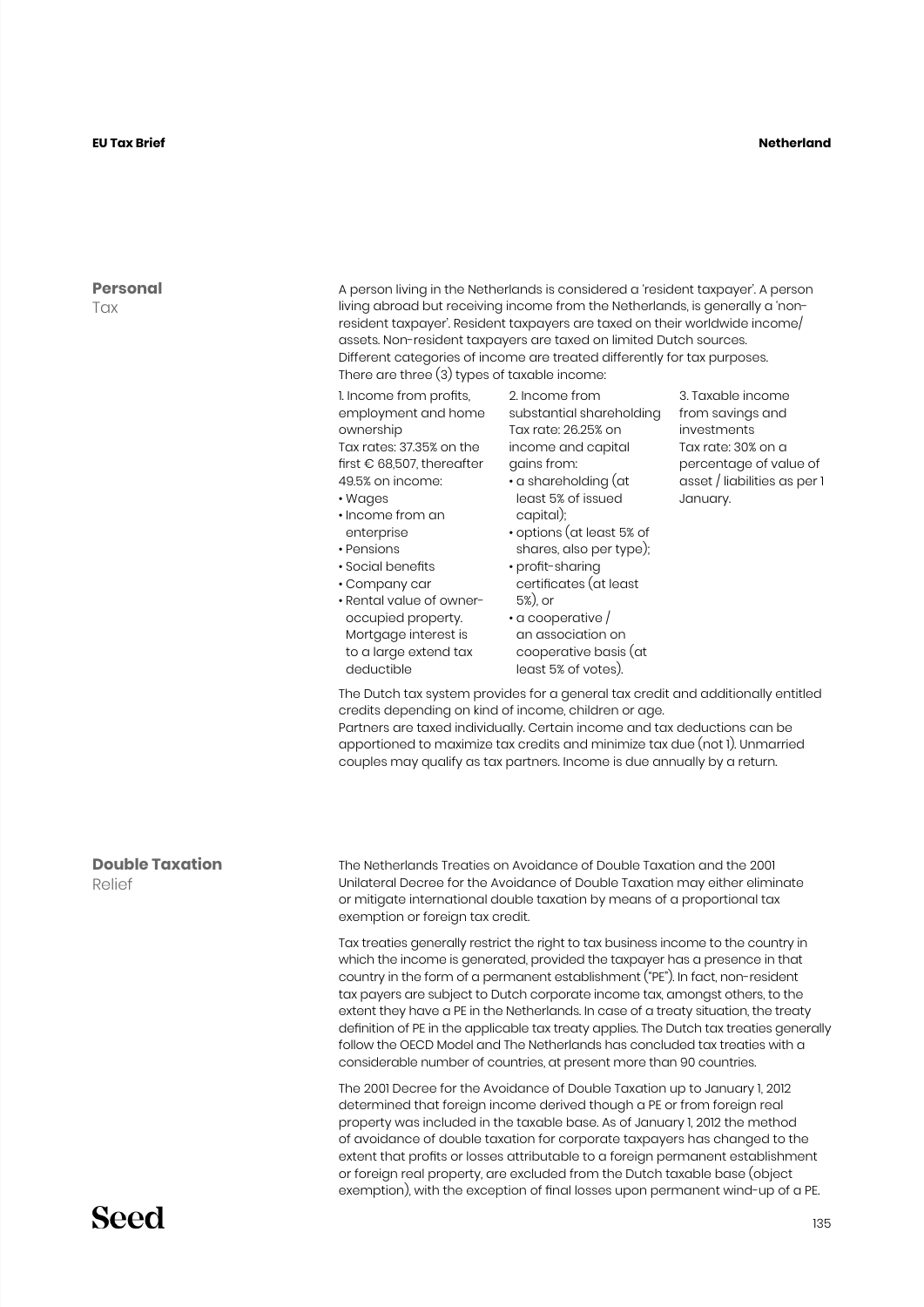**VAT**

The Netherlands has in line with other EU countries VAT legislation based on the applicable EU VAT directives. Almost every entrepreneur in the Netherlands must calculate and add VAT on the sales price of their products and services they provide, regardless of the legal structure of their company. Even a foundation or association can be liable for VAT.

There are various VAT rates: (i) the standard rate is 21%; (ii) the so-called low tariff of 9% applies to most of the basic goods and services and (iii) a 0% rate applies to (foreign) entrepreneurs who conduct business in foreign countries from the Netherlands. This mainly involves the supply of goods from the Netherlands to another EU country. However, the 0% tariff also applies to some services that are provided in the Netherlands. These are services related to cross-border transactions, such as services for the international carriage of goods or work on goods that are exported to non-EU countries.

Non-resident companies doing business in the Netherlands, may have to file a VAT return in the Netherlands. If so, they need to register for VAT with the Dutch Tax and Customs Administration. The VAT on business costs is usually deductible unless (partly) exempt services are provided such as financial and medical services.

The Dutch VAT legislation contains several facilities enabling companies to avoid incurring Dutch VAT. In many cases incurring Dutch VAT may lead to a negative impact on cash flow and leads to uncertainty as a refund still has to be granted by the Dutch Revenue. The beneficial VAT facilities mitigating this are:

- Import VAT deferment license (so-called Article 23 license);
- The application of the 0% VAT rate on the supply of certain products traded in bulk (so-called VAT warehousing);
- The application of the 0% VAT rate on the supply of excise goods while under excise duty suspension (so-called excise bonded regime).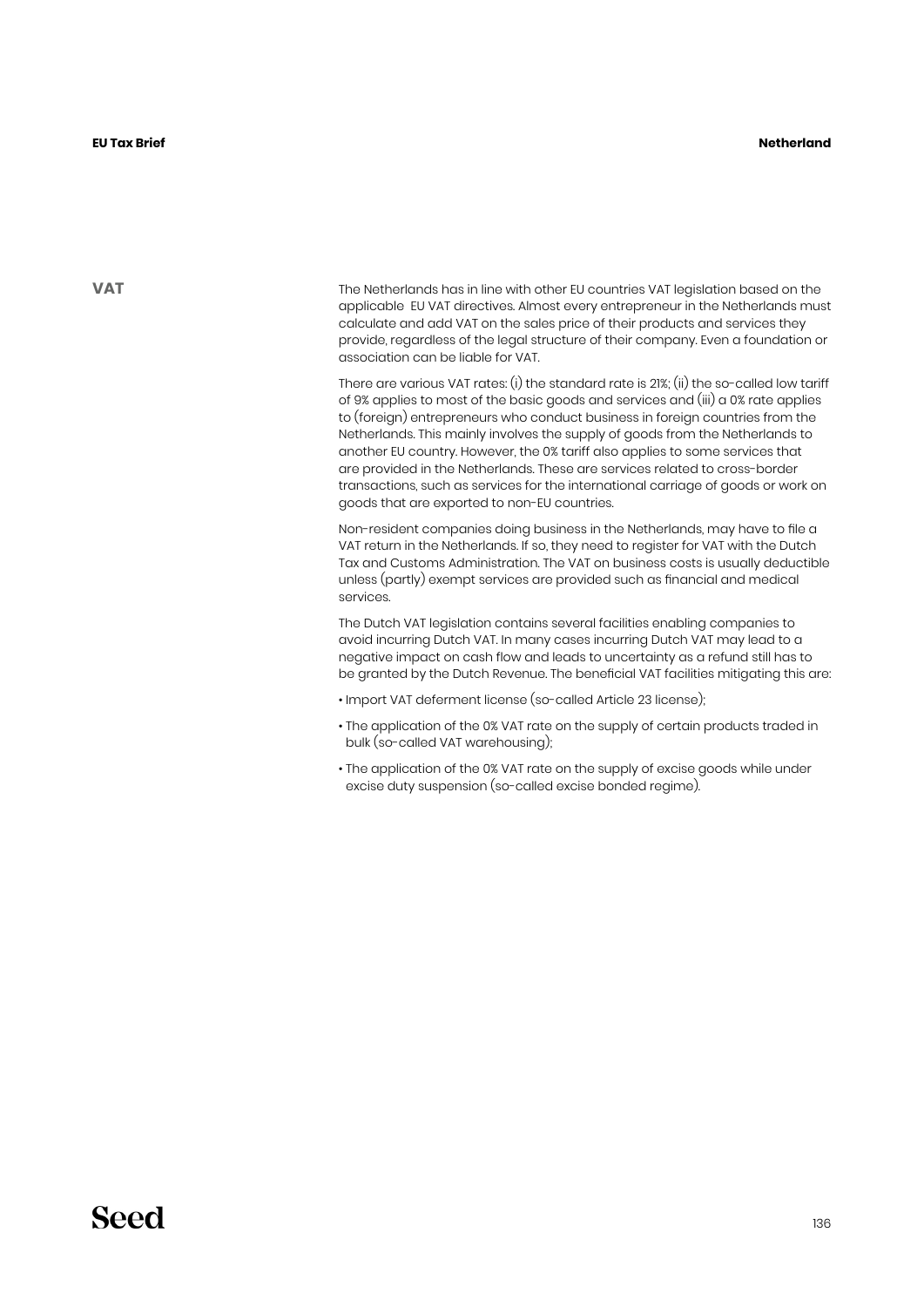#### **Netherland**

**Employment** Tax

#### Payroll tax

Payroll tax is withheld from wage paid by a Dutch employer. The rates and credits are in general equal to the income tax rates and credits. Payroll tax consist of wage tax and national insurance contributions, deductible from the annual income tax due.

#### Social Security

All residents are insured under the National Insurance schemes, covering old age, death, long-term invalidity, medical expenses and child benefit. In addition, employees are insured against illness, long-term invalidity and unemployment.

Social security premiums are collected via payroll, and partly be deducted from the employee's gross salary. The employer will pay the contributions to the various social security agencies.

#### Pension Scheme

Each company can have its own pension scheme, sometimes mandatory. The government pension is paid through the wage tax. Payments are due to be paid to the authorities by the last day of the following month.

#### 30% Ruling

Employees recruited from abroad ("expats") with a specific expertise (scarce or absent in the job market in the Netherlands) may be entitled to the 30% tax ruling. This ruling reduces the gross salary to 70% on top of which a tax-free remuneration of 30% is paid via the payroll.

Both employee and employer must jointly request the application of the 30% rule from Dutch tax office. The employee will need higher education, be hired from abroad >150 km from the Dutch border and earn a salary of at least €38.347 per annum. The 30% ruling is generally limited to a five-year period during which also foreign source income is considered tax exempt.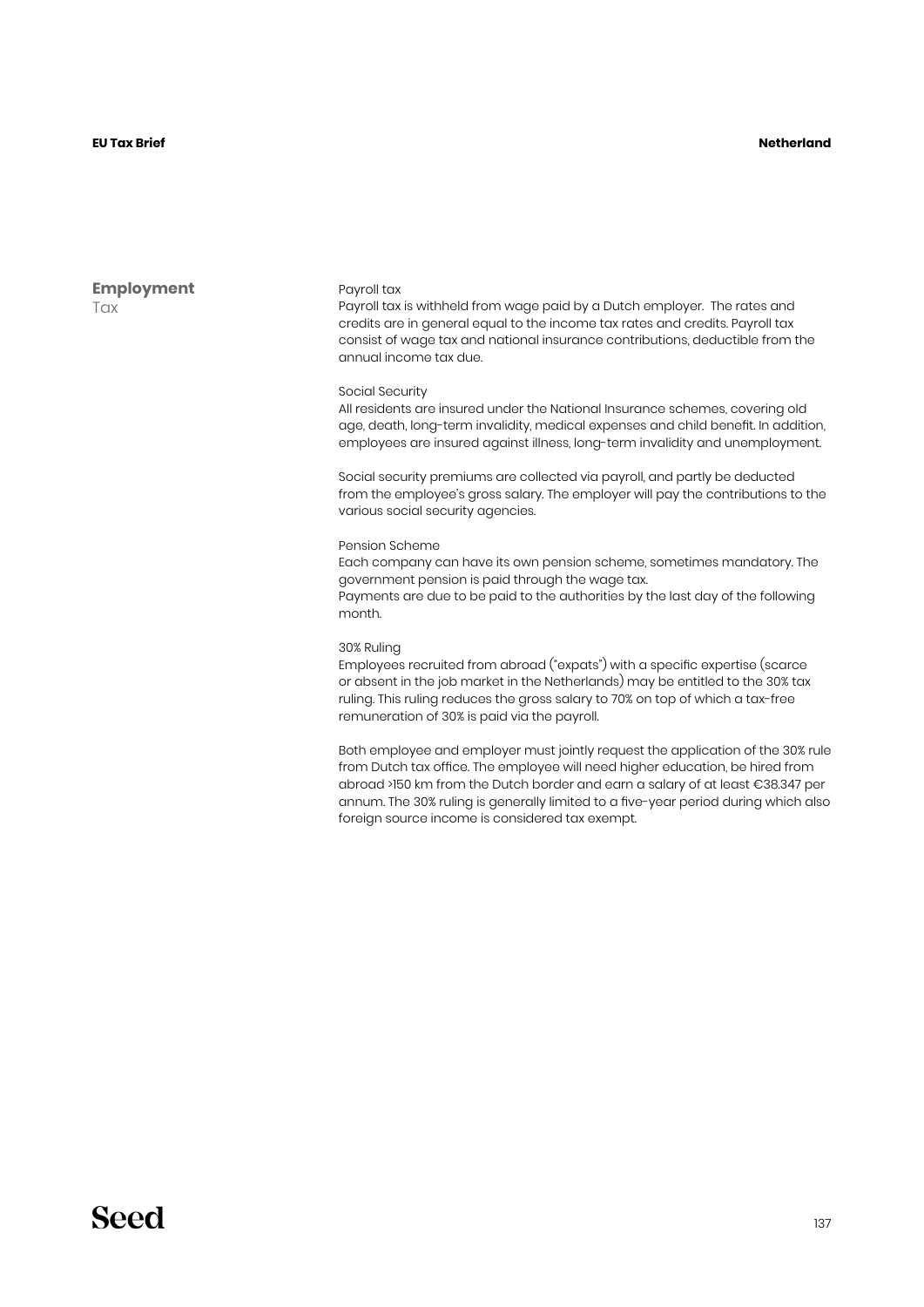**Netherland**

## **Section B Rates**

|                                  |              | Rate      | <b>Notes</b>                                                                     |
|----------------------------------|--------------|-----------|----------------------------------------------------------------------------------|
| <b>Corporate</b><br>Tax Rate (%) |              | 16.5      | In the case of taxable profits exceeding €200,000, the rate<br>is 25%.           |
| <b>VAT</b><br>$Rate (\%)$        |              | 21        | Reduced rate of 9% and 0% on specific transactions.                              |
| <b>WHT on:</b>                   |              |           |                                                                                  |
| Dividends $(\%)$ R 15            |              | NR 15     | Exemption available based on double tax treaties subject to<br>anti-abuse rules. |
| Interest $(\%)$                  | $R$ $\Omega$ | NR        | There are no withholding taxes on interest.                                      |
| Royalties $(\%)$                 |              | <b>NR</b> | There are no withholding taxes on royalties.                                     |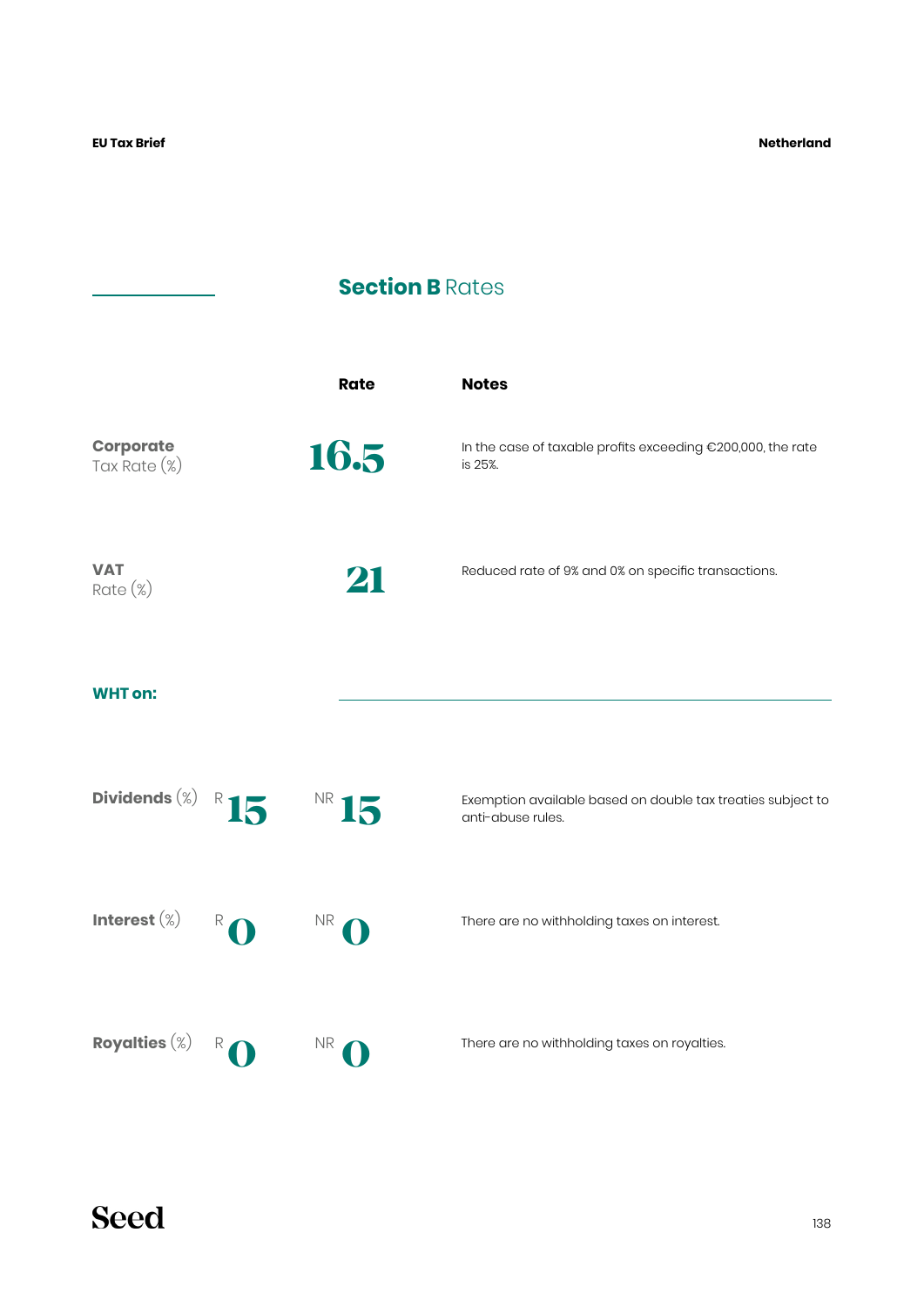#### **Netherland**

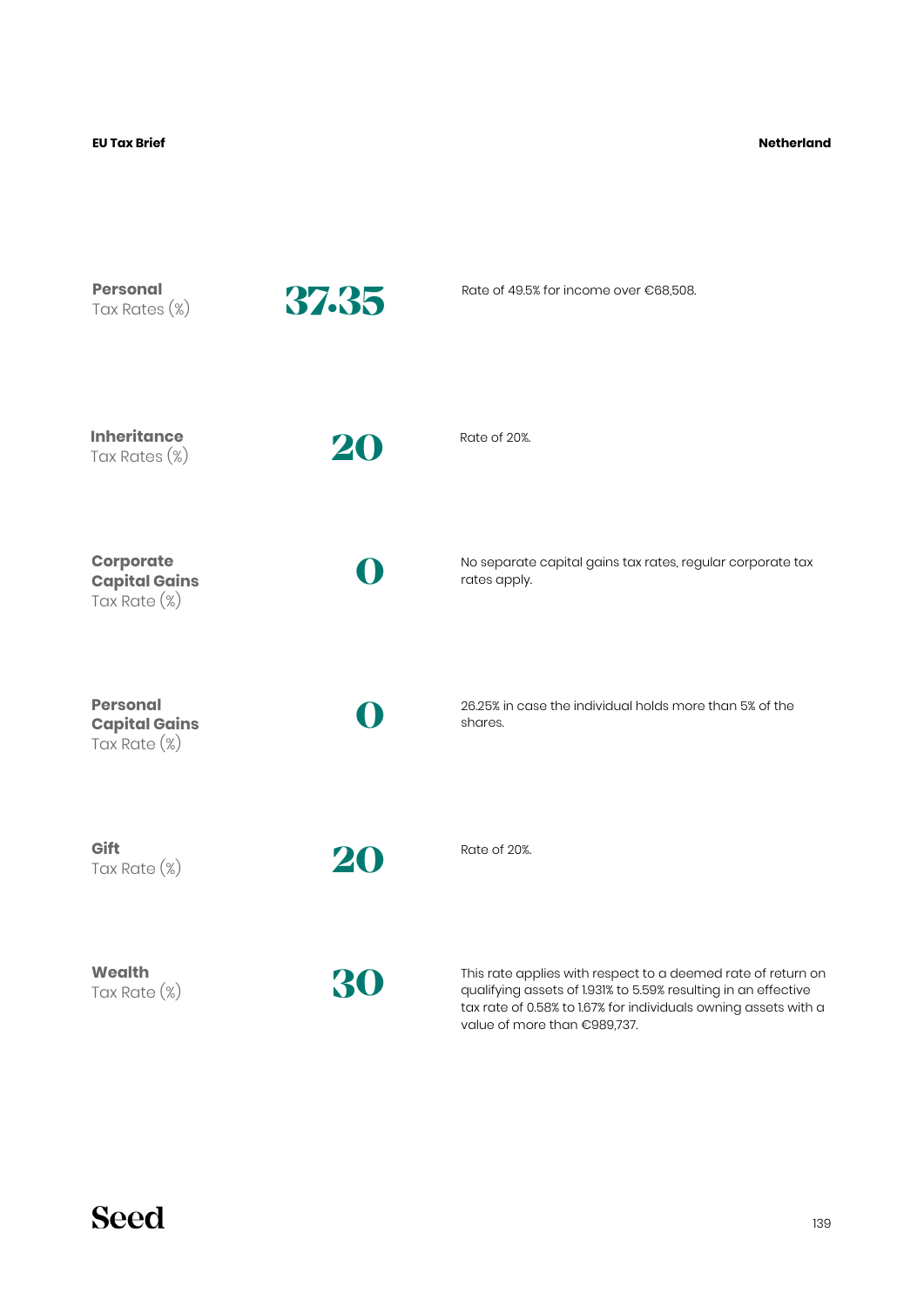# [←](#page-6-0)

**Country**

# **Poland**

## **Section A Overview**

**Corporate Tax** 

In Poland, legal entities (companies) and capital groups are subject to corporate income tax. Currently, there are two separate corporate income tax rates: lower, at 9 percent and higher (standard), at 19 percent. Corporate income tax liability applies to all legal entities whose registered office is placed on the territory of Republic of Poland or that are registered outside Poland but they are managed from Poland. Subject to Corporate Income Tax ("CIT") are also entities that hold its registered office outside of the territory of Republic of Poland, if such entities earn an income within Polish borders.

Subject to taxation is the income obtained by a taxpayer from different sources of income. There are two sources of revenues under CIT Act:

1. capital gains - dividends, other revenues actually derived from participation in profits of legal persons and a limited joint stock person, the value of property received as a result of the liquidation of a legal entity or a limited joint stock person, revenues from the sale of shares of companies, revenues from the sale of receivables previously acquired by the taxpayer, revenues from property rights such as copyrights or related property rights, licenses, trademarks and know-how, revenue from securities, derivative financial instruments;

2. other revenues, including revenues derived from operating activities - other revenues, including revenues derived from the sales of goods and services, etc.

Poland introduced commercial real estate CIT. This tax covers commercial real estate classified according to the Classification of Fixed Assets as office facilities, shopping centres, department stores, independent stores and boutiques, and other commercial and service facilities with the initial value exceeding PLN 10 million. The taxable base is the revenues corresponding to the initial value of the fixed asset determined on the first day of each month resulting from the records maintained less the amount of PLN 10 million. The tax amounts to 0.035% of the taxable base for each month. It is calculated and paid for each month by the 20th day of the following month. It is deducted from CIT advance payments and annual CIT.

Tax advances are generally paid monthly. Small taxpayers and taxpayers starting their own business activity are entitled to make advance payments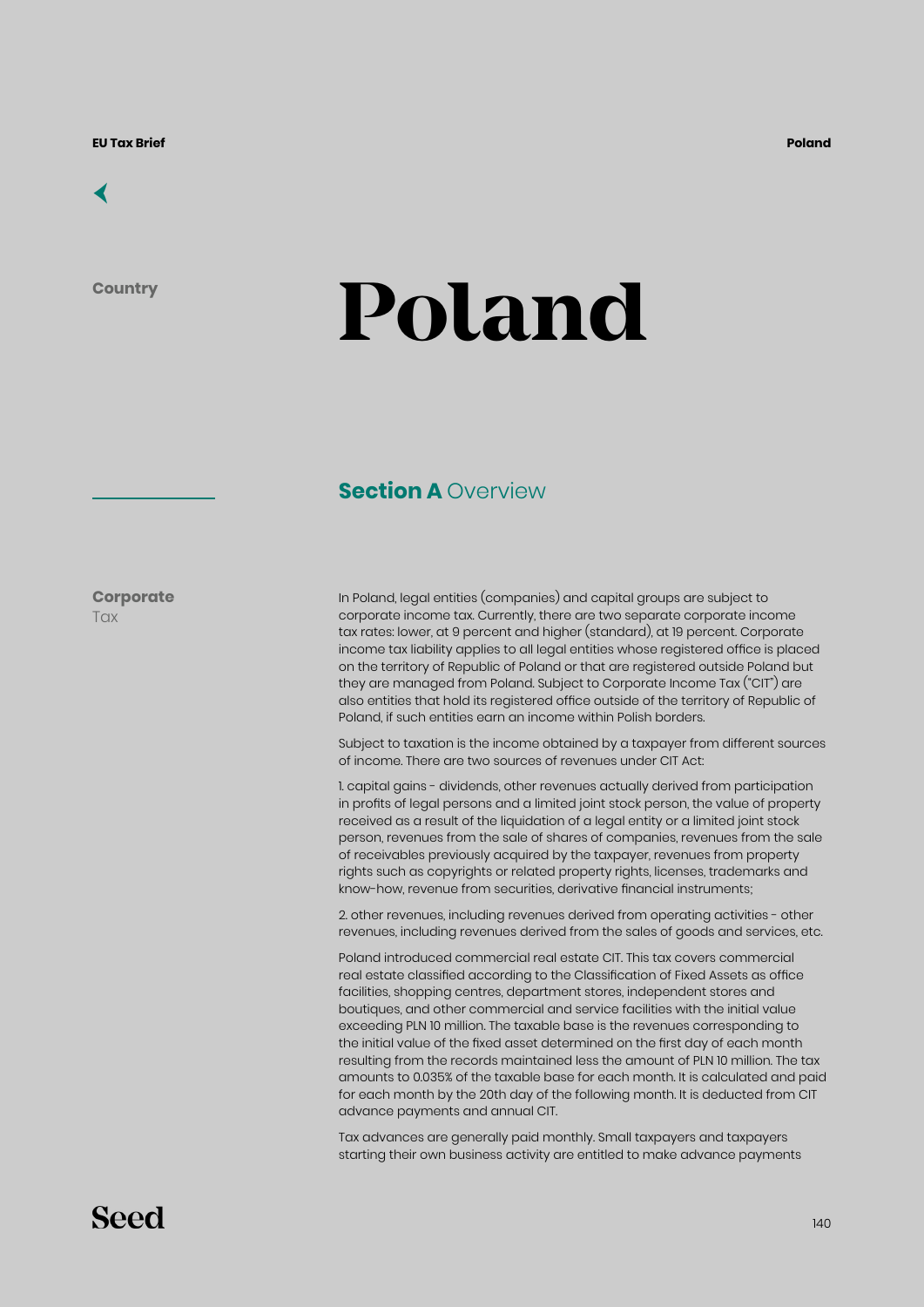| <b>Corporate</b><br>Tax | quarterly. The corporate income tax return must be filed within three months of<br>the end of the tax year. Thereby, as the tax year usually equals to the calendar<br>year, as a rule the date for filing the tax return is 31 March of the calendar year<br>following the tax year.<br>At present there are discussions on introduction, as of 2020, of the so called<br>"Estonian CIT" reform, where as long as the profits generated by the company<br>remain in it and are, for example, allocated to investments, its development or<br>research, then the company does not pay this income tax                                                                                                                                                                                                                                                                                                                                                                                                                                                                                                                                                                                                                                                                                                                                                                                                                                                                                                                                                                                                                                                                                                                                                                                                                                                                                                                                                                                                                                                                                                                                                                                                                                                                                                                                                                                                                                                                                                                                                                                                                                                                                                                                                                                                                                                                                                  |
|-------------------------|--------------------------------------------------------------------------------------------------------------------------------------------------------------------------------------------------------------------------------------------------------------------------------------------------------------------------------------------------------------------------------------------------------------------------------------------------------------------------------------------------------------------------------------------------------------------------------------------------------------------------------------------------------------------------------------------------------------------------------------------------------------------------------------------------------------------------------------------------------------------------------------------------------------------------------------------------------------------------------------------------------------------------------------------------------------------------------------------------------------------------------------------------------------------------------------------------------------------------------------------------------------------------------------------------------------------------------------------------------------------------------------------------------------------------------------------------------------------------------------------------------------------------------------------------------------------------------------------------------------------------------------------------------------------------------------------------------------------------------------------------------------------------------------------------------------------------------------------------------------------------------------------------------------------------------------------------------------------------------------------------------------------------------------------------------------------------------------------------------------------------------------------------------------------------------------------------------------------------------------------------------------------------------------------------------------------------------------------------------------------------------------------------------------------------------------------------------------------------------------------------------------------------------------------------------------------------------------------------------------------------------------------------------------------------------------------------------------------------------------------------------------------------------------------------------------------------------------------------------------------------------------------------------|
| <b>Personal</b><br>Tax  | Natural persons, if residing in the territory of Poland, are liable for tax on their<br>total income (revenue) irrespective of the location of the sources of revenue<br>(unlimited tax liability). A resident of Poland is a natural person who either has<br>the centre of his/her personal or economic interest (centre of interest) in the<br>territory of Poland or stays in the territory of Poland for over 183 days in any given<br>tax year. Natural persons that do not reside in the territory of Poland are liable<br>to pay tax only on income (revenue) earned in the territory of Poland (limited<br>tax liability). The Polish tax system provides for taxation of worldwide income for<br>resident natural persons and envisages territorial taxation for non-residents.<br>The tax year for personal income tax runs from 1 January to 31 December.<br>Advance payments for income tax with respect to regularly earned income<br>(such as income from employment or business activities) are payable monthly.<br>The deadline for the annual personal income tax settlement is 30 April of the<br>year following the year in which income was earned.<br>Principal system of taxation assumes progressive tax rates. As of 2020 reduction<br>of the tax rate from 18% to 17% was introduced, while the tax rate of 32% for<br>income above PLN 85,528 remains unchanged. Lowering the tax rate will apply<br>to all taxpayers who receive income taxed according to the general rules,<br>including employees, pensioners, as well as entrepreneurs, who have not<br>chosen a flat rate income tax or lump sum taxation. 19% is available for self-<br>employed individuals, as sole traders or as partners in partnerships, but in this<br>case certain deductions (such as donations) are disallowed.<br>As of 1 August 2019, revenue under an official relationship, employment<br>relationship, contract work, cooperative employment relationship, and mandate<br>contracts received by individuals under the age of 26 is exempt from from PIT,<br>up to no more than PLN 85,528 in a given financial year.<br>The tax-free amount is PLN 8,000. but in the case of earnings exceeding the<br>minimum threshold, taxpayers will pay a degressive tax.<br>In certain cases, non-residents can benefit from a 20% flat tax rate.<br>Individuals who derive in a tax year income exceeding PLN 1 million are required<br>to pay solidarity tax at the rate of 4% on the excess of this amount.<br>The Polish tax system provides for joint return filing by married couples, although<br>this is not available in every situation. The income tax return may be filed<br>electronically or in a paper format.<br>For certain types of income (e.g. employment,) the Ministry of Finance prepares<br>a draft of annual tax declaration that can be then modified by the taxpayer. |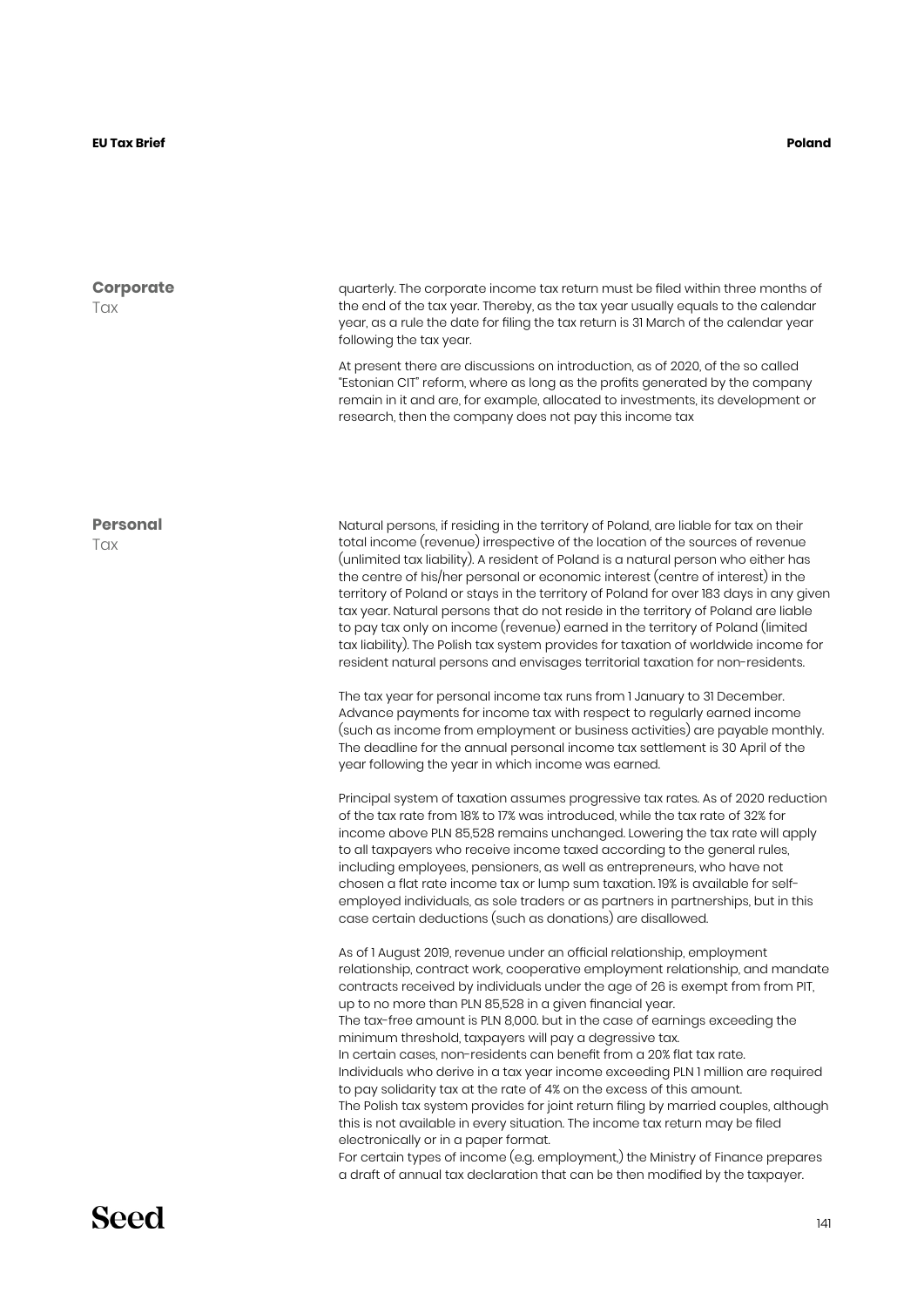#### **EU Tax Brief Poland**

## **Double Taxation** Relief

Poland is a party to 90 double taxation agreements and generally follows the OECD Model Convention and the commentary thereto in respect to its treaty policy and interpretation. Typically, Poland applies the exemption method as the main method for avoiding double taxation.

Generally, double tax treaty provisions take priority over domestic laws: If a domestic withholding tax rate is lower than the maximum tax rate provided for in an applicable tax treaty, a foreign taxpayer benefits from the lower domestic tax rate. If a domestic withholding tax rate is higher than the maximum tax rate provided for in an applicable tax treaty, a foreign taxpayer benefits from the lower treaty tax rate. The lower rate may under specific circumstances be applied directly at source by the payor, however specific documentation has to be gathered such as tax residency certificate of the recipient, statement of the recipient that it is the beneficial owner of the payment. Poland is also a signatory to the Multilateral Convention to Implement Tax Treaty Related Measures to Prevent Base Erosion and Profit Shifting.

**VAT**

Polish VAT tax follows the methodology set in the EU law provisions. VAT is imposed on goods and services acquired in Poland at the standard rate of 23%. Certain goods and services are taxable with reduced rates (8%, 5% or 0%). VAT is non-refundable, unless goods or services acquired are used for a VAT-taxable business activity purposes, or are purchased by tourists.

As a rule, the following activities will be taxable in Poland: paid delivery of goods, understood as the transfer of the right to dispose of the goods as the owner, paid services, understood as any service that is not a supply of goods, export and import of goods within the territory of the country, intra-Community supply of goods, intra-Community acquisition goods for remuneration on the national territory. The taxpayer of the VAT is a natural person, a legal person and an organizational unit without legal personality (e.g. a civil law partnership, registered partnership etc.), which independently conducts business activity, regardless of the purpose or result of such activity. Economic activity for VAT purposes is all the activity of producers, traders or service providers, including entities that acquire natural resources and farmers, as well as the activities of persons who pursue freelancers. Economic activity consists in particular of using goods or intangible assets on a continuous basis for profit. There are also many exemptions applicable (e.g. sales made by taxpayers whose value in sales did not exceed PLN 200,000 (approx. EUR 45,000) in total in the previous tax year).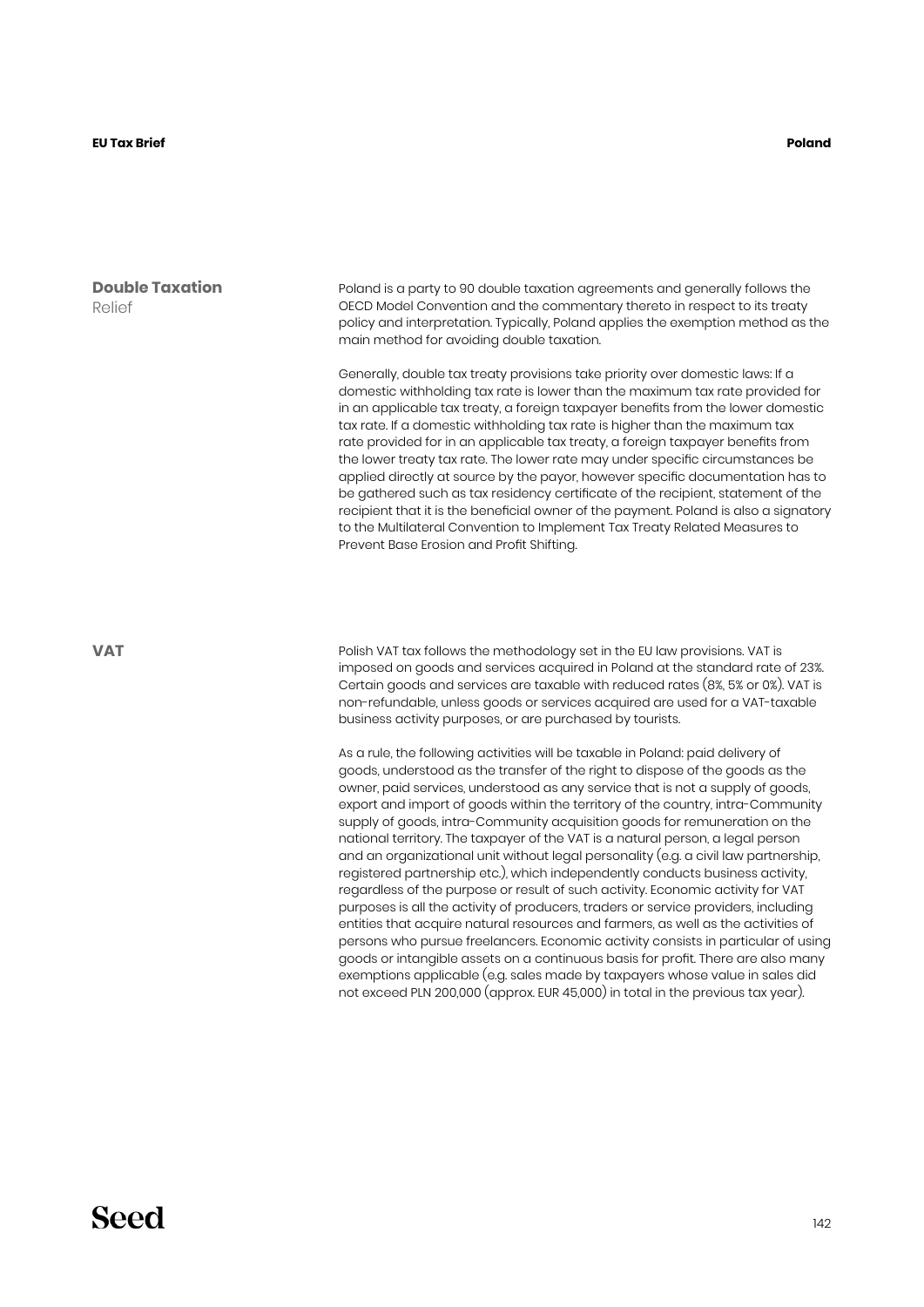#### **EU Tax Brief Poland**

#### **Employment** Tax

The gross amount of remuneration for an employment contract is the basis for calculating contributions for retirement, disability, sickness, accident and health insurance, as well as contributions for the Labor Fund and Guaranteed Employee Benefits Fund. The employer co-finances the retirement and disability pension contributions, while he pays accident insurance and contributions for the funds mentioned above. The employee bears the total cost of sickness and health contributions.

The following taxes should be mentioned while discussing the employment contract taxes:

A. Payable by the employee:

- Retirement pension 9.76%;
- Disability pension 1.5%;
- Sickness pension 2.45%;
- Social securities pension 9%;

B. Payable by the employer:

- pension insurance contribution 9.76%
- disability insurance contribution 6.5%
- accident insurance premium 1.67%
- Labour Fund contribution 2.45%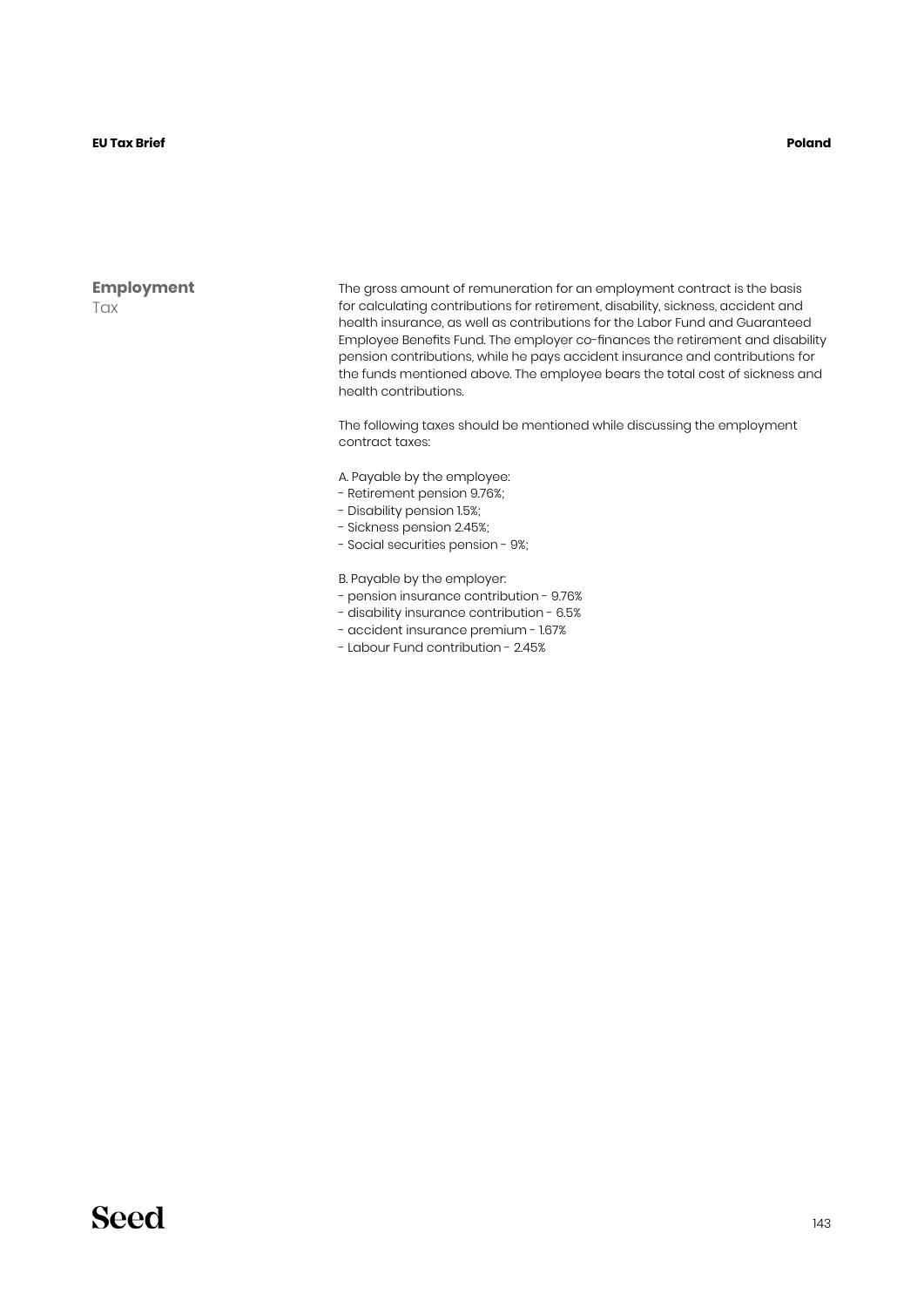## **Section B** Rates

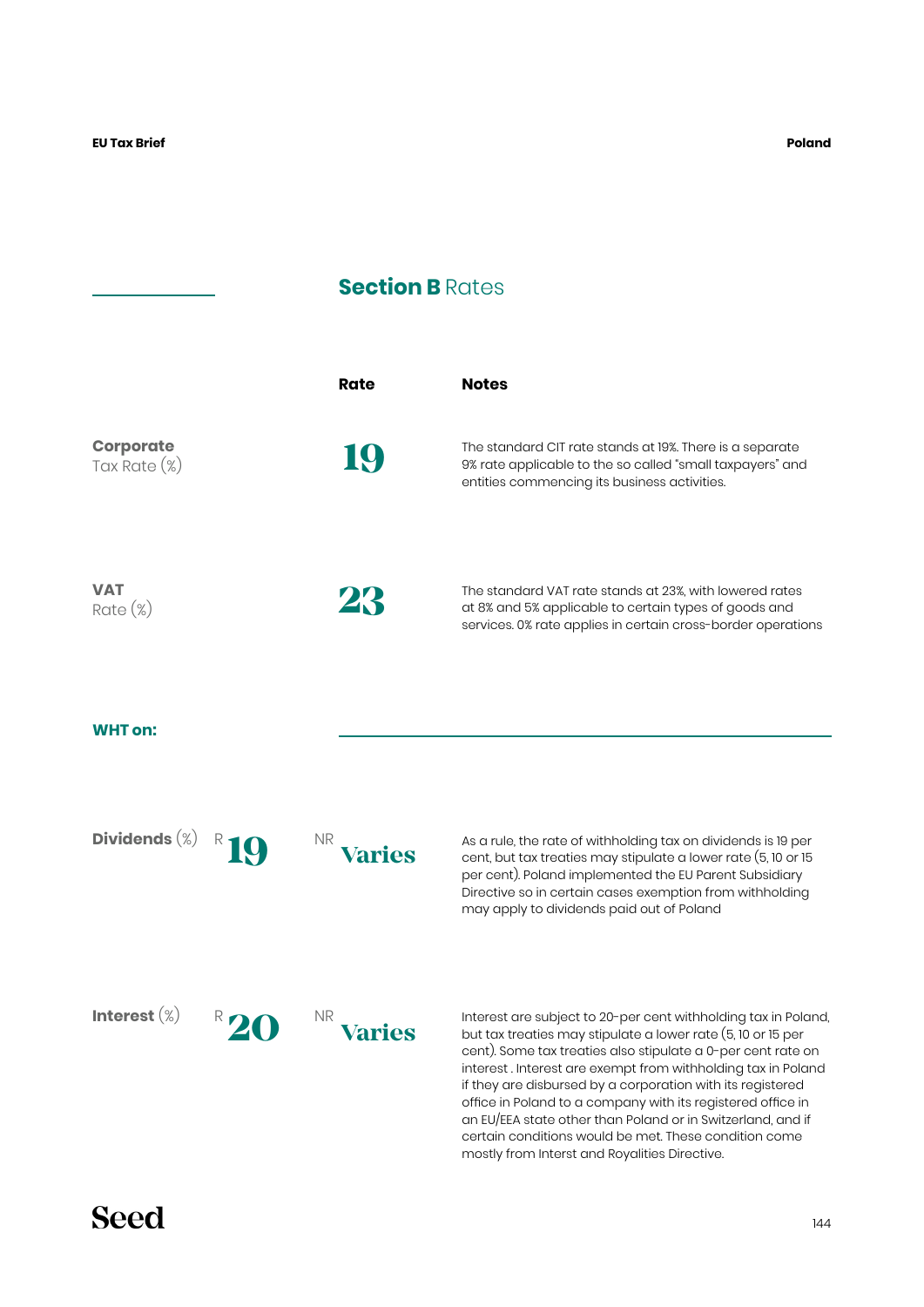**Poland**

| Royalties $(\%)$                                            | NR.      | Royalties are subject to a domestic withholding tax rate of<br>20%. This rate can be reduced under double tax treaties. Also<br>Poland implemented EU Interest and Royalties Directive so in<br>certain cases exemption from withholding may apply.                                                                                            |
|-------------------------------------------------------------|----------|------------------------------------------------------------------------------------------------------------------------------------------------------------------------------------------------------------------------------------------------------------------------------------------------------------------------------------------------|
| <b>Personal</b><br>Tax Rates (%)                            | 17       | If the personal income exceeds PLN 85,528 (approx. EUR<br>19,000) the personal tax rate increases to 32%. Solidarity tax<br>of 4% is charged on income exceeding PLN 1 m.                                                                                                                                                                      |
| <b>Inheritance</b><br>Tax Rates (%)                         | 3;7;12   | The amount of inheritance and gift tax depends on the<br>acquirer's tax group. Acquires are classified into tax groups<br>based on their personal relationship with the person from<br>whom tangible property or property rights are acquired<br>or inherited. The rates mentioned are the general rates,<br>subject to detailed calculations. |
| <b>Corporate</b><br><b>Capital Gains</b><br>Tax Rate $(\%)$ | 19       | Earnings from the sale of shares and other securities are<br>subject to 19-per cent CIT in accordance with general<br>principles.                                                                                                                                                                                                              |
| <b>Personal</b><br><b>Capital Gains</b><br>Tax Rate $(\%)$  | IQ)      | There is a specific personal capital gain tax rate set at 19%.                                                                                                                                                                                                                                                                                 |
| Gift<br>Tax Rate $(\%)$                                     | $3 - 20$ | Gift tax rate ranges from 3 to 20%. The specific amount is<br>closely related to the value of the donation and the donor's<br>and recipient's affiliation to individual tax groups                                                                                                                                                             |
| Wealth<br>Tax Rate (%)                                      |          | This is so called solidarity tax charged to individuals only. 4%<br>tax is charged on income surplus over the amount of PLN<br>1,000,000 (approx. EUR 450,000)                                                                                                                                                                                 |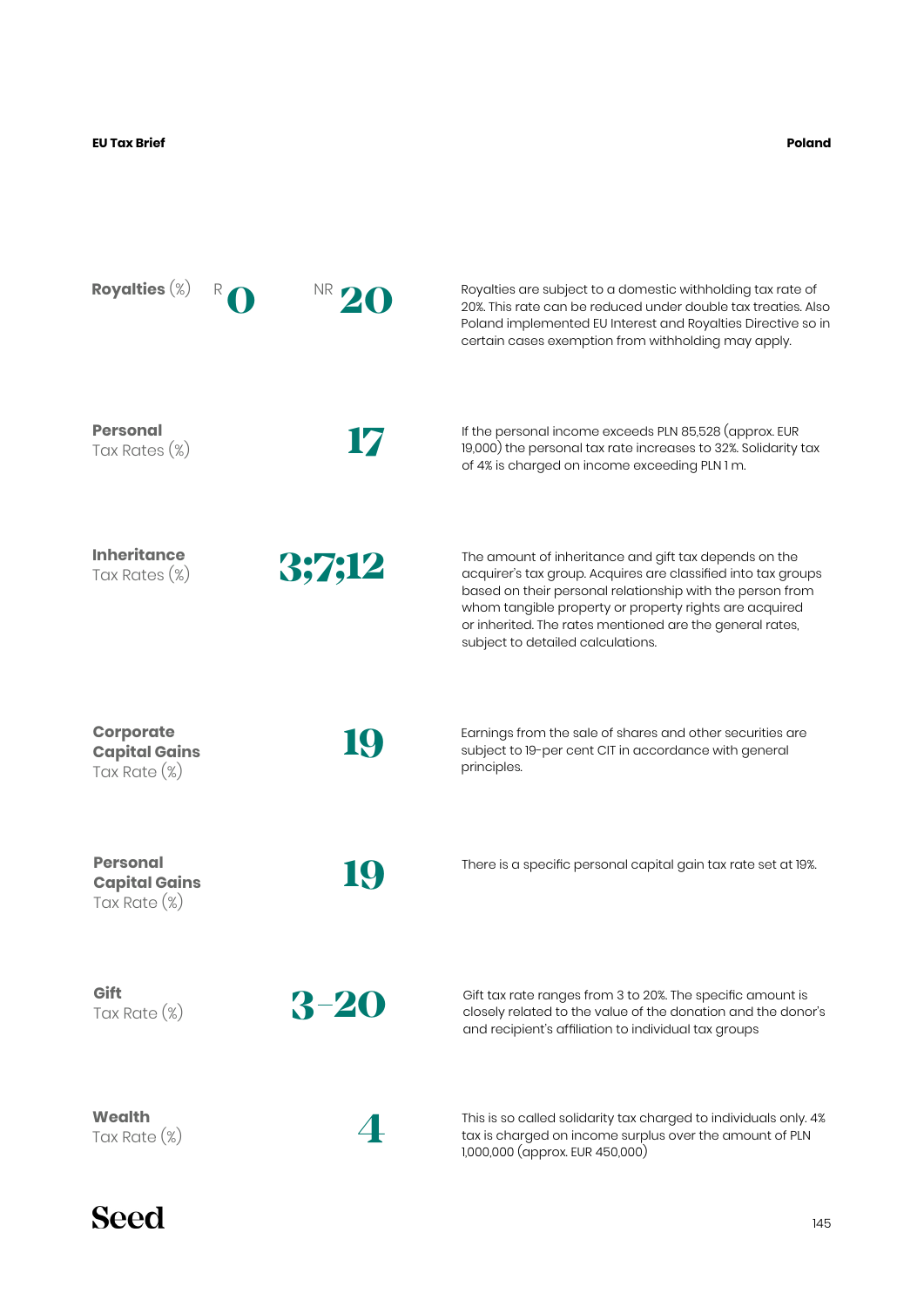### [←](#page-6-0)

**Country**

# **Portugal**

### **Section A Overview**

**Corporate Tax** 

Resident companies are subject to corporate income tax ("CIT") on their worldwide income on an annual basis, whereas non-resident companies are only liable to tax on Portuguese-sourced income, typically by means of withholding taxes (although some exceptions apply).

CIT is levied on a company's period profits (adjusted for tax purposes), which includes business/trading income, passive income and capital gains. Expenses and other costs are generally deductible when linked to taxable income and properly documented.

Small businesses are eligible for a simplified CIT regime (taxable income as a percentage of turnover).

Net financial costs are deductible up to the highest of €1M or 30% of EBITDA. Unused limits may be carried forward up to five years. Companies under a tax group regime may apply the relevant thresholds at the group level. Tax losses may be carried forward for five years, but a minimum 30% of taxable profit needs to be safeguarded.

Portuguese participation exemption regime exempts from CIT dividends and capital gains out of (amongst other) 10% stakes (capital or voting rights) uninterruptedly held for more than one year. Participation exemption regime does not apply to stakes in entities resident of blacklisted jurisdictions or in entities whose effective tax rate is lower than 60% of the Portuguese CIT.

The standard CIT rate in mainland is 21%, different rates applying in Madeira and in Azores. Non-residents tend to be subject to CIT at flat rates ranging from 25% to 35%, capable of being reduced under the applicable double tax treaty or Directive.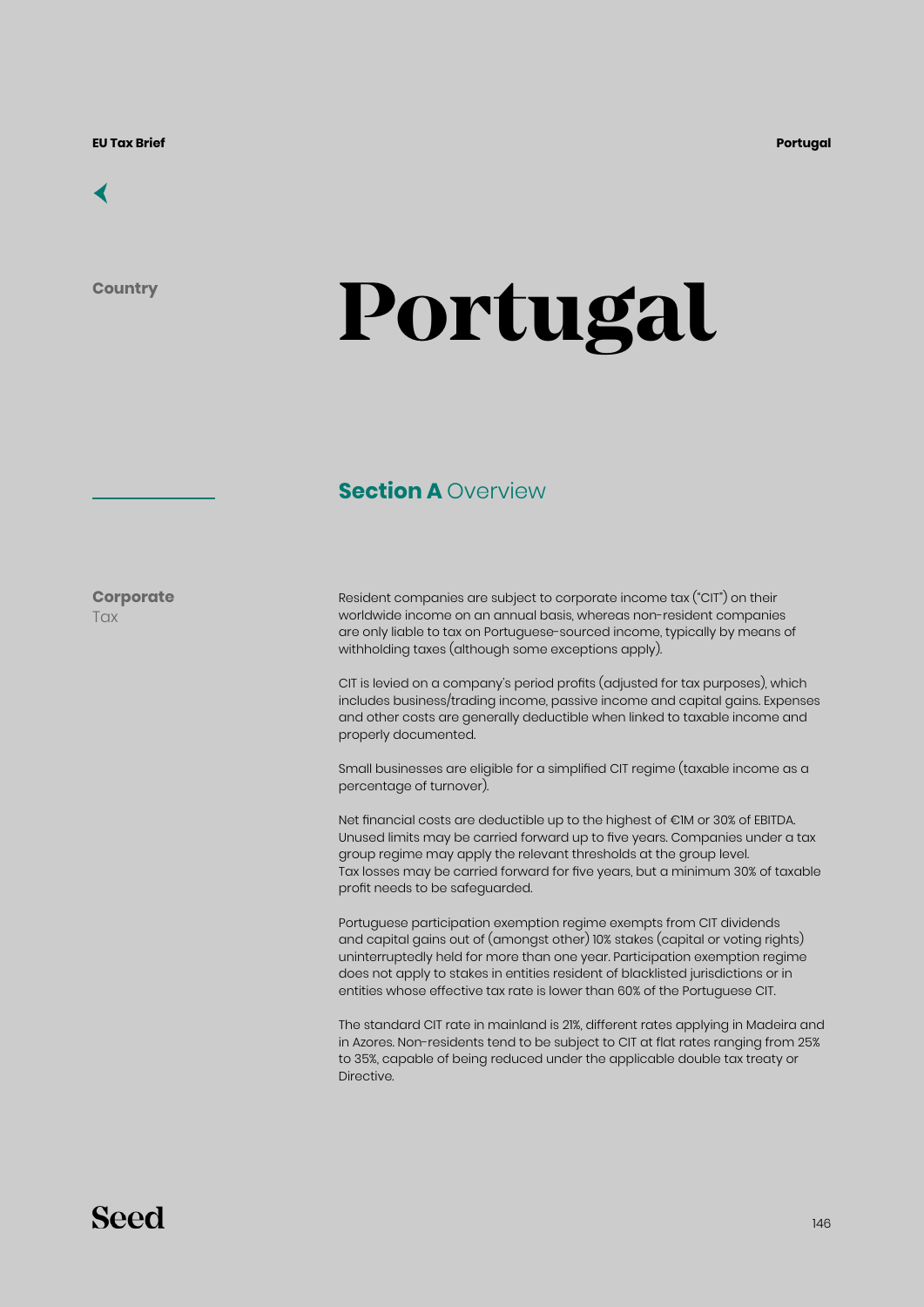| Personal Income Tax ("PIT") is levied on income obtained by natural persons,                                                                                                                                                                                                                                                                 |
|----------------------------------------------------------------------------------------------------------------------------------------------------------------------------------------------------------------------------------------------------------------------------------------------------------------------------------------------|
| employment income $(A)$ , business and professional income $(B)$ , investment<br>income, such as interest and dividends $(E)$ , rental income $(F)$ , capital gains $(G)$                                                                                                                                                                    |
| Residents in Portugal are taxed on their worldwide income on an annual basis,<br>whereas non-residents are only liable to PIT on income obtained in Portuguese<br>territory, typically by means of withholding taxes (although some exceptions                                                                                               |
| additional solidary rate), being possible for certain types of income to benefit<br>from flat rates (in particular by reference to interest, dividends, rental income<br>and non-real estate capital gains). Non-residents tend to be subject to PIT at flat<br>rates ranging from 25% to 35%, capable of being reduced under the applicable |
| Deductions to both gross income (by reference to the type of income) and final                                                                                                                                                                                                                                                               |
| A special PIT regime (inpatriates regime) applies to non-habitual tax residents<br>Portuguese taxation, being possible to benefit from a 20% flat rate for income                                                                                                                                                                            |
|                                                                                                                                                                                                                                                                                                                                              |
| Portugal has signed 79 double tax treaties for the avoidance of double taxation<br>on income tax, following the OECD Model Convention, having made reservations<br>property, taxation of independent personal services, taxation of business profits,                                                                                        |
| As a rule, the method for double taxation relief used in the concluded treaties is<br>the ordinary tax credit, although in some of the treaties provision has been made                                                                                                                                                                      |
| Portugal is a signatory of the OCDE Multilateral Convention to Implement Tax<br>Treaty Related Measures to Prevent Base Erosion and Profit Shifting ("MLI") which,<br>by reference to Portugal, will enter into force on the 1st of June 2020. In the MLI,<br>and amongst other, Portugal opted to keep the credit method and to apply the   |
| Applicability of double tax treaties is dependent on the ability of non-residents to<br>provide for tax residency certificates and on the compliance with the Portuguese                                                                                                                                                                     |
| Domestic provisions on double taxation relief include unilateral double taxation<br>dividends (corporates) and capital gains (both corporates and natural persons)<br>and an official list of blacklisted jurisdictions in respect of which specific taxation                                                                                |
|                                                                                                                                                                                                                                                                                                                                              |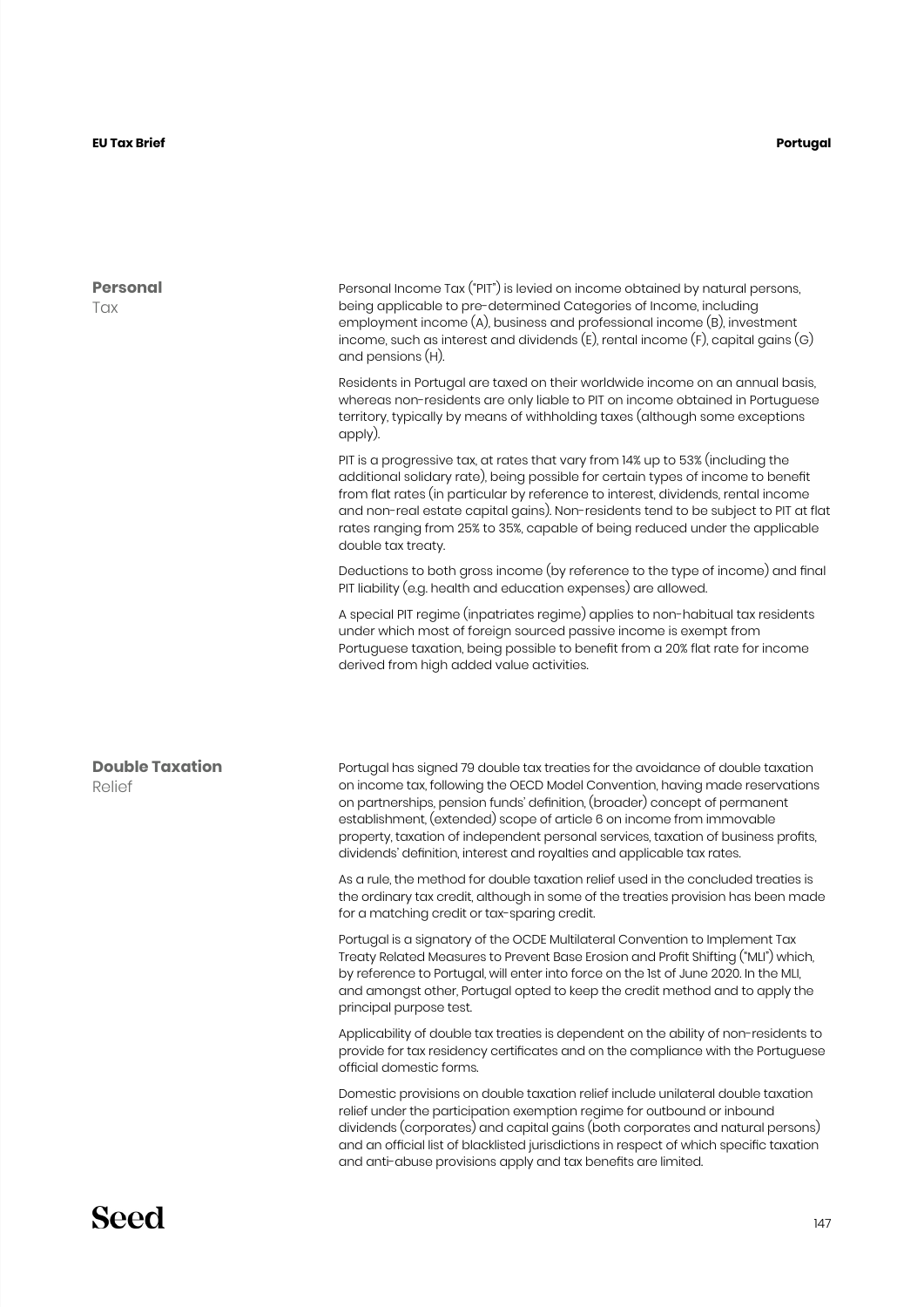#### **EU Tax Brief Portugal**

| <b>VAT</b>               | VAT is applied in accordance with current standards in the EU and applies on<br>most goods and services.                                                                                                                                                                                                                                                                                                                                                                                                                                                                                                                                                                                                                                                                                                                            |
|--------------------------|-------------------------------------------------------------------------------------------------------------------------------------------------------------------------------------------------------------------------------------------------------------------------------------------------------------------------------------------------------------------------------------------------------------------------------------------------------------------------------------------------------------------------------------------------------------------------------------------------------------------------------------------------------------------------------------------------------------------------------------------------------------------------------------------------------------------------------------|
|                          | Portugal has three VAT rates, being the standard rate levied on most goods and<br>services, and intermediary and reduced rates applied to essential household<br>or personal expenditures like foods goods, medication and cultural events and<br>goods. The autonomous regions of Azores and Madeira benefit from specific<br>rates. Exemptions are also available, covering, amongst other, sale and lease of<br>real estate.                                                                                                                                                                                                                                                                                                                                                                                                     |
|                          | The current VAT rates are of 6%, 13% and 23% for Portugal mainland, 5%, 10% and<br>18% in Azores and 5%; 12% and 22% in Madeira                                                                                                                                                                                                                                                                                                                                                                                                                                                                                                                                                                                                                                                                                                     |
|                          | There is no VAT threshold in Portugal for the registration of non-resident traders<br>being said registration mandatory for a broad scope of situations. Non-resident<br>VAT registration in Portugal must comply with the domestic provisions on<br>accounting, invoicing and VAT rates.                                                                                                                                                                                                                                                                                                                                                                                                                                                                                                                                           |
|                          | Portugal has very strict invoicing provisions and requirements based on Tax<br>Authority's certified software.                                                                                                                                                                                                                                                                                                                                                                                                                                                                                                                                                                                                                                                                                                                      |
|                          | VAT returns are filled monthly in Portugal for taxpayers with turnover equal or<br>higher than €650,000 and must be filled by the 10th business day of the second<br>month following the reporting period. For businesses with turnover lower than<br>€650,000 the VAT return is submitted quarterly until the 15th business day of the<br>second month following the reporting period.                                                                                                                                                                                                                                                                                                                                                                                                                                             |
| <b>Employment</b><br>Tax | Employment income is subject to PIT as Category A income.<br>Employment income includes all payments and benefits derived (amongst<br>other) from an individual employment agreement (or another legally equivalent<br>to it) or from the exercise of functions in the capacity of member of a board<br>of directors, and covers salary, bonuses, commissions, allowances and other<br>types of fringe benefits (such as stock option plans, reduced interest rates, use<br>of company car, housing allowances). Meal and transportation allowances<br>(amongst other) are excluded from PIT up to pre-determined thresholds.                                                                                                                                                                                                       |
|                          | Employees may deduct (amongst other) union contributions, indemnities paid<br>to the employer and social security contributions (a minimum of $\epsilon$ 4.104,00 being<br>safeguarded).<br>Net employment income is aggregated to the other types of income and<br>subject to PIT at progressive tax rates ranging from 14% up to 53% (including the<br>additional solidary rate).<br>Employment income is subject to withholding taxes upon payment, at rates that<br>are set considering the personal situation of the relevant employee (e.g. marital<br>status, number of descendants), and that range from 0,00% up to 39,80%. No<br>withholding tax applies to fringe benefits and other in-kind compensation, being<br>said items subsequently subject to taxation upon the employee's filling of the<br>annual PIT return. |
|                          | Non-habitual tax residents qualifying for the Portuguese inpatriates regime and<br>deriving their employment income from high added value activities are subject<br>to a 20% flat rate.                                                                                                                                                                                                                                                                                                                                                                                                                                                                                                                                                                                                                                             |
|                          |                                                                                                                                                                                                                                                                                                                                                                                                                                                                                                                                                                                                                                                                                                                                                                                                                                     |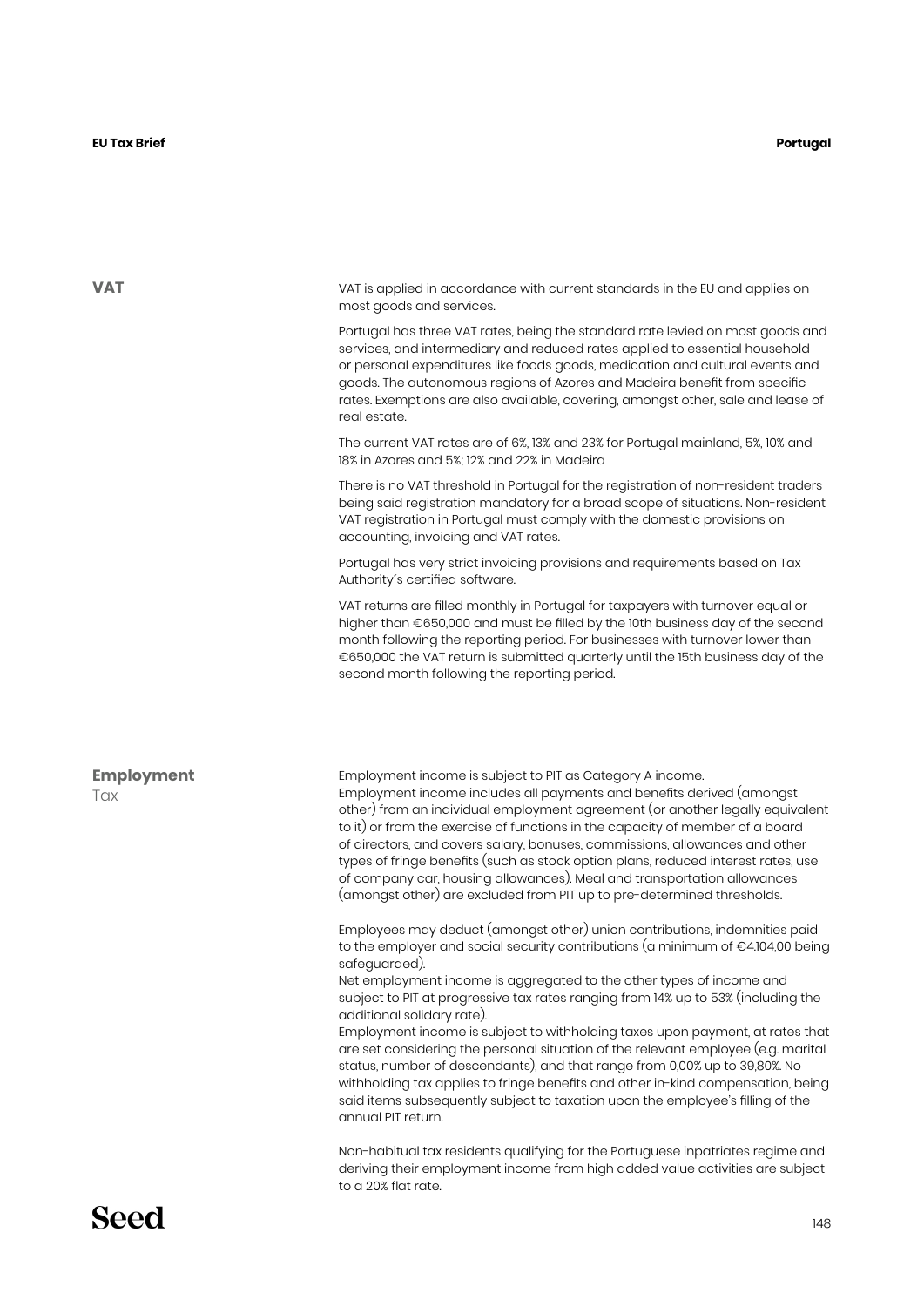## **Section B Rates**

|                                     |     | Rate | <b>Notes</b>                                                                                                                                                                                                                                                                                                                                                                                                                                                             |
|-------------------------------------|-----|------|--------------------------------------------------------------------------------------------------------------------------------------------------------------------------------------------------------------------------------------------------------------------------------------------------------------------------------------------------------------------------------------------------------------------------------------------------------------------------|
| <b>Corporate</b><br>Tax Rate $(\%)$ |     | 21   | 20% in Madeira and 16.8% in Azores. Reduced 17% and 12,5%<br>CIT rates apply to the first €25,000 of taxable profits of SMEs.<br>A state surcharge is levied on taxable profits as follows:<br>3% on profits exceeding €1,5M and up to €7,5M; 5% on<br>profits exceeding €7,5M and up to €35M; and 9% on profits<br>exceeding €35M. A municipal surcharge up to 1,5% is levied<br>on taxable profits. State surcharges are reduced to 2,5%, 4,5%<br>and 8,5% in Madeira. |
| <b>VAT</b><br>$Rate (\%)$           |     | 23   | 6%, 13% and 23% for Portugal mainland, 5%, 10% and 18% in<br>Azores and 5%; 12% and 22% in Madeira.                                                                                                                                                                                                                                                                                                                                                                      |
| <b>WHT</b> on:                      |     |      |                                                                                                                                                                                                                                                                                                                                                                                                                                                                          |
| Dividends $(\%)$                    |     |      | 28% to natural persons.<br>Reduced/eliminated under DTT, Directive or participation<br>exemption.<br>Aggravated to 35% by reference to jumbo accounts and<br>blacklisted jurisdictions.                                                                                                                                                                                                                                                                                  |
| Interest $(\%)$                     | NR. |      | 28% to natural persons.<br>Reduced/eliminated under DTT, Directive or participation<br>exemption.<br>Aggravated to 35% by reference to jumbo accounts and<br>blacklisted jurisdictions.                                                                                                                                                                                                                                                                                  |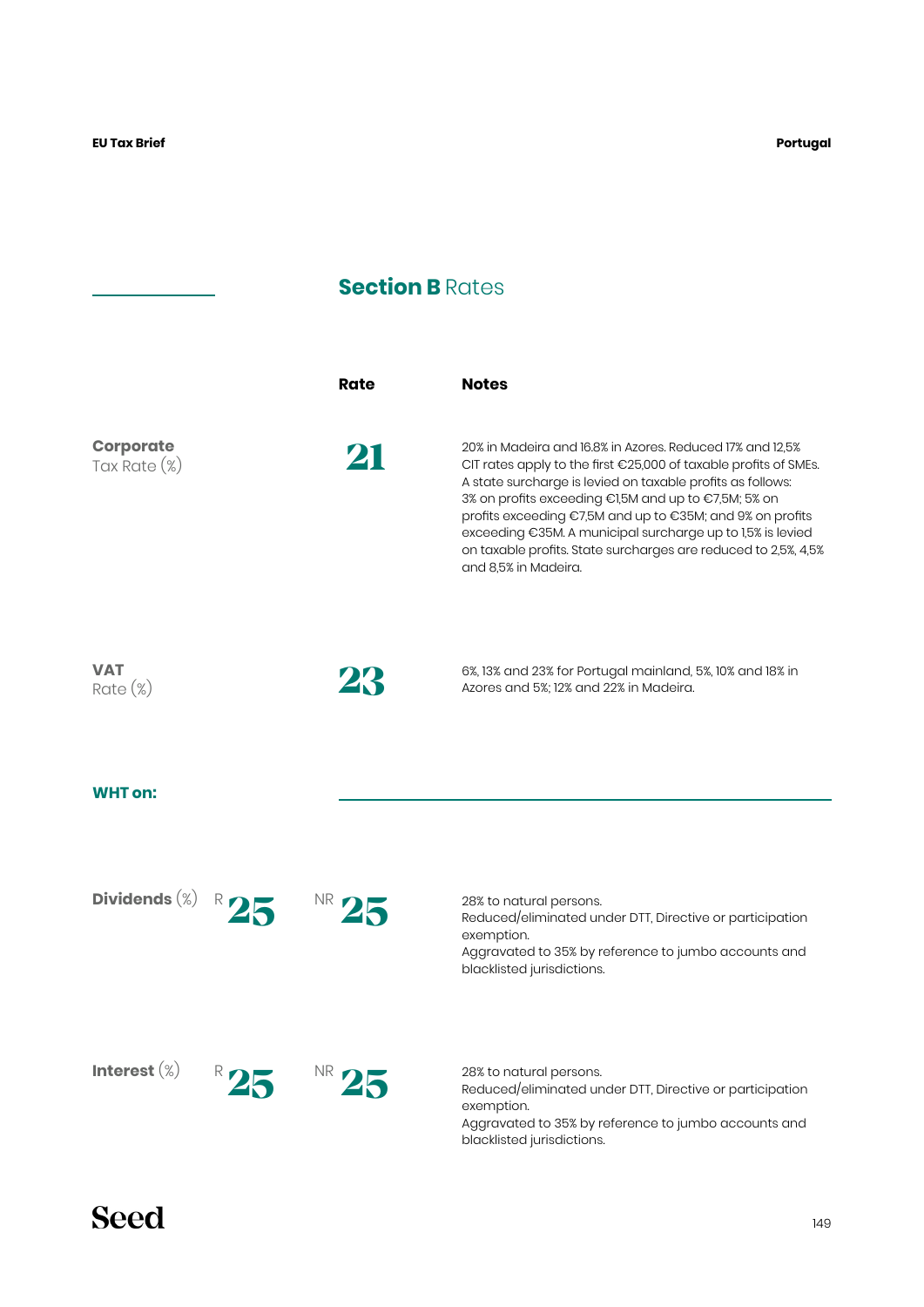**Portugal**



capital gains, but taxed for real estate capital gains.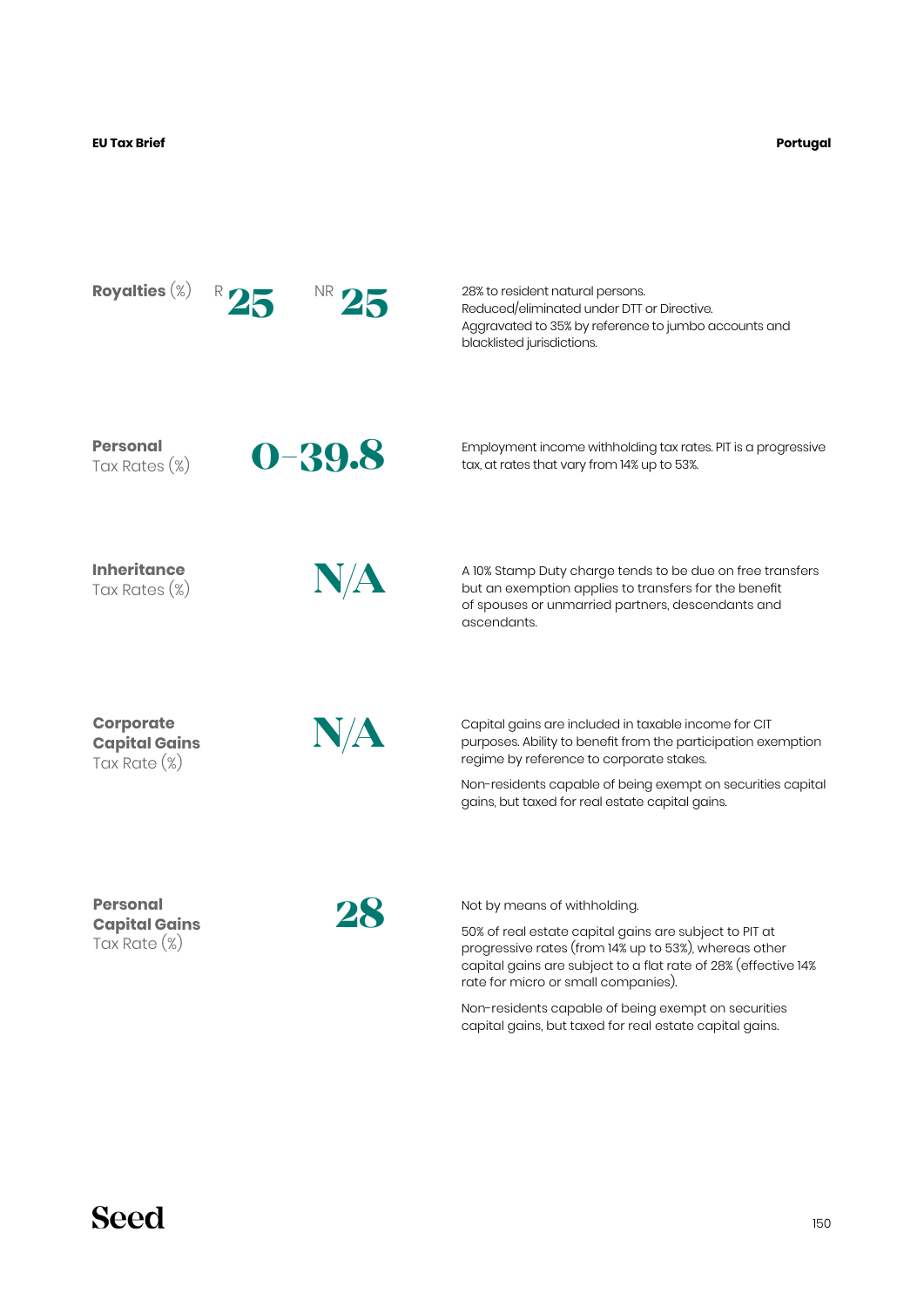**Gift** Tax Rate (%)



A 10% Stamp Duty charge tends to be due on free transfers but an exemption applies to transfers for the benefit of spouses or unmarried partners, descendants and ascendants. 0.8% only for real estate.

**Wealth** Tax Rate (%)



N/**A** No wealth taxes. Real estate or vehicles subject to specific annual taxes.

#### **Additonal Notes/Comments**

Apart from the identified taxes, real estate taxes should be considered, alongside with Stamp Duty, in particular in the context of real estate acquisitions and Portuguese financing and security.

Tax neutral regimes for both income and real estate taxes are available.

Investments structures need to be planned in advance, considering investment, holding and disinvestment phases.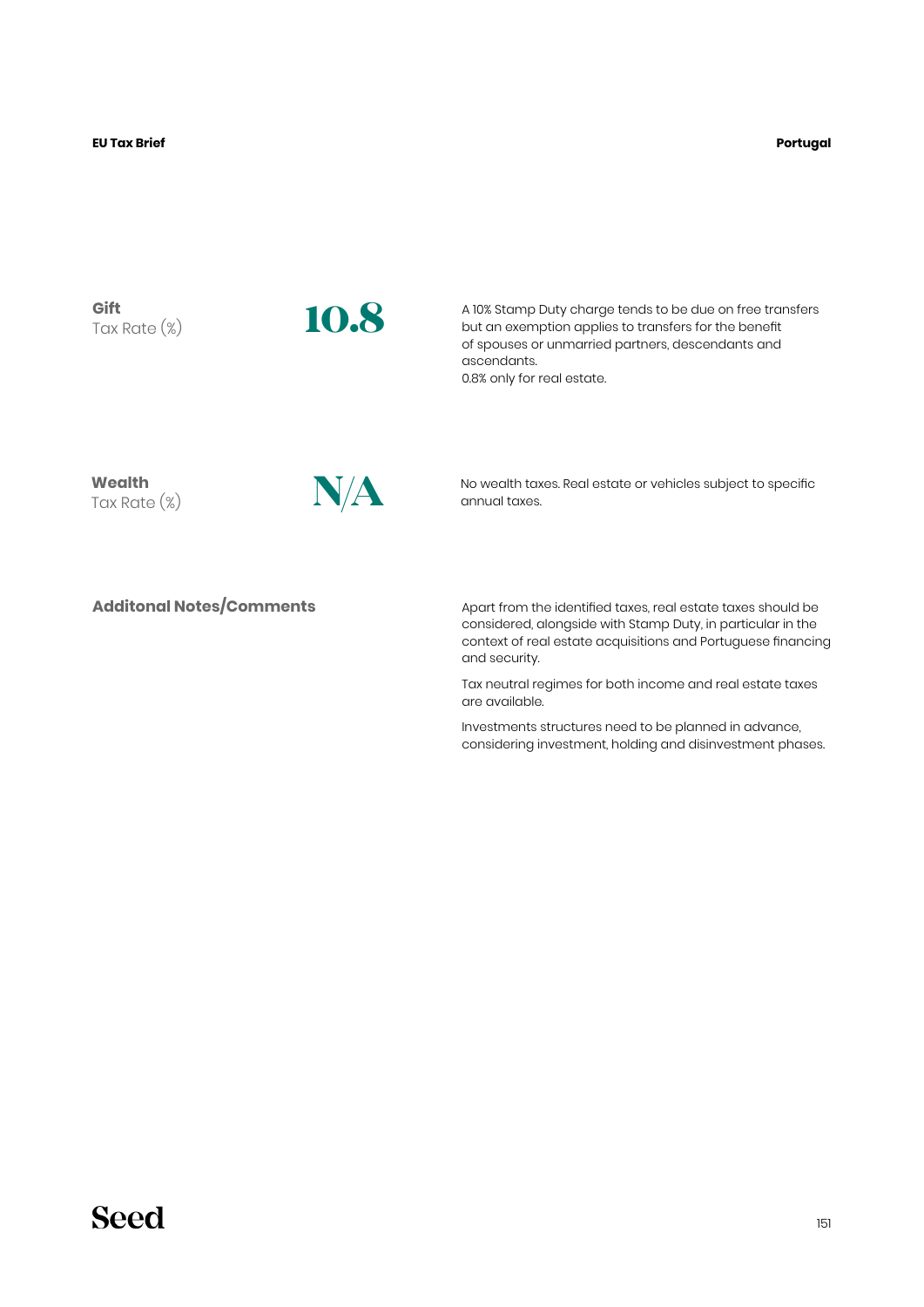### [←](#page-6-0)

**Country**

# **Romania**

### **Section A Overview**

**Corporate Tax** 

Corporations having their registered office and/or their place of effective management in Romania are deemed to be tax residents of Romania. As a consequence, they are subject to corporate income tax in Romania on their worldwide income at a tax rate of 16%.

The tax year is generally the calendar year; however, taxpayers may opt to use a different tax year under certain conditions. The taxable basis is computed as the difference between the revenues and expenses registered as per accounting rules, adjusted with tax elements. Generally, expenses incurred in carrying out economic activities are tax-deductible but there are certain expenses which are partly or fully non-deductible. Also, there are certain types of income that are non-taxable.

Dividends received from a Romanian company are exempted from corporate income tax, whilst the dividends received from a foreign company and the capital gains obtained from the sale of shares in a Romanian/foreign company are tax exempt, if a 10% shareholding was retained for at least one year. The corporate income tax return generally must be filed by 25 March (25th of the third month) of the next year.

Quarterly payments of corporate income tax are generally due on 25 April, 25 July and 25 September which are determined based on the actual tax result. Newly incorporated companies and companies that have a turnover lower than the RON equivalent of EUR 1,000,000 are obliged to apply the micro-enterprise tax regime. The micro-enterprise tax applies to the revenues obtained by the company and is 1% for entities that have at least one employee, and 3% for entities that have no employees.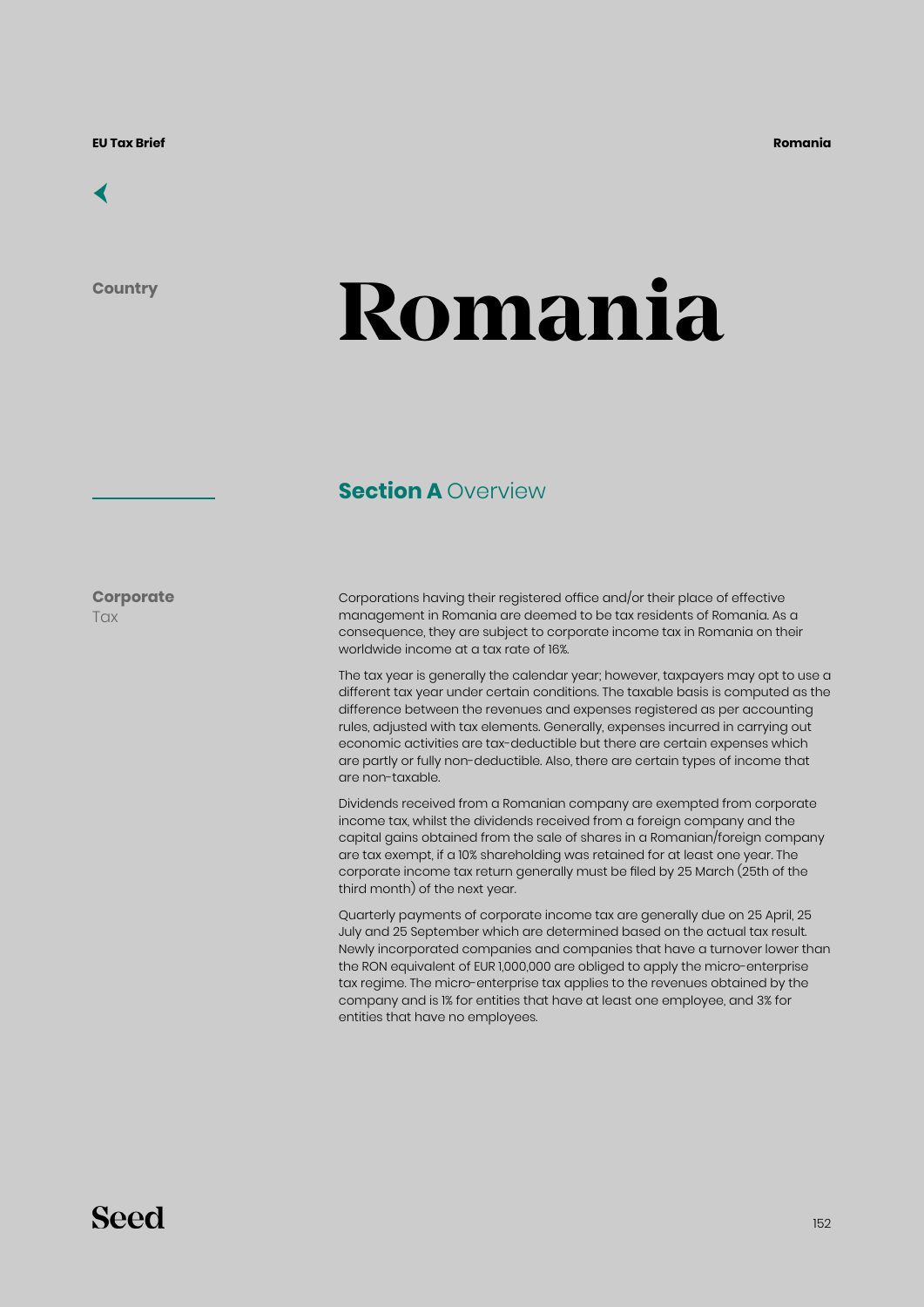| <b>Personal</b>                  | Individuals are deemed to be residents in Romania (and thus subject to                                                                                                                                                                                                                                                                                                                                                                                                                                                                                                                                                                                                                                                                                                                       |
|----------------------------------|----------------------------------------------------------------------------------------------------------------------------------------------------------------------------------------------------------------------------------------------------------------------------------------------------------------------------------------------------------------------------------------------------------------------------------------------------------------------------------------------------------------------------------------------------------------------------------------------------------------------------------------------------------------------------------------------------------------------------------------------------------------------------------------------|
| Tax                              | Romanian tax on their worldwide income) if they have their domicile or stay for<br>more than 183 consecutive days a year in Romania. Taxable income includes<br>income from: employment, independent activities, rental, pension, investments,<br>prizes and gambling, agricultural, forestry and fisheries, transfer of real estate<br>and other types of income.                                                                                                                                                                                                                                                                                                                                                                                                                           |
|                                  | The tax base is computed as the total amount of all categories of income<br>decreased by tax-deductible expenses allowed for certain categories of<br>income (e.g., from independent activities, from intellectual property rights,<br>from rental). Losses can be carried forward up to 7 years. The tax rate is 10%,<br>but special rates apply to certain types of income such as: 5% for dividends, 3%<br>on net income (i.e. transfer price less a non-taxable amount of RON 450,000)<br>deriving from assignment of real estate, 1%/16%/25% on income from gambling<br>depending on the level of the related income, etc.                                                                                                                                                              |
|                                  | There are certain income taxes that are levied by way of withholding by the<br>payer of the income (e.g., employment income, pension income, dividends) or<br>by the notary in case of transfers of real estate. Tax withheld at the source is<br>payable by the 25th of the following month. The income subject to withholding<br>tax should not be included in the annual income tax return.                                                                                                                                                                                                                                                                                                                                                                                               |
|                                  | All other categories of income, if obtained, should be included in the annual<br>income tax return. The deadline for submission of the annual income tax return<br>is 15 March of the next year (which is also the payment term). Any postponement<br>is communicated annually in advance by the Romanian authorities.                                                                                                                                                                                                                                                                                                                                                                                                                                                                       |
| <b>Double Taxation</b><br>Relief | Romania has double tax treaties with 90 other jurisdictions which generally<br>follows the OECD Model Convention and the commentary thereto in respect<br>to its treaty policy and interpretation. Typically, Romania applies the credit<br>method as the main method for avoiding double taxation, with the exemption<br>method only applying if the respective double tax treaties provide for it. The<br>double tax treaties generally take priority over Romanian tax legislation, as<br>long as they contain more favorable provisions than the domestic legislation<br>However, to benefit of the treaty, the beneficiary of the income should provide<br>its tax residency certificate and the withholding tax should not be borne by the<br>Romanian payer of the income.            |
|                                  | Romania is also a signatory to the Multilateral Convention to Implement Tax<br>Treaty Related Measures to Prevent Base Erosion and Profit Shifting. Romania<br>has introduced a general anti-avoidance rule in its domestic legislation stating<br>that cross-border transactions or a chain of cross-border transactions which<br>are qualified as "artificial" by the competent tax authorities will not fall within the<br>scope of double tax treaties. "Artificial transactions" are defined as cross-border<br>transactions or chains of cross-border transactions lacking economic content<br>and which cannot be normally used in ordinary business practice, their essential<br>purpose being to avoid taxation or to obtain tax advantages that would<br>otherwise not be granted. |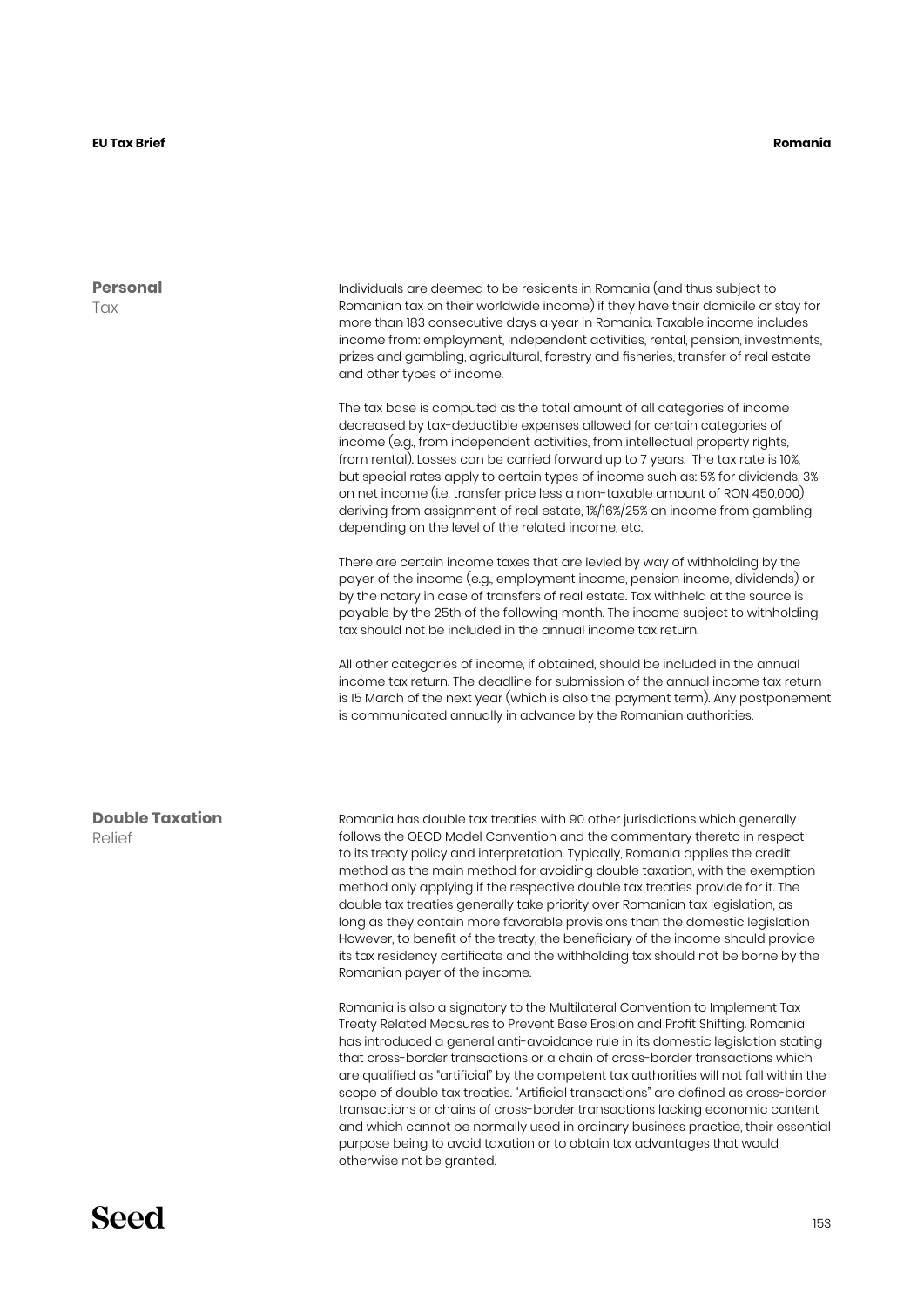#### **EU Tax Brief Romania**

**VAT**

**Employment Tax** Romanian VAT legislation is in line with EU VAT Directive. The following operations are subject to VAT: (i) supplies of goods or services made in Romania by a taxable person; (ii) intracommunity acquisition of goods from another EU Member State; (iii) acquisition of general business-to-business services taxable in Romania, from EU and non-EU suppliers; import of goods into Romania. A "taxable person" is any person who independently provides taxable supplies of goods or services in the course of a business. The VAT registration is mandatory for taxable persons established in Romania that reach a turnover of RON 300,000/ year (below this threshold the registration being optional). The standard VAT rate is 19%. Reduced rates of 9% applies to supply of food, medicines, certain agricultural products, etc. and of 5% applies to school books, school manuals, restaurants and catering services, hotels, supply of social housing (social housing includes, but is not limited to, houses that are a maximum of 120 sqm and that do not exceed RON 450,000 net of VAT), etc. There are also operations that are VAT exempt with deduction right such as export of goods, services directly linked to export of goods, international transport of passengers, intra-community supply of goods (in certain circumstances). There are also operations that are VAT exempt without deduction right such as banking and financial operations, insurance and reinsurance, medical services, hiring, concession, leasing or letting of immovable property (unless option to tax is exercised), sale of "old" buildings (unless option to tax is exercised). The following taxes and contributions apply to employment income: (i) due by employee: - social security contribution of 25%; - health insurance contribution of 10%; - income tax of 10%. (ii) due by employer: - work insurance contribution of 2.25% - social insurance contribution of 4% for difficult work conditions and 8% for special work conditions. Tax incentives are available (under certain conditions) for specific activities such as: - income tax exemption for software developers and employees involved in R&D; - income tax exemption, health insurance contribution exemption and reduction of social security contribution due for employees working in construction, if their salary varies between RON 3,000- RON 30,000, as well as exemption of social insurance contributions due by employer.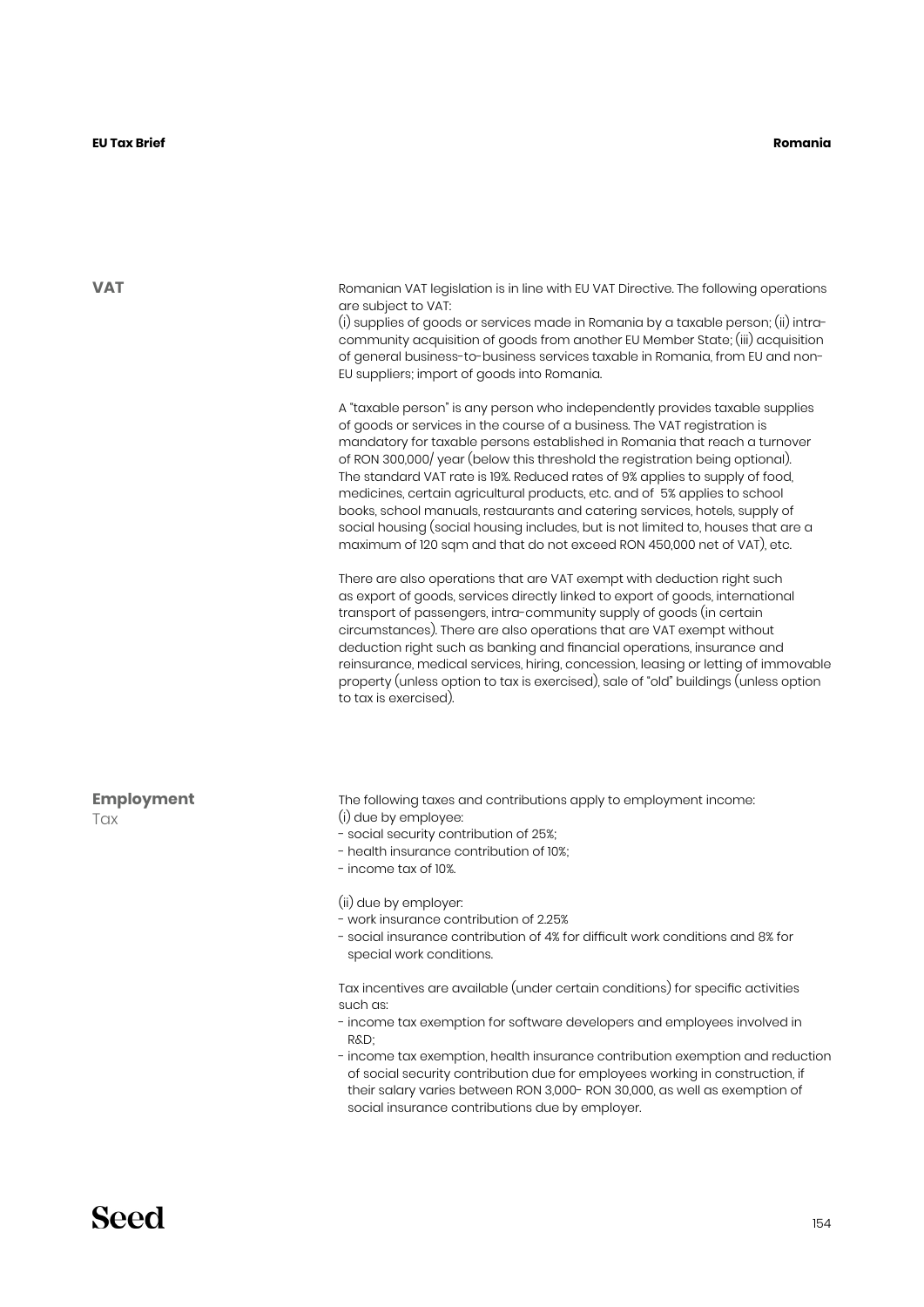J.

## **Section B Rates**

|                                     |   | <b>Rate</b>     | <b>Notes</b>                                                                                                                                                                                                                                                                                                                                                                                                             |
|-------------------------------------|---|-----------------|--------------------------------------------------------------------------------------------------------------------------------------------------------------------------------------------------------------------------------------------------------------------------------------------------------------------------------------------------------------------------------------------------------------------------|
| <b>Corporate</b><br>Tax Rate $(\%)$ |   | 16              | Companies with revenues lower than EUR 1,000,000 (e.g.,<br>micro-companies) are subject to taxation on their income<br>at 1% or 3% (if they have no employees).                                                                                                                                                                                                                                                          |
| <b>VAT</b><br>$Rate (\%)$           |   | 19              | Reduced rates apply to certain goods and services                                                                                                                                                                                                                                                                                                                                                                        |
| <b>WHT on:</b>                      |   |                 |                                                                                                                                                                                                                                                                                                                                                                                                                          |
| Dividends $(\%)$                    |   | NR              | Dividends paid by a Romanian company to its Romanian<br>legal shareholder is non-taxable if the said shareholder<br>holds at least 10% of shares for a period of at least 1 year.<br>Dividends paid by a Romanian company to a non-resident<br>shareholder is subject to 5% withholding tax. Under certain<br>conditions, the tax rate might be reduced under Double<br>Taxation Treaty and Parent Subsidiary Directive. |
| Interest $(\%)$                     | R | NR <sub>1</sub> | Interest paid between two Romanian legal entities are not<br>subject to withholding tax. Interest paid by a Romanian<br>entity to a non-resident is subject to 16% withholding tax.<br>Under certain conditions, the rate might be reduced under<br>Double Taxation Treaty and Interest and Royalties Directive.                                                                                                         |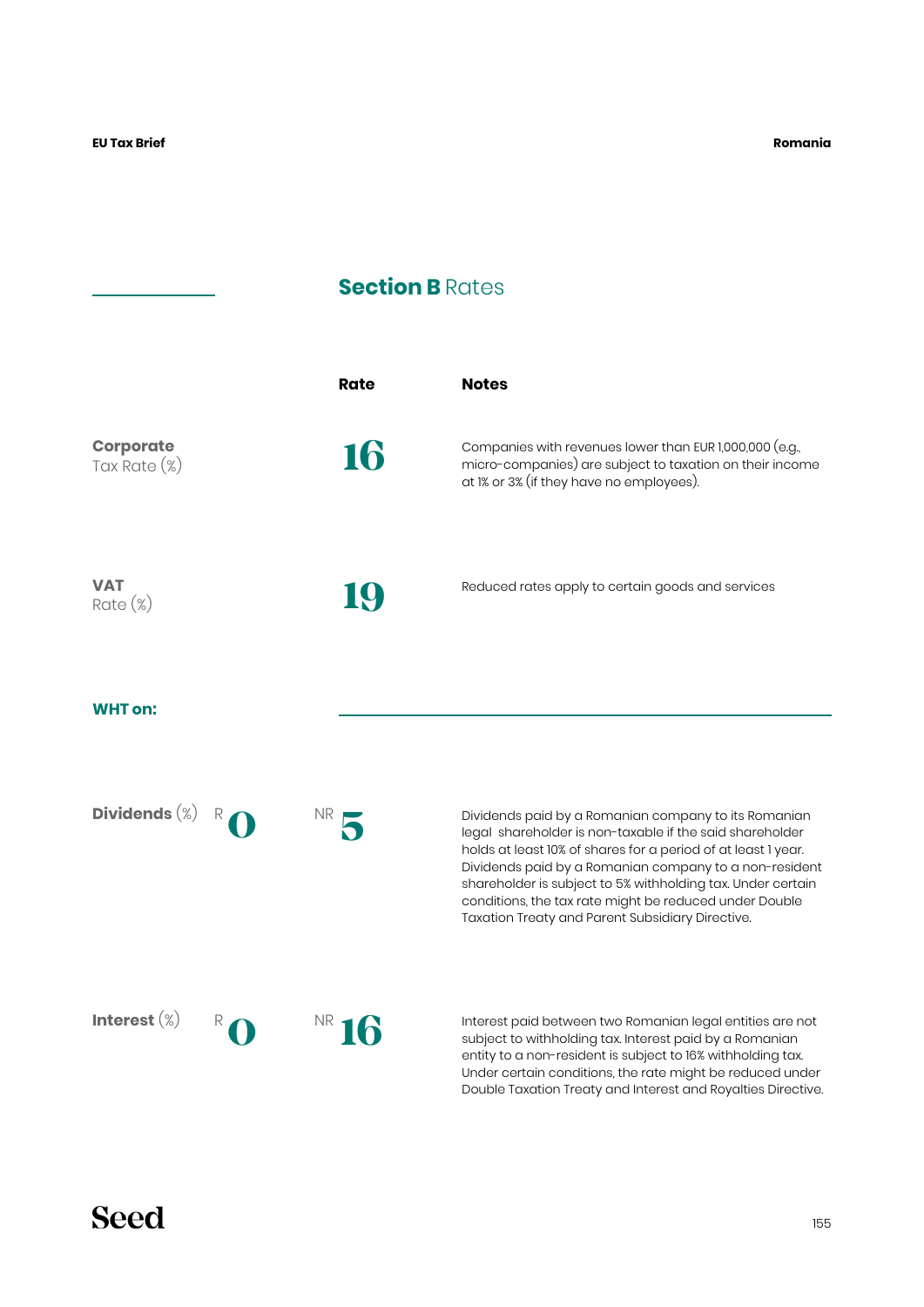**Romania**

| Royalties $(\%)$                                            | NR. | Royalties paid between two Romanian legal entities are<br>not subject to withholding tax. Interest paid by a Romanian<br>entity to a non-resident is subject to 16% WHT. Under certain<br>conditions, the tax rate might be reduced under Double<br>Taxation Treaty and Interest and Royalties Directive. |
|-------------------------------------------------------------|-----|-----------------------------------------------------------------------------------------------------------------------------------------------------------------------------------------------------------------------------------------------------------------------------------------------------------|
| <b>Personal</b><br>Tax Rates (%)                            | 10  | There is a flat personal income tax rate of 10% in Romania.<br>However, a reduced rate of 5% applies in case of dividends.<br>Other rates also apply depending on the nature of the<br>income.                                                                                                            |
| <b>Inheritance</b><br>Tax Rates (%)                         |     | The Romanian law does not provide the concept of<br>inheritance tax in Romania.                                                                                                                                                                                                                           |
| <b>Corporate</b><br><b>Capital Gains</b><br>Tax Rate $(\%)$ | 16  | There is no special corporate income tax rate on capital<br>gains. Such gains are included in the corporate income tax<br>taxable basis. Capital gains on certain participations may<br>be tax exempt.                                                                                                    |
| <b>Personal</b><br><b>Capital Gains</b><br>Tax Rate (%)     | IO  | Capital gains on sale of shares and other financial<br>investments are subject to 10% income tax.<br>Sale of immovable assets from own patrimony are subject<br>to 3% on the net income computed as difference between<br>the price and a non-taxable amount of RON 450,000.                              |
| Gift<br>Tax Rate $(\%)$                                     |     | The Romanian law does not provide the concept of gift tax<br>in Romania.                                                                                                                                                                                                                                  |
| Wealth<br>Tax Rate (%)                                      |     | The Romanian law does not provide the concept of wealth<br>tax in Romania.                                                                                                                                                                                                                                |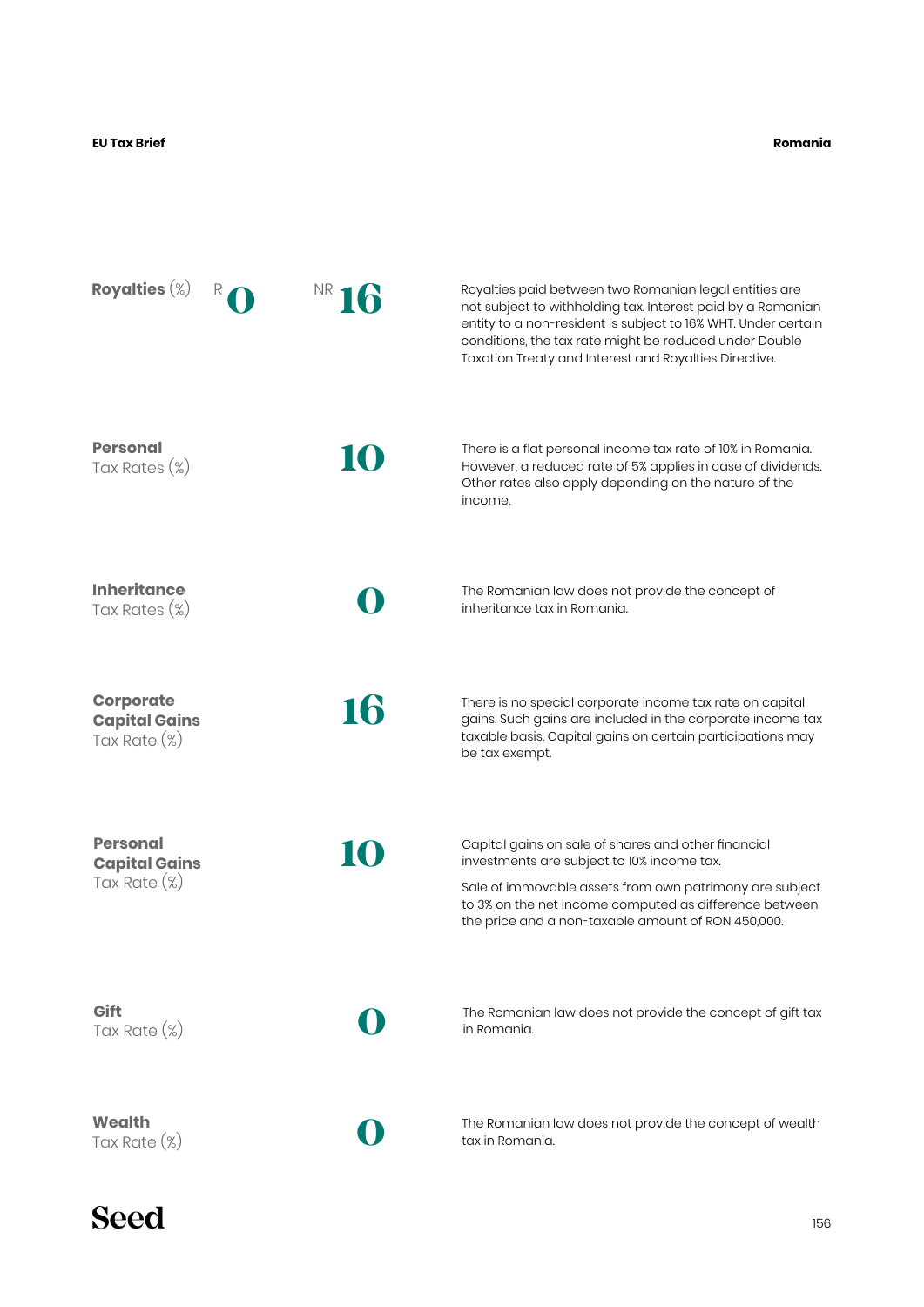

**Country**

## **Slovakia**

#### **Section A Overview**

**Corporate Tax** 

Slovakia has a preferential tax regime known as the Patent Box Regime, together with preferential taxation on income derived from research and development. A tax exemption is valid on income from disposal of business share sale, if it is done after 24 months of holding of a stake corresponding to at least 10% of the registered capital.

Since 2019, Slovakia has also introduced rules for controlled foreign companies (CFC-rules).

Slovakia applies transfer pricing rules even on pure domestic transactions between related companies. There are three categories of transfer pricing documentation, with the lowest level consisting of a definition of related parties and transactions between them.

Based on the fact that partnerships in Slovakia have a legal form of limited partnerships, the limited partner and the general partner are subject to a different system of taxation. The limited partner subject to corporate income tax rules and the general partner is subject to personal income tax rules.

From tax deductible costs it is worth to mention the costs in relation to the use of cars which are tax deductible with the following limitation: in case of luxury cars has to be reported a taxable income of at least EUR 12.000 in order to be able to deduct the full depreciation on them. There is also a limitation on costs related to the rental income from assets. In this area the rental fees have to exceed the depreciation of each asset item.

Broker activities can become disadvantagious for companies registered in Slovakia as losses from securities trading are not regarded as tax deductible.

Tax losses are deductible within 5 following years after the tax year in which they were reported, while it can be deducted up to 50% of the tax base in the given year.

Income derived from donations and dividends received from other companies are not subject to tax.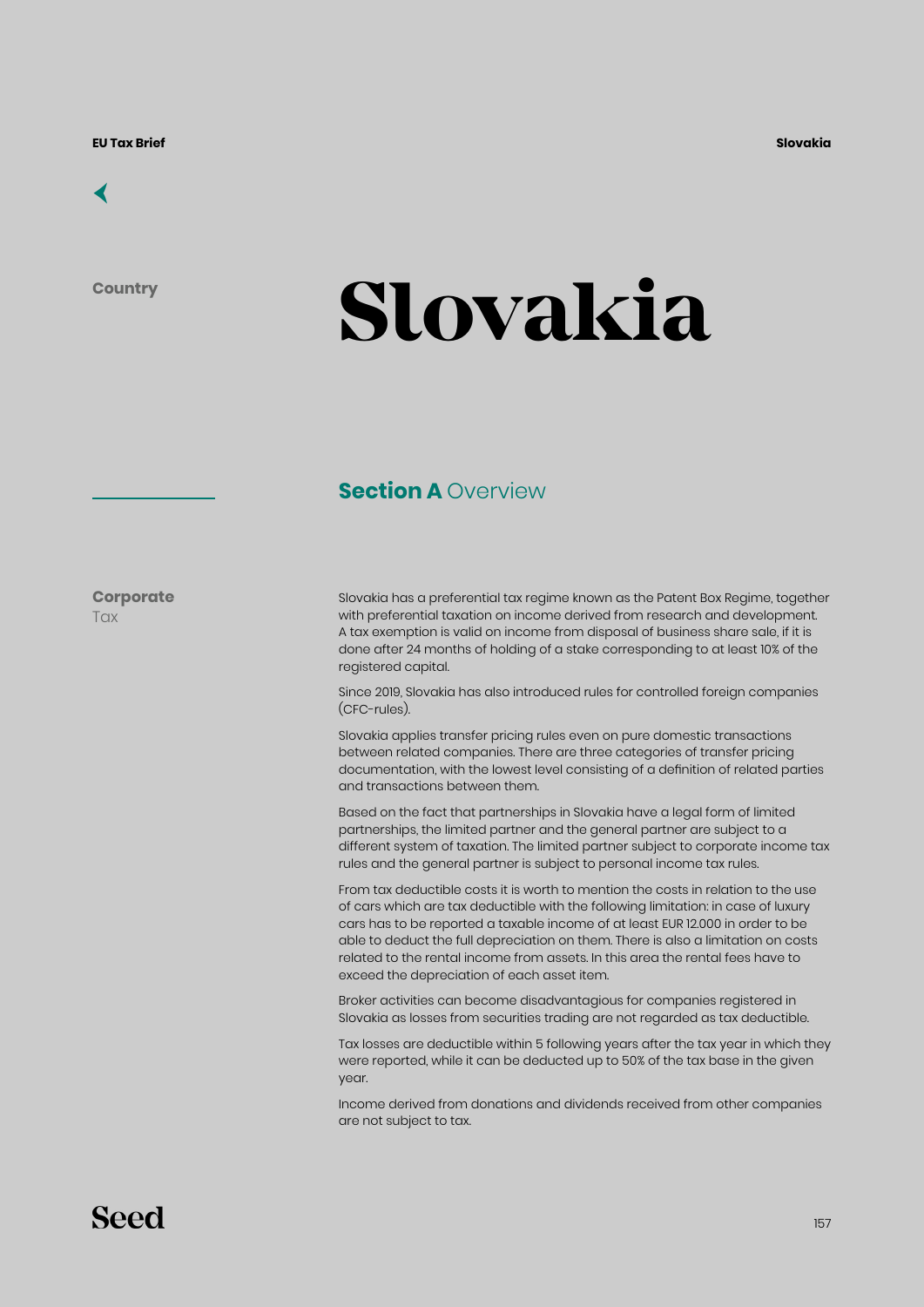#### **Slovakia**

| The income of an individual is from the tax perspective divided into active<br>and passive income. The category of active income includes for example<br>entrepreneurial activities, income of general partner of partnerships, income<br>from artistic performance and sportsmen's activities. As passive income are<br>considered inter alia the lease of real estate, income derived from capital such<br>as interest income or sale of shares or properties, winnings, income from sale of<br>virtual currencies.                                                                                                                                                                                                                                                                                                                                                                                                                                                                                                                                                                                                                                                                                                                                                                                                                                                                                                                                                                                                                                                                                                                                                                                                                                                                                                               |
|-------------------------------------------------------------------------------------------------------------------------------------------------------------------------------------------------------------------------------------------------------------------------------------------------------------------------------------------------------------------------------------------------------------------------------------------------------------------------------------------------------------------------------------------------------------------------------------------------------------------------------------------------------------------------------------------------------------------------------------------------------------------------------------------------------------------------------------------------------------------------------------------------------------------------------------------------------------------------------------------------------------------------------------------------------------------------------------------------------------------------------------------------------------------------------------------------------------------------------------------------------------------------------------------------------------------------------------------------------------------------------------------------------------------------------------------------------------------------------------------------------------------------------------------------------------------------------------------------------------------------------------------------------------------------------------------------------------------------------------------------------------------------------------------------------------------------------------|
| Entrepreneurs not registered for VAT purposes may deduct a flat - rate<br>expenditure of 60% of the revenues without submitting any documentation.<br>This lump sum may not exceed the amount of EUR 20.000. Otherwise there is<br>the possbility of deduction of all the provable costs. Except of the insurance<br>contributions and other entrepreneurial costs, the tax base of the active income<br>category may be reduced also by a non - taxable amount up to EUR 4.400 and<br>also by tax losses of previous periods. It is possible to deduct another non -<br>taxable amount relating to the taxpayer's spouse, if he or she has no or only a<br>small income in the given tax year.                                                                                                                                                                                                                                                                                                                                                                                                                                                                                                                                                                                                                                                                                                                                                                                                                                                                                                                                                                                                                                                                                                                                     |
| Income obtained by donations or inheritance is not subject to tax.                                                                                                                                                                                                                                                                                                                                                                                                                                                                                                                                                                                                                                                                                                                                                                                                                                                                                                                                                                                                                                                                                                                                                                                                                                                                                                                                                                                                                                                                                                                                                                                                                                                                                                                                                                  |
| Taxpayers are not obliged to file a tax return if their total taxable income<br>achieved in calender year did not exceed the amount of EUR 2.200, with the<br>exception of the taxpayers who reported a tax loss.                                                                                                                                                                                                                                                                                                                                                                                                                                                                                                                                                                                                                                                                                                                                                                                                                                                                                                                                                                                                                                                                                                                                                                                                                                                                                                                                                                                                                                                                                                                                                                                                                   |
| Currently, Slovakia applies 64 double tax conventions (DTCs) concluded with<br>other countries. The prevailing form of elimination of double taxation is the<br>credit method. However, there is a number of countries, which adopted also the<br>exemption method for the purposes of limiting of double taxation. Under these<br>countries count Brasil, Cyprus, China, Denmark, France, Greece, Netherlands,<br>India, Japan, Bosnia and Herzegovina, Luxembourg, Nigeria, Norway, Austria,<br>Sri Lanka, Great Britain, Germany, Spain, Sweden, Italy, Tunisia. All countries<br>that allow taxpayers to use the tax exemption method in their DTCs with<br>Slovakia have simultaneously negotiated the use of the credit method for<br>selected income groups such as Dividends, Royalties, Interests, Director's fees,<br>Entertainers and Sportspersons and in some of them also the category of<br>Capital gains.<br>Further to the double taxation relief defined in DTCs concluded with Slovakia,<br>there is also a general rule in the local Income tax act valid for employment<br>income earned abroad. According to this rule, the exemption method shall be<br>applied, if a taxpayer with unlimited tax liability in Slovakia gains income from<br>dependant activities from sources abroad, provided that tax has been provably<br>collected from this income abroad. This is true even if the employment income<br>has been earned from a country with which Slovakia hasn't concluded a DTC yet.<br>In 2017 Slovakia has become one of the signatories of the Multilateral Convention<br>to implement tax treaty related measures to prevent base erosion and profit<br>shifting in line with the OECD Action Plan Nr. 15. The Multilateral Convention<br>entered into force in Slovakia as of 1. January 2019. |
|                                                                                                                                                                                                                                                                                                                                                                                                                                                                                                                                                                                                                                                                                                                                                                                                                                                                                                                                                                                                                                                                                                                                                                                                                                                                                                                                                                                                                                                                                                                                                                                                                                                                                                                                                                                                                                     |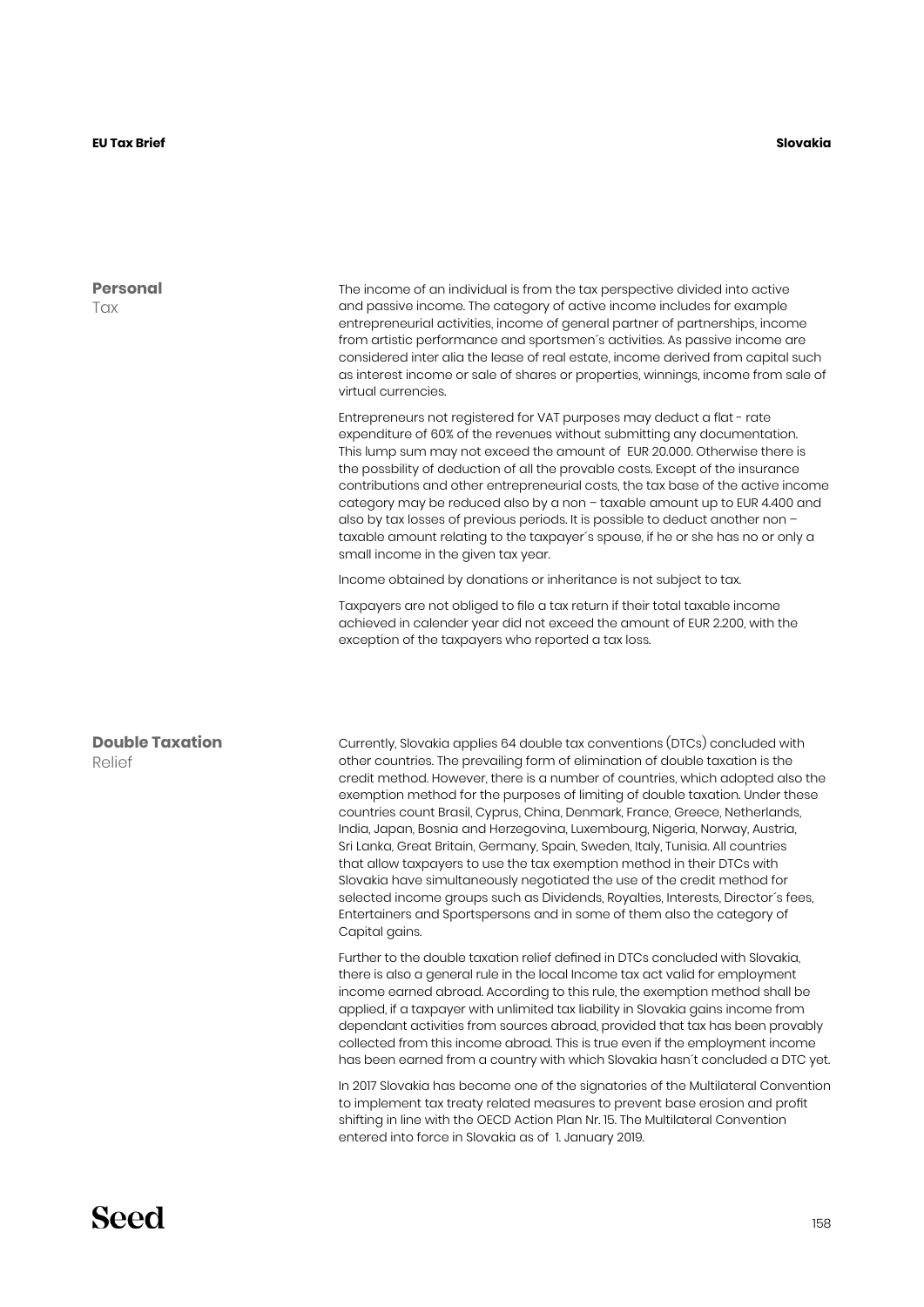**VAT**

In Slovakia, small businesses are not obliged to become taxpayers for VAT purposes before they exceed a turnover of EUR 49.790. A company not having a local business and a sufficient infrastructure in Slovakia could receive a rejection in case of a voluntary registration for VAT purposes from the local tax authorities. Taxpayers having a full registration for VAT in Slovakia are obliged to submit a detailed list of transactions as an attachment of each VAT return. Information contained in this attachment about each invoice included in the given tax return are invoice number, delivery date, VAT number of the business partner and amount.

From the local tax exemptions it is worth to mention the renting of real estate. In case the subject of rent is a flat or house, the landlord can´t opt for not exempting the rental fee from VAT. In relation to other real estate items if the customer is a taxable person there is an option to charge the rent including VAT.

The domestic reverse charge procedure is also applied in Slovakia. It only affects transactions between two domestic VAT payers when performing the following activities: real estate deliveries, construction works, metal waste and scrap metal trading, emissions quotas trading, delivery of mobile devices and microprocessors, if the invoice value is less than EUR 5.000, trade in selected iron and steel products and agricultural products.

Small business can take advantage from a taxation based on money receipt. This VAT regime is possible for taxpayers who generate sales of less than EUR 100,000.

Slovakia excludes the deduction of tax only on the purchase of goods and services for entertainment. From all other transactions the input tax is deductible to the extent of the provable use for taxable turnovers.

**Employment**

**Tax** 

Employment taxes are levied monthly from the wage. In terms of taxation, remuneration of directors is considered as employment income. As an employment income is also considered to be a payment in kind in form of products of own production or services provided by the employer.

Accommodation for employees provided by employer up to an amount of EUR 350 can be considered as tax free income. Company cars allowed for private purposes are subject to employment tax to the extent of 1% of the purchase price of the given car. All income from employment is subject to insurance contributions. 13th and 14th salaries, which are paid on a voluntary basis, have a preferential taxation.

After the end of a calendar year, the employer is obliged to process the annual tax settlement of employment tax at the request of the employees. In the annual tax settlement it is possible to reduce the tax base by additional tax deductible amounts for the spouse without an income, for interests paid to banks or for supplementary insurances. Parents of children are entitled to a reduction in tax liability by the so-called tax bonus.

Travel expenses paid to employees are not subject to tax.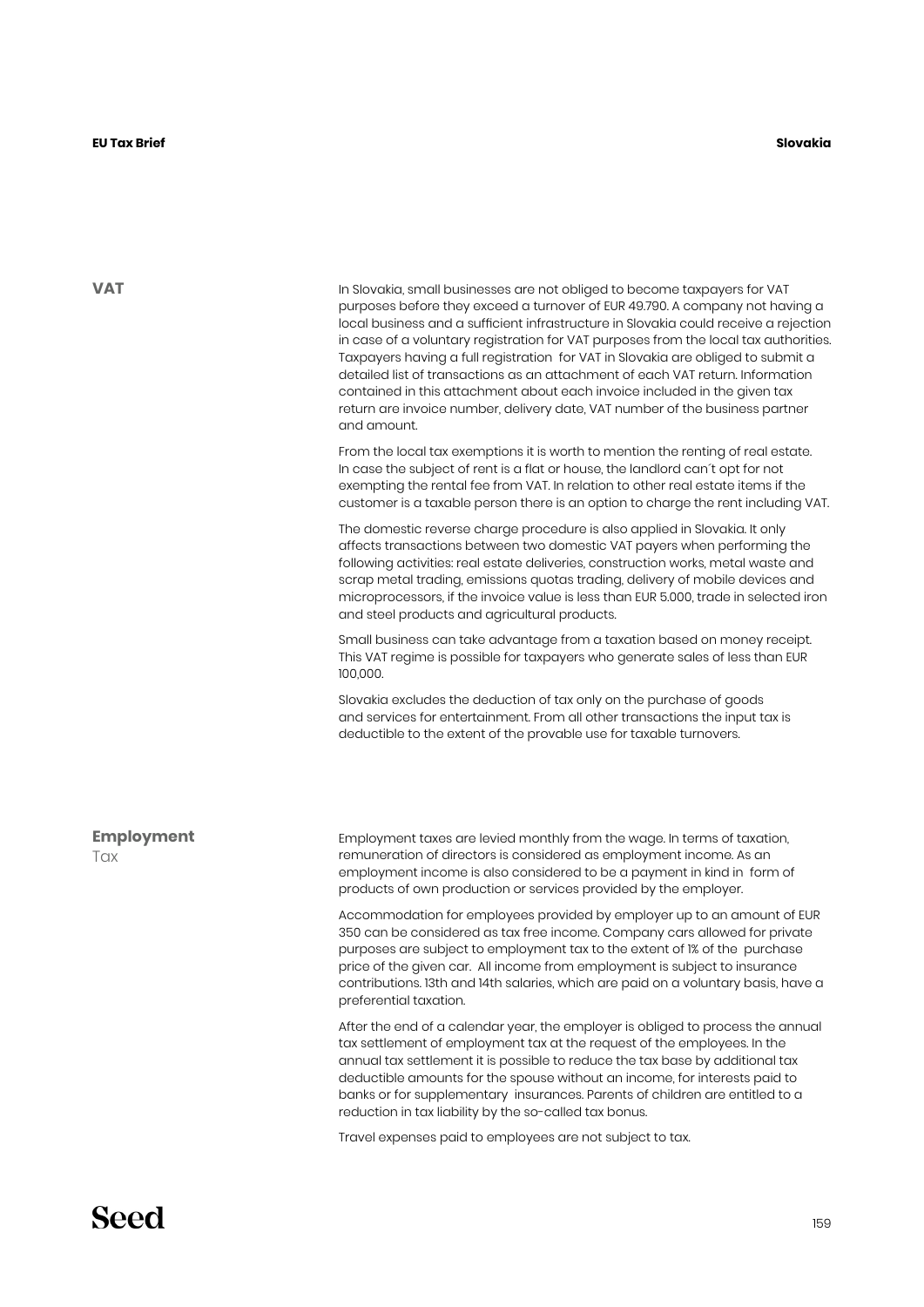## **Section B Rates**

|                                     | Rate | <b>Notes</b>                                                                                                                                                                                                                                                                                                                                                                                                             |
|-------------------------------------|------|--------------------------------------------------------------------------------------------------------------------------------------------------------------------------------------------------------------------------------------------------------------------------------------------------------------------------------------------------------------------------------------------------------------------------|
| <b>Corporate</b><br>Tax Rate $(\%)$ | 21   | For small businesses not exceeding a turnover of EUR 100,000<br>in a business year, a reduced tax rate of 15% applies.                                                                                                                                                                                                                                                                                                   |
| <b>VAT</b><br>Rate (%)              |      | There is a reduced tax rate of 10%, which applies to certain<br>healthy foods, medical and pharmaceutical products,<br>printed books, newspapers, brochures (excluding electronic<br>ones) and accommodation services.                                                                                                                                                                                                   |
| <b>WHT</b> on:                      |      |                                                                                                                                                                                                                                                                                                                                                                                                                          |
| Dividends $(\%)$                    | NR.  | Dividends paid between companies are not subject to any<br>dividend tax.<br>Dividends received from and paid to countries not being<br>on the white list of cooperating countries are subject to<br>an increased dividend tax rate of 35% (non cooperating<br>countries are countries with which Slovakia does not have a<br>DTC or an international agreement on the exchange of tax<br>information with that country). |
| Interest $(\%)$                     |      | Interest paid to residents of countries not being on the white<br>list of cooperating countries are subject to an increased tax<br>rate of 35%.                                                                                                                                                                                                                                                                          |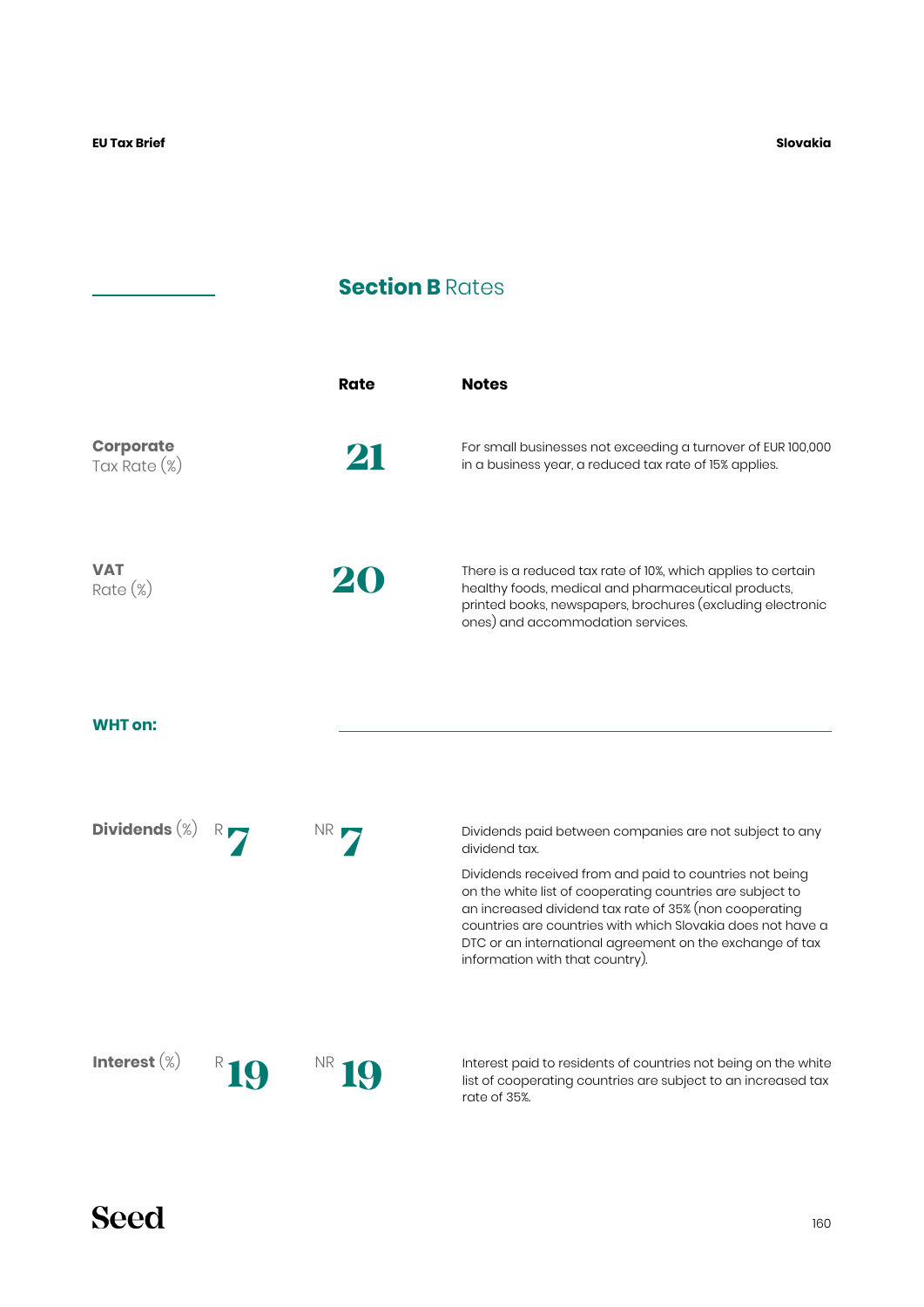**Slovakia**

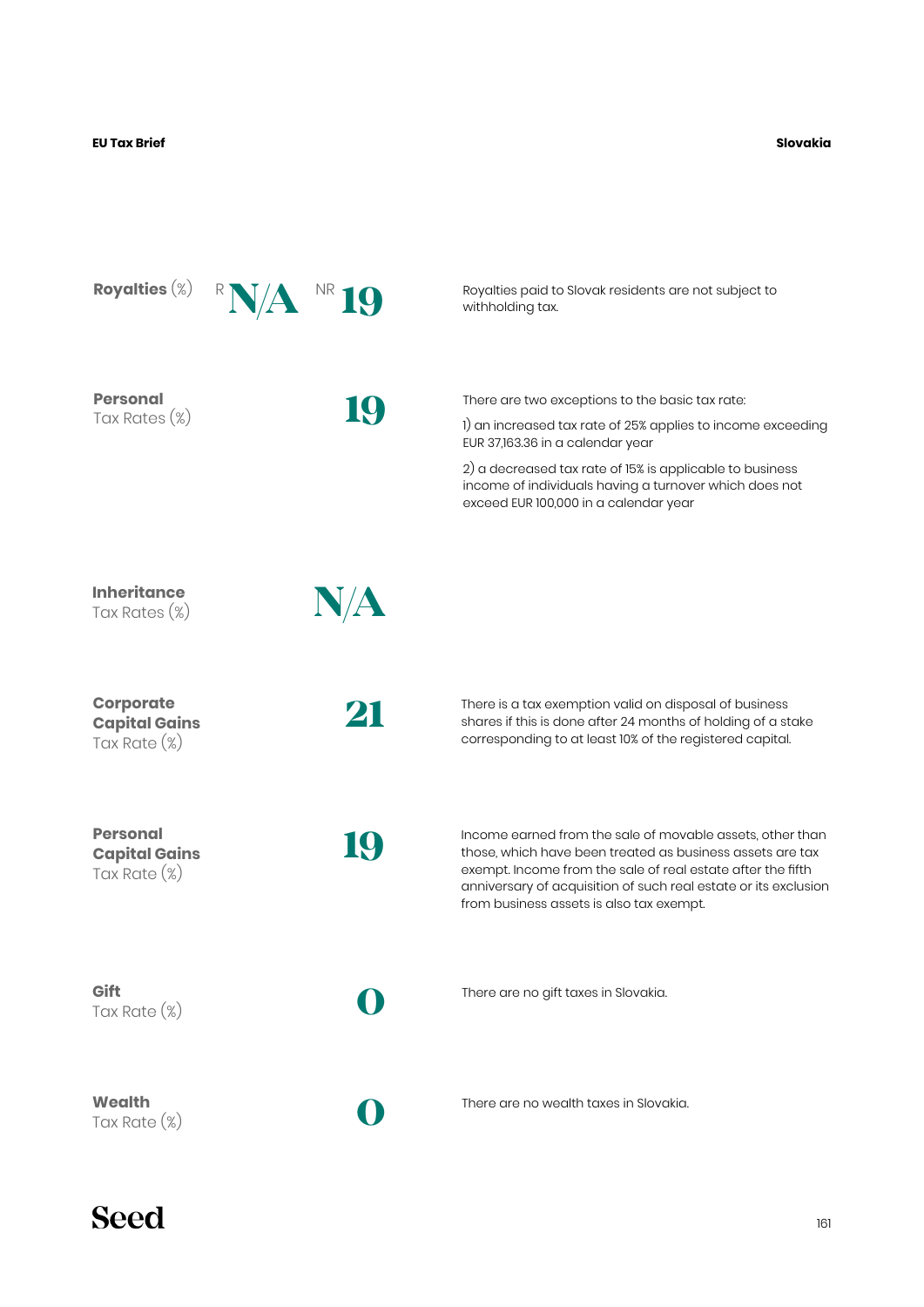

**Country**

# **Slovenia**

### **Section A Overview**

**Corporate Tax** 

Corporations having their legal seat and/or their place of effective management in Slovenia are deemed to be tax residents of Slovenia.

As a consequence, they are subject to unlimited corporate income tax liability in Slovenia on their worldwide income (including capital gains) at a rate of 19%.

The tax year is generally the calendar year. Corporations may, however, apply for permission to use a different tax year. A corporation's tax base is the profit as shown in its financial statements. In addition, where mandatory tax provisions deviate from financial accounting rules, adjustments have to be made.

As a general rule, expenses incurred in acquiring, securing and maintaining taxable income are tax-deductible. A few types of expenses are partly or fully non-deductible. Also, a few exemptions of income exist.

The corporate income tax return must be filed electronically by March 31 of the calendar year following the tax year. Advance corporate tax payments are due monthly or quarterly, depending on the amount of the advance payment, which is determined based on the last corporate income tax declaration.

Such prepayments are creditable against the final amount of corporate income tax assessed for that tax year.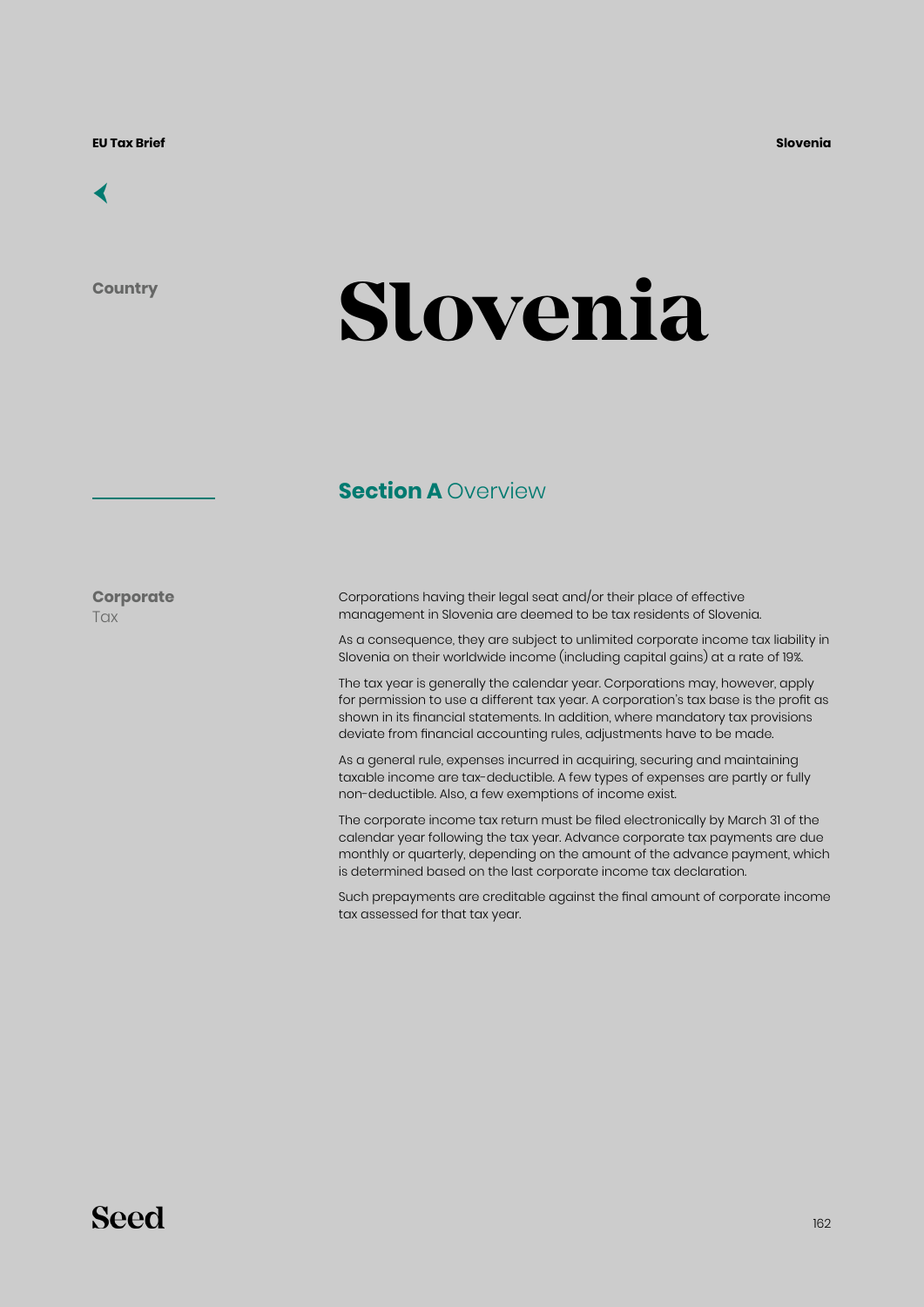#### **Slovenia**

**Personal T**ax

Individuals are deemed to be residents of Slovenia for income tax purposes (and thus subject to unlimited income tax liability in Slovenia) if they have a domicile and/or their habitual abode in Slovenia.

Taxable income includes:

(i) employment income; (ii) income from agriculture and forestry; (iii) income from activities (professional/other independent services/business); (iv)income from transfer of property rights (including royalties); (v) other income; (vi) rental income, and (vii) capital income (dividends, interests, capital gains).

The tax base is computed as the total amount of income (save for tax-exempt items), decreased by tax-deductible expenses. The income tax for rental and capital income and for income from activities with regulated expenditures is paid separately and is not included in the calculation of the tax base. Certain personal allowances exist for the taxpayer and family members in the form of tax reliefs. The taxable income is subject to a progressive income tax rate, with the top rate being 50% (for income above EUR 72,000).

Rental and capital income (including income from sale of Slovenian real estate) is in general subject to a flat rate of 27.5%. For capital income this rate is decreased for every 5 year of its ownership (to 20%, 15%, 10%). After 20 years of ownership no income tax is paid on capital income. The tax rate for income from activities with regulated expenditures is 20%. Income tax is levied by way of assessment based on an informative calculation provided by the tax authority by 31 March for the previous tax year. It is paid during the year by way of advance payment. Rental and capital income are paid separately based on a the tax return which must be filed electronically by February 28 for the previous tax year. The Slovenian tax system does not provide for joint return filing by married couples. Each spouse is subject to tax independently and they have to agree on how certain types of tax relief (i.e. for dependent family members) shall be used between them.

#### **Double Taxation** Relief

Slovenia has concluded 59 income tax treaties and generally follows the OECD Model Convention and the commentary thereto in respect to its treaty policy and interpretation. Typically, Slovenia applies the ordinary credit method as the main method for avoiding double taxation. Since under Slovenian rules of interpretation the more specific provision takes precedence over the more general provision, double tax treaties generally take priority over domestic laws: If a domestic withholding tax rate is lower than the maximum tax rate provided for in an applicable tax treaty, a foreign taxpayer benefits from the lower domestic tax rate.

If a domestic withholding tax rate is higher than the maximum tax rate provided for in an applicable tax treaty, a foreign taxpayer benefits from the lower treaty tax rate. The lower rate may under specific circumstances either be applied directly at source by the payer, or the foreign taxpayer as recipient of the payment may be required to apply for a refund of the balance. Slovenia is also a signatory to the Multilateral Convention to Implement Tax Treaty Related Measures to Prevent Base Erosion and Profit Shifting.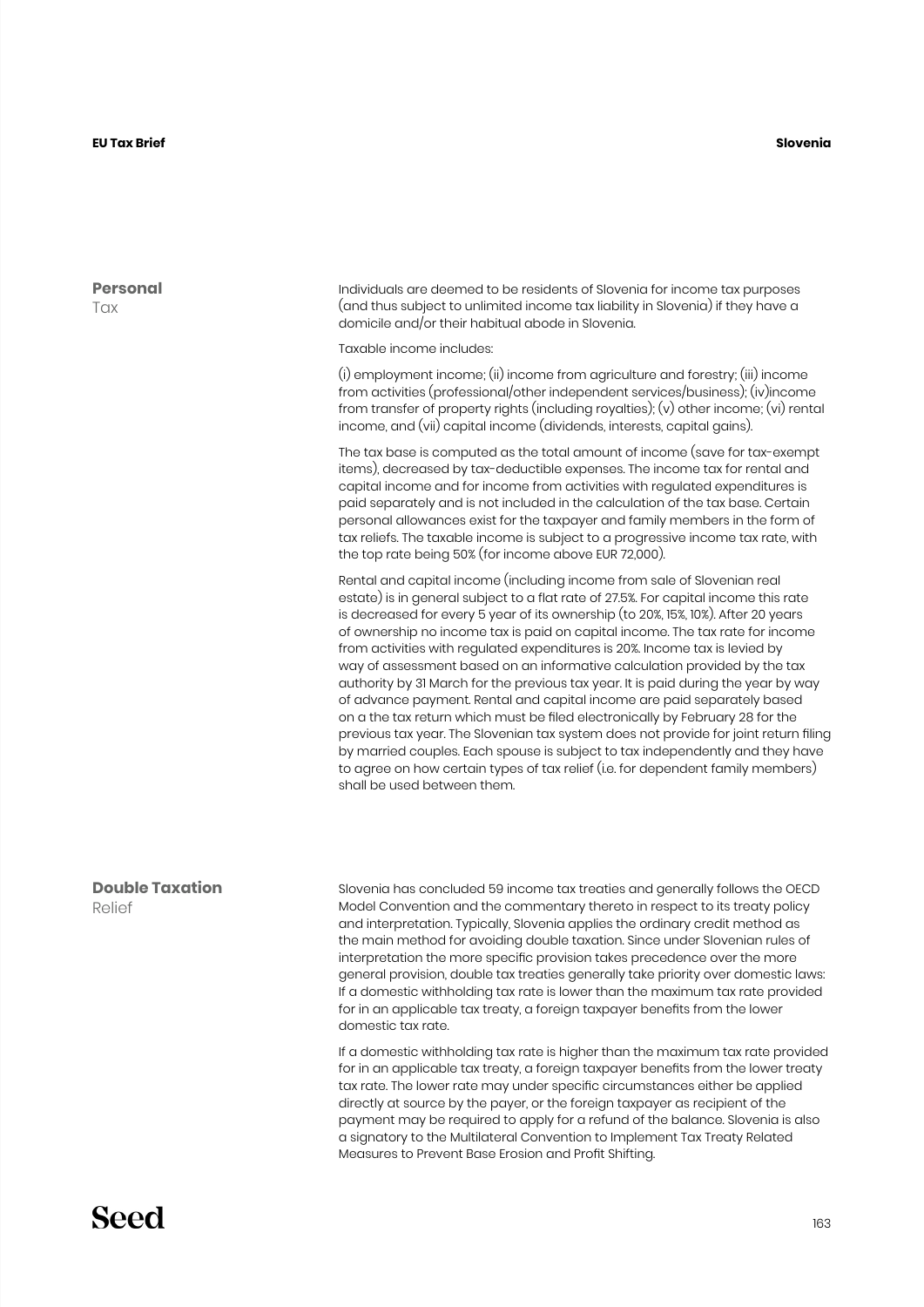**VAT**

Slovenia levies value added tax in line with the pertinent EU directives:

(i) supplies of goods or services if they are effected in Slovenia by a taxable person within the sphere of its enterprise in Slovenia and against consideration; (ii) intra-community acquisition of goods from another EU Member State; (iii) import of goods into Slovenia. A "taxable person" is any person who independently performs a business activity, such activity being every activity (production, processing, trade, service and other) that is performed for the purpose of generating revenues. Under the general rule, a supply of goods is carried out in Slovenia (and thus taxable) if the goods are located within Slovenia at the time the sale is effected. Under the general rule, services are rendered in Slovenia (and thus taxable) if the recipient, being a taxable person, carries out its business in Slovenia and has a seat in Slovenia. The standard rate of value added tax is 22%. Reduced rates of 9.50% and 5% apply to certain supplies. There are also a number of exemptions applicable (i.e. for financial services, (re)insurance transactions and certain real estate leases and transfers).

| <b>Employment</b> | The following other duties will typically fall due in connection with an |  |
|-------------------|--------------------------------------------------------------------------|--|
| Tax               | employment in Slovenia:                                                  |  |
|                   | - 16,10% social security contributions - to be paid by the employer;     |  |

- 22,10% social security contributions – to be withheld by the employer from wage payments made to the employee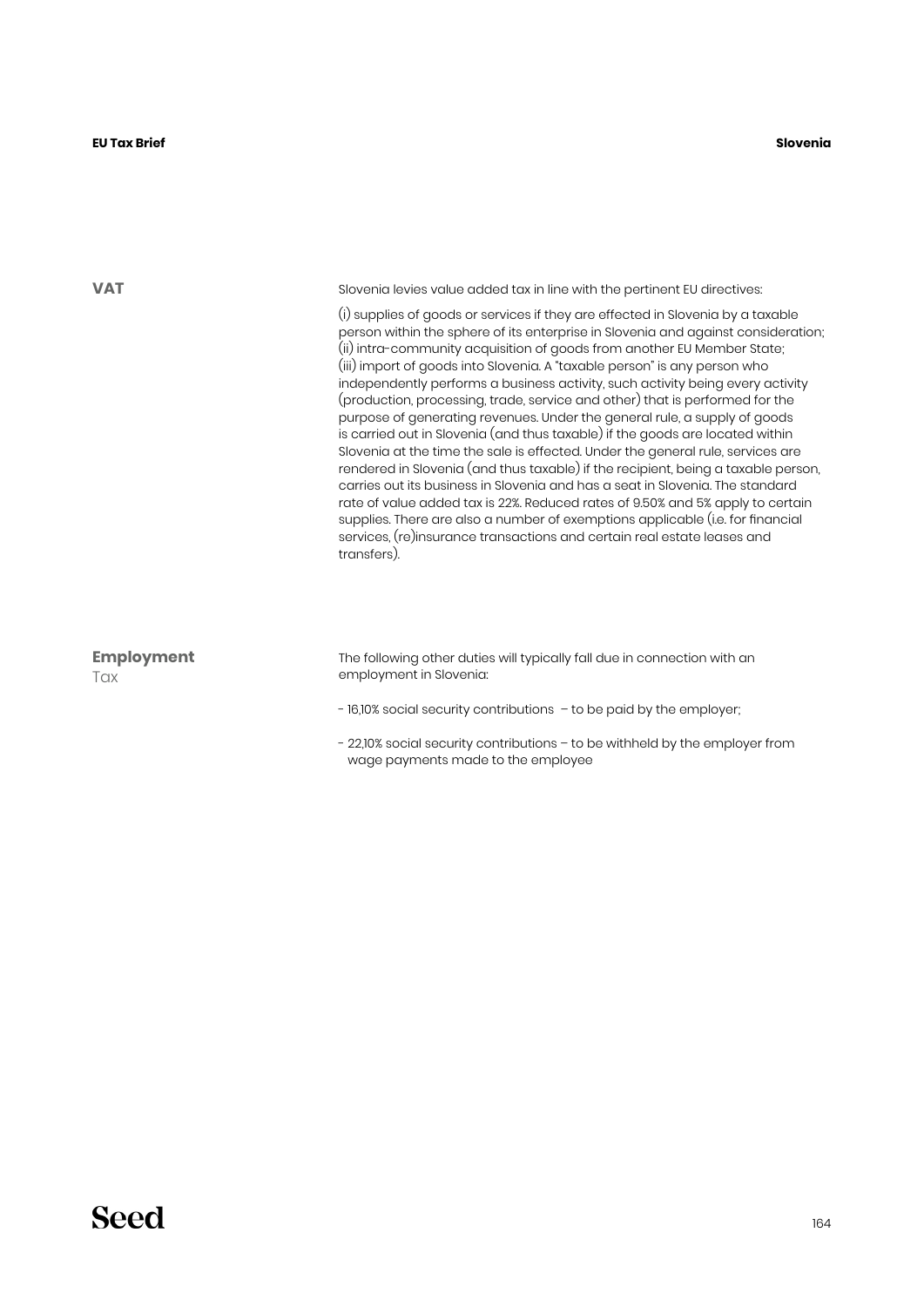### **Section B Rates**

|                                     | <b>Rate</b> | <b>Notes</b>                                                                                                                                                                                                                                                |
|-------------------------------------|-------------|-------------------------------------------------------------------------------------------------------------------------------------------------------------------------------------------------------------------------------------------------------------|
| <b>Corporate</b><br>Tax Rate $(\%)$ | IŲ,         | Apart from the 19% corporate income tax, there are no<br>surcharges or other taxes on a company's income.                                                                                                                                                   |
| <b>VAT</b><br>$Rate (\%)$           | 22          | The standard rate is 22%. Reduced rates of 9.5% and 5% apply<br>to certain supplies.                                                                                                                                                                        |
| <b>WHT on:</b>                      |             |                                                                                                                                                                                                                                                             |
| Dividends $(\%)$                    | NR 27.5     | Dividends paid to natural persons and foreign corporations<br>are subject to a withholding tax rate of 27.5% and 15%,<br>respectively.                                                                                                                      |
|                                     |             | These rates can be reduced under double tax treaties. In<br>addition, under the Slovenian implementation of the EU<br>Parent Subsidiary Directive, an exemption from withholding<br>may apply.<br>Dividends paid to corporations which are tax residents in |
|                                     |             | Slovenia are not subject to withholding tax.                                                                                                                                                                                                                |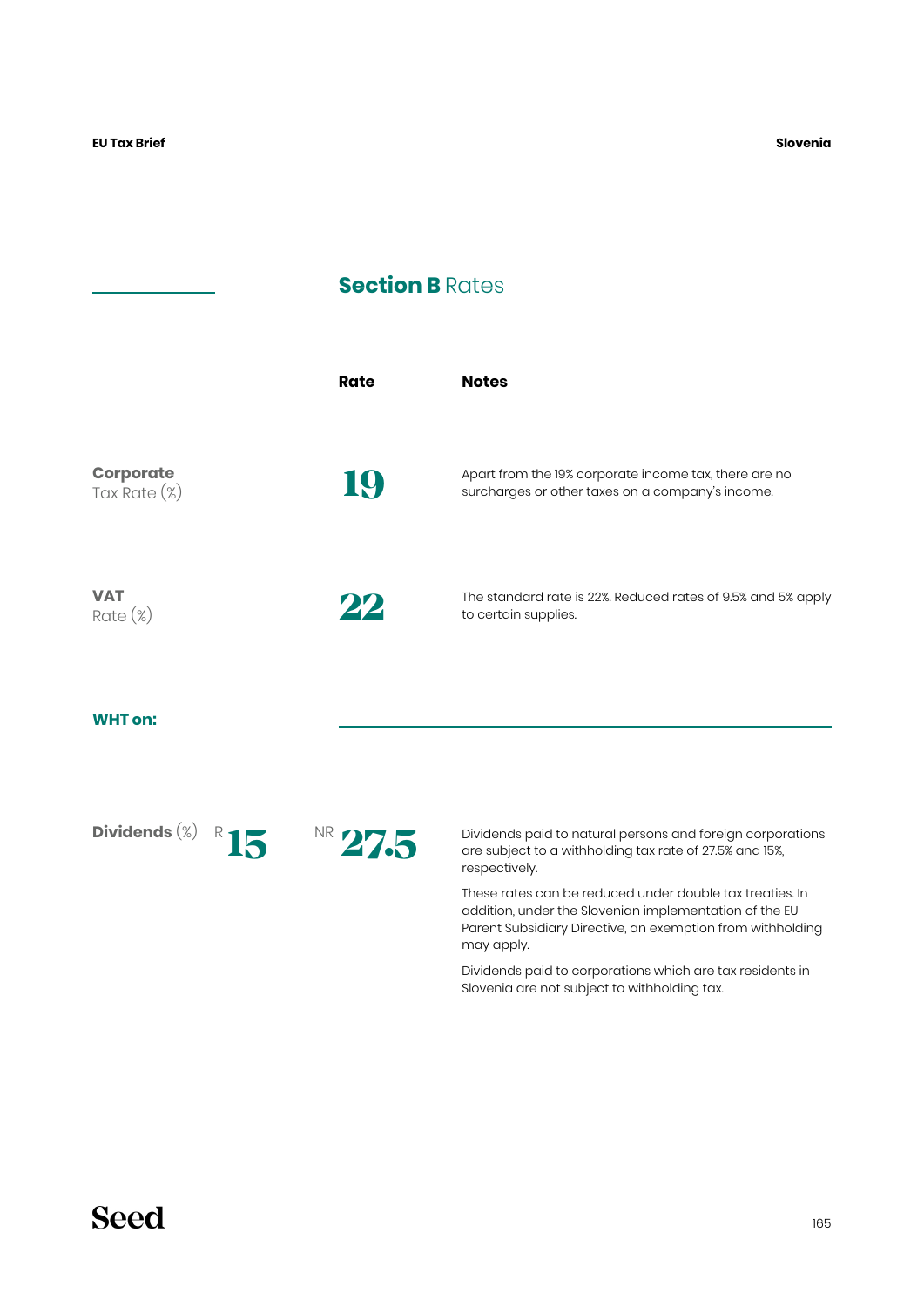#### **EU Tax Brief Slovenia**

| Interest $(\%)$                     |  | Interest paid to natural persons and foreign corporations<br>are subject to withholding tax rate of 27.5% and 15%,<br>respectively.                                                                                                                                                                                                         |
|-------------------------------------|--|---------------------------------------------------------------------------------------------------------------------------------------------------------------------------------------------------------------------------------------------------------------------------------------------------------------------------------------------|
|                                     |  | Exemptions apply for, among others, interest paid by<br>banks and the Central Bank and for interest paid to certain<br>subjects (i.e. banks, the Central bank, corporations which are<br>tax resident in Slovenia).                                                                                                                         |
|                                     |  | In addition, interest paid under certain debt securities are<br>exempted as well. The tax rates paid by foreign natural<br>persons and corporations can be reduced under double tax<br>treaties. In addition, under the Slovenian implementation of<br>the EU Interest and Royalties Directive, an exemption from<br>withholding may apply. |
|                                     |  |                                                                                                                                                                                                                                                                                                                                             |
| Royalties $(\%)$                    |  | Royalties paid to natural persons are subject to<br>25% with holding tax which is final tax.                                                                                                                                                                                                                                                |
|                                     |  | Foreign corporations are subject to 15% withholding tax.<br>In addition, under the Slovenian implementation of the<br>EU Interest and Royalties Directive, an exemption from<br>withholding may apply.                                                                                                                                      |
|                                     |  |                                                                                                                                                                                                                                                                                                                                             |
| <b>Personal</b><br>Tax Rates (%)    |  | The personal income tax rates are progressive (16%, 26%, 33%,<br>39% and 50%).                                                                                                                                                                                                                                                              |
|                                     |  | The highest rate applies for income above EUR 72,000.                                                                                                                                                                                                                                                                                       |
|                                     |  |                                                                                                                                                                                                                                                                                                                                             |
| <b>Inheritance</b><br>Tax Rates (%) |  | Inheritance Tax Rates are progressive and depend on the<br>type of the heir and the inherited amount.                                                                                                                                                                                                                                       |
|                                     |  | The tax rates amount from 5% to 39%.                                                                                                                                                                                                                                                                                                        |
|                                     |  | No tax applies for inheritance in the amount of up to EUR<br>5,000 (provided that the inherited subject is a movable).                                                                                                                                                                                                                      |
|                                     |  | The closes heirs (i.e. children, spouse of the deceased) are<br>exempted from this tax.                                                                                                                                                                                                                                                     |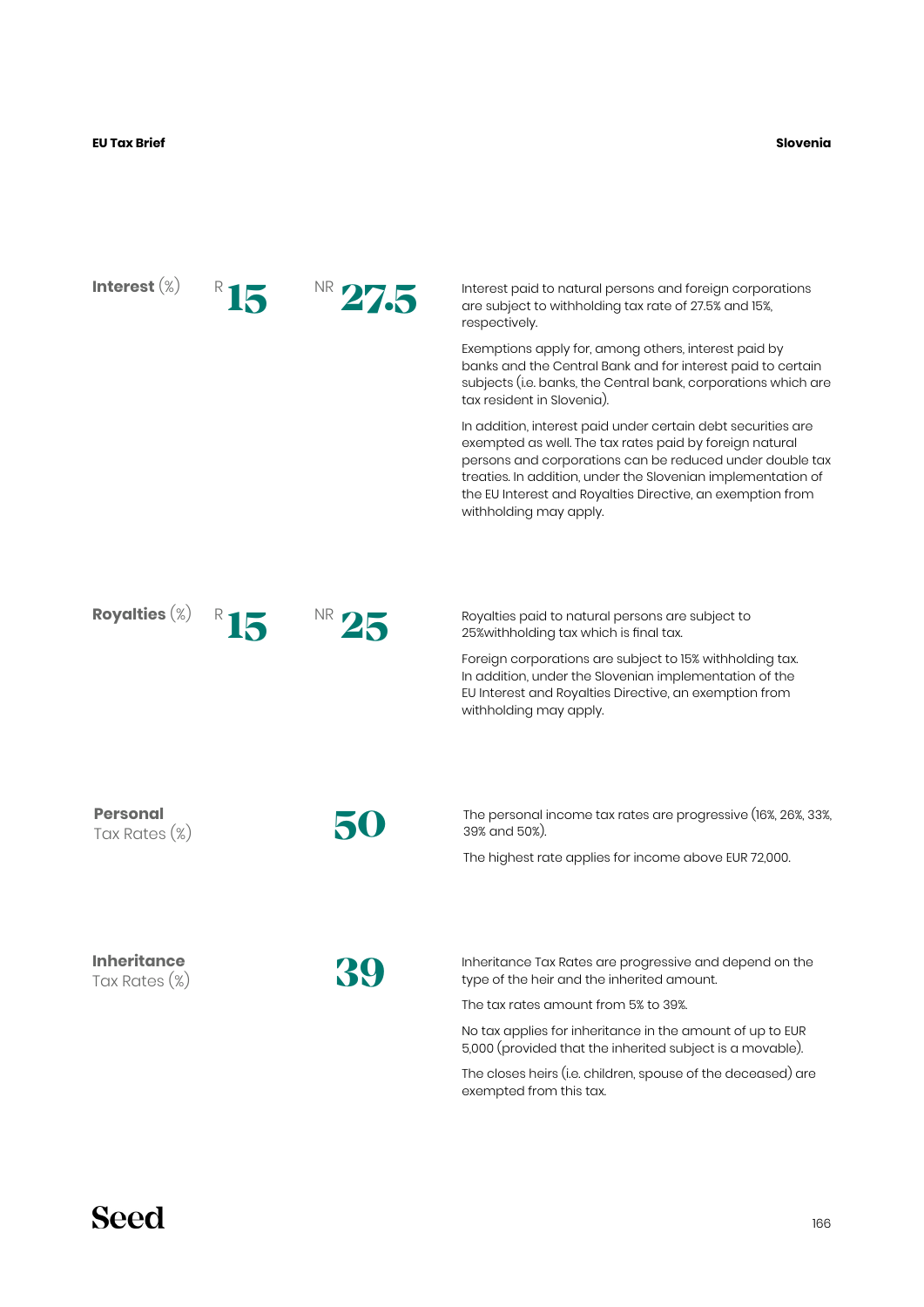#### **EU Tax Brief Slovenia**

| <b>Corporate</b><br><b>Capital Gains</b><br>Tax Rate $(\%)$ |      | There is no special corporate income rate on capital gains.<br>Capital gains on qualified foreign participations may be tax<br>exempt.                                                                                                                                                                                                        |
|-------------------------------------------------------------|------|-----------------------------------------------------------------------------------------------------------------------------------------------------------------------------------------------------------------------------------------------------------------------------------------------------------------------------------------------|
| <b>Personal</b><br><b>Capital Gains</b><br>Tax Rate $(\%)$  | 27.5 | The rate of 27.5% applies to capital gains (which include<br>capital gains on securities and money market instruments,<br>shareholdings, real estate, investment coupons).<br>The rate is lowered after every 5 years of holding the<br>capital (to 20%, 15% and 10%). After 20 years of ownership, no<br>personal capital gains tax applies. |
| Gift<br>Tax Rate $(\%)$                                     |      | Gift Tax Rates are the same as Inheritance Tax Rates.<br>They are progressive and depend on the type of the<br>recipient of the gift and on the value of the gift.<br>The tax rates amount from 5% to 39%.<br>No tax applies for gifts in the amount of up to EUR 5,000<br>(provided that such gift is a movable).                            |
| Wealth<br>Tax Rate $(\%)$                                   |      | No general wealth tax is levied in Slovenia.<br>A special tax is levied by municipalities to the owners or the<br>actual users of the Slovenian real estate.                                                                                                                                                                                  |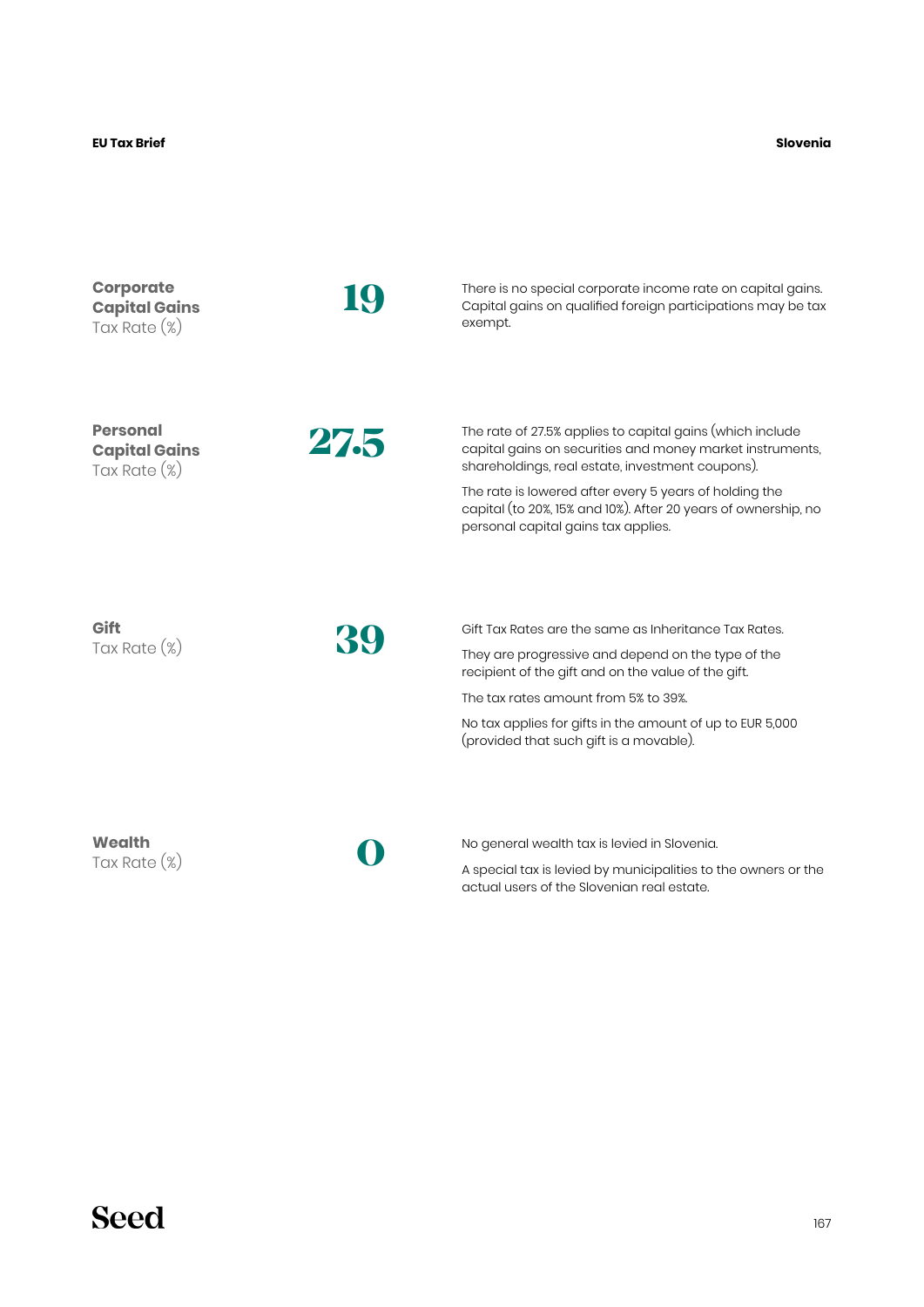

**Country**

# **Spain**

### **Section A Overview**

**Corporate**

**Tax** 

The Corporation Tax (impuesto de sociedades -IS-) is a tribute belonging to the Spanish tax system, periodic, proportional, direct and personal. Taxes the income of companies and other legal entities. It is regulated by Law 27/2014, of November 27.1 The general rate of the IS in Spain is 25% for large and small companies, although there are other rates of 30%, 20%, 15%, 10% or even 1% depending on the type of company in question. In the Basque Country and Navarra, which have fiscal autonomy, it is 24%.

**Personal Tax** 

The Personal Income Tax is a personal, progressive and direct tax that is levied on the income obtained in a calendar year by natural persons residing in Spain. Thus, it is a tax figure belonging to the Spanish tax system.

The regulations applicable to the tax will be Law 35/2006, of November 28, on the Income Tax of Natural Persons and of partial modification of the laws of Corporation Tax, on the Income of non-residents and on Capital, as well as its corresponding Regulation, approved by Royal Decree 439/2007, of March 30, which approves the Regulation of the Income Tax of Natural Persons and modifies the Regulation of Pension Plans and Funds, approved by Royal Decree 304/2004, of February 20.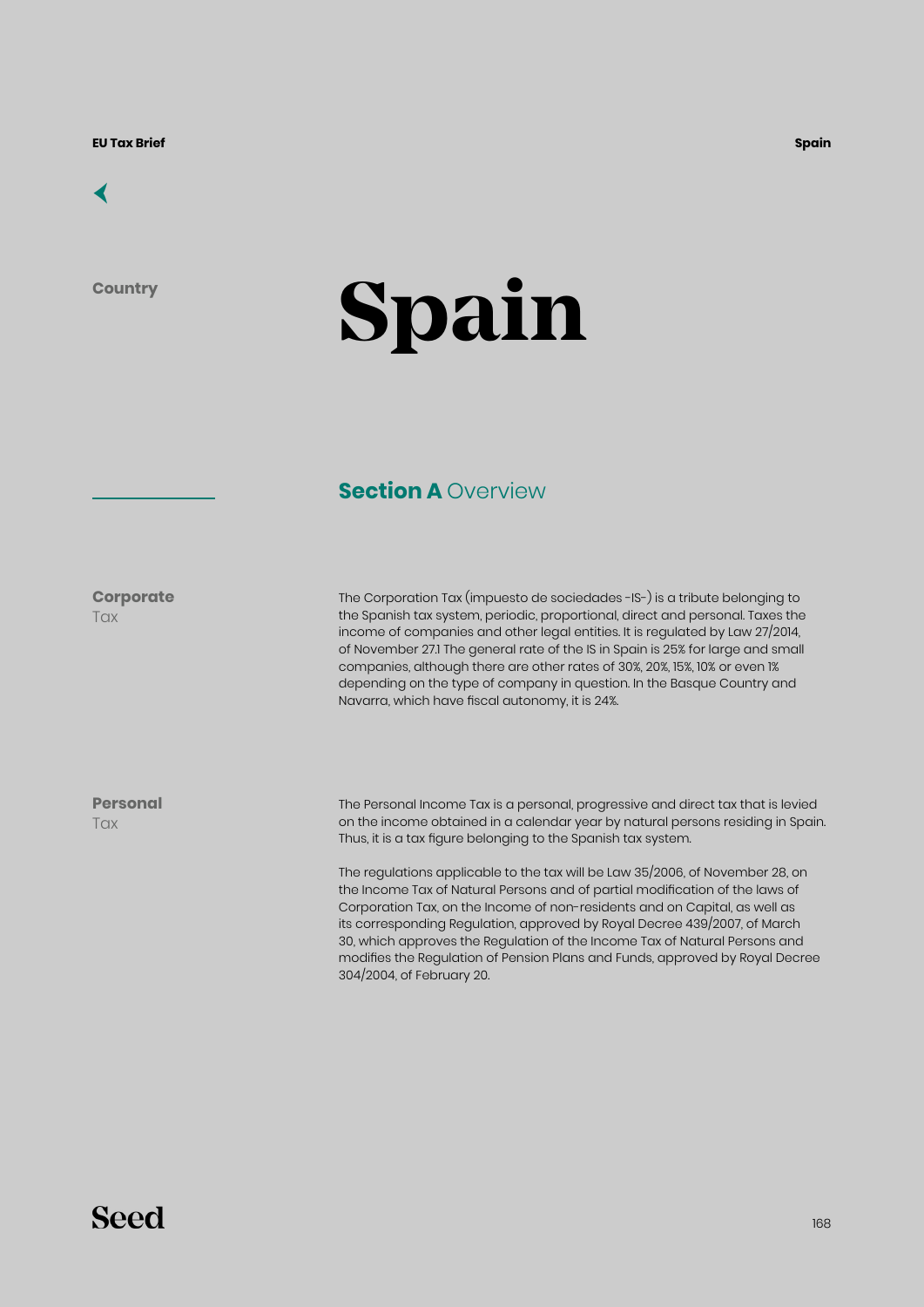#### **Double Taxation** Relief

The existence of agreements to avoid double taxation (CDI) is essential to promote foreign investment, whether foreign in Spain or Spanish capital abroad, as they provide investors with legal certainty and reduce the taxation of such investments.

Currently, 103 agreements to avoid double taxation have been signed, 95 being in force. The other 8 are in different stages of processing.

The agreements signed by Spain generally choose to use these two measures to avoid double taxation:

- a) Exemption method, which implies the non-taxation in Spain of income taxed abroad. The State of residence, therefore, waives to tax the income obtained in the source State. There are two modalities:
- simple exemption modality: income or assets are not taken into account, at any time in the tax base of the recipient,
- exemption modality with progressiveness: exempt income is taken into account for the purposes of calculating the tax on the rest of the income, that is, for the purposes of the progressiveness of the tax.

For the purposes of applying the scale, exempt income is included, deducting from the quota the amount corresponding to said income, applying to them the average tax rate.

b) Imputation method, or tax credit method, coinciding with the provisions of general regulations.

Income (or equity) obtained in the other State (source) is incorporated (imputation) into the tax base of the State of residence.

The following is a deduction from the tax quota equal to:

- in the modality of integral or total imputation, the total amount paid abroad is deducted (source State)
- In the partial or limited imputation modality, the deduction cannot exceed the Spanish tax (before the deduction) corresponding to the income that has motivated that tax, a limit for which calculation must be in accordance with the general regulations of the tax .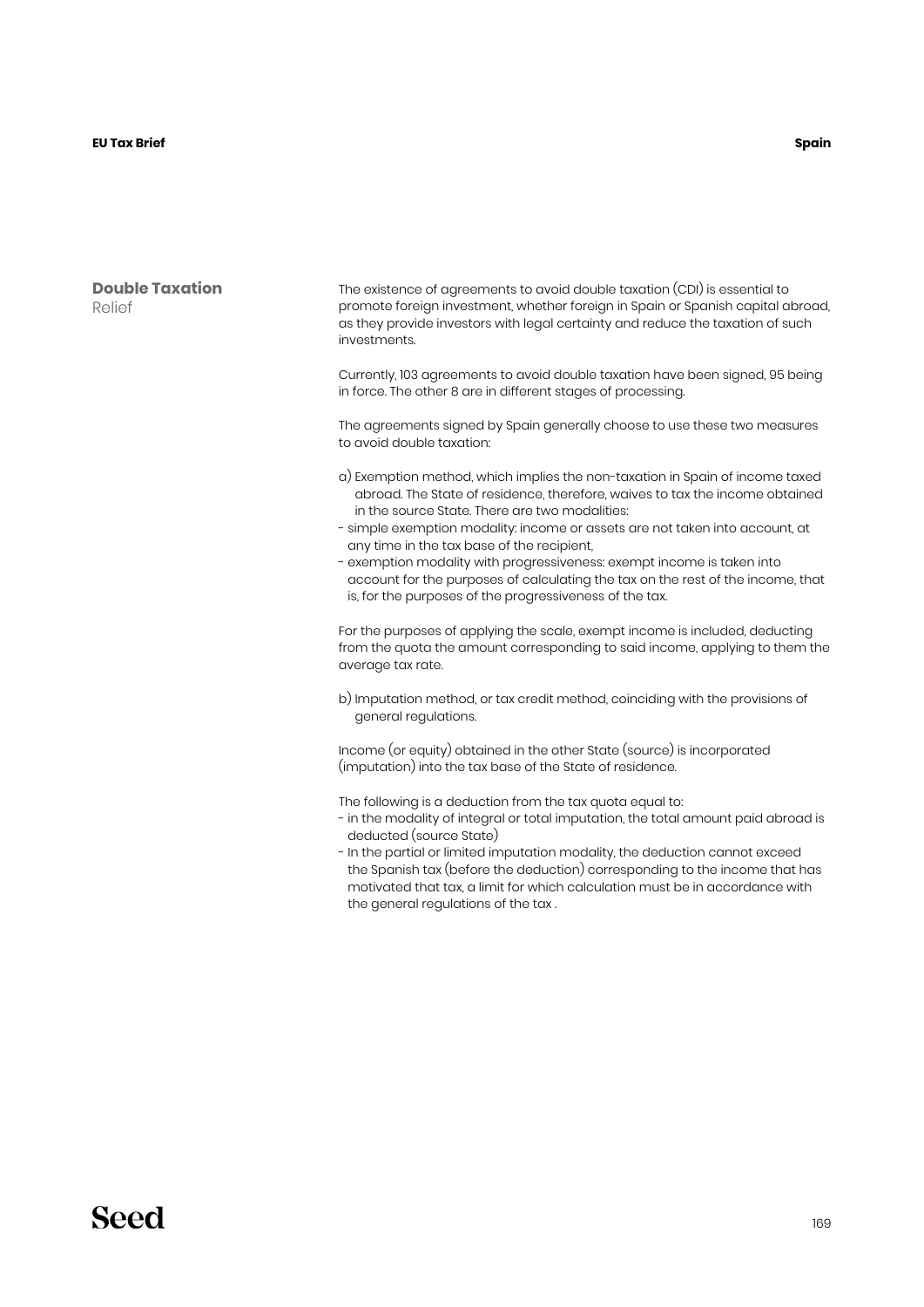**VAT** The Value Added Tax (VAT) in Spain is a tax that forms the basis of the Spanish system of indirect taxation. It was created in 1986, at the request of the European Economic Community, replacing the Business Traffic Tax, and was subject to reform at the community level in 1992 to adapt it to the so-called internal market within the European Union that meant the abolition of controls at the border. The fundamental law that regulates the tax is Law 37/1992. The Tax Law classifies it as a tax of an indirect nature that falls on consumption, as a manifestation of the economic capacity liable to tax, and therefore, from an economic point of view, it is the consumer who bears the tax, even if they are the businessmen and professionals forced to enter the tax fees. Unlike what happens with other indirect taxation systems, the value added tax has a neutral character towards companies, since it does not suppose for them neither expense nor income, insofar as the goods acquired in production or distribution are employed in its production or marketing process. Neutrality is broken when the final consumption of goods occurs. The businessman or professional is responsible for the correct application of the VAT tax mechanics, becoming a State collector, for the part of the tax corresponding to the value generated or added in its production phase. Consequently, you are obliged to self-settle the tax by filing the corresponding quarterly or monthly returns. Social Security All workers are required to contribute to Social Security. In the case of employees, they contribute to the General Scheme. The contribution base will **Employment** Taxes

depend on the employee's gross salary (both monetary and in kind).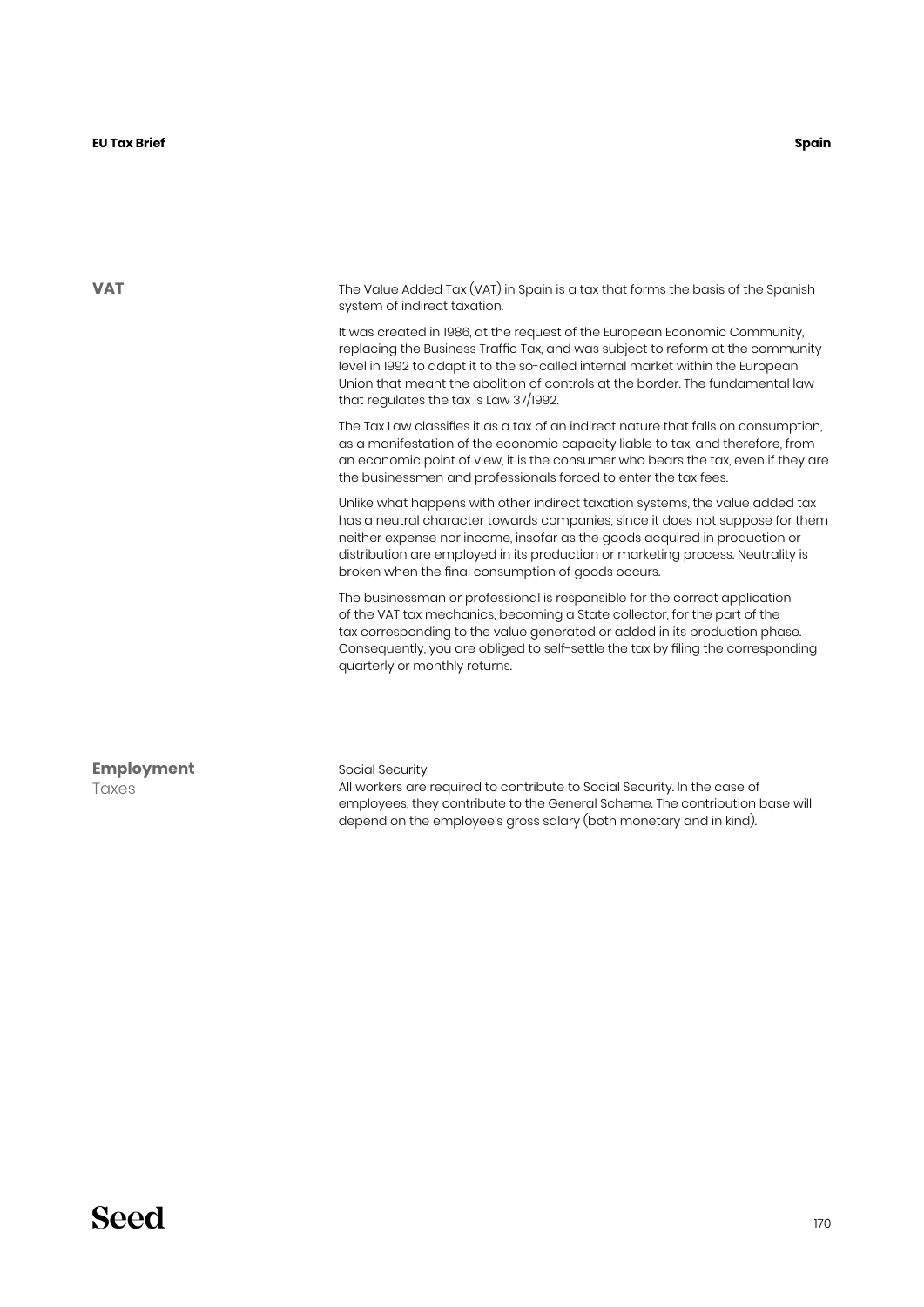## **Section B Rates**

|                                     | <b>Rate</b> | <b>Notes</b>                                                                                                                                                                                                                                                                         |
|-------------------------------------|-------------|--------------------------------------------------------------------------------------------------------------------------------------------------------------------------------------------------------------------------------------------------------------------------------------|
| <b>Corporate</b><br>Tax Rate $(\%)$ | 25          | There are other rates of 30%, 20%, 15%, 10% or even 1%<br>depending on the type of company in question.                                                                                                                                                                              |
|                                     |             | In the Basque Country and Navarra, which have fiscal<br>autonomy, it is 24%                                                                                                                                                                                                          |
| <b>VAT</b><br>$Rate (\%)$           | 21          | This is the general rate but there are several reduced rates<br>as pharmacy products, foods, art objects, restoration, etc.                                                                                                                                                          |
| <b>WHT</b> on:                      |             |                                                                                                                                                                                                                                                                                      |
| Dividends $(\%)$                    |             | Up to € 6,000 - 19%                                                                                                                                                                                                                                                                  |
| $19 - 23$                           |             | Between € 6,000 and € 50,000 - 21 %<br>More than € 50,000 - 23%                                                                                                                                                                                                                      |
| Interest $(\%)$<br><b>NR</b>        |             | Banking entities are in charge of withholding 19% of the<br>profits obtained through deposits and remunerated<br>accounts. Thus, one will only have to pay tax on the part of<br>interest that exceeds 6,000 euro at the rate of 21% and on<br>amounts exceeding 50,000 euro at 23%. |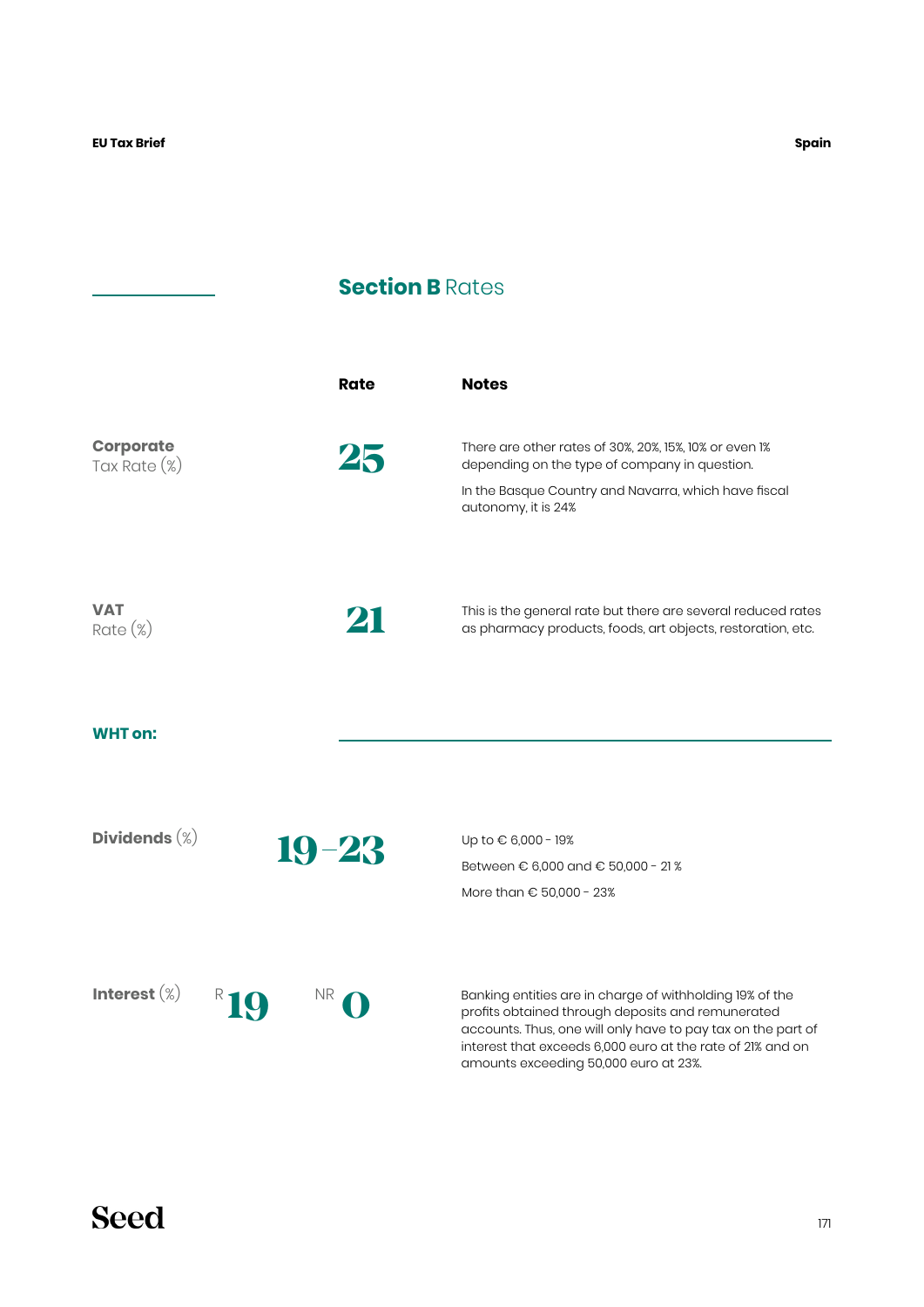| Royalties $(\%)$                                            | ΝR          | Withholding applicable to income from copyright and<br>income from artistic creation<br>The percentage of withholding and payment on account<br>of the income from work derived from the preparation of<br>literary, artistic or scientific works (provided that the right to<br>their exploitation is assigned), will be 15%. |
|-------------------------------------------------------------|-------------|--------------------------------------------------------------------------------------------------------------------------------------------------------------------------------------------------------------------------------------------------------------------------------------------------------------------------------|
| <b>Personal</b><br>Tax Rates (%)                            | $19 - 45$   | $0 - 12.450 \in$<br>19%<br>24%<br>12.450,01 - 20.200 €<br>30 %<br>20.200,01 - 35.200 €<br>35.200,01 - 60.000 €<br>37%<br>45%<br>60.000,01 $\in$ +                                                                                                                                                                              |
| <b>Inheritance</b><br>Tax Rates $(\%)$                      | $7.65 - 34$ | It is regulated by each autonomous region in Spain.<br>The general tax ranges from 7.65% to 34%, after which the<br>bonuses from each Autonomous Community are applied.                                                                                                                                                        |
| <b>Corporate</b><br><b>Capital Gains</b><br>Tax Rate $(\%)$ | 25          | 25% for large and small companies, although there are<br>other rates of 30%, 20%, 15%, 10% or even 1% depending on the<br>type of company in question. In the Basque Country and<br>Navarra, which have fiscal autonomy, it is 24%.                                                                                            |
| <b>Personal</b><br><b>Capital Gains</b><br>Tax Rate $(\%)$  | N/A         |                                                                                                                                                                                                                                                                                                                                |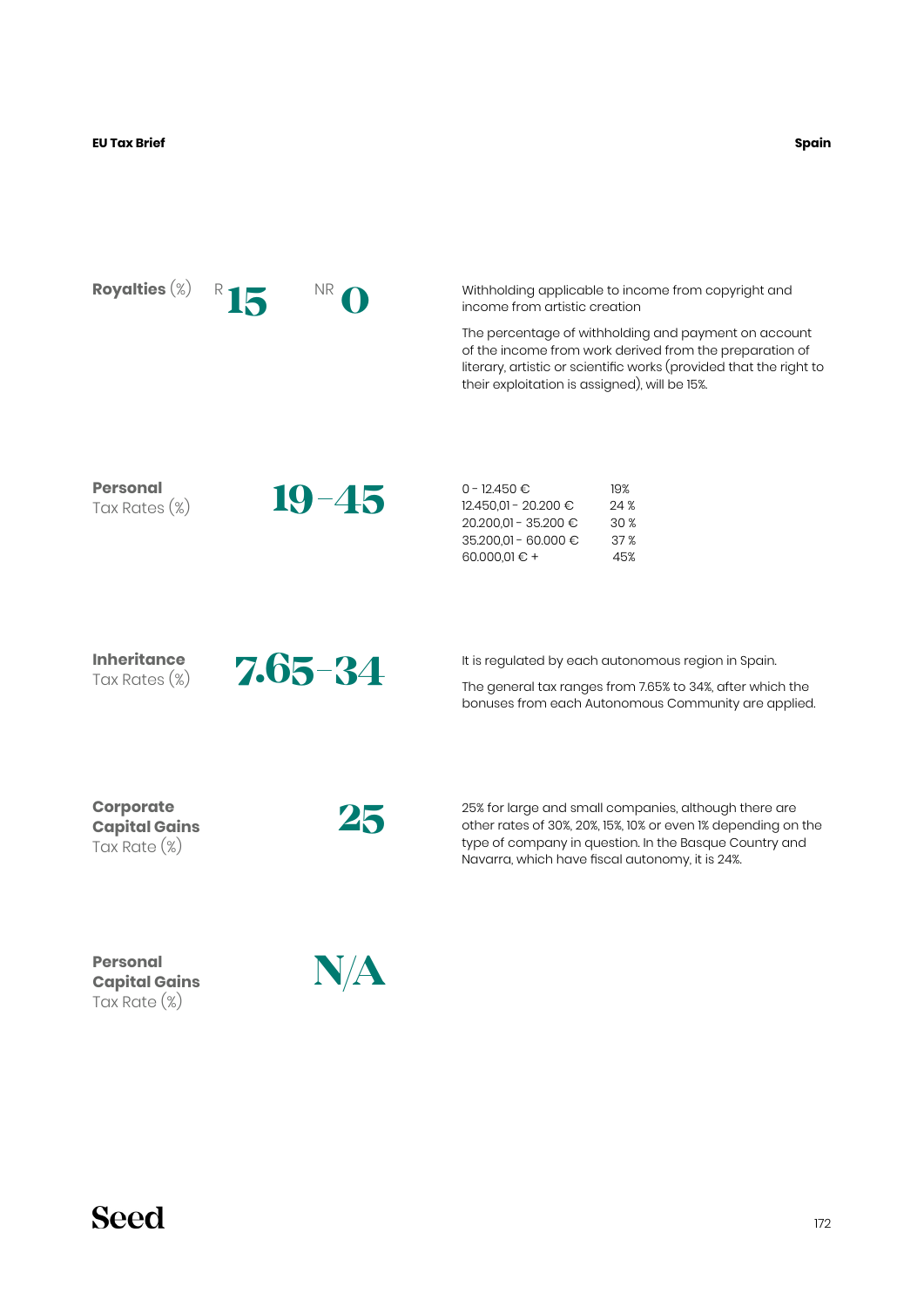**Spain**

**Gift**



It is the same as the inheritance tax rates.

It is regulated by each autonomous region in Spain.

The general tax ranges from 7.65% to 34%, after which the bonuses from each Autonomous Community are applied.

**Wealth** Tax Rate (%)

There are no wealth taxes in Spain.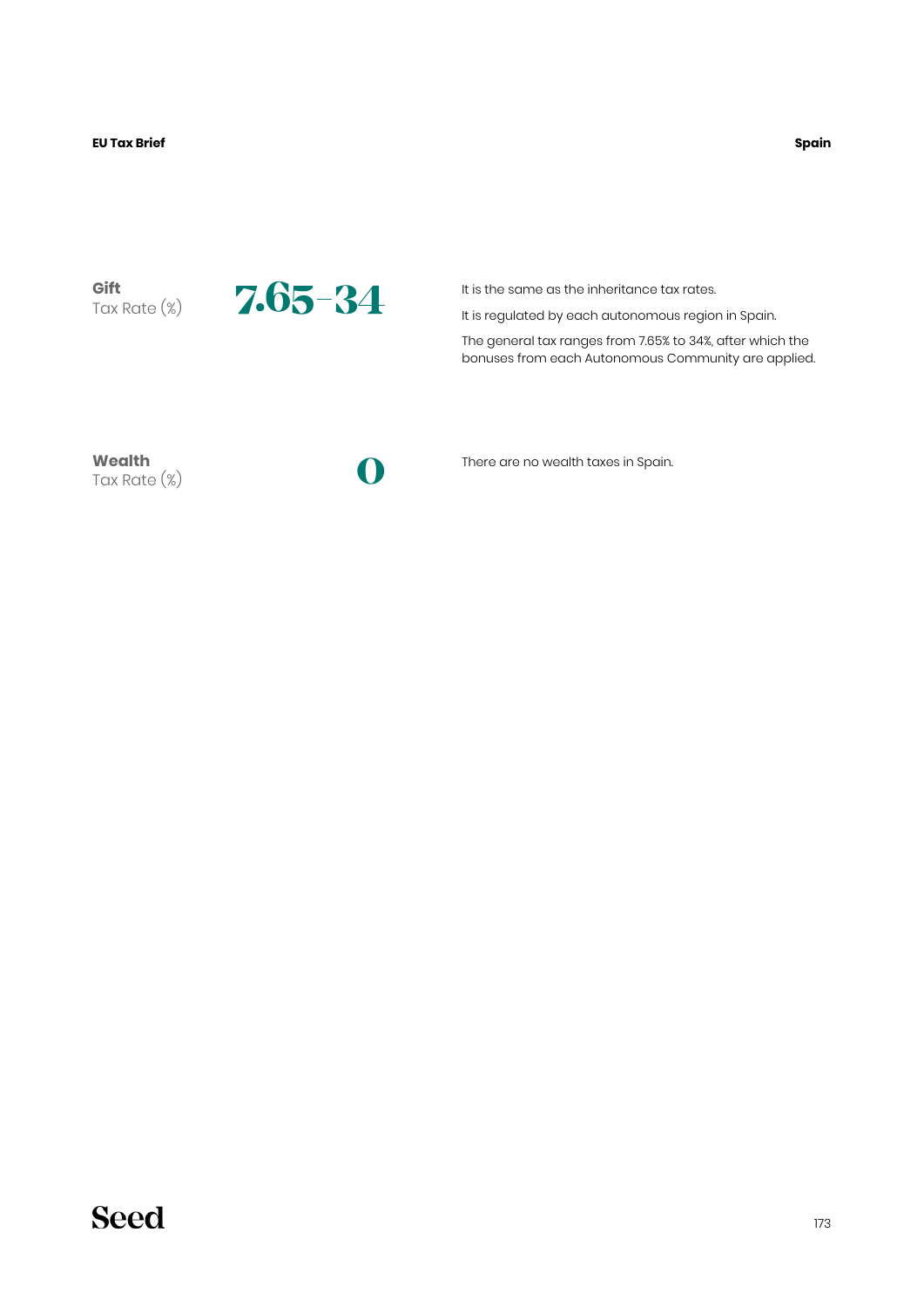

**Country**

## **Sweden**

#### **Section A Overview**

**Corporate Tax** 

Companies registered in Sweden are liable to corporate tax of 21.4% tax on their worldwide business income (20.6% as from 2021).

Group contributions within "qualifying groups"(holdings > 90% of the capital), allows offsetting operating losses of one company against operating profits of another company between Swedish companies and in certain circumstances also EU/EEA companies.

Participation exemption applies for dividends and capital gains related to "shares held for business purposes".

Unlisted shares are always considered held for business purposes. Listed shares requires a holding of minimum 10% of the voting rights or that the shares held are necessary for conducting the business. The capital gains exemption related to listed shares requires in addition a holding period of at least one year. Under certain conditions, tax exemption applies also to shares in foreign companies. Capital gains from shares in "shell companies" are however not tax exempt.

Dividends will not be exempt if they are tax deductible in the country of the distributing company (hybrid arrangement) or other anti-abuse rules apply.

There are no thin capitalisation rules. Interest deduction limitation rules may however apply to interest costs related to affiliated companies or on the basis of the EU ATAD directive and the BEPS project.

Net operating losses can be carried forward indefinitely, except in the case of a direct or indirect change in the ownership structure of the company.

Controlled Foreign Company (CFC) rules may apply to direct or indirect holdings of at least 25% (capital or voting rights) in a foreign entity taxed below 55% of the Swedish corporate rate, currently corresponding to 11.77%). Exemptions apply according to an official white list and, under certain circumstances, to active entities resident within the EU/EEA.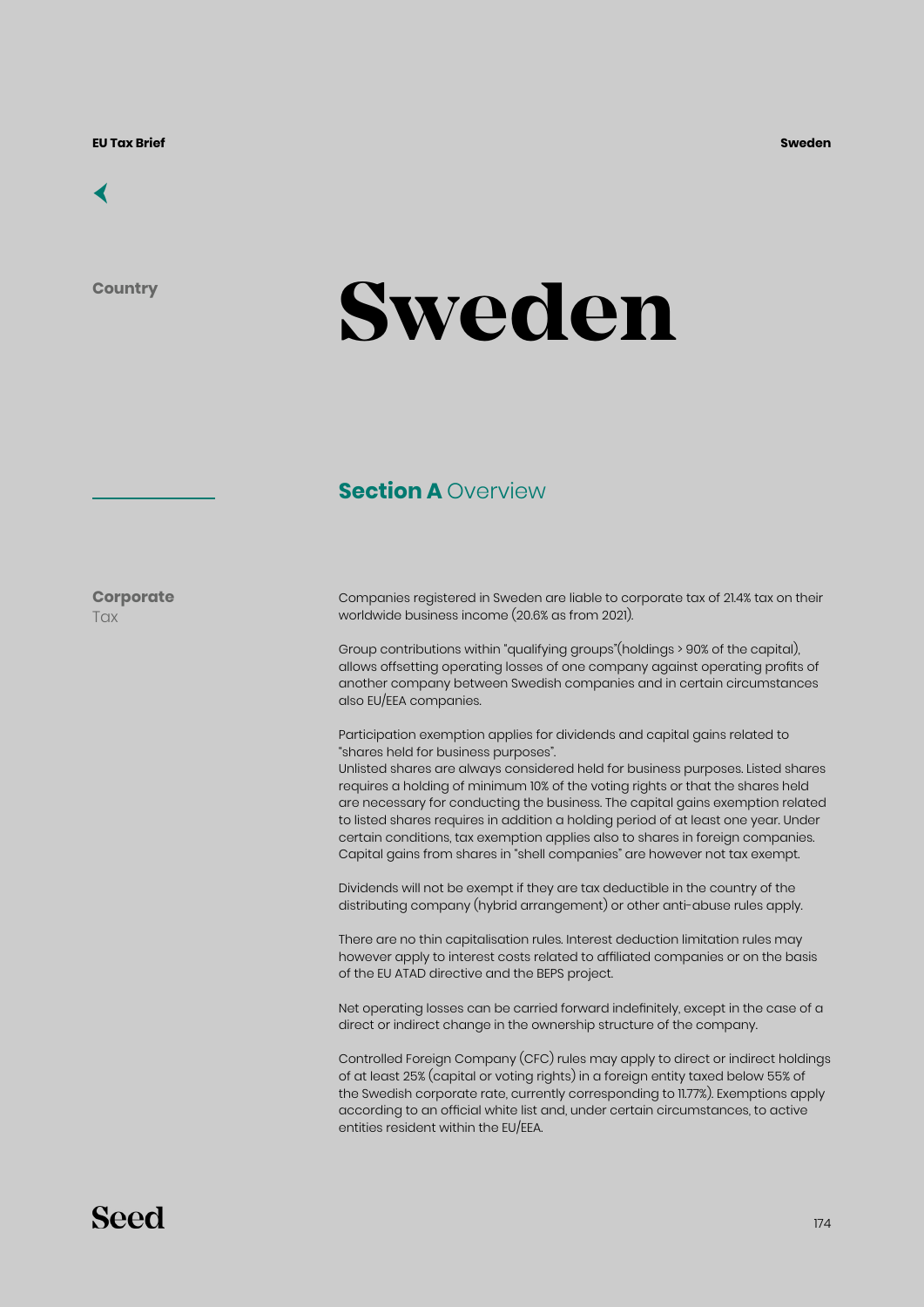| <b>Personal</b><br>Tax           | Tax resident individuals are liable to tax on their worldwide income. Non-<br>residents are taxable only on Swedish sourced income such as employment<br>and pension income and certain capital gains.                                                                                                                 |  |  |  |
|----------------------------------|------------------------------------------------------------------------------------------------------------------------------------------------------------------------------------------------------------------------------------------------------------------------------------------------------------------------|--|--|--|
|                                  | Tax residence is based on (1) permanent stay/domicile or (2) continuous stay<br>exceeding six months or (3) having "essential links" to Sweden (despite having<br>left the country).                                                                                                                                   |  |  |  |
|                                  | Individuals can be taxed on three different categories;                                                                                                                                                                                                                                                                |  |  |  |
|                                  | - employment income (progressive rate, approx. 30-52%)                                                                                                                                                                                                                                                                 |  |  |  |
|                                  | - capital income, including interests, dividends, capital gains (22-30%)                                                                                                                                                                                                                                               |  |  |  |
|                                  | - business income (same rate as employment income)                                                                                                                                                                                                                                                                     |  |  |  |
|                                  | For owners of real estate used as dwellings an annual real estate fee of 0.3% and<br>0.75% of the property's assessment value is levied (depending on the number of<br>apartments of the property).                                                                                                                    |  |  |  |
|                                  | Personal allowances and deduction for expenses related to the acquisition or<br>maintenance of the income are allowed. Moreover, work related expenses such<br>as commuting and maintenance of more than one dwelling are deductible as<br>well as expenses for certain labour costs related to the personal dwelling. |  |  |  |
| <b>Double Taxation</b><br>Relief | Both companies and individuals are liable to tax on their worldwide income<br>and therefore mechanisms are needed to avoid double taxation of the foreign<br>income.                                                                                                                                                   |  |  |  |
|                                  | The relief from double taxation can be made unilaterally by domestic law (The Tax<br>Credit Act) or based on a double tax treaty. It can also be made by a combination<br>of the two in cases where the tax treaty does not cover all the foreign taxes.                                                               |  |  |  |
|                                  | Double taxation is normally avoided by a tax credit for the foreign tax. In certain<br>cases a deduction for the foreign tax is possible. The deduction can later be<br>reversed and replaced by a tax credit.                                                                                                         |  |  |  |
|                                  | Sweden generally applies the "ordinary tax credit method" implying that the tax<br>credit is limited to an amount corresponding to the Swedish tax on the foreign<br>income.                                                                                                                                           |  |  |  |
|                                  | Sweden furthermore uses the "overall principle" implying that all foreign income<br>and all foreign taxes are considered together as opposed to the per-item or the<br>per-country method.                                                                                                                             |  |  |  |
|                                  | Sweden has concluded over 100 income tax treaties. In most of the treaties the<br>ordinary tax credit method is applied. Some treaties stipulate a reversed credit<br>method and in some other treaties a matching credit for fictive foreign tax is<br>allowed.                                                       |  |  |  |
|                                  | Unutilised foreign taxes may be carried forward for five years.                                                                                                                                                                                                                                                        |  |  |  |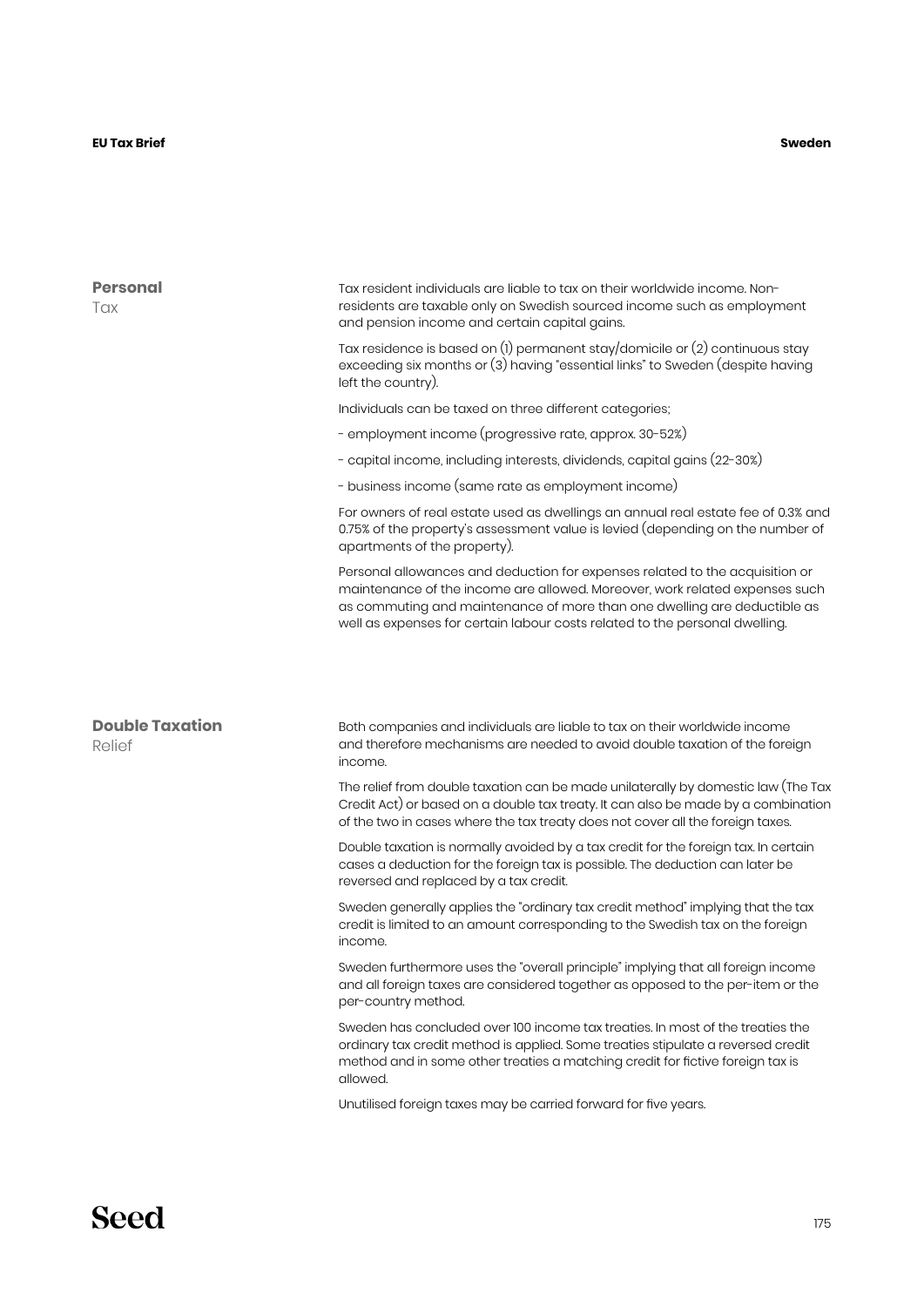| <b>VAT</b>               | The Swedish VAT system is harmonised with the European Union (EU) rules.                                                                                                                                                                                                                                                                                                                                                                                      |  |  |  |
|--------------------------|---------------------------------------------------------------------------------------------------------------------------------------------------------------------------------------------------------------------------------------------------------------------------------------------------------------------------------------------------------------------------------------------------------------------------------------------------------------|--|--|--|
|                          | The standard VAT rate of 25% is chargeable on most goods and services.                                                                                                                                                                                                                                                                                                                                                                                        |  |  |  |
|                          | Reduced rates apply to certain goods and services:                                                                                                                                                                                                                                                                                                                                                                                                            |  |  |  |
|                          | - 12%: a.o. hotel accommodation, foodstuffs (excluding alcoholic beverages),<br>restaurant meals and low or non-alcoholic drinks                                                                                                                                                                                                                                                                                                                              |  |  |  |
|                          | - 6% a.o. newspapers, magazines, books, passenger transport, maps, musical<br>notes, some cultural services, transport in ski lifts etc.                                                                                                                                                                                                                                                                                                                      |  |  |  |
|                          | Exemption (0%) applies to certain financial and insurance services.                                                                                                                                                                                                                                                                                                                                                                                           |  |  |  |
|                          | The tax point (time of supply) rules in Sweden determine when the VAT is due.<br>It is payable to the tax authorities 10 days after the VAT reporting period end<br>(monthly or quarterly). For most goods, it is the time of delivery or passage of<br>title. For services, it is the completion of the service.                                                                                                                                             |  |  |  |
|                          | VAT returns are filed and tax is paid monthly or quarterly; monthly if the VATable<br>turnover is estimated at more than SEK 40 million (estimated yearly sales excl.<br>any reverse charge or import acquisitions); quarterly (option) for a VATable<br>turnover below SEK 40 million. For companies with a turnover of less than SEK 1<br>million, VAT is reported on a yearly basis in the VAT return (with option to report<br>VAT monthly or quarterly). |  |  |  |
| <b>Employment</b><br>Tax | Employment tax is levied on all remuneration from employment, whether in<br>cash or in kind, including e.g. director's fees, bonuses, benefits in kind, allowances,<br>incentives and pension income.                                                                                                                                                                                                                                                         |  |  |  |
|                          | Employment tax is charged on the world-wide income. However, exemptions<br>may apply for Swedish residents assigned to work abroad or who have taken up<br>employment abroad with a planned duration of at least six months.                                                                                                                                                                                                                                  |  |  |  |
|                          | Foreign experts and key personnel employed by a Swedish company or a<br>non-Swedish company with a permanent establishment (PE) in Sweden may<br>apply for an expert tax concession implying an exemption of 25%-100% of the<br>compensation during the first three years the employee works in Sweden.                                                                                                                                                       |  |  |  |
|                          | The tax is composed of a progressive municipal tax (up to 32%) and, above a<br>certain income, an additional state income tax (20%).                                                                                                                                                                                                                                                                                                                          |  |  |  |
|                          | Non-residents working in Sweden for a Swedish employer or for a foreign<br>employer with a PE in Sweden are taxed a flat rate of 25% at source. Artists and<br>sportsmen are taxed at 15%.                                                                                                                                                                                                                                                                    |  |  |  |
|                          | Swedish sourced pension paid to a person not tax-resident in Sweden is taxed<br>at a flat rate of 25% (with option of ordinary progressive taxation).                                                                                                                                                                                                                                                                                                         |  |  |  |
|                          | Special rules apply to the taxation of income from closely held companies.                                                                                                                                                                                                                                                                                                                                                                                    |  |  |  |
|                          | Sweden has a pay-as-you-earn (PAYE) system with monthly reporting per<br>individual for all employers.                                                                                                                                                                                                                                                                                                                                                        |  |  |  |
|                          | Social security contributions are levied at 31.42% of the total taxable<br>remuneration (no cap) in cash and in kind. A reduced rate is applicable for<br>people over the age of 65 and under 18.                                                                                                                                                                                                                                                             |  |  |  |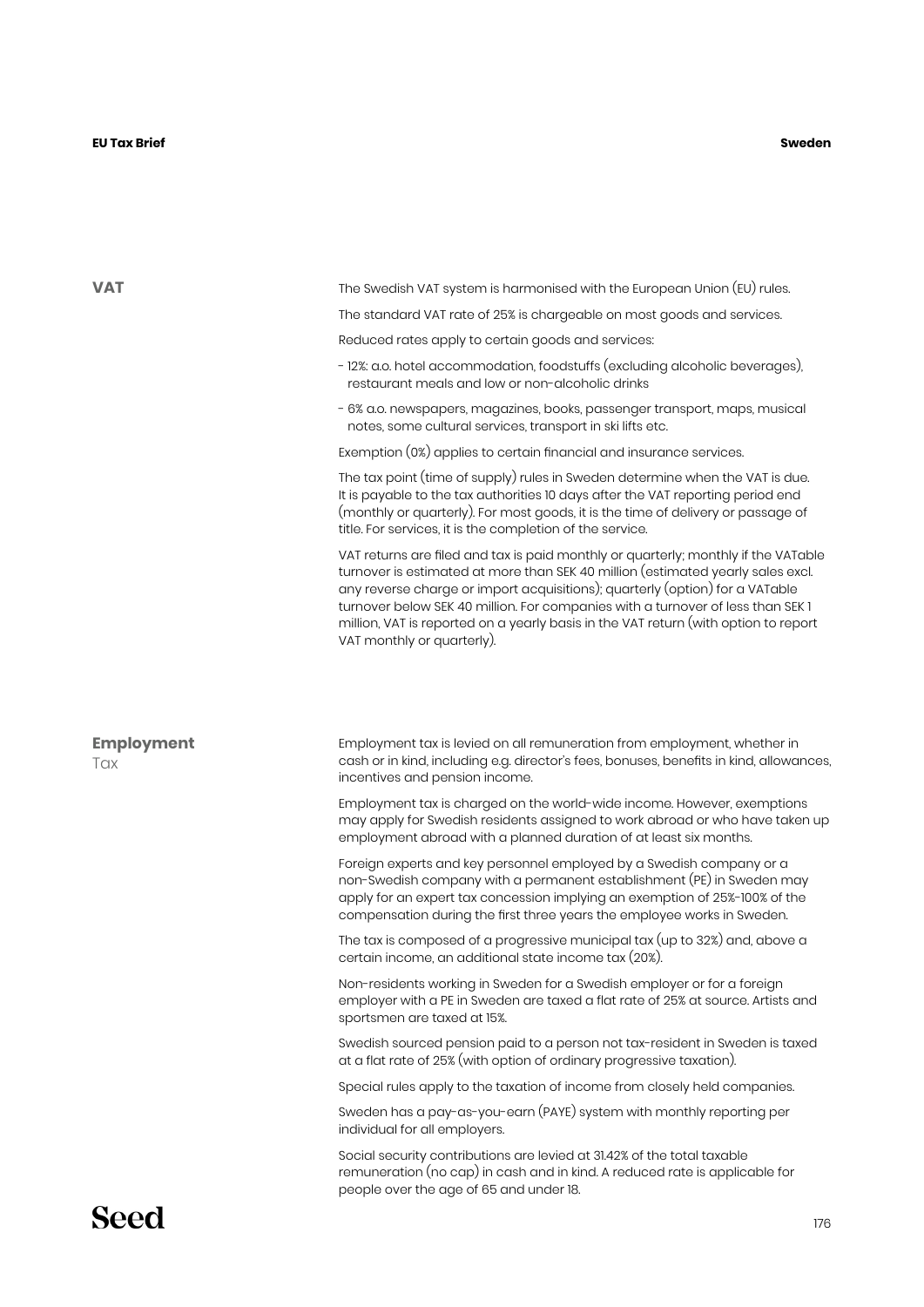## **Section B Rates**

|                                  | Rate | <b>Notes</b>                                                                                                                                                                                                                                                                                           |
|----------------------------------|------|--------------------------------------------------------------------------------------------------------------------------------------------------------------------------------------------------------------------------------------------------------------------------------------------------------|
| <b>Corporate</b><br>Tax Rate (%) | 21.4 | As from 1 January 2021 reduced to 20.6%<br>All income is treated as business income<br>No municipal or local income taxes apply                                                                                                                                                                        |
| <b>VAT</b><br>$Rate (\%)$        | 25   | Certain goods and services benefit from reduced rates<br>- 12% : a.o. hotel accommodation, food and low or non-<br>alcoholic drinks<br>- 6% : a.o. newspapers, magazines, books, passenger<br>transport, musical notes and certain cultural services<br>- 0%: certain financial and insurance services |

#### **WHT on:**

| Dividends $(\%)$ | $R$ 30 | -30 | No WHT on dividends relating "shares held for business"<br>purposes" provided that the foreign company is "similar to a<br>Swedish company" and is subject to an "equivalent income<br>tax" as that levied on a Swedish company.<br>No WHT is levied on payments to a legal entity resident in<br>a EU member state provided the entity owns at least 10% of<br>the share capital in the distributing company and fulfils the<br>other conditions of the EU Directive (90/435). |
|------------------|--------|-----|---------------------------------------------------------------------------------------------------------------------------------------------------------------------------------------------------------------------------------------------------------------------------------------------------------------------------------------------------------------------------------------------------------------------------------------------------------------------------------|
| Interest $(\%)$  |        |     | There is no Swedish WHT on interest and service fees<br>payments.                                                                                                                                                                                                                                                                                                                                                                                                               |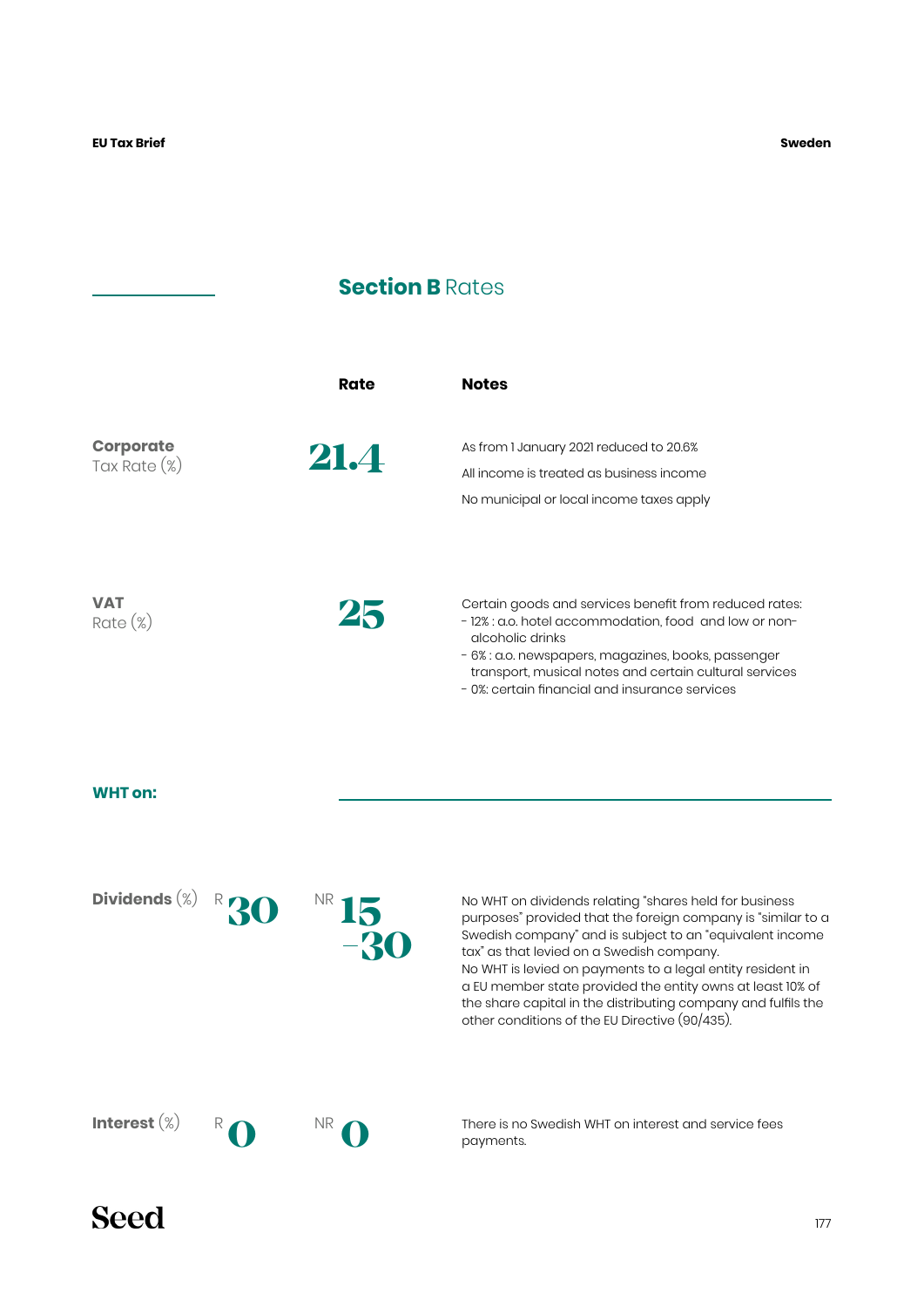**Sweden**

| Royalties $(\%)$                                            | ΝR     | There is no WHT on royalty payments. However, the receipt of<br>Swedish-source royalties by a foreign resident is treated as a<br>special form of PE income, taxable at the corporate tax rate.<br>Exemption applies to royalties paid to an EU resident company<br>if one of the companies holds at least 25% (capital) of the other<br>or, where there are two companies concerned, at least 25% are<br>held by another company within the EU. |
|-------------------------------------------------------------|--------|--------------------------------------------------------------------------------------------------------------------------------------------------------------------------------------------------------------------------------------------------------------------------------------------------------------------------------------------------------------------------------------------------------------------------------------------------|
| <b>Personal</b><br>Tax Rates (%)                            | 30/52  | Progressive municipal income tax of up to 32% applies to all<br>income.<br>An additional flat state income tax of 20% is levied on income<br>over 509,300 SEK (2020)                                                                                                                                                                                                                                                                             |
| <b>Inheritance</b><br>Tax Rates (%)                         |        | Sweden levies no inheritance taxes.                                                                                                                                                                                                                                                                                                                                                                                                              |
| <b>Corporate</b><br><b>Capital Gains</b><br>Tax Rate $(\%)$ | O/21.4 | Ordinary corporate tax or full exemption for gains from the<br>disposal of<br>- Swedish "shares held for business purposes"<br>- All Swedish unlisted shares<br>- Swedish listed shares provided a holding of min. 10% voting<br>rights and a holding period of min. I year<br>Equivalent rules apply to the disposal of foreign shares on<br>certain conditions                                                                                 |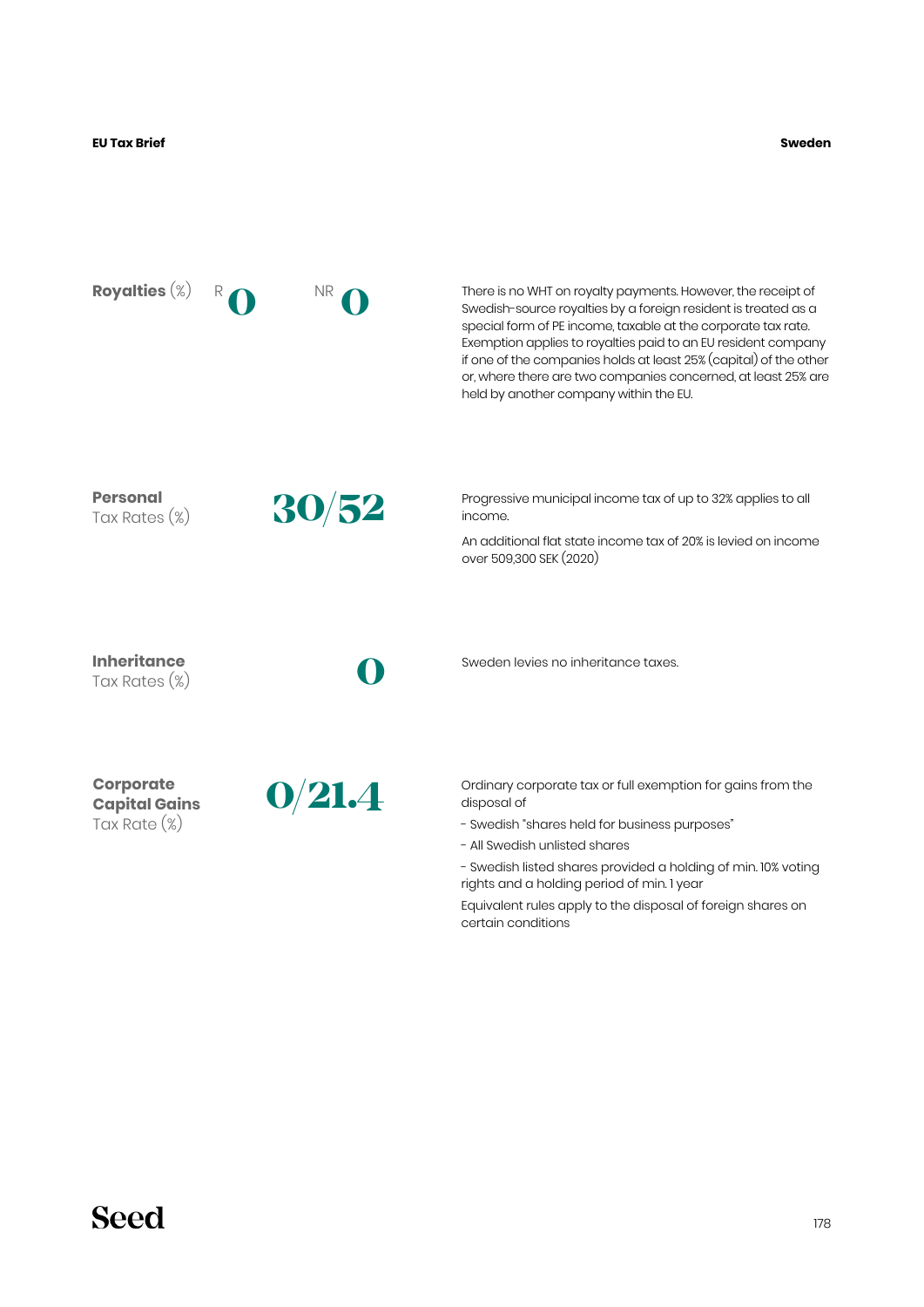| <b>Personal</b><br><b>Capital Gains</b><br>Tax Rate $(\%)$ | 22/30 | Net capital gains on the sale of securities are normally<br>taxed at a flat rate of 30%, however unlisted shares are<br>taxed at 25% and special rules apply to gains related to<br>shares closely held companies. |
|------------------------------------------------------------|-------|--------------------------------------------------------------------------------------------------------------------------------------------------------------------------------------------------------------------|
|                                                            |       | Gains related to the sale of real estate are taxed at a rate<br>of 22%.                                                                                                                                            |
|                                                            |       | Gains on the sale of personal assets are taxable only if they<br>exceed SEK 50,000 per year.                                                                                                                       |
|                                                            |       | NB: Individuals who have previously been resident in Sweden<br>may be liable to capital gains tax up to 10 years after they<br>have left the country (subject to treaty reduction or waiver).                      |
| Gift<br>Tax Rate $(\%)$                                    |       | Sweden levies no gift taxes.                                                                                                                                                                                       |
|                                                            |       |                                                                                                                                                                                                                    |
| Wealth<br>Tax Rate $(\%)$                                  |       | Sweden levies no wealth tax.                                                                                                                                                                                       |
| <b>Additonal Notes/Comments</b>                            |       | Main features:<br>- Extensive tax treaty network<br>- Participation exemption rules for dividends and capital gains                                                                                                |

- No thin capitalisation rules
- No stamp duty or equity related taxes
- No withholding tax on interests and royalties
- No wealth tax
- No gift tax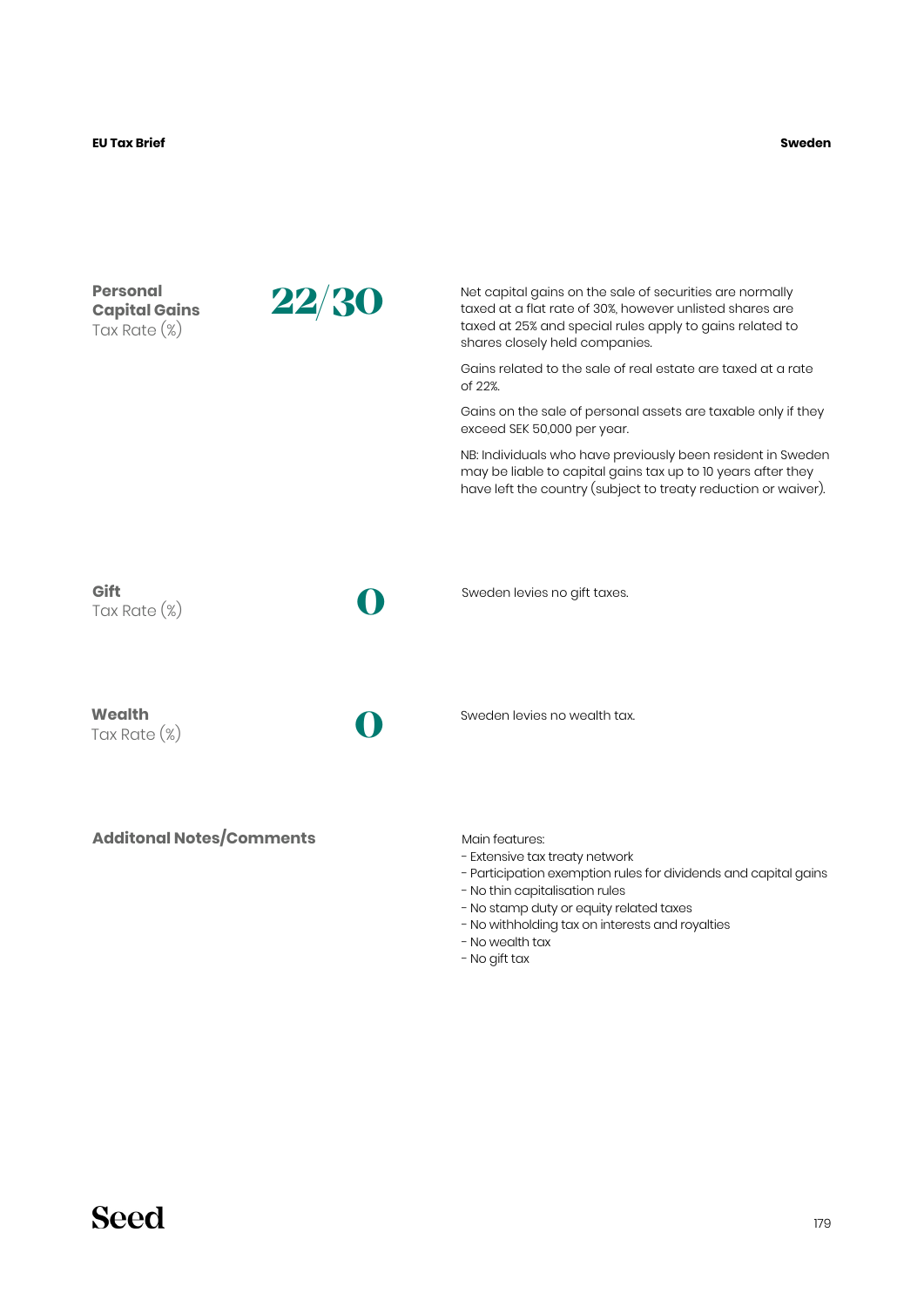## **Contributors** [←](#page-6-0)

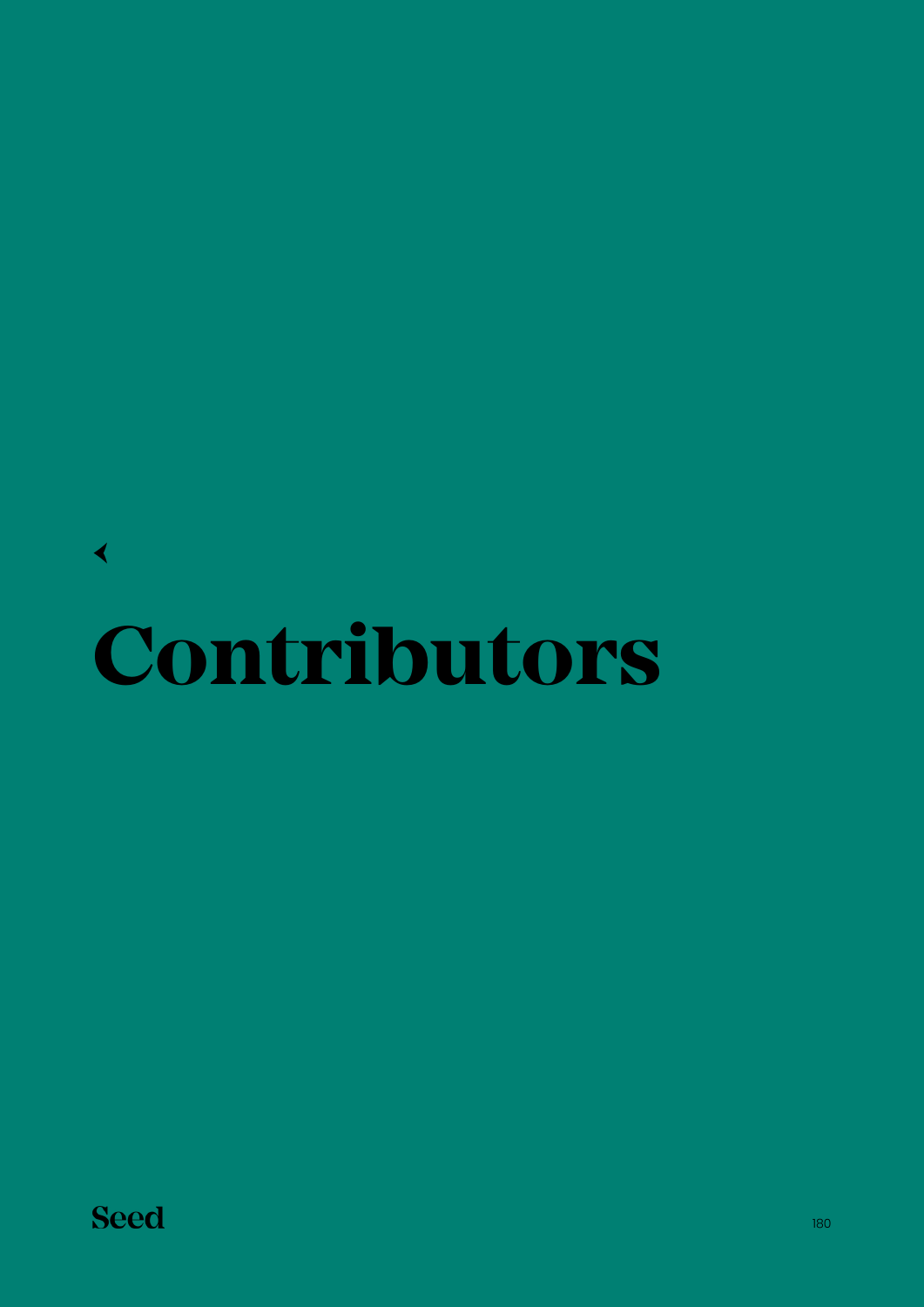## **EU Tax Brief**

#### **Contributors**

# **Austria**

# **name of firm** Wolf Theiss Attorneys-at-Law w: [www.wolftheiss.com](http://www.wolftheiss.com)

#### **contact person**

Dr. Niklas Schmidt e: [niklas.schmidt@wolftheiss.com](mailto:niklas.schmidt%40wolftheiss.com?subject=)

# **Bulgaria**

# **name of firm**

Wolf Theiss Attorneys-at-Law w: [www.wolftheiss.com](http://www.wolftheiss.com)

## **contact person**

Yanitsa Radeva e: [yanitsa.radeva@wolftheiss.com](mailto:yanitsa.radeva%40wolftheiss.com?subject=) Radena Tsvetanova e: [radena.tsvetanova@wolftheiss.com](mailto:radena.tsvetanova%40wolftheiss.com%20?subject=)

# **Croatia**

#### **name of firm**

Wolf Theiss Rechtsanwälte GmbH & CO KG - Zagreb Branch w: [www.wolftheiss.com](http://www.wolftheiss.com)

#### **contact person**

Berislav Draskovic e: [berislav.draskovic@wolftheiss.com](mailto:berislav.draskovic%40wolftheiss.com?subject=)

# **Cyrpus**

**name of firm** Harneys - Aristodemou, Loizides, Yiolitis LLC w: [www.harneys.com](http://www.harneys.com)

#### **contact person**

Emily Yiolitis e: [Emily.Yiolitis@harneys.com](mailto:Emily.Yiolitis%40harneys.com?subject=) Theodoros Assiotis e: [Theodoros.Assiotis@harneys.com](mailto:Theodoros.Assiotis%40harneys.com?subject=)

# **Estonia**

**name of firm** Sirel and Partners Law Firm w: [www.sirel.com](http://www.sirel.com)

#### **contact person**

Turgay Kuleli e: [turgay.kuleli@sirel.com](mailto:turgay.kuleli%40sirel.com?subject=)

# **Czech Republic**

**name of firm** Accace s.r.o. w: [www.accace.com](http://www.accace.com)

**contact person** Petr Neškrábal e: [petr.neskrabal@accace.com](mailto:petr.neskrabal%40accace.com?subject=)

#### **Denmark**

**name of firm** LEAD | Rödl & Partner w: [www.lead-roedl.dk/en](http://www.lead-roedl.dk/en)

**contact person** Inger Stokvad Loft e: [inger.loft@lead-roedl.dk](mailto:inger.loft%40lead-roedl.dk?subject=)

# **Finland**

**name of firm** Alder & Sound Oy w: [www.aldersound.fi](http://www.aldersound.fi)

#### **contact person**

Suvi Vänskä e: [suvi.vanska@aldersound.fi](mailto:suvi.vanska%40aldersound.fi?subject=) Johanna Kannisto e: [johanna.kannisto@aldersound.fi](mailto:johanna.kannisto%40aldersound.fi?subject=)

#### **name of firm**

Bird & Bird Attorneys Ltd. w: [www.twobirds.com/fi](http://www.twobirds.com/fi)

#### **contact person**

Sami Tuominen e: [sami.tuominen@twobirds.com](mailto:sami.tuominen%40twobirds.com?subject=)

# **Seed**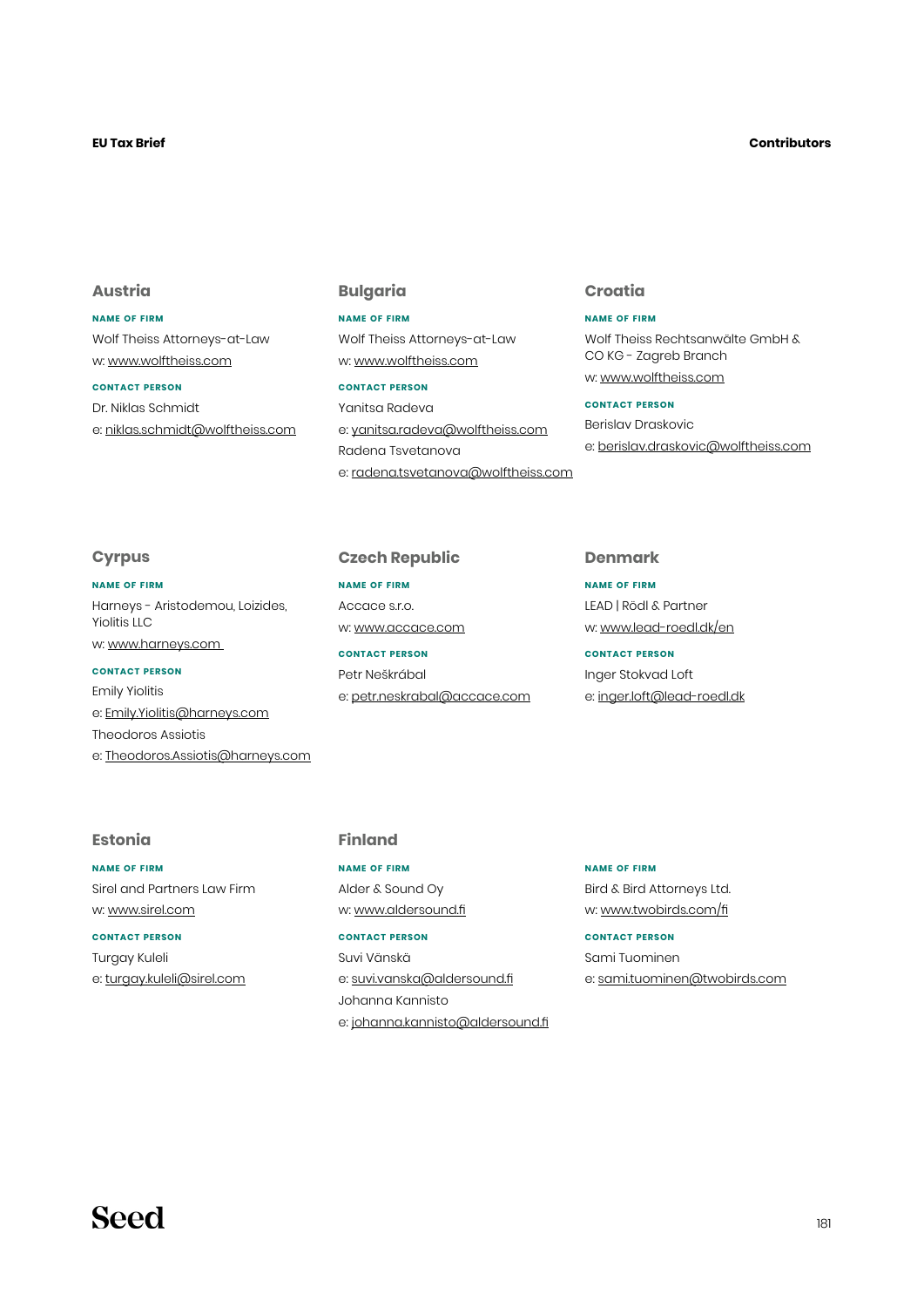## **EU Tax Brief**

#### **Contributors**

## **France**

**name of firm** Bonnard Lawson w: [www.bonnard-lawson.com](http://www.bonnard-lawson.com)

## **contact person**

Guillaume Grisel e: [gg@bonnard-lawson.com](mailto:gg%40bonnard-lawson.com?subject=) Aymeric Serre e: [as@bonnard-lawson.com](mailto:as%40bonnard-lawson.com?subject=)

#### **Greece**

**name of firm** Cremer & Partners w: [www.cremer-law.com](http://www.cremer-law.com)

**contact person** Marcel Cremer e: [info@cremer-law.com](mailto:info%40cremer-law.com?subject=)

## **Hungary**

**name of firm** Wolf Theiss Faludi Erős Attorneys-at-Law w: [www.wolftheiss.com](http://www.wolftheiss.com)

**contact person** Janos Pasztor e: [janos.pasztor@wolftheiss.com](mailto:janos.pasztor%40wolftheiss.com?subject=)

# **Ireland**

**name of firm** Twomey Moran w: [www.twomeymoran.ie](http://www.twomeymoran.ie) **contact person** Paul Morris

e: [Paul@twomeymoran.ie](mailto:Paul%40twomeymoran.ie?subject=)

## **Italy**

**name of firm** Fidinam (Italia) s.r.l. w: [www.fidinam.com/italia](http://www.fidinam.com/italia)

**contact person** Avv. Filippo Tornambè e: [filippo.tornambe@fidinam.com](mailto:filippo.tornambe%40fidinam.com?subject=) Dott.ssa Raffaella Arena e: [raffaella.arena@fidinam.com](mailto:raffaella.arena%40fidinam.com?subject=)

## **Lithuania**

**name of firm** Sorainen w: [www.sorainen.com](http://www.sorainen.com)

**contact person** Laimonas Skibarka

e: [laimonas.skibarka@sorainen.com](mailto:laimonas.skibarka%40sorainen.com?subject=)

# **Luxembourg**

**name of firm** Trustconsult Luxembourg s.a. w: [www.trustconsultgroup.com](http://www.trustconsultgroup.com)

#### **contact person**

Vishal Sookloll e: [vishal.sookloll@trustconsultgroup.com](mailto:vishal.sookloll%40trustconsultgroup.com?subject=)

# **Malta**

**name of firm** Seed Consultancy w: [www.seedconsultancy.com](http://www.seedconsultancy.com)

#### **contact person**

Nicky Gouder e: [nicky@seedconsultancy.com](mailto:nicky%40seedconsultancy.com?subject=) Luana Farrugia e: [luana@seedconsultancy.com](mailto:luana%40seedconsultancy.com?subject=)

## **Netherlands**

**name of firm** Courtlane Corporate Consultancy w: [www.courtlane.nl](http://www.courtlane.nl)

#### **contact person**

Fred D. Piet e: [fred.piet@courtlane.nl](mailto:fred.piet%40courtlane.nl?subject=)